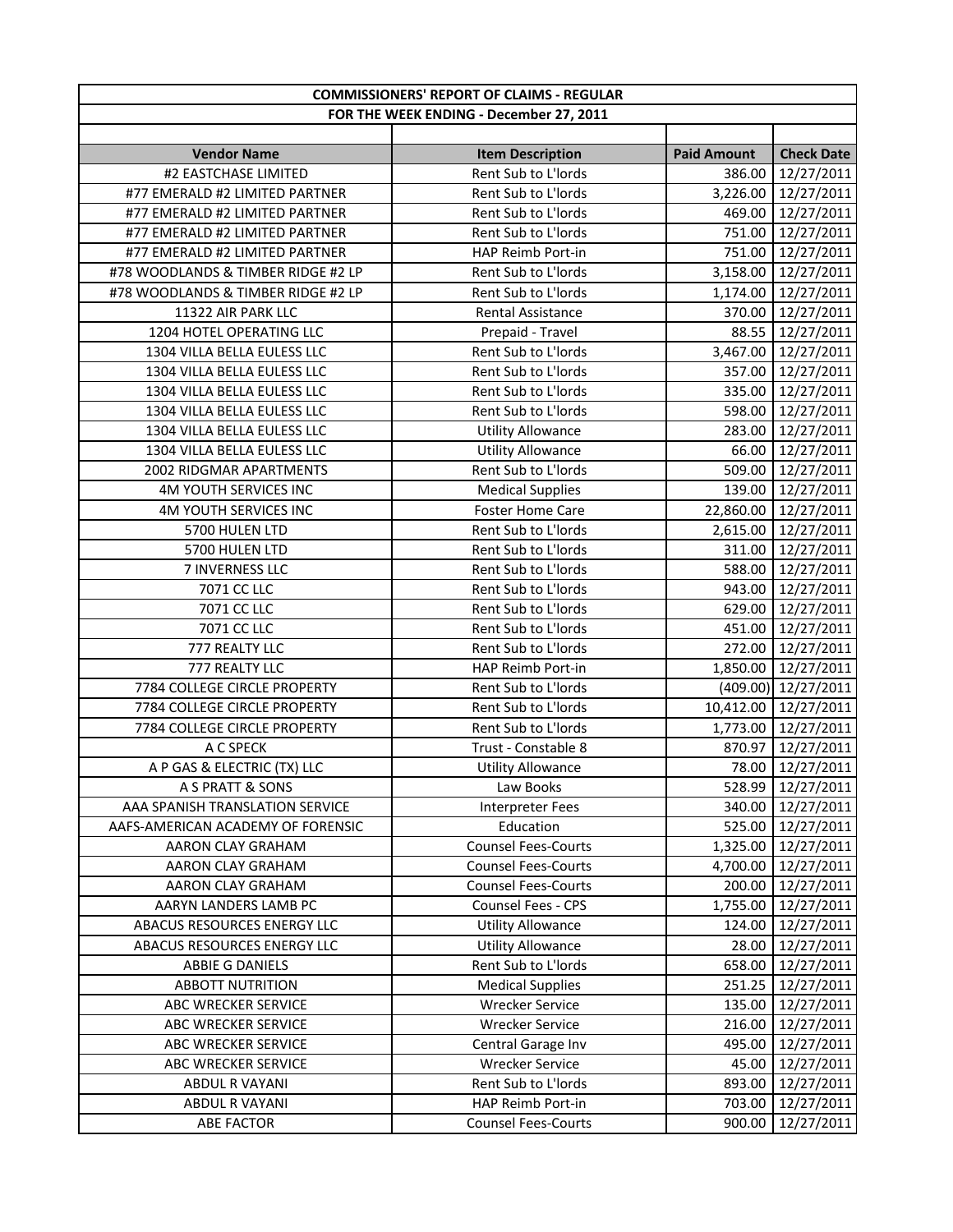| Drug Seizure Int<br>0.91<br>12/27/2011<br><b>ABE FACTOR</b><br>Rent Sub to L'Iords<br>1,215.00 12/27/2011<br><b>ABILITY RESOURCES INC</b><br><b>ABILITY RESOURCES INC</b><br>Rent Sub to L'Iords<br>12/27/2011<br>2,748.00<br><b>ABILITY RESOURCES INC</b><br>HAP Reimb Port-in<br>414.00<br>12/27/2011<br>ABLE COMMUNICATIONS INC<br>8,485.70<br>12/27/2011<br>Non-Track Const/Bldg<br>ABLE COMMUNICATIONS INC<br><b>Professional Service</b><br>12/27/2011<br>9,192.32<br>ABLE COMMUNICATIONS INC<br><b>Professional Service</b><br>6,386.14<br>12/27/2011<br><b>ABRAHAM NIMEH</b><br>Rent Sub to L'Iords<br>808.00<br>12/27/2011<br>Rent Sub to L'Iords<br>ABREICO CO INC<br>750.00<br>12/27/2011<br><b>ACACIA ENERGY LLC</b><br><b>Utility Allowance</b><br>130.00<br>12/27/2011<br><b>ACCU TRACE TESTING INC</b><br><b>Medical Services</b><br>435.00<br>12/27/2011<br>ACE MART RESTAURANT SUPPLY COMPANY<br>53.94<br>12/27/2011<br>Kitchen Supplies<br>12/27/2011<br><b>ADAM HAHN</b><br><b>Counsel Fees-Courts</b><br>285.00<br><b>ADAM HAHN</b><br><b>Counsel Fees-Probate</b><br>400.00<br>12/27/2011<br>808.00<br>12/27/2011<br>ADDI ABUELSHAR<br>HAP Reimb Port-in<br>Rent Sub to L'Iords<br><b>ADELL MURPHY</b><br>547.00<br>12/27/2011<br><b>ADRIANA SALAS</b><br><b>Hith Dept Immu Fees</b><br>40.00<br>12/27/2011<br>Rent Sub to L'Iords<br>925.00<br>ADVANTAGE CAPITAL INVESTMENTS LP<br>12/27/2011<br>AERIAL PHOTOGRAPHY INC<br>Supplies<br>716.00<br>12/27/2011<br><b>Utility Allowance</b><br>775.00<br>AFFORDABLE POWER LP<br>12/27/2011<br>HAP Reimb Port-in<br>17.00<br>12/27/2011<br>AFFORDABLE POWER LP<br>Rent Sub to L'Iords<br><b>AG VANTAGE</b><br>605.00<br>12/27/2011<br>Rent Sub to L'Iords<br>741.00<br>12/27/2011<br><b>AG VANTAGE</b><br><b>AG VANTAGE</b><br>HAP Reimb Port-in<br>1,580.00<br>12/27/2011<br><b>AGR FUNDING INC</b><br>Contract Labor<br>780.80<br>12/27/2011<br>AHC BRECKENRIDGE ASSOC LLC<br>Rent Sub to L'Iords<br>2,884.00<br>12/27/2011<br>AHC BRECKENRIDGE ASSOC LLC<br>Rent Sub to L'Iords<br>460.00<br>12/27/2011<br>2,266.00<br>AHF-HILLCREST LLC<br>Rent Sub to L'Iords<br>12/27/2011<br>AHF-HURST MANOR COMMUNITY DEV LLC<br>Rent Sub to L'Iords<br>12/27/2011<br>2,131.00<br>AHF-HURST MANOR COMMUNITY DEV LLC<br>HAP Reimb Port-in<br>677.00<br>12/27/2011<br>12/27/2011<br>AHF-QUAIL RIDGE LLC<br>Rent Sub to L'Iords<br>524.00<br>Rent Sub to L'Iords<br>1,383.00<br><b>AHMAD RABIE</b><br>12/27/2011<br>AHMED BANDAR<br>Rent Sub to L'Iords<br>932.00<br>12/27/2011<br><b>AIRGAS</b><br>20.16<br>12/27/2011<br>Lab Supplies<br>AL Z LAZARUS ATTORNEY AT LAW<br><b>Counsel Fees-Courts</b><br>450.00<br>12/27/2011<br>12/27/2011<br>AL Z LAZARUS ATTORNEY AT LAW<br><b>Counsel Fees-Courts</b><br>400.00<br>315.00<br>ALAN WHEELOCK<br>Rent Sub to L'Iords<br>12/27/2011<br>ALARM SECURITY GROUP LLC<br><b>Equipment Maint</b><br>12/27/2011<br>65.00<br>ALARM SECURITY GROUP LLC<br><b>Equipment Maint</b><br>65.00<br>12/27/2011<br>ALARM SECURITY GROUP LLC<br><b>Building Maintenance</b><br>29.00<br>12/27/2011<br>ALARM SECURITY GROUP LLC<br><b>Building Maintenance</b><br>65.00<br>12/27/2011<br><b>Building Maintenance</b><br>ALARM SECURITY GROUP LLC<br>29.00<br>12/27/2011<br>ALARM SECURITY GROUP LLC<br><b>Building Maintenance</b><br>14.50<br>12/27/2011<br>ALARM SECURITY GROUP LLC<br><b>Burglar Systems</b><br>18.50<br>12/27/2011<br><b>ALBERT MARTINEZ</b><br>Rent Sub to L'Iords<br>825.00<br>12/27/2011<br>ALBERT P O'CONNOR<br>Rent Sub to L'Iords<br>12/27/2011<br>11,433.00<br>Rent Sub to L'Iords<br>ALBERT P O'CONNOR<br>666.00<br>12/27/2011<br><b>ALBERT SCHOTT</b><br>100.00<br>12/27/2011<br>Clothing<br>Cash For Kids<br><b>ALBERT SCHOTT</b><br>30.00<br>12/27/2011<br>ALBERTSON'S #4107<br>Food/Hygiene Assist<br>17.00<br>12/27/2011<br>Food/Hygiene Assist<br>ALBERTSONS #4189<br>17.00<br>12/27/2011 | <b>ABE FACTOR</b> | <b>Drug Seizures</b> | 250.00 | 12/27/2011 |
|---------------------------------------------------------------------------------------------------------------------------------------------------------------------------------------------------------------------------------------------------------------------------------------------------------------------------------------------------------------------------------------------------------------------------------------------------------------------------------------------------------------------------------------------------------------------------------------------------------------------------------------------------------------------------------------------------------------------------------------------------------------------------------------------------------------------------------------------------------------------------------------------------------------------------------------------------------------------------------------------------------------------------------------------------------------------------------------------------------------------------------------------------------------------------------------------------------------------------------------------------------------------------------------------------------------------------------------------------------------------------------------------------------------------------------------------------------------------------------------------------------------------------------------------------------------------------------------------------------------------------------------------------------------------------------------------------------------------------------------------------------------------------------------------------------------------------------------------------------------------------------------------------------------------------------------------------------------------------------------------------------------------------------------------------------------------------------------------------------------------------------------------------------------------------------------------------------------------------------------------------------------------------------------------------------------------------------------------------------------------------------------------------------------------------------------------------------------------------------------------------------------------------------------------------------------------------------------------------------------------------------------------------------------------------------------------------------------------------------------------------------------------------------------------------------------------------------------------------------------------------------------------------------------------------------------------------------------------------------------------------------------------------------------------------------------------------------------------------------------------------------------------------------------------------------------------------------------------------------------------------------------------------------------------------------------------------------------------------------------------------------------------------------------------------------------------------------------------------------------------------------------------------------------------------------------------------------------------------------------------------------------------------------------------------------------------------------------------------------------------------------------------------------------------------------------------------------------------------------------------------------------------------------------|-------------------|----------------------|--------|------------|
|                                                                                                                                                                                                                                                                                                                                                                                                                                                                                                                                                                                                                                                                                                                                                                                                                                                                                                                                                                                                                                                                                                                                                                                                                                                                                                                                                                                                                                                                                                                                                                                                                                                                                                                                                                                                                                                                                                                                                                                                                                                                                                                                                                                                                                                                                                                                                                                                                                                                                                                                                                                                                                                                                                                                                                                                                                                                                                                                                                                                                                                                                                                                                                                                                                                                                                                                                                                                                                                                                                                                                                                                                                                                                                                                                                                                                                                                                                               |                   |                      |        |            |
|                                                                                                                                                                                                                                                                                                                                                                                                                                                                                                                                                                                                                                                                                                                                                                                                                                                                                                                                                                                                                                                                                                                                                                                                                                                                                                                                                                                                                                                                                                                                                                                                                                                                                                                                                                                                                                                                                                                                                                                                                                                                                                                                                                                                                                                                                                                                                                                                                                                                                                                                                                                                                                                                                                                                                                                                                                                                                                                                                                                                                                                                                                                                                                                                                                                                                                                                                                                                                                                                                                                                                                                                                                                                                                                                                                                                                                                                                                               |                   |                      |        |            |
|                                                                                                                                                                                                                                                                                                                                                                                                                                                                                                                                                                                                                                                                                                                                                                                                                                                                                                                                                                                                                                                                                                                                                                                                                                                                                                                                                                                                                                                                                                                                                                                                                                                                                                                                                                                                                                                                                                                                                                                                                                                                                                                                                                                                                                                                                                                                                                                                                                                                                                                                                                                                                                                                                                                                                                                                                                                                                                                                                                                                                                                                                                                                                                                                                                                                                                                                                                                                                                                                                                                                                                                                                                                                                                                                                                                                                                                                                                               |                   |                      |        |            |
|                                                                                                                                                                                                                                                                                                                                                                                                                                                                                                                                                                                                                                                                                                                                                                                                                                                                                                                                                                                                                                                                                                                                                                                                                                                                                                                                                                                                                                                                                                                                                                                                                                                                                                                                                                                                                                                                                                                                                                                                                                                                                                                                                                                                                                                                                                                                                                                                                                                                                                                                                                                                                                                                                                                                                                                                                                                                                                                                                                                                                                                                                                                                                                                                                                                                                                                                                                                                                                                                                                                                                                                                                                                                                                                                                                                                                                                                                                               |                   |                      |        |            |
|                                                                                                                                                                                                                                                                                                                                                                                                                                                                                                                                                                                                                                                                                                                                                                                                                                                                                                                                                                                                                                                                                                                                                                                                                                                                                                                                                                                                                                                                                                                                                                                                                                                                                                                                                                                                                                                                                                                                                                                                                                                                                                                                                                                                                                                                                                                                                                                                                                                                                                                                                                                                                                                                                                                                                                                                                                                                                                                                                                                                                                                                                                                                                                                                                                                                                                                                                                                                                                                                                                                                                                                                                                                                                                                                                                                                                                                                                                               |                   |                      |        |            |
|                                                                                                                                                                                                                                                                                                                                                                                                                                                                                                                                                                                                                                                                                                                                                                                                                                                                                                                                                                                                                                                                                                                                                                                                                                                                                                                                                                                                                                                                                                                                                                                                                                                                                                                                                                                                                                                                                                                                                                                                                                                                                                                                                                                                                                                                                                                                                                                                                                                                                                                                                                                                                                                                                                                                                                                                                                                                                                                                                                                                                                                                                                                                                                                                                                                                                                                                                                                                                                                                                                                                                                                                                                                                                                                                                                                                                                                                                                               |                   |                      |        |            |
|                                                                                                                                                                                                                                                                                                                                                                                                                                                                                                                                                                                                                                                                                                                                                                                                                                                                                                                                                                                                                                                                                                                                                                                                                                                                                                                                                                                                                                                                                                                                                                                                                                                                                                                                                                                                                                                                                                                                                                                                                                                                                                                                                                                                                                                                                                                                                                                                                                                                                                                                                                                                                                                                                                                                                                                                                                                                                                                                                                                                                                                                                                                                                                                                                                                                                                                                                                                                                                                                                                                                                                                                                                                                                                                                                                                                                                                                                                               |                   |                      |        |            |
|                                                                                                                                                                                                                                                                                                                                                                                                                                                                                                                                                                                                                                                                                                                                                                                                                                                                                                                                                                                                                                                                                                                                                                                                                                                                                                                                                                                                                                                                                                                                                                                                                                                                                                                                                                                                                                                                                                                                                                                                                                                                                                                                                                                                                                                                                                                                                                                                                                                                                                                                                                                                                                                                                                                                                                                                                                                                                                                                                                                                                                                                                                                                                                                                                                                                                                                                                                                                                                                                                                                                                                                                                                                                                                                                                                                                                                                                                                               |                   |                      |        |            |
|                                                                                                                                                                                                                                                                                                                                                                                                                                                                                                                                                                                                                                                                                                                                                                                                                                                                                                                                                                                                                                                                                                                                                                                                                                                                                                                                                                                                                                                                                                                                                                                                                                                                                                                                                                                                                                                                                                                                                                                                                                                                                                                                                                                                                                                                                                                                                                                                                                                                                                                                                                                                                                                                                                                                                                                                                                                                                                                                                                                                                                                                                                                                                                                                                                                                                                                                                                                                                                                                                                                                                                                                                                                                                                                                                                                                                                                                                                               |                   |                      |        |            |
|                                                                                                                                                                                                                                                                                                                                                                                                                                                                                                                                                                                                                                                                                                                                                                                                                                                                                                                                                                                                                                                                                                                                                                                                                                                                                                                                                                                                                                                                                                                                                                                                                                                                                                                                                                                                                                                                                                                                                                                                                                                                                                                                                                                                                                                                                                                                                                                                                                                                                                                                                                                                                                                                                                                                                                                                                                                                                                                                                                                                                                                                                                                                                                                                                                                                                                                                                                                                                                                                                                                                                                                                                                                                                                                                                                                                                                                                                                               |                   |                      |        |            |
|                                                                                                                                                                                                                                                                                                                                                                                                                                                                                                                                                                                                                                                                                                                                                                                                                                                                                                                                                                                                                                                                                                                                                                                                                                                                                                                                                                                                                                                                                                                                                                                                                                                                                                                                                                                                                                                                                                                                                                                                                                                                                                                                                                                                                                                                                                                                                                                                                                                                                                                                                                                                                                                                                                                                                                                                                                                                                                                                                                                                                                                                                                                                                                                                                                                                                                                                                                                                                                                                                                                                                                                                                                                                                                                                                                                                                                                                                                               |                   |                      |        |            |
|                                                                                                                                                                                                                                                                                                                                                                                                                                                                                                                                                                                                                                                                                                                                                                                                                                                                                                                                                                                                                                                                                                                                                                                                                                                                                                                                                                                                                                                                                                                                                                                                                                                                                                                                                                                                                                                                                                                                                                                                                                                                                                                                                                                                                                                                                                                                                                                                                                                                                                                                                                                                                                                                                                                                                                                                                                                                                                                                                                                                                                                                                                                                                                                                                                                                                                                                                                                                                                                                                                                                                                                                                                                                                                                                                                                                                                                                                                               |                   |                      |        |            |
|                                                                                                                                                                                                                                                                                                                                                                                                                                                                                                                                                                                                                                                                                                                                                                                                                                                                                                                                                                                                                                                                                                                                                                                                                                                                                                                                                                                                                                                                                                                                                                                                                                                                                                                                                                                                                                                                                                                                                                                                                                                                                                                                                                                                                                                                                                                                                                                                                                                                                                                                                                                                                                                                                                                                                                                                                                                                                                                                                                                                                                                                                                                                                                                                                                                                                                                                                                                                                                                                                                                                                                                                                                                                                                                                                                                                                                                                                                               |                   |                      |        |            |
|                                                                                                                                                                                                                                                                                                                                                                                                                                                                                                                                                                                                                                                                                                                                                                                                                                                                                                                                                                                                                                                                                                                                                                                                                                                                                                                                                                                                                                                                                                                                                                                                                                                                                                                                                                                                                                                                                                                                                                                                                                                                                                                                                                                                                                                                                                                                                                                                                                                                                                                                                                                                                                                                                                                                                                                                                                                                                                                                                                                                                                                                                                                                                                                                                                                                                                                                                                                                                                                                                                                                                                                                                                                                                                                                                                                                                                                                                                               |                   |                      |        |            |
|                                                                                                                                                                                                                                                                                                                                                                                                                                                                                                                                                                                                                                                                                                                                                                                                                                                                                                                                                                                                                                                                                                                                                                                                                                                                                                                                                                                                                                                                                                                                                                                                                                                                                                                                                                                                                                                                                                                                                                                                                                                                                                                                                                                                                                                                                                                                                                                                                                                                                                                                                                                                                                                                                                                                                                                                                                                                                                                                                                                                                                                                                                                                                                                                                                                                                                                                                                                                                                                                                                                                                                                                                                                                                                                                                                                                                                                                                                               |                   |                      |        |            |
|                                                                                                                                                                                                                                                                                                                                                                                                                                                                                                                                                                                                                                                                                                                                                                                                                                                                                                                                                                                                                                                                                                                                                                                                                                                                                                                                                                                                                                                                                                                                                                                                                                                                                                                                                                                                                                                                                                                                                                                                                                                                                                                                                                                                                                                                                                                                                                                                                                                                                                                                                                                                                                                                                                                                                                                                                                                                                                                                                                                                                                                                                                                                                                                                                                                                                                                                                                                                                                                                                                                                                                                                                                                                                                                                                                                                                                                                                                               |                   |                      |        |            |
|                                                                                                                                                                                                                                                                                                                                                                                                                                                                                                                                                                                                                                                                                                                                                                                                                                                                                                                                                                                                                                                                                                                                                                                                                                                                                                                                                                                                                                                                                                                                                                                                                                                                                                                                                                                                                                                                                                                                                                                                                                                                                                                                                                                                                                                                                                                                                                                                                                                                                                                                                                                                                                                                                                                                                                                                                                                                                                                                                                                                                                                                                                                                                                                                                                                                                                                                                                                                                                                                                                                                                                                                                                                                                                                                                                                                                                                                                                               |                   |                      |        |            |
|                                                                                                                                                                                                                                                                                                                                                                                                                                                                                                                                                                                                                                                                                                                                                                                                                                                                                                                                                                                                                                                                                                                                                                                                                                                                                                                                                                                                                                                                                                                                                                                                                                                                                                                                                                                                                                                                                                                                                                                                                                                                                                                                                                                                                                                                                                                                                                                                                                                                                                                                                                                                                                                                                                                                                                                                                                                                                                                                                                                                                                                                                                                                                                                                                                                                                                                                                                                                                                                                                                                                                                                                                                                                                                                                                                                                                                                                                                               |                   |                      |        |            |
|                                                                                                                                                                                                                                                                                                                                                                                                                                                                                                                                                                                                                                                                                                                                                                                                                                                                                                                                                                                                                                                                                                                                                                                                                                                                                                                                                                                                                                                                                                                                                                                                                                                                                                                                                                                                                                                                                                                                                                                                                                                                                                                                                                                                                                                                                                                                                                                                                                                                                                                                                                                                                                                                                                                                                                                                                                                                                                                                                                                                                                                                                                                                                                                                                                                                                                                                                                                                                                                                                                                                                                                                                                                                                                                                                                                                                                                                                                               |                   |                      |        |            |
|                                                                                                                                                                                                                                                                                                                                                                                                                                                                                                                                                                                                                                                                                                                                                                                                                                                                                                                                                                                                                                                                                                                                                                                                                                                                                                                                                                                                                                                                                                                                                                                                                                                                                                                                                                                                                                                                                                                                                                                                                                                                                                                                                                                                                                                                                                                                                                                                                                                                                                                                                                                                                                                                                                                                                                                                                                                                                                                                                                                                                                                                                                                                                                                                                                                                                                                                                                                                                                                                                                                                                                                                                                                                                                                                                                                                                                                                                                               |                   |                      |        |            |
|                                                                                                                                                                                                                                                                                                                                                                                                                                                                                                                                                                                                                                                                                                                                                                                                                                                                                                                                                                                                                                                                                                                                                                                                                                                                                                                                                                                                                                                                                                                                                                                                                                                                                                                                                                                                                                                                                                                                                                                                                                                                                                                                                                                                                                                                                                                                                                                                                                                                                                                                                                                                                                                                                                                                                                                                                                                                                                                                                                                                                                                                                                                                                                                                                                                                                                                                                                                                                                                                                                                                                                                                                                                                                                                                                                                                                                                                                                               |                   |                      |        |            |
|                                                                                                                                                                                                                                                                                                                                                                                                                                                                                                                                                                                                                                                                                                                                                                                                                                                                                                                                                                                                                                                                                                                                                                                                                                                                                                                                                                                                                                                                                                                                                                                                                                                                                                                                                                                                                                                                                                                                                                                                                                                                                                                                                                                                                                                                                                                                                                                                                                                                                                                                                                                                                                                                                                                                                                                                                                                                                                                                                                                                                                                                                                                                                                                                                                                                                                                                                                                                                                                                                                                                                                                                                                                                                                                                                                                                                                                                                                               |                   |                      |        |            |
|                                                                                                                                                                                                                                                                                                                                                                                                                                                                                                                                                                                                                                                                                                                                                                                                                                                                                                                                                                                                                                                                                                                                                                                                                                                                                                                                                                                                                                                                                                                                                                                                                                                                                                                                                                                                                                                                                                                                                                                                                                                                                                                                                                                                                                                                                                                                                                                                                                                                                                                                                                                                                                                                                                                                                                                                                                                                                                                                                                                                                                                                                                                                                                                                                                                                                                                                                                                                                                                                                                                                                                                                                                                                                                                                                                                                                                                                                                               |                   |                      |        |            |
|                                                                                                                                                                                                                                                                                                                                                                                                                                                                                                                                                                                                                                                                                                                                                                                                                                                                                                                                                                                                                                                                                                                                                                                                                                                                                                                                                                                                                                                                                                                                                                                                                                                                                                                                                                                                                                                                                                                                                                                                                                                                                                                                                                                                                                                                                                                                                                                                                                                                                                                                                                                                                                                                                                                                                                                                                                                                                                                                                                                                                                                                                                                                                                                                                                                                                                                                                                                                                                                                                                                                                                                                                                                                                                                                                                                                                                                                                                               |                   |                      |        |            |
|                                                                                                                                                                                                                                                                                                                                                                                                                                                                                                                                                                                                                                                                                                                                                                                                                                                                                                                                                                                                                                                                                                                                                                                                                                                                                                                                                                                                                                                                                                                                                                                                                                                                                                                                                                                                                                                                                                                                                                                                                                                                                                                                                                                                                                                                                                                                                                                                                                                                                                                                                                                                                                                                                                                                                                                                                                                                                                                                                                                                                                                                                                                                                                                                                                                                                                                                                                                                                                                                                                                                                                                                                                                                                                                                                                                                                                                                                                               |                   |                      |        |            |
|                                                                                                                                                                                                                                                                                                                                                                                                                                                                                                                                                                                                                                                                                                                                                                                                                                                                                                                                                                                                                                                                                                                                                                                                                                                                                                                                                                                                                                                                                                                                                                                                                                                                                                                                                                                                                                                                                                                                                                                                                                                                                                                                                                                                                                                                                                                                                                                                                                                                                                                                                                                                                                                                                                                                                                                                                                                                                                                                                                                                                                                                                                                                                                                                                                                                                                                                                                                                                                                                                                                                                                                                                                                                                                                                                                                                                                                                                                               |                   |                      |        |            |
|                                                                                                                                                                                                                                                                                                                                                                                                                                                                                                                                                                                                                                                                                                                                                                                                                                                                                                                                                                                                                                                                                                                                                                                                                                                                                                                                                                                                                                                                                                                                                                                                                                                                                                                                                                                                                                                                                                                                                                                                                                                                                                                                                                                                                                                                                                                                                                                                                                                                                                                                                                                                                                                                                                                                                                                                                                                                                                                                                                                                                                                                                                                                                                                                                                                                                                                                                                                                                                                                                                                                                                                                                                                                                                                                                                                                                                                                                                               |                   |                      |        |            |
|                                                                                                                                                                                                                                                                                                                                                                                                                                                                                                                                                                                                                                                                                                                                                                                                                                                                                                                                                                                                                                                                                                                                                                                                                                                                                                                                                                                                                                                                                                                                                                                                                                                                                                                                                                                                                                                                                                                                                                                                                                                                                                                                                                                                                                                                                                                                                                                                                                                                                                                                                                                                                                                                                                                                                                                                                                                                                                                                                                                                                                                                                                                                                                                                                                                                                                                                                                                                                                                                                                                                                                                                                                                                                                                                                                                                                                                                                                               |                   |                      |        |            |
|                                                                                                                                                                                                                                                                                                                                                                                                                                                                                                                                                                                                                                                                                                                                                                                                                                                                                                                                                                                                                                                                                                                                                                                                                                                                                                                                                                                                                                                                                                                                                                                                                                                                                                                                                                                                                                                                                                                                                                                                                                                                                                                                                                                                                                                                                                                                                                                                                                                                                                                                                                                                                                                                                                                                                                                                                                                                                                                                                                                                                                                                                                                                                                                                                                                                                                                                                                                                                                                                                                                                                                                                                                                                                                                                                                                                                                                                                                               |                   |                      |        |            |
|                                                                                                                                                                                                                                                                                                                                                                                                                                                                                                                                                                                                                                                                                                                                                                                                                                                                                                                                                                                                                                                                                                                                                                                                                                                                                                                                                                                                                                                                                                                                                                                                                                                                                                                                                                                                                                                                                                                                                                                                                                                                                                                                                                                                                                                                                                                                                                                                                                                                                                                                                                                                                                                                                                                                                                                                                                                                                                                                                                                                                                                                                                                                                                                                                                                                                                                                                                                                                                                                                                                                                                                                                                                                                                                                                                                                                                                                                                               |                   |                      |        |            |
|                                                                                                                                                                                                                                                                                                                                                                                                                                                                                                                                                                                                                                                                                                                                                                                                                                                                                                                                                                                                                                                                                                                                                                                                                                                                                                                                                                                                                                                                                                                                                                                                                                                                                                                                                                                                                                                                                                                                                                                                                                                                                                                                                                                                                                                                                                                                                                                                                                                                                                                                                                                                                                                                                                                                                                                                                                                                                                                                                                                                                                                                                                                                                                                                                                                                                                                                                                                                                                                                                                                                                                                                                                                                                                                                                                                                                                                                                                               |                   |                      |        |            |
|                                                                                                                                                                                                                                                                                                                                                                                                                                                                                                                                                                                                                                                                                                                                                                                                                                                                                                                                                                                                                                                                                                                                                                                                                                                                                                                                                                                                                                                                                                                                                                                                                                                                                                                                                                                                                                                                                                                                                                                                                                                                                                                                                                                                                                                                                                                                                                                                                                                                                                                                                                                                                                                                                                                                                                                                                                                                                                                                                                                                                                                                                                                                                                                                                                                                                                                                                                                                                                                                                                                                                                                                                                                                                                                                                                                                                                                                                                               |                   |                      |        |            |
|                                                                                                                                                                                                                                                                                                                                                                                                                                                                                                                                                                                                                                                                                                                                                                                                                                                                                                                                                                                                                                                                                                                                                                                                                                                                                                                                                                                                                                                                                                                                                                                                                                                                                                                                                                                                                                                                                                                                                                                                                                                                                                                                                                                                                                                                                                                                                                                                                                                                                                                                                                                                                                                                                                                                                                                                                                                                                                                                                                                                                                                                                                                                                                                                                                                                                                                                                                                                                                                                                                                                                                                                                                                                                                                                                                                                                                                                                                               |                   |                      |        |            |
|                                                                                                                                                                                                                                                                                                                                                                                                                                                                                                                                                                                                                                                                                                                                                                                                                                                                                                                                                                                                                                                                                                                                                                                                                                                                                                                                                                                                                                                                                                                                                                                                                                                                                                                                                                                                                                                                                                                                                                                                                                                                                                                                                                                                                                                                                                                                                                                                                                                                                                                                                                                                                                                                                                                                                                                                                                                                                                                                                                                                                                                                                                                                                                                                                                                                                                                                                                                                                                                                                                                                                                                                                                                                                                                                                                                                                                                                                                               |                   |                      |        |            |
|                                                                                                                                                                                                                                                                                                                                                                                                                                                                                                                                                                                                                                                                                                                                                                                                                                                                                                                                                                                                                                                                                                                                                                                                                                                                                                                                                                                                                                                                                                                                                                                                                                                                                                                                                                                                                                                                                                                                                                                                                                                                                                                                                                                                                                                                                                                                                                                                                                                                                                                                                                                                                                                                                                                                                                                                                                                                                                                                                                                                                                                                                                                                                                                                                                                                                                                                                                                                                                                                                                                                                                                                                                                                                                                                                                                                                                                                                                               |                   |                      |        |            |
|                                                                                                                                                                                                                                                                                                                                                                                                                                                                                                                                                                                                                                                                                                                                                                                                                                                                                                                                                                                                                                                                                                                                                                                                                                                                                                                                                                                                                                                                                                                                                                                                                                                                                                                                                                                                                                                                                                                                                                                                                                                                                                                                                                                                                                                                                                                                                                                                                                                                                                                                                                                                                                                                                                                                                                                                                                                                                                                                                                                                                                                                                                                                                                                                                                                                                                                                                                                                                                                                                                                                                                                                                                                                                                                                                                                                                                                                                                               |                   |                      |        |            |
|                                                                                                                                                                                                                                                                                                                                                                                                                                                                                                                                                                                                                                                                                                                                                                                                                                                                                                                                                                                                                                                                                                                                                                                                                                                                                                                                                                                                                                                                                                                                                                                                                                                                                                                                                                                                                                                                                                                                                                                                                                                                                                                                                                                                                                                                                                                                                                                                                                                                                                                                                                                                                                                                                                                                                                                                                                                                                                                                                                                                                                                                                                                                                                                                                                                                                                                                                                                                                                                                                                                                                                                                                                                                                                                                                                                                                                                                                                               |                   |                      |        |            |
|                                                                                                                                                                                                                                                                                                                                                                                                                                                                                                                                                                                                                                                                                                                                                                                                                                                                                                                                                                                                                                                                                                                                                                                                                                                                                                                                                                                                                                                                                                                                                                                                                                                                                                                                                                                                                                                                                                                                                                                                                                                                                                                                                                                                                                                                                                                                                                                                                                                                                                                                                                                                                                                                                                                                                                                                                                                                                                                                                                                                                                                                                                                                                                                                                                                                                                                                                                                                                                                                                                                                                                                                                                                                                                                                                                                                                                                                                                               |                   |                      |        |            |
|                                                                                                                                                                                                                                                                                                                                                                                                                                                                                                                                                                                                                                                                                                                                                                                                                                                                                                                                                                                                                                                                                                                                                                                                                                                                                                                                                                                                                                                                                                                                                                                                                                                                                                                                                                                                                                                                                                                                                                                                                                                                                                                                                                                                                                                                                                                                                                                                                                                                                                                                                                                                                                                                                                                                                                                                                                                                                                                                                                                                                                                                                                                                                                                                                                                                                                                                                                                                                                                                                                                                                                                                                                                                                                                                                                                                                                                                                                               |                   |                      |        |            |
|                                                                                                                                                                                                                                                                                                                                                                                                                                                                                                                                                                                                                                                                                                                                                                                                                                                                                                                                                                                                                                                                                                                                                                                                                                                                                                                                                                                                                                                                                                                                                                                                                                                                                                                                                                                                                                                                                                                                                                                                                                                                                                                                                                                                                                                                                                                                                                                                                                                                                                                                                                                                                                                                                                                                                                                                                                                                                                                                                                                                                                                                                                                                                                                                                                                                                                                                                                                                                                                                                                                                                                                                                                                                                                                                                                                                                                                                                                               |                   |                      |        |            |
|                                                                                                                                                                                                                                                                                                                                                                                                                                                                                                                                                                                                                                                                                                                                                                                                                                                                                                                                                                                                                                                                                                                                                                                                                                                                                                                                                                                                                                                                                                                                                                                                                                                                                                                                                                                                                                                                                                                                                                                                                                                                                                                                                                                                                                                                                                                                                                                                                                                                                                                                                                                                                                                                                                                                                                                                                                                                                                                                                                                                                                                                                                                                                                                                                                                                                                                                                                                                                                                                                                                                                                                                                                                                                                                                                                                                                                                                                                               |                   |                      |        |            |
|                                                                                                                                                                                                                                                                                                                                                                                                                                                                                                                                                                                                                                                                                                                                                                                                                                                                                                                                                                                                                                                                                                                                                                                                                                                                                                                                                                                                                                                                                                                                                                                                                                                                                                                                                                                                                                                                                                                                                                                                                                                                                                                                                                                                                                                                                                                                                                                                                                                                                                                                                                                                                                                                                                                                                                                                                                                                                                                                                                                                                                                                                                                                                                                                                                                                                                                                                                                                                                                                                                                                                                                                                                                                                                                                                                                                                                                                                                               |                   |                      |        |            |
|                                                                                                                                                                                                                                                                                                                                                                                                                                                                                                                                                                                                                                                                                                                                                                                                                                                                                                                                                                                                                                                                                                                                                                                                                                                                                                                                                                                                                                                                                                                                                                                                                                                                                                                                                                                                                                                                                                                                                                                                                                                                                                                                                                                                                                                                                                                                                                                                                                                                                                                                                                                                                                                                                                                                                                                                                                                                                                                                                                                                                                                                                                                                                                                                                                                                                                                                                                                                                                                                                                                                                                                                                                                                                                                                                                                                                                                                                                               |                   |                      |        |            |
|                                                                                                                                                                                                                                                                                                                                                                                                                                                                                                                                                                                                                                                                                                                                                                                                                                                                                                                                                                                                                                                                                                                                                                                                                                                                                                                                                                                                                                                                                                                                                                                                                                                                                                                                                                                                                                                                                                                                                                                                                                                                                                                                                                                                                                                                                                                                                                                                                                                                                                                                                                                                                                                                                                                                                                                                                                                                                                                                                                                                                                                                                                                                                                                                                                                                                                                                                                                                                                                                                                                                                                                                                                                                                                                                                                                                                                                                                                               |                   |                      |        |            |
|                                                                                                                                                                                                                                                                                                                                                                                                                                                                                                                                                                                                                                                                                                                                                                                                                                                                                                                                                                                                                                                                                                                                                                                                                                                                                                                                                                                                                                                                                                                                                                                                                                                                                                                                                                                                                                                                                                                                                                                                                                                                                                                                                                                                                                                                                                                                                                                                                                                                                                                                                                                                                                                                                                                                                                                                                                                                                                                                                                                                                                                                                                                                                                                                                                                                                                                                                                                                                                                                                                                                                                                                                                                                                                                                                                                                                                                                                                               |                   |                      |        |            |
|                                                                                                                                                                                                                                                                                                                                                                                                                                                                                                                                                                                                                                                                                                                                                                                                                                                                                                                                                                                                                                                                                                                                                                                                                                                                                                                                                                                                                                                                                                                                                                                                                                                                                                                                                                                                                                                                                                                                                                                                                                                                                                                                                                                                                                                                                                                                                                                                                                                                                                                                                                                                                                                                                                                                                                                                                                                                                                                                                                                                                                                                                                                                                                                                                                                                                                                                                                                                                                                                                                                                                                                                                                                                                                                                                                                                                                                                                                               |                   |                      |        |            |
|                                                                                                                                                                                                                                                                                                                                                                                                                                                                                                                                                                                                                                                                                                                                                                                                                                                                                                                                                                                                                                                                                                                                                                                                                                                                                                                                                                                                                                                                                                                                                                                                                                                                                                                                                                                                                                                                                                                                                                                                                                                                                                                                                                                                                                                                                                                                                                                                                                                                                                                                                                                                                                                                                                                                                                                                                                                                                                                                                                                                                                                                                                                                                                                                                                                                                                                                                                                                                                                                                                                                                                                                                                                                                                                                                                                                                                                                                                               |                   |                      |        |            |
|                                                                                                                                                                                                                                                                                                                                                                                                                                                                                                                                                                                                                                                                                                                                                                                                                                                                                                                                                                                                                                                                                                                                                                                                                                                                                                                                                                                                                                                                                                                                                                                                                                                                                                                                                                                                                                                                                                                                                                                                                                                                                                                                                                                                                                                                                                                                                                                                                                                                                                                                                                                                                                                                                                                                                                                                                                                                                                                                                                                                                                                                                                                                                                                                                                                                                                                                                                                                                                                                                                                                                                                                                                                                                                                                                                                                                                                                                                               |                   |                      |        |            |
|                                                                                                                                                                                                                                                                                                                                                                                                                                                                                                                                                                                                                                                                                                                                                                                                                                                                                                                                                                                                                                                                                                                                                                                                                                                                                                                                                                                                                                                                                                                                                                                                                                                                                                                                                                                                                                                                                                                                                                                                                                                                                                                                                                                                                                                                                                                                                                                                                                                                                                                                                                                                                                                                                                                                                                                                                                                                                                                                                                                                                                                                                                                                                                                                                                                                                                                                                                                                                                                                                                                                                                                                                                                                                                                                                                                                                                                                                                               |                   |                      |        |            |
|                                                                                                                                                                                                                                                                                                                                                                                                                                                                                                                                                                                                                                                                                                                                                                                                                                                                                                                                                                                                                                                                                                                                                                                                                                                                                                                                                                                                                                                                                                                                                                                                                                                                                                                                                                                                                                                                                                                                                                                                                                                                                                                                                                                                                                                                                                                                                                                                                                                                                                                                                                                                                                                                                                                                                                                                                                                                                                                                                                                                                                                                                                                                                                                                                                                                                                                                                                                                                                                                                                                                                                                                                                                                                                                                                                                                                                                                                                               |                   |                      |        |            |
|                                                                                                                                                                                                                                                                                                                                                                                                                                                                                                                                                                                                                                                                                                                                                                                                                                                                                                                                                                                                                                                                                                                                                                                                                                                                                                                                                                                                                                                                                                                                                                                                                                                                                                                                                                                                                                                                                                                                                                                                                                                                                                                                                                                                                                                                                                                                                                                                                                                                                                                                                                                                                                                                                                                                                                                                                                                                                                                                                                                                                                                                                                                                                                                                                                                                                                                                                                                                                                                                                                                                                                                                                                                                                                                                                                                                                                                                                                               |                   |                      |        |            |
|                                                                                                                                                                                                                                                                                                                                                                                                                                                                                                                                                                                                                                                                                                                                                                                                                                                                                                                                                                                                                                                                                                                                                                                                                                                                                                                                                                                                                                                                                                                                                                                                                                                                                                                                                                                                                                                                                                                                                                                                                                                                                                                                                                                                                                                                                                                                                                                                                                                                                                                                                                                                                                                                                                                                                                                                                                                                                                                                                                                                                                                                                                                                                                                                                                                                                                                                                                                                                                                                                                                                                                                                                                                                                                                                                                                                                                                                                                               | ALBIN SLOVACEK    | Rent Sub to L'Iords  | 725.00 | 12/27/2011 |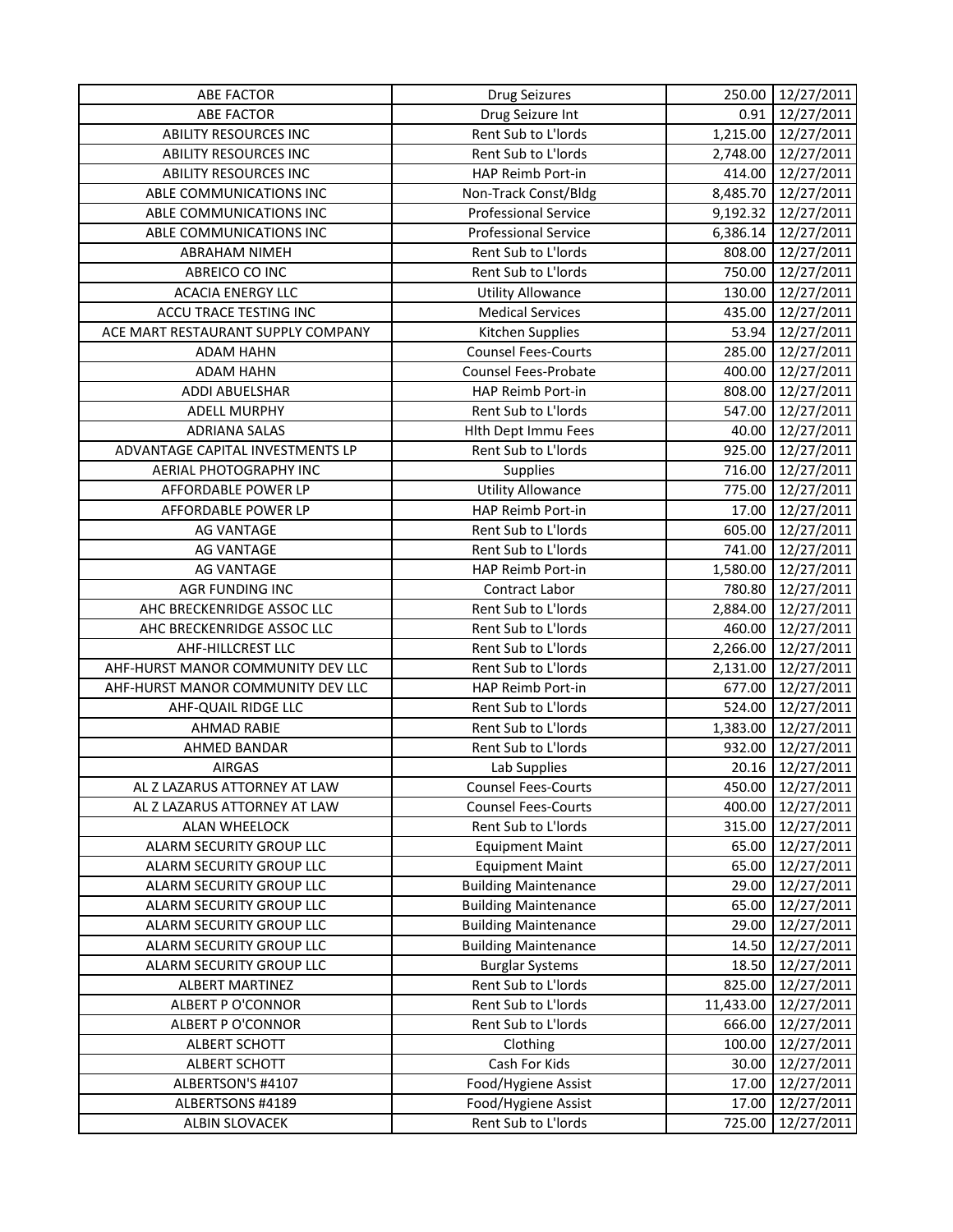| ALBIN SLOVACEK                    | HAP Reimb Port-in           | 474.00             | 12/27/2011 |
|-----------------------------------|-----------------------------|--------------------|------------|
| ALEMEDA VILLAS LP                 | Rent Sub to L'Iords         | 6,453.00           | 12/27/2011 |
| ALEMEDA VILLAS LP                 | Rent Sub to L'Iords         | 699.00             | 12/27/2011 |
| ALEMEDA VILLAS LP                 | HAP Reimb Port-in           | 734.00             | 12/27/2011 |
| ALEX JAY CLAUNCH                  | Rent Sub to L'Iords         | 392.00             | 12/27/2011 |
| ALFONS KYLE KNAPP                 | <b>Counsel Fees-Courts</b>  | 475.00             | 12/27/2011 |
| ALFONS KYLE KNAPP                 | <b>Counsel Fees-Courts</b>  | 150.00             | 12/27/2011 |
| ALFRED DAVIS II                   | Rent Sub to L'Iords         | 713.00             | 12/27/2011 |
| ALI OLIVER HASSIBI                | <b>Counsel Fees-Courts</b>  | 1,650.00           | 12/27/2011 |
| ALI OLIVER HASSIBI                | <b>Counsel Fees-Courts</b>  | 400.00             | 12/27/2011 |
| ALI OLIVER HASSIBI                | <b>Counsel Fees-Courts</b>  | 137.50             | 12/27/2011 |
| ALI OLIVER HASSIBI                | <b>Counsel Fees-Courts</b>  | 350.00             | 12/27/2011 |
| ALICIA R JOHNSON                  | <b>Counsel Fees-Courts</b>  | 500.00             | 12/27/2011 |
| ALICIA R JOHNSON                  | <b>Counsel Fees-Courts</b>  | 175.00             | 12/27/2011 |
| ALL AMERICA TITLE SERVICES INC    | <b>Professional Service</b> | 75.00              | 12/27/2011 |
| ALL CHURCH HOME FOR CHILDREN INC  | Clothing                    | 125.00             | 12/27/2011 |
| ALL CITIES SERVICE                | <b>Building Maintenance</b> | 185.26             | 12/27/2011 |
| ALL CITIES SERVICE                | <b>Building Maintenance</b> | 167.90             | 12/27/2011 |
| ALL CITIES SERVICE                | Kitchen Maintenance         | 398.00             | 12/27/2011 |
| ALL CITIES SERVICE                | Kitchen Maintenance         | 212.74             | 12/27/2011 |
| ALL CITIES SERVICE                | Kitchen Maintenance         | 124.00             | 12/27/2011 |
| ALL CITIES SERVICE                | Kitchen Maintenance         | 254.92             | 12/27/2011 |
| ALL CITIES SERVICE                | <b>Building Maintenance</b> | 115.00             | 12/27/2011 |
| ALLEN & WEAVER PC                 | <b>Counsel Fees-Courts</b>  | 675.00             | 12/27/2011 |
| ALLEN & WEAVER PC                 | Counsel Fees - CPS          | 1,076.15           | 12/27/2011 |
| <b>ALLEN FULSOM</b>               | Rent Sub to L'Iords         |                    | 12/27/2011 |
| ALLIED COURT REPORTERS            | <b>Professional Service</b> | 342.00<br>1,532.52 | 12/27/2011 |
| ALLIED WASTE SERVICES             | Disposal Service            | 131.54             | 12/27/2011 |
| ALLMARK IMPRESSIONS LTD           | <b>Voting Supplies</b>      | 2,560.00           | 12/27/2011 |
| <b>ALMA SLADE</b>                 | Pretrial Release Fee        | 300.00             | 12/27/2011 |
| <b>ALTERNATOR SERVICE INC</b>     | Parts and Supplies          | 275.00             | 12/27/2011 |
| <b>AMBIT ENERGY LLC</b>           | <b>Utility Allowance</b>    | 1,873.00           | 12/27/2011 |
| AMBIT ENERGY LLC                  | <b>Utility Allowance</b>    | 137.00             | 12/27/2011 |
| <b>AMBIT ENERGY LLC</b>           | HAP Reimb Port-in           |                    |            |
|                                   |                             | 159.00             | 12/27/2011 |
| AMBIT ENERGY LLC                  | <b>Utility Assistance</b>   | 193.12             | 12/27/2011 |
| AMBIT TEXAS LLC                   | <b>Utility Assistance</b>   | 109.00             | 12/27/2011 |
| AMBIT TEXAS LLC                   | <b>Utility Assistance</b>   | 85.00              | 12/27/2011 |
| AMERASOUTH XVII LTD               | Rent Sub to L'Iords         | 2,085.00           | 12/27/2011 |
| AMERASOUTH XVII LTD               | Rent Sub to L'Iords         | 977.00             | 12/27/2011 |
| AMERASOUTH XVII LTD               | Rent Sub to L'Iords         | 3,178.00           | 12/27/2011 |
| AMERCARE PRODUCTS INC             | Sheriff Inventory           | 756.00             | 12/27/2011 |
| AMERCARE PRODUCTS INC             | Sheriff Inventory           | 378.00             | 12/27/2011 |
| AMERCARE PRODUCTS INC             | Shrff Commissary Inv        | 1,896.00           | 12/27/2011 |
| AMERICAN BARRICADE CO INC         | Sign Maintenance            | 125.00             | 12/27/2011 |
| AMERICAN RED CROSS FT WORTH       | Education                   | 206.00             | 12/27/2011 |
| AMERICAN RESIDENTIAL SERVICES LLC | <b>Building Maintenance</b> | 440.00             | 12/27/2011 |
| AMERIPLEX REALTORS INC            | Rent Sub to L'Iords         | 650.00             | 12/27/2011 |
| AMERISOUTH XXVI                   | Rent Sub to L'Iords         | 649.00             | 12/27/2011 |
| AMERISOUTH XXXI LTD               | Rent Sub to L'Iords         | 621.00             | 12/27/2011 |
| AMERISOUTH XXXI LTD               | Rent Sub to L'Iords         | 590.00             | 12/27/2011 |
| AMIN A ABBASHER                   | HAP Reimb Port-in           | 981.00             | 12/27/2011 |
| AMY HUNG                          | HAP Reimb Port-in           | 1,100.00           | 12/27/2011 |
| <b>ANAND KUMAR</b>                | Rent Sub to L'Iords         | 595.00             | 12/27/2011 |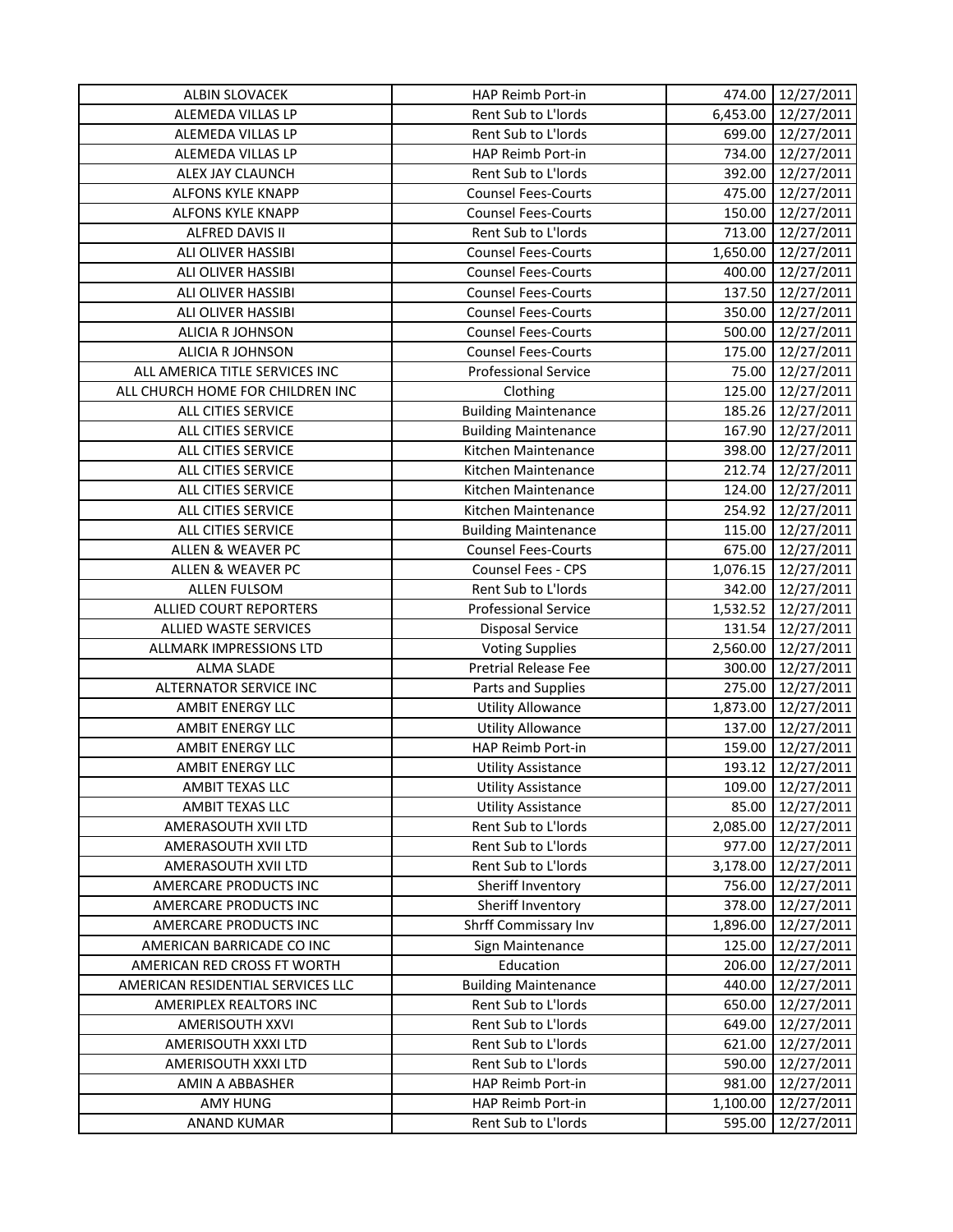| ANDOLYN N JOHNSON                | Rent Sub to L'Iords       |           | 83.00 12/27/2011    |
|----------------------------------|---------------------------|-----------|---------------------|
| <b>ANDRE HUEY-YOU</b>            | Rent Sub to L'Iords       | 1,104.00  | 12/27/2011          |
| ANDRE LANDRUM                    | Rent Sub to L'Iords       |           | (112.00) 12/27/2011 |
| ANDRE LANDRUM                    | Rent Sub to L'Iords       |           | 2,571.00 12/27/2011 |
| ANDREA D MITCHELL                | HAP - Admin Equity        | 139.00    | 12/27/2011          |
| ANDREW CHINCHILLA                | HAP Reimb Port-in         | 270.00    | 12/27/2011          |
| ANDREW OPPONG-BAWUAH             | Rent Sub to L'Iords       | 550.00    | 12/27/2011          |
| ANGEL JOHNSON                    | HAP Reimb Port-in         | 580.00    | 12/27/2011          |
| ANGELA CAUDURO                   | Rent Sub to L'Iords       | 383.00    | 12/27/2011          |
| ANGELA CAUDURO                   | Rent Sub to L'Iords       | 501.00    | 12/27/2011          |
| ANGELA RATZLAFF                  | Clothing                  | 125.00    | 12/27/2011          |
| <b>ANGIE JACKSON</b>             | Clothing                  | 98.54     | 12/27/2011          |
| ANH LAN LY                       | Rent Sub to L'Iords       | 672.00    | 12/27/2011          |
| Anita G El Sakhawy               | Dues                      | 55.00     | 12/27/2011          |
| ANKUR CHAWLA                     | Rent Sub to L'Iords       | 1,548.00  | 12/27/2011          |
| ANN KESSEL                       | Rent Sub to L'Iords       | 415.00    | 12/27/2011          |
| ANNA JOHNSON                     | Rent Sub to L'Iords       |           | 1,159.00 12/27/2011 |
| Anne F Graham                    | Travel                    | 115.00    | 12/27/2011          |
| ANQUY TONG                       | Rent Sub to L'Iords       | 640.00    | 12/27/2011          |
| ANQUY TONG                       | Rent Sub to L'Iords       | 475.00    | 12/27/2011          |
| ANSHU ASSOCIATES INC             | Rent Sub to L'Iords       | 675.00    | 12/27/2011          |
| ANTHONY AMOAKO ADDAE             | Rent Sub to L'Iords       | 692.00    | 12/27/2011          |
| <b>ANTHONY GREEN</b>             | Counsel Fees-Juv          | 300.00    | 12/27/2011          |
| <b>ANTHONY GREEN</b>             | Counsel Fees - CPS        | 200.00    | 12/27/2011          |
| <b>ANTHONY GREEN</b>             | Cnsl Fees-Juv Det&Tr      | 100.00    | 12/27/2011          |
| ANTHONY LAMAR BROWN              | Rent Sub to L'Iords       | 932.00    | 12/27/2011          |
| <b>ANTHONY PEREIRA</b>           | Rent Sub to L'Iords       | 475.00    | 12/27/2011          |
| <b>ANTWAN BURRIS</b>             | Clothing                  | 225.00    | 12/27/2011          |
| APAC TEXAS INC                   | Asphalt-Rock/Hot Mix      | 57,601.54 | 12/27/2011          |
| APAC TEXAS INC                   | Asphalt-Rock/Hot Mix      | 233.91    | 12/27/2011          |
| <b>APANIS REALTY LLC</b>         | Rent Sub to L'Iords       | 654.00    | 12/27/2011          |
| APCO INTERNATIONAL INC           | Dues                      | 92.00     | 12/27/2011          |
| APEX POINT REALTY LLC            | Rent Sub to L'Iords       | 748.00    | 12/27/2011          |
| APPLIED OPERATIONS SECURITY      | <b>Security Contract</b>  | 9,792.00  | 12/27/2011          |
| APPROVED HOUSING SOLUTIONS LTD   | Rent Sub to L'Iords       | 1,833.00  | 12/27/2011          |
| APPROVED PROPERTY MANAGEMENT INC | Rent Sub to L'Iords       | 1,317.00  | 12/27/2011          |
| <b>AQUA-REC INC</b>              | Pool Maintenance          | 117.00    | 12/27/2011          |
| ARAMARK UNIFORM SERVICES INC     | <b>Graphics Inventory</b> | 6.00      | 12/27/2011          |
| ARAMARK UNIFORM SERVICES INC     | <b>Custodian Services</b> | 27.50     | 12/27/2011          |
| ARAMARK UNIFORM SERVICES INC     | <b>Custodian Services</b> | 20.00     | 12/27/2011          |
| ARAMARK UNIFORM SERVICES INC     | <b>Custodian Services</b> | 15.00     | 12/27/2011          |
| ARAMARK UNIFORM SERVICES INC     | <b>Custodian Services</b> | 44.00     | 12/27/2011          |
| ARAMARK UNIFORM SERVICES INC     | <b>Custodian Services</b> | 107.00    | 12/27/2011          |
| ARAMARK UNIFORM SERVICES INC     | <b>Custodian Services</b> | 39.20     | 12/27/2011          |
| ARAMARK UNIFORM SERVICES INC     | <b>Custodian Services</b> | 55.80     | 12/27/2011          |
| ARAMARK UNIFORM SERVICES INC     | <b>Custodian Services</b> | 44.00     | 12/27/2011          |
| ARAMARK UNIFORM SERVICES INC     | <b>Custodian Services</b> | 23.00     | 12/27/2011          |
| ARAMARK UNIFORM SERVICES INC     | <b>Custodian Services</b> | 210.20    | 12/27/2011          |
| ARAMARK UNIFORM SERVICES INC     | <b>Custodian Services</b> | 27.20     | 12/27/2011          |
| ARAMARK UNIFORM SERVICES INC     | <b>Custodian Services</b> | 28.00     | 12/27/2011          |
| ARAMARK UNIFORM SERVICES INC     | <b>Custodian Services</b> | 54.00     | 12/27/2011          |
| ARAMARK UNIFORM SERVICES INC     | <b>Custodian Services</b> | 57.44     | 12/27/2011          |
| ARAMARK UNIFORM SERVICES INC     | <b>Custodian Services</b> | 4.50      | 12/27/2011          |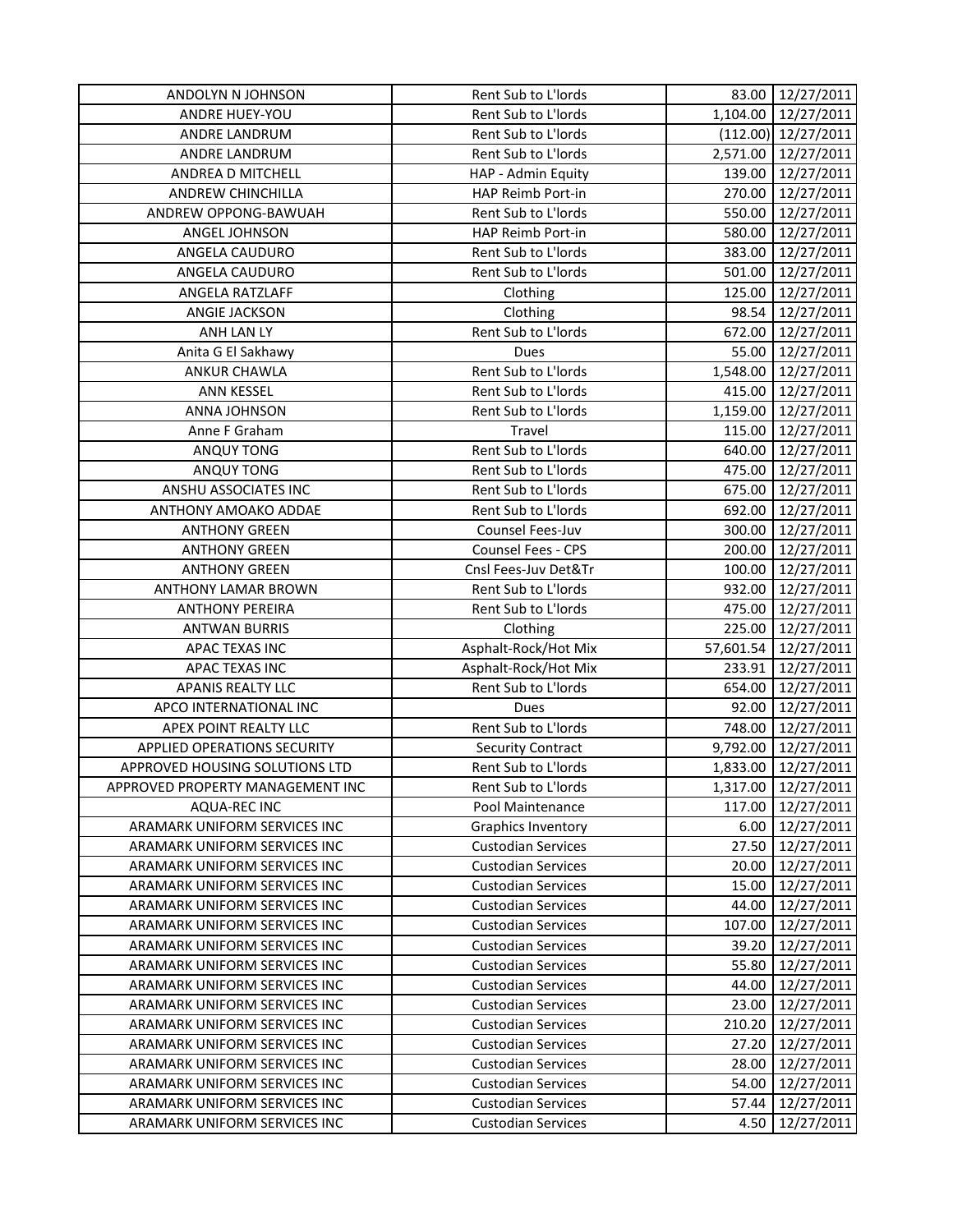| ARAMARK UNIFORM SERVICES INC  | <b>Custodian Services</b>   | 44.50     | 12/27/2011          |
|-------------------------------|-----------------------------|-----------|---------------------|
| ARAMARK UNIFORM SERVICES INC  | <b>Custodian Services</b>   | 8.86      | 12/27/2011          |
| ARAMARK UNIFORM SERVICES INC  | <b>Custodian Services</b>   | 44.00     | 12/27/2011          |
| ARAMARK UNIFORM SERVICES INC  | <b>Custodian Services</b>   | 11.00     | 12/27/2011          |
| ARAMARK UNIFORM SERVICES INC  | <b>Custodian Services</b>   | 16.65     | 12/27/2011          |
| ARAMARK UNIFORM SERVICES INC  | <b>Custodian Services</b>   | 36.50     | 12/27/2011          |
| ARAMARK UNIFORM SERVICES INC  | <b>Custodian Services</b>   | 16.00     | 12/27/2011          |
| ARAMARK UNIFORM SERVICES INC  | <b>Custodian Services</b>   | 21.00     | 12/27/2011          |
| ARAMARK UNIFORM SERVICES INC  | <b>Custodian Services</b>   | 4.50      | 12/27/2011          |
| ARAMARK UNIFORM SERVICES INC  | <b>Equipment Rentals</b>    | 307.60    | 12/27/2011          |
| ARAMARK UNIFORM SERVICES INC  | Parts and Supplies          | 2.00      | 12/27/2011          |
| ARAMARK UNIFORM SERVICES INC  | <b>Building Maintenance</b> | 22.75     | 12/27/2011          |
| ARAMARK UNIFORM SERVICES INC  | <b>Custodian Services</b>   | 11.00     | 12/27/2011          |
| ARBOR CP ASSOCIATES LP        | Rent Sub to L'Iords         | 812.00    | 12/27/2011          |
| ARC REAL ESTATE HOLDINGS LLC  | Rental Assistance           | 665.00    | 12/27/2011          |
| ARC/ AUSTIN RIBBON & COMPUTER | LV Grnt Compter(Mod)        | 535.06    | 12/27/2011          |
| ARC/ AUSTIN RIBBON & COMPUTER | LV Grnt Compter(Mod)        | 956.38    | 12/27/2011          |
| ARC/ AUSTIN RIBBON & COMPUTER | <b>Computer Supplies</b>    | 196.70    | 12/27/2011          |
| ARC/ AUSTIN RIBBON & COMPUTER | <b>Computer Supplies</b>    | 60.82     | 12/27/2011          |
| ARC/ AUSTIN RIBBON & COMPUTER | <b>Computer Supplies</b>    | 444.60    | 12/27/2011          |
| ARC/ AUSTIN RIBBON & COMPUTER | <b>Computer Supplies</b>    | 46.82     | 12/27/2011          |
| ARC/ AUSTIN RIBBON & COMPUTER | Capital Outlay-Low V        | 2,585.88  | 12/27/2011          |
| ARC/ AUSTIN RIBBON & COMPUTER | Capital Outlay-Low V        | 435.60    | 12/27/2011          |
| ARC/ AUSTIN RIBBON & COMPUTER | Capital Outlay-Low V        | 2,932.15  | 12/27/2011          |
| ARC/ AUSTIN RIBBON & COMPUTER | Non-Track Equipment         | 184.80    | 12/27/2011          |
| ARC/ AUSTIN RIBBON & COMPUTER | Non-Track Equipment         | 184.80    | 12/27/2011          |
| <b>ARIZPE PROPERTIES</b>      | Rent Sub to L'Iords         | 324.00    | 12/27/2011          |
| ARLINGTON CAMERA              | <b>Photo Processing</b>     | 1,265.00  | 12/27/2011          |
| ARLINGTON CAMERA              | Supplies                    | 200.00    | 12/27/2011          |
| ARLINGTON HEIGHTS MANOR LTD   | Rental Assistance           | 750.00    | 12/27/2011          |
| ARLINGTON HOUSING AUTHORITY   | Port HAP Port-out           | 6,218.00  | 12/27/2011          |
| ARLINGTON HOUSING AUTHORITY   | Port Admin Fee Expen        | 514.44    | 12/27/2011          |
| ARLINGTON POLICE DEPT.        | <b>Drug Seizures</b>        | 1,124.00  | 12/27/2011          |
| ARLINGTON POLICE DEPT.        | Drug Seizure Int            | 0.83      | 12/27/2011          |
| ARLINGTON POLICE DEPT.        | <b>Drug Seizures</b>        | 199.29    | 12/27/2011          |
| ARLINGTON POLICE DEPT.        | Drug Seizure Int            |           | 1.28 12/27/2011     |
| ARLINGTON POLICE DEPT.        | <b>Drug Seizures</b>        | 2,935.57  | 12/27/2011          |
| ARLINGTON POLICE DEPT.        | Drug Seizure Int            | 56.00     | 12/27/2011          |
| ARLINGTON POLICE DEPT.        | <b>Drug Seizures</b>        | 162.50    | 12/27/2011          |
| ARLINGTON POLICE DEPT.        | Drug Seizure Int            | 0.51      | 12/27/2011          |
| ARLINGTON POLICE DEPT.        | <b>Drug Seizures</b>        | 1,093.50  | 12/27/2011          |
| ARLINGTON POLICE DEPT.        | Drug Seizure Int            | 4.91      | 12/27/2011          |
| ARLINGTON POLICE DEPT.        | <b>Drug Seizures</b>        | 950.00    | 12/27/2011          |
| ARLINGTON POLICE DEPT.        | Drug Seizure Int            | 1.07      | 12/27/2011          |
| ARLINGTON POLICE DEPT.        | <b>Drug Seizures</b>        | 358.50    | 12/27/2011          |
| ARLINGTON POLICE DEPT.        | Drug Seizure Int            | 0.38      | 12/27/2011          |
| ARLINGTON POLICE DEPT.        | <b>Drug Seizures</b>        | 773.00    | 12/27/2011          |
| ARLINGTON POLICE DEPT.        | Drug Seizure Int            | 0.78      | 12/27/2011          |
| ARLINGTON POLICE DEPT.        | <b>Drug Seizures</b>        | 275.00    | 12/27/2011          |
| ARLINGTON POLICE DEPT.        | Drug Seizure Int            | 0.28      | 12/27/2011          |
| ARLINGTON POLICE DEPT.        | Southeast Sector            | 16,376.82 | 12/27/2011          |
| ARLINGTON WATER UTILITIES     | <b>Utility Assistance</b>   | 52.86     | 12/27/2011          |
| ARROW BOLT & SUPPLY CO        | Parts and Supplies          |           | (299.90) 12/27/2011 |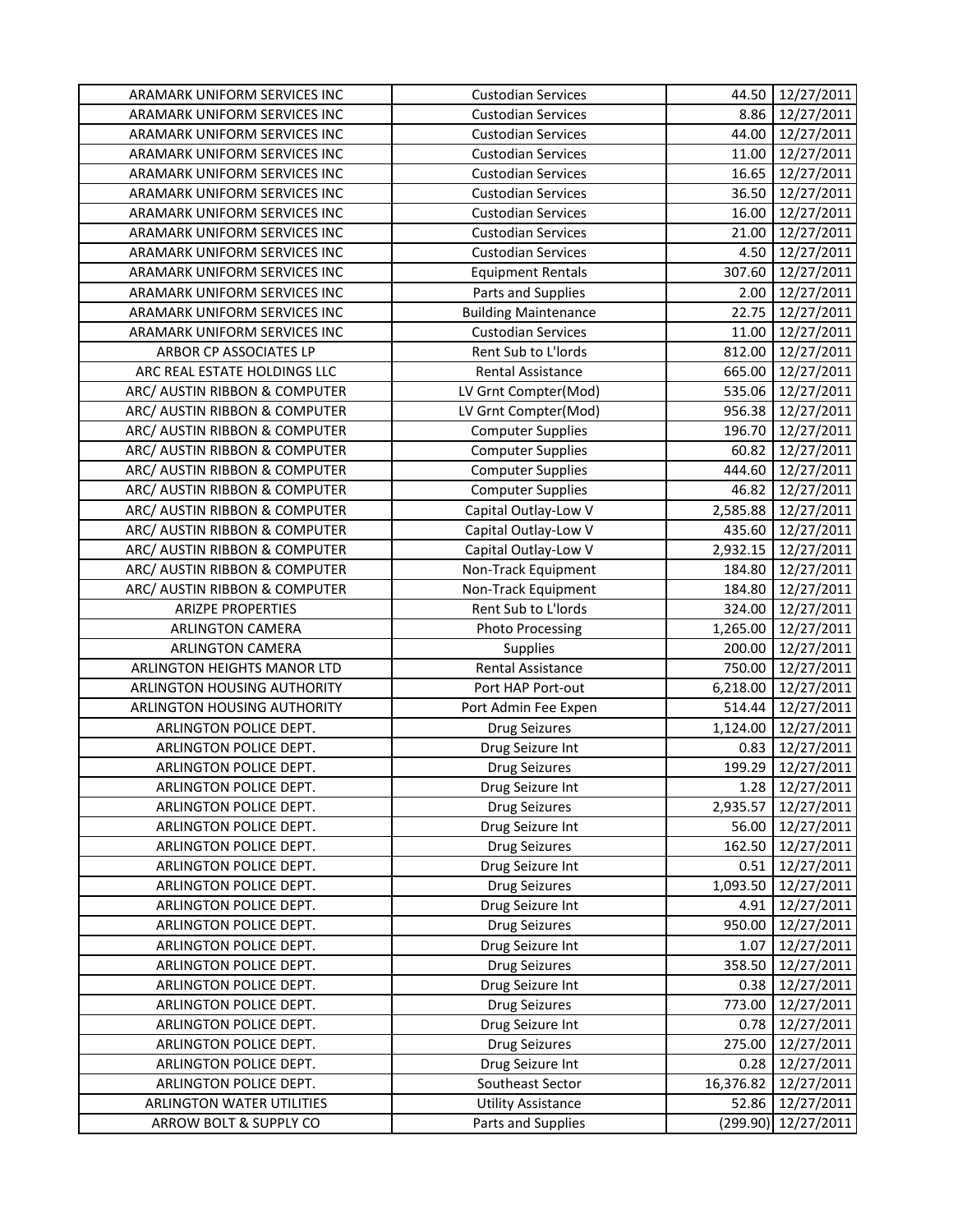| ARROW BOLT & SUPPLY CO           | Parts and Supplies          | 602.38         | 12/27/2011        |
|----------------------------------|-----------------------------|----------------|-------------------|
| ARROW BOLT & SUPPLY CO           | Parts and Supplies          | $\overline{a}$ | 12/27/2011        |
| ARTEX AIR COMPANY INC            | Rent Sub to L'Iords         | 377.00         | 12/27/2011        |
| ARTEX OVERHEAD DOOR COMPANY      | <b>Building Maintenance</b> | 250.00         | 12/27/2011        |
| <b>ASCENSION SERVICE</b>         | <b>County Burials</b>       | 900.00         | 12/27/2011        |
| ASH GROVE TEXAS LP               | <b>Base Stab Materials</b>  | 13,620.81      | 12/27/2011        |
| <b>ASHLEY DIANE BROSEN</b>       | Rent Sub to L'Iords         | 585.00         | 12/27/2011        |
| <b>ASHLEY DIANE BROSEN</b>       | HAP Reimb Port-in           | 700.00         | 12/27/2011        |
| <b>ASHRAF ISHAK</b>              | Rent Sub to L'Iords         | 943.00         | 12/27/2011        |
| ASMARA AFFORDABLE HOUSING INC    | Rent Sub to L'Iords         | 1,615.00       | 12/27/2011        |
| AT&T                             | Telephone-Basic             | 173.03         | 12/27/2011        |
| <b>AT&amp;T MOBILITY</b>         | <b>Wireless Data Access</b> | 393.50         | 12/27/2011        |
| <b>AT&amp;T MOBILITY</b>         | <b>Wireless Data Access</b> | 2,768.26       | 12/27/2011        |
| <b>AT&amp;T MOBILITY</b>         | <b>Wireless Data Access</b> | 266.53         | 12/27/2011        |
| <b>AT&amp;T MOBILITY</b>         | <b>Wireless Data Access</b> | 265.93         | 12/27/2011        |
| <b>AT&amp;T MOBILITY</b>         | <b>Wireless Data Access</b> | 266.33         | 12/27/2011        |
| <b>AT&amp;T MOBILITY</b>         | <b>Wireless Data Access</b> | 189.95         | 12/27/2011        |
| <b>AT&amp;T MOBILITY</b>         | <b>Wireless Data Access</b> |                | 189.95 12/27/2011 |
| <b>AT&amp;T MOBILITY</b>         | <b>Wireless Data Access</b> | 227.94         | 12/27/2011        |
| <b>AT&amp;T MOBILITY</b>         | <b>Wireless Data Access</b> | 341.91         | 12/27/2011        |
| <b>AT&amp;T MOBILITY</b>         | <b>Wireless Data Access</b> | 228.14         | 12/27/2011        |
| <b>AT&amp;T MOBILITY</b>         | <b>Wireless Data Access</b> | 158.36         | 12/27/2011        |
| <b>AT&amp;T MOBILITY</b>         | Pager / Blackberry          | 29.60          | 12/27/2011        |
| ATC FREIGHTLINER GROUP           | Parts and Supplies          | 93.80          | 12/27/2011        |
| ATC FREIGHTLINER GROUP           | Parts and Supplies          | 246.96         | 12/27/2011        |
| <b>ATMOS ENERGY CORP</b>         | Gas                         | 211.05         | 12/27/2011        |
| <b>ATMOS ENERGY CORP</b>         | Gas                         | 155.45         | 12/27/2011        |
| <b>ATMOS ENERGY CORP</b>         | Gas                         | 174.52         | 12/27/2011        |
| <b>ATMOS ENERGY CORP</b>         | Gas                         | 673.56         | 12/27/2011        |
| <b>ATMOS ENERGY CORP</b>         | Gas                         | 320.94         | 12/27/2011        |
| <b>ATMOS ENERGY CORP</b>         | Gas                         | 956.88         | 12/27/2011        |
| <b>ATMOS ENERGY CORP</b>         | Gas                         | 57.99          | 12/27/2011        |
| <b>ATMOS ENERGY CORP</b>         | Gas                         | 338.66         | 12/27/2011        |
| <b>ATMOS ENERGY CORP</b>         | Gas                         | 1,405.73       | 12/27/2011        |
| <b>ATMOS ENERGY CORP</b>         | Gas                         | 904.01         | 12/27/2011        |
| <b>ATMOS ENERGY CORP</b>         | Gas                         | 8,100.61       | 12/27/2011        |
| <b>ATMOS ENERGY CORP</b>         | Gas                         | 2,036.62       | 12/27/2011        |
| <b>ATMOS ENERGY CORP</b>         | Gas                         | 2,019.08       | 12/27/2011        |
| <b>ATMOS ENERGY CORP</b>         | Gas                         | 6,378.74       | 12/27/2011        |
| <b>ATMOS ENERGY CORP</b>         | Gas                         | 153.99         | 12/27/2011        |
| <b>ATMOS ENERGY CORP</b>         | Gas                         | 1,022.18       | 12/27/2011        |
| <b>ATMOS ENERGY CORP</b>         | Gas                         | 38.24          | 12/27/2011        |
| <b>ATMOS ENERGY CORP</b>         | Gas                         | 215.75         | 12/27/2011        |
| <b>ATMOS ENERGY CORP</b>         | Gas                         | 75.29          | 12/27/2011        |
| <b>ATMOS ENERGY CORP</b>         | Gas                         | 486.96         | 12/27/2011        |
| <b>ATMOS ENERGY CORP</b>         | Gas                         | 10,436.96      | 12/27/2011        |
| <b>ATMOS ENERGY CORP</b>         | <b>Utility Assistance</b>   | 131.73         | 12/27/2011        |
| <b>ATMOS ENERGY CORP</b>         | <b>Utility Assistance</b>   | 63.13          | 12/27/2011        |
| <b>ATTICUS J GILL</b>            | <b>Counsel Fees-Courts</b>  | 375.00         | 12/27/2011        |
| AUBURN MANCHESTER LTD            | Rent Sub to L'Iords         | 2,393.00       | 12/27/2011        |
| AUBURN MANCHESTER LTD            | HAP Reimb Port-in           | 607.00         | 12/27/2011        |
| <b>AUTISTIC TREATMENT CENTER</b> | Clothing                    | 125.00         | 12/27/2011        |
| AUTO DAMAGE APPRAISERS OF TEXAS  | <b>Professional Service</b> | 125.00         | 12/27/2011        |
|                                  |                             |                |                   |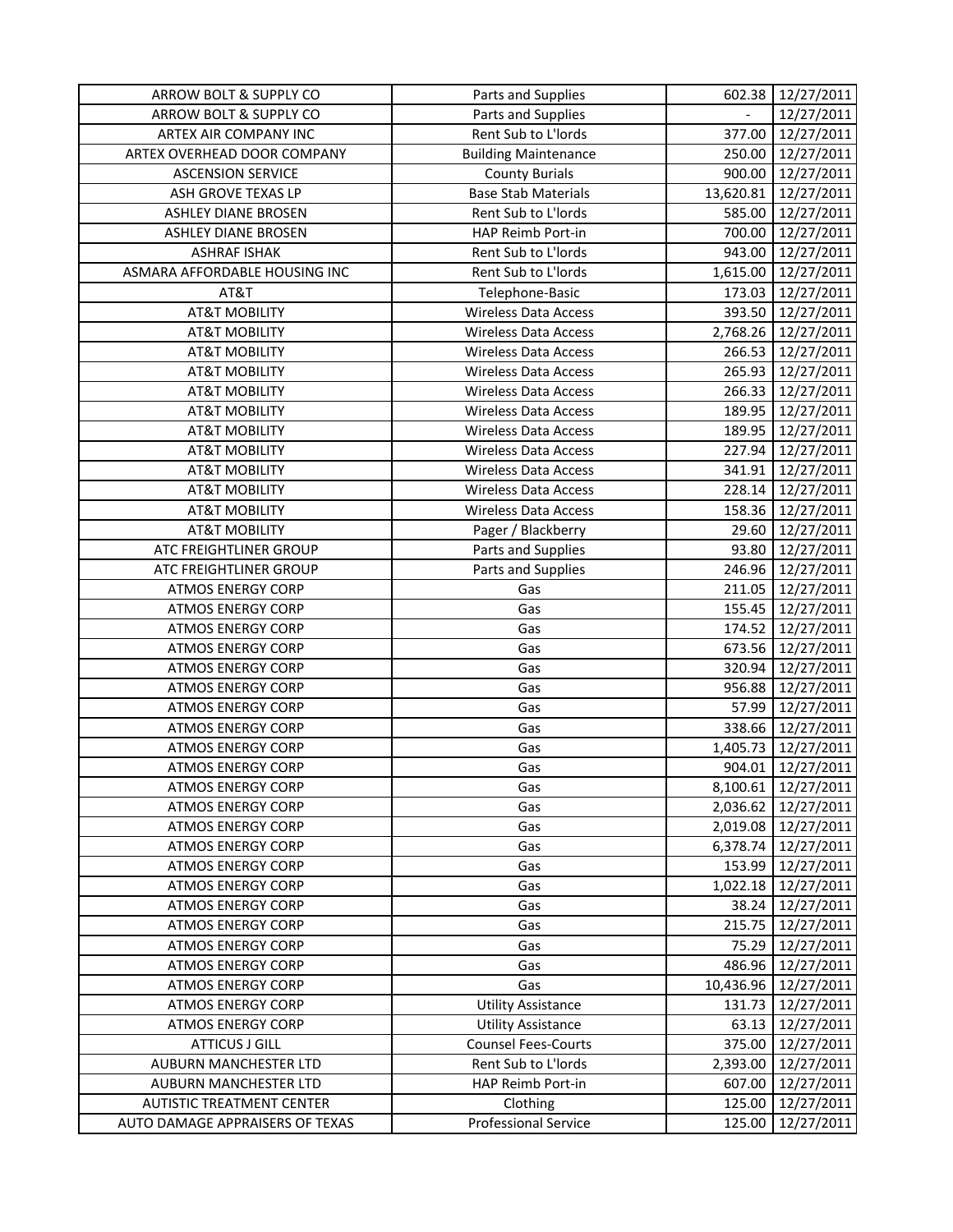| AUTOMATIC SPRINKLER OF TEXAS INC      | <b>Building Maintenance</b> | 242.50   | 12/27/2011          |
|---------------------------------------|-----------------------------|----------|---------------------|
| AUTOMATIC SPRINKLER OF TEXAS INC      | <b>Building Maintenance</b> | 324.50   | 12/27/2011          |
| AUTOMATIC SPRINKLER OF TEXAS INC      | <b>Building Maintenance</b> |          | 1,553.81 12/27/2011 |
| AUTOMATIC SPRINKLER OF TEXAS INC      | <b>Building Maintenance</b> | 1,200.00 | 12/27/2011          |
| AUTOMATIC SPRINKLER OF TEXAS INC      | <b>Building Maintenance</b> | 1,331.75 | 12/27/2011          |
| AUTONATION FORT WORTH MOTORS          | Central Garage Inv          | 94.91    | 12/27/2011          |
| AV CARRIAGE HOUSE ASSOC               | Rental Assistance           | 485.00   | 12/27/2011          |
| AV OAK CREEK LLC                      | Rental Assistance           | 466.00   | 12/27/2011          |
| AV OAK CREEK LLC                      | <b>Utility Assistance</b>   | 75.11    | 12/27/2011          |
| AV PARK PLACE ASSOC LTD               | Rent Sub to L'Iords         | 1,718.00 | 12/27/2011          |
| AV PARK PLACE ASSOCIATES              | Rent Sub to L'Iords         | 620.00   | 12/27/2011          |
| AV POLO RUN                           | Rent Sub to L'Iords         | 685.00   | 12/27/2011          |
| AVENTINE TARRANT PARKWAY APTS LP      | Rent Sub to L'Iords         | 9,746.00 | 12/27/2011          |
| AVENTINE TARRANT PARKWAY APTS LP      | Rent Sub to L'Iords         | 454.00   | 12/27/2011          |
| AVENTINE TARRANT PARKWAY APTS LP      | Rent Sub to L'Iords         | 1,638.00 | 12/27/2011          |
| AVENTINE TARRANT PARKWAY APTS LP      | HAP Reimb Port-in           | 1,120.00 | 12/27/2011          |
| <b>AVTAR S HAILER</b>                 | Rent Sub to L'Iords         | 600.00   | 12/27/2011          |
| AZLE OAKS APARTMENTS PARTNERSHIP      | Rent Sub to L'Iords         | 308.00   | 12/27/2011          |
| AZLE OAKS APARTMENTS PARTNERSHIP      | Rent Sub to L'Iords         | 271.00   | 12/27/2011          |
| AZLE OAKS APARTMENTS PARTNERSHIP      | Rent Sub to L'Iords         | 255.00   | 12/27/2011          |
| <b>B &amp; H PHOTO VIDEO</b>          | <b>Photo Processing</b>     | 610.43   | 12/27/2011          |
| <b>BAILEY &amp; GALYEN</b>            | <b>Counsel Fees-Courts</b>  | 600.00   | 12/27/2011          |
| <b>BAILEY &amp; GALYEN</b>            | <b>Counsel Fees-Courts</b>  | 2,250.00 | 12/27/2011          |
| <b>BAILEY &amp; GALYEN</b>            | <b>Counsel Fees-Courts</b>  | 1,000.00 | 12/27/2011          |
| <b>BAILEY &amp; GALYEN</b>            | <b>Counsel Fees-Courts</b>  | 400.00   | 12/27/2011          |
| BAKER AND DAMERON LLC                 | <b>Counsel Fees-Courts</b>  | 337.00   | 12/27/2011          |
| BAKER AND DAMERON LLC                 | <b>Counsel Fees-Courts</b>  | 675.00   | 12/27/2011          |
| BAKUTIS, MCCULLY & SAWYER PC          | Counsel Fees-Probate        | 2,003.08 | 12/27/2011          |
| <b>BALANCE FORENSIC &amp; GENERAL</b> | Psych Exam/Testimony        | 2,000.00 | 12/27/2011          |
| <b>BALL &amp; HASE PC</b>             | <b>Counsel Fees-Courts</b>  | 875.00   | 12/27/2011          |
| <b>BALL &amp; HASE PC</b>             | <b>Counsel Fees-Courts</b>  | 1,300.00 | 12/27/2011          |
| <b>BANE MACHINERY INC</b>             | Vehicle Maintenance         | 2,424.68 | 12/27/2011          |
| <b>BANE MACHINERY INC</b>             | Parts and Supplies          | 63.56    | 12/27/2011          |
| BANKSTON FORD OF SOUTH FORT WORTH     | Central Garage Inv          | 293.78   | 12/27/2011          |
| BANKSTON FORD OF SOUTH FORT WORTH     | Central Garage Inv          | 626.69   | 12/27/2011          |
| BANKSTON FORD OF SOUTH FORT WORTH     | Parts and Supplies          | 309.61   | 12/27/2011          |
| BANKSTON FORD OF SOUTH FORT WORTH     | Parts and Supplies          | 101.04   | 12/27/2011          |
| BANKSTON FORD OF SOUTH FORT WORTH     | Parts and Supplies          | 29.00    | 12/27/2011          |
| BANKSTON FORD OF SOUTH FORT WORTH     | Parts and Supplies          | 86.58    | 12/27/2011          |
| BANKSTON FORD OF SOUTH FORT WORTH     | Parts and Supplies          | 8.52     | 12/27/2011          |
| <b>BARBARA A BRADFORD</b>             | Rent Sub to L'Iords         | 382.00   | 12/27/2011          |
| BARBARA BOWEN WILSON                  | Liaison Expense             | 90.00    | 12/27/2011          |
| <b>BARBARA SIMMONS</b>                | <b>Relative Assistance</b>  | 300.00   | 12/27/2011          |
| BARBARA SLOAN NON-GST EXEMPT          | Rent Sub to L'Iords         | 4,062.00 | 12/27/2011          |
| BARBARA SLOAN NON-GST EXEMPT          | Rent Sub to L'Iords         | 1,100.00 | 12/27/2011          |
| BARBARA SLOAN NON-GST EXEMPT          | Rent Sub to L'Iords         | 650.00   | 12/27/2011          |
| BARBARA SLOAN NON-GST EXEMPT          | HAP Reimb Port-in           | 1,102.00 | 12/27/2011          |
| <b>BARBRA COLEMAN</b>                 | Rent Sub to L'Iords         | 835.00   | 12/27/2011          |
| <b>BARNES PROX LAW PLLC</b>           | Counsel Fees - CPS          | 2,780.00 | 12/27/2011          |
| BARNEY HOLLAND OIL COMPANY            | Fuel                        | 572.24   | 12/27/2011          |
| <b>BARRIE ALLEN</b>                   | <b>Court Visitor</b>        | 42.00    | 12/27/2011          |
| <b>BARRY ALFORD</b>                   | <b>Counsel Fees-Courts</b>  | 600.00   | 12/27/2011          |
| <b>BARRY ALFORD</b>                   | <b>Counsel Fees-Courts</b>  | 975.00   | 12/27/2011          |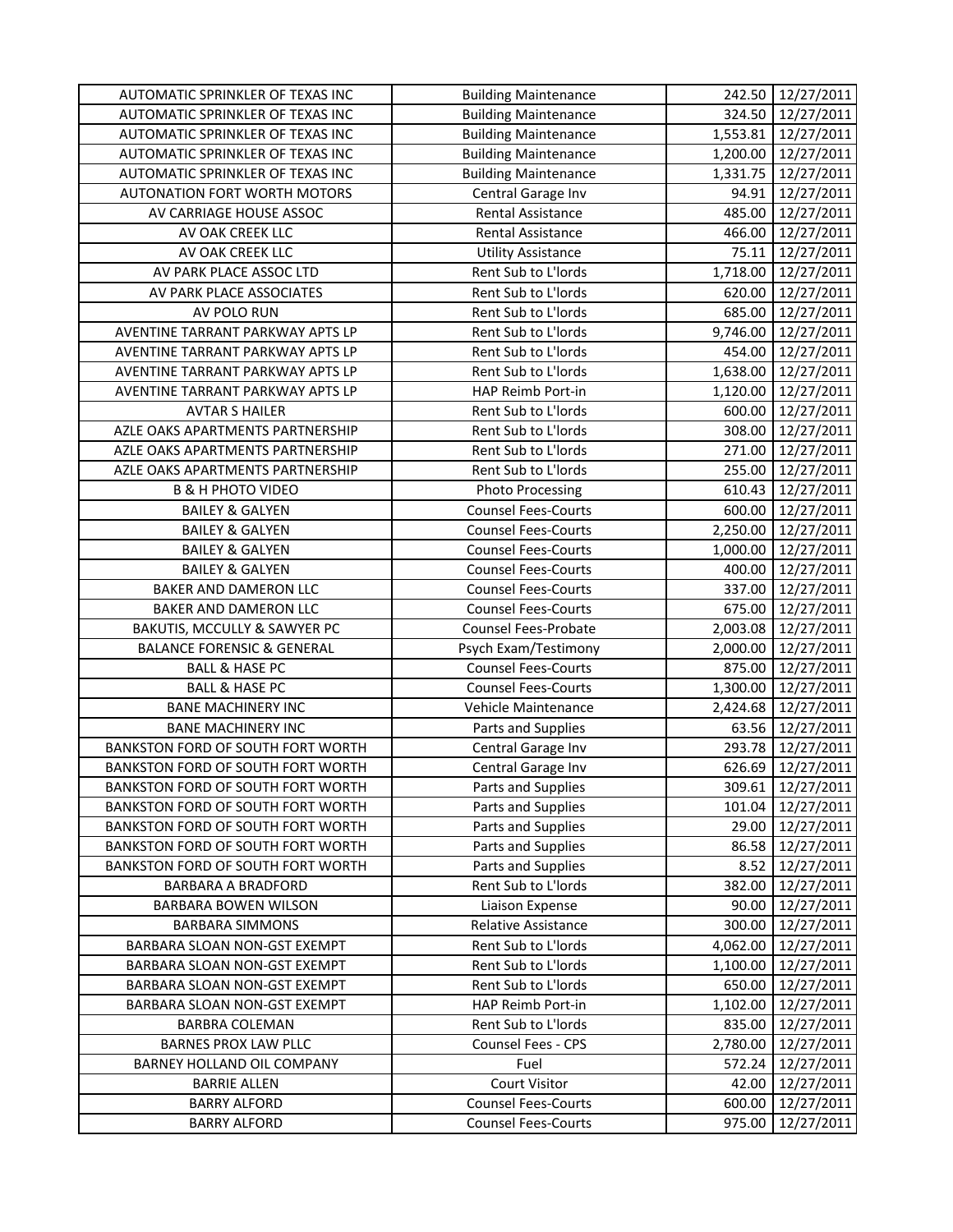| <b>BARRY ALFORD</b>                    | <b>Counsel Fees-Courts</b>  | 300.00    | 12/27/2011            |
|----------------------------------------|-----------------------------|-----------|-----------------------|
| <b>BARRY G DICKEY</b>                  | <b>Professional Service</b> | 1,875.00  | 12/27/2011            |
| <b>BARRY YOUNG</b>                     | Rent Sub to L'Iords         | 167.00    | 12/27/2011            |
| <b>BARRY YOUNG</b>                     | Rent Sub to L'Iords         | 363.00    | 12/27/2011            |
| <b>BASECOM INC</b>                     | <b>Building Maintenance</b> | 135.45    | 12/27/2011            |
| <b>BASECOM INC</b>                     | <b>Building Maintenance</b> | 253.04    | 12/27/2011            |
| <b>BASECOM INC</b>                     | <b>Building Maintenance</b> | 480.29    | 12/27/2011            |
| <b>BASECOM INC</b>                     | Non-Track Equipment         | 3,744.28  | 12/27/2011            |
| <b>BASECOM INC</b>                     | <b>Building Maintenance</b> | 1,795.58  | 12/27/2011            |
| <b>BASECOM INC</b>                     | <b>Building Maintenance</b> | 431.08    | 12/27/2011            |
| <b>BASECOM INC</b>                     | <b>Building Maintenance</b> | 421.73    | 12/27/2011            |
| <b>BATTERIES PLUS</b>                  | <b>Building Maintenance</b> | 901.31    | 12/27/2011            |
| <b>BEAR CREEK BIBLE CHURCH</b>         | Space Lease Rental          | 250.00    | 12/27/2011            |
| <b>BEARDEN CHILDREN'S TRUST</b>        | Rent                        | 436.81    | 12/27/2011            |
| <b>BEARDEN CHILDREN'S TRUST</b>        | Rent                        | 3,443.76  | 12/27/2011            |
| <b>BEARDEN CHILDREN'S TRUST</b>        | Rent                        |           | 304.36 12/27/2011     |
| <b>BEARDEN CHILDREN'S TRUST</b>        | Rent                        | 25.36     | 12/27/2011            |
| <b>BEARDEN CHILDREN'S TRUST</b>        | Rent                        | 16.91     | 12/27/2011            |
| BEARDEN INVESTIGATIVE AGENCY           | Investigative               | 75.00     | 12/27/2011            |
| BEARDEN INVESTIGATIVE AGENCY           | Investigative               | 720.00    | 12/27/2011            |
| <b>BEAUTIFUL PROPERTIES INC</b>        | Rent Sub to L'Iords         | 5,505.00  | 12/27/2011            |
| BEDFORD POLICE DEPARTMENT              | Northeast Sector            | 6,240.26  | 12/27/2011            |
| <b>BEN E KEITH COMPANY</b>             | Food                        | 223.20    | 12/27/2011            |
| BEN LEONARD PLLC                       | <b>Counsel Fees-Courts</b>  | 500.00    | 12/27/2011            |
| BEN LEONARD PLLC                       | <b>Counsel Fees-Courts</b>  | 2,485.00  | 12/27/2011            |
| BENBROOK POLICE DEPARTMENT             | <b>West Sector</b>          | 4,209.15  | 12/27/2011            |
| <b>BENNY JOHNSON</b>                   | Rent Sub to L'Iords         | 237.00    | 12/27/2011            |
| BENTLEY SQUARE APARTMENTS              | Rent Sub to L'Iords         | 3,300.00  | 12/27/2011            |
| <b>BERLEY E TRENTHAM JR</b>            | Rent Sub to L'Iords         | 538.00    | 12/27/2011            |
| <b>BERTHA PATRICIA FLORES</b>          | Education                   | 140.00    | 12/27/2011            |
| <b>BEST BUY</b>                        | <b>Restitution Payable</b>  | 149.99    | 12/27/2011            |
| <b>BEST BUY GOV LLC</b>                | Field Equip&Supplies        | 59.98     | 12/27/2011            |
| <b>BEST BUY GOV LLC</b>                | Shrff Commissary Inv        | 5,249.70  | 12/27/2011            |
| <b>BEST BUY GOV LLC</b>                | Recreation                  | 564.81    | 12/27/2011            |
| <b>BETHANY ALLEN</b>                   | Damage Claims               | 1,814.00  | 12/27/2011            |
| <b>BETSY GLASS</b>                     | Rent Sub to L'Iords         | 151.00    | 12/27/2011            |
| BETTER HOMES REAL ESTATE LLC           | Rent Sub to L'Iords         | 342.00    | 12/27/2011            |
| BETTER JANITORIAL SUPPLIES INC         | <b>Support Serv Supply</b>  | 111.00    | 12/27/2011            |
| <b>BETTY CABNESS</b>                   | Clothing                    | 63.90     | 12/27/2011            |
| <b>BETTY HUMPHRIES</b>                 | Rent Sub to L'Iords         |           | $(180.00)$ 12/27/2011 |
| <b>BETTY HUMPHRIES</b>                 | Rent Sub to L'Iords         | 667.00    | 12/27/2011            |
| <b>BETTY HUMPHRIES</b>                 | Rent Sub to L'Iords         | 407.00    | 12/27/2011            |
| BICKERSTAFF, HEATH, DELGADO, ACOSTA LL | <b>Professional Service</b> | 20,115.10 | 12/27/2011            |
| <b>BIG COUNTRY SUPPLY</b>              | Central Garage Inv          | 45.61     | 12/27/2011            |
| <b>BIG COUNTRY SUPPLY</b>              | Parts and Supplies          | 769.22    | 12/27/2011            |
| BIG WINDMILL TERRACE LLC               | Rent Sub to L'Iords         | 267.00    | 12/27/2011            |
| <b>BILLY R SCOTT</b>                   | Rent Sub to L'Iords         | 1,149.00  | 12/27/2011            |
| <b>BILLY RAY MARCOM</b>                | Rent Sub to L'Iords         | 986.00    | 12/27/2011            |
| BJS 600 W PIONEER PKWY LLC             | Rental Assistance           | 485.00    | 12/27/2011            |
| BJS 600 W PIONEER PKWY LLC             | <b>Utility Assistance</b>   | 26.47     | 12/27/2011            |
| <b>BLAGG TIRE AND SERVICE</b>          | Central Garage Inv          | 474.24    | 12/27/2011            |
| <b>BLAKE BURNS</b>                     | <b>Counsel Fees-Courts</b>  | 475.00    | 12/27/2011            |
| <b>BLAKE BURNS</b>                     | <b>Counsel Fees-Courts</b>  | 730.00    | 12/27/2011            |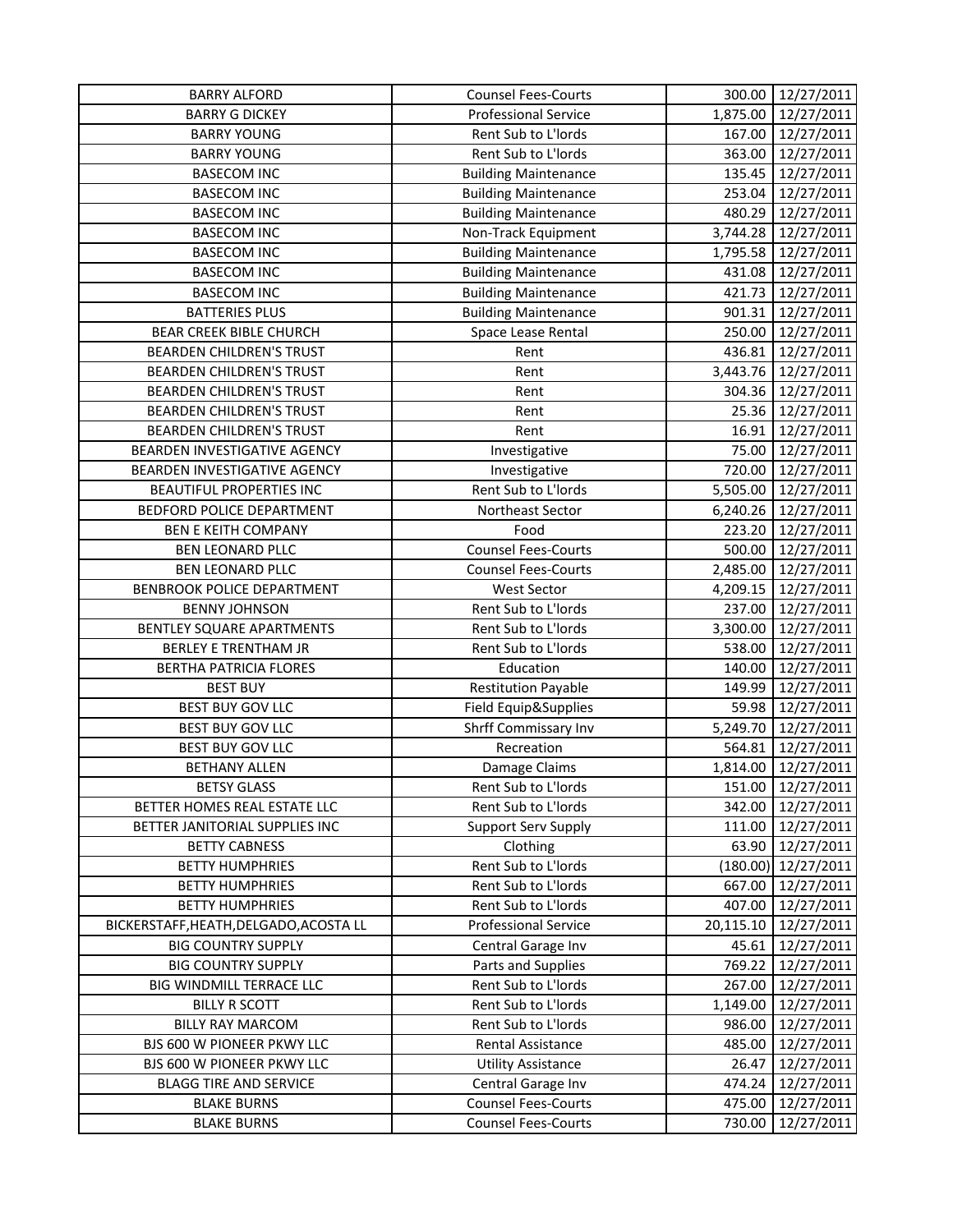| <b>BLAKE BURNS</b>                  | <b>Counsel Fees-Courts</b>  | 200.00   | 12/27/2011        |
|-------------------------------------|-----------------------------|----------|-------------------|
| <b>BLAKE BURNS</b>                  | Cnsl Fees-Crim Appls        | 2,480.00 | 12/27/2011        |
| <b>BLR</b>                          | Law Books                   | 588.34   | 12/27/2011        |
| BLUE CROWN INVESTMENTS LLC          | Rent Sub to L'Iords         | 654.00   | 12/27/2011        |
| BLUE LAKES AT MARINE CREEK          | Rent Sub to L'Iords         | 4,554.00 | 12/27/2011        |
| BLUE LAKES AT MARINE CREEK          | HAP Reimb Port-in           | 1,382.00 | 12/27/2011        |
| BLUE PLAID INVESTMENTS LLC          | Rent Sub to L'Iords         | 281.00   | 12/27/2011        |
| <b>BOB BARKER</b>                   | Kitchen Supplies            | 14.56    | 12/27/2011        |
| <b>BOB BARKER</b>                   | Jail Indigent Suppli        | 1,464.00 | 12/27/2011        |
| <b>BOB BARKER</b>                   | <b>Bedding and Clothing</b> | 2,560.00 | 12/27/2011        |
| BOB LEONARD LAW GROUP PLLC          | <b>Counsel Fees-Courts</b>  | 100.00   | 12/27/2011        |
| BOB LEONARD LAW GROUP PLLC          | <b>Counsel Fees-Courts</b>  | 200.00   | 12/27/2011        |
| BOB LEONARD LAW GROUP PLLC          | <b>Counsel Fees-Courts</b>  | 450.00   | 12/27/2011        |
| <b>BOB VAN HOOSE</b>                | Rent Sub to L'Iords         | 795.00   | 12/27/2011        |
| <b>BOMA/FORT WORTH</b>              | Education                   | 1,570.00 | 12/27/2011        |
| <b>BONNIE C WELLS</b>               | Investigative               | 264.00   | 12/27/2011        |
| <b>BONNIE C WELLS</b>               | Investigative               |          | 316.75 12/27/2011 |
| <b>BONNIE JAMES</b>                 | Clothing                    | 100.00   | 12/27/2011        |
| <b>BONNIE JAMES</b>                 | Cash For Kids               | 25.00    | 12/27/2011        |
| <b>BONNY MCMURROUGH LINK</b>        | <b>Counsel Fees-Probate</b> | 500.00   | 12/27/2011        |
| <b>BOUNCE ENERGY INC</b>            | <b>Utility Allowance</b>    | 204.00   | 12/27/2011        |
| <b>BOUNCE ENERGY INC</b>            | HAP Reimb Port-in           | 13.00    | 12/27/2011        |
| <b>BOUND TREE MEDICAL LLC</b>       | Lab Supplies                | 293.00   | 12/27/2011        |
| <b>BOYD MOONEY</b>                  | Counsel Fees-Juv            | 200.00   | 12/27/2011        |
| <b>BRADFORD SHAW</b>                | Counsel Fees-Juv            | 200.00   | 12/27/2011        |
| <b>BRADFORD SHAW</b>                | Counsel Fees - CPS          | 300.00   | 12/27/2011        |
| <b>BRADFORD W MCCURRY</b>           | Rent Sub to L'Iords         | 520.00   | 12/27/2011        |
| <b>BRADLEY L CLARK</b>              | <b>Drug Seizures</b>        | 540.00   | 12/27/2011        |
| <b>BRADLEY L CLARK</b>              | Drug Seizure Int            | 2.04     | 12/27/2011        |
| BRAMA WEST POINTE PINES LTD         | Rent Sub to L'Iords         | 4,039.00 | 12/27/2011        |
| BRAMA WEST POINTE PINES LTD         | Rent Sub to L'Iords         | 473.00   | 12/27/2011        |
| <b>BRANDON HUGHES</b>               | Rent Sub to L'Iords         | 734.00   | 12/27/2011        |
| <b>BRAZOS HOTEL PARTNERS LTD</b>    | Education                   | 548.55   | 12/27/2011        |
| <b>BRAZOS HOTEL PARTNERS LTD</b>    | Education                   | 445.05   | 12/27/2011        |
| <b>BRAZOS HOTEL PARTNERS LTD</b>    | Education                   | 445.05   | 12/27/2011        |
| <b>BRAZOS HOTEL PARTNERS LTD</b>    | Education                   | 445.05   | 12/27/2011        |
| <b>BRAZOS HOTEL PARTNERS LTD</b>    | Education                   | 445.05   | 12/27/2011        |
| BRECKENRIDGE APARTMENT INVESTORS LP | <b>Rental Assistance</b>    | 510.00   | 12/27/2011        |
| BRECKENRIDGE APARTMENT INVESTORS LP | <b>Utility Assistance</b>   | 26.61    | 12/27/2011        |
| <b>BRENDA HANSEN</b>                | <b>Counsel Fees-Courts</b>  | 1,150.00 | 12/27/2011        |
| <b>BRENDA HANSEN</b>                | <b>Counsel Fees-Courts</b>  | 175.00   | 12/27/2011        |
| <b>BRENDA HANSEN</b>                | <b>Counsel Fees-Courts</b>  | 150.00   | 12/27/2011        |
| <b>BRENDA HANSEN</b>                | Counsel Fees-Juv            | 200.00   | 12/27/2011        |
| <b>BRENDA HEIN</b>                  | Reporter's Records          | 4,054.00 | 12/27/2011        |
| <b>BRENDA R VONJOE</b>              | <b>Counsel Fees-Courts</b>  | 400.00   | 12/27/2011        |
| <b>BRENDA R VONJOE</b>              | <b>Counsel Fees-Courts</b>  | 1,550.00 | 12/27/2011        |
| <b>BRENDA R VONJOE</b>              | <b>Counsel Fees-Courts</b>  | 800.00   | 12/27/2011        |
| <b>BRENDA R VONJOE</b>              | <b>Counsel Fees-Courts</b>  | 275.00   | 12/27/2011        |
| <b>BRENT JENKINS</b>                | HAP Reimb Port-in           | 576.00   | 12/27/2011        |
| <b>BRENT L HOCK</b>                 | Rent Sub to L'Iords         | 700.00   | 12/27/2011        |
| BRENTWOOD MULTI FAMILY LLC          | Rent Sub to L'Iords         | 904.00   | 12/27/2011        |
| <b>BRETT BOONE</b>                  | <b>Counsel Fees-Courts</b>  | 750.00   | 12/27/2011        |
| <b>BRETT BOONE</b>                  | <b>Counsel Fees-Courts</b>  | 500.00   | 12/27/2011        |
|                                     |                             |          |                   |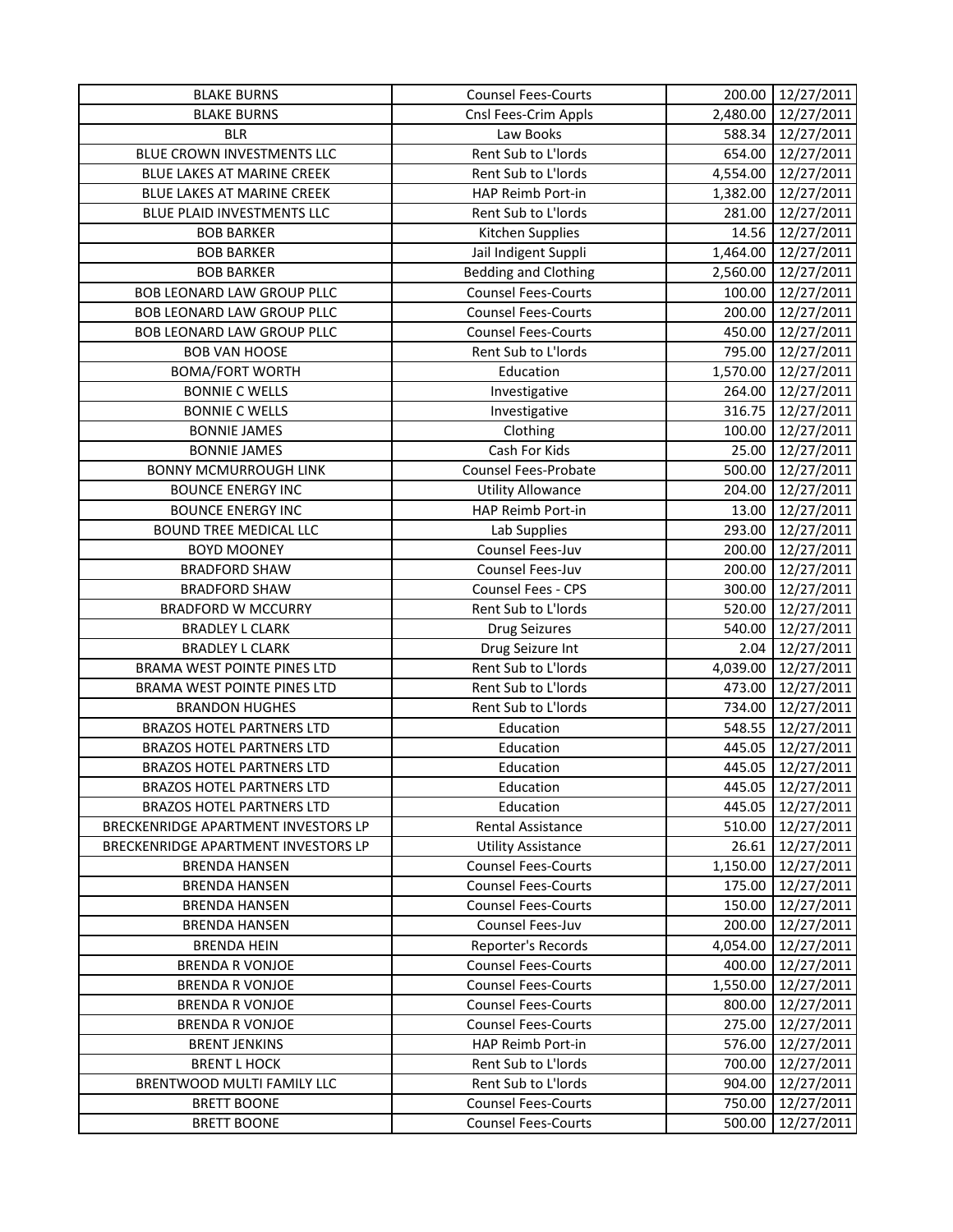| <b>BRETT BOONE</b>                 | <b>Counsel Fees-Courts</b>  |           | 137.50 12/27/2011   |
|------------------------------------|-----------------------------|-----------|---------------------|
| <b>BRETT BOONE</b>                 | <b>Court Costs</b>          | 200.00    | 12/27/2011          |
| <b>BRIAN C SIMPSON</b>             | <b>Counsel Fees-Courts</b>  |           | 800.00 12/27/2011   |
| <b>BRIAN C SIMPSON</b>             | <b>Counsel Fees-Courts</b>  | 800.00    | 12/27/2011          |
| <b>BRIAN C SIMPSON</b>             | Counsel Fees - CPS          | 150.00    | 12/27/2011          |
| <b>BRIAN J WILLETT</b>             | <b>Counsel Fees-Courts</b>  | 700.00    | 12/27/2011          |
| <b>BRIAN K WALKER</b>              | <b>Counsel Fees-Courts</b>  | 600.00    | 12/27/2011          |
| <b>BRIAN M BOUFFARD</b>            | <b>Counsel Fees-Courts</b>  | 450.00    | 12/27/2011          |
| <b>BRIAN SALVANT</b>               | <b>Counsel Fees-Courts</b>  | 775.00    | 12/27/2011          |
| <b>BRIAN SALVANT</b>               | <b>Counsel Fees-Courts</b>  | 200.00    | 12/27/2011          |
| <b>BRIAN ZWICK</b>                 | Rent Sub to L'Iords         | 297.00    | 12/27/2011          |
| <b>BRILLIANT ENERGY LLC</b>        | <b>Utility Assistance</b>   | 182.02    | 12/27/2011          |
| BRISBEN MERIDIAN LP                | Rent Sub to L'Iords         | 2,313.00  | 12/27/2011          |
| BRISBEN MERIDIAN LP                | Rent Sub to L'Iords         | 731.00    | 12/27/2011          |
| BRISBEN MERIDIAN LP                | HAP Reimb Port-in           | 616.00    | 12/27/2011          |
| <b>BROCK REALTORS LLC</b>          | Rent Sub to L'Iords         |           | 6,801.00 12/27/2011 |
| <b>BROOKE BAKER</b>                | Counsel Fees - CPS          | 250.00    | 12/27/2011          |
| <b>BROOKHAVEN YOUTH RANCH</b>      | <b>Residential Servc</b>    | 16,590.00 | 12/27/2011          |
| <b>BROWN PROPERTIES</b>            | Rent Sub to L'Iords         | 1,397.00  | 12/27/2011          |
| BROWN, OWENS AND BRUMLEY           | <b>County Burials</b>       | 3,295.00  | 12/27/2011          |
| <b>BRUCE ASHWORTH</b>              | <b>Counsel Fees-Courts</b>  | 400.00    | 12/27/2011          |
| BRYANT ANDREWS AND                 | Clothing                    | 125.00    | 12/27/2011          |
| BRYCO/BRYANT COMPANY               | <b>Building Maintenance</b> | 1,580.00  | 12/27/2011          |
| <b>BUCKSTAFF PUBLIC SAFETY INC</b> | Safety/Tact Supplies        | 12,365.00 | 12/27/2011          |
| BUD STARNES AND ASSOCIATES INC     | Rent Sub to L'Iords         | 790.00    | 12/27/2011          |
| <b>BURLESON ARB LTD</b>            | Rent Sub to L'Iords         | 466.00    | 12/27/2011          |
| <b>BURLESON ARB LTD</b>            | Rent Sub to L'Iords         | 430.00    | 12/27/2011          |
| <b>BURLESON ARB LTD</b>            | HAP Reimb Port-in           | 438.00    | 12/27/2011          |
| <b>BUSH RUDNICKI SHELTON PC</b>    | <b>Counsel Fees-Courts</b>  | 940.00    | 12/27/2011          |
| <b>BUSH RUDNICKI SHELTON PC</b>    | <b>Counsel Fees-Courts</b>  | 1,400.00  | 12/27/2011          |
| <b>BUSH RUDNICKI SHELTON PC</b>    | Counsel Fees-Juv            | 250.00    | 12/27/2011          |
| <b>BUSINESS INTERIORS</b>          | <b>Equipment Rentals</b>    | 170.00    | 12/27/2011          |
| <b>BUYERS BARRICADES INC</b>       | Supplies                    |           | 1,097.00 12/27/2011 |
| C & J MULTI #1 LP                  | HAP Reimb Port-in           | 625.00    | 12/27/2011          |
| C P CONTINENTAL LP                 | Rent Sub to L'Iords         | 1,205.00  | 12/27/2011          |
| C P CONTINENTAL LP                 | Rent Sub to L'Iords         | 1,825.00  | 12/27/2011          |
| C RICHARD DAVIS JR                 | Rent Sub to L'Iords         | 545.00    | 12/27/2011          |
| C W ASSOCIATES                     | Law Books                   | 47.08     | 12/27/2011          |
| C.D. HARTNETT CO                   | Food                        | 272.24    | 12/27/2011          |
| C.D. HARTNETT CO                   | Kitchen Supplies            | 49.47     | 12/27/2011          |
| CALEB I MOORE                      | Counsel Fees - CPS          | 100.00    | 12/27/2011          |
| <b>CAMERON CREEK</b>               | Rent Sub to L'Iords         | 2,284.00  | 12/27/2011          |
| CAMP FIRE USA FIRST TEXAS COUNCIL  | <b>Subrecipient Service</b> | 406.38    | 12/27/2011          |
| <b>CANAS &amp; FLORES</b>          | <b>Counsel Fees-Courts</b>  | 400.00    | 12/27/2011          |
| <b>CANAS &amp; FLORES</b>          | <b>Counsel Fees-Courts</b>  | 1,050.00  | 12/27/2011          |
| <b>CANAS &amp; FLORES</b>          | <b>Counsel Fees-Courts</b>  | 1,300.00  | 12/27/2011          |
| <b>CANAS &amp; FLORES</b>          | <b>Counsel Fees-Courts</b>  | 100.00    | 12/27/2011          |
| <b>CANAS &amp; FLORES</b>          | <b>Counsel Fees-Courts</b>  | 125.00    | 12/27/2011          |
| <b>CANAS &amp; FLORES</b>          | <b>Counsel Fees-Courts</b>  | 900.00    | 12/27/2011          |
| <b>CANAS &amp; FLORES</b>          | <b>Counsel Fees-Courts</b>  | 1,900.00  | 12/27/2011          |
| <b>CANAS &amp; FLORES</b>          | <b>Counsel Fees-Courts</b>  | 150.00    | 12/27/2011          |
| <b>CANAS &amp; FLORES</b>          | <b>Counsel Fees-Courts</b>  | 500.00    | 12/27/2011          |
| <b>CANCER CARE SERVICES</b>        | Food/Hygiene Assist         | 652.46    | 12/27/2011          |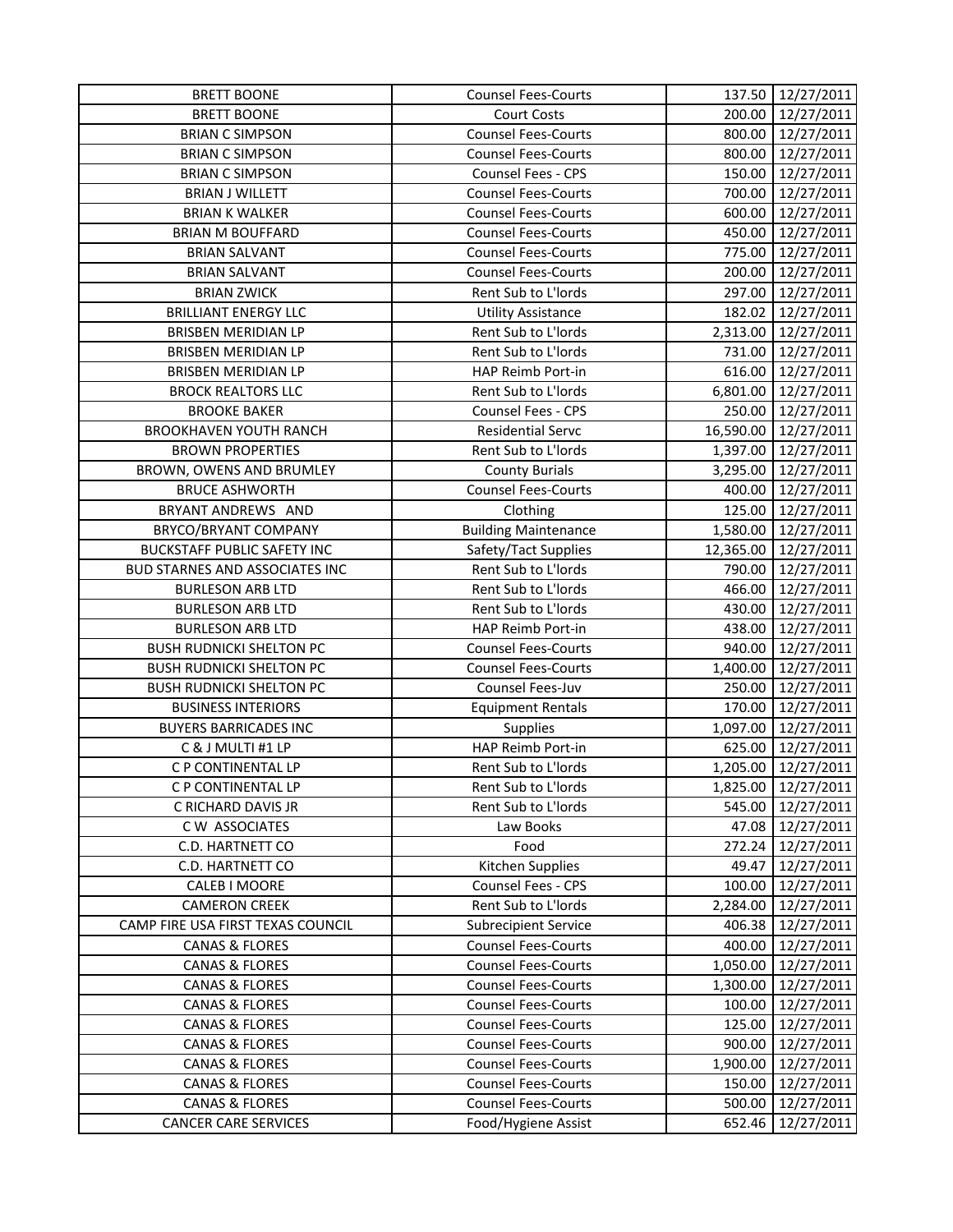| <b>CAPITOL SYSTEMS INC</b>           | Prof Srvc-Proj Mgmt         |          | 10,862.78 12/27/2011 |
|--------------------------------------|-----------------------------|----------|----------------------|
| <b>CARLOS GUILLERMO GALLIANI</b>     | <b>Counsel Fees-Courts</b>  | 150.00   | 12/27/2011           |
| CARLOS GUILLERMO GALLIANI            | Counsel Fees-Juv            | 200.00   | 12/27/2011           |
| CARLOS GUILLERMO GALLIANI            | <b>Counsel Fees - CPS</b>   | 830.00   | 12/27/2011           |
| <b>CARLSON INVESTMENTS INC</b>       | Rent Sub to L'Iords         | 1,052.00 | 12/27/2011           |
| <b>CARLSON INVESTMENTS INC</b>       | Rent Sub to L'Iords         | 280.00   | 12/27/2011           |
| <b>CARLTON DEAN YOUNG</b>            | Rent Sub to L'Iords         | 911.00   | 12/27/2011           |
| <b>CARLY STEWART</b>                 | Cash For Kids               | 70.00    | 12/27/2011           |
| CAROL A BIRDWELL                     | <b>Counsel Fees-Courts</b>  | 100.00   | 12/27/2011           |
| <b>CAROL A BIRDWELL</b>              | <b>Counsel Fees-Courts</b>  | 700.00   | 12/27/2011           |
| CAROL A BIRDWELL                     | <b>Counsel Fees-Courts</b>  | 100.00   | 12/27/2011           |
| <b>CAROL A BIRDWELL</b>              | Counsel Fees - CPS          | 5,219.50 | 12/27/2011           |
| <b>CAROLE KERR</b>                   | <b>Counsel Fees-Courts</b>  | 100.00   | 12/27/2011           |
| <b>CAROLE KERR</b>                   | <b>Counsel Fees-Courts</b>  | 300.00   | 12/27/2011           |
| <b>CAROLE KERR</b>                   | <b>Counsel Fees-Courts</b>  | 125.00   | 12/27/2011           |
| <b>CAROLE L ROGERS</b>               | Psych Exam/Testimony        | 1,200.00 | 12/27/2011           |
| <b>CAROLE ORTH</b>                   | <b>Counsel Fees-Courts</b>  | 475.00   | 12/27/2011           |
| <b>CAROLINE ELAD TABE</b>            | Rent Sub to L'Iords         | 1,540.00 | 12/27/2011           |
| <b>CAROLINE ELAD TABE</b>            | Rent Sub to L'Iords         | 484.00   | 12/27/2011           |
| <b>CAROLINE ELAD TABE</b>            | Rent Sub to L'Iords         | 975.00   | 12/27/2011           |
| CAROLYN A CROSS                      | Rent Sub to L'Iords         | 697.00   | 12/27/2011           |
| <b>CARRIE R MURPHY</b>               | Rent Sub to L'Iords         | 524.00   | 12/27/2011           |
| CARSCO ENT LLC                       | Rent Sub to L'Iords         | 874.00   | 12/27/2011           |
| <b>CARY M SCHROEDER</b>              | <b>Counsel Fees-Probate</b> | 400.00   | 12/27/2011           |
| CASA ROYALE APARTMENTS, LTD.         | Rent Sub to L'Iords         | 770.00   | 12/27/2011           |
| CASA ROYALE APARTMENTS, LTD.         | Rent Sub to L'Iords         | 578.00   | 12/27/2011           |
| <b>CASEY COLE</b>                    | <b>Professional Service</b> | 675.00   | 12/27/2011           |
| <b>CASS ROBERT CALLAWAY</b>          | <b>Counsel Fees-Courts</b>  | 600.00   | 12/27/2011           |
| <b>CASS ROBERT CALLAWAY</b>          | <b>Counsel Fees-Courts</b>  | 450.00   | 12/27/2011           |
| <b>CASSATA LEARNING CENTER</b>       | <b>Professional Service</b> | 7,058.20 | 12/27/2011           |
| CASTRO ROOFING OF TEXAS, LP          | <b>Building Maintenance</b> | 951.13   | 12/27/2011           |
| <b>CATHERINE A WATERS</b>            | Rent Sub to L'Iords         | 1,229.00 | 12/27/2011           |
| <b>CATHERINE DUNNAVANT</b>           | <b>Counsel Fees-Courts</b>  |          | 2,100.00 12/27/2011  |
| <b>CATHERINE DUNNAVANT</b>           | <b>Counsel Fees-Courts</b>  | 670.00   | 12/27/2011           |
| <b>CATHERINE DUNNAVANT</b>           | <b>Counsel Fees-Courts</b>  | 525.00   | 12/27/2011           |
| CATHERINE DUNNAVANT                  | <b>Counsel Fees-Courts</b>  | 312.50   | 12/27/2011           |
| <b>CATHOLIC CHARITIES DIOCESE OF</b> | <b>Professional Service</b> | 3,753.75 | 12/27/2011           |
| CATHOLIC CHARITIES DIOCESE OF FTW    | <b>Interpreter Fees</b>     | 200.00   | 12/27/2011           |
| CATHOLIC CHARITIES DIOCESE OF FTW    | <b>Interpreter Fees</b>     | 160.00   | 12/27/2011           |
| <b>CATHY WILKERSON</b>               | Cash For Kids               | 50.00    | 12/27/2011           |
| <b>CDJ HOLDINGS LLC</b>              | Rent Sub to L'Iords         | 926.00   | 12/27/2011           |
| <b>CDW GOVERNMENT INC</b>            | <b>Computer Supplies</b>    |          | 12/27/2011           |
| <b>CDW GOVERNMENT INC</b>            | <b>Supplies</b>             | 163.48   | 12/27/2011           |
| <b>CDW GOVERNMENT INC</b>            | <b>Supplies</b>             | 35.79    | 12/27/2011           |
| <b>CDW GOVERNMENT INC</b>            | <b>Supplies</b>             | 24.62    | 12/27/2011           |
| <b>CDW GOVERNMENT INC</b>            | <b>Computer Supplies</b>    | 60.74    | 12/27/2011           |
| <b>CDW GOVERNMENT INC</b>            | <b>Computer Supplies</b>    | 310.00   | 12/27/2011           |
| <b>CDW GOVERNMENT INC</b>            | <b>Computer Supplies</b>    | 132.03   | 12/27/2011           |
| <b>CDW GOVERNMENT INC</b>            | <b>Computer Supplies</b>    | 6.01     | 12/27/2011           |
| <b>CDW GOVERNMENT INC</b>            | <b>Computer Maintenance</b> | 26.16    | 12/27/2011           |
| <b>CDW GOVERNMENT INC</b>            | Capital Outlay-Low V        | 573.99   | 12/27/2011           |
| <b>CDW GOVERNMENT INC</b>            | Non-Track Equipment         | 455.68   | 12/27/2011           |
| <b>CDW GOVERNMENT INC</b>            | Recreation                  | 1,926.08 | 12/27/2011           |
|                                      |                             |          |                      |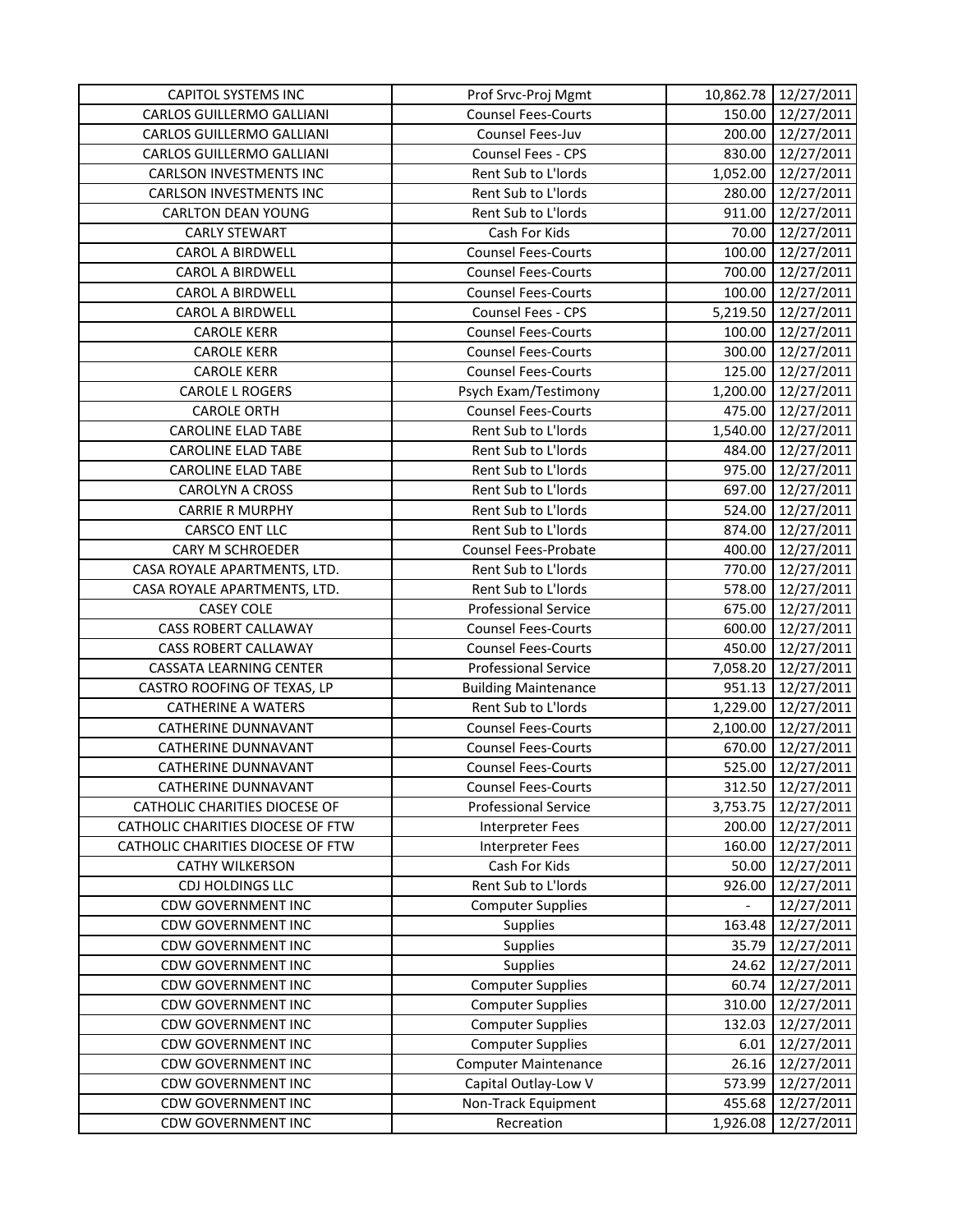| <b>CECO INDUSTRIAL SALES CORP</b>   | <b>Building Maintenance</b> | 182.04    | 12/27/2011               |
|-------------------------------------|-----------------------------|-----------|--------------------------|
| CEDAR HILL MEMORIAL PARK            | <b>County Burials</b>       | 7,550.00  | 12/27/2011               |
| <b>CEDAR POINT APTS LP</b>          | Rent Sub to L'Iords         | 11,003.00 | 12/27/2011               |
| <b>CEDAR POINT APTS LP</b>          | Rent Sub to L'Iords         | 801.00    | 12/27/2011               |
| <b>CEDAR POINT APTS LP</b>          | HAP Reimb Port-in           | 2,818.00  | 12/27/2011               |
| <b>CELIA J THORNTON</b>             | Rent Sub to L'Iords         | 650.00    | 12/27/2011               |
| <b>CENTAURUS GF TERRACE LLC</b>     | Rent Sub to L'Iords         | 550.00    | 12/27/2011               |
| CENTER FOR THERAPEUTIC CHANGE LTD   | O/P Group Counseling        | 6,954.00  | 12/27/2011               |
| CEN-TEX UNIFORM SALES INC           | Clothing                    | 300.25    | 12/27/2011               |
| CEN-TEX UNIFORM SALES INC           | Clothing                    | 79.73     | 12/27/2011               |
| CEN-TEX UNIFORM SALES INC           | Clothing                    | 33.85     | 12/27/2011               |
| CEN-TEX UNIFORM SALES INC           | Clothing                    | 646.83    | 12/27/2011               |
| CENTRAL FREIGHT LINES INC           | Postage                     | 221.67    | 12/27/2011               |
| <b>CERILLIANT CORPORATION</b>       | Lab Supplies                | 865.79    | 12/27/2011               |
| <b>CERILLIANT CORPORATION</b>       | Lab Supplies                | 2,720.00  | 12/27/2011               |
| <b>CERTIFIED LAB</b>                | <b>Building Maintenance</b> | 918.80    | 12/27/2011               |
| <b>CHAD LEE</b>                     | Counsel Fees-Courts         | 100.00    | 12/27/2011               |
| <b>CHAD TRIBBLE</b>                 | Rent Sub to L'Iords         | 762.00    | 12/27/2011               |
| <b>CHADWELL GROUP LP</b>            | <b>Professional Service</b> | 240.00    | 12/27/2011               |
| <b>CHADWELL GROUP LP</b>            | <b>Professional Service</b> | 9,715.00  | 12/27/2011               |
| <b>CHAMPION ENERGY SERVICES LLC</b> | <b>Utility Allowance</b>    | 82.00     | 12/27/2011               |
| <b>CHARLES BURGESS</b>              | <b>Counsel Fees-Courts</b>  | 300.00    | 12/27/2011               |
| <b>CHARLES BURGESS</b>              | <b>Counsel Fees-Courts</b>  | 100.00    | 12/27/2011               |
| <b>CHARLES E WILLIAMS</b>           | <b>County Burials</b>       | 1,886.66  | 12/27/2011               |
| <b>CHARLES F WILLIAMS</b>           | <b>Building Maintenance</b> | 1,114.00  | 12/27/2011               |
| <b>CHARLES R BLACKLEDGE</b>         | Rent Sub to L'Iords         | 723.00    | 12/27/2011               |
| <b>CHARLES ROACH</b>                | <b>Counsel Fees-Courts</b>  | 500.00    | 12/27/2011               |
| <b>CHARLES ROACH</b>                | <b>Counsel Fees-Courts</b>  | 1,100.00  | 12/27/2011               |
| <b>CHARLES ROACH</b>                | <b>Counsel Fees-Courts</b>  | 600.00    | 12/27/2011               |
| <b>CHARLES ROACH</b>                | <b>Counsel Fees-Courts</b>  | 800.00    | 12/27/2011               |
| <b>CHARLES WADE PARRISH</b>         | Rent Sub to L'Iords         | 216.00    | 12/27/2011               |
| <b>CHARLIE NICKERSON</b>            | Rent Sub to L'Iords         | 1,611.00  |                          |
| <b>CHARLOTTE B SOBEL</b>            | Liaison Expense             | 90.00     | 12/27/2011<br>12/27/2011 |
| <b>CHARLOTTE STAPLES</b>            | Counsel Fees - CPS          | 200.00    | 12/27/2011               |
| <b>CHARTER CAPITAL</b>              | <b>Professional Service</b> | 75.26     |                          |
|                                     |                             |           | 12/27/2011               |
| <b>CHARTER CAPITAL</b>              | <b>Professional Service</b> | 49.30     | 12/27/2011               |
| <b>CHARTER CAPITAL</b>              | <b>Professional Service</b> | 5.22      | 12/27/2011               |
| <b>CHECKPOINT SERVICES INC</b>      | <b>Computer Maintenance</b> | 211.20    | 12/27/2011               |
| <b>CHECKPOINT SERVICES INC</b>      | <b>Computer Maintenance</b> | 558.59    | 12/27/2011               |
| <b>CHEM AQUA</b>                    | A/C Maint Contract          | 133.00    | 12/27/2011               |
| <b>CHICAGO PROPERTIES INC</b>       | Rent Sub to L'Iords         | 522.00    | 12/27/2011               |
| <b>CHOICES ADOLESCENT</b>           | <b>Residential Servc</b>    | 6,703.97  | 12/27/2011               |
| <b>CHRIS MINTEER</b>                | Rent Sub to L'Iords         | 989.00    | 12/27/2011               |
| <b>CHRIS SAUNDERS</b>               | Rent Sub to L'Iords         | 717.00    | 12/27/2011               |
| CHRISTI AGUILAR                     | Clothing                    | 250.00    | 12/27/2011               |
| <b>CHRISTINE CHAFFIN</b>            | Rent Sub to L'Iords         | 184.00    | 12/27/2011               |
| <b>CHRISTOPHER D BURDEN SR</b>      | Rent Sub to L'Iords         | 782.00    | 12/27/2011               |
| <b>CHRISTOPHER D BURDEN SR</b>      | Rent Sub to L'Iords         | 1,295.00  | 12/27/2011               |
| Christopher L New                   | Education                   | 77.10     | 12/27/2011               |
| CHRISTOPHER LEO CASTANON            | <b>Counsel Fees-Courts</b>  | 1,200.00  | 12/27/2011               |
| CHRISTOPHER LEO CASTANON            | <b>Counsel Fees-Courts</b>  | 575.00    | 12/27/2011               |
| CHRISTOPHER LEO CASTANON            | <b>Counsel Fees-Courts</b>  | 150.00    | 12/27/2011               |
| CHRISTOPHER LEO CASTANON            | <b>Counsel Fees-Courts</b>  | 650.00    | 12/27/2011               |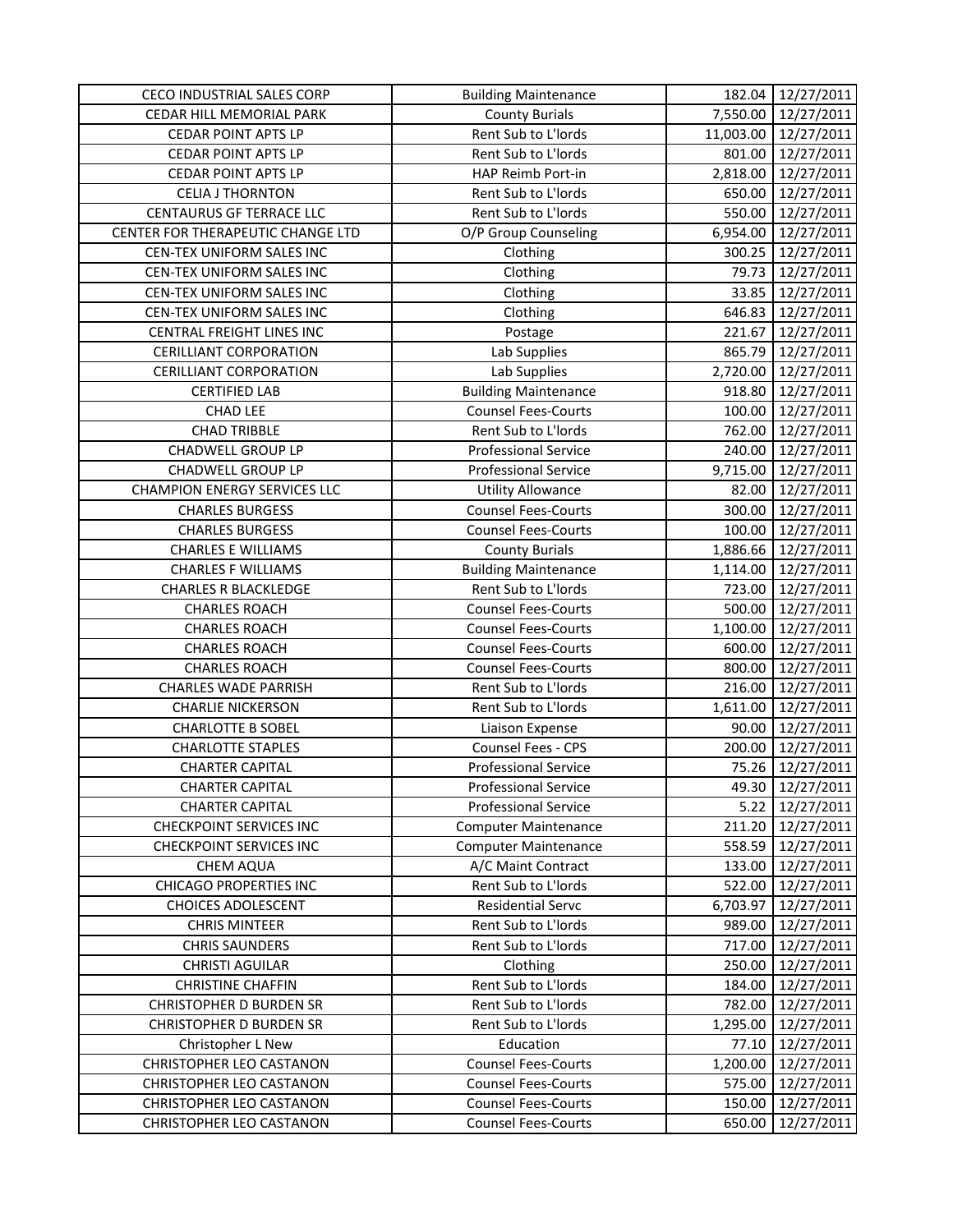| <b>CHRISTY BRANDT</b>                | Rent Sub to L'Iords         | 750.00    | 12/27/2011 |
|--------------------------------------|-----------------------------|-----------|------------|
| <b>CINDY BRIGHT</b>                  | Cash For Kids               | 60.00     | 12/27/2011 |
| <b>CINDY LE</b>                      | Rent Sub to L'Iords         | 1,424.00  | 12/27/2011 |
| <b>CINDY LE</b>                      | Rent Sub to L'Iords         | 830.00    | 12/27/2011 |
| <b>CINTAS FIRST AID &amp; SAFETY</b> | Supplies                    | 121.47    | 12/27/2011 |
| <b>CIRRO ENERGY</b>                  | <b>Utility Allowance</b>    | 527.00    | 12/27/2011 |
| <b>CITY OF ARLINGTON</b>             | Rent                        | 3,598.33  | 12/27/2011 |
| <b>CITY OF ARLINGTON</b>             | <b>Building Maintenance</b> | 105.00    | 12/27/2011 |
| <b>CITY OF BEDFORD</b>               | Water                       | 301.53    | 12/27/2011 |
| <b>CITY OF BEDFORD</b>               | Water                       | 285.21    | 12/27/2011 |
| <b>CITY OF HURST</b>                 | <b>Restitution Payable</b>  | 165.00    | 12/27/2011 |
| CITY OF NORTH RICHLAND HILLS         | Field Equip&Supplies        | 48.00     | 12/27/2011 |
| CITY OF NORTH RICHLAND HILLS         | <b>Utility Assistance</b>   | 110.00    | 12/27/2011 |
| <b>CITY OF PASADENA</b>              | Port HAP Port-out           | 741.00    | 12/27/2011 |
| <b>CITY OF PASADENA</b>              | Port Admin Fee Expen        | 42.87     | 12/27/2011 |
| <b>CITY OF SOUTHLAKE</b>             | <b>Other Payable</b>        | 47,593.08 | 12/27/2011 |
| <b>CITY OF WICHITA FALLS</b>         | <b>Subrecipient Service</b> | 1,071.47  | 12/27/2011 |
| <b>CITY OF WICHITA FALLS</b>         | <b>Subrecipient Service</b> | 3,399.69  | 12/27/2011 |
| <b>CLARENCE RICHARDSON</b>           | <b>Restitution Payable</b>  | 25.00     | 12/27/2011 |
| CLARINDA ACADEMY                     | <b>Residential Servc</b>    | 4,147.50  | 12/27/2011 |
| <b>CLARK PANNIER</b>                 | Rent Sub to L'Iords         | 854.00    | 12/27/2011 |
| <b>CLASSIC LOCATORS INC</b>          | Rent Sub to L'Iords         | 2,997.00  | 12/27/2011 |
| <b>CLAUDIE C LOFTON JR</b>           | Rent Sub to L'Iords         | 929.00    | 12/27/2011 |
| <b>CLERK OF COURT</b>                | Cert Copies/Trans           | 10.00     | 12/27/2011 |
| <b>CLIFFORD D MACKENZIE</b>          | Counsel Fees - CPS          | 200.00    | 12/27/2011 |
| <b>CLIFFORD GINN</b>                 | Investigative               | 1,686.15  | 12/27/2011 |
| <b>CLIFFORD GINN</b>                 | Investigative               | 1,485.00  | 12/27/2011 |
| <b>CLIFFORD GINN</b>                 | Investigative               | 385.20    | 12/27/2011 |
| <b>CLIFFORD GINN</b>                 | Investigative               | 1,133.75  | 12/27/2011 |
| Clifford M Hayes                     | Education                   | 134.83    | 12/27/2011 |
| <b>CLOVIS PARTNERS LP</b>            | Rent Sub to L'Iords         | 1,125.00  | 12/27/2011 |
| <b>CLOYCE E JONES</b>                | Rent Sub to L'Iords         | 571.00    | 12/27/2011 |
| <b>CNA SURETY</b>                    | <b>Bonds</b>                | 149.00    | 12/27/2011 |
| <b>COBB PARK TOWNHOMES II LP</b>     | Rent Sub to L'Iords         | 599.00    | 12/27/2011 |
| <b>COBB PARK TOWNHOMES II LP</b>     | Rent Sub to L'Iords         | 9,073.00  | 12/27/2011 |
| COBB PARK TOWNHOMES II LP            | Rent Sub to L'Iords         | 1,097.00  | 12/27/2011 |
| COBB PARK TOWNHOMES II LP            | HAP Reimb Port-in           | 129.00    | 12/27/2011 |
| <b>CODY L COFER</b>                  | <b>Counsel Fees-Courts</b>  | 300.00    | 12/27/2011 |
| CODY L COFER                         | <b>Counsel Fees-Courts</b>  | 700.00    | 12/27/2011 |
| CODY L COFER                         | <b>Counsel Fees-Courts</b>  | 650.00    | 12/27/2011 |
| <b>CODY L COFER</b>                  | <b>Counsel Fees-Courts</b>  | 112.00    | 12/27/2011 |
| <b>COLE JENNINGS BRYAN</b>           | <b>Counsel Fees-Courts</b>  | 100.00    | 12/27/2011 |
| COLLEYVILLE POLICE DEPT.             | <b>Drug Seizures</b>        | 1,906.80  | 12/27/2011 |
| COLLEYVILLE POLICE DEPT.             | Drug Seizure Int            | 5.92      | 12/27/2011 |
| COLLEYVILLE POLICE DEPT.             | Miscellaneous               | 7,106.52  | 12/27/2011 |
| <b>COLLINS REALTIME REPORTING PC</b> | <b>Interpreter Fees</b>     | 190.00    | 12/27/2011 |
| <b>COMBAT STOCKS</b>                 | Safety/Tact Supplies        | 118.78    | 12/27/2011 |
| <b>COMMERCIAL RECORDER</b>           | Advertis/Leg Notice         | 13.25     | 12/27/2011 |
| <b>COMMERCIAL RECORDER</b>           | Advertis/Leg Notice         | 7.00      | 12/27/2011 |
| <b>COMMERCIAL RECORDER</b>           | Advertis/Leg Notice         | 16.00     | 12/27/2011 |
| <b>COMMERCIAL RECORDER</b>           | Unc Prop-Disburse           | 110.00    | 12/27/2011 |
| <b>COMMERCIAL RECORDER</b>           | Advertis/Leg Notice         | 247.50    | 12/27/2011 |
| <b>COMMERCIAL RECORDER</b>           | Books/Pamphlets             | 108.00    | 12/27/2011 |
|                                      |                             |           |            |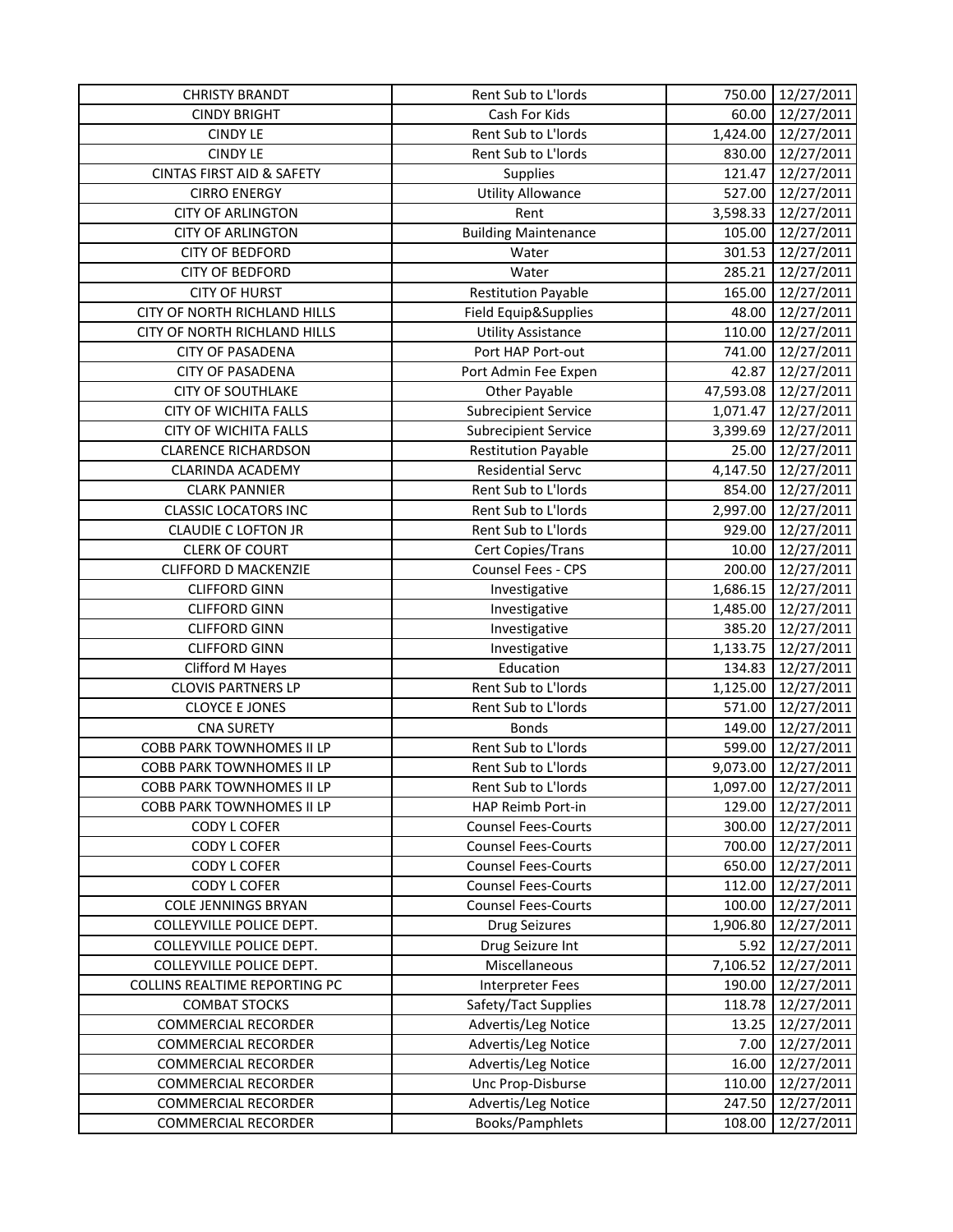| Rent Sub to L'Iords<br>12/27/2011<br><b>COMMUNITY ENRICHMENT CENTER</b><br>4,415.00<br><b>COMMUNITY ENRICHMENT CENTER</b><br>Rent Sub to L'Iords<br>812.00<br>12/27/2011<br>585.00<br><b>COMMUNITY ENRICHMENT CENTER</b><br>Rent Sub to L'Iords<br>12/27/2011<br><b>COMMUNITY ENRICHMENT CENTER</b><br>HAP Reimb Port-in<br>402.00<br>12/27/2011<br><b>COMMUNITY ENRICHMENT CENTER</b><br>15.00<br>12/27/2011<br>Education<br><b>COMMUNITY ENRICHMENT CENTER</b><br>Education<br>15.00<br>12/27/2011<br>COMPLIANCE CONSORTIUM CORP<br><b>Professional Service</b><br>312.33<br>12/27/2011<br>CONCHO SUPPLY INC<br>12/27/2011<br>Central Garage Inv<br>2,773.32<br>CONCHO VALLEY HOME FOR GIRLS<br><b>Residential Servc</b><br>2,692.76<br>12/27/2011<br>CONCIERGE ASSET MANAGEMENT LLC<br>Rent Sub to L'Iords<br>12/27/2011<br>320.00<br>CONCORD SUMMIT LTD.<br>467.00<br>HAP Reimb Port-in<br>12/27/2011<br>Rent Sub to L'Iords<br>CONCORD SUMMIT LTD.<br>550.00<br>12/27/2011<br>12/27/2011<br>CONCORD SUMMIT LTD.<br>14.00<br><b>Utility Allowance</b> |  |
|-----------------------------------------------------------------------------------------------------------------------------------------------------------------------------------------------------------------------------------------------------------------------------------------------------------------------------------------------------------------------------------------------------------------------------------------------------------------------------------------------------------------------------------------------------------------------------------------------------------------------------------------------------------------------------------------------------------------------------------------------------------------------------------------------------------------------------------------------------------------------------------------------------------------------------------------------------------------------------------------------------------------------------------------------------------|--|
|                                                                                                                                                                                                                                                                                                                                                                                                                                                                                                                                                                                                                                                                                                                                                                                                                                                                                                                                                                                                                                                           |  |
|                                                                                                                                                                                                                                                                                                                                                                                                                                                                                                                                                                                                                                                                                                                                                                                                                                                                                                                                                                                                                                                           |  |
|                                                                                                                                                                                                                                                                                                                                                                                                                                                                                                                                                                                                                                                                                                                                                                                                                                                                                                                                                                                                                                                           |  |
|                                                                                                                                                                                                                                                                                                                                                                                                                                                                                                                                                                                                                                                                                                                                                                                                                                                                                                                                                                                                                                                           |  |
|                                                                                                                                                                                                                                                                                                                                                                                                                                                                                                                                                                                                                                                                                                                                                                                                                                                                                                                                                                                                                                                           |  |
|                                                                                                                                                                                                                                                                                                                                                                                                                                                                                                                                                                                                                                                                                                                                                                                                                                                                                                                                                                                                                                                           |  |
|                                                                                                                                                                                                                                                                                                                                                                                                                                                                                                                                                                                                                                                                                                                                                                                                                                                                                                                                                                                                                                                           |  |
|                                                                                                                                                                                                                                                                                                                                                                                                                                                                                                                                                                                                                                                                                                                                                                                                                                                                                                                                                                                                                                                           |  |
|                                                                                                                                                                                                                                                                                                                                                                                                                                                                                                                                                                                                                                                                                                                                                                                                                                                                                                                                                                                                                                                           |  |
|                                                                                                                                                                                                                                                                                                                                                                                                                                                                                                                                                                                                                                                                                                                                                                                                                                                                                                                                                                                                                                                           |  |
|                                                                                                                                                                                                                                                                                                                                                                                                                                                                                                                                                                                                                                                                                                                                                                                                                                                                                                                                                                                                                                                           |  |
|                                                                                                                                                                                                                                                                                                                                                                                                                                                                                                                                                                                                                                                                                                                                                                                                                                                                                                                                                                                                                                                           |  |
|                                                                                                                                                                                                                                                                                                                                                                                                                                                                                                                                                                                                                                                                                                                                                                                                                                                                                                                                                                                                                                                           |  |
| CONFERENCE ON CRIMES AGAINST WOMEN<br>Education<br>325.00<br>12/27/2011                                                                                                                                                                                                                                                                                                                                                                                                                                                                                                                                                                                                                                                                                                                                                                                                                                                                                                                                                                                   |  |
| <b>Professional Service</b><br>510.84<br>12/27/2011<br><b>CONNIE HARRIS GILFEATHER</b>                                                                                                                                                                                                                                                                                                                                                                                                                                                                                                                                                                                                                                                                                                                                                                                                                                                                                                                                                                    |  |
| <b>CONNIE HARRIS GILFEATHER</b><br>Reporter's Records<br>328.00<br>12/27/2011                                                                                                                                                                                                                                                                                                                                                                                                                                                                                                                                                                                                                                                                                                                                                                                                                                                                                                                                                                             |  |
| <b>CONNIE PYATT-DRYDEN</b><br>Counsel Fees - CPS<br>900.00<br>12/27/2011                                                                                                                                                                                                                                                                                                                                                                                                                                                                                                                                                                                                                                                                                                                                                                                                                                                                                                                                                                                  |  |
| <b>CONNIE TRUONG</b><br>Rent Sub to L'Iords<br>658.00<br>12/27/2011                                                                                                                                                                                                                                                                                                                                                                                                                                                                                                                                                                                                                                                                                                                                                                                                                                                                                                                                                                                       |  |
| CONSTANTINE GEORGE ANAGNOSTIS<br>Counsel Fees-Juv<br>400.00<br>12/27/2011                                                                                                                                                                                                                                                                                                                                                                                                                                                                                                                                                                                                                                                                                                                                                                                                                                                                                                                                                                                 |  |
| COOK CHILDRENS MEDICAL CENTER<br><b>Medical Exams</b><br>1,666.67<br>12/27/2011                                                                                                                                                                                                                                                                                                                                                                                                                                                                                                                                                                                                                                                                                                                                                                                                                                                                                                                                                                           |  |
| COOK CHILDRENS MEDICAL CENTER<br><b>SAE Sexual Assault</b><br>680.00<br>12/27/2011                                                                                                                                                                                                                                                                                                                                                                                                                                                                                                                                                                                                                                                                                                                                                                                                                                                                                                                                                                        |  |
| COOK CHILDRENS MEDICAL CENTER<br><b>SAE Sexual Assault</b><br>680.00<br>12/27/2011                                                                                                                                                                                                                                                                                                                                                                                                                                                                                                                                                                                                                                                                                                                                                                                                                                                                                                                                                                        |  |
| COOK CHILDRENS MEDICAL CENTER<br><b>SAE Sexual Assault</b><br>680.00<br>12/27/2011                                                                                                                                                                                                                                                                                                                                                                                                                                                                                                                                                                                                                                                                                                                                                                                                                                                                                                                                                                        |  |
| COOK CHILDRENS MEDICAL CENTER<br><b>SAE Sexual Assault</b><br>680.00<br>12/27/2011                                                                                                                                                                                                                                                                                                                                                                                                                                                                                                                                                                                                                                                                                                                                                                                                                                                                                                                                                                        |  |
| COOK CHILDRENS MEDICAL CENTER<br><b>SAE Sexual Assault</b><br>680.00<br>12/27/2011                                                                                                                                                                                                                                                                                                                                                                                                                                                                                                                                                                                                                                                                                                                                                                                                                                                                                                                                                                        |  |
| COOK CHILDRENS MEDICAL CENTER<br><b>SAE Sexual Assault</b><br>680.00<br>12/27/2011                                                                                                                                                                                                                                                                                                                                                                                                                                                                                                                                                                                                                                                                                                                                                                                                                                                                                                                                                                        |  |
| COOK CHILDRENS MEDICAL CENTER<br>680.00<br>12/27/2011<br><b>SAE Sexual Assault</b>                                                                                                                                                                                                                                                                                                                                                                                                                                                                                                                                                                                                                                                                                                                                                                                                                                                                                                                                                                        |  |
| COOK CHILDRENS MEDICAL CENTER<br><b>SAE Sexual Assault</b><br>680.00<br>12/27/2011                                                                                                                                                                                                                                                                                                                                                                                                                                                                                                                                                                                                                                                                                                                                                                                                                                                                                                                                                                        |  |
| COOK CHILDRENS MEDICAL CENTER<br><b>SAE Sexual Assault</b><br>680.00<br>12/27/2011                                                                                                                                                                                                                                                                                                                                                                                                                                                                                                                                                                                                                                                                                                                                                                                                                                                                                                                                                                        |  |
| COOK CHILDRENS MEDICAL CENTER<br>680.00<br>12/27/2011<br><b>SAE Sexual Assault</b>                                                                                                                                                                                                                                                                                                                                                                                                                                                                                                                                                                                                                                                                                                                                                                                                                                                                                                                                                                        |  |
| COOK CHILDRENS MEDICAL CENTER<br><b>SAE Sexual Assault</b><br>680.00<br>12/27/2011                                                                                                                                                                                                                                                                                                                                                                                                                                                                                                                                                                                                                                                                                                                                                                                                                                                                                                                                                                        |  |
| COOK CHILDRENS MEDICAL CENTER<br><b>SAE Sexual Assault</b><br>680.00<br>12/27/2011                                                                                                                                                                                                                                                                                                                                                                                                                                                                                                                                                                                                                                                                                                                                                                                                                                                                                                                                                                        |  |
| COOK CHILDRENS MEDICAL CENTER<br><b>SAE Sexual Assault</b><br>680.00<br>12/27/2011                                                                                                                                                                                                                                                                                                                                                                                                                                                                                                                                                                                                                                                                                                                                                                                                                                                                                                                                                                        |  |
| <b>SAE Sexual Assault</b><br>680.00<br>12/27/2011<br>COOK CHILDRENS MEDICAL CENTER                                                                                                                                                                                                                                                                                                                                                                                                                                                                                                                                                                                                                                                                                                                                                                                                                                                                                                                                                                        |  |
| COOK CHILDRENS MEDICAL CENTER<br><b>SAE Sexual Assault</b><br>680.00<br>12/27/2011                                                                                                                                                                                                                                                                                                                                                                                                                                                                                                                                                                                                                                                                                                                                                                                                                                                                                                                                                                        |  |
| COOK CHILDRENS MEDICAL CENTER<br><b>SAE Sexual Assault</b><br>680.00<br>12/27/2011                                                                                                                                                                                                                                                                                                                                                                                                                                                                                                                                                                                                                                                                                                                                                                                                                                                                                                                                                                        |  |
| COOK CHILDRENS MEDICAL CENTER<br><b>SAE Sexual Assault</b><br>680.00<br>12/27/2011                                                                                                                                                                                                                                                                                                                                                                                                                                                                                                                                                                                                                                                                                                                                                                                                                                                                                                                                                                        |  |
| COOK CHILDRENS MEDICAL CENTER<br><b>SAE Sexual Assault</b><br>680.00<br>12/27/2011                                                                                                                                                                                                                                                                                                                                                                                                                                                                                                                                                                                                                                                                                                                                                                                                                                                                                                                                                                        |  |
| COOK CHILDRENS MEDICAL CENTER<br><b>SAE Sexual Assault</b><br>680.00<br>12/27/2011                                                                                                                                                                                                                                                                                                                                                                                                                                                                                                                                                                                                                                                                                                                                                                                                                                                                                                                                                                        |  |
| COOK CHILDRENS MEDICAL CENTER<br><b>SAE Sexual Assault</b><br>680.00<br>12/27/2011                                                                                                                                                                                                                                                                                                                                                                                                                                                                                                                                                                                                                                                                                                                                                                                                                                                                                                                                                                        |  |
| <b>SAE Sexual Assault</b><br>COOK CHILDRENS MEDICAL CENTER<br>680.00<br>12/27/2011                                                                                                                                                                                                                                                                                                                                                                                                                                                                                                                                                                                                                                                                                                                                                                                                                                                                                                                                                                        |  |
| COOK CHILDRENS MEDICAL CENTER<br><b>SAE Sexual Assault</b><br>680.00<br>12/27/2011                                                                                                                                                                                                                                                                                                                                                                                                                                                                                                                                                                                                                                                                                                                                                                                                                                                                                                                                                                        |  |
| COOK CHILDRENS MEDICAL CENTER<br><b>SAE Sexual Assault</b><br>680.00<br>12/27/2011                                                                                                                                                                                                                                                                                                                                                                                                                                                                                                                                                                                                                                                                                                                                                                                                                                                                                                                                                                        |  |
| COOK CHILDRENS MEDICAL CENTER<br><b>SAE Sexual Assault</b><br>680.00<br>12/27/2011                                                                                                                                                                                                                                                                                                                                                                                                                                                                                                                                                                                                                                                                                                                                                                                                                                                                                                                                                                        |  |
| COOK CHILDRENS MEDICAL CENTER<br><b>SAE Sexual Assault</b><br>680.00<br>12/27/2011                                                                                                                                                                                                                                                                                                                                                                                                                                                                                                                                                                                                                                                                                                                                                                                                                                                                                                                                                                        |  |
| COOK CHILDRENS MEDICAL CENTER<br><b>SAE Sexual Assault</b><br>680.00<br>12/27/2011                                                                                                                                                                                                                                                                                                                                                                                                                                                                                                                                                                                                                                                                                                                                                                                                                                                                                                                                                                        |  |
| COOK CHILDRENS MEDICAL CENTER<br><b>SAE Sexual Assault</b><br>680.00<br>12/27/2011                                                                                                                                                                                                                                                                                                                                                                                                                                                                                                                                                                                                                                                                                                                                                                                                                                                                                                                                                                        |  |
| COOK CHILDRENS MEDICAL CENTER<br><b>SAE Sexual Assault</b><br>680.00<br>12/27/2011                                                                                                                                                                                                                                                                                                                                                                                                                                                                                                                                                                                                                                                                                                                                                                                                                                                                                                                                                                        |  |
| COOK CHILDRENS MEDICAL CENTER<br><b>SAE Sexual Assault</b><br>680.00<br>12/27/2011                                                                                                                                                                                                                                                                                                                                                                                                                                                                                                                                                                                                                                                                                                                                                                                                                                                                                                                                                                        |  |
| COOK CHILDRENS MEDICAL CENTER<br><b>SAE Sexual Assault</b><br>680.00<br>12/27/2011                                                                                                                                                                                                                                                                                                                                                                                                                                                                                                                                                                                                                                                                                                                                                                                                                                                                                                                                                                        |  |
| COOK CHILDRENS MEDICAL CENTER<br><b>SAE Sexual Assault</b><br>12/27/2011<br>680.00                                                                                                                                                                                                                                                                                                                                                                                                                                                                                                                                                                                                                                                                                                                                                                                                                                                                                                                                                                        |  |
| COOK CHILDRENS MEDICAL CENTER<br><b>SAE Sexual Assault</b><br>680.00<br>12/27/2011                                                                                                                                                                                                                                                                                                                                                                                                                                                                                                                                                                                                                                                                                                                                                                                                                                                                                                                                                                        |  |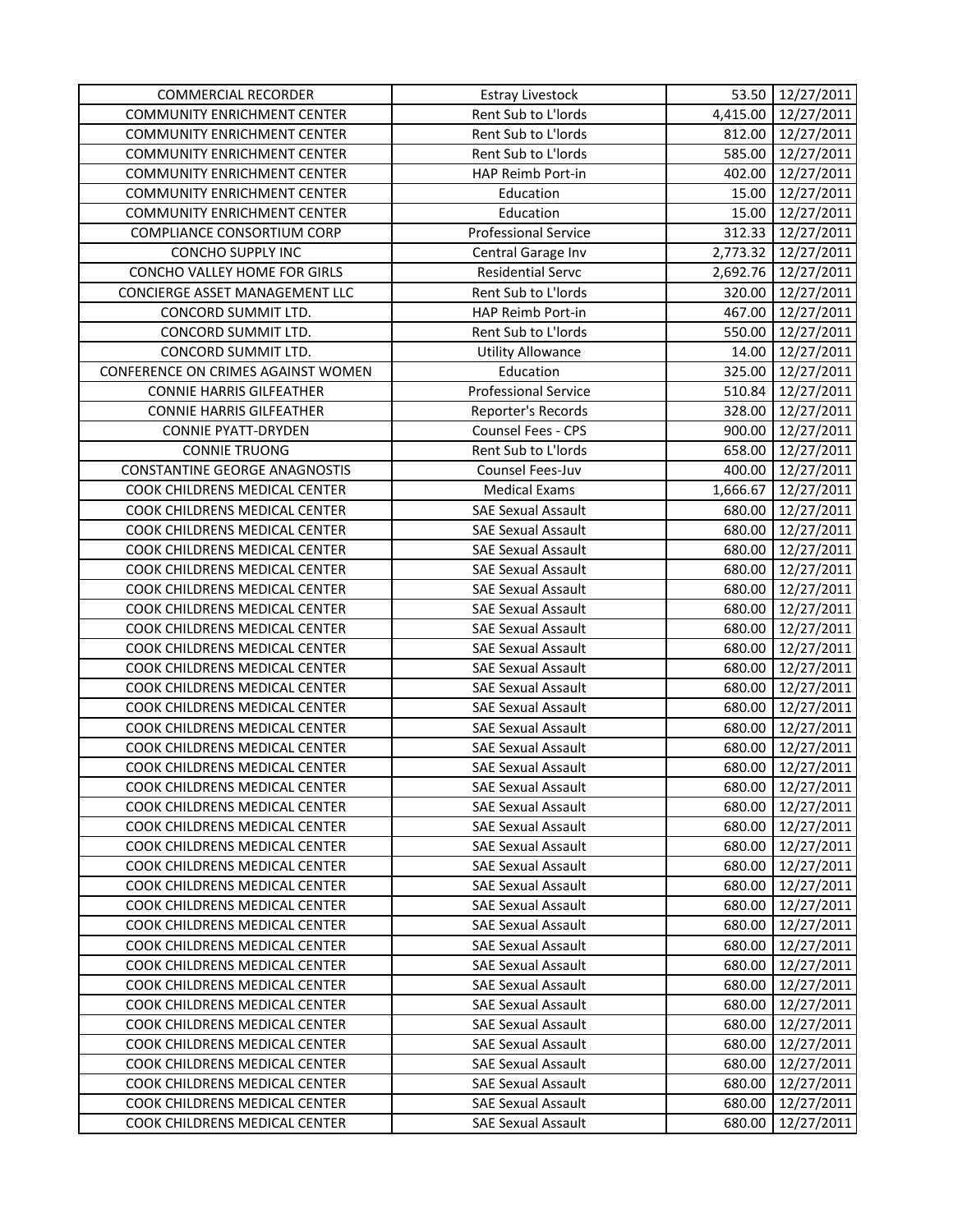| COOK CHILDRENS MEDICAL CENTER         | <b>SAE Sexual Assault</b>   | 680.00    | 12/27/2011 |
|---------------------------------------|-----------------------------|-----------|------------|
| COOK CHILDRENS MEDICAL CENTER         | <b>SAE Sexual Assault</b>   | 680.00    | 12/27/2011 |
| COOK CHILDRENS MEDICAL CENTER         | <b>SAE Sexual Assault</b>   | 680.00    | 12/27/2011 |
| COOK CHILDRENS MEDICAL CENTER         | <b>SAE Sexual Assault</b>   | 680.00    | 12/27/2011 |
| COOK CHILDRENS MEDICAL CENTER         | <b>SAE Sexual Assault</b>   | 680.00    | 12/27/2011 |
| COOK CHILDRENS MEDICAL CENTER         | <b>SAE Sexual Assault</b>   | 680.00    | 12/27/2011 |
| COOK CHILDRENS MEDICAL CENTER         | <b>SAE Sexual Assault</b>   | 680.00    | 12/27/2011 |
| COOPER REDEVELOPMENT LLC              | <b>Rental Assistance</b>    | 675.00    | 12/27/2011 |
| <b>CORBIN &amp; ASSOCIATES</b>        | <b>Litigation Expense</b>   | 378.00    | 12/27/2011 |
| <b>COREY NEUNER</b>                   | Rent Sub to L'Iords         | 843.00    | 12/27/2011 |
| <b>CORNERSTONE ASSISTANCE NETWORK</b> | <b>Subrecipient Service</b> | 14,194.26 | 12/27/2011 |
| COTTONWOOD HAMMER LP                  | Rent Sub to L'Iords         | 8,684.00  | 12/27/2011 |
| COTTONWOOD HAMMER LP                  | Rent Sub to L'Iords         | 526.00    | 12/27/2011 |
| COTTONWOOD HAMMER LP                  | Rent Sub to L'Iords         | 374.00    | 12/27/2011 |
| COTTONWOOD HAMMER LP                  | HAP Reimb Port-in           | 2,863.00  | 12/27/2011 |
| <b>COURT REPORTERS CLEARINGHOUSE</b>  | Test/Civil Serv Exp         | 170.28    | 12/27/2011 |
| <b>COURTHOUSE TECHNOLOGIES LTD</b>    | <b>Professional Service</b> | 18,910.00 | 12/27/2011 |
| <b>COURTYARDS PARTNERSHIP</b>         | Rent Sub to L'Iords         | 371.00    | 12/27/2011 |
| COVENANT PRESBYTERIAN CHURCH          | Space Lease Rental          | 100.00    | 12/27/2011 |
| <b>COVINGTON PRESS INCORPORATED</b>   | Subscriptions               | 270.00    | 12/27/2011 |
| <b>COWTOWN PROPERTIES</b>             | Rent Sub to L'Iords         | 3,980.00  | 12/27/2011 |
| CP CONTINENTAL LP                     | Rent Sub to L'Iords         | 593.00    | 12/27/2011 |
| CPH ASSOCIATES LTD                    | Rent Sub to L'Iords         | 353.00    | 12/27/2011 |
| <b>CRAIG S MICHALK</b>                | <b>Counsel Fees-Courts</b>  | 300.00    | 12/27/2011 |
| <b>CRASH DYNAMICS</b>                 | <b>Expert Witness Serv</b>  | 2,332.20  | 12/27/2011 |
| <b>CROSS PROPERTIES</b>               | Rent Sub to L'Iords         | 559.00    | 12/27/2011 |
| CROWLEY FOUNTAINHEAD LP               | Rent Sub to L'Iords         | 353.00    | 12/27/2011 |
| CROWLEY RETIREMENT VILLAGE LP         | Rent Sub to L'Iords         | 1,719.00  | 12/27/2011 |
| <b>CROWNE PLAZA</b>                   | Prepaid - Travel            | 97.75     | 12/27/2011 |
| CTC FAMILY LIMITED PARTNERSHIP        | Rent Sub to L'Iords         | 3,598.00  | 12/27/2011 |
| CTC FAMILY LIMITED PARTNERSHIP        | Rent Sub to L'Iords         | 820.00    | 12/27/2011 |
| CTC FAMILY LIMITED PARTNERSHIP        | <b>HAP Reimb Port-in</b>    | 478.00    | 12/27/2011 |
| <b>CTJ MAINTENANCE INC</b>            | <b>Custodian Services</b>   | 11,292.31 | 12/27/2011 |
| <b>CUEVAS DISTRIBUTION INC</b>        | Lab Supplies                | 504.00    | 12/27/2011 |
| <b>CURTIS FORTINBERRY</b>             | <b>Counsel Fees-Courts</b>  | 300.00    | 12/27/2011 |
| <b>CURTIS FORTINBERRY</b>             | <b>Counsel Fees-Courts</b>  | 250.00    | 12/27/2011 |
| <b>CURTIS ROSEBERRY</b>               | Rent Sub to L'Iords         | 495.00    | 12/27/2011 |
| <b>CVR COMPUTER SUPPLIES INC</b>      | <b>Supplies</b>             | 148.00    | 12/27/2011 |
| <b>CYNTHIA A FITCH</b>                | <b>Counsel Fees-Courts</b>  | 425.00    | 12/27/2011 |
| <b>CYNTHIA A FITCH</b>                | <b>Counsel Fees-Courts</b>  | 300.00    | 12/27/2011 |
| <b>CYNTHIA A FITCH</b>                | <b>Counsel Fees - CPS</b>   | 100.00    | 12/27/2011 |
| Cynthia J Mendoza                     | Education                   | 684.62    | 12/27/2011 |
| <b>CYRUS D TATUM</b>                  | HAP Reimb Port-in           | 775.00    | 12/27/2011 |
| <b>D ROBIN MCCARTY</b>                | <b>Counsel Fees-Courts</b>  | 500.00    | 12/27/2011 |
| <b>D ROBIN MCCARTY</b>                | <b>Counsel Fees-Courts</b>  | 350.00    | 12/27/2011 |
| DALE A BALLARD                        | Rent Sub to L'Iords         | 190.00    | 12/27/2011 |
| DALE HEISCH                           | <b>Counsel Fees-Courts</b>  | 1,300.00  | 12/27/2011 |
| DALE O'NEAL                           | <b>Professional Service</b> | 750.00    | 12/27/2011 |
| <b>DALLAS COUNTY</b>                  | <b>Expert Witness Serv</b>  | 458.00    | 12/27/2011 |
| <b>DALLAS COUNTY SHERIFF</b>          | <b>Court Costs</b>          | 75.00     | 12/27/2011 |
| DALLAS GET THERE FAST (GTF) INC       | Rent Sub to L'Iords         | 1,668.00  | 12/27/2011 |
| DALWORTHINGTON GARDENS                | Drug Seizures               | 193.50    | 12/27/2011 |
| DALWORTHINGTON GARDENS                | Drug Seizure Int            | 1.05      | 12/27/2011 |
|                                       |                             |           |            |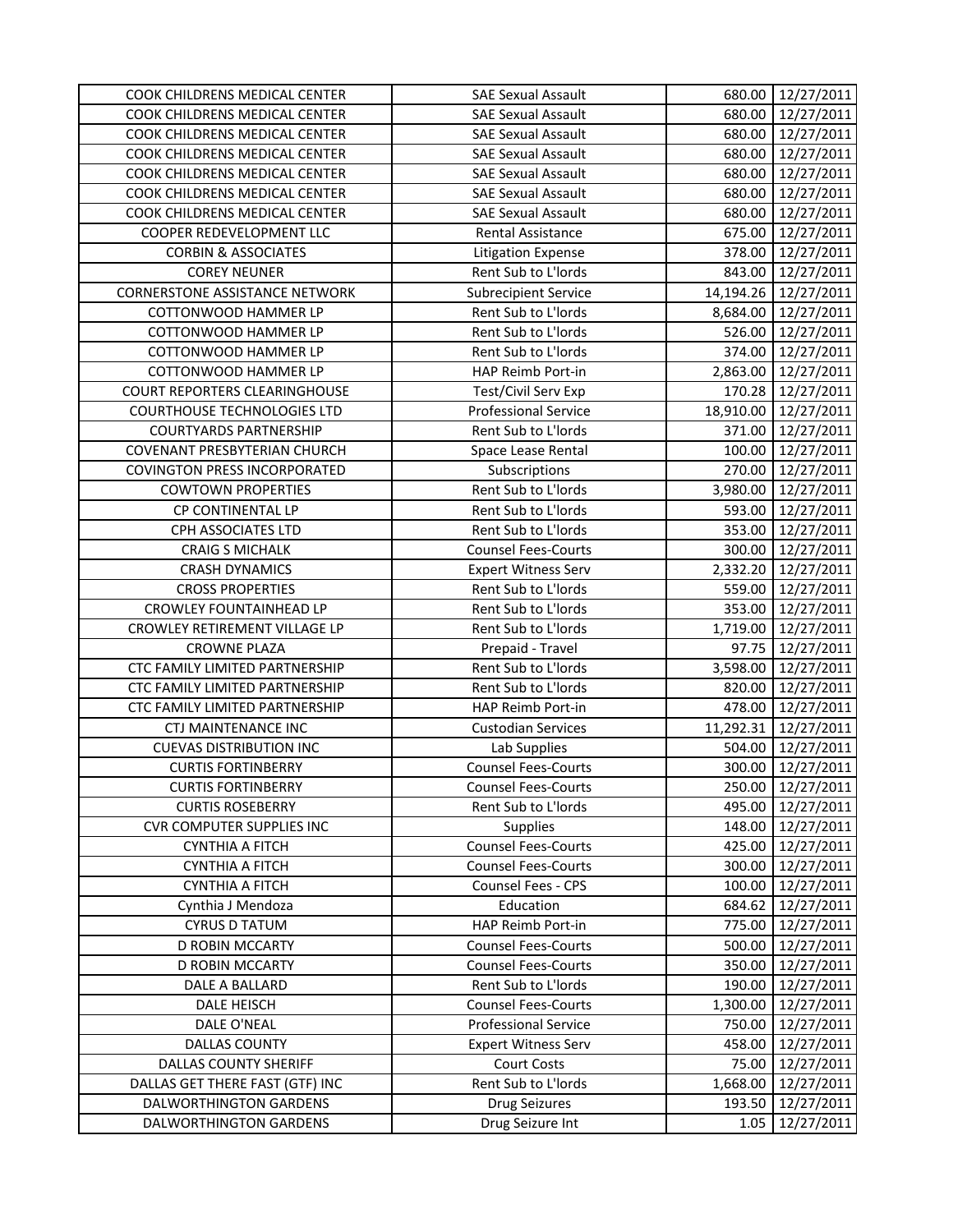| DANETTE DEE ALVARADO     | Counsel Fees - CPS         | 250.00   | 12/27/2011 |
|--------------------------|----------------------------|----------|------------|
| DANIEL D PHAM            | Rent Sub to L'Iords        | 1,114.00 | 12/27/2011 |
| DANIEL HERNANDEZ         | <b>Counsel Fees-Courts</b> | 650.00   | 12/27/2011 |
| DANIEL HERNANDEZ         | <b>Counsel Fees-Courts</b> | 1,600.00 | 12/27/2011 |
| DANIEL HERNANDEZ         | <b>Counsel Fees-Courts</b> | 50.00    | 12/27/2011 |
| DANIEL HERNANDEZ         | <b>Counsel Fees-Courts</b> | 800.00   | 12/27/2011 |
| DANIEL HERNANDEZ         | <b>Counsel Fees-Courts</b> | 100.00   | 12/27/2011 |
| <b>DANIEL KLU</b>        | Rent Sub to L'Iords        | 794.00   | 12/27/2011 |
| DANIEL YOUNG             | <b>Counsel Fees-Courts</b> | 100.00   | 12/27/2011 |
| DANIEL YOUNG             | <b>Counsel Fees-Courts</b> | 100.00   | 12/27/2011 |
| DANILO A ACEVEDO         | Rent Sub to L'Iords        | 811.00   | 12/27/2011 |
| DANNELL WALKER           | Clothing                   | 100.00   | 12/27/2011 |
| DANNY D PITZER           | <b>Counsel Fees-Courts</b> | 650.00   | 12/27/2011 |
| DANNY D PITZER           | <b>Counsel Fees-Courts</b> | 725.00   | 12/27/2011 |
| DANNY D PITZER           | <b>Counsel Fees-Courts</b> | 4,845.00 | 12/27/2011 |
| <b>DANNY D PITZER</b>    | <b>Counsel Fees-Courts</b> | 462.50   | 12/27/2011 |
| DANNY L HELMS            | Rent Sub to L'Iords        | 681.00   | 12/27/2011 |
| DANYALE K HOLLAND        | Drug Seizures              | 2,865.42 | 12/27/2011 |
| DANYALE K HOLLAND        | Drug Seizure Int           | 18.41    | 12/27/2011 |
| DARCY NILES DENO         | Cnsl Fees-Fam Drg Ct       | 100.00   | 12/27/2011 |
| <b>DARREL E THRASHER</b> | Rent Sub to L'Iords        | 850.00   | 12/27/2011 |
| DAVID A FRISBY           | <b>Counsel Fees-Courts</b> | 400.00   | 12/27/2011 |
| DAVID A FRISBY           | <b>Counsel Fees-Courts</b> | 100.00   | 12/27/2011 |
| <b>DAVID BAYS</b>        | <b>Counsel Fees-Courts</b> | 930.00   | 12/27/2011 |
| <b>DAVID BAYS</b>        | <b>Counsel Fees-Courts</b> | 900.00   | 12/27/2011 |
| <b>DAVID BAYS</b>        | <b>Counsel Fees-Courts</b> | 550.00   | 12/27/2011 |
| DAVID BERNARD            | Rent Sub to L'Iords        | 879.00   | 12/27/2011 |
| DAVID CLEVELAND          | Travel                     | 222.11   | 12/27/2011 |
| DAVID DANIELS            | Rent Sub to L'Iords        | 244.00   | 12/27/2011 |
| DAVID I JOHNSON          | Rent Sub to L'Iords        | 700.00   | 12/27/2011 |
| DAVID J KRIENER          | Rent Sub to L'Iords        | 638.00   | 12/27/2011 |
| <b>DAVID LAGAT</b>       | Rent Sub to L'Iords        | 4,962.00 | 12/27/2011 |
| DAVID MARLOW             | Investigative              | 1,216.25 | 12/27/2011 |
| DAVID MICHAEL PERAHIA    | Rent Sub to L'Iords        | 352.00   | 12/27/2011 |
| DAVID MONROE INGRAM      | Rent Sub to L'Iords        | 1,083.00 | 12/27/2011 |
| DAVID PEARSON, IV        | <b>Counsel Fees-Courts</b> | 960.00   | 12/27/2011 |
| DAVID PEARSON, IV        | <b>Counsel Fees-Courts</b> | 130.00   | 12/27/2011 |
| DAVID PEARSON, IV        | <b>Counsel Fees-Courts</b> | 1,000.00 | 12/27/2011 |
| DAVID PEARSON, IV        | Counsel Fees-Juv           | 100.00   | 12/27/2011 |
| DAVID PEARSON, IV        | Cnsl Fees-Crim Appls       | 260.00   | 12/27/2011 |
| DAVID PEARSON, IV        | <b>Litigation Expense</b>  | 13.33    | 12/27/2011 |
| DAVID PEARSON, IV        | <b>Litigation Expense</b>  | 13.71    | 12/27/2011 |
| DAVID PEARSON, IV        | Crim Appeal-OthrCost       | 16.38    | 12/27/2011 |
| DAVID POST               | Rent Sub to L'Iords        | 3,277.00 | 12/27/2011 |
| DAVID R YALE             | Rent Sub to L'Iords        | 250.00   | 12/27/2011 |
| <b>DAVID RICHARDS</b>    | <b>Counsel Fees-Courts</b> | 8,875.00 | 12/27/2011 |
| <b>DAVID RICHARDS</b>    | <b>Counsel Fees-Courts</b> | 1,650.00 | 12/27/2011 |
| <b>DAVID RICHARDS</b>    | <b>Counsel Fees-Courts</b> | 800.00   | 12/27/2011 |
| <b>DAVID RICHARDS</b>    | <b>Counsel Fees-Courts</b> | 500.00   | 12/27/2011 |
| <b>DAVID RICHARDS</b>    | <b>Counsel Fees-Courts</b> | 250.00   | 12/27/2011 |
| <b>DAVID RODRIGUEZ</b>   | Rent Sub to L'Iords        | 749.00   | 12/27/2011 |
| DAVID W WYNNE            | <b>Counsel Fees-Courts</b> | 100.00   | 12/27/2011 |
| Dawn A Youngblood        | <b>Meeting Expenses</b>    | 112.88   | 12/27/2011 |
|                          |                            |          |            |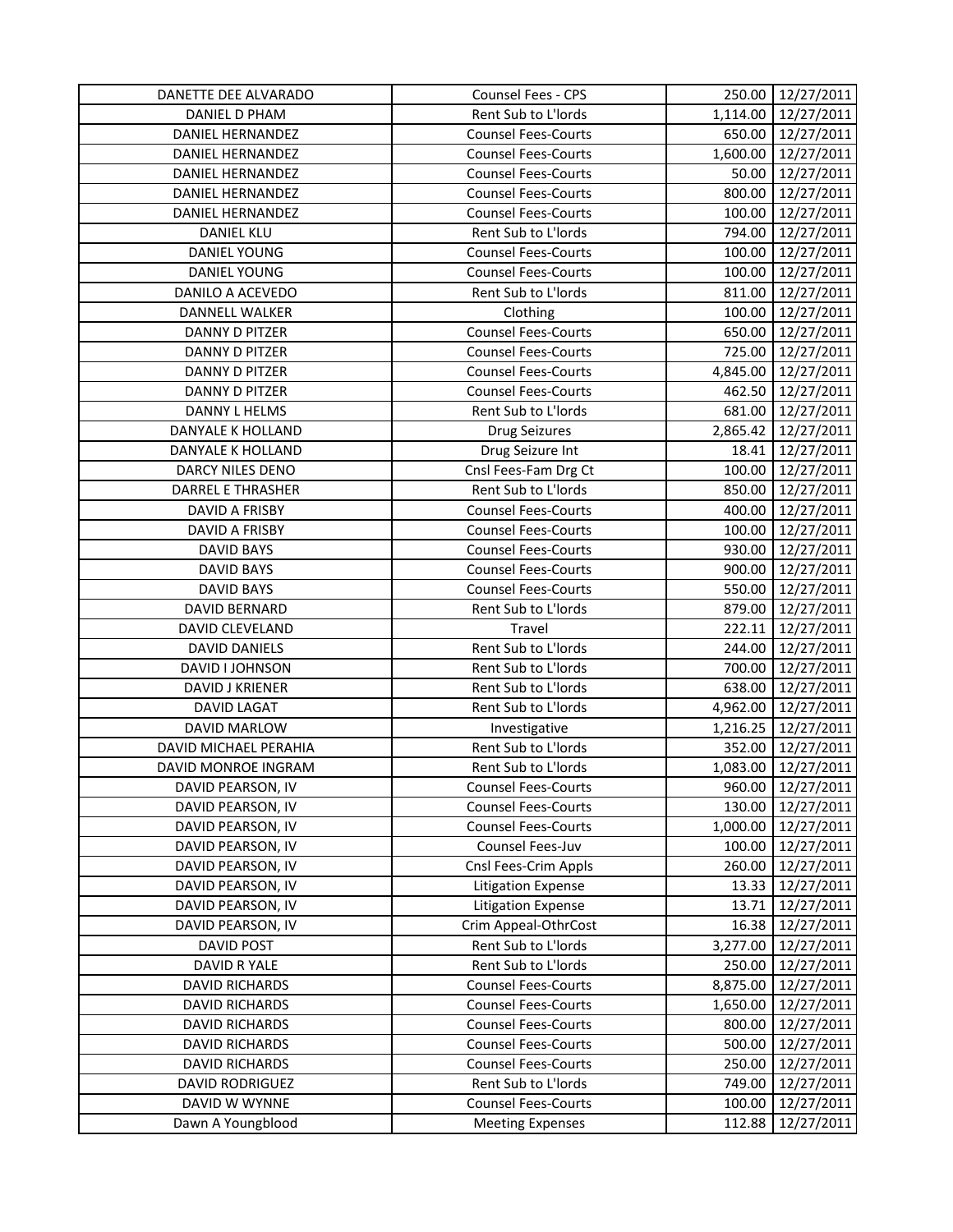| 13,297.00<br>DAY RESOURCE CENTER FOR THE<br><b>Subrecipient Service</b><br>12/27/2011<br>Counsel Fees - CPS<br>100.00<br>12/27/2011<br>DBC FAMILY LAW<br>DCTC SPHINX DEVELOPMENT LP<br>Rent Sub to L'Iords<br>1,773.00<br>12/27/2011<br>DCTC SPHINX DEVELOPMENT LP<br>Rent Sub to L'Iords<br>642.00<br>12/27/2011<br>3,199.00<br>DCTC SPHINX DEVELOPMENT LP<br>HAP Reimb Port-in<br>12/27/2011<br>DDRE MCDONALD FAMILY LP<br>Rent Sub to L'Iords<br>1,820.00<br>12/27/2011<br>DDRE MCDONALD FAMILY LP<br>HAP Reimb Port-in<br>856.00<br>12/27/2011<br>Counsel Fees-Juv<br><b>DEAN SWANDA</b><br>505.00<br>12/27/2011<br>5,000.00<br>12/27/2011<br><b>DEAN SWANDA</b><br>Cnsl Fees-Crim Appls<br>12/27/2011<br><b>DEAN SWANDA</b><br>Cnsl Fees-Crim Appls<br>2,400.00<br><b>DEAN SWANDA</b><br>40.00<br>12/27/2011<br>Crim Appeal-OthrCost<br><b>DEAN SWANDA</b><br>22.00<br>12/27/2011<br>Crim Appeal-OthrCost<br>80.00<br>12/27/2011<br><b>DEANNA BROWN</b><br>Cash For Kids<br>Rent Sub to L'Iords<br>447.00<br>12/27/2011<br>DEANNA M VILLARREAL<br>Rent Sub to L'Iords<br>800.00<br>12/27/2011<br>DEBORAH ANN MADEWELL<br>Rent Sub to L'Iords<br><b>DEBORAH HOOVER</b><br>853.00<br>12/27/2011<br><b>Counsel Fees-Courts</b><br>400.00<br>12/27/2011<br><b>DEBORAH R HINDS</b><br>Rent Sub to L'Iords<br>933.00<br>12/27/2011<br>DEBRA A FLOYD<br><b>DEBRA MINTON</b><br><b>Professional Service</b><br>340.56<br>12/27/2011<br>Rent Sub to L'Iords<br>DECASAS PROPERTIES LLC<br>453.00<br>12/27/2011<br>Rent Sub to L'Iords<br>487.00<br>DECASAS PROPERTIES LLC<br>12/27/2011<br>DEEDRA CLINKSCALE<br>700.00<br>12/27/2011<br>Clothing<br>DEEDRA CLINKSCALE<br>Cash For Kids<br>215.00<br>12/27/2011<br>Rent Sub to L'Iords<br>12/27/2011<br>DEEN FORT WORTH ASSOCIATES LTD<br>2,282.00<br>DEEN FORT WORTH ASSOCIATES LTD<br>Rent Sub to L'Iords<br>12/27/2011<br>1,270.00<br>Rent Sub to L'Iords<br>DEEN FORT WORTH ASSOCIATES LTD<br>644.00<br>12/27/2011<br>DEEN FORT WORTH ASSOCIATES LTD<br>Rent Sub to L'Iords<br>805.00<br>12/27/2011<br>Rent Sub to L'Iords<br>968.00<br>DEEPDALE INVESTMENTS LTD<br>12/27/2011<br>DEEPDALE INVESTMENTS LTD<br>Rent Sub to L'Iords<br>633.00<br>12/27/2011<br>12/27/2011<br><b>DEIDRA KINDRED</b><br>HAP Reimb Port-in<br>1,511.00<br>DEITRIC D DUNN SR<br>HAP Reimb Port-in<br>805.00<br>12/27/2011<br><b>DELARIO KIZZEE</b><br>Rent Sub to L'Iords<br>953.00<br>12/27/2011<br><b>DELL MARKETING</b><br>29,204.58<br>12/27/2011<br>Software Maintenance<br>12/27/2011<br><b>DELL MARKETING</b><br>Non-Track Equipment<br>934.80<br>DELSYIA M ALDANA<br>Rent Sub to L'Iords<br>373.00<br>12/27/2011<br>DELTHAREAN HAMILTON<br>Rent Sub to L'Iords<br>702.00<br>12/27/2011<br>928.00<br><b>DENISE M JONES</b><br>Rent Sub to L'Iords<br>12/27/2011<br><b>DENTON HOUSING AUTHORITY</b><br>2,127.00<br>12/27/2011<br>Port HAP Port-out<br><b>DENTON HOUSING AUTHORITY</b><br>12/27/2011<br>Port Admin Fee Expen<br>128.61<br>DERRICK JOHN SAMUELS<br>Rent Sub to L'Iords<br>12/27/2011<br>497.00<br><b>Professional Service</b><br>DEVELOPMENT CORPORATION OF TARRANT<br>6,925.79<br>12/27/2011<br><b>Professional Service</b><br>12/27/2011<br>DEVELOPMENT CORPORATION OF TARRANT<br>65,871.65<br>12/27/2011<br><b>DEVEN PEREZ</b><br>Clothing<br>82.93<br>Cash For Kids<br><b>DEVEN PEREZ</b><br>25.00<br>12/27/2011<br>Rent Sub to L'Iords<br>DFW PROPERTIES LLC<br>412.00<br>12/27/2011<br>DHARMPAL SINGH CHAUHAN<br>Rent Sub to L'Iords<br>1,594.00<br>12/27/2011<br>Rent Sub to L'Iords<br>12/27/2011<br>DHARMPAL SINGH CHAUHAN<br>893.00<br>Lab Supplies<br>DIAGNOSTIC HYBRIDS, INC.<br>415.52<br>12/27/2011<br>DIAMOND LOCH APARTMENTS<br>Rental Assistance<br>12/27/2011<br>599.00<br>Rent Sub to L'Iords<br>12/27/2011<br><b>DIANE DEBRUYN</b><br>901.00<br>Rent Sub to L'Iords<br>12/27/2011<br><b>DIANE V SELLECK</b><br>658.00 | <b>DAWN VAN WINKLE</b> | Rent Sub to L'Iords | 478.00 | 12/27/2011 |
|---------------------------------------------------------------------------------------------------------------------------------------------------------------------------------------------------------------------------------------------------------------------------------------------------------------------------------------------------------------------------------------------------------------------------------------------------------------------------------------------------------------------------------------------------------------------------------------------------------------------------------------------------------------------------------------------------------------------------------------------------------------------------------------------------------------------------------------------------------------------------------------------------------------------------------------------------------------------------------------------------------------------------------------------------------------------------------------------------------------------------------------------------------------------------------------------------------------------------------------------------------------------------------------------------------------------------------------------------------------------------------------------------------------------------------------------------------------------------------------------------------------------------------------------------------------------------------------------------------------------------------------------------------------------------------------------------------------------------------------------------------------------------------------------------------------------------------------------------------------------------------------------------------------------------------------------------------------------------------------------------------------------------------------------------------------------------------------------------------------------------------------------------------------------------------------------------------------------------------------------------------------------------------------------------------------------------------------------------------------------------------------------------------------------------------------------------------------------------------------------------------------------------------------------------------------------------------------------------------------------------------------------------------------------------------------------------------------------------------------------------------------------------------------------------------------------------------------------------------------------------------------------------------------------------------------------------------------------------------------------------------------------------------------------------------------------------------------------------------------------------------------------------------------------------------------------------------------------------------------------------------------------------------------------------------------------------------------------------------------------------------------------------------------------------------------------------------------------------------------------------------------------------------------------------------------------------------------------------------------------------------------------------------------------------------------------------------------------------------------------------------------------------------------------------------------------------------------------------------------------------------------|------------------------|---------------------|--------|------------|
|                                                                                                                                                                                                                                                                                                                                                                                                                                                                                                                                                                                                                                                                                                                                                                                                                                                                                                                                                                                                                                                                                                                                                                                                                                                                                                                                                                                                                                                                                                                                                                                                                                                                                                                                                                                                                                                                                                                                                                                                                                                                                                                                                                                                                                                                                                                                                                                                                                                                                                                                                                                                                                                                                                                                                                                                                                                                                                                                                                                                                                                                                                                                                                                                                                                                                                                                                                                                                                                                                                                                                                                                                                                                                                                                                                                                                                                                                       |                        |                     |        |            |
|                                                                                                                                                                                                                                                                                                                                                                                                                                                                                                                                                                                                                                                                                                                                                                                                                                                                                                                                                                                                                                                                                                                                                                                                                                                                                                                                                                                                                                                                                                                                                                                                                                                                                                                                                                                                                                                                                                                                                                                                                                                                                                                                                                                                                                                                                                                                                                                                                                                                                                                                                                                                                                                                                                                                                                                                                                                                                                                                                                                                                                                                                                                                                                                                                                                                                                                                                                                                                                                                                                                                                                                                                                                                                                                                                                                                                                                                                       |                        |                     |        |            |
|                                                                                                                                                                                                                                                                                                                                                                                                                                                                                                                                                                                                                                                                                                                                                                                                                                                                                                                                                                                                                                                                                                                                                                                                                                                                                                                                                                                                                                                                                                                                                                                                                                                                                                                                                                                                                                                                                                                                                                                                                                                                                                                                                                                                                                                                                                                                                                                                                                                                                                                                                                                                                                                                                                                                                                                                                                                                                                                                                                                                                                                                                                                                                                                                                                                                                                                                                                                                                                                                                                                                                                                                                                                                                                                                                                                                                                                                                       |                        |                     |        |            |
|                                                                                                                                                                                                                                                                                                                                                                                                                                                                                                                                                                                                                                                                                                                                                                                                                                                                                                                                                                                                                                                                                                                                                                                                                                                                                                                                                                                                                                                                                                                                                                                                                                                                                                                                                                                                                                                                                                                                                                                                                                                                                                                                                                                                                                                                                                                                                                                                                                                                                                                                                                                                                                                                                                                                                                                                                                                                                                                                                                                                                                                                                                                                                                                                                                                                                                                                                                                                                                                                                                                                                                                                                                                                                                                                                                                                                                                                                       |                        |                     |        |            |
|                                                                                                                                                                                                                                                                                                                                                                                                                                                                                                                                                                                                                                                                                                                                                                                                                                                                                                                                                                                                                                                                                                                                                                                                                                                                                                                                                                                                                                                                                                                                                                                                                                                                                                                                                                                                                                                                                                                                                                                                                                                                                                                                                                                                                                                                                                                                                                                                                                                                                                                                                                                                                                                                                                                                                                                                                                                                                                                                                                                                                                                                                                                                                                                                                                                                                                                                                                                                                                                                                                                                                                                                                                                                                                                                                                                                                                                                                       |                        |                     |        |            |
|                                                                                                                                                                                                                                                                                                                                                                                                                                                                                                                                                                                                                                                                                                                                                                                                                                                                                                                                                                                                                                                                                                                                                                                                                                                                                                                                                                                                                                                                                                                                                                                                                                                                                                                                                                                                                                                                                                                                                                                                                                                                                                                                                                                                                                                                                                                                                                                                                                                                                                                                                                                                                                                                                                                                                                                                                                                                                                                                                                                                                                                                                                                                                                                                                                                                                                                                                                                                                                                                                                                                                                                                                                                                                                                                                                                                                                                                                       |                        |                     |        |            |
|                                                                                                                                                                                                                                                                                                                                                                                                                                                                                                                                                                                                                                                                                                                                                                                                                                                                                                                                                                                                                                                                                                                                                                                                                                                                                                                                                                                                                                                                                                                                                                                                                                                                                                                                                                                                                                                                                                                                                                                                                                                                                                                                                                                                                                                                                                                                                                                                                                                                                                                                                                                                                                                                                                                                                                                                                                                                                                                                                                                                                                                                                                                                                                                                                                                                                                                                                                                                                                                                                                                                                                                                                                                                                                                                                                                                                                                                                       |                        |                     |        |            |
|                                                                                                                                                                                                                                                                                                                                                                                                                                                                                                                                                                                                                                                                                                                                                                                                                                                                                                                                                                                                                                                                                                                                                                                                                                                                                                                                                                                                                                                                                                                                                                                                                                                                                                                                                                                                                                                                                                                                                                                                                                                                                                                                                                                                                                                                                                                                                                                                                                                                                                                                                                                                                                                                                                                                                                                                                                                                                                                                                                                                                                                                                                                                                                                                                                                                                                                                                                                                                                                                                                                                                                                                                                                                                                                                                                                                                                                                                       |                        |                     |        |            |
|                                                                                                                                                                                                                                                                                                                                                                                                                                                                                                                                                                                                                                                                                                                                                                                                                                                                                                                                                                                                                                                                                                                                                                                                                                                                                                                                                                                                                                                                                                                                                                                                                                                                                                                                                                                                                                                                                                                                                                                                                                                                                                                                                                                                                                                                                                                                                                                                                                                                                                                                                                                                                                                                                                                                                                                                                                                                                                                                                                                                                                                                                                                                                                                                                                                                                                                                                                                                                                                                                                                                                                                                                                                                                                                                                                                                                                                                                       |                        |                     |        |            |
|                                                                                                                                                                                                                                                                                                                                                                                                                                                                                                                                                                                                                                                                                                                                                                                                                                                                                                                                                                                                                                                                                                                                                                                                                                                                                                                                                                                                                                                                                                                                                                                                                                                                                                                                                                                                                                                                                                                                                                                                                                                                                                                                                                                                                                                                                                                                                                                                                                                                                                                                                                                                                                                                                                                                                                                                                                                                                                                                                                                                                                                                                                                                                                                                                                                                                                                                                                                                                                                                                                                                                                                                                                                                                                                                                                                                                                                                                       |                        |                     |        |            |
|                                                                                                                                                                                                                                                                                                                                                                                                                                                                                                                                                                                                                                                                                                                                                                                                                                                                                                                                                                                                                                                                                                                                                                                                                                                                                                                                                                                                                                                                                                                                                                                                                                                                                                                                                                                                                                                                                                                                                                                                                                                                                                                                                                                                                                                                                                                                                                                                                                                                                                                                                                                                                                                                                                                                                                                                                                                                                                                                                                                                                                                                                                                                                                                                                                                                                                                                                                                                                                                                                                                                                                                                                                                                                                                                                                                                                                                                                       |                        |                     |        |            |
|                                                                                                                                                                                                                                                                                                                                                                                                                                                                                                                                                                                                                                                                                                                                                                                                                                                                                                                                                                                                                                                                                                                                                                                                                                                                                                                                                                                                                                                                                                                                                                                                                                                                                                                                                                                                                                                                                                                                                                                                                                                                                                                                                                                                                                                                                                                                                                                                                                                                                                                                                                                                                                                                                                                                                                                                                                                                                                                                                                                                                                                                                                                                                                                                                                                                                                                                                                                                                                                                                                                                                                                                                                                                                                                                                                                                                                                                                       |                        |                     |        |            |
|                                                                                                                                                                                                                                                                                                                                                                                                                                                                                                                                                                                                                                                                                                                                                                                                                                                                                                                                                                                                                                                                                                                                                                                                                                                                                                                                                                                                                                                                                                                                                                                                                                                                                                                                                                                                                                                                                                                                                                                                                                                                                                                                                                                                                                                                                                                                                                                                                                                                                                                                                                                                                                                                                                                                                                                                                                                                                                                                                                                                                                                                                                                                                                                                                                                                                                                                                                                                                                                                                                                                                                                                                                                                                                                                                                                                                                                                                       |                        |                     |        |            |
|                                                                                                                                                                                                                                                                                                                                                                                                                                                                                                                                                                                                                                                                                                                                                                                                                                                                                                                                                                                                                                                                                                                                                                                                                                                                                                                                                                                                                                                                                                                                                                                                                                                                                                                                                                                                                                                                                                                                                                                                                                                                                                                                                                                                                                                                                                                                                                                                                                                                                                                                                                                                                                                                                                                                                                                                                                                                                                                                                                                                                                                                                                                                                                                                                                                                                                                                                                                                                                                                                                                                                                                                                                                                                                                                                                                                                                                                                       |                        |                     |        |            |
|                                                                                                                                                                                                                                                                                                                                                                                                                                                                                                                                                                                                                                                                                                                                                                                                                                                                                                                                                                                                                                                                                                                                                                                                                                                                                                                                                                                                                                                                                                                                                                                                                                                                                                                                                                                                                                                                                                                                                                                                                                                                                                                                                                                                                                                                                                                                                                                                                                                                                                                                                                                                                                                                                                                                                                                                                                                                                                                                                                                                                                                                                                                                                                                                                                                                                                                                                                                                                                                                                                                                                                                                                                                                                                                                                                                                                                                                                       |                        |                     |        |            |
|                                                                                                                                                                                                                                                                                                                                                                                                                                                                                                                                                                                                                                                                                                                                                                                                                                                                                                                                                                                                                                                                                                                                                                                                                                                                                                                                                                                                                                                                                                                                                                                                                                                                                                                                                                                                                                                                                                                                                                                                                                                                                                                                                                                                                                                                                                                                                                                                                                                                                                                                                                                                                                                                                                                                                                                                                                                                                                                                                                                                                                                                                                                                                                                                                                                                                                                                                                                                                                                                                                                                                                                                                                                                                                                                                                                                                                                                                       |                        |                     |        |            |
|                                                                                                                                                                                                                                                                                                                                                                                                                                                                                                                                                                                                                                                                                                                                                                                                                                                                                                                                                                                                                                                                                                                                                                                                                                                                                                                                                                                                                                                                                                                                                                                                                                                                                                                                                                                                                                                                                                                                                                                                                                                                                                                                                                                                                                                                                                                                                                                                                                                                                                                                                                                                                                                                                                                                                                                                                                                                                                                                                                                                                                                                                                                                                                                                                                                                                                                                                                                                                                                                                                                                                                                                                                                                                                                                                                                                                                                                                       |                        |                     |        |            |
|                                                                                                                                                                                                                                                                                                                                                                                                                                                                                                                                                                                                                                                                                                                                                                                                                                                                                                                                                                                                                                                                                                                                                                                                                                                                                                                                                                                                                                                                                                                                                                                                                                                                                                                                                                                                                                                                                                                                                                                                                                                                                                                                                                                                                                                                                                                                                                                                                                                                                                                                                                                                                                                                                                                                                                                                                                                                                                                                                                                                                                                                                                                                                                                                                                                                                                                                                                                                                                                                                                                                                                                                                                                                                                                                                                                                                                                                                       |                        |                     |        |            |
|                                                                                                                                                                                                                                                                                                                                                                                                                                                                                                                                                                                                                                                                                                                                                                                                                                                                                                                                                                                                                                                                                                                                                                                                                                                                                                                                                                                                                                                                                                                                                                                                                                                                                                                                                                                                                                                                                                                                                                                                                                                                                                                                                                                                                                                                                                                                                                                                                                                                                                                                                                                                                                                                                                                                                                                                                                                                                                                                                                                                                                                                                                                                                                                                                                                                                                                                                                                                                                                                                                                                                                                                                                                                                                                                                                                                                                                                                       |                        |                     |        |            |
|                                                                                                                                                                                                                                                                                                                                                                                                                                                                                                                                                                                                                                                                                                                                                                                                                                                                                                                                                                                                                                                                                                                                                                                                                                                                                                                                                                                                                                                                                                                                                                                                                                                                                                                                                                                                                                                                                                                                                                                                                                                                                                                                                                                                                                                                                                                                                                                                                                                                                                                                                                                                                                                                                                                                                                                                                                                                                                                                                                                                                                                                                                                                                                                                                                                                                                                                                                                                                                                                                                                                                                                                                                                                                                                                                                                                                                                                                       |                        |                     |        |            |
|                                                                                                                                                                                                                                                                                                                                                                                                                                                                                                                                                                                                                                                                                                                                                                                                                                                                                                                                                                                                                                                                                                                                                                                                                                                                                                                                                                                                                                                                                                                                                                                                                                                                                                                                                                                                                                                                                                                                                                                                                                                                                                                                                                                                                                                                                                                                                                                                                                                                                                                                                                                                                                                                                                                                                                                                                                                                                                                                                                                                                                                                                                                                                                                                                                                                                                                                                                                                                                                                                                                                                                                                                                                                                                                                                                                                                                                                                       |                        |                     |        |            |
|                                                                                                                                                                                                                                                                                                                                                                                                                                                                                                                                                                                                                                                                                                                                                                                                                                                                                                                                                                                                                                                                                                                                                                                                                                                                                                                                                                                                                                                                                                                                                                                                                                                                                                                                                                                                                                                                                                                                                                                                                                                                                                                                                                                                                                                                                                                                                                                                                                                                                                                                                                                                                                                                                                                                                                                                                                                                                                                                                                                                                                                                                                                                                                                                                                                                                                                                                                                                                                                                                                                                                                                                                                                                                                                                                                                                                                                                                       |                        |                     |        |            |
|                                                                                                                                                                                                                                                                                                                                                                                                                                                                                                                                                                                                                                                                                                                                                                                                                                                                                                                                                                                                                                                                                                                                                                                                                                                                                                                                                                                                                                                                                                                                                                                                                                                                                                                                                                                                                                                                                                                                                                                                                                                                                                                                                                                                                                                                                                                                                                                                                                                                                                                                                                                                                                                                                                                                                                                                                                                                                                                                                                                                                                                                                                                                                                                                                                                                                                                                                                                                                                                                                                                                                                                                                                                                                                                                                                                                                                                                                       |                        |                     |        |            |
|                                                                                                                                                                                                                                                                                                                                                                                                                                                                                                                                                                                                                                                                                                                                                                                                                                                                                                                                                                                                                                                                                                                                                                                                                                                                                                                                                                                                                                                                                                                                                                                                                                                                                                                                                                                                                                                                                                                                                                                                                                                                                                                                                                                                                                                                                                                                                                                                                                                                                                                                                                                                                                                                                                                                                                                                                                                                                                                                                                                                                                                                                                                                                                                                                                                                                                                                                                                                                                                                                                                                                                                                                                                                                                                                                                                                                                                                                       |                        |                     |        |            |
|                                                                                                                                                                                                                                                                                                                                                                                                                                                                                                                                                                                                                                                                                                                                                                                                                                                                                                                                                                                                                                                                                                                                                                                                                                                                                                                                                                                                                                                                                                                                                                                                                                                                                                                                                                                                                                                                                                                                                                                                                                                                                                                                                                                                                                                                                                                                                                                                                                                                                                                                                                                                                                                                                                                                                                                                                                                                                                                                                                                                                                                                                                                                                                                                                                                                                                                                                                                                                                                                                                                                                                                                                                                                                                                                                                                                                                                                                       |                        |                     |        |            |
|                                                                                                                                                                                                                                                                                                                                                                                                                                                                                                                                                                                                                                                                                                                                                                                                                                                                                                                                                                                                                                                                                                                                                                                                                                                                                                                                                                                                                                                                                                                                                                                                                                                                                                                                                                                                                                                                                                                                                                                                                                                                                                                                                                                                                                                                                                                                                                                                                                                                                                                                                                                                                                                                                                                                                                                                                                                                                                                                                                                                                                                                                                                                                                                                                                                                                                                                                                                                                                                                                                                                                                                                                                                                                                                                                                                                                                                                                       |                        |                     |        |            |
|                                                                                                                                                                                                                                                                                                                                                                                                                                                                                                                                                                                                                                                                                                                                                                                                                                                                                                                                                                                                                                                                                                                                                                                                                                                                                                                                                                                                                                                                                                                                                                                                                                                                                                                                                                                                                                                                                                                                                                                                                                                                                                                                                                                                                                                                                                                                                                                                                                                                                                                                                                                                                                                                                                                                                                                                                                                                                                                                                                                                                                                                                                                                                                                                                                                                                                                                                                                                                                                                                                                                                                                                                                                                                                                                                                                                                                                                                       |                        |                     |        |            |
|                                                                                                                                                                                                                                                                                                                                                                                                                                                                                                                                                                                                                                                                                                                                                                                                                                                                                                                                                                                                                                                                                                                                                                                                                                                                                                                                                                                                                                                                                                                                                                                                                                                                                                                                                                                                                                                                                                                                                                                                                                                                                                                                                                                                                                                                                                                                                                                                                                                                                                                                                                                                                                                                                                                                                                                                                                                                                                                                                                                                                                                                                                                                                                                                                                                                                                                                                                                                                                                                                                                                                                                                                                                                                                                                                                                                                                                                                       |                        |                     |        |            |
|                                                                                                                                                                                                                                                                                                                                                                                                                                                                                                                                                                                                                                                                                                                                                                                                                                                                                                                                                                                                                                                                                                                                                                                                                                                                                                                                                                                                                                                                                                                                                                                                                                                                                                                                                                                                                                                                                                                                                                                                                                                                                                                                                                                                                                                                                                                                                                                                                                                                                                                                                                                                                                                                                                                                                                                                                                                                                                                                                                                                                                                                                                                                                                                                                                                                                                                                                                                                                                                                                                                                                                                                                                                                                                                                                                                                                                                                                       |                        |                     |        |            |
|                                                                                                                                                                                                                                                                                                                                                                                                                                                                                                                                                                                                                                                                                                                                                                                                                                                                                                                                                                                                                                                                                                                                                                                                                                                                                                                                                                                                                                                                                                                                                                                                                                                                                                                                                                                                                                                                                                                                                                                                                                                                                                                                                                                                                                                                                                                                                                                                                                                                                                                                                                                                                                                                                                                                                                                                                                                                                                                                                                                                                                                                                                                                                                                                                                                                                                                                                                                                                                                                                                                                                                                                                                                                                                                                                                                                                                                                                       |                        |                     |        |            |
|                                                                                                                                                                                                                                                                                                                                                                                                                                                                                                                                                                                                                                                                                                                                                                                                                                                                                                                                                                                                                                                                                                                                                                                                                                                                                                                                                                                                                                                                                                                                                                                                                                                                                                                                                                                                                                                                                                                                                                                                                                                                                                                                                                                                                                                                                                                                                                                                                                                                                                                                                                                                                                                                                                                                                                                                                                                                                                                                                                                                                                                                                                                                                                                                                                                                                                                                                                                                                                                                                                                                                                                                                                                                                                                                                                                                                                                                                       |                        |                     |        |            |
|                                                                                                                                                                                                                                                                                                                                                                                                                                                                                                                                                                                                                                                                                                                                                                                                                                                                                                                                                                                                                                                                                                                                                                                                                                                                                                                                                                                                                                                                                                                                                                                                                                                                                                                                                                                                                                                                                                                                                                                                                                                                                                                                                                                                                                                                                                                                                                                                                                                                                                                                                                                                                                                                                                                                                                                                                                                                                                                                                                                                                                                                                                                                                                                                                                                                                                                                                                                                                                                                                                                                                                                                                                                                                                                                                                                                                                                                                       |                        |                     |        |            |
|                                                                                                                                                                                                                                                                                                                                                                                                                                                                                                                                                                                                                                                                                                                                                                                                                                                                                                                                                                                                                                                                                                                                                                                                                                                                                                                                                                                                                                                                                                                                                                                                                                                                                                                                                                                                                                                                                                                                                                                                                                                                                                                                                                                                                                                                                                                                                                                                                                                                                                                                                                                                                                                                                                                                                                                                                                                                                                                                                                                                                                                                                                                                                                                                                                                                                                                                                                                                                                                                                                                                                                                                                                                                                                                                                                                                                                                                                       |                        |                     |        |            |
|                                                                                                                                                                                                                                                                                                                                                                                                                                                                                                                                                                                                                                                                                                                                                                                                                                                                                                                                                                                                                                                                                                                                                                                                                                                                                                                                                                                                                                                                                                                                                                                                                                                                                                                                                                                                                                                                                                                                                                                                                                                                                                                                                                                                                                                                                                                                                                                                                                                                                                                                                                                                                                                                                                                                                                                                                                                                                                                                                                                                                                                                                                                                                                                                                                                                                                                                                                                                                                                                                                                                                                                                                                                                                                                                                                                                                                                                                       |                        |                     |        |            |
|                                                                                                                                                                                                                                                                                                                                                                                                                                                                                                                                                                                                                                                                                                                                                                                                                                                                                                                                                                                                                                                                                                                                                                                                                                                                                                                                                                                                                                                                                                                                                                                                                                                                                                                                                                                                                                                                                                                                                                                                                                                                                                                                                                                                                                                                                                                                                                                                                                                                                                                                                                                                                                                                                                                                                                                                                                                                                                                                                                                                                                                                                                                                                                                                                                                                                                                                                                                                                                                                                                                                                                                                                                                                                                                                                                                                                                                                                       |                        |                     |        |            |
|                                                                                                                                                                                                                                                                                                                                                                                                                                                                                                                                                                                                                                                                                                                                                                                                                                                                                                                                                                                                                                                                                                                                                                                                                                                                                                                                                                                                                                                                                                                                                                                                                                                                                                                                                                                                                                                                                                                                                                                                                                                                                                                                                                                                                                                                                                                                                                                                                                                                                                                                                                                                                                                                                                                                                                                                                                                                                                                                                                                                                                                                                                                                                                                                                                                                                                                                                                                                                                                                                                                                                                                                                                                                                                                                                                                                                                                                                       |                        |                     |        |            |
|                                                                                                                                                                                                                                                                                                                                                                                                                                                                                                                                                                                                                                                                                                                                                                                                                                                                                                                                                                                                                                                                                                                                                                                                                                                                                                                                                                                                                                                                                                                                                                                                                                                                                                                                                                                                                                                                                                                                                                                                                                                                                                                                                                                                                                                                                                                                                                                                                                                                                                                                                                                                                                                                                                                                                                                                                                                                                                                                                                                                                                                                                                                                                                                                                                                                                                                                                                                                                                                                                                                                                                                                                                                                                                                                                                                                                                                                                       |                        |                     |        |            |
|                                                                                                                                                                                                                                                                                                                                                                                                                                                                                                                                                                                                                                                                                                                                                                                                                                                                                                                                                                                                                                                                                                                                                                                                                                                                                                                                                                                                                                                                                                                                                                                                                                                                                                                                                                                                                                                                                                                                                                                                                                                                                                                                                                                                                                                                                                                                                                                                                                                                                                                                                                                                                                                                                                                                                                                                                                                                                                                                                                                                                                                                                                                                                                                                                                                                                                                                                                                                                                                                                                                                                                                                                                                                                                                                                                                                                                                                                       |                        |                     |        |            |
|                                                                                                                                                                                                                                                                                                                                                                                                                                                                                                                                                                                                                                                                                                                                                                                                                                                                                                                                                                                                                                                                                                                                                                                                                                                                                                                                                                                                                                                                                                                                                                                                                                                                                                                                                                                                                                                                                                                                                                                                                                                                                                                                                                                                                                                                                                                                                                                                                                                                                                                                                                                                                                                                                                                                                                                                                                                                                                                                                                                                                                                                                                                                                                                                                                                                                                                                                                                                                                                                                                                                                                                                                                                                                                                                                                                                                                                                                       |                        |                     |        |            |
|                                                                                                                                                                                                                                                                                                                                                                                                                                                                                                                                                                                                                                                                                                                                                                                                                                                                                                                                                                                                                                                                                                                                                                                                                                                                                                                                                                                                                                                                                                                                                                                                                                                                                                                                                                                                                                                                                                                                                                                                                                                                                                                                                                                                                                                                                                                                                                                                                                                                                                                                                                                                                                                                                                                                                                                                                                                                                                                                                                                                                                                                                                                                                                                                                                                                                                                                                                                                                                                                                                                                                                                                                                                                                                                                                                                                                                                                                       |                        |                     |        |            |
|                                                                                                                                                                                                                                                                                                                                                                                                                                                                                                                                                                                                                                                                                                                                                                                                                                                                                                                                                                                                                                                                                                                                                                                                                                                                                                                                                                                                                                                                                                                                                                                                                                                                                                                                                                                                                                                                                                                                                                                                                                                                                                                                                                                                                                                                                                                                                                                                                                                                                                                                                                                                                                                                                                                                                                                                                                                                                                                                                                                                                                                                                                                                                                                                                                                                                                                                                                                                                                                                                                                                                                                                                                                                                                                                                                                                                                                                                       |                        |                     |        |            |
|                                                                                                                                                                                                                                                                                                                                                                                                                                                                                                                                                                                                                                                                                                                                                                                                                                                                                                                                                                                                                                                                                                                                                                                                                                                                                                                                                                                                                                                                                                                                                                                                                                                                                                                                                                                                                                                                                                                                                                                                                                                                                                                                                                                                                                                                                                                                                                                                                                                                                                                                                                                                                                                                                                                                                                                                                                                                                                                                                                                                                                                                                                                                                                                                                                                                                                                                                                                                                                                                                                                                                                                                                                                                                                                                                                                                                                                                                       |                        |                     |        |            |
|                                                                                                                                                                                                                                                                                                                                                                                                                                                                                                                                                                                                                                                                                                                                                                                                                                                                                                                                                                                                                                                                                                                                                                                                                                                                                                                                                                                                                                                                                                                                                                                                                                                                                                                                                                                                                                                                                                                                                                                                                                                                                                                                                                                                                                                                                                                                                                                                                                                                                                                                                                                                                                                                                                                                                                                                                                                                                                                                                                                                                                                                                                                                                                                                                                                                                                                                                                                                                                                                                                                                                                                                                                                                                                                                                                                                                                                                                       |                        |                     |        |            |
|                                                                                                                                                                                                                                                                                                                                                                                                                                                                                                                                                                                                                                                                                                                                                                                                                                                                                                                                                                                                                                                                                                                                                                                                                                                                                                                                                                                                                                                                                                                                                                                                                                                                                                                                                                                                                                                                                                                                                                                                                                                                                                                                                                                                                                                                                                                                                                                                                                                                                                                                                                                                                                                                                                                                                                                                                                                                                                                                                                                                                                                                                                                                                                                                                                                                                                                                                                                                                                                                                                                                                                                                                                                                                                                                                                                                                                                                                       |                        |                     |        |            |
|                                                                                                                                                                                                                                                                                                                                                                                                                                                                                                                                                                                                                                                                                                                                                                                                                                                                                                                                                                                                                                                                                                                                                                                                                                                                                                                                                                                                                                                                                                                                                                                                                                                                                                                                                                                                                                                                                                                                                                                                                                                                                                                                                                                                                                                                                                                                                                                                                                                                                                                                                                                                                                                                                                                                                                                                                                                                                                                                                                                                                                                                                                                                                                                                                                                                                                                                                                                                                                                                                                                                                                                                                                                                                                                                                                                                                                                                                       |                        |                     |        |            |
|                                                                                                                                                                                                                                                                                                                                                                                                                                                                                                                                                                                                                                                                                                                                                                                                                                                                                                                                                                                                                                                                                                                                                                                                                                                                                                                                                                                                                                                                                                                                                                                                                                                                                                                                                                                                                                                                                                                                                                                                                                                                                                                                                                                                                                                                                                                                                                                                                                                                                                                                                                                                                                                                                                                                                                                                                                                                                                                                                                                                                                                                                                                                                                                                                                                                                                                                                                                                                                                                                                                                                                                                                                                                                                                                                                                                                                                                                       |                        |                     |        |            |
|                                                                                                                                                                                                                                                                                                                                                                                                                                                                                                                                                                                                                                                                                                                                                                                                                                                                                                                                                                                                                                                                                                                                                                                                                                                                                                                                                                                                                                                                                                                                                                                                                                                                                                                                                                                                                                                                                                                                                                                                                                                                                                                                                                                                                                                                                                                                                                                                                                                                                                                                                                                                                                                                                                                                                                                                                                                                                                                                                                                                                                                                                                                                                                                                                                                                                                                                                                                                                                                                                                                                                                                                                                                                                                                                                                                                                                                                                       |                        |                     |        |            |
|                                                                                                                                                                                                                                                                                                                                                                                                                                                                                                                                                                                                                                                                                                                                                                                                                                                                                                                                                                                                                                                                                                                                                                                                                                                                                                                                                                                                                                                                                                                                                                                                                                                                                                                                                                                                                                                                                                                                                                                                                                                                                                                                                                                                                                                                                                                                                                                                                                                                                                                                                                                                                                                                                                                                                                                                                                                                                                                                                                                                                                                                                                                                                                                                                                                                                                                                                                                                                                                                                                                                                                                                                                                                                                                                                                                                                                                                                       |                        |                     |        |            |
|                                                                                                                                                                                                                                                                                                                                                                                                                                                                                                                                                                                                                                                                                                                                                                                                                                                                                                                                                                                                                                                                                                                                                                                                                                                                                                                                                                                                                                                                                                                                                                                                                                                                                                                                                                                                                                                                                                                                                                                                                                                                                                                                                                                                                                                                                                                                                                                                                                                                                                                                                                                                                                                                                                                                                                                                                                                                                                                                                                                                                                                                                                                                                                                                                                                                                                                                                                                                                                                                                                                                                                                                                                                                                                                                                                                                                                                                                       |                        |                     |        |            |
|                                                                                                                                                                                                                                                                                                                                                                                                                                                                                                                                                                                                                                                                                                                                                                                                                                                                                                                                                                                                                                                                                                                                                                                                                                                                                                                                                                                                                                                                                                                                                                                                                                                                                                                                                                                                                                                                                                                                                                                                                                                                                                                                                                                                                                                                                                                                                                                                                                                                                                                                                                                                                                                                                                                                                                                                                                                                                                                                                                                                                                                                                                                                                                                                                                                                                                                                                                                                                                                                                                                                                                                                                                                                                                                                                                                                                                                                                       |                        |                     |        |            |
|                                                                                                                                                                                                                                                                                                                                                                                                                                                                                                                                                                                                                                                                                                                                                                                                                                                                                                                                                                                                                                                                                                                                                                                                                                                                                                                                                                                                                                                                                                                                                                                                                                                                                                                                                                                                                                                                                                                                                                                                                                                                                                                                                                                                                                                                                                                                                                                                                                                                                                                                                                                                                                                                                                                                                                                                                                                                                                                                                                                                                                                                                                                                                                                                                                                                                                                                                                                                                                                                                                                                                                                                                                                                                                                                                                                                                                                                                       |                        |                     |        |            |
| Rent Sub to L'Iords<br>12/27/2011<br><b>DIANNA FUNCHES</b><br>309.00                                                                                                                                                                                                                                                                                                                                                                                                                                                                                                                                                                                                                                                                                                                                                                                                                                                                                                                                                                                                                                                                                                                                                                                                                                                                                                                                                                                                                                                                                                                                                                                                                                                                                                                                                                                                                                                                                                                                                                                                                                                                                                                                                                                                                                                                                                                                                                                                                                                                                                                                                                                                                                                                                                                                                                                                                                                                                                                                                                                                                                                                                                                                                                                                                                                                                                                                                                                                                                                                                                                                                                                                                                                                                                                                                                                                                  |                        |                     |        |            |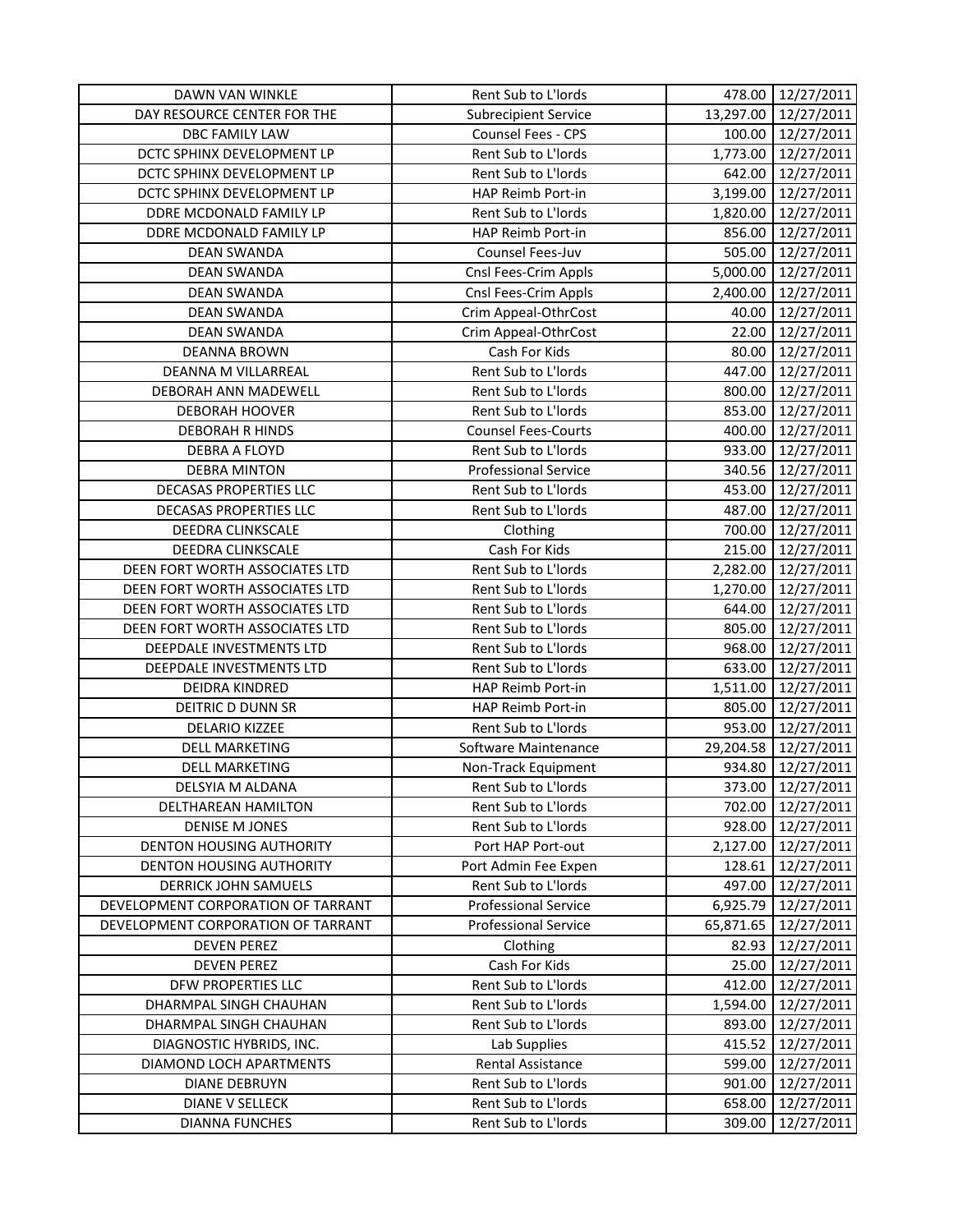| DIDRAIL JENNINGS                    | Rent Sub to L'Iords         |           | 1,947.00 12/27/2011 |
|-------------------------------------|-----------------------------|-----------|---------------------|
| DIMMIE WILLIS JR                    | Rent Sub to L'Iords         | 1,114.00  | 12/27/2011          |
| DIRECT ENERGY LP                    | <b>Utility Allowance</b>    | 3,809.00  | 12/27/2011          |
| DIRECT ENERGY LP                    | <b>Utility Allowance</b>    | 1,820.00  | 12/27/2011          |
| DIRECT ENERGY LP                    | HAP Reimb Port-in           | 164.00    | 12/27/2011          |
| DIRECT ENERGY LP                    | <b>Utility Assistance</b>   | 854.36    | 12/27/2011          |
| DIRECT ENERGY LP                    | <b>Utility Assistance</b>   | 161.75    | 12/27/2011          |
| DIVERSIFIED OFFICE PRODUCTS INC     | <b>Equipment Maint</b>      | 60.00     | 12/27/2011          |
| DIVERSIFIED OFFICE PRODUCTS INC     | <b>Equipment Maint</b>      | 70.00     | 12/27/2011          |
| DIVERSIFIED OFFICE PRODUCTS INC     | <b>Equipment Maint</b>      | 360.00    | 12/27/2011          |
| DIVERSIFIED POWER SYSTEMS INC       | <b>Building Maintenance</b> | 475.00    | 12/27/2011          |
| D-NADERS INVESTMENTS LLC            | Rent Sub to L'Iords         | 995.00    | 12/27/2011          |
| DODSON'S AMRAMP LLC                 | Space Lease Rental          | 250.00    | 12/27/2011          |
| DOLORES STEWART & ASSOCIATES INC    | <b>Professional Service</b> | 1,702.80  | 12/27/2011          |
| DOLORES STEWART & ASSOCIATES INC    | <b>Professional Service</b> | 1,191.96  | 12/27/2011          |
| DOLORES STEWART & ASSOCIATES INC    | <b>Professional Service</b> | 170.28    | 12/27/2011          |
| DOLORES STEWART & ASSOCIATES INC    | <b>Professional Service</b> | 510.84    | 12/27/2011          |
| DOLORES STEWART & ASSOCIATES INC    | <b>Professional Service</b> | 510.84    | 12/27/2011          |
| DOMESTIC INVESTIGATIVE SERVICES INC | Investigative               | 1,109.00  | 12/27/2011          |
| DON M DAWES                         | <b>Counsel Fees-Courts</b>  | 200.00    | 12/27/2011          |
| DON M DAWES                         | <b>Counsel Fees-Courts</b>  | 1,250.00  | 12/27/2011          |
| DON M DAWES                         | Counsel Fees - CPS          | 100.00    | 12/27/2011          |
| <b>DONALD E FLECK</b>               | Rent Sub to L'Iords         | 663.00    | 12/27/2011          |
| DONALD G JOHNSON                    | Rent Sub to L'Iords         | 800.00    | 12/27/2011          |
| DONALD J HETLING                    | Rent Sub to L'Iords         | 850.00    | 12/27/2011          |
| DONALD N TURNER                     | <b>Counsel Fees-Courts</b>  | 100.00    | 12/27/2011          |
| DONALD N TURNER                     | <b>Counsel Fees-Courts</b>  | 250.00    | 12/27/2011          |
| DONALD N TURNER                     | <b>Counsel Fees-Courts</b>  | 200.00    | 12/27/2011          |
| DONALD O FLOYD                      | Rent Sub to L'Iords         | 1,000.00  | 12/27/2011          |
| DONNA FITZGERALD                    | Rent Sub to L'Iords         | 337.00    | 12/27/2011          |
| <b>DONNA PHILLIPS</b>               | <b>Counsel Fees-Courts</b>  | 350.00    | 12/27/2011          |
| <b>DONNELL PARISH</b>               | Rent Sub to L'Iords         | 754.00    | 12/27/2011          |
| <b>DOROTHY CANNON</b>               | Clothing                    | 388.54    | 12/27/2011          |
| DOUBLE D CONTRACTING LLC            | Rehab/Preserve Act          | 1,600.00  | 12/27/2011          |
| DOUBLE D CONTRACTING LLC            | Rehab/Preserve Act          | 19,740.00 | 12/27/2011          |
| DOUBLE EAGLE MECHANICAL SERVICE     | <b>Building Maintenance</b> | 3,047.21  | 12/27/2011          |
| DOUBLE EAGLE MECHANICAL SERVICE     | A/C Maint Contract          | 7,800.00  | 12/27/2011          |
| DOUBLE EAGLE MECHANICAL SERVICE     | A/C Maint Contract          | 1,060.00  | 12/27/2011          |
| DPI ENERGY LLC                      | <b>Utility Allowance</b>    | 1,022.00  | 12/27/2011          |
| DPI ENERGY LLC                      | HAP Reimb Port-in           | 92.00     | 12/27/2011          |
| DRAKE COMMUNICATIONS INC            | <b>Equipment Maint</b>      | 2,000.00  | 12/27/2011          |
| DT WOODLAND OAKS APARTMENTS LP      | Rent Sub to L'Iords         | 575.00    | 12/27/2011          |
| DT WOODLAND OAKS APARTMENTS LP      | Rent Sub to L'Iords         | 1,226.00  | 12/27/2011          |
| DU T PHAM                           | HAP Reimb Port-in           | 900.00    | 12/27/2011          |
| Duane S Coffey                      | Travel                      | 100.00    | 12/27/2011          |
| <b>DUNG Q TRAN</b>                  | Rent Sub to L'Iords         | 1,845.00  | 12/27/2011          |
| <b>DUNG Q TRAN</b>                  | HAP Reimb Port-in           | 906.00    | 12/27/2011          |
| DW REALTY INC                       | Rent Sub to L'Iords         | 707.00    | 12/27/2011          |
| DYANN WILLIAMS                      | HAP Reimb Port-in           | 917.00    | 12/27/2011          |
| DYNA TEN CORPORATION                | <b>Building Maintenance</b> | 245.00    | 12/27/2011          |
| DYNA TEN CORPORATION                | A/C Maint Contract          | 450.00    | 12/27/2011          |
| DYNA TEN CORPORATION                | A/C Maint Contract          | 197.50    | 12/27/2011          |
| DYNA TEN CORPORATION                | A/C Maint Contract          | 1,225.00  | 12/27/2011          |
|                                     |                             |           |                     |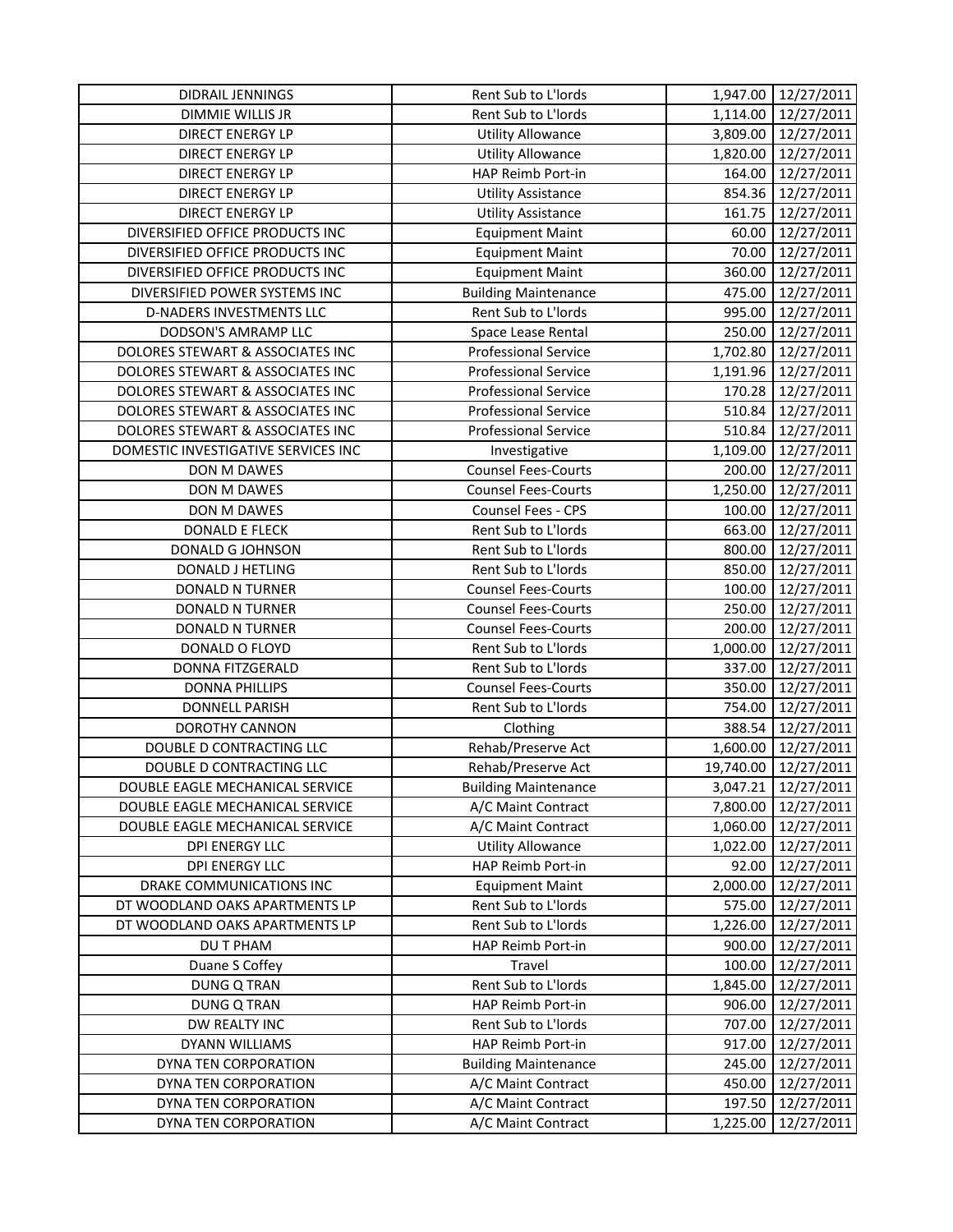| 552.00<br>DYNA TEN CORPORATION<br>A/C Maint Contract<br>DYNA TEN CORPORATION<br>A/C Maint Contract<br>1,853.00<br>DYNA TEN CORPORATION<br>A/C Maint Contract<br>1,205.00 | 12/27/2011<br>12/27/2011<br>12/27/2011 |
|--------------------------------------------------------------------------------------------------------------------------------------------------------------------------|----------------------------------------|
|                                                                                                                                                                          |                                        |
|                                                                                                                                                                          |                                        |
|                                                                                                                                                                          |                                        |
| DYNA TEN CORPORATION<br>A/C Maint Contract<br>8,944.00                                                                                                                   | 12/27/2011                             |
| DYNA TEN CORPORATION<br>A/C Maint Contract<br>1,478.00                                                                                                                   | 12/27/2011                             |
| DYNA TEN CORPORATION<br>A/C Maint Contract<br>1,125.00                                                                                                                   | 12/27/2011                             |
| DYNA TEN CORPORATION<br>A/C Maint Contract<br>575.00                                                                                                                     | 12/27/2011                             |
| EAGLE MOUNTAIN VETERINARY CLINIC<br>55.00<br><b>Estray Livestock</b>                                                                                                     | 12/27/2011                             |
| EAN HOLDINGS LLC<br>Vehicle Lease<br>4,180.00                                                                                                                            | 12/27/2011                             |
| <b>EARL E BATES JR</b><br><b>Counsel Fees-Courts</b><br>300.00                                                                                                           | 12/27/2011                             |
| 1,500.00<br><b>EARL E BATES JR</b><br><b>Counsel Fees-Courts</b>                                                                                                         | 12/27/2011                             |
| <b>EARL E BATES JR</b><br><b>Counsel Fees-Courts</b><br>400.00                                                                                                           | 12/27/2011                             |
| EARL G GOEZ<br>Rent Sub to L'Iords<br>1,050.00                                                                                                                           | 12/27/2011                             |
| <b>EARL GREINETZ</b><br>Rent Sub to L'Iords<br>1,128.00                                                                                                                  | 12/27/2011                             |
| EASTCHASE MILL VALLEY LLC<br>Rent Sub to L'Iords<br>1,489.00                                                                                                             | 12/27/2011                             |
| EASTCHASE MILL VALLEY LLC<br>Rent Sub to L'Iords<br>884.00                                                                                                               | 12/27/2011                             |
| <b>EASTERN LAB SERVICES</b><br>496.00<br>Lab Supplies                                                                                                                    | 12/27/2011                             |
| <b>EBSCO INDUSTRIES INC</b><br>Law Books<br>439.77                                                                                                                       | 12/27/2011                             |
| <b>ED FASKE</b><br>Rent Sub to L'Iords<br>673.00                                                                                                                         | 12/27/2011                             |
| <b>EDGAR RAMIREZ</b><br>Rent Sub to L'Iords<br>1,053.00                                                                                                                  | 12/27/2011                             |
| <b>EDWARD DON &amp; COMPANY</b><br>Sheriff Inventory<br>357.00                                                                                                           | 12/27/2011                             |
| <b>EDWARD G JONES</b><br><b>Counsel Fees-Courts</b><br>500.00                                                                                                            | 12/27/2011                             |
| <b>EDWARD G JONES</b><br><b>Counsel Fees-Courts</b><br>300.00                                                                                                            | 12/27/2011                             |
| <b>EDWARD G JONES</b><br><b>Counsel Fees-Courts</b><br>200.00                                                                                                            | 12/27/2011                             |
| <b>EDWARD G JONES</b><br><b>Drug Seizures</b><br>5,871.15                                                                                                                | 12/27/2011                             |
| <b>EDWARD G JONES</b><br>Drug Seizure Int<br>112.01                                                                                                                      | 12/27/2011                             |
| <b>EDWARD K HAHN</b><br>Rent Sub to L'Iords<br>363.00                                                                                                                    | 12/27/2011                             |
| 595.00<br>EDWIN YOUNGBLOOD<br><b>Counsel Fees-Courts</b>                                                                                                                 | 12/27/2011                             |
| 168.75<br><b>EDWIN YOUNGBLOOD</b><br><b>Counsel Fees-Courts</b>                                                                                                          | 12/27/2011                             |
| 425.00<br>EDWIN YOUNGBLOOD<br>Counsel Fees-Juv                                                                                                                           | 12/27/2011                             |
| EDWIN YOUNGBLOOD<br>Counsel Fees - CPS<br>1,137.50                                                                                                                       | 12/27/2011                             |
| EDWIN YOUNGBLOOD<br>Cnsl Fees-Juv Det&Tr<br>600.00                                                                                                                       | 12/27/2011                             |
| EIGHTH ADMINISTRATIVE JUDICIAL REGI<br>8th Admin District<br>97,505.38                                                                                                   | 12/27/2011                             |
| Rent Sub to L'Iords<br>EJLAD INVESTMENTS LLC<br>1,244.00                                                                                                                 | 12/27/2011                             |
| ELECTRONIC TECHNOLOGIES CORP USA<br><b>Equipment Maint</b><br>7,499.91                                                                                                   | 12/27/2011                             |
| ELECTRONIC TECHNOLOGIES CORP USA<br>Capital Outlay-Furni<br>8,912.51                                                                                                     | 12/27/2011                             |
| 325.16<br>ELECTRONIC TECHNOLOGIES CORP USA<br>Non-Track Const/Bldg                                                                                                       | 12/27/2011                             |
| ELECTRONIC TECHNOLOGIES CORP USA<br>Non-Track Equipment<br>380.41                                                                                                        | 12/27/2011                             |
| <b>ELIZABETH CORTRIGHT</b><br><b>Professional Service</b><br>787.50                                                                                                      | 12/27/2011                             |
| ELIZABETH NUTUA<br><b>Court Visitor</b><br>352.00                                                                                                                        | 12/27/2011                             |
| 189.46<br>ELIZABETH OYENIYI<br><b>Meeting Expenses</b>                                                                                                                   | 12/27/2011                             |
| <b>Counsel Fees-Courts</b><br>ELIZABETH RIVERA<br>100.00                                                                                                                 | 12/27/2011                             |
| <b>Counsel Fees - CPS</b><br>1,491.50<br><b>ELKE L DANIEL</b>                                                                                                            | 12/27/2011                             |
| ELKINS TRUE VALUE HARDWARE<br><b>Estray Livestock</b><br>33.98                                                                                                           | 12/27/2011                             |
| <b>Counsel Fees-Courts</b><br>ELOY SEPULVEDA<br>600.00                                                                                                                   | 12/27/2011                             |
| ELOY SEPULVEDA<br><b>Counsel Fees-Courts</b><br>500.00                                                                                                                   | 12/27/2011                             |
| <b>Counsel Fees-Courts</b><br><b>ELOY SEPULVEDA</b><br>400.00                                                                                                            | 12/27/2011                             |
| ELOY SEPULVEDA<br><b>Counsel Fees-Courts</b><br>100.00                                                                                                                   | 12/27/2011                             |
| <b>Counsel Fees-Courts</b><br>ELOY SEPULVEDA<br>700.00                                                                                                                   | 12/27/2011                             |
| EMC INTEGRATED SYSTEMS GROUP<br><b>Equipment Maint</b><br>7,080.50                                                                                                       | 12/27/2011                             |
| <b>EMERALD TRAILS LLC</b><br>Rent Sub to L'Iords<br>412.00                                                                                                               | 12/27/2011                             |
| <b>EMMA J JOHNSON</b><br>Rent Sub to L'Iords<br>688.00                                                                                                                   | 12/27/2011                             |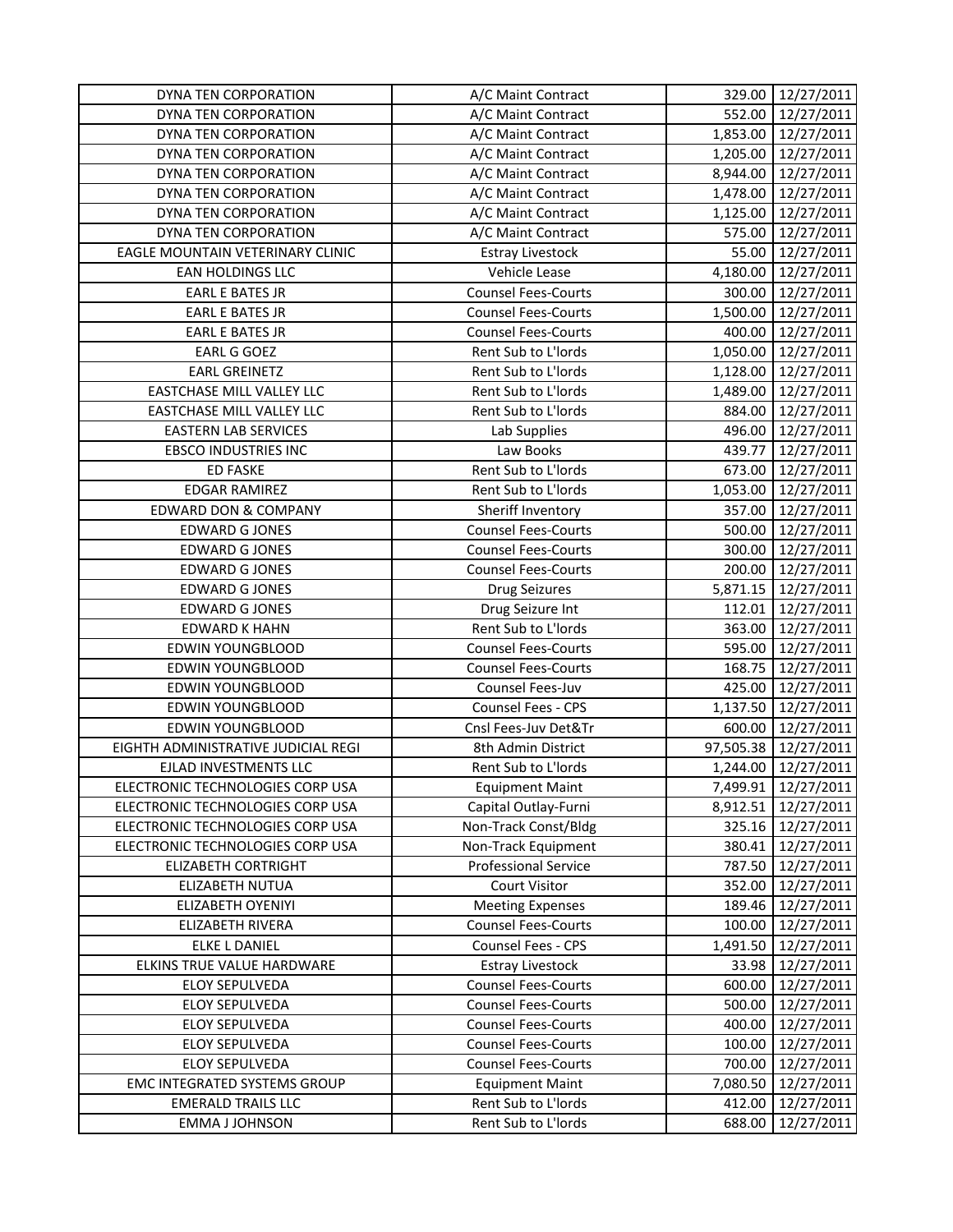| <b>EMMANUEL E AJAEGBU</b>      | Rent Sub to L'Iords         | 578.00    | 12/27/2011 |
|--------------------------------|-----------------------------|-----------|------------|
| <b>EMPIRE DISPOSAL INC</b>     | <b>Disposal Service</b>     | 175.00    | 12/27/2011 |
| <b>EMPIRE PAPER</b>            | Sheriff Inventory           | 493.76    | 12/27/2011 |
| ENCLAVE @ PARKVIEW LP          | Rent Sub to L'Iords         | 1,855.00  | 12/27/2011 |
| ENCLAVE @ PARKVIEW LP          | Rent Sub to L'Iords         | 159.00    | 12/27/2011 |
| ENCLAVE @ PARKVIEW LP          | Rent Sub to L'Iords         | 218.00    | 12/27/2011 |
| ENCLAVE @ PARKVIEW LP          | HAP Reimb Port-in           | 513.00    | 12/27/2011 |
| <b>ENEX HOSEA CARO</b>         | Rent Sub to L'Iords         | 775.00    | 12/27/2011 |
| <b>ENTERPRISE RENT-A-CAR</b>   | Vehicle Maintenance         | 276.75    | 12/27/2011 |
| <b>ENTERPRISE TOLLS</b>        | Vehicle Lease               | 10.53     | 12/27/2011 |
| <b>ENVIROMATIC SYSTEMS</b>     | <b>Building Maintenance</b> | 8,539.87  | 12/27/2011 |
| <b>ENVIROMATIC SYSTEMS</b>     | A/C Maint Contract          | 654.00    | 12/27/2011 |
| EQUIPMENT DEPOT-FORT WORTH     | Landscaping Expense         | 170.50    | 12/27/2011 |
| ER INVESTIGATIVE NETWORK       | Investigative               | 365.00    | 12/27/2011 |
| <b>ERIC B SIMMONS</b>          | Rent Sub to L'Iords         | 900.00    | 12/27/2011 |
| <b>ERIC CUMMINGS</b>           | <b>Counsel Fees-Courts</b>  | 790.00    | 12/27/2011 |
| <b>ERIC CUMMINGS</b>           | <b>Counsel Fees-Courts</b>  | 420.00    | 12/27/2011 |
| <b>ERIC D BEAL</b>             | Counsel Fees - CPS          | 1,110.00  | 12/27/2011 |
| <b>ERMA ALLEN</b>              | Clothing                    | 122.43    | 12/27/2011 |
| ESTATE OF FRANK M PUSKARICH SR | Rent Sub to L'Iords         | 158.00    | 12/27/2011 |
| <b>ESTELLE WILSON</b>          | Rent Sub to L'Iords         | 350.00    | 12/27/2011 |
| <b>ESTHER AGUIRRE</b>          | Rent Sub to L'Iords         | 138.00    | 12/27/2011 |
| <b>ESTHER RASHAD</b>           | Rent Sub to L'Iords         | 702.00    | 12/27/2011 |
| EULESS POLICE DEPARTMENT       | Northeast Sector            | 6,240.26  | 12/27/2011 |
| EULESS SYCAMORE CIRCLE LLC     | HAP Reimb Port-in           | 735.00    | 12/27/2011 |
| <b>EVCO PARTNERS LP</b>        | <b>Supplies</b>             | 75.94     | 12/27/2011 |
| <b>EVCO PARTNERS LP</b>        | <b>Support Serv Supply</b>  | 368.72    | 12/27/2011 |
| <b>EVCO PARTNERS LP</b>        | <b>Building Maintenance</b> | 135.22    | 12/27/2011 |
| <b>EVCO PARTNERS LP</b>        | <b>Building Maintenance</b> | 703.11    | 12/27/2011 |
| <b>EVCO PARTNERS LP</b>        | Landscaping Expense         | 457.92    | 12/27/2011 |
| <b>EVCO PARTNERS LP</b>        | Supplies                    | 111.10    | 12/27/2011 |
| <b>EVCO PARTNERS LP</b>        | <b>Supplies</b>             | 13.52     | 12/27/2011 |
| <b>EVERY DAY LIFE RTC</b>      | <b>Residential Servc</b>    | 15,327.60 | 12/27/2011 |
| EVIDENT CRIME SCENE PRODUCTS   | Lab Supplies                | 27.25     | 12/27/2011 |
| EZ ELECTRICAL CONTRACTORS LLC  | <b>Building Maintenance</b> | 97.82     | 12/27/2011 |
| EZ ELECTRICAL CONTRACTORS LLC  | <b>Building Maintenance</b> | 593.54    | 12/27/2011 |
| EZ ELECTRICAL CONTRACTORS LLC  | <b>Building Maintenance</b> | 333.59    | 12/27/2011 |
| EZ ELECTRICAL CONTRACTORS LLC  | <b>Building Maintenance</b> | 115.89    | 12/27/2011 |
| EZ ELECTRICAL CONTRACTORS LLC  | <b>Building Maintenance</b> | 393.87    | 12/27/2011 |
| EZ ELECTRICAL CONTRACTORS LLC  | <b>Building Maintenance</b> | 230.37    | 12/27/2011 |
| EZ ELECTRICAL CONTRACTORS LLC  | <b>Building Maintenance</b> | 116.75    | 12/27/2011 |
| <b>EZ LEASE</b>                | Rent Sub to L'Iords         | 1,653.00  | 12/27/2011 |
| <b>EZELL WILDER</b>            | Rent Sub to L'Iords         | 405.00    | 12/27/2011 |
| F & S CAPITAL LLC              | Rent Sub to L'Iords         | 3,279.00  | 12/27/2011 |
| F & S CAPITAL LLC              | Rent Sub to L'Iords         | 1,629.00  | 12/27/2011 |
| <b>FABIN CAMACHO</b>           | Rent Sub to L'Iords         | 485.00    | 12/27/2011 |
| FAIRWAY SUPPLY INC             | <b>Building Maintenance</b> | 429.00    | 12/27/2011 |
| FAMILY DOLLAR #6283            | Other Payable               | 15.00     | 12/27/2011 |
| FAMILY DOLLAR #7232            | Food/Hygiene Assist         | 15.00     | 12/27/2011 |
| FARMER & ASSOCIATES, INC.      | <b>Building Maintenance</b> | 1,515.00  | 12/27/2011 |
| FARMER & ASSOCIATES, INC.      | <b>Building Maintenance</b> | 457.00    | 12/27/2011 |
| <b>FARMERS MARKET</b>          | Food                        | 404.58    | 12/27/2011 |
| <b>FARSHID KHOSHGAM</b>        | Rent Sub to L'Iords         | 451.00    | 12/27/2011 |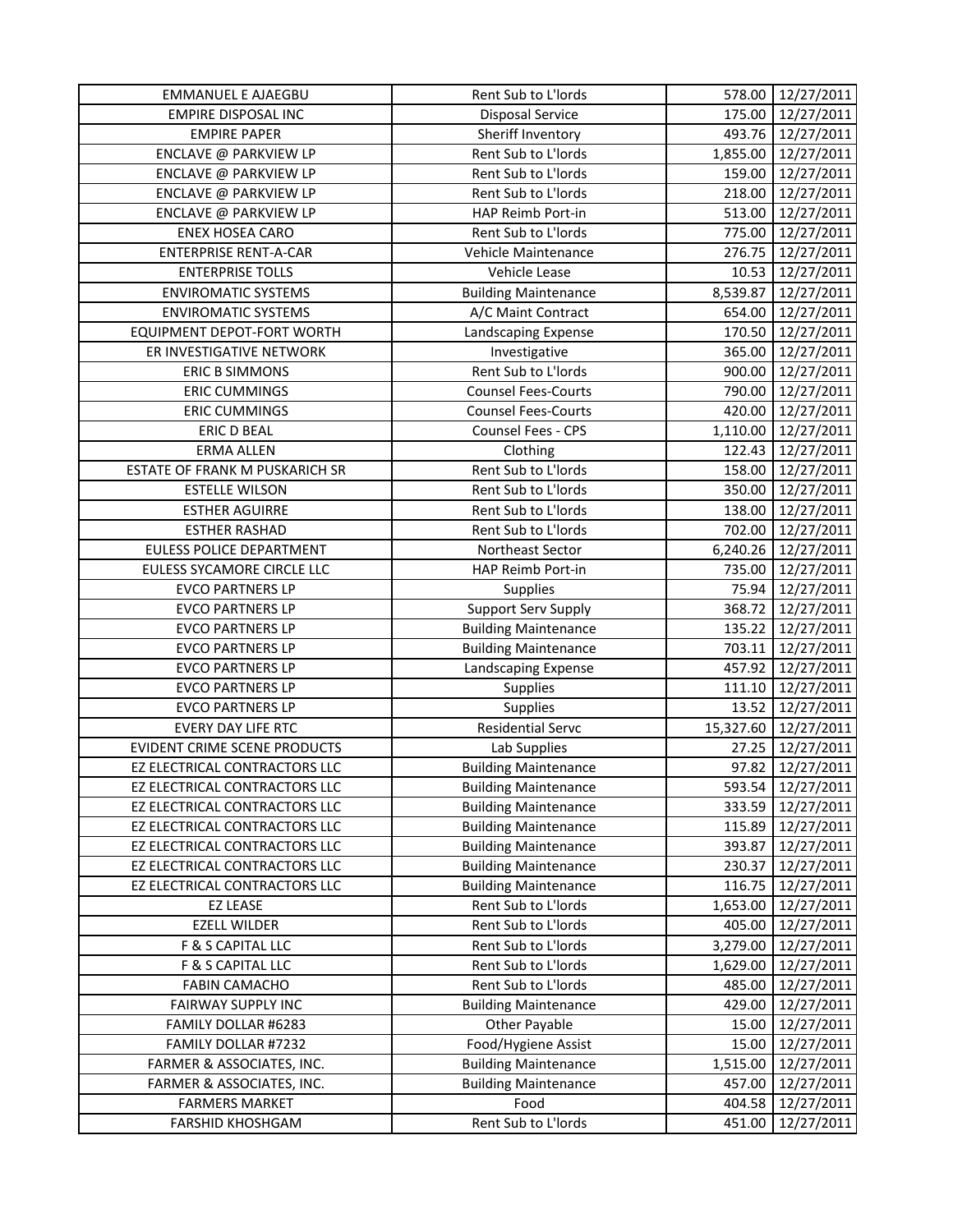| <b>FASCLAMPITT PAPER STORE</b>      | <b>Photo Processing</b>     | 450.00    | 12/27/2011          |
|-------------------------------------|-----------------------------|-----------|---------------------|
| <b>FEDEX</b>                        | Postage                     | 70.85     | 12/27/2011          |
| <b>FEDEX</b>                        | Postage                     | 22.80     | 12/27/2011          |
| <b>FEDEX</b>                        | Postage                     | 296.52    | 12/27/2011          |
| <b>FEDEX</b>                        | Postage                     | 105.48    | 12/27/2011          |
| <b>FEDEX</b>                        | Postage                     | 429.25    | 12/27/2011          |
| <b>FEDEX</b>                        | Radio Serv-Non Contr        | 65.84     | 12/27/2011          |
| FELICIA WILKERSON                   | Relative Assistance         | 600.00    | 12/27/2011          |
| FELIPE O CALZADA                    | <b>Counsel Fees-Courts</b>  | 1,390.00  | 12/27/2011          |
| FELIPE O CALZADA                    | <b>Counsel Fees-Courts</b>  | 200.00    | 12/27/2011          |
| FELIPE O CALZADA                    | <b>Counsel Fees-Courts</b>  | 137.50    | 12/27/2011          |
| FELIPE O CALZADA                    | Counsel Fees-Juv            | 350.00    | 12/27/2011          |
| FELIPE O CALZADA                    | Counsel Fees - CPS          | 100.00    | 12/27/2011          |
| FELIPE O CALZADA                    | Counsel Fees - CPS          | 100.00    | 12/27/2011          |
| <b>FELIX GALINDO</b>                | HAP Reimb Port-in           | 675.00    | 12/27/2011          |
| <b>FERRELLGAS</b>                   | Gas                         | 991.23    | 12/27/2011          |
| FIESTA MART #60                     | Food/Hygiene Assist         | 20.00     | 12/27/2011          |
| FILTER SYSTEMS INC                  | <b>Building Maintenance</b> | 107.16    | 12/27/2011          |
| FILTER SYSTEMS INC                  | <b>Building Maintenance</b> | 490.36    | 12/27/2011          |
| FILTER SYSTEMS INC                  | A/C Maint Contract          | 46.81     | 12/27/2011          |
| FILTER SYSTEMS INC                  | A/C Maint Contract          | 962.66    | 12/27/2011          |
| FILTER SYSTEMS INC                  | A/C Maint Contract          | 39.26     | 12/27/2011          |
| FILTER SYSTEMS INC                  | A/C Maint Contract          | 186.26    | 12/27/2011          |
| FILTER SYSTEMS INC                  | A/C Maint Contract          | 46.79     | 12/27/2011          |
| FILTER SYSTEMS INC                  | A/C Maint Contract          | 109.60    | 12/27/2011          |
| FILTER SYSTEMS INC                  | A/C Maint Contract          | 17.24     | 12/27/2011          |
| FILTER SYSTEMS INC                  | A/C Maint Contract          | 321.96    | 12/27/2011          |
| FILTER SYSTEMS INC                  | A/C Maint Contract          | 108.85    | 12/27/2011          |
| FILTER SYSTEMS INC                  | A/C Maint Contract          | 249.18    | 12/27/2011          |
| FILTER SYSTEMS INC                  | A/C Maint Contract          | 13.44     | 12/27/2011          |
| FILTER SYSTEMS INC                  | A/C Maint Contract          | 1,634.71  | 12/27/2011          |
| FILTER SYSTEMS INC                  | A/C Maint Contract          | 522.16    | 12/27/2011          |
| FILTER SYSTEMS INC                  | A/C Maint Contract          | 161.20    | 12/27/2011          |
| FILTER SYSTEMS INC                  | A/C Maint Contract          | 253.15    | 12/27/2011          |
| FILTER SYSTEMS INC                  | A/C Maint Contract          | 1,546.76  | 12/27/2011          |
| FILTER SYSTEMS INC                  | A/C Maint Contract          | 298.84    | 12/27/2011          |
| FILTER SYSTEMS INC                  | A/C Maint Contract          | 127.93    | 12/27/2011          |
| FILTER SYSTEMS INC                  | A/C Maint Contract          |           | 237.05   12/27/2011 |
| FILTER SYSTEMS INC                  | A/C Maint Contract          | 137.32    | 12/27/2011          |
| FILTER SYSTEMS INC                  | A/C Maint Contract          | 9.68      | 12/27/2011          |
| FILTER SYSTEMS INC                  | A/C Maint Contract          | 1,370.28  | 12/27/2011          |
| <b>FIRST CHOICE POWER</b>           | <b>Utility Allowance</b>    | 3,201.00  | 12/27/2011          |
| <b>FIRST CHOICE POWER</b>           | <b>Utility Allowance</b>    | 1,719.00  | 12/27/2011          |
| <b>FIRST CHOICE POWER</b>           | HAP Reimb Port-in           | 172.00    | 12/27/2011          |
| <b>FIRST CHOICE POWER</b>           | <b>Utility Assistance</b>   | 866.81    | 12/27/2011          |
| FIRST CONSOLIDATED ASSET MGMT LLC   | Rent Sub to L'Iords         | 440.00    | 12/27/2011          |
| FIRST PRIZE HOLDINGS LLC            | Rental Assistance           | 700.00    | 12/27/2011          |
| <b>FISHER SCIENTIFIC</b>            | Lab Supplies                | 3,140.00  | 12/27/2011          |
| <b>FISHER SCIENTIFIC</b>            | Lab Supplies                | 428.69    | 12/27/2011          |
| <b>FISHER SCIENTIFIC</b>            | Lab Supplies                | 69.68     | 12/27/2011          |
| <b>FISHER SCIENTIFIC</b>            | Lab Supplies                | 961.26    | 12/27/2011          |
| FIVE STAR CORRECTIONAL SERVICES INC | <b>Food Contr/Prisoners</b> | 75,635.91 | 12/27/2011          |
| FIVE STAR CORRECTIONAL SERVICES INC | Food Contr/Employees        | 2,635.06  | 12/27/2011          |
|                                     |                             |           |                     |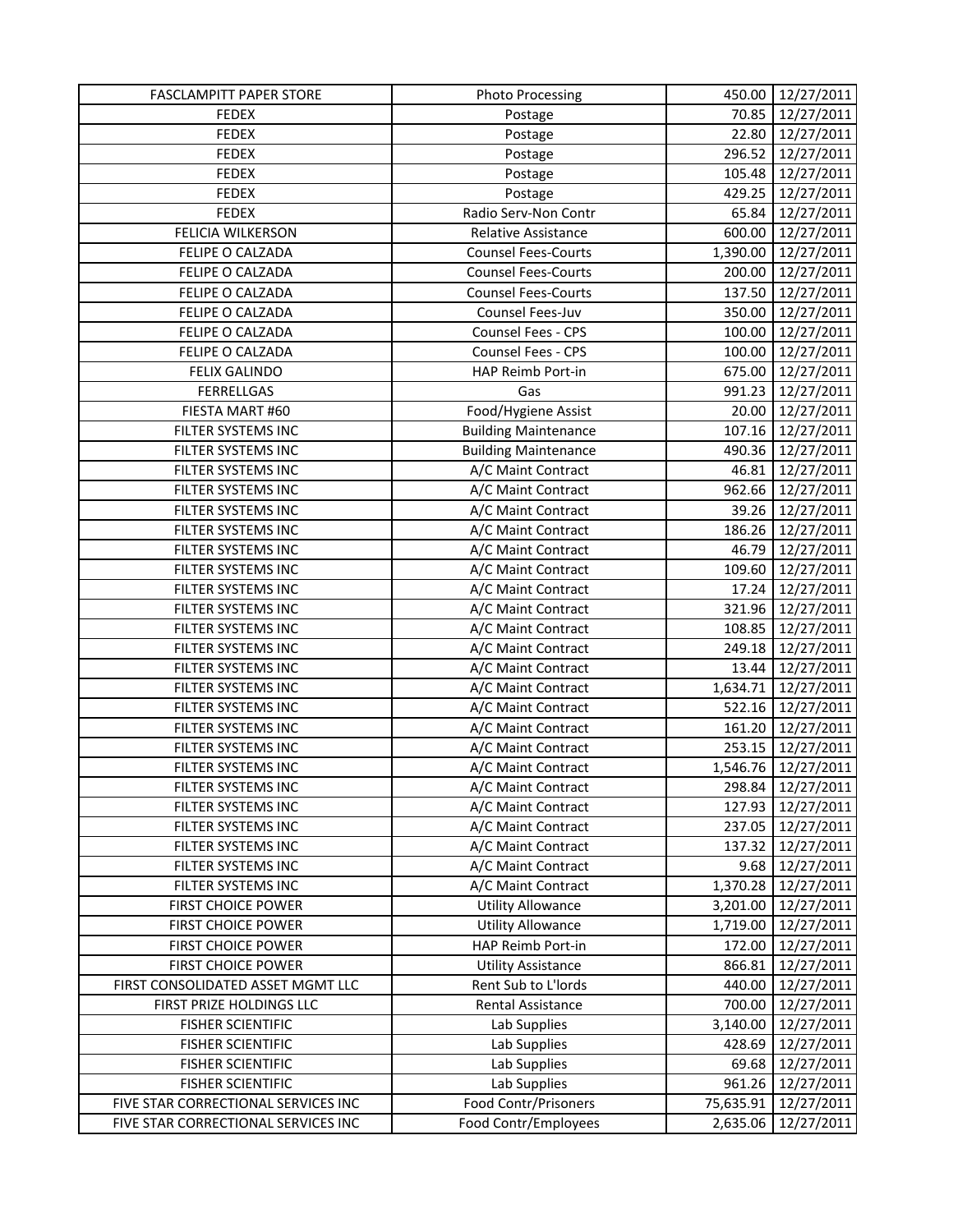| FIVE STAR FORD OF TEXAS LTD         | Central Garage Inv         |           | 4,932.17 12/27/2011    |
|-------------------------------------|----------------------------|-----------|------------------------|
| FIVE STAR FORD OF TEXAS LTD         | Parts and Supplies         | 93.50     | 12/27/2011             |
| FIVE STAR FORD OF TEXAS LTD         | <b>Equipment Maint</b>     | 85.00     | 12/27/2011             |
| FLEET SAFETY EQUIPMENT INC          | Parts and Supplies         | 212.96    | 12/27/2011             |
| FLOWER MOUND WATER BLAST INC        | <b>Erosion Control</b>     |           | 2,696.55 12/27/2011    |
| FLOWER MOUND WATER BLAST INC        | <b>Erosion Control</b>     | 4,768.81  | 12/27/2011             |
| FLOYD L PETERSON                    | Rent Sub to L'Iords        | 682.00    | 12/27/2011             |
| <b>FLOYD ROBINSON</b>               | Rent Sub to L'Iords        | 526.00    | 12/27/2011             |
| FLYNN, FRANCIS & CLARK LLP          | <b>Counsel Fees-Courts</b> | 400.00    | 12/27/2011             |
| FLYNN, FRANCIS & CLARK LLP          | Counsel Fees-Juv           | 100.00    | 12/27/2011             |
| FLYNN, FRANCIS & CLARK LLP          | Counsel Fees - CPS         | 250.00    | 12/27/2011             |
| FLYNN, FRANCIS & CLARK LLP          | Counsel Fees-Probate       | 1,100.00  | 12/27/2011             |
| FORD & SONS REAL ESTATE INVESTORS   | Rent Sub to L'Iords        | 1,061.00  | 12/27/2011             |
| FORENSIC TOXICOLOGY CONSULTANT      | <b>Litigation Expense</b>  | 1,000.00  | 12/27/2011             |
| FORESIGHT MANAGEMENT & DEVELOPMENT  | Rent Sub to L'Iords        | 653.00    | 12/27/2011             |
| FORT WORTH AFFORDABILITY INC        | Rent Sub to L'Iords        | 1,522.00  | 12/27/2011             |
| FORT WORTH AFFORDABILITY INC        | HAP Reimb Port-in          | 1,138.00  | 12/27/2011             |
| FORT WORTH AFFORDABILITY INC        | HAP Reimb Port-in          | 684.00    | 12/27/2011             |
| FORT WORTH AMBASSADOR APARTMENTS    | Rent Sub to L'Iords        | 403.00    | 12/27/2011             |
| FORT WORTH AUTO GLASS CENTER LTD    | Central Garage Inv         | 125.00    | 12/27/2011             |
| FORT WORTH AUTO GLASS CENTER LTD    | Parts and Supplies         | 140.85    | 12/27/2011             |
| FORT WORTH GENERATOR AND STARTER LL | Parts and Supplies         | 189.50    | 12/27/2011             |
| FORT WORTH HOUSING AUTHORITY        | <b>Rental Assistance</b>   | 218.00    | 12/27/2011             |
| FORT WORTH ISD                      | <b>Restitution Payable</b> | 100.00    | 12/27/2011             |
| FORT WORTH ISD                      | Volunteer Program          | 200.00    | 12/27/2011             |
| FORT WORTH POLICE DEPARTMENT        | <b>Drug Seizures</b>       | 1,430.00  | 12/27/2011             |
| FORT WORTH POLICE DEPARTMENT        | Drug Seizure Int           | 0.84      | 12/27/2011             |
| FORT WORTH POLICE DEPARTMENT        | <b>Drug Seizures</b>       | 400.00    | 12/27/2011             |
| FORT WORTH POLICE DEPARTMENT        | Drug Seizure Int           | 1.20      | 12/27/2011             |
| FORT WORTH POLICE DEPARTMENT        | <b>Drug Seizures</b>       | 221.50    | 12/27/2011             |
| FORT WORTH POLICE DEPARTMENT        | Drug Seizure Int           | 0.27      | 12/27/2011             |
| FORT WORTH POLICE DEPARTMENT        | <b>Drug Seizures</b>       | 2,255.00  | 12/27/2011             |
| FORT WORTH POLICE DEPARTMENT        | Drug Seizure Int           | 20.90     | 12/27/2011             |
| FORT WORTH POLICE DEPARTMENT        | Ft Worth Sector            | 35,053.22 | 12/27/2011             |
| FORT WORTH POLICE DEPARTMENT        | <b>Drug Seizures</b>       | 2,616.50  | 12/27/2011             |
| FORT WORTH POLICE DEPARTMENT        | Drug Seizure Int           |           | $1.34 \mid 12/27/2011$ |
| FORT WORTH PROPERTY MANAGEMENT LLC  | Rent Sub to L'Iords        | 1,400.00  | 12/27/2011             |
| FORT WORTH STAR TELEGRAM            | Advertis/Leg Notice        | 2,138.87  | 12/27/2011             |
| FORT WORTH STAR TELEGRAM            | Advertis/Leg Notice        | 301.00    | 12/27/2011             |
| FORT WORTH STAR TELEGRAM            | Subscriptions              | 239.40    | 12/27/2011             |
| FORT WORTH TRANSPORTATION AUTHORITY | Fuel                       | 40.34     | 12/27/2011             |
| FORT WORTH WATER DEPARTMENT         | Water                      | 379.08    | 12/27/2011             |
| FORT WORTH WATER DEPARTMENT         | Water                      | 109.00    | 12/27/2011             |
| FORT WORTH WATER DEPARTMENT         | Water                      | 617.66    | 12/27/2011             |
| FORT WORTH WATER DEPARTMENT         | Water                      | 562.67    | 12/27/2011             |
| FORT WORTH WATER DEPARTMENT         | Water                      | 1,976.35  | 12/27/2011             |
| FORT WORTH WATER DEPARTMENT         | Water                      | 491.09    | 12/27/2011             |
| FORT WORTH WATER DEPARTMENT         | Water                      | 99.85     | 12/27/2011             |
| FORT WORTH WATER DEPARTMENT         | Water                      | 326.58    | 12/27/2011             |
| FORT WORTH WATER DEPARTMENT         | Water                      | 102.34    | 12/27/2011             |
| FORT WORTH WATER DEPARTMENT         | Water                      | 258.36    | 12/27/2011             |
| FORT WORTH WATER DEPARTMENT         | Water                      | 229.06    | 12/27/2011             |
| FORT WORTH WATER DEPARTMENT         | Water                      | 163.36    | 12/27/2011             |
|                                     |                            |           |                        |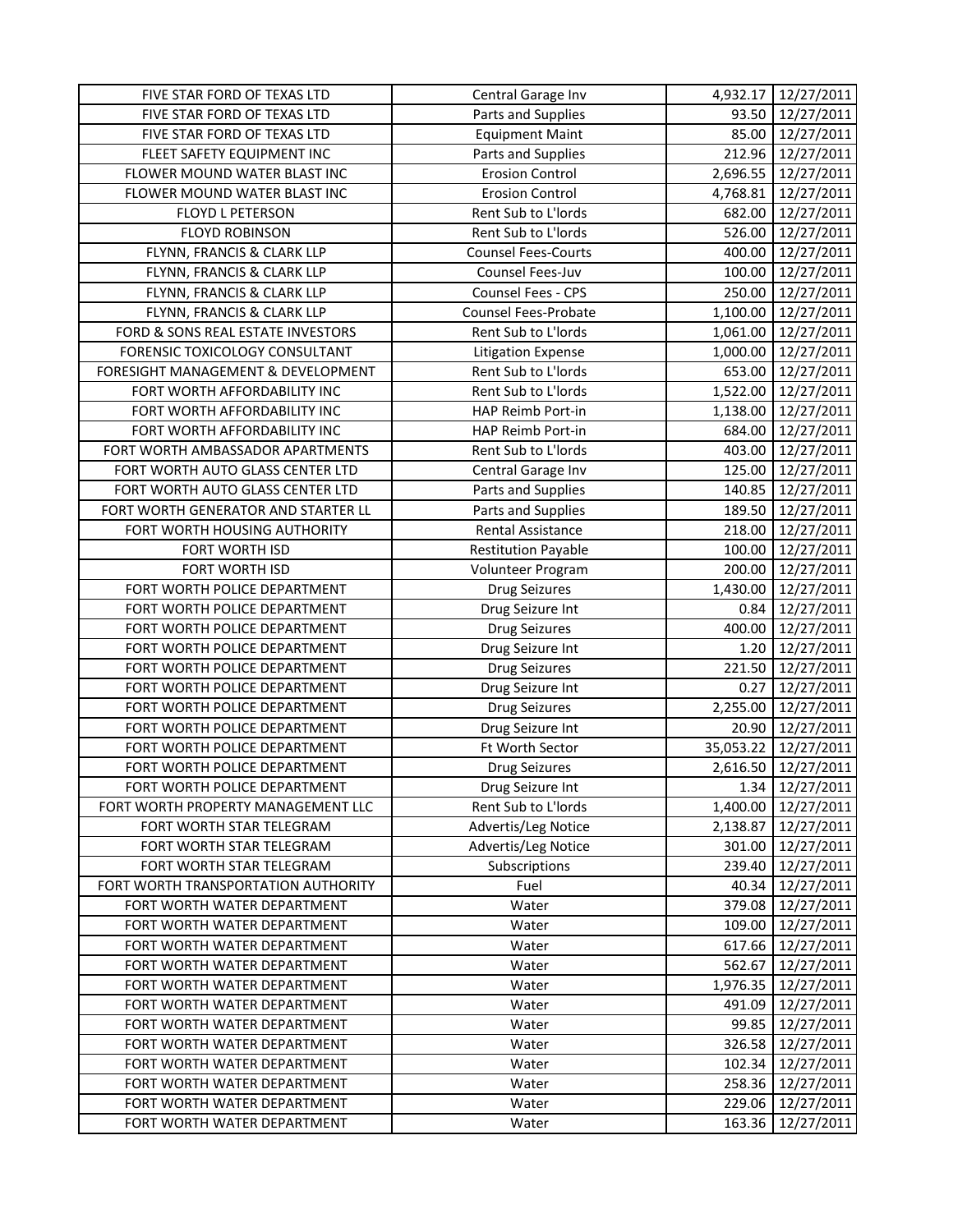| FORT WORTH WATER DEPARTMENT       | Water                       |          | 1,277.75 12/27/2011 |
|-----------------------------------|-----------------------------|----------|---------------------|
| FORT WORTH WATER DEPARTMENT       | Water                       | 142.50   | 12/27/2011          |
| FORT WORTH WATER DEPARTMENT       | Water                       | 209.00   | 12/27/2011          |
| FORT WORTH WATER DEPARTMENT       | Water                       | 104.50   | 12/27/2011          |
| FORT WORTH WATER DEPARTMENT       | Water                       | 285.00   | 12/27/2011          |
| FORT WORTH WATER DEPARTMENT       | Water                       | 71.25    | 12/27/2011          |
| FORT WORTH WATER DEPARTMENT       | Water                       | 2,802.50 | 12/27/2011          |
| FORT WORTH WATER DEPARTMENT       | Water                       | 384.75   | 12/27/2011          |
| FORT WORTH WATER DEPARTMENT       | Water                       | 247.00   | 12/27/2011          |
| FORT WORTH WATER DEPARTMENT       | Water                       | 95.00    | 12/27/2011          |
| FORT WORTH WATER DEPARTMENT       | Water                       | 513.00   | 12/27/2011          |
| FORT WORTH WATER DEPARTMENT       | Water                       | 79.02    | 12/27/2011          |
| FORT WORTH WATER DEPARTMENT       | Water                       | 111.43   | 12/27/2011          |
| FORT WORTH WATER DEPARTMENT       | <b>Utility Assistance</b>   | 86.87    | 12/27/2011          |
| FORTUNE REAL PROPERTY             | Rent Sub to L'Iords         | 1,448.00 | 12/27/2011          |
| <b>FOUR BUCKS LLC</b>             | Rent Sub to L'Iords         | 1,078.00 | 12/27/2011          |
| FOUR SEASONS AT CLEAR CREEK LTD   | Rent Sub to L'Iords         | 4,718.00 | 12/27/2011          |
| FQFW LIMITED PARTNERSHIP          | Rent Sub to L'Iords         | 1,919.00 | 12/27/2011          |
| FQFW LIMITED PARTNERSHIP          | Rent Sub to L'Iords         | 614.00   | 12/27/2011          |
| <b>FRANCES B JANEZIC</b>          | <b>Professional Service</b> | 170.28   | 12/27/2011          |
| <b>FRANCES B JANEZIC</b>          | <b>Professional Service</b> | 170.28   |                     |
|                                   |                             |          | 12/27/2011          |
| <b>FRANCES B JANEZIC</b>          | <b>Professional Service</b> | 340.56   | 12/27/2011          |
| FRANCISCO HERNANDEZ JR            | <b>Counsel Fees-Courts</b>  | 1,200.00 | 12/27/2011          |
| FRANCISCO HERNANDEZ JR            | <b>Counsel Fees-Courts</b>  | 500.00   | 12/27/2011          |
| FRANCISCO HERNANDEZ JR            | <b>Counsel Fees-Courts</b>  | 200.00   | 12/27/2011          |
| <b>FRANCISCO RIOS</b>             | Rent Sub to L'Iords         | 449.00   | 12/27/2011          |
| <b>FRANK ADLER</b>                | <b>Counsel Fees-Courts</b>  | 500.00   | 12/27/2011          |
| <b>FRANK ADLER</b>                | Counsel Fees-Juv            | 1,150.00 | 12/27/2011          |
| <b>FRANK ADLER</b>                | Counsel Fees - CPS          | 600.00   | 12/27/2011          |
| <b>FRANK ADLER</b>                | Cnsl Fees-Crim Appls        | 2,000.00 | 12/27/2011          |
| <b>FRANK R WARREN</b>             | Rent Sub to L'Iords         | 2,041.00 | 12/27/2011          |
| FRANK W NEAL & ASSOC INC          | <b>Building Maintenance</b> | 900.00   | 12/27/2011          |
| <b>FRED A ANDREWS</b>             | Rent Sub to L'Iords         | 288.00   | 12/27/2011          |
| FRED ANTHONY UFOLLA               | <b>Restitution Payable</b>  | 329.33   | 12/27/2011          |
| FRED DAVID HOWEY                  | <b>Counsel Fees-Courts</b>  | 300.00   | 12/27/2011          |
| FRED QUATRO                       | Rent Sub to L'Iords         | 631.00   | 12/27/2011          |
| FREDDY GOMEZ                      | Rent Sub to L'Iords         | 408.00   | 12/27/2011          |
| <b>FREDERICK B YOUNG JR</b>       | Rent Sub to L'Iords         | 562.00   | 12/27/2011          |
| <b>FREDERICK GLEN MCCARTHY</b>    | Rent Sub to L'Iords         | 383.00   | 12/27/2011          |
| <b>FREDERICK GLEN MCCARTHY</b>    | HAP Reimb Port-in           | 650.00   | 12/27/2011          |
| <b>FREMANI PROPERTIES LLC</b>     | Rent Sub to L'Iords         | 700.00   | 12/27/2011          |
| <b>FRENCHELL WHITE</b>            | Rent Sub to L'Iords         | 615.00   | 12/27/2011          |
| <b>FRONING &amp; ASSOCIATES</b>   | <b>Professional Service</b> | 1,532.52 | 12/27/2011          |
| FRONTLINE PROPERTY MANAGEMENT INC | Rent Sub to L'Iords         | (541.00) | 12/27/2011          |
| FRONTLINE PROPERTY MANAGEMENT INC | Rent Sub to L'Iords         | 2,901.00 | 12/27/2011          |
| FRONTLINE PROPERTY MANAGEMENT INC | HAP Reimb Port-in           | 760.00   | 12/27/2011          |
| FT WORTH LAUNDRY & DRY CLEAN      | Clothing                    | 1,412.50 | 12/27/2011          |
| <b>FUGRO CONSULTANTS INC</b>      | <b>Professional Service</b> | 462.00   | 12/27/2011          |
| FULCRUM RETAIL ENERGY LLC         | <b>Utility Allowance</b>    | 320.00   | 12/27/2011          |
| FULGHAM LAW FIRM PC               | <b>Counsel Fees-Courts</b>  | 500.00   | 12/27/2011          |
| FULGHAM LAW FIRM PC               | <b>Counsel Fees-Courts</b>  | 300.00   | 12/27/2011          |
| FULGHAM LAW FIRM PC               | <b>Counsel Fees-Courts</b>  | 300.00   | 12/27/2011          |
| FW BRENTWOOD APTS LTD             | Rent Sub to L'Iords         | 3,433.00 | 12/27/2011          |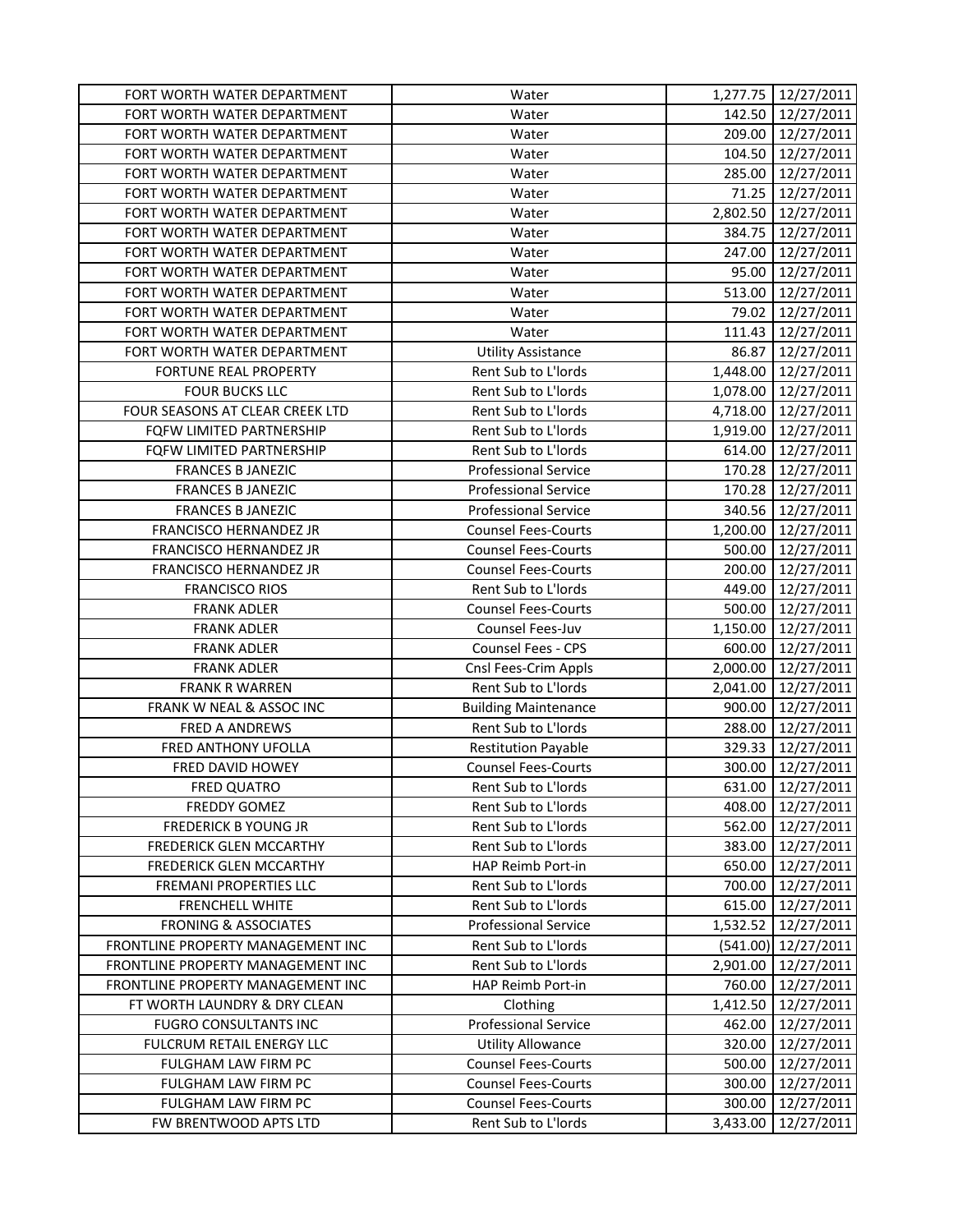| FW BRENTWOOD APTS LTD                    | Rent Sub to L'Iords         |          | 1,216.00 12/27/2011 |
|------------------------------------------|-----------------------------|----------|---------------------|
| FW BRENTWOOD APTS LTD                    | HAP Reimb Port-in           | 957.00   | 12/27/2011          |
| FW EASTLAND HOUSING PARTNERS LTD         | Rent Sub to L'Iords         |          | 6,155.00 12/27/2011 |
| FW MILLSTONE PARTNERS LP                 | Rent Sub to L'Iords         |          | 1,879.00 12/27/2011 |
| FW MILLSTONE PARTNERS LP                 | HAP Reimb Port-in           | 863.00   | 12/27/2011          |
| <b>G ANDREW PLATT</b>                    | <b>Counsel Fees-Courts</b>  | 600.00   | 12/27/2011          |
| <b>G ANDREW PLATT</b>                    | <b>Counsel Fees-Courts</b>  | 400.00   | 12/27/2011          |
| <b>G ANDREW PLATT</b>                    | <b>Counsel Fees-Courts</b>  | 1,650.00 | 12/27/2011          |
| <b>G ANDREW PLATT</b>                    | <b>Counsel Fees-Courts</b>  | 875.00   | 12/27/2011          |
| <b>G ANDREW PLATT</b>                    | <b>Counsel Fees-Courts</b>  | 215.00   | 12/27/2011          |
| <b>G ANDREW PLATT</b>                    | <b>Counsel Fees-Courts</b>  | 125.00   | 12/27/2011          |
| <b>G4S JUSTICE SERVICES INC</b>          | Electronic Monitor'g        | 3,045.44 | 12/27/2011          |
| <b>GABINO D GARCIA</b>                   | Rent Sub to L'Iords         | 827.00   | 12/27/2011          |
| <b>GABRIEL CASTRO</b>                    | Rent Sub to L'Iords         | 1,525.00 | 12/27/2011          |
| <b>GALVESTON COUNTY SHERIFF</b>          | Court Costs                 | 65.00    | 12/27/2011          |
| <b>GARLAN HOLDEN</b>                     | Rent Sub to L'Iords         | 414.00   | 12/27/2011          |
| <b>GARLAND HOUSING AUTHORITY</b>         | Port HAP Port-out           | 425.00   | 12/27/2011          |
| <b>GARLAND HOUSING AUTHORITY</b>         | Port Admin Fee Expen        | 42.87    | 12/27/2011          |
| <b>GARY MEDLIN</b>                       | <b>Counsel Fees-Courts</b>  | 225.00   | 12/27/2011          |
| GATEWAY ENERGY SERVICES CORPORATION      | <b>Utility Allowance</b>    | 29.00    | 12/27/2011          |
| Gayla J Neal                             | Education                   | 140.00   | 12/27/2011          |
| <b>GEM JONES</b>                         | Rent Sub to L'Iords         | 2,575.00 | 12/27/2011          |
| <b>GENE TIPPENS</b>                      | Rent Sub to L'Iords         | 1,458.00 | 12/27/2011          |
| <b>GENE TIPPENS</b>                      | HAP Reimb Port-in           | 900.00   | 12/27/2011          |
| <b>GEORGE D BLACK</b>                    | HAP Reimb Port-in           | 914.00   | 12/27/2011          |
| <b>GEORGE MACKEY</b>                     | <b>Counsel Fees-Courts</b>  | 1,210.00 | 12/27/2011          |
| <b>GEORGE MACKEY</b>                     | <b>Counsel Fees-Courts</b>  | 100.00   | 12/27/2011          |
| <b>GEORGE P BOWERS</b>                   | Rental Assistance           | 375.00   | 12/27/2011          |
| <b>GEORGE R TRIMBER LAW OFFICE</b>       | <b>Counsel Fees-Courts</b>  | 350.00   | 12/27/2011          |
| <b>GEORGE R TRIMBER LAW OFFICE</b>       | <b>Counsel Fees-Courts</b>  | 1,800.00 | 12/27/2011          |
| <b>GEORGE R TRIMBER LAW OFFICE</b>       | <b>Counsel Fees-Courts</b>  | 2,248.75 | 12/27/2011          |
| <b>GEORGE R TRIMBER LAW OFFICE</b>       | <b>Litigation Expense</b>   | 85.99    | 12/27/2011          |
| <b>GEORGE W NORRIS</b>                   | Rent Sub to L'Iords         | 703.00   | 12/27/2011          |
| <b>GEORGIA DEPT OF COMMUNITY AFFAIRS</b> | Port HAP Port-out           | 1,763.00 | 12/27/2011          |
| <b>GEORGIA DEPT OF COMMUNITY AFFAIRS</b> | Port Admin Fee Expen        | 85.74    | 12/27/2011          |
| <b>GEOSHACK</b>                          | Field Equip&Supplies        | 328.70   | 12/27/2011          |
| <b>GERALD J TAYLOR</b>                   | Rental Assistance           | 788.00   | 12/27/2011          |
| <b>GERALD L ANDERSON</b>                 | <b>Professional Service</b> | 851.40   | 12/27/2011          |
| <b>GERALD L ANDERSON</b>                 | Reporter's Records          | 476.00   | 12/27/2011          |
| <b>GERARD KARDONSKY</b>                  | <b>Counsel Fees-Courts</b>  | 400.00   | 12/27/2011          |
| <b>GERMAIN ROJO</b>                      | Rent Sub to L'Iords         | 339.00   | 12/27/2011          |
| <b>GERMAINE WRIGHT</b>                   | Rent Sub to L'Iords         | 813.00   | 12/27/2011          |
| <b>GERRY LYNN INC</b>                    | Rent Sub to L'Iords         | 3,080.00 | 12/27/2011          |
| <b>GERRY LYNN INC</b>                    | Rent Sub to L'Iords         | 685.00   | 12/27/2011          |
| <b>GERRY LYNN INC</b>                    | HAP Reimb Port-in           | 720.00   | 12/27/2011          |
| GES                                      | <b>Building Maintenance</b> | 625.86   | 12/27/2011          |
| <b>GES</b>                               | <b>Building Maintenance</b> | 436.42   | 12/27/2011          |
| GES                                      | <b>Building Maintenance</b> | 401.75   | 12/27/2011          |
| GES                                      | A/C Maint Contract          | 734.00   | 12/27/2011          |
| GES                                      | A/C Maint Contract          | 124.00   | 12/27/2011          |
| GES                                      | A/C Maint Contract          | 124.00   | 12/27/2011          |
| <b>GES</b>                               | A/C Maint Contract          | 387.79   | 12/27/2011          |
| GES                                      | A/C Maint Contract          | 517.74   | 12/27/2011          |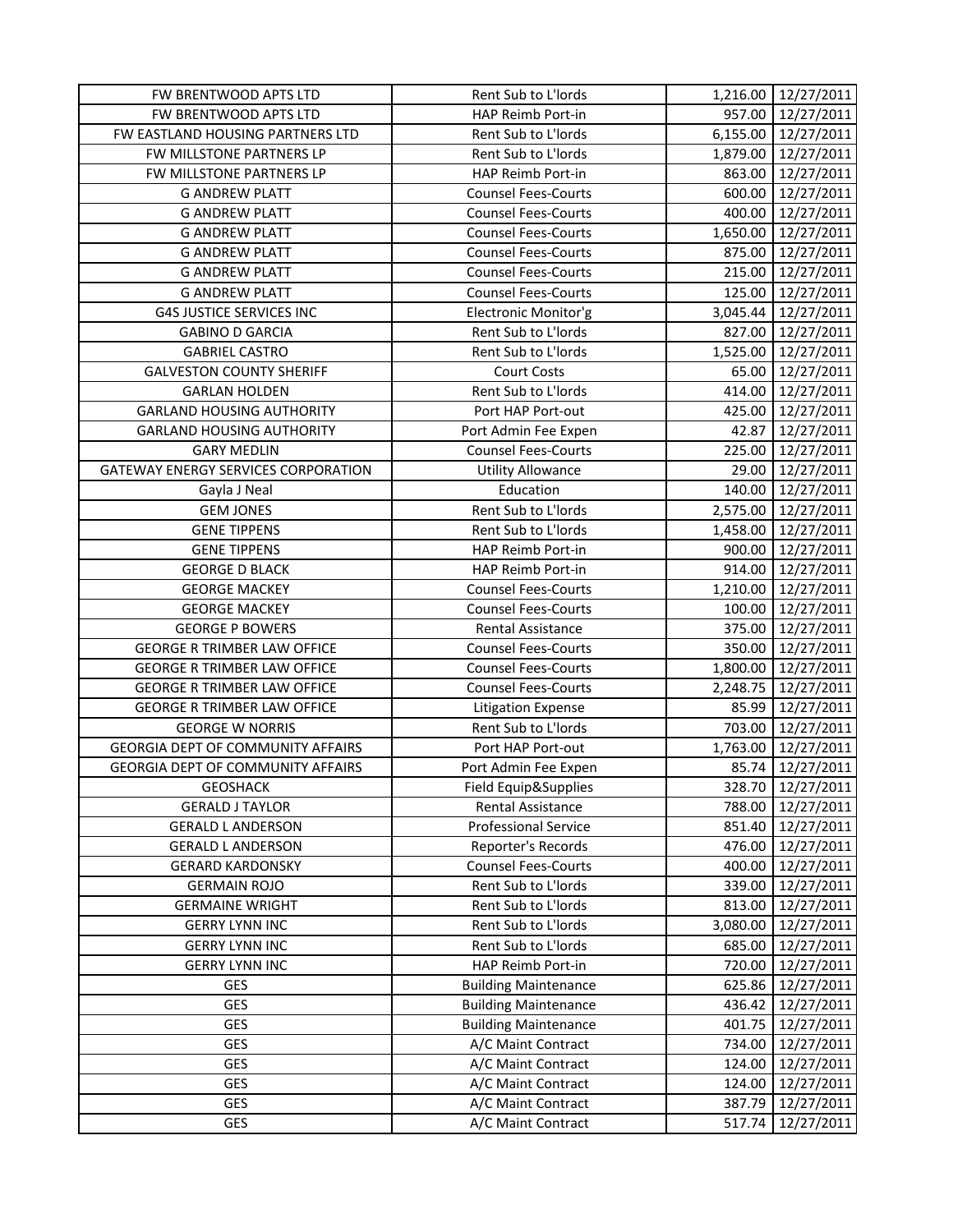| GES                                     | A/C Maint Contract          |          | 4,322.49 12/27/2011 |
|-----------------------------------------|-----------------------------|----------|---------------------|
| GES                                     | A/C Maint Contract          | 1,742.89 | 12/27/2011          |
| GES                                     | A/C Maint Contract          | 124.00   | 12/27/2011          |
| <b>GES</b>                              | A/C Maint Contract          |          | 324.36 12/27/2011   |
| GES                                     | A/C Maint Contract          | 2,890.00 | 12/27/2011          |
| <b>GES</b>                              | Echo Lake Park              | 190.46   | 12/27/2011          |
| GES                                     | A/C Maint Contract          | 62.00    | 12/27/2011          |
| GES                                     | A/C Maint Contract          | 5,242.14 | 12/27/2011          |
| <b>GES</b>                              | A/C Maint Contract          | 1,905.77 | 12/27/2011          |
| GES                                     | A/C Maint Contract          | 47.87    | 12/27/2011          |
| GES                                     | A/C Maint Contract          | 124.00   | 12/27/2011          |
| <b>GES</b>                              | Pool Maintenance            | 434.00   | 12/27/2011          |
| <b>GEXA ENERGY CORPORATION</b>          | <b>Utility Allowance</b>    | 130.00   | 12/27/2011          |
| <b>GIAN S TANWAR</b>                    | Rent Sub to L'Iords         | 3,960.00 | 12/27/2011          |
| <b>GILBERTO TORREZ</b>                  | Investigative               | 410.50   | 12/27/2011          |
| <b>GILLES SENSENBRENNER</b>             | Prepaid - Rent              |          | 8,305.02 12/27/2011 |
| <b>GJA INVESTMENTS LP</b>               | Rent Sub to L'Iords         | 202.00   | 12/27/2011          |
| <b>GLAXO SMITH KLINE (GSK)</b>          | <b>Medical Supplies</b>     | 2,799.74 | 12/27/2011          |
| <b>GLEN ROSE PARK APARTMENTS</b>        | Rent Sub to L'Iords         | 3,029.00 | 12/27/2011          |
| <b>GLOBAL LANGUAGE CENTER</b>           | <b>Interpreter Fees</b>     | 950.00   | 12/27/2011          |
| <b>GLOBAL PAYMENTS INC</b>              | Hlth Dept Immu Fees         | 363.24   | 12/27/2011          |
| <b>GLOBAL PAYMENTS INC</b>              | Hlth Dept Immu Fees         | 92.69    | 12/27/2011          |
| <b>GLOBAL PAYMENTS INC</b>              | Hlth Internat'l Trav        | 805.07   | 12/27/2011          |
| <b>GLORIA HUNT</b>                      | Cash For Kids               | 100.00   | 12/27/2011          |
| <b>GLYNIS MCGINTY</b>                   | <b>Counsel Fees-Courts</b>  | 400.00   | 12/27/2011          |
| <b>GLYNIS MCGINTY</b>                   | <b>Counsel Fees-Courts</b>  | 400.00   | 12/27/2011          |
| <b>GOMEZ FLOOR COVERING INC</b>         | Kitchen Maintenance         | 800.00   | 12/27/2011          |
| <b>GOMEZ FLOOR COVERING INC</b>         | <b>Building Maintenance</b> | 370.50   | 12/27/2011          |
| <b>GONY LTD</b>                         | Prepaid - Rent              | 9,450.00 | 12/27/2011          |
| <b>GOOGLE INC</b>                       | Cert Copies/Trans           | 25.00    | 12/27/2011          |
| <b>GORDON T ARMSTRONG</b>               | Rent Sub to L'Iords         | 422.00   | 12/27/2011          |
| <b>GRAND PRAIRIE HOUSING ASSISTANCE</b> | Port HAP Port-out           | 4,668.00 | 12/27/2011          |
| <b>GRAND PRAIRIE HOUSING ASSISTANCE</b> | Port Admin Fee Expen        | 257.22   | 12/27/2011          |
| <b>GRANGER GROUP INC</b>                | <b>Bonds</b>                | 71.00    | 12/27/2011          |
| <b>GRANICUS INC</b>                     | Software Maintenance        | 52.00    | 12/27/2011          |
| <b>GRAPEVINE POLICE DEPT</b>            | Northeast Sector            | 6,240.26 | 12/27/2011          |
| <b>GRAPHIC FINISHING SYSTEMS INC</b>    | Graphics Inventory          | 1,477.50 | 12/27/2011          |
| <b>GRAPHIC FINISHING SYSTEMS INC</b>    | <b>Equipment Maint</b>      | 165.00   | 12/27/2011          |
| <b>GRAY PROPERTIES</b>                  | Rental Assistance           | 700.00   | 12/27/2011          |
| <b>GREATEST-GEN SENIOR HOUSING LTD</b>  | Rent Sub to L'Iords         | 4,493.00 | 12/27/2011          |
| <b>GREATEST-GEN SENIOR HOUSING LTD</b>  | Rent Sub to L'Iords         | 376.00   | 12/27/2011          |
| GREEN GUARD FIRST AID AND SAFETY        | <b>Supplies</b>             | 34.75    | 12/27/2011          |
| <b>GREEN MOUNTAIN ENERGY COMPANY</b>    | <b>Utility Assistance</b>   | 84.00    | 12/27/2011          |
| <b>GREEN MOUNTAIN ENERGY COMPANY</b>    | <b>Utility Assistance</b>   | 85.00    | 12/27/2011          |
| <b>GREEN MOUNTAIN ENERGY COMPANY</b>    | <b>Utility Allowance</b>    | 771.00   | 12/27/2011          |
| <b>GREEN MOUNTAIN ENERGY COMPANY</b>    | <b>Utility Allowance</b>    | 175.00   | 12/27/2011          |
| <b>GREEN MOUNTAIN ENERGY COMPANY</b>    | HAP Reimb Port-in           | 104.00   | 12/27/2011          |
| <b>GREENWOOD MOUNT OLIVET</b>           | <b>County Burials</b>       | 2,245.00 | 12/27/2011          |
| <b>GREG GRAY</b>                        | <b>Counsel Fees-Courts</b>  | 200.00   | 12/27/2011          |
| <b>GREG WESTFALL</b>                    | Cnsl Fees-Cap Murder        | 5,081.25 | 12/27/2011          |
| <b>GREGG GOODWIN</b>                    | Rent Sub to L'Iords         | 725.00   | 12/27/2011          |
| <b>GREGORY S STITH</b>                  | Rent Sub to L'Iords         | 720.00   | 12/27/2011          |
| <b>GREGORY SPENCER FUNERAL</b>          | Other Payable               | 350.00   | 12/27/2011          |
|                                         |                             |          |                     |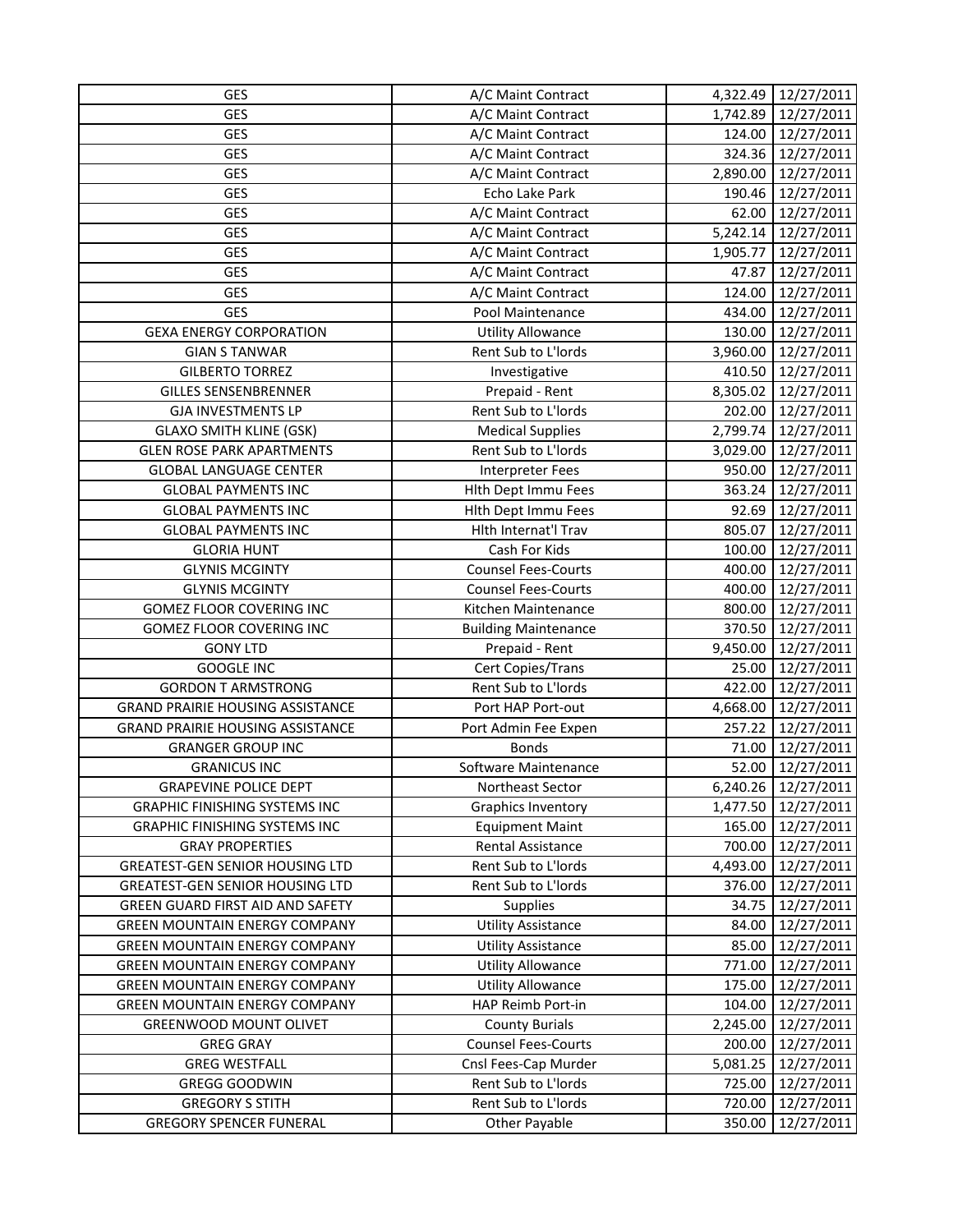| <b>GREGORY SPENCER FUNERAL</b>    | <b>County Burials</b>       | 1,340.00   | 12/27/2011 |
|-----------------------------------|-----------------------------|------------|------------|
| <b>GRICELDA SAMANO</b>            | <b>Interpreter Fees</b>     | 260.00     | 12/27/2011 |
| GRIFFITH, JAY, & MICHEL LLP       | Counsel Fees-Probate        | 800.00     | 12/27/2011 |
| Grover G Fickes                   | Travel                      | 234.24     | 12/27/2011 |
| <b>GST PUBLIC SAFETY SUPPLY</b>   | Clothing                    | 6,888.04   | 12/27/2011 |
| <b>GST PUBLIC SAFETY SUPPLY</b>   | Clothing                    | 3,282.51   | 12/27/2011 |
| <b>GST PUBLIC SAFETY SUPPLY</b>   | Clothing                    | 5,428.13   | 12/27/2011 |
| <b>GST PUBLIC SAFETY SUPPLY</b>   | Clothing                    | 7,707.97   | 12/27/2011 |
| <b>GST PUBLIC SAFETY SUPPLY</b>   | Clothing                    | (203.48)   | 12/27/2011 |
| <b>GT DISTRIBUTORS INC</b>        | Safety/Tact Supplies        | 223.25     | 12/27/2011 |
| <b>GT DISTRIBUTORS INC</b>        | Safety/Tact Supplies        | 158.39     | 12/27/2011 |
| <b>GT DISTRIBUTORS INC</b>        | Non-Track Equipment         | 287.42     | 12/27/2011 |
| <b>GUADALUPE R CASTRO</b>         | Rent Sub to L'Iords         | 825.00     | 12/27/2011 |
| <b>GW OUTFITTERS LP</b>           | <b>Supplies</b>             | 49.50      | 12/27/2011 |
| <b>GW OUTFITTERS LP</b>           | Supplies                    | 99.00      | 12/27/2011 |
| <b>GW OUTFITTERS LP</b>           | Supplies                    | 49.50      | 12/27/2011 |
| <b>GWENDOLYN HOWARD</b>           | Rent Sub to L'Iords         | 625.00     | 12/27/2011 |
| <b>GWENDOLYN PRICE MCCOWEN</b>    | Rent Sub to L'Iords         | 561.00     | 12/27/2011 |
| H D SMITH WHOLESALE CO            | <b>Medical Supplies</b>     | 883.90     | 12/27/2011 |
| H KENNETH JETT                    | Rent Sub to L'Iords         | 811.00     | 12/27/2011 |
| <b>HACH COMPANY</b>               | Lab Supplies                | 1,674.22   | 12/27/2011 |
| <b>HAI NGUYEN</b>                 | Prepaid - Rent              | 2,750.00   | 12/27/2011 |
| HALAWA VIEW APARTMENTS GP         | Prepaid - Rent              | 460.33     | 12/27/2011 |
| HALAWA VIEW APARTMENTS GP         | Prepaid - Rent              | 2,646.90   | 12/27/2011 |
| HALAWA VIEW APARTMENTS GP         | Prepaid - Rent              | 2,646.90   | 12/27/2011 |
| HALTOM CITY POLICE DEPARTMENT     | Northeast Sector            | 12,480.51  | 12/27/2011 |
| HAMID JAY ASKARI                  | Rent Sub to L'Iords         | 485.00     | 12/27/2011 |
| <b>HAMID JAY ASKARI</b>           | HAP Reimb Port-in           | 1,000.00   | 12/27/2011 |
| HAMIDA A ABDAL-KHALLAQ INC        | <b>Counsel Fees-Courts</b>  | 575.00     | 12/27/2011 |
| HAMIDA A ABDAL-KHALLAQ INC        | <b>Counsel Fees-Courts</b>  | 550.00     | 12/27/2011 |
| HAMIDA A ABDAL-KHALLAQ INC        | <b>Counsel Fees-Courts</b>  | 250.00     | 12/27/2011 |
| HAMIDA A ABDAL-KHALLAQ INC        | Counsel Fees-Juv            | 400.00     | 12/27/2011 |
| HAMIDA A ABDAL-KHALLAQ INC        | <b>Counsel Fees - CPS</b>   | 250.00     | 12/27/2011 |
| HAMIDA A ABDAL-KHALLAQ INC        | Cnsl Fees-Juv Det&Tr        | 1,375.00   | 12/27/2011 |
| HAMMOND HOUSING AUTHORITY         | Port HAP Port-out           | 605.00     | 12/27/2011 |
| HAMMOND HOUSING AUTHORITY         | Port Admin Fee Expen        | 42.87      | 12/27/2011 |
| <b>HANNAH ISAACS</b>              | Rent Sub to L'Iords         | 637.00     | 12/27/2011 |
| HANSON AGGREGATES CENTRAL INC     | Rock and Gravel             | 5,839.90   | 12/27/2011 |
| HANSON PIPE & PRECAST INC         | Culverts                    | 1,044.92   | 12/27/2011 |
| HAO WEI HSU                       | Rent Sub to L'Iords         | 900.00     | 12/27/2011 |
| <b>HAPPY HABITATS LLC</b>         | Rent Sub to L'Iords         | 1,696.00   | 12/27/2011 |
| <b>HAPPY HABITATS LLC</b>         | Rent Sub to L'Iords         | 401.00     | 12/27/2011 |
| <b>HAPPY HABITATS LLC</b>         | Rent Sub to L'Iords         | 882.00     | 12/27/2011 |
| <b>HAPPY HABITATS LLC</b>         | HAP Reimb Port-in           | 368.00     | 12/27/2011 |
| HARDEE COUNTY SHERIFF             | <b>Court Costs</b>          | 40.00      | 12/27/2011 |
| HARDIN MORTGAGE COMPANY INC       | Rent Sub to L'Iords         | 1,175.00   | 12/27/2011 |
| <b>HARDY DIAGNOSTICS</b>          | Lab Supplies                | 447.11     | 12/27/2011 |
| HARMONY FAMILY SERVICES INC       | <b>Residential Servc</b>    | 230.88     | 12/27/2011 |
| <b>HARMONY VITACCO</b>            | Rent Sub to L'Iords         | 775.00     | 12/27/2011 |
| HAROLD R & JOYCE SCHATZ REV TRUST | Rent Sub to L'Iords         | 715.00     | 12/27/2011 |
| HAROLD V JOHNSON                  | <b>Counsel Fees-Courts</b>  | 750.00     | 12/27/2011 |
| HARRELL WOODARD                   | Rent Sub to L'Iords         | 329.00     | 12/27/2011 |
| HART INTERCIVIC INC               | <b>Computer Maintenance</b> | 265,680.00 | 12/27/2011 |
|                                   |                             |            |            |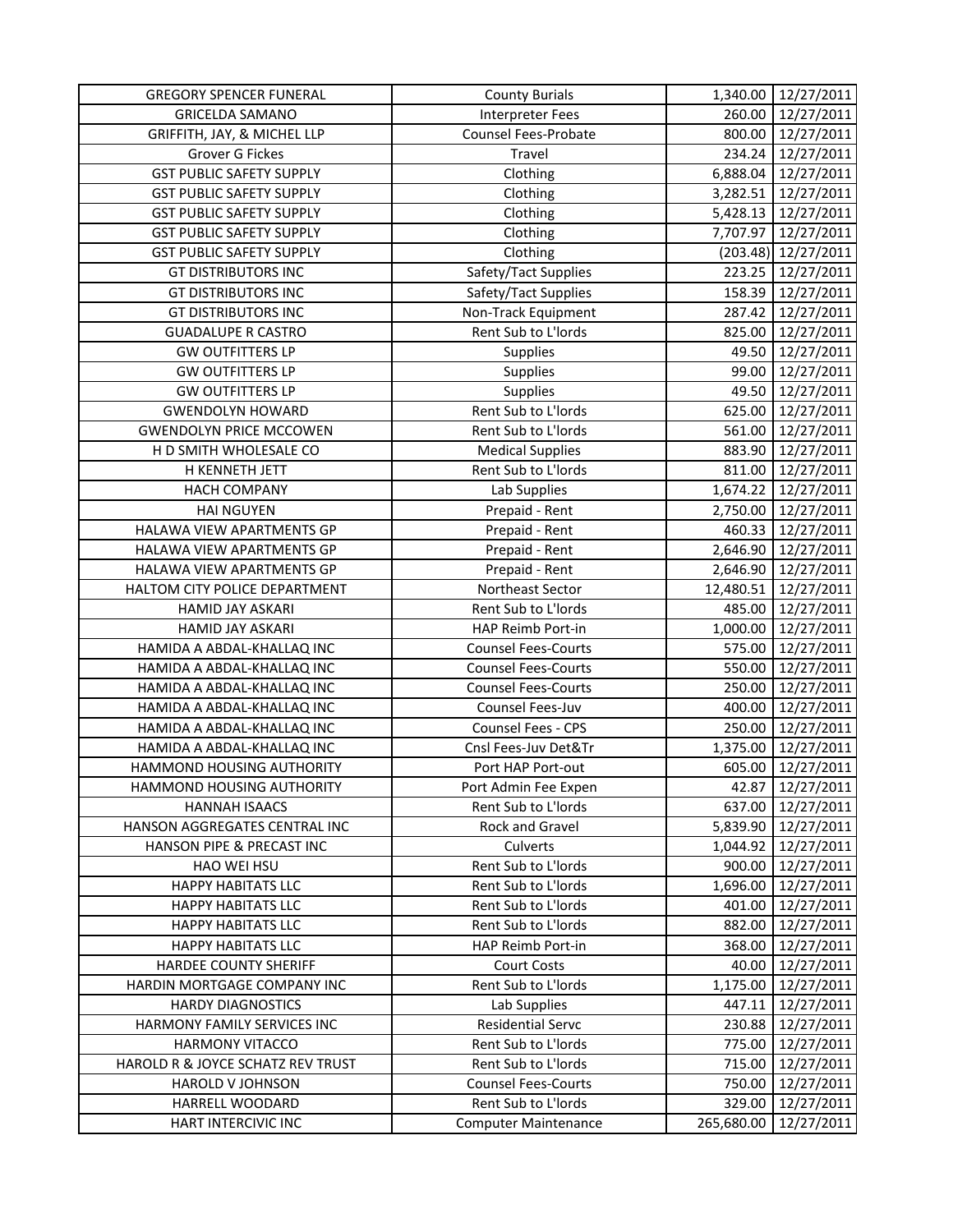| HART INTERCIVIC INC                   | <b>Voting Supplies</b>      | 1,324.00 | 12/27/2011               |
|---------------------------------------|-----------------------------|----------|--------------------------|
| HAVE HAVEN INC                        | Clothing                    | 124.25   | 12/27/2011               |
| HAZELNUT LLC                          | Rent Sub to L'Iords         |          | 310.00 12/27/2011        |
| HDC FOREST HILL LIMITED PARTNERSHIP   | Rent Sub to L'Iords         | 7,290.00 | 12/27/2011               |
| HDC FOREST HILL LIMITED PARTNERSHIP   | Rent Sub to L'Iords         | 1,528.00 | 12/27/2011               |
| HDC FOREST HILL LIMITED PARTNERSHIP   | HAP Reimb Port-in           | 548.00   | 12/27/2011               |
| HEALTHSMART BENEFIT SOLUTIONS INC     | <b>Other Payable</b>        | 2,490.00 | 12/27/2011               |
| HEALTHSMART BENEFIT SOLUTIONS INC     | <b>Medical Admn Fees</b>    | 40.00    | 12/27/2011               |
| HEALTHSMART BENEFIT SOLUTIONS INC     | <b>Medical Admn Fees</b>    | 30.00    | 12/27/2011               |
| HEALTHY LIFE GOALS LLC                | Rent Sub to L'Iords         | 1,719.00 | 12/27/2011               |
| HEART OF A CHAMPION                   | <b>Entertainment Exp</b>    | 1,283.67 | 12/27/2011               |
| <b>HEATHER LARSEN</b>                 | Rent Sub to L'Iords         | 551.00   | 12/27/2011               |
| HEATHER YVONNE OGIER                  | Counsel Fees-Juv            | 200.00   | 12/27/2011               |
| HEATHER YVONNE OGIER                  | Counsel Fees - CPS          | 400.00   | 12/27/2011               |
| HEATHER YVONNE OGIER                  | Cnsl Fees-Fam Drg Ct        | 150.00   | 12/27/2011               |
| HELPING OPEN PEOPLES EYES, INC.       | O/P Group Counseling        | 2,323.50 | 12/27/2011               |
| HEMPHILL SAMARITAN LP                 | Rent Sub to L'Iords         | 117.00   | 12/27/2011               |
| HENDERSON R PALMER                    | Rent Sub to L'Iords         | 795.00   | 12/27/2011               |
| <b>HERKIM LIMITED</b>                 | Rent Sub to L'Iords         | 408.00   | 12/27/2011               |
| HHA INVESTORS LLC                     | Rent Sub to L'Iords         | 6,423.00 | 12/27/2011               |
| HHA INVESTORS LLC                     | Rent Sub to L'Iords         | 1,057.00 | 12/27/2011               |
| HHA INVESTORS LLC                     | Rent Sub to L'Iords         | 1,601.00 | 12/27/2011               |
| HILLSIDE VIEW SG LLC                  | Rent Sub to L'Iords         | 1,141.00 | 12/27/2011               |
| HIRAM BODON                           | <b>Counsel Fees-Courts</b>  | 125.00   | 12/27/2011               |
| <b>HIXLO LTD</b>                      | Rent Sub to L'Iords         | 516.00   | 12/27/2011               |
| HM TRAVEL LLC                         | Rent Sub to L'Iords         | 798.00   | 12/27/2011               |
| HM TRAVEL LLC                         | HAP Reimb Port-in           | 2,169.00 | 12/27/2011               |
| HOA THI VU                            | Rent Sub to L'Iords         | 842.00   | 12/27/2011               |
| <b>HOANG NGUYEN</b>                   | Rent Sub to L'Iords         | 688.00   | 12/27/2011               |
| <b>HOBART SERVICE</b>                 | Kitchen Maintenance         | 1,303.10 | 12/27/2011               |
| HOLIDAY ILLUMINATIONS                 | <b>Building Maintenance</b> | 770.00   | 12/27/2011               |
| <b>HOLLINGER &amp; STEPHENS PLLC</b>  | <b>Counsel Fees-Probate</b> | 400.00   | 12/27/2011               |
| HOLLIS SLOAN GST EXEMPT TRUST         | Rent Sub to L'Iords         | 625.00   | 12/27/2011               |
| HOLLIS SLOAN GST EXEMPT TRUST         | HAP Reimb Port-in           | 625.00   | 12/27/2011               |
| HOLLIS SLOAN NON-GST EXEMPT TRUST     | Rent Sub to L'Iords         | 550.00   | 12/27/2011               |
| HOLT COMPANY OF TEXAS                 | Parts and Supplies          | 5,450.27 | 12/27/2011               |
| HOLT COMPANY OF TEXAS                 | Parts and Supplies          | 9.98     | 12/27/2011               |
| HOLT COMPANY OF TEXAS                 | Parts and Supplies          | 31.84    | 12/27/2011               |
| HOLT COMPANY OF TEXAS                 | Parts and Supplies          | 406.78   | 12/27/2011               |
| HOLT COMPANY OF TEXAS                 | Parts and Supplies          | 448.96   | 12/27/2011               |
| HOLT COMPANY OF TEXAS                 | Parts and Supplies          | 177.40   | 12/27/2011               |
| HOLT COMPANY OF TEXAS                 | <b>Equipment Maint</b>      | 118.45   | 12/27/2011               |
| HOLT COMPANY OF TEXAS                 | <b>Building Maintenance</b> | 19.17    | 12/27/2011               |
| HOME TOWNE AT MATADOR RANCH LP        | Rent Sub to L'Iords         | 4,961.00 | 12/27/2011               |
| HOME TOWNE AT MATADOR RANCH LP        | Rent Sub to L'Iords         | 508.00   | 12/27/2011               |
| HOME TOWNE AT MATADOR RANCH LP        | HAP Reimb Port-in           | 524.00   | 12/27/2011               |
| HOMES OF PARKER COMMONS               | Rent Sub to L'Iords         | 563.00   | 12/27/2011               |
| HOMES OF PARKER COMMONS               | Rent Sub to L'Iords         | 1,451.00 | 12/27/2011               |
| HOMES OF PARKER COMMONS               | Rent Sub to L'Iords         | 319.00   | 12/27/2011               |
| HONEYWELL INTERNATIONAL INC           | A/C Maint Contract          | 9,686.75 | 12/27/2011               |
|                                       | Landscaping Expense         | 1,551.80 |                          |
| HORIZON DISTRIBUTORS INC<br>HOSE TECH | Parts and Supplies          | 814.78   | 12/27/2011<br>12/27/2011 |
| HOUSE4EVER LLC                        |                             |          |                          |
|                                       | Rent Sub to L'Iords         | 785.00   | 12/27/2011               |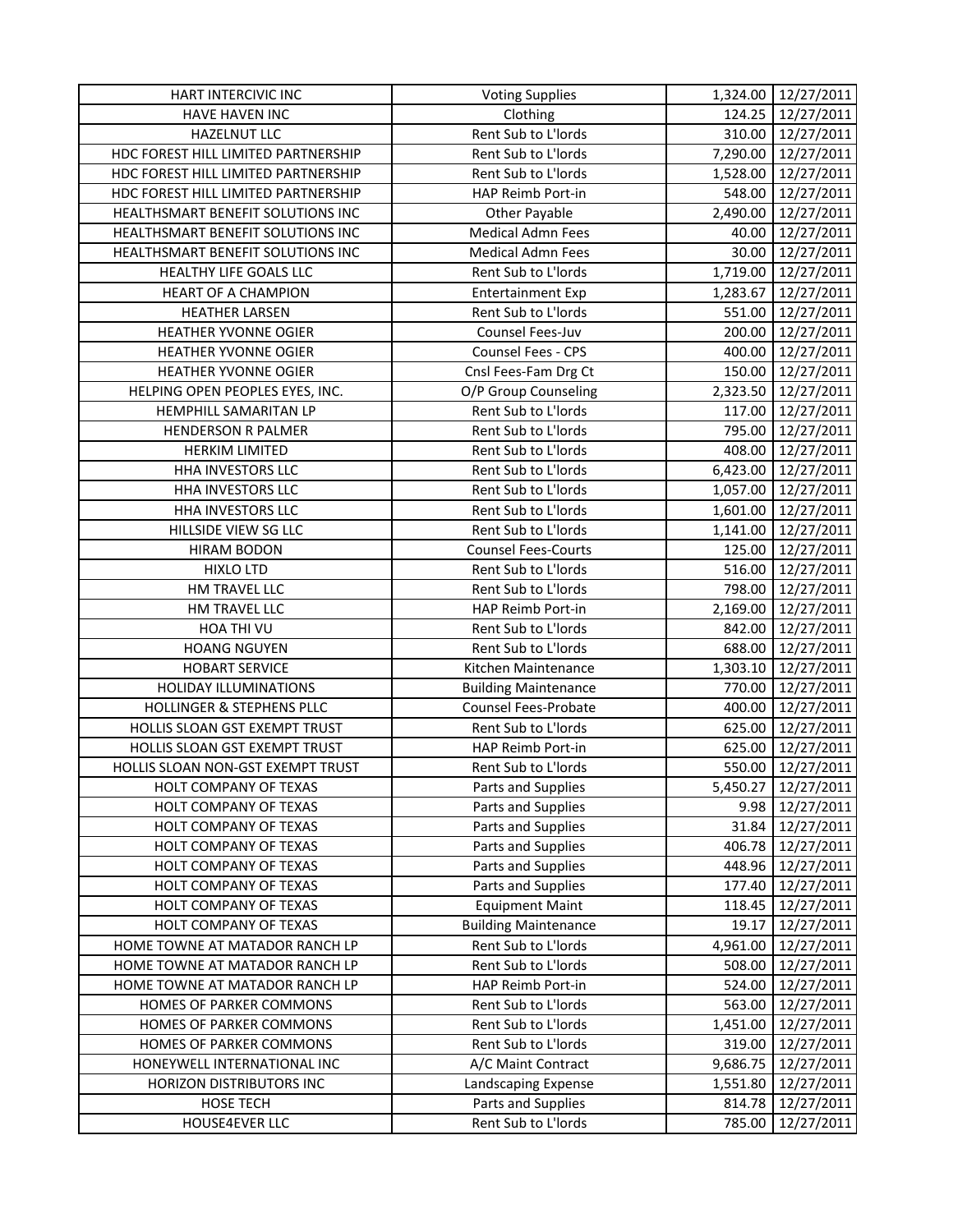| <b>HOUSING AUTHORITY</b>           | Port HAP Port-out           | 1,720.00 | 12/27/2011          |
|------------------------------------|-----------------------------|----------|---------------------|
| <b>HOUSING AUTHORITY</b>           | Port Admin Fee Expen        | 128.61   | 12/27/2011          |
| HOUSING AUTHORITY OF COLLEGE PARK  | Port HAP Port-out           | 730.00   | 12/27/2011          |
| HOUSING AUTHORITY OF COLLEGE PARK  | Port Admin Fee Expen        | 42.87    | 12/27/2011          |
| HOUSING AUTHORITY OF NEW ORLEANS   | Port HAP Port-out           | 6,868.00 | 12/27/2011          |
| HOUSING AUTHORITY OF NEW ORLEANS   | Port Admin Fee Expen        | 342.96   | 12/27/2011          |
| HOUSING AUTHORITY OF THE CITY OF   | Port HAP Port-out           | 598.00   | 12/27/2011          |
| HOUSING AUTHORITY OF THE CITY OF   | Port Admin Fee Expen        | 42.87    | 12/27/2011          |
| HOUSING AUTHORITY OF THE CITY OF   | Port HAP Port-out           | 941.00   | 12/27/2011          |
| HOUSING AUTHORITY OF THE CITY OF   | Port Admin Fee Expen        | 42.87    | 12/27/2011          |
| HUB INTERNATIONAL RIGG             | <b>Bonds</b>                | 50.00    | 12/27/2011          |
| <b>HUGH L ROBERTS JR</b>           | Rent Sub to L'Iords         | 84.00    | 12/27/2011          |
| HUNTINGTON PLACE APARTMENTS LTD    | Rent Sub to L'Iords         | 758.00   | 12/27/2011          |
| HUNTINGTON PLACE APARTMENTS LTD    | Rent Sub to L'Iords         | 821.00   | 12/27/2011          |
| HURST POLICE DEPARTMENT            | Northeast Sector            |          | 6,240.26 12/27/2011 |
| HURST-JEREMIAH 29:11 LP            | Rent Sub to L'Iords         |          | 4,682.00 12/27/2011 |
| HURST-JEREMIAH 29:11 LP            | Rent Sub to L'Iords         | 1,593.00 | 12/27/2011          |
| HURST-JEREMIAH 29:11 LP            | HAP Reimb Port-in           | 631.00   | 12/27/2011          |
| <b>HYDN P VALES</b>                | Rent Sub to L'Iords         | 951.00   | 12/27/2011          |
| HYDRADYNE HYDRAULICS               | Parts and Supplies          | 82.80    | 12/27/2011          |
| IACIS-INTERNATIONAL ASSOCIATION OF | Dues                        | 50.00    | 12/27/2011          |
| IACIS-INTERNATIONAL ASSOCIATION OF | Dues                        | 50.00    | 12/27/2011          |
| ICS                                | <b>Bedding and Clothing</b> | 4,180.68 | 12/27/2011          |
| <b>IDEXX LABORATORIES INC</b>      | Lab Supplies                | 2,618.41 | 12/27/2011          |
| <b>IMAD FATEN DAOUK</b>            | Rent Sub to L'Iords         | 785.00   | 12/27/2011          |
| <b>IMMUNALYSIS CORPORATION</b>     | Lab Supplies                | 2,418.00 | 12/27/2011          |
| <b>INCISIVE MEDIA</b>              | Law Books                   | 545.76   | 12/27/2011          |
| INDEPENDENT ENVIRONMENTAL SERV     | Disposal Service            | 20.00    | 12/27/2011          |
| INDEPENDENT ENVIRONMENTAL SERV     | <b>Building Maintenance</b> | 75.49    | 12/27/2011          |
| INDEPENDENT ENVIRONMENTAL SERV     | <b>Building Maintenance</b> | 88.60    | 12/27/2011          |
| INDEPENDENT ENVIRONMENTAL SERV     | <b>Disposal Service</b>     | 30.00    | 12/27/2011          |
| INDEPENDENT ENVIRONMENTAL SERV     | <b>Disposal Service</b>     | 50.00    | 12/27/2011          |
| INDEPENDENT ENVIRONMENTAL SERV     | <b>Disposal Service</b>     | 220.00   | 12/27/2011          |
| INDEPENDENT ENVIRONMENTAL SERV     | <b>Disposal Service</b>     | 50.00    | 12/27/2011          |
| INDEPENDENT ENVIRONMENTAL SERV     | <b>Disposal Service</b>     | 50.00    | 12/27/2011          |
| INDEPENDENT ENVIRONMENTAL SERV     | Disposal Service            | 146.00   | 12/27/2011          |
| INDEPENDENT ENVIRONMENTAL SERV     | Disposal Service            | 280.80   | 12/27/2011          |
| INDEPENDENT ENVIRONMENTAL SERV     | <b>Disposal Service</b>     | 520.00   | 12/27/2011          |
| INDEPENDENT ENVIRONMENTAL SERV     | Disposal Service            | 264.00   | 12/27/2011          |
| INDEPENDENT ENVIRONMENTAL SERV     | <b>Disposal Service</b>     | 50.00    | 12/27/2011          |
| INDEPENDENT ENVIRONMENTAL SERV     | <b>Disposal Service</b>     | 73.92    | 12/27/2011          |
| INDEPENDENT ENVIRONMENTAL SERV     | <b>Disposal Service</b>     | 264.00   | 12/27/2011          |
| INDEPENDENT ENVIRONMENTAL SERV     | Disposal Service            | 135.00   | 12/27/2011          |
| INDEPENDENT ENVIRONMENTAL SERV     | Disposal Service            | 135.00   | 12/27/2011          |
| INDEPENDENT ENVIRONMENTAL SERV     | <b>Disposal Service</b>     | 30.00    | 12/27/2011          |
| INDEPENDENT ENVIRONMENTAL SERV     | <b>Disposal Service</b>     | 50.00    | 12/27/2011          |
| INDEPENDENT ENVIRONMENTAL SERV     | Disposal Service            | 149.28   | 12/27/2011          |
| INDEPENDENT ENVIRONMENTAL SERV     | Disposal Service            | 503.00   | 12/27/2011          |
| INDEPENDENT ENVIRONMENTAL SERV     | <b>Disposal Service</b>     | 215.00   | 12/27/2011          |
| INDEPENDENT ENVIRONMENTAL SERV     | Disposal Service            | 125.00   | 12/27/2011          |
| INDEPENDENT ENVIRONMENTAL SERV     | Disposal Service            | 25.00    | 12/27/2011          |
| INDUSTRIAL POWER ISUZU TRUCK       | Central Garage Inv          | 62.00    | 12/27/2011          |
| <b>INLAND TRUCK PARTS CO</b>       | <b>Equipment Maint</b>      | 94.50    | 12/27/2011          |
|                                    |                             |          |                     |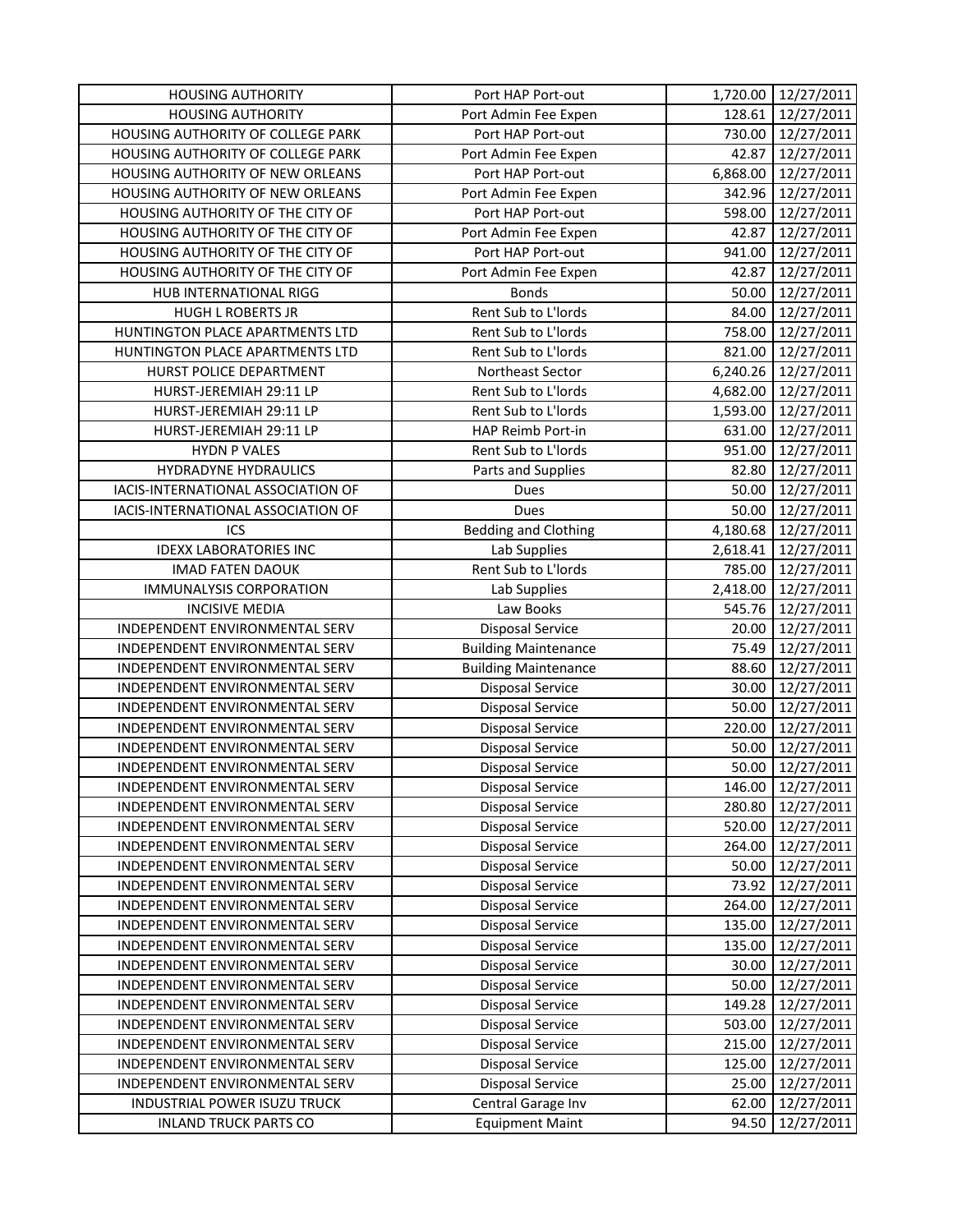| INSTITUTE FOR CRIMINAL JUSTICE        | Education                   | 130.00    | 12/27/2011 |
|---------------------------------------|-----------------------------|-----------|------------|
| INTEGRATED BIOMETRIC TECHNOLOGY       | AFIS(Fingerprinting)        | 209.00    | 12/27/2011 |
| <b>INTERSTATE BATTERY OF FT WORTH</b> | Central Garage Inv          | 1,008.45  | 12/27/2011 |
| INTERSTATE BATTERY OF FT WORTH        | Central Garage Inv          | 252.65    | 12/27/2011 |
| INTERSTATE BATTERY OF FT WORTH        | Parts and Supplies          | 147.60    | 12/27/2011 |
| <b>IRENE DURHAM</b>                   | Relative Assistance         | 600.00    | 12/27/2011 |
| <b>IRMA N PEREZ</b>                   | Cash For Kids               | 30.00     | 12/27/2011 |
| <b>IRON MOUNTAIN</b>                  | Rent                        | 1,593.65  | 12/27/2011 |
| IRONWOOD RANCH TOWNHOMES LP           | Rent Sub to L'Iords         | 13,183.00 | 12/27/2011 |
| IRONWOOD RANCH TOWNHOMES LP           | Rent Sub to L'Iords         | 748.00    | 12/27/2011 |
| IRONWOOD RANCH TOWNHOMES LP           | HAP Reimb Port-in           | 2,542.00  | 12/27/2011 |
| <b>IRVING HOLDINGS INC</b>            | Transportation              | 36.70     | 12/27/2011 |
| <b>IRVING HOLDINGS INC</b>            | Transportation              | 262.05    | 12/27/2011 |
| <b>IRVING INVESTMENTS LTD</b>         | Rent Sub to L'Iords         | 721.00    | 12/27/2011 |
| IRVING WEST BUILDING CO., INC         | Rent Sub to L'Iords         | 518.00    | 12/27/2011 |
| IRVING WEST BUILDING CO., INC         | Rent Sub to L'Iords         | 698.00    | 12/27/2011 |
| IRVING WEST BUILDING CO., INC         | HAP Reimb Port-in           | 1,766.00  | 12/27/2011 |
| <b>ISAAC PIEDRA</b>                   | Rent Sub to L'Iords         | 1,014.00  | 12/27/2011 |
| <b>ISABEL R OCHOA</b>                 | Rent Sub to L'Iords         | 911.00    | 12/27/2011 |
| ISTM-INTERNATIONAL SOCIETY            | Dues                        | 105.00    | 12/27/2011 |
| J & S SWINK ENTERPRISES INC           | <b>Equipment Maint</b>      | 88.00     | 12/27/2011 |
| J A SEXAUER                           | <b>Building Maintenance</b> | 2,060.68  | 12/27/2011 |
| J A SEXAUER                           | <b>Building Maintenance</b> | 1,304.30  | 12/27/2011 |
| J A SEXAUER                           | <b>Building Maintenance</b> | 250.62    | 12/27/2011 |
| J A SEXAUER                           | <b>Building Maintenance</b> | 126.66    | 12/27/2011 |
| J AND N SUPPLY                        | Parts and Supplies          | 393.69    | 12/27/2011 |
| <b>J ANTHONY SMITH</b>                | Rent Sub to L'Iords         | 948.00    | 12/27/2011 |
| J H LADD                              | Investigative               | 411.42    | 12/27/2011 |
| J H LADD                              | Investigative               | 468.64    | 12/27/2011 |
| <b>J MASON PROPERTIES LLC</b>         | Rent Sub to L'Iords         | 859.00    | 12/27/2011 |
| <b>J STEVEN BUSH</b>                  | <b>Counsel Fees-Courts</b>  | 2,570.00  | 12/27/2011 |
| <b>J STEVEN BUSH</b>                  | <b>Counsel Fees-Courts</b>  | 1,020.00  | 12/27/2011 |
| <b>J STEVEN BUSH</b>                  | <b>Counsel Fees-Courts</b>  | 250.00    | 12/27/2011 |
| <b>J STEVEN BUSH</b>                  | <b>Counsel Fees-Courts</b>  | 2,470.00  | 12/27/2011 |
| <b>J STEVEN BUSH</b>                  | <b>Counsel Fees-Courts</b>  | 1,020.00  | 12/27/2011 |
| <b>J STEVEN BUSH</b>                  | <b>Counsel Fees-Courts</b>  | 600.00    | 12/27/2011 |
| <b>J STEVEN BUSH</b>                  | <b>Counsel Fees-Courts</b>  | 300.00    | 12/27/2011 |
| <b>J STEVEN BUSH</b>                  | <b>Counsel Fees-Courts</b>  | 200.00    | 12/27/2011 |
| <b>JACK B ADAMS</b>                   | Rent Sub to L'Iords         | 871.00    | 12/27/2011 |
| JACK G DUFFY, JR.                     | <b>Counsel Fees-Courts</b>  | 6,875.00  | 12/27/2011 |
| JACK G DUFFY, JR.                     | <b>Counsel Fees-Courts</b>  | 300.00    | 12/27/2011 |
| JACK HENSON JR                        | Rent Sub to L'Iords         | 795.00    | 12/27/2011 |
| JACK L CASE                           | Rent Sub to L'Iords         | 510.00    | 12/27/2011 |
| JACK L HINES JR                       | <b>Building Maintenance</b> | 2,430.00  | 12/27/2011 |
| JACK L HINES JR                       | <b>Building Maintenance</b> | 289.00    | 12/27/2011 |
| JACK L HINES JR                       | <b>Building Maintenance</b> | 150.00    | 12/27/2011 |
| <b>JACK T MILLER</b>                  | Rent Sub to L'Iords         | 373.00    | 12/27/2011 |
| <b>JACKIE MARTIN</b>                  | Counsel Fees - CPS          | 200.00    | 12/27/2011 |
| JACKPOT SANITATION SERVICES           | Range Supplies              | 113.60    | 12/27/2011 |
| JACKPOT SANITATION SERVICES           | <b>Disposal Service</b>     | 158.40    | 12/27/2011 |
| JACKPOT SANITATION SERVICES           | <b>Equipment Rentals</b>    | 56.80     | 12/27/2011 |
| JACKPOT SANITATION SERVICES           | <b>Building Maintenance</b> | 112.35    | 12/27/2011 |
| JACOBS ENGINEERING GROUP INC          | <b>Professional Service</b> | 400.00    | 12/27/2011 |
|                                       |                             |           |            |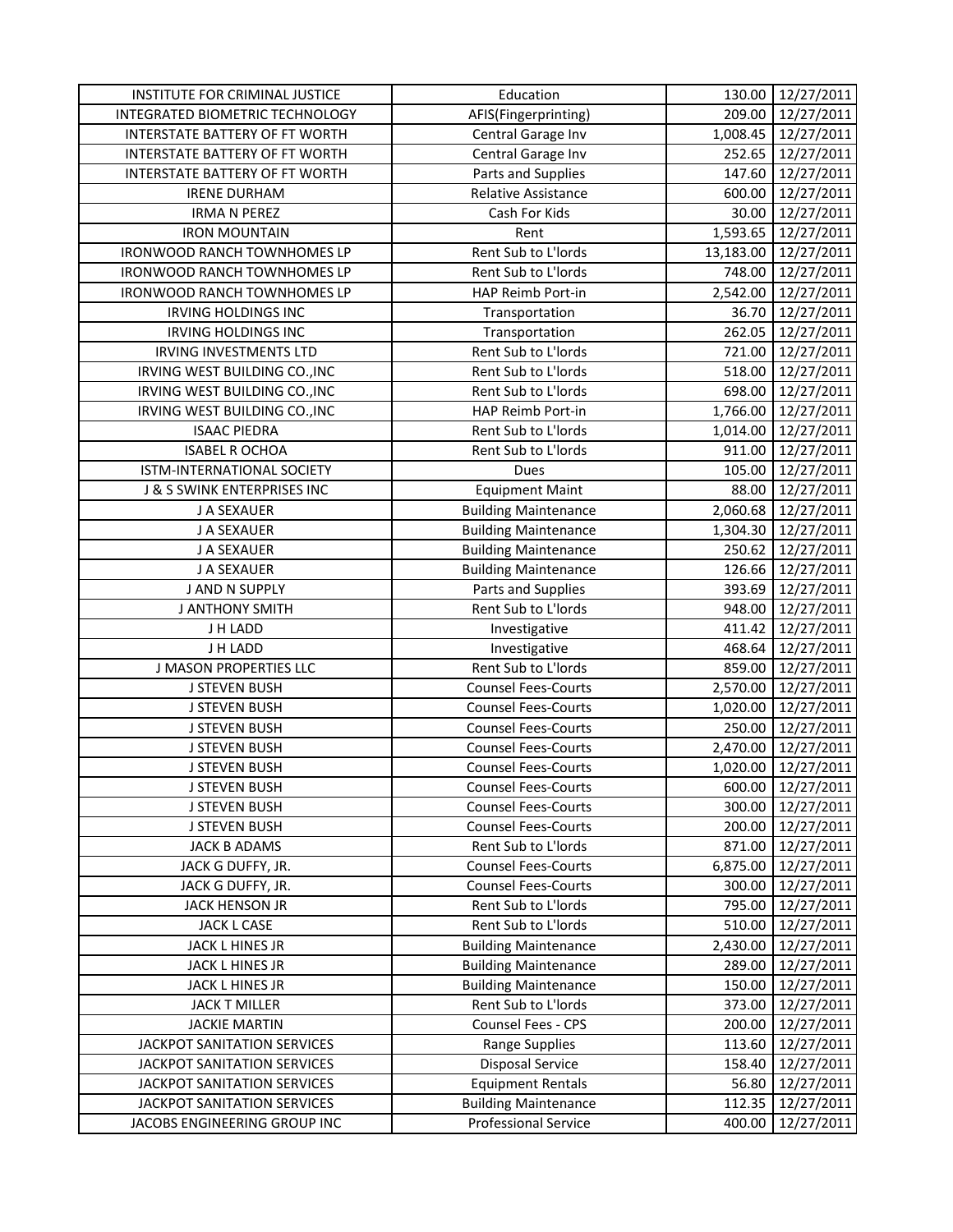| <b>JACQUELINE LEE</b>         | Rent Sub to L'Iords                              | 567.00   | 12/27/2011 |
|-------------------------------|--------------------------------------------------|----------|------------|
| JAMES D RENFORTH II           | <b>Counsel Fees-Courts</b>                       | 1,100.00 | 12/27/2011 |
| <b>JAMES DALE ERWIN</b>       | Rent Sub to L'Iords                              | 1,743.00 | 12/27/2011 |
| JAMES F CZACH JR              | Rent Sub to L'Iords                              | 433.00   | 12/27/2011 |
| <b>JAMES MASEK</b>            | <b>Counsel Fees-Courts</b>                       | 300.00   | 12/27/2011 |
| <b>JAMES MASEK</b>            | Counsel Fees-Juv                                 | 200.00   | 12/27/2011 |
| <b>JAMES MASEK</b>            | <b>Counsel Fees - CPS</b>                        | 1,165.00 | 12/27/2011 |
| <b>JAMES MCNEILL</b>          | Rent Sub to L'Iords                              | 601.00   | 12/27/2011 |
| <b>JAMES MICHAEL GALLEGOS</b> | Rent Sub to L'Iords                              | 536.00   | 12/27/2011 |
| JAMES NELSON ACREE            | <b>Restitution Payable</b>                       | 6.85     | 12/27/2011 |
| JAMES P CAVANAUGH             | Rent Sub to L'Iords                              | 800.00   | 12/27/2011 |
| JAMES PUBLISHING CO           | Supplies                                         | 87.94    | 12/27/2011 |
| <b>JAMES R HUDSON</b>         | Rent Sub to L'Iords                              | 574.00   | 12/27/2011 |
| <b>JAMES R ROBBINS</b>        | <b>Counsel Fees-Courts</b>                       | 100.00   | 12/27/2011 |
| JAMES R WILSON                | <b>Counsel Fees-Courts</b>                       | 100.00   | 12/27/2011 |
| <b>JAMES S DENNIS</b>         | Rent Sub to L'Iords                              | 1,820.00 | 12/27/2011 |
| <b>JAMES SCHULL</b>           | <b>Counsel Fees-Courts</b>                       | 216.67   | 12/27/2011 |
| <b>JAMES WIGEN</b>            | Rent Sub to L'Iords                              | 562.00   | 12/27/2011 |
| <b>JAMIE L TAYLOR</b>         | <b>Counsel Fees-Courts</b>                       | 300.00   | 12/27/2011 |
| <b>JANA CARVER</b>            | <b>Restitution Payable</b>                       | 50.00    | 12/27/2011 |
| <b>JANA KAY BRAVO</b>         | Reporter's Records                               | 292.00   | 12/27/2011 |
| <b>JANA KAY BRAVO</b>         | Reporter's Records                               | 84.00    | 12/27/2011 |
| <b>JANA KAY BRAVO</b>         | Reporter's Records                               | 188.00   | 12/27/2011 |
| JANAY ENTERPRISES INC         | Rent Sub to L'Iords                              | 479.00   | 12/27/2011 |
| JANE LANE APARTMENTS LLC      | Rent Sub to L'Iords                              | 3,284.00 | 12/27/2011 |
| <b>JANET PRUETT</b>           | Relative Assistance                              | 300.00   | 12/27/2011 |
| JANET S O'NEIL                | <b>Counsel Fees - CPS</b>                        | 300.00   | 12/27/2011 |
| JANICE F STEWART              | Rent Sub to L'Iords                              | 597.00   | 12/27/2011 |
| <b>JANPAK</b>                 | <b>Custodian Supplies</b>                        | 557.68   | 12/27/2011 |
| <b>JANPAK</b>                 | <b>Custodian Supplies</b>                        | 181.20   | 12/27/2011 |
| <b>JANPAK</b>                 |                                                  | 5,898.00 | 12/27/2011 |
| <b>JARC ASSOCIATES</b>        | <b>Custodian Supplies</b><br>Rent Sub to L'Iords | 879.00   |            |
|                               |                                                  |          | 12/27/2011 |
| <b>JARC ASSOCIATES</b>        | HAP Reimb Port-in                                | 800.00   | 12/27/2011 |
| <b>JASON A STEWART</b>        | Rent Sub to L'Iords                              | 495.00   | 12/27/2011 |
| <b>JAVONNA L TUNSTALL</b>     | Rent Sub to L'Iords                              | 772.00   | 12/27/2011 |
| JAY GILBERT CABALLERO         | <b>Counsel Fees-Courts</b>                       | 850.00   | 12/27/2011 |
| JEANIE LEE REED               | <b>Restitution Payable</b>                       | 12.50    | 12/27/2011 |
| <b>JEANIE MORRIS</b>          | <b>Professional Service</b>                      | 510.84   | 12/27/2011 |
| <b>JEANIE MORRIS</b>          | <b>Professional Service</b>                      | 681.12   | 12/27/2011 |
| <b>JEANIE MORRIS</b>          | Reporter's Records                               | 108.00   | 12/27/2011 |
| <b>JEANNE ROSE</b>            | Education                                        | 325.00   | 12/27/2011 |
| <b>JEANNIE DYE</b>            | Clothing                                         | 400.00   | 12/27/2011 |
| <b>JEANNIE DYE</b>            | Cash For Kids                                    | 125.00   | 12/27/2011 |
| JEFF EUBANK ROOFING CO INC    | <b>Building Maintenance</b>                      | 1,800.00 | 12/27/2011 |
| <b>JEFF NEALE</b>             | Rent Sub to L'Iords                              | 1,494.00 | 12/27/2011 |
| <b>JEFF NEALE</b>             | HAP Reimb Port-in                                | 864.00   | 12/27/2011 |
| JEFF S HOOVER                 | <b>Counsel Fees-Courts</b>                       | 250.00   | 12/27/2011 |
| JEFFERY D KING SR             | Rent Sub to L'Iords                              | 607.00   | 12/27/2011 |
| JEFFERY DAVID BONCEK          | <b>Counsel Fees-Courts</b>                       | 3,880.00 | 12/27/2011 |
| <b>JEFFREY A HOKE</b>         | Rent Sub to L'Iords                              | 813.00   | 12/27/2011 |
| JEFFREY L QUICK               | Rent Sub to L'Iords                              | 440.00   | 12/27/2011 |
| JEFFREY S STEWART PC          | <b>Counsel Fees-Courts</b>                       | 450.00   | 12/27/2011 |
| JEFFREY S STEWART PC          | <b>Counsel Fees-Courts</b>                       | 325.00   | 12/27/2011 |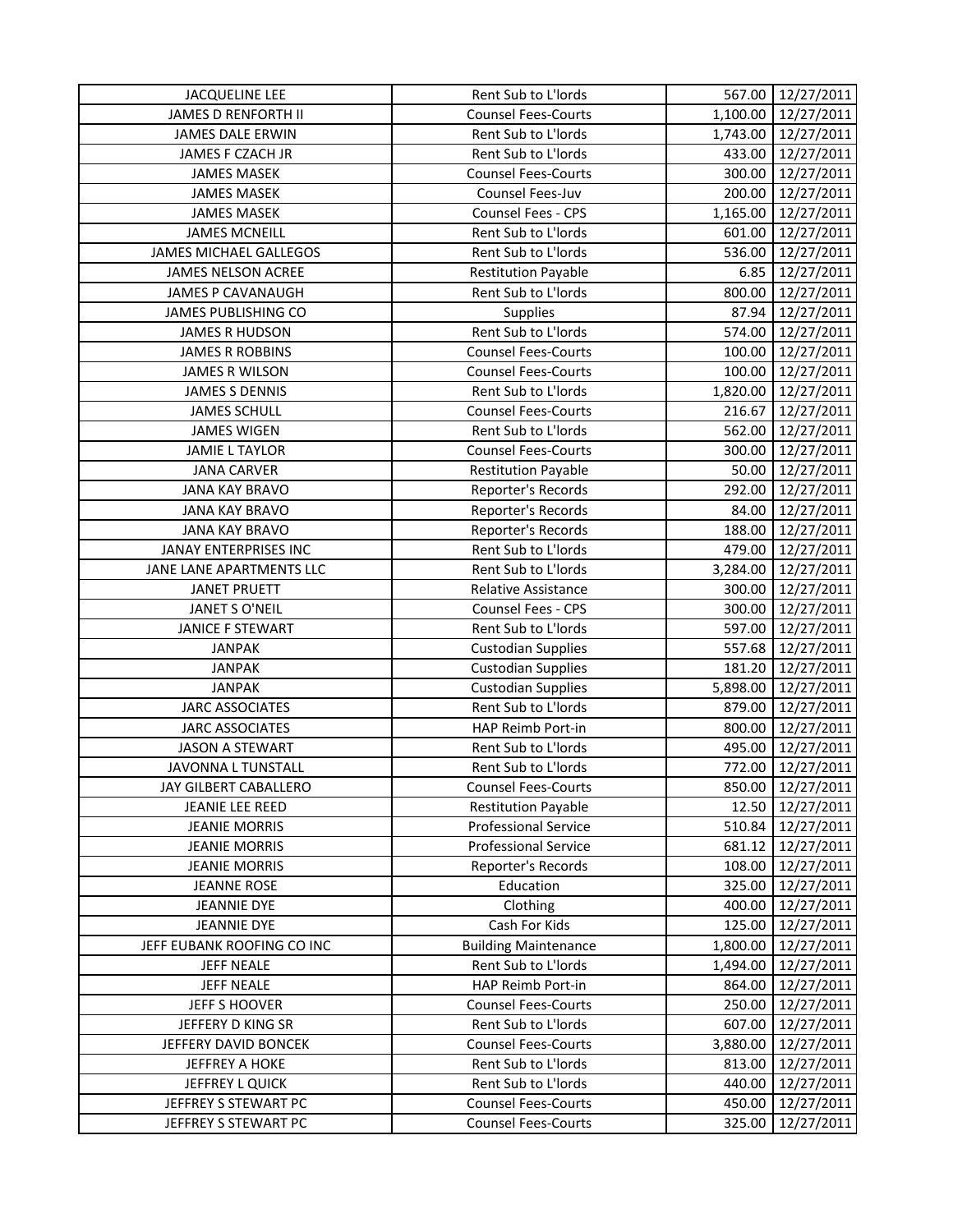| <b>JENIFER PERKINS</b>                      | Clothing                    | 400.00    | 12/27/2011          |
|---------------------------------------------|-----------------------------|-----------|---------------------|
| <b>JENNIE R DUKE</b>                        | Counsel Fees - CPS          |           | 2,125.72 12/27/2011 |
| JENNIFER BOATRIGHT                          | Rent Sub to L'Iords         | 841.00    | 12/27/2011          |
| JENNIFER M SMITH                            | Clothing                    | 200.00    | 12/27/2011          |
| <b>JEROLD S MOORE</b>                       | Rent Sub to L'Iords         | 865.00    | 12/27/2011          |
| <b>JERRY A WINN</b>                         | Rent Sub to L'Iords         | 821.00    | 12/27/2011          |
| <b>JERRY L BOYETT</b>                       | Rent Sub to L'Iords         | 726.00    | 12/27/2011          |
| <b>JERRY LOFTIN</b>                         | Drug Seizure-Unit           | 1,555.00  | 12/27/2011          |
| <b>JERRY LOFTIN</b>                         | Drug Seizure Int            | 29.13     | 12/27/2011          |
| JERRY NELSON JENKINS                        | Rent Sub to L'Iords         | 767.00    | 12/27/2011          |
| <b>JERRY PIERCE</b>                         | Rent Sub to L'Iords         | 647.00    | 12/27/2011          |
| <b>JERRY WALKER</b>                         | <b>Counsel Fees-Courts</b>  | 125.00    | 12/27/2011          |
| <b>JERRY WOOD</b>                           | <b>Counsel Fees-Courts</b>  | 600.00    | 12/27/2011          |
| <b>JERRY WOOD</b>                           | <b>Counsel Fees-Courts</b>  | 1,800.00  | 12/27/2011          |
| <b>JERRY WOOD</b>                           | <b>Counsel Fees-Courts</b>  | 300.00    | 12/27/2011          |
| <b>JERRY WOOD</b>                           | <b>Counsel Fees-Courts</b>  | 100.00    | 12/27/2011          |
| <b>JERRY WOOD</b>                           | <b>Counsel Fees-Courts</b>  | 300.00    | 12/27/2011          |
| <b>JERRY WOOD</b>                           | <b>Counsel Fees-Courts</b>  | 200.00    | 12/27/2011          |
| JESSE H EPPERSON III                        | Parts and Supplies          | 338.08    | 12/27/2011          |
| <b>JESSE L MORRIS</b>                       | Rent Sub to L'Iords         | 686.00    | 12/27/2011          |
| <b>JESSICA LYNN TYNDELL</b>                 | <b>Restitution Payable</b>  | 200.00    | 12/27/2011          |
| <b>JESUS NEVAREZ</b>                        | <b>Counsel Fees-Courts</b>  | 200.00    | 12/27/2011          |
| <b>JESUS NEVAREZ</b>                        | Counsel Fees-Juv            | 100.00    | 12/27/2011          |
| <b>JESUS NEVAREZ</b>                        | <b>Counsel Fees - CPS</b>   | 1,362.50  | 12/27/2011          |
| JI SPECIALTY SERVICES INC                   | <b>Professional Service</b> | 12,093.50 | 12/27/2011          |
| JIM BEARDEN AND ASSOCIATES PLLC             | <b>Counsel Fees - CPS</b>   | 200.00    | 12/27/2011          |
| <b>JIM C MINTER</b>                         | <b>Counsel Fees-Courts</b>  | 400.00    | 12/27/2011          |
| <b>JIM C MINTER</b>                         | <b>Counsel Fees-Courts</b>  | 175.00    | 12/27/2011          |
| <b>JIM CULBERTSON</b>                       | Counsel Fees - CPS          | 4,445.00  | 12/27/2011          |
| <b>JIM LANE</b>                             | <b>Counsel Fees-Courts</b>  | 1,235.00  | 12/27/2011          |
| <b>JIM LANE</b>                             | <b>Counsel Fees-Courts</b>  | 350.00    | 12/27/2011          |
| <b>JIM LANE</b>                             | <b>Counsel Fees-Courts</b>  | 175.00    | 12/27/2011          |
| <b>JIMMIE LEE BELL</b>                      | Rent Sub to L'Iords         | 2,907.00  | 12/27/2011          |
|                                             | Education                   | 219.58    | 12/27/2011          |
| Jimmy E Garcia<br><b>JIM'S FUNERAL HOME</b> |                             | 1,195.00  | 12/27/2011          |
|                                             | <b>County Burials</b>       |           |                     |
| <b>JJW PROPERTIES</b>                       | HAP Reimb Port-in           | 220.00    | 12/27/2011          |
| <b>JMP INTEREST LTD</b>                     | Law Books                   | 99.00     | 12/27/2011          |
| <b>JMP INTEREST LTD</b>                     | Law Books                   | 96.00     | 12/27/2011          |
| <b>JMP INTEREST LTD</b>                     | Law Books                   | 928.00    | 12/27/2011          |
| <b>JODY KUCZEK</b>                          | HAP Reimb Port-in           | 714.00    | 12/27/2011          |
| JOE LEE NORTON                              | Rent Sub to L'Iords         | 649.00    | 12/27/2011          |
| <b>JOE TEAKELL</b>                          | Rent Sub to L'Iords         | 1,036.00  | 12/27/2011          |
| <b>JOE TEAKELL</b>                          | Rent Sub to L'Iords         | 985.00    | 12/27/2011          |
| <b>JOETTA KEENE</b>                         | Cnsl Fees-Cap Murder        | 100.00    | 12/27/2011          |
| JOHN A BELDERS                              | <b>Restitution Payable</b>  | 50.00     | 12/27/2011          |
| <b>JOHN AVERY</b>                           | <b>Counsel Fees-Courts</b>  | 400.00    | 12/27/2011          |
| <b>JOHN AVERY</b>                           | <b>Counsel Fees-Courts</b>  | 350.00    | 12/27/2011          |
| <b>JOHN AVERY</b>                           | <b>Counsel Fees-Courts</b>  | 950.00    | 12/27/2011          |
| <b>JOHN AVERY</b>                           | <b>Counsel Fees-Courts</b>  | 700.00    | 12/27/2011          |
| JOHN CARL BEATTY                            | <b>Counsel Fees-Courts</b>  | 600.00    | 12/27/2011          |
| <b>JOHN CARL BEATTY</b>                     | <b>Counsel Fees-Courts</b>  | 2,200.00  | 12/27/2011          |
| <b>JOHN CARL BEATTY</b>                     | Counsel Fees-Juv            | 300.00    | 12/27/2011          |
| JOHN DAVID ALVAREZ                          | Rent Sub to L'Iords         | 701.00    | 12/27/2011          |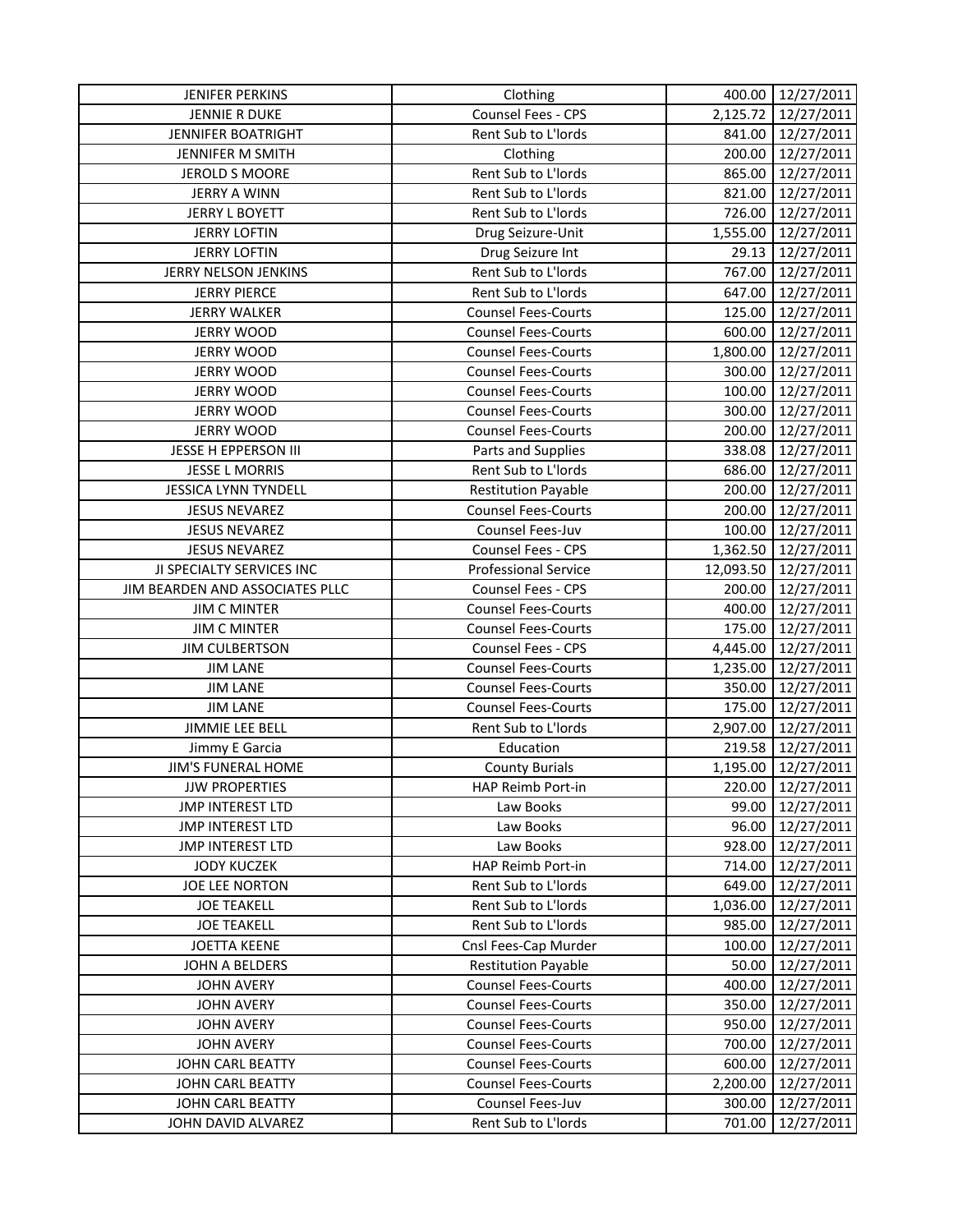| <b>JOHN ECK</b>               | Counsel Fees - CPS          | 250.00    | 12/27/2011          |
|-------------------------------|-----------------------------|-----------|---------------------|
| <b>JOHN EHLERS</b>            | <b>Restitution Payable</b>  | 30.00     | 12/27/2011          |
| <b>JOHN HARDING</b>           | <b>Counsel Fees-Courts</b>  | 150.00    | 12/27/2011          |
| JOHN J HALE                   | Rent Sub to L'Iords         | 720.00    | 12/27/2011          |
| JOHN KELLY BRITTAIN PROPERTY  | Rent Sub to L'Iords         | 15,243.00 | 12/27/2011          |
| JOHN KELLY BRITTAIN PROPERTY  | Rent Sub to L'Iords         | 333.00    | 12/27/2011          |
| JOHN KELLY BRITTAIN PROPERTY  | HAP Reimb Port-in           | 1,590.00  | 12/27/2011          |
| JOHN L POWERS                 | Rent Sub to L'Iords         | 638.00    | 12/27/2011          |
| <b>JOHN LINEBARGER</b>        | <b>Counsel Fees-Courts</b>  | 300.00    | 12/27/2011          |
| <b>JOHN LINEBARGER</b>        | <b>Counsel Fees-Courts</b>  | 350.00    | 12/27/2011          |
| <b>JOHN LINEBARGER</b>        | <b>Counsel Fees-Courts</b>  | 600.00    | 12/27/2011          |
| JOHN M RAHIMI                 | Rent Sub to L'Iords         | 727.00    | 12/27/2011          |
| <b>JOHN NGUYEN</b>            | <b>Restitution Payable</b>  | 125.00    | 12/27/2011          |
| JOHN R MARA LAW BOOKS         | Law Books                   | 476.50    | 12/27/2011          |
| <b>JOHN RUDDER</b>            | Rent Sub to L'Iords         | 497.00    | 12/27/2011          |
| <b>JOHN W MCNARY</b>          | Rent Sub to L'Iords         | 360.00    | 12/27/2011          |
| JOHN W STICKELS               | <b>Counsel Fees-Courts</b>  | 600.00    | 12/27/2011          |
| JOHN W STICKELS               | <b>Counsel Fees-Courts</b>  | 100.00    | 12/27/2011          |
| JOHNNIE LEE WHITE             | Rent Sub to L'Iords         | 473.00    | 12/27/2011          |
| JOHNNY L MIKLE                | Rent Sub to L'Iords         | 1,000.00  | 12/27/2011          |
| JOHNNY R STEPHENS             | Rent Sub to L'Iords         | 396.00    | 12/27/2011          |
| <b>JOHNSON &amp; JOHNSON</b>  | <b>Counsel Fees-Courts</b>  | 216.66    | 12/27/2011          |
| <b>JOHNSON &amp; JOHNSON</b>  | <b>Counsel Fees-Courts</b>  | 156.25    | 12/27/2011          |
| JOHNSON EQUIPMENT COMPANY     | <b>Building Maintenance</b> | 2,030.40  | 12/27/2011          |
| JOHNSON FAMILY PARTNERSHIP    | Rent Sub to L'Iords         | 2,856.00  | 12/27/2011          |
| JOHNSON FAMILY PARTNERSHIP    | Rent Sub to L'Iords         | 427.00    | 12/27/2011          |
| <b>JOHNSON PROPERTIES</b>     | Rent Sub to L'Iords         | 275.00    | 12/27/2011          |
| <b>JON WESTROM</b>            | Rent Sub to L'Iords         | 1,057.00  | 12/27/2011          |
| <b>JON WESTROM</b>            | Rent Sub to L'Iords         | 595.00    | 12/27/2011          |
| <b>JONATHAN SIMPSON</b>       | <b>Counsel Fees-Courts</b>  | 500.00    | 12/27/2011          |
| <b>JORDON WEHNER</b>          | Rent Sub to L'Iords         |           | (459.00) 12/27/2011 |
| <b>JORDON WEHNER</b>          | Rent Sub to L'Iords         | 8,771.00  | 12/27/2011          |
| <b>JORGE ARTURO CONTRERAS</b> | Miscellaneous               | 356.50    | 12/27/2011          |
| <b>JORGE MENDOZA</b>          | Rent Sub to L'Iords         | 470.00    | 12/27/2011          |
| JOSE HECTOR HUANTE            | Rent Sub to L'Iords         | 973.00    | 12/27/2011          |
| JOSE OLIVARES-GONZALES        | <b>Restitution Payable</b>  | 173.34    | 12/27/2011          |
| <b>JOSE R MERCED</b>          | Rent Sub to L'Iords         | 543.00    | 12/27/2011          |
| <b>JOSEPH HARRIS</b>          | <b>Restitution Payable</b>  | 11.57     | 12/27/2011          |
| JOSEPH J SIMELARO             | Rent Sub to L'Iords         | 489.00    | 12/27/2011          |
| <b>JOVITA ANAYA</b>           | Rent Sub to L'Iords         | 963.00    | 12/27/2011          |
| JOYCE E STEVENS P.C.          | <b>Counsel Fees-Courts</b>  | 300.00    | 12/27/2011          |
| JOYCE E STEVENS P.C.          | <b>Counsel Fees-Courts</b>  | 200.00    | 12/27/2011          |
| JOYCE E STEVENS P.C.          | Counsel Fees-Juv            | 200.00    | 12/27/2011          |
| JP-FT WORTH APARTMENTS        | Rent Sub to L'Iords         | 2,078.00  | 12/27/2011          |
| JP-FT WORTH APARTMENTS        | Rent Sub to L'Iords         | 653.00    | 12/27/2011          |
| JP-FT WORTH APARTMENTS        | Rental Assistance           | 450.00    | 12/27/2011          |
| JPMORGAN CHASE BANK NA        | <b>Supplies</b>             | 28.88     | 12/27/2011          |
| <b>JPMORGAN CHASE BANK NA</b> | <b>Supplies</b>             | 43.00     | 12/27/2011          |
| <b>JPMORGAN CHASE BANK NA</b> | <b>Medical Supplies</b>     | 32.39     | 12/27/2011          |
| JPMORGAN CHASE BANK NA        | Transportation              | 782.00    | 12/27/2011          |
| JPMORGAN CHASE BANK NA        | <b>Meeting Expenses</b>     | 28.11     | 12/27/2011          |
| JPMORGAN CHASE BANK NA        | <b>County Projects</b>      | 70.24     | 12/27/2011          |
| JPMORGAN CHASE BANK NA        | Travel                      | 2,983.35  | 12/27/2011          |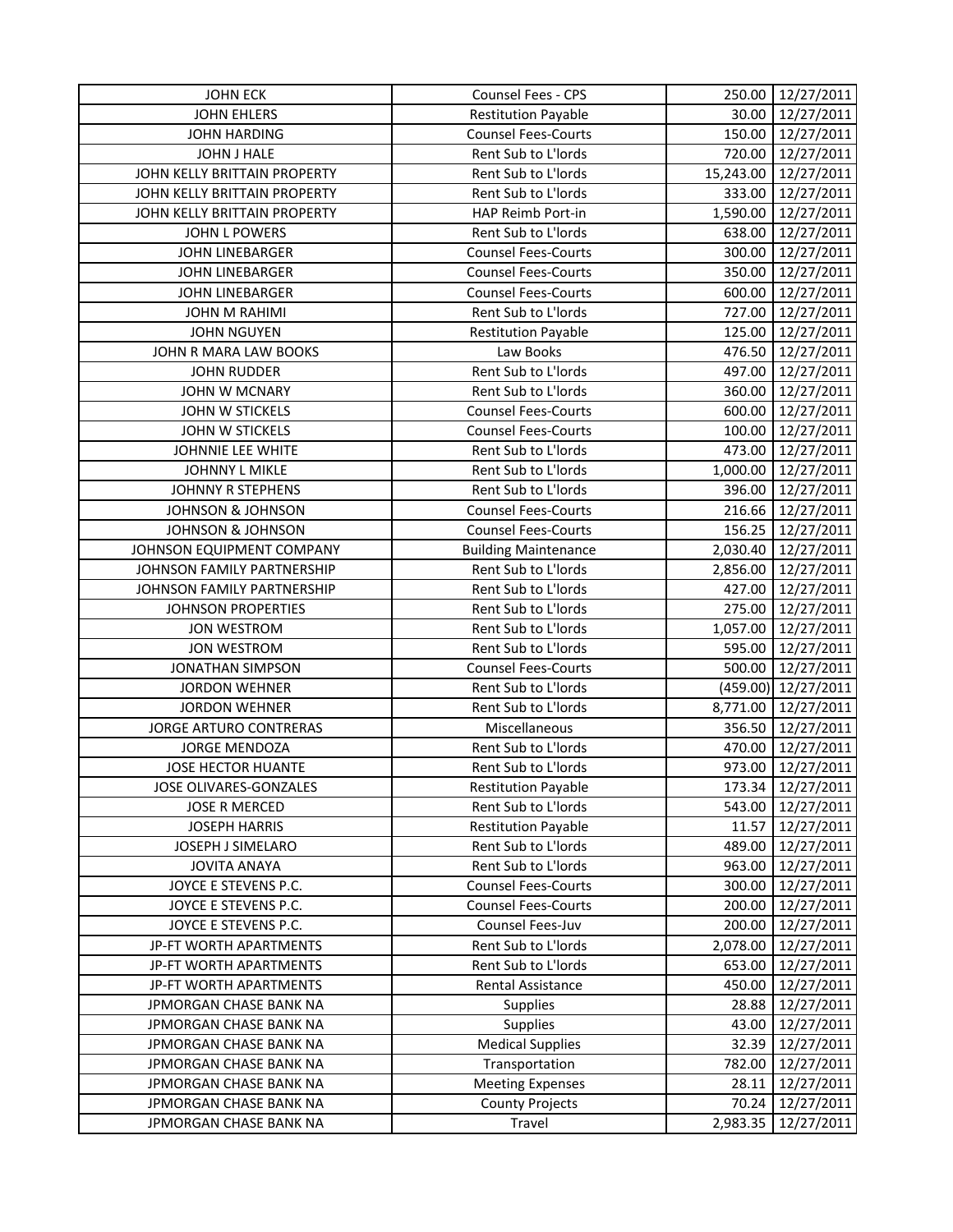| JPMORGAN CHASE BANK NA          | Travel                      | 40.00     | 12/27/2011 |
|---------------------------------|-----------------------------|-----------|------------|
| <b>JPMORGAN CHASE BANK NA</b>   | Supplies                    | 240.00    | 12/27/2011 |
| JPMORGAN CHASE BANK NA          | Parts and Supplies          | 543.80    | 12/27/2011 |
| JPMORGAN CHASE BANK NA          | Field Equip&Supplies        | 110.57    | 12/27/2011 |
| JPMORGAN CHASE BANK NA          | <b>Building Maintenance</b> | 108.65    | 12/27/2011 |
| JPMORGAN CHASE BANK NA          | <b>Meeting Expenses</b>     | 38.78     | 12/27/2011 |
| JPMORGAN CHASE BANK NA          | Education                   | 20.00     | 12/27/2011 |
| JUAN M GONZALES                 | Rent Sub to L'Iords         | 821.00    | 12/27/2011 |
| <b>JUAN RANGEL</b>              | <b>Professional Service</b> | 830.00    | 12/27/2011 |
| JUDITH VAN HOOF                 | <b>Counsel Fees - CPS</b>   | 150.00    | 12/27/2011 |
| <b>JUDY BUNCH</b>               | Rent Sub to L'Iords         | 600.00    | 12/27/2011 |
| <b>JUDY KAY YACIO</b>           | <b>Restitution Payable</b>  | 170.67    | 12/27/2011 |
| JUDY L HANSEN                   | Rent Sub to L'Iords         | 850.00    | 12/27/2011 |
| <b>JULES DEHI KOUE</b>          | Rent Sub to L'Iords         | 529.00    | 12/27/2011 |
| <b>JULIA COOK</b>               | Rent Sub to L'Iords         | 585.00    | 12/27/2011 |
| <b>JULIAN MIJOL</b>             | Rent Sub to L'Iords         | 482.00    | 12/27/2011 |
| JULIANNE B SHAUGHNESSY          | Rent Sub to L'Iords         | 1,799.00  | 12/27/2011 |
| JULIANNE B SHAUGHNESSY          | Rent Sub to L'Iords         | 2,925.00  | 12/27/2011 |
| <b>JULIE JACOBSON</b>           | Counsel Fees-Juv            | 200.00    | 12/27/2011 |
| JULIE JACOBSON                  | Counsel Fees - CPS          | 795.00    | 12/27/2011 |
| <b>JULIE R BOOTH</b>            | <b>Professional Service</b> | 170.28    | 12/27/2011 |
| JULIES FRESH KITCHEN            | Volunteer Program           | 750.00    | 12/27/2011 |
| JUNIPER GG FORT WORTH LLC       | Rent Sub to L'Iords         | 5,824.00  | 12/27/2011 |
| JUNIPER GG FORT WORTH LLC       | Rent Sub to L'Iords         | 390.00    | 12/27/2011 |
| JUNIPER GG FORT WORTH LLC       | HAP Reimb Port-in           | 2,264.00  | 12/27/2011 |
| JURIS PUBLISHING INC            | Law Books                   | 152.50    | 12/27/2011 |
| <b>JUST ENERGY TEXAS I CORP</b> | <b>Utility Allowance</b>    | 377.00    | 12/27/2011 |
| JUST ENERGY TEXAS I CORP        | HAP Reimb Port-in           | 86.00     | 12/27/2011 |
| <b>JUSTICE BENEFITS INC</b>     | Other Payable               | 34,082.10 | 12/27/2011 |
| <b>JUSTIN NICK WATSON</b>       | Drug Seizure-Unit           | 357.50    | 12/27/2011 |
| <b>JUSTIN NICK WATSON</b>       | Drug Seizure Int            | 0.29      | 12/27/2011 |
| KAILO REAL ESTATE INVESTMENTS   | HAP Reimb Port-in           | 2,143.00  | 12/27/2011 |
| <b>KARA CARRERAS</b>            | <b>Counsel Fees-Courts</b>  | 216.67    | 12/27/2011 |
| <b>KARA CARRERAS</b>            | <b>Counsel Fees-Courts</b>  | 1,150.00  | 12/27/2011 |
| <b>KARA CARRERAS</b>            | <b>Counsel Fees-Courts</b>  | 600.00    | 12/27/2011 |
| <b>KARA CARRERAS</b>            | <b>Counsel Fees-Courts</b>  | 200.00    | 12/27/2011 |
| <b>KAREN A POWELL</b>           | Rent Sub to L'Iords         | 1,076.00  | 12/27/2011 |
| <b>KAREN C BOHLING</b>          | Rent Sub to L'Iords         | 675.00    | 12/27/2011 |
| <b>KARIM YASIN</b>              | Rent Sub to L'Iords         | 475.00    | 12/27/2011 |
| <b>KARMEN JOHNSON</b>           | <b>Counsel Fees-Courts</b>  | 100.00    | 12/27/2011 |
| <b>KARMEN JOHNSON</b>           | <b>Counsel Fees - CPS</b>   | 100.00    | 12/27/2011 |
| <b>KARMEN JOHNSON</b>           | Counsel Fees - CPS          | 650.00    | 12/27/2011 |
| <b>KARMEN JOHNSON</b>           | Cnsl Fees-Fam Drg Ct        | 150.00    | 12/27/2011 |
| <b>KASHIF KHAN</b>              | Rent Sub to L'Iords         | 1,461.00  | 12/27/2011 |
| KATHERYN HAYWOOD                | <b>Counsel Fees-Courts</b>  | 250.00    | 12/27/2011 |
| KATHERYN HAYWOOD                | <b>Counsel Fees-Courts</b>  | 3,150.00  | 12/27/2011 |
| KATHERYN HAYWOOD                | <b>Counsel Fees-Courts</b>  | 300.00    | 12/27/2011 |
| KATHERYN HAYWOOD                | <b>Counsel Fees-Courts</b>  | 1,000.00  | 12/27/2011 |
| KATHERYN HAYWOOD                | <b>Counsel Fees-Courts</b>  | 100.00    | 12/27/2011 |
| KATHLEEN GALLAGHER REALTY       | Rent Sub to L'Iords         | 2,470.00  | 12/27/2011 |
| KATHLEEN JEANNE MEGONIGAL       | <b>Counsel Fees - CPS</b>   | 2,810.00  | 12/27/2011 |
| <b>KATHRYN B HARGIS</b>         | Rent Sub to L'Iords         | 570.00    | 12/27/2011 |
| <b>KATHRYN CRAVEN</b>           | Cnsl Fees-Fam Drg Ct        | 150.00    | 12/27/2011 |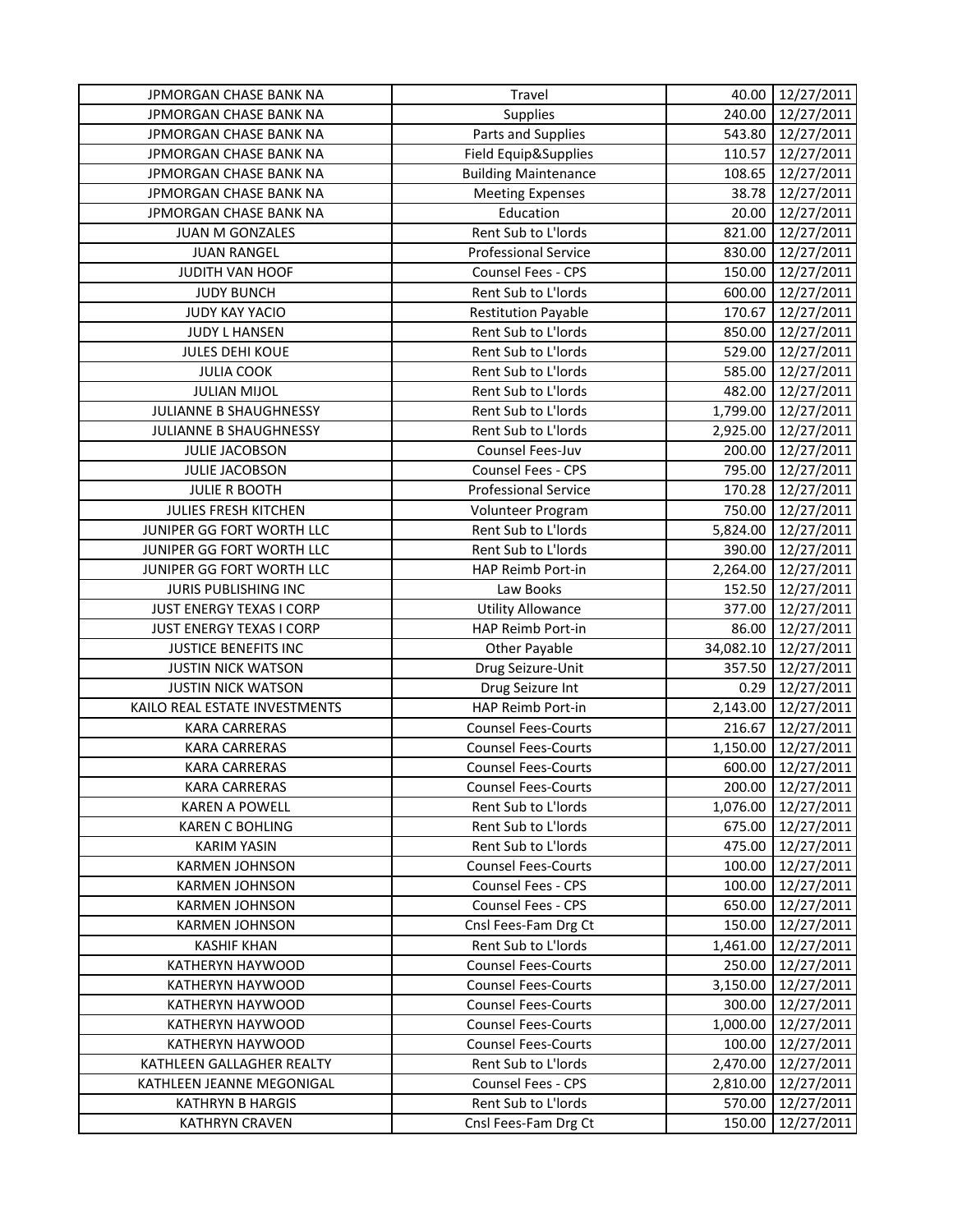| KATHRYN N THOMPSON<br>Rent Sub to L'Iords<br>990.00<br>12/27/2011<br><b>KATHRYN S STEPHAN</b><br>Rent Sub to L'Iords<br>1,000.00<br>12/27/2011<br>12/27/2011<br><b>KATHY BRADFORD</b><br>Cash For Kids<br>40.00<br>Rent Sub to L'Iords<br>12/27/2011<br><b>KATHY WALKER</b><br>1,725.00<br><b>KATIE GARCIA</b><br>55.00<br>12/27/2011<br>Cash For Kids<br><b>KAY ROLLINS</b><br><b>Professional Service</b><br>3,000.00<br>12/27/2011<br>12/27/2011<br><b>KAYE LYNNE BOLL</b><br><b>Counsel Fees-Courts</b><br>450.00<br>KEARNEY/WYNN ATTORNEYS AT LAW<br><b>Counsel Fees-Courts</b><br>375.00<br>12/27/2011<br>Rent Sub to L'Iords<br>2,354.00<br>12/27/2011<br><b>KEITH HILDEBRANT</b><br><b>KEITH MCKAY</b><br><b>Counsel Fees-Courts</b><br>1,500.00<br>12/27/2011<br><b>KEITH MCKAY</b><br><b>Counsel Fees-Courts</b><br>200.00<br>12/27/2011<br>125.00<br>12/27/2011<br><b>KEITH MCKAY</b><br><b>Counsel Fees-Courts</b><br>KELLER SENIOR COMMUNITY LP<br>Rent Sub to L'Iords<br>1,823.00<br>12/27/2011<br>KELLER SENIOR COMMUNITY LP<br>HAP Reimb Port-in<br>88.00<br>12/27/2011<br>450.00<br>12/27/2011<br><b>KELLY R GOODNESS PHD</b><br>Psych Exam/Testimony<br>KELLY R GOODNESS PHD<br>450.00<br>12/27/2011<br>Psych Exam/Testimony<br>KELLY R GOODNESS PHD<br>450.00<br>12/27/2011<br>Psych Exam/Testimony<br>KELLY R GOODNESS PHD<br>Psych Exam/Testimony<br>450.00<br>12/27/2011<br>Counsel Fees - CPS<br><b>KELLYE SWANDA</b><br>1,160.00<br>12/27/2011<br>Rent Sub to L'Iords<br><b>KENNETH N MORTON</b><br>1,355.00<br>12/27/2011<br>KENNETH R GORDON PC<br><b>Counsel Fees-Courts</b><br>500.00<br>12/27/2011<br><b>KENNETH W MULLEN</b><br><b>Counsel Fees-Courts</b><br>500.00<br>12/27/2011<br><b>KENNETH W MULLEN</b><br><b>Counsel Fees-Courts</b><br>1,300.00<br>12/27/2011<br>Cash For Kids<br><b>KENTON HAMMER</b><br>24.90<br>12/27/2011<br>Rent Sub to L'Iords<br>599.00<br><b>KERRI MARSHALL</b><br>12/27/2011<br><b>KERRI WEBB</b><br>Rent Sub to L'Iords<br>390.00<br>12/27/2011<br><b>KERRY CRAWFORD</b><br>Rent Sub to L'Iords<br>499.00<br>12/27/2011<br>Counsel Fees - CPS<br>2,200.00<br><b>KERRY OWENS</b><br>12/27/2011<br><b>KERRY OWENS</b><br>Counsel Fees - CPS<br>200.00<br>12/27/2011<br>500.00<br>12/27/2011<br><b>KERRY OWENS</b><br>Counsel Fees-Probate<br><b>Counsel Fees-Courts</b><br>300.00<br>12/27/2011<br><b>KERRY YANEZ</b><br><b>KERRY YANEZ</b><br><b>Counsel Fees-Courts</b><br>100.00<br>12/27/2011<br><b>Counsel Fees-Courts</b><br>600.00<br>12/27/2011<br><b>KERRY YANEZ</b><br>Counsel Fees-Juv<br>200.00<br>12/27/2011<br><b>KERRY YANEZ</b><br><b>KERRY YANEZ</b><br>Counsel Fees - CPS<br>100.00<br>12/27/2011<br>12/27/2011<br><b>KEVIN D RILEY</b><br>Rent Sub to L'Iords<br>446.00<br><b>KEVIN W HOGANS</b><br>Transportation<br>20.00<br>12/27/2011<br>Rent Sub to L'Iords<br>12/27/2011<br>KEYANNA L HUDSPETH<br>454.00<br><b>KHANH LE</b><br>Rent Sub to L'Iords<br>726.00<br>12/27/2011<br><b>KHANH V NGUYEN</b><br>HAP Reimb Port-in<br>546.00<br>12/27/2011<br>KILPATRICK INSURANCE AGNCY<br><b>Bonds</b><br>12/27/2011<br>71.00<br><b>Bonds</b><br>284.00<br>12/27/2011<br>KILPATRICK INSURANCE AGNCY<br><b>Support Serv Supply</b><br>353.00<br><b>KIM THOMPSON</b><br>12/27/2011<br><b>Counsel Fees-Courts</b><br>KIMBERLEY CAMPBELL<br>600.00<br>12/27/2011<br>Reporter's Records<br>KIMBERLY A CHERRY<br>2,116.00<br>12/27/2011<br><b>Counsel Fees - CPS</b><br>275.00<br>12/27/2011<br>KIMBERLY DEWEY<br><b>KIMBERLY MINICK</b><br><b>Drug Seizures</b><br>12/27/2011<br>284.00<br><b>KIMBERLY MINICK</b><br>Drug Seizure Int<br>1.32<br>12/27/2011<br>Rent Sub to L'Iords<br>KIMBERLY NGUYEN<br>12/27/2011<br>1,239.00<br>KIMLEY-HORN AND ASSOCIATES, INC<br><b>Professional Service</b><br>12/27/2011<br>1,049.93<br><b>Professional Service</b><br>12/27/2011<br>KIMLEY-HORN AND ASSOCIATES, INC<br>3,674.75<br><b>KINDRA BROWN</b><br><b>Court Visitor</b><br>12/27/2011<br>85.50 | Kathryn M Omarkhail | Travel | 108.25 | 12/27/2011 |
|-------------------------------------------------------------------------------------------------------------------------------------------------------------------------------------------------------------------------------------------------------------------------------------------------------------------------------------------------------------------------------------------------------------------------------------------------------------------------------------------------------------------------------------------------------------------------------------------------------------------------------------------------------------------------------------------------------------------------------------------------------------------------------------------------------------------------------------------------------------------------------------------------------------------------------------------------------------------------------------------------------------------------------------------------------------------------------------------------------------------------------------------------------------------------------------------------------------------------------------------------------------------------------------------------------------------------------------------------------------------------------------------------------------------------------------------------------------------------------------------------------------------------------------------------------------------------------------------------------------------------------------------------------------------------------------------------------------------------------------------------------------------------------------------------------------------------------------------------------------------------------------------------------------------------------------------------------------------------------------------------------------------------------------------------------------------------------------------------------------------------------------------------------------------------------------------------------------------------------------------------------------------------------------------------------------------------------------------------------------------------------------------------------------------------------------------------------------------------------------------------------------------------------------------------------------------------------------------------------------------------------------------------------------------------------------------------------------------------------------------------------------------------------------------------------------------------------------------------------------------------------------------------------------------------------------------------------------------------------------------------------------------------------------------------------------------------------------------------------------------------------------------------------------------------------------------------------------------------------------------------------------------------------------------------------------------------------------------------------------------------------------------------------------------------------------------------------------------------------------------------------------------------------------------------------------------------------------------------------------------------------------------------------------------------------------------------------------------------------------------------------------------------------------------------------------------------------------------------------------------------------------------------------------------------------------------------------------------------|---------------------|--------|--------|------------|
|                                                                                                                                                                                                                                                                                                                                                                                                                                                                                                                                                                                                                                                                                                                                                                                                                                                                                                                                                                                                                                                                                                                                                                                                                                                                                                                                                                                                                                                                                                                                                                                                                                                                                                                                                                                                                                                                                                                                                                                                                                                                                                                                                                                                                                                                                                                                                                                                                                                                                                                                                                                                                                                                                                                                                                                                                                                                                                                                                                                                                                                                                                                                                                                                                                                                                                                                                                                                                                                                                                                                                                                                                                                                                                                                                                                                                                                                                                                                                                         |                     |        |        |            |
|                                                                                                                                                                                                                                                                                                                                                                                                                                                                                                                                                                                                                                                                                                                                                                                                                                                                                                                                                                                                                                                                                                                                                                                                                                                                                                                                                                                                                                                                                                                                                                                                                                                                                                                                                                                                                                                                                                                                                                                                                                                                                                                                                                                                                                                                                                                                                                                                                                                                                                                                                                                                                                                                                                                                                                                                                                                                                                                                                                                                                                                                                                                                                                                                                                                                                                                                                                                                                                                                                                                                                                                                                                                                                                                                                                                                                                                                                                                                                                         |                     |        |        |            |
|                                                                                                                                                                                                                                                                                                                                                                                                                                                                                                                                                                                                                                                                                                                                                                                                                                                                                                                                                                                                                                                                                                                                                                                                                                                                                                                                                                                                                                                                                                                                                                                                                                                                                                                                                                                                                                                                                                                                                                                                                                                                                                                                                                                                                                                                                                                                                                                                                                                                                                                                                                                                                                                                                                                                                                                                                                                                                                                                                                                                                                                                                                                                                                                                                                                                                                                                                                                                                                                                                                                                                                                                                                                                                                                                                                                                                                                                                                                                                                         |                     |        |        |            |
|                                                                                                                                                                                                                                                                                                                                                                                                                                                                                                                                                                                                                                                                                                                                                                                                                                                                                                                                                                                                                                                                                                                                                                                                                                                                                                                                                                                                                                                                                                                                                                                                                                                                                                                                                                                                                                                                                                                                                                                                                                                                                                                                                                                                                                                                                                                                                                                                                                                                                                                                                                                                                                                                                                                                                                                                                                                                                                                                                                                                                                                                                                                                                                                                                                                                                                                                                                                                                                                                                                                                                                                                                                                                                                                                                                                                                                                                                                                                                                         |                     |        |        |            |
|                                                                                                                                                                                                                                                                                                                                                                                                                                                                                                                                                                                                                                                                                                                                                                                                                                                                                                                                                                                                                                                                                                                                                                                                                                                                                                                                                                                                                                                                                                                                                                                                                                                                                                                                                                                                                                                                                                                                                                                                                                                                                                                                                                                                                                                                                                                                                                                                                                                                                                                                                                                                                                                                                                                                                                                                                                                                                                                                                                                                                                                                                                                                                                                                                                                                                                                                                                                                                                                                                                                                                                                                                                                                                                                                                                                                                                                                                                                                                                         |                     |        |        |            |
|                                                                                                                                                                                                                                                                                                                                                                                                                                                                                                                                                                                                                                                                                                                                                                                                                                                                                                                                                                                                                                                                                                                                                                                                                                                                                                                                                                                                                                                                                                                                                                                                                                                                                                                                                                                                                                                                                                                                                                                                                                                                                                                                                                                                                                                                                                                                                                                                                                                                                                                                                                                                                                                                                                                                                                                                                                                                                                                                                                                                                                                                                                                                                                                                                                                                                                                                                                                                                                                                                                                                                                                                                                                                                                                                                                                                                                                                                                                                                                         |                     |        |        |            |
|                                                                                                                                                                                                                                                                                                                                                                                                                                                                                                                                                                                                                                                                                                                                                                                                                                                                                                                                                                                                                                                                                                                                                                                                                                                                                                                                                                                                                                                                                                                                                                                                                                                                                                                                                                                                                                                                                                                                                                                                                                                                                                                                                                                                                                                                                                                                                                                                                                                                                                                                                                                                                                                                                                                                                                                                                                                                                                                                                                                                                                                                                                                                                                                                                                                                                                                                                                                                                                                                                                                                                                                                                                                                                                                                                                                                                                                                                                                                                                         |                     |        |        |            |
|                                                                                                                                                                                                                                                                                                                                                                                                                                                                                                                                                                                                                                                                                                                                                                                                                                                                                                                                                                                                                                                                                                                                                                                                                                                                                                                                                                                                                                                                                                                                                                                                                                                                                                                                                                                                                                                                                                                                                                                                                                                                                                                                                                                                                                                                                                                                                                                                                                                                                                                                                                                                                                                                                                                                                                                                                                                                                                                                                                                                                                                                                                                                                                                                                                                                                                                                                                                                                                                                                                                                                                                                                                                                                                                                                                                                                                                                                                                                                                         |                     |        |        |            |
|                                                                                                                                                                                                                                                                                                                                                                                                                                                                                                                                                                                                                                                                                                                                                                                                                                                                                                                                                                                                                                                                                                                                                                                                                                                                                                                                                                                                                                                                                                                                                                                                                                                                                                                                                                                                                                                                                                                                                                                                                                                                                                                                                                                                                                                                                                                                                                                                                                                                                                                                                                                                                                                                                                                                                                                                                                                                                                                                                                                                                                                                                                                                                                                                                                                                                                                                                                                                                                                                                                                                                                                                                                                                                                                                                                                                                                                                                                                                                                         |                     |        |        |            |
|                                                                                                                                                                                                                                                                                                                                                                                                                                                                                                                                                                                                                                                                                                                                                                                                                                                                                                                                                                                                                                                                                                                                                                                                                                                                                                                                                                                                                                                                                                                                                                                                                                                                                                                                                                                                                                                                                                                                                                                                                                                                                                                                                                                                                                                                                                                                                                                                                                                                                                                                                                                                                                                                                                                                                                                                                                                                                                                                                                                                                                                                                                                                                                                                                                                                                                                                                                                                                                                                                                                                                                                                                                                                                                                                                                                                                                                                                                                                                                         |                     |        |        |            |
|                                                                                                                                                                                                                                                                                                                                                                                                                                                                                                                                                                                                                                                                                                                                                                                                                                                                                                                                                                                                                                                                                                                                                                                                                                                                                                                                                                                                                                                                                                                                                                                                                                                                                                                                                                                                                                                                                                                                                                                                                                                                                                                                                                                                                                                                                                                                                                                                                                                                                                                                                                                                                                                                                                                                                                                                                                                                                                                                                                                                                                                                                                                                                                                                                                                                                                                                                                                                                                                                                                                                                                                                                                                                                                                                                                                                                                                                                                                                                                         |                     |        |        |            |
|                                                                                                                                                                                                                                                                                                                                                                                                                                                                                                                                                                                                                                                                                                                                                                                                                                                                                                                                                                                                                                                                                                                                                                                                                                                                                                                                                                                                                                                                                                                                                                                                                                                                                                                                                                                                                                                                                                                                                                                                                                                                                                                                                                                                                                                                                                                                                                                                                                                                                                                                                                                                                                                                                                                                                                                                                                                                                                                                                                                                                                                                                                                                                                                                                                                                                                                                                                                                                                                                                                                                                                                                                                                                                                                                                                                                                                                                                                                                                                         |                     |        |        |            |
|                                                                                                                                                                                                                                                                                                                                                                                                                                                                                                                                                                                                                                                                                                                                                                                                                                                                                                                                                                                                                                                                                                                                                                                                                                                                                                                                                                                                                                                                                                                                                                                                                                                                                                                                                                                                                                                                                                                                                                                                                                                                                                                                                                                                                                                                                                                                                                                                                                                                                                                                                                                                                                                                                                                                                                                                                                                                                                                                                                                                                                                                                                                                                                                                                                                                                                                                                                                                                                                                                                                                                                                                                                                                                                                                                                                                                                                                                                                                                                         |                     |        |        |            |
|                                                                                                                                                                                                                                                                                                                                                                                                                                                                                                                                                                                                                                                                                                                                                                                                                                                                                                                                                                                                                                                                                                                                                                                                                                                                                                                                                                                                                                                                                                                                                                                                                                                                                                                                                                                                                                                                                                                                                                                                                                                                                                                                                                                                                                                                                                                                                                                                                                                                                                                                                                                                                                                                                                                                                                                                                                                                                                                                                                                                                                                                                                                                                                                                                                                                                                                                                                                                                                                                                                                                                                                                                                                                                                                                                                                                                                                                                                                                                                         |                     |        |        |            |
|                                                                                                                                                                                                                                                                                                                                                                                                                                                                                                                                                                                                                                                                                                                                                                                                                                                                                                                                                                                                                                                                                                                                                                                                                                                                                                                                                                                                                                                                                                                                                                                                                                                                                                                                                                                                                                                                                                                                                                                                                                                                                                                                                                                                                                                                                                                                                                                                                                                                                                                                                                                                                                                                                                                                                                                                                                                                                                                                                                                                                                                                                                                                                                                                                                                                                                                                                                                                                                                                                                                                                                                                                                                                                                                                                                                                                                                                                                                                                                         |                     |        |        |            |
|                                                                                                                                                                                                                                                                                                                                                                                                                                                                                                                                                                                                                                                                                                                                                                                                                                                                                                                                                                                                                                                                                                                                                                                                                                                                                                                                                                                                                                                                                                                                                                                                                                                                                                                                                                                                                                                                                                                                                                                                                                                                                                                                                                                                                                                                                                                                                                                                                                                                                                                                                                                                                                                                                                                                                                                                                                                                                                                                                                                                                                                                                                                                                                                                                                                                                                                                                                                                                                                                                                                                                                                                                                                                                                                                                                                                                                                                                                                                                                         |                     |        |        |            |
|                                                                                                                                                                                                                                                                                                                                                                                                                                                                                                                                                                                                                                                                                                                                                                                                                                                                                                                                                                                                                                                                                                                                                                                                                                                                                                                                                                                                                                                                                                                                                                                                                                                                                                                                                                                                                                                                                                                                                                                                                                                                                                                                                                                                                                                                                                                                                                                                                                                                                                                                                                                                                                                                                                                                                                                                                                                                                                                                                                                                                                                                                                                                                                                                                                                                                                                                                                                                                                                                                                                                                                                                                                                                                                                                                                                                                                                                                                                                                                         |                     |        |        |            |
|                                                                                                                                                                                                                                                                                                                                                                                                                                                                                                                                                                                                                                                                                                                                                                                                                                                                                                                                                                                                                                                                                                                                                                                                                                                                                                                                                                                                                                                                                                                                                                                                                                                                                                                                                                                                                                                                                                                                                                                                                                                                                                                                                                                                                                                                                                                                                                                                                                                                                                                                                                                                                                                                                                                                                                                                                                                                                                                                                                                                                                                                                                                                                                                                                                                                                                                                                                                                                                                                                                                                                                                                                                                                                                                                                                                                                                                                                                                                                                         |                     |        |        |            |
|                                                                                                                                                                                                                                                                                                                                                                                                                                                                                                                                                                                                                                                                                                                                                                                                                                                                                                                                                                                                                                                                                                                                                                                                                                                                                                                                                                                                                                                                                                                                                                                                                                                                                                                                                                                                                                                                                                                                                                                                                                                                                                                                                                                                                                                                                                                                                                                                                                                                                                                                                                                                                                                                                                                                                                                                                                                                                                                                                                                                                                                                                                                                                                                                                                                                                                                                                                                                                                                                                                                                                                                                                                                                                                                                                                                                                                                                                                                                                                         |                     |        |        |            |
|                                                                                                                                                                                                                                                                                                                                                                                                                                                                                                                                                                                                                                                                                                                                                                                                                                                                                                                                                                                                                                                                                                                                                                                                                                                                                                                                                                                                                                                                                                                                                                                                                                                                                                                                                                                                                                                                                                                                                                                                                                                                                                                                                                                                                                                                                                                                                                                                                                                                                                                                                                                                                                                                                                                                                                                                                                                                                                                                                                                                                                                                                                                                                                                                                                                                                                                                                                                                                                                                                                                                                                                                                                                                                                                                                                                                                                                                                                                                                                         |                     |        |        |            |
|                                                                                                                                                                                                                                                                                                                                                                                                                                                                                                                                                                                                                                                                                                                                                                                                                                                                                                                                                                                                                                                                                                                                                                                                                                                                                                                                                                                                                                                                                                                                                                                                                                                                                                                                                                                                                                                                                                                                                                                                                                                                                                                                                                                                                                                                                                                                                                                                                                                                                                                                                                                                                                                                                                                                                                                                                                                                                                                                                                                                                                                                                                                                                                                                                                                                                                                                                                                                                                                                                                                                                                                                                                                                                                                                                                                                                                                                                                                                                                         |                     |        |        |            |
|                                                                                                                                                                                                                                                                                                                                                                                                                                                                                                                                                                                                                                                                                                                                                                                                                                                                                                                                                                                                                                                                                                                                                                                                                                                                                                                                                                                                                                                                                                                                                                                                                                                                                                                                                                                                                                                                                                                                                                                                                                                                                                                                                                                                                                                                                                                                                                                                                                                                                                                                                                                                                                                                                                                                                                                                                                                                                                                                                                                                                                                                                                                                                                                                                                                                                                                                                                                                                                                                                                                                                                                                                                                                                                                                                                                                                                                                                                                                                                         |                     |        |        |            |
|                                                                                                                                                                                                                                                                                                                                                                                                                                                                                                                                                                                                                                                                                                                                                                                                                                                                                                                                                                                                                                                                                                                                                                                                                                                                                                                                                                                                                                                                                                                                                                                                                                                                                                                                                                                                                                                                                                                                                                                                                                                                                                                                                                                                                                                                                                                                                                                                                                                                                                                                                                                                                                                                                                                                                                                                                                                                                                                                                                                                                                                                                                                                                                                                                                                                                                                                                                                                                                                                                                                                                                                                                                                                                                                                                                                                                                                                                                                                                                         |                     |        |        |            |
|                                                                                                                                                                                                                                                                                                                                                                                                                                                                                                                                                                                                                                                                                                                                                                                                                                                                                                                                                                                                                                                                                                                                                                                                                                                                                                                                                                                                                                                                                                                                                                                                                                                                                                                                                                                                                                                                                                                                                                                                                                                                                                                                                                                                                                                                                                                                                                                                                                                                                                                                                                                                                                                                                                                                                                                                                                                                                                                                                                                                                                                                                                                                                                                                                                                                                                                                                                                                                                                                                                                                                                                                                                                                                                                                                                                                                                                                                                                                                                         |                     |        |        |            |
|                                                                                                                                                                                                                                                                                                                                                                                                                                                                                                                                                                                                                                                                                                                                                                                                                                                                                                                                                                                                                                                                                                                                                                                                                                                                                                                                                                                                                                                                                                                                                                                                                                                                                                                                                                                                                                                                                                                                                                                                                                                                                                                                                                                                                                                                                                                                                                                                                                                                                                                                                                                                                                                                                                                                                                                                                                                                                                                                                                                                                                                                                                                                                                                                                                                                                                                                                                                                                                                                                                                                                                                                                                                                                                                                                                                                                                                                                                                                                                         |                     |        |        |            |
|                                                                                                                                                                                                                                                                                                                                                                                                                                                                                                                                                                                                                                                                                                                                                                                                                                                                                                                                                                                                                                                                                                                                                                                                                                                                                                                                                                                                                                                                                                                                                                                                                                                                                                                                                                                                                                                                                                                                                                                                                                                                                                                                                                                                                                                                                                                                                                                                                                                                                                                                                                                                                                                                                                                                                                                                                                                                                                                                                                                                                                                                                                                                                                                                                                                                                                                                                                                                                                                                                                                                                                                                                                                                                                                                                                                                                                                                                                                                                                         |                     |        |        |            |
|                                                                                                                                                                                                                                                                                                                                                                                                                                                                                                                                                                                                                                                                                                                                                                                                                                                                                                                                                                                                                                                                                                                                                                                                                                                                                                                                                                                                                                                                                                                                                                                                                                                                                                                                                                                                                                                                                                                                                                                                                                                                                                                                                                                                                                                                                                                                                                                                                                                                                                                                                                                                                                                                                                                                                                                                                                                                                                                                                                                                                                                                                                                                                                                                                                                                                                                                                                                                                                                                                                                                                                                                                                                                                                                                                                                                                                                                                                                                                                         |                     |        |        |            |
|                                                                                                                                                                                                                                                                                                                                                                                                                                                                                                                                                                                                                                                                                                                                                                                                                                                                                                                                                                                                                                                                                                                                                                                                                                                                                                                                                                                                                                                                                                                                                                                                                                                                                                                                                                                                                                                                                                                                                                                                                                                                                                                                                                                                                                                                                                                                                                                                                                                                                                                                                                                                                                                                                                                                                                                                                                                                                                                                                                                                                                                                                                                                                                                                                                                                                                                                                                                                                                                                                                                                                                                                                                                                                                                                                                                                                                                                                                                                                                         |                     |        |        |            |
|                                                                                                                                                                                                                                                                                                                                                                                                                                                                                                                                                                                                                                                                                                                                                                                                                                                                                                                                                                                                                                                                                                                                                                                                                                                                                                                                                                                                                                                                                                                                                                                                                                                                                                                                                                                                                                                                                                                                                                                                                                                                                                                                                                                                                                                                                                                                                                                                                                                                                                                                                                                                                                                                                                                                                                                                                                                                                                                                                                                                                                                                                                                                                                                                                                                                                                                                                                                                                                                                                                                                                                                                                                                                                                                                                                                                                                                                                                                                                                         |                     |        |        |            |
|                                                                                                                                                                                                                                                                                                                                                                                                                                                                                                                                                                                                                                                                                                                                                                                                                                                                                                                                                                                                                                                                                                                                                                                                                                                                                                                                                                                                                                                                                                                                                                                                                                                                                                                                                                                                                                                                                                                                                                                                                                                                                                                                                                                                                                                                                                                                                                                                                                                                                                                                                                                                                                                                                                                                                                                                                                                                                                                                                                                                                                                                                                                                                                                                                                                                                                                                                                                                                                                                                                                                                                                                                                                                                                                                                                                                                                                                                                                                                                         |                     |        |        |            |
|                                                                                                                                                                                                                                                                                                                                                                                                                                                                                                                                                                                                                                                                                                                                                                                                                                                                                                                                                                                                                                                                                                                                                                                                                                                                                                                                                                                                                                                                                                                                                                                                                                                                                                                                                                                                                                                                                                                                                                                                                                                                                                                                                                                                                                                                                                                                                                                                                                                                                                                                                                                                                                                                                                                                                                                                                                                                                                                                                                                                                                                                                                                                                                                                                                                                                                                                                                                                                                                                                                                                                                                                                                                                                                                                                                                                                                                                                                                                                                         |                     |        |        |            |
|                                                                                                                                                                                                                                                                                                                                                                                                                                                                                                                                                                                                                                                                                                                                                                                                                                                                                                                                                                                                                                                                                                                                                                                                                                                                                                                                                                                                                                                                                                                                                                                                                                                                                                                                                                                                                                                                                                                                                                                                                                                                                                                                                                                                                                                                                                                                                                                                                                                                                                                                                                                                                                                                                                                                                                                                                                                                                                                                                                                                                                                                                                                                                                                                                                                                                                                                                                                                                                                                                                                                                                                                                                                                                                                                                                                                                                                                                                                                                                         |                     |        |        |            |
|                                                                                                                                                                                                                                                                                                                                                                                                                                                                                                                                                                                                                                                                                                                                                                                                                                                                                                                                                                                                                                                                                                                                                                                                                                                                                                                                                                                                                                                                                                                                                                                                                                                                                                                                                                                                                                                                                                                                                                                                                                                                                                                                                                                                                                                                                                                                                                                                                                                                                                                                                                                                                                                                                                                                                                                                                                                                                                                                                                                                                                                                                                                                                                                                                                                                                                                                                                                                                                                                                                                                                                                                                                                                                                                                                                                                                                                                                                                                                                         |                     |        |        |            |
|                                                                                                                                                                                                                                                                                                                                                                                                                                                                                                                                                                                                                                                                                                                                                                                                                                                                                                                                                                                                                                                                                                                                                                                                                                                                                                                                                                                                                                                                                                                                                                                                                                                                                                                                                                                                                                                                                                                                                                                                                                                                                                                                                                                                                                                                                                                                                                                                                                                                                                                                                                                                                                                                                                                                                                                                                                                                                                                                                                                                                                                                                                                                                                                                                                                                                                                                                                                                                                                                                                                                                                                                                                                                                                                                                                                                                                                                                                                                                                         |                     |        |        |            |
|                                                                                                                                                                                                                                                                                                                                                                                                                                                                                                                                                                                                                                                                                                                                                                                                                                                                                                                                                                                                                                                                                                                                                                                                                                                                                                                                                                                                                                                                                                                                                                                                                                                                                                                                                                                                                                                                                                                                                                                                                                                                                                                                                                                                                                                                                                                                                                                                                                                                                                                                                                                                                                                                                                                                                                                                                                                                                                                                                                                                                                                                                                                                                                                                                                                                                                                                                                                                                                                                                                                                                                                                                                                                                                                                                                                                                                                                                                                                                                         |                     |        |        |            |
|                                                                                                                                                                                                                                                                                                                                                                                                                                                                                                                                                                                                                                                                                                                                                                                                                                                                                                                                                                                                                                                                                                                                                                                                                                                                                                                                                                                                                                                                                                                                                                                                                                                                                                                                                                                                                                                                                                                                                                                                                                                                                                                                                                                                                                                                                                                                                                                                                                                                                                                                                                                                                                                                                                                                                                                                                                                                                                                                                                                                                                                                                                                                                                                                                                                                                                                                                                                                                                                                                                                                                                                                                                                                                                                                                                                                                                                                                                                                                                         |                     |        |        |            |
|                                                                                                                                                                                                                                                                                                                                                                                                                                                                                                                                                                                                                                                                                                                                                                                                                                                                                                                                                                                                                                                                                                                                                                                                                                                                                                                                                                                                                                                                                                                                                                                                                                                                                                                                                                                                                                                                                                                                                                                                                                                                                                                                                                                                                                                                                                                                                                                                                                                                                                                                                                                                                                                                                                                                                                                                                                                                                                                                                                                                                                                                                                                                                                                                                                                                                                                                                                                                                                                                                                                                                                                                                                                                                                                                                                                                                                                                                                                                                                         |                     |        |        |            |
|                                                                                                                                                                                                                                                                                                                                                                                                                                                                                                                                                                                                                                                                                                                                                                                                                                                                                                                                                                                                                                                                                                                                                                                                                                                                                                                                                                                                                                                                                                                                                                                                                                                                                                                                                                                                                                                                                                                                                                                                                                                                                                                                                                                                                                                                                                                                                                                                                                                                                                                                                                                                                                                                                                                                                                                                                                                                                                                                                                                                                                                                                                                                                                                                                                                                                                                                                                                                                                                                                                                                                                                                                                                                                                                                                                                                                                                                                                                                                                         |                     |        |        |            |
|                                                                                                                                                                                                                                                                                                                                                                                                                                                                                                                                                                                                                                                                                                                                                                                                                                                                                                                                                                                                                                                                                                                                                                                                                                                                                                                                                                                                                                                                                                                                                                                                                                                                                                                                                                                                                                                                                                                                                                                                                                                                                                                                                                                                                                                                                                                                                                                                                                                                                                                                                                                                                                                                                                                                                                                                                                                                                                                                                                                                                                                                                                                                                                                                                                                                                                                                                                                                                                                                                                                                                                                                                                                                                                                                                                                                                                                                                                                                                                         |                     |        |        |            |
|                                                                                                                                                                                                                                                                                                                                                                                                                                                                                                                                                                                                                                                                                                                                                                                                                                                                                                                                                                                                                                                                                                                                                                                                                                                                                                                                                                                                                                                                                                                                                                                                                                                                                                                                                                                                                                                                                                                                                                                                                                                                                                                                                                                                                                                                                                                                                                                                                                                                                                                                                                                                                                                                                                                                                                                                                                                                                                                                                                                                                                                                                                                                                                                                                                                                                                                                                                                                                                                                                                                                                                                                                                                                                                                                                                                                                                                                                                                                                                         |                     |        |        |            |
|                                                                                                                                                                                                                                                                                                                                                                                                                                                                                                                                                                                                                                                                                                                                                                                                                                                                                                                                                                                                                                                                                                                                                                                                                                                                                                                                                                                                                                                                                                                                                                                                                                                                                                                                                                                                                                                                                                                                                                                                                                                                                                                                                                                                                                                                                                                                                                                                                                                                                                                                                                                                                                                                                                                                                                                                                                                                                                                                                                                                                                                                                                                                                                                                                                                                                                                                                                                                                                                                                                                                                                                                                                                                                                                                                                                                                                                                                                                                                                         |                     |        |        |            |
|                                                                                                                                                                                                                                                                                                                                                                                                                                                                                                                                                                                                                                                                                                                                                                                                                                                                                                                                                                                                                                                                                                                                                                                                                                                                                                                                                                                                                                                                                                                                                                                                                                                                                                                                                                                                                                                                                                                                                                                                                                                                                                                                                                                                                                                                                                                                                                                                                                                                                                                                                                                                                                                                                                                                                                                                                                                                                                                                                                                                                                                                                                                                                                                                                                                                                                                                                                                                                                                                                                                                                                                                                                                                                                                                                                                                                                                                                                                                                                         |                     |        |        |            |
|                                                                                                                                                                                                                                                                                                                                                                                                                                                                                                                                                                                                                                                                                                                                                                                                                                                                                                                                                                                                                                                                                                                                                                                                                                                                                                                                                                                                                                                                                                                                                                                                                                                                                                                                                                                                                                                                                                                                                                                                                                                                                                                                                                                                                                                                                                                                                                                                                                                                                                                                                                                                                                                                                                                                                                                                                                                                                                                                                                                                                                                                                                                                                                                                                                                                                                                                                                                                                                                                                                                                                                                                                                                                                                                                                                                                                                                                                                                                                                         |                     |        |        |            |
|                                                                                                                                                                                                                                                                                                                                                                                                                                                                                                                                                                                                                                                                                                                                                                                                                                                                                                                                                                                                                                                                                                                                                                                                                                                                                                                                                                                                                                                                                                                                                                                                                                                                                                                                                                                                                                                                                                                                                                                                                                                                                                                                                                                                                                                                                                                                                                                                                                                                                                                                                                                                                                                                                                                                                                                                                                                                                                                                                                                                                                                                                                                                                                                                                                                                                                                                                                                                                                                                                                                                                                                                                                                                                                                                                                                                                                                                                                                                                                         |                     |        |        |            |
|                                                                                                                                                                                                                                                                                                                                                                                                                                                                                                                                                                                                                                                                                                                                                                                                                                                                                                                                                                                                                                                                                                                                                                                                                                                                                                                                                                                                                                                                                                                                                                                                                                                                                                                                                                                                                                                                                                                                                                                                                                                                                                                                                                                                                                                                                                                                                                                                                                                                                                                                                                                                                                                                                                                                                                                                                                                                                                                                                                                                                                                                                                                                                                                                                                                                                                                                                                                                                                                                                                                                                                                                                                                                                                                                                                                                                                                                                                                                                                         |                     |        |        |            |
|                                                                                                                                                                                                                                                                                                                                                                                                                                                                                                                                                                                                                                                                                                                                                                                                                                                                                                                                                                                                                                                                                                                                                                                                                                                                                                                                                                                                                                                                                                                                                                                                                                                                                                                                                                                                                                                                                                                                                                                                                                                                                                                                                                                                                                                                                                                                                                                                                                                                                                                                                                                                                                                                                                                                                                                                                                                                                                                                                                                                                                                                                                                                                                                                                                                                                                                                                                                                                                                                                                                                                                                                                                                                                                                                                                                                                                                                                                                                                                         |                     |        |        |            |
|                                                                                                                                                                                                                                                                                                                                                                                                                                                                                                                                                                                                                                                                                                                                                                                                                                                                                                                                                                                                                                                                                                                                                                                                                                                                                                                                                                                                                                                                                                                                                                                                                                                                                                                                                                                                                                                                                                                                                                                                                                                                                                                                                                                                                                                                                                                                                                                                                                                                                                                                                                                                                                                                                                                                                                                                                                                                                                                                                                                                                                                                                                                                                                                                                                                                                                                                                                                                                                                                                                                                                                                                                                                                                                                                                                                                                                                                                                                                                                         |                     |        |        |            |
|                                                                                                                                                                                                                                                                                                                                                                                                                                                                                                                                                                                                                                                                                                                                                                                                                                                                                                                                                                                                                                                                                                                                                                                                                                                                                                                                                                                                                                                                                                                                                                                                                                                                                                                                                                                                                                                                                                                                                                                                                                                                                                                                                                                                                                                                                                                                                                                                                                                                                                                                                                                                                                                                                                                                                                                                                                                                                                                                                                                                                                                                                                                                                                                                                                                                                                                                                                                                                                                                                                                                                                                                                                                                                                                                                                                                                                                                                                                                                                         |                     |        |        |            |
|                                                                                                                                                                                                                                                                                                                                                                                                                                                                                                                                                                                                                                                                                                                                                                                                                                                                                                                                                                                                                                                                                                                                                                                                                                                                                                                                                                                                                                                                                                                                                                                                                                                                                                                                                                                                                                                                                                                                                                                                                                                                                                                                                                                                                                                                                                                                                                                                                                                                                                                                                                                                                                                                                                                                                                                                                                                                                                                                                                                                                                                                                                                                                                                                                                                                                                                                                                                                                                                                                                                                                                                                                                                                                                                                                                                                                                                                                                                                                                         |                     |        |        |            |
|                                                                                                                                                                                                                                                                                                                                                                                                                                                                                                                                                                                                                                                                                                                                                                                                                                                                                                                                                                                                                                                                                                                                                                                                                                                                                                                                                                                                                                                                                                                                                                                                                                                                                                                                                                                                                                                                                                                                                                                                                                                                                                                                                                                                                                                                                                                                                                                                                                                                                                                                                                                                                                                                                                                                                                                                                                                                                                                                                                                                                                                                                                                                                                                                                                                                                                                                                                                                                                                                                                                                                                                                                                                                                                                                                                                                                                                                                                                                                                         |                     |        |        |            |
|                                                                                                                                                                                                                                                                                                                                                                                                                                                                                                                                                                                                                                                                                                                                                                                                                                                                                                                                                                                                                                                                                                                                                                                                                                                                                                                                                                                                                                                                                                                                                                                                                                                                                                                                                                                                                                                                                                                                                                                                                                                                                                                                                                                                                                                                                                                                                                                                                                                                                                                                                                                                                                                                                                                                                                                                                                                                                                                                                                                                                                                                                                                                                                                                                                                                                                                                                                                                                                                                                                                                                                                                                                                                                                                                                                                                                                                                                                                                                                         |                     |        |        |            |
|                                                                                                                                                                                                                                                                                                                                                                                                                                                                                                                                                                                                                                                                                                                                                                                                                                                                                                                                                                                                                                                                                                                                                                                                                                                                                                                                                                                                                                                                                                                                                                                                                                                                                                                                                                                                                                                                                                                                                                                                                                                                                                                                                                                                                                                                                                                                                                                                                                                                                                                                                                                                                                                                                                                                                                                                                                                                                                                                                                                                                                                                                                                                                                                                                                                                                                                                                                                                                                                                                                                                                                                                                                                                                                                                                                                                                                                                                                                                                                         |                     |        |        |            |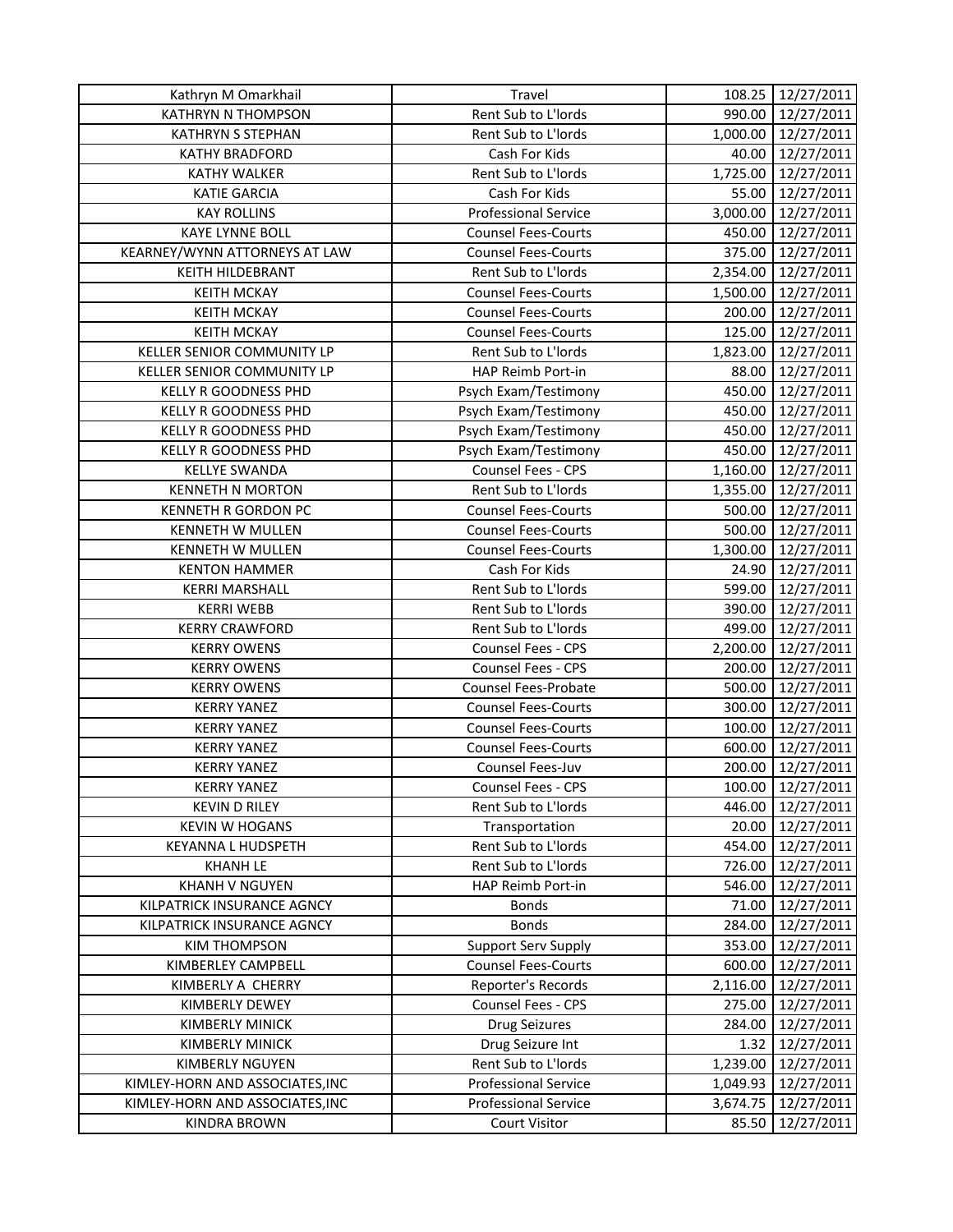| <b>KIRPAL BHOGAL</b>              | Rent Sub to L'Iords         | 1,419.00  | 12/27/2011 |
|-----------------------------------|-----------------------------|-----------|------------|
| KITE'S DRAPERIES INC              | <b>Supplies</b>             | 1,090.00  | 12/27/2011 |
| KLEINFELDER                       | <b>Professional Service</b> | 20,309.75 | 12/27/2011 |
| KLEINFELDER                       | <b>Building Maintenance</b> | 100.00    | 12/27/2011 |
| <b>KNOWLES PUBLISHING</b>         | Law Books                   | 94.94     | 12/27/2011 |
| <b>KNOWLES PUBLISHING</b>         | Law Books                   | 196.39    | 12/27/2011 |
| KNOWLES PUBLISHING                | Law Books                   | 94.94     | 12/27/2011 |
| <b>KOBBY T WARREN</b>             | <b>Counsel Fees-Courts</b>  | 515.00    | 12/27/2011 |
| <b>KOBBY T WARREN</b>             | <b>Counsel Fees-Courts</b>  | 1,250.00  | 12/27/2011 |
| <b>KOBBY T WARREN</b>             | <b>Counsel Fees-Courts</b>  | 1,350.00  | 12/27/2011 |
| <b>KOBBY T WARREN</b>             | <b>Counsel Fees-Courts</b>  | 275.00    | 12/27/2011 |
| <b>KOBBY T WARREN</b>             | <b>Counsel Fees-Courts</b>  | 100.00    | 12/27/2011 |
| <b>KOFI SEFAH</b>                 | Rent Sub to L'Iords         | 631.00    | 12/27/2011 |
| KONICA MINOLTA BUSINESS SOLUTIONS | <b>Computer Supplies</b>    | 2,759.00  | 12/27/2011 |
| KONICA MINOLTA BUSINESS SOLUTIONS | <b>Equipment Maint</b>      | 19.29     | 12/27/2011 |
| KONICA MINOLTA BUSINESS SOLUTIONS | Office Equip Maint          | 4,100.00  | 12/27/2011 |
| KONICA MINOLTA BUSINESS SOLUTIONS | <b>Equipment Maint</b>      | 2,530.00  | 12/27/2011 |
| KONICA MINOLTA BUSINESS SOLUTIONS | <b>Equipment Maint</b>      | 24.60     | 12/27/2011 |
| KONICA MINOLTA BUSINESS SOLUTIONS | <b>Equipment Maint</b>      | 32.80     | 12/27/2011 |
| KONICA MINOLTA BUSINESS SOLUTIONS | <b>Equipment Maint</b>      | 693.00    | 12/27/2011 |
| KONICA MINOLTA BUSINESS SOLUTIONS | <b>Equipment Maint</b>      | 4.90      | 12/27/2011 |
| KONICA MINOLTA BUSINESS SOLUTIONS | <b>Equipment Maint</b>      | 1,572.58  | 12/27/2011 |
| KONICA MINOLTA BUSINESS SOLUTIONS | <b>Equipment Maint</b>      | 287.00    | 12/27/2011 |
| KONICA MINOLTA BUSINESS SOLUTIONS | <b>Equipment Maint</b>      | 407.00    | 12/27/2011 |
| KONICA MINOLTA BUSINESS SOLUTIONS | <b>Equipment Maint</b>      | 117.00    | 12/27/2011 |
| KONICA MINOLTA BUSINESS SOLUTIONS | <b>Equipment Maint</b>      | 11.48     | 12/27/2011 |
| KONICA MINOLTA BUSINESS SOLUTIONS | <b>Equipment Maint</b>      | 208.25    | 12/27/2011 |
| KONICA MINOLTA BUSINESS SOLUTIONS | <b>Equipment Maint</b>      | 1,190.00  | 12/27/2011 |
| KONICA MINOLTA BUSINESS SOLUTIONS | <b>Equipment Maint</b>      | 595.00    | 12/27/2011 |
| KONICA MINOLTA BUSINESS SOLUTIONS | <b>Equipment Maint</b>      | 1,125.00  | 12/27/2011 |
| KONICA MINOLTA BUSINESS SOLUTIONS | <b>Equipment Maint</b>      | 410.00    | 12/27/2011 |
| KONICA MINOLTA BUSINESS SOLUTIONS | Office Equip Maint          | 160.65    | 12/27/2011 |
| KONICA MINOLTA BUSINESS SOLUTIONS | <b>Equipment Rentals</b>    | 93.50     | 12/27/2011 |
| KONICA MINOLTA BUSINESS SOLUTIONS | <b>Equipment Rentals</b>    | 93.50     | 12/27/2011 |
| KONICA MINOLTA BUSINESS SOLUTIONS | <b>Equipment Rentals</b>    | 93.50     | 12/27/2011 |
| KONICA MINOLTA BUSINESS SOLUTIONS | Capital Outlay-Furni        | 5,544.00  | 12/27/2011 |
| KONICA MINOLTA BUSINESS SOLUTIONS | <b>Equipment Maint</b>      | 1,102.50  | 12/27/2011 |
| KONICA MINOLTA BUSINESS SOLUTIONS | <b>Equipment Rentals</b>    | 149.39    | 12/27/2011 |
| KONICA MINOLTA BUSINESS SOLUTIONS | <b>Equipment Maint</b>      | 122.63    | 12/27/2011 |
| KONICA MINOLTA BUSINESS SOLUTIONS | <b>Equipment Rentals</b>    | 154.39    | 12/27/2011 |
| KONICA MINOLTA BUSINESS SOLUTIONS | <b>Equipment Rentals</b>    | 210.11    | 12/27/2011 |
| KONICA MINOLTA BUSINESS SOLUTIONS | <b>Equipment Rentals</b>    | 184.18    | 12/27/2011 |
| KOSEL INVESTMENTS INC             | Rent Sub to L'Iords         | 806.00    | 12/27/2011 |
| <b>KRISTI LYNN JONES</b>          | Rent Sub to L'Iords         | 217.00    | 12/27/2011 |
| <b>KRISTINA WEST</b>              | <b>Counsel Fees-Courts</b>  | 800.00    | 12/27/2011 |
| <b>KRISTINA WEST</b>              | Counsel Fees-Juv            | 300.00    | 12/27/2011 |
| <b>KROGER COMPANY</b>             | Food/Hygiene Assist         | 113.18    | 12/27/2011 |
| KRR VILLAS ON BEAR CREEK LP       | Rent Sub to L'Iords         | 2,479.00  | 12/27/2011 |
| KRR VILLAS ON BEAR CREEK LP       | HAP Reimb Port-in           | 1,488.00  | 12/27/2011 |
| <b>KSM EXCHANGE LLC</b>           | Parts and Supplies          | 311.94    | 12/27/2011 |
| KSM EXCHANGE LLC                  | Parts and Supplies          | 249.03    | 12/27/2011 |
| <b>KULVIR BHOGAL</b>              | Rent Sub to L'Iords         | 3,525.00  | 12/27/2011 |
| <b>KULVIR BHOGAL</b>              | HAP Reimb Port-in           | 810.00    | 12/27/2011 |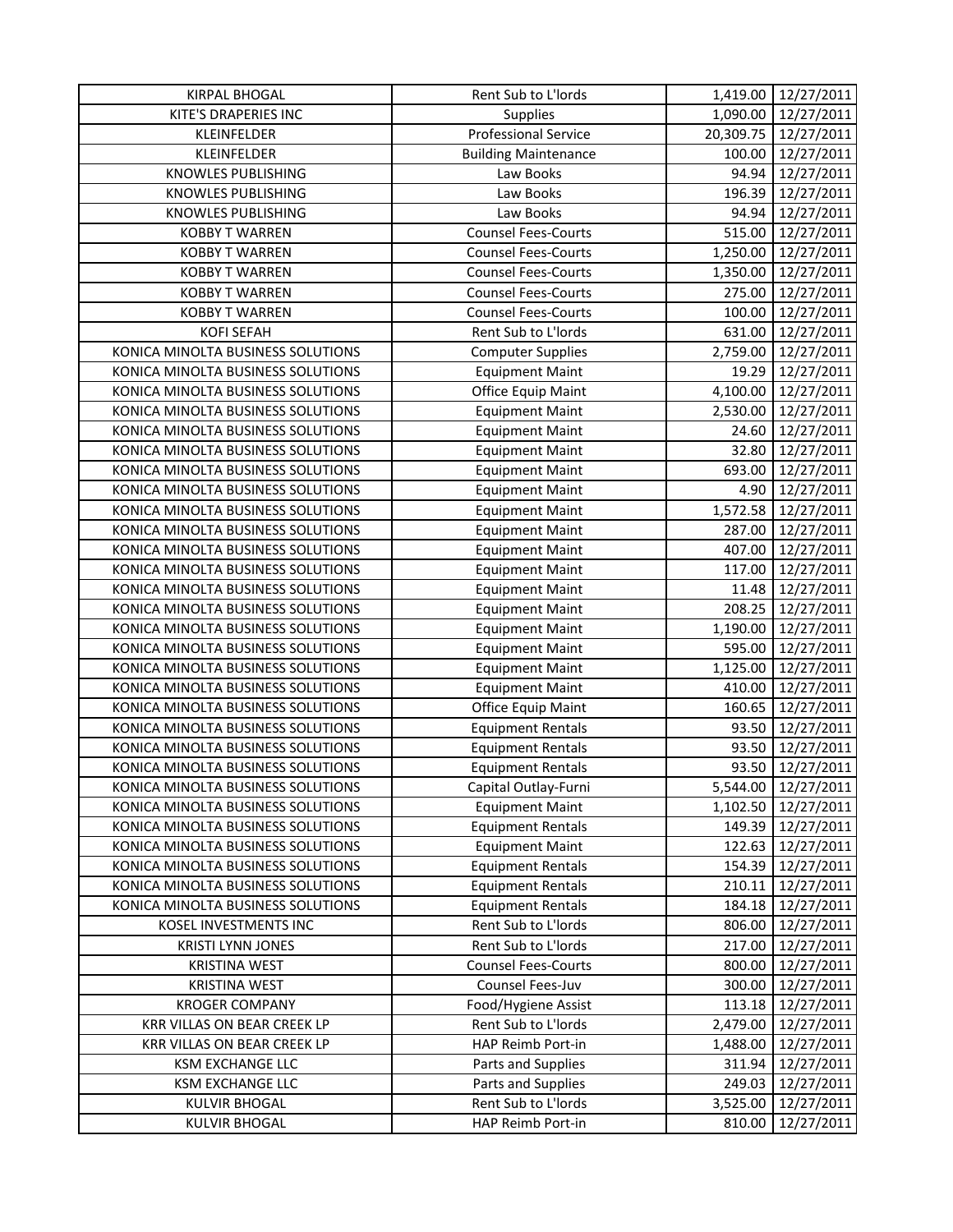| Drug Seizure Int<br>12/27/2011<br><b>KYLE A WHITAKER</b><br>18.30<br><b>Utility Allowance</b><br>32.00<br>12/27/2011<br>L C JACKSON<br>LA PRIMAVERA ASSOCIATES LP<br>Rent Sub to L'Iords<br>339.00<br>12/27/2011<br>LA PRIMAVERA ASSOCIATES LP<br>Rent Sub to L'Iords<br>1,060.00<br>12/27/2011<br>595.00<br>12/27/2011<br>LA PRIMAVERA ASSOCIATES LP<br>Rental Assistance<br>LAAUNDREANETTE L WILLIAMS<br>Rent Sub to L'Iords<br>466.00<br>12/27/2011<br>12/27/2011<br><b>LACY BRITTEN</b><br>Counsel Fees - CPS<br>1,010.00<br>Rent Sub to L'Iords<br>LADONNA GAIL AUBREY<br>396.00<br>12/27/2011<br><b>LAHAINA GROUP INC</b><br>1,332.50<br>12/27/2011<br><b>Equipment Maint</b><br>LAHAINA GROUP INC<br><b>Professional Service</b><br>12/27/2011<br>747.50<br>LAHAINA GROUP INC<br><b>Building Maintenance</b><br>65.00<br>12/27/2011<br><b>LAJONDA HARRIS</b><br>Rent Sub to L'Iords<br>850.00<br>12/27/2011<br>12/27/2011<br>LAKEVIEW ON SHADY OAKS LLC<br>Rent Sub to L'Iords<br>2,567.00<br>LAKEVIEW ON SHADY OAKS LLC<br>12/27/2011<br>Rent Sub to L'Iords<br>403.00<br>1,059.00<br>LAKEVIEW ON SHADY OAKS LLC<br>HAP Reimb Port-in<br>12/27/2011<br>LAL CHAUHAN<br>Rent Sub to L'Iords<br>482.00<br>12/27/2011<br>Rent Sub to L'Iords<br>975.00<br>12/27/2011<br>LAMAR Q WILLIAMS<br>975.00<br>12/27/2011<br>LAN NINH HUYNH<br><b>HAP Reimb Port-in</b><br><b>LANCE PENDLETON</b><br><b>Professional Service</b><br>12/27/2011<br>1,625.00<br>LANDMARK AT RIDGEWOOD PRESERVE<br>12/27/2011<br><b>Utility Assistance</b><br>62.33<br>515.00<br>LANDMARK AT RIDGEWOOD PRESERVE<br><b>Rental Assistance</b><br>12/27/2011<br>12/27/2011<br>LANGUAGE LINE SERVICES INC<br>15.54<br><b>Interpreter Fees</b><br>LANGUAGE LINE SERVICES INC<br><b>Interpreter Fees</b><br>8.16<br>12/27/2011<br><b>Professional Service</b><br>12/27/2011<br>LANGUAGE LINE SERVICES INC<br>22.94<br><b>Professional Service</b><br>LANGUAGE LINE SERVICES INC<br>67.34<br>12/27/2011<br>LARISA KELTNER<br>Counsel Fees - CPS<br>100.00<br>12/27/2011<br><b>Counsel Fees-Courts</b><br><b>LARRY E REED</b><br>300.00<br>12/27/2011<br><b>Counsel Fees-Courts</b><br>115.00<br><b>LARRY E REED</b><br>12/27/2011<br><b>Counsel Fees-Courts</b><br>2,750.00<br><b>LARRY E REED</b><br>12/27/2011<br><b>LARRY E REED</b><br><b>Counsel Fees-Courts</b><br>200.00<br>12/27/2011<br><b>LARRY E REED</b><br>125.00<br>12/27/2011<br><b>Counsel Fees-Courts</b><br><b>LARRY E REED</b><br><b>Counsel Fees-Courts</b><br>600.00<br>12/27/2011<br>Rent Sub to L'Iords<br>385.00<br>12/27/2011<br><b>LARRY JOE THOMAS</b><br>LAST GROUP ENTERPRISES INC<br>Sheriff Inventory<br>651.00<br>12/27/2011<br><b>LAST GROUP ENTERPRISES INC</b><br>Personal Hygiene<br>2,076.00<br>12/27/2011<br>400.00<br>12/27/2011<br>LATEPH ADENIJI<br><b>Counsel Fees-Courts</b><br>LATEPH ADENIJI<br><b>Counsel Fees-Courts</b><br>700.00<br>12/27/2011<br>LATEPH ADENIJI<br>Counsel Fees-Juv<br>200.00<br>12/27/2011<br>100.00<br>LATEPH ADENIJI<br><b>Counsel Fees - CPS</b><br>12/27/2011<br>Rent Sub to L'Iords<br><b>LAUCO ENTERPRISES</b><br>550.00<br>12/27/2011<br><b>Restitution Payable</b><br>20.00<br><b>LAURA DENISE TUNNE</b><br>12/27/2011<br>Rent Sub to L'Iords<br>763.00<br>LAURANCE TRAYLOR<br>12/27/2011<br><b>Counsel Fees-Courts</b><br>LAUREN GRAHAM & ASSOCIATES PLLC<br>250.00<br>12/27/2011<br><b>LAURIVA DAY</b><br>Rent Sub to L'Iords<br>1,127.00<br>12/27/2011<br>LAW OFFICE EDWARD E CASTILLO PLLC<br><b>Counsel Fees-Courts</b><br>12/27/2011<br>1,325.00<br>LAW OFFICE EDWARD E CASTILLO PLLC<br><b>Counsel Fees-Courts</b><br>350.00<br>12/27/2011<br>LAW OFFICE EDWARD E CASTILLO PLLC<br>800.00<br>12/27/2011<br><b>Counsel Fees-Courts</b><br>LAW OFFICE EDWARD E CASTILLO PLLC<br><b>Counsel Fees-Courts</b><br>750.00<br>12/27/2011<br>LAW OFFICE EDWARD E CASTILLO PLLC<br><b>Counsel Fees-Courts</b><br>250.00<br>12/27/2011<br>LAW OFFICE OF ALICE RODRIGUEZ<br>Counsel Fees - CPS<br>100.00<br>12/27/2011<br>Counsel Fees - CPS<br>300.00<br>LAW OFFICE OF BRADLEY L CLARK PC<br>12/27/2011 | <b>KYLE A WHITAKER</b>           | <b>Drug Seizures</b> | 4,000.00 | 12/27/2011 |
|-------------------------------------------------------------------------------------------------------------------------------------------------------------------------------------------------------------------------------------------------------------------------------------------------------------------------------------------------------------------------------------------------------------------------------------------------------------------------------------------------------------------------------------------------------------------------------------------------------------------------------------------------------------------------------------------------------------------------------------------------------------------------------------------------------------------------------------------------------------------------------------------------------------------------------------------------------------------------------------------------------------------------------------------------------------------------------------------------------------------------------------------------------------------------------------------------------------------------------------------------------------------------------------------------------------------------------------------------------------------------------------------------------------------------------------------------------------------------------------------------------------------------------------------------------------------------------------------------------------------------------------------------------------------------------------------------------------------------------------------------------------------------------------------------------------------------------------------------------------------------------------------------------------------------------------------------------------------------------------------------------------------------------------------------------------------------------------------------------------------------------------------------------------------------------------------------------------------------------------------------------------------------------------------------------------------------------------------------------------------------------------------------------------------------------------------------------------------------------------------------------------------------------------------------------------------------------------------------------------------------------------------------------------------------------------------------------------------------------------------------------------------------------------------------------------------------------------------------------------------------------------------------------------------------------------------------------------------------------------------------------------------------------------------------------------------------------------------------------------------------------------------------------------------------------------------------------------------------------------------------------------------------------------------------------------------------------------------------------------------------------------------------------------------------------------------------------------------------------------------------------------------------------------------------------------------------------------------------------------------------------------------------------------------------------------------------------------------------------------------------------------------------------------------------------------------------------------------------------------------------------------------------------------------------------------------------------------------------------------------------------------------------------------------------------------------------------------------------|----------------------------------|----------------------|----------|------------|
|                                                                                                                                                                                                                                                                                                                                                                                                                                                                                                                                                                                                                                                                                                                                                                                                                                                                                                                                                                                                                                                                                                                                                                                                                                                                                                                                                                                                                                                                                                                                                                                                                                                                                                                                                                                                                                                                                                                                                                                                                                                                                                                                                                                                                                                                                                                                                                                                                                                                                                                                                                                                                                                                                                                                                                                                                                                                                                                                                                                                                                                                                                                                                                                                                                                                                                                                                                                                                                                                                                                                                                                                                                                                                                                                                                                                                                                                                                                                                                                                                                                                                                 |                                  |                      |          |            |
|                                                                                                                                                                                                                                                                                                                                                                                                                                                                                                                                                                                                                                                                                                                                                                                                                                                                                                                                                                                                                                                                                                                                                                                                                                                                                                                                                                                                                                                                                                                                                                                                                                                                                                                                                                                                                                                                                                                                                                                                                                                                                                                                                                                                                                                                                                                                                                                                                                                                                                                                                                                                                                                                                                                                                                                                                                                                                                                                                                                                                                                                                                                                                                                                                                                                                                                                                                                                                                                                                                                                                                                                                                                                                                                                                                                                                                                                                                                                                                                                                                                                                                 |                                  |                      |          |            |
|                                                                                                                                                                                                                                                                                                                                                                                                                                                                                                                                                                                                                                                                                                                                                                                                                                                                                                                                                                                                                                                                                                                                                                                                                                                                                                                                                                                                                                                                                                                                                                                                                                                                                                                                                                                                                                                                                                                                                                                                                                                                                                                                                                                                                                                                                                                                                                                                                                                                                                                                                                                                                                                                                                                                                                                                                                                                                                                                                                                                                                                                                                                                                                                                                                                                                                                                                                                                                                                                                                                                                                                                                                                                                                                                                                                                                                                                                                                                                                                                                                                                                                 |                                  |                      |          |            |
|                                                                                                                                                                                                                                                                                                                                                                                                                                                                                                                                                                                                                                                                                                                                                                                                                                                                                                                                                                                                                                                                                                                                                                                                                                                                                                                                                                                                                                                                                                                                                                                                                                                                                                                                                                                                                                                                                                                                                                                                                                                                                                                                                                                                                                                                                                                                                                                                                                                                                                                                                                                                                                                                                                                                                                                                                                                                                                                                                                                                                                                                                                                                                                                                                                                                                                                                                                                                                                                                                                                                                                                                                                                                                                                                                                                                                                                                                                                                                                                                                                                                                                 |                                  |                      |          |            |
|                                                                                                                                                                                                                                                                                                                                                                                                                                                                                                                                                                                                                                                                                                                                                                                                                                                                                                                                                                                                                                                                                                                                                                                                                                                                                                                                                                                                                                                                                                                                                                                                                                                                                                                                                                                                                                                                                                                                                                                                                                                                                                                                                                                                                                                                                                                                                                                                                                                                                                                                                                                                                                                                                                                                                                                                                                                                                                                                                                                                                                                                                                                                                                                                                                                                                                                                                                                                                                                                                                                                                                                                                                                                                                                                                                                                                                                                                                                                                                                                                                                                                                 |                                  |                      |          |            |
|                                                                                                                                                                                                                                                                                                                                                                                                                                                                                                                                                                                                                                                                                                                                                                                                                                                                                                                                                                                                                                                                                                                                                                                                                                                                                                                                                                                                                                                                                                                                                                                                                                                                                                                                                                                                                                                                                                                                                                                                                                                                                                                                                                                                                                                                                                                                                                                                                                                                                                                                                                                                                                                                                                                                                                                                                                                                                                                                                                                                                                                                                                                                                                                                                                                                                                                                                                                                                                                                                                                                                                                                                                                                                                                                                                                                                                                                                                                                                                                                                                                                                                 |                                  |                      |          |            |
|                                                                                                                                                                                                                                                                                                                                                                                                                                                                                                                                                                                                                                                                                                                                                                                                                                                                                                                                                                                                                                                                                                                                                                                                                                                                                                                                                                                                                                                                                                                                                                                                                                                                                                                                                                                                                                                                                                                                                                                                                                                                                                                                                                                                                                                                                                                                                                                                                                                                                                                                                                                                                                                                                                                                                                                                                                                                                                                                                                                                                                                                                                                                                                                                                                                                                                                                                                                                                                                                                                                                                                                                                                                                                                                                                                                                                                                                                                                                                                                                                                                                                                 |                                  |                      |          |            |
|                                                                                                                                                                                                                                                                                                                                                                                                                                                                                                                                                                                                                                                                                                                                                                                                                                                                                                                                                                                                                                                                                                                                                                                                                                                                                                                                                                                                                                                                                                                                                                                                                                                                                                                                                                                                                                                                                                                                                                                                                                                                                                                                                                                                                                                                                                                                                                                                                                                                                                                                                                                                                                                                                                                                                                                                                                                                                                                                                                                                                                                                                                                                                                                                                                                                                                                                                                                                                                                                                                                                                                                                                                                                                                                                                                                                                                                                                                                                                                                                                                                                                                 |                                  |                      |          |            |
|                                                                                                                                                                                                                                                                                                                                                                                                                                                                                                                                                                                                                                                                                                                                                                                                                                                                                                                                                                                                                                                                                                                                                                                                                                                                                                                                                                                                                                                                                                                                                                                                                                                                                                                                                                                                                                                                                                                                                                                                                                                                                                                                                                                                                                                                                                                                                                                                                                                                                                                                                                                                                                                                                                                                                                                                                                                                                                                                                                                                                                                                                                                                                                                                                                                                                                                                                                                                                                                                                                                                                                                                                                                                                                                                                                                                                                                                                                                                                                                                                                                                                                 |                                  |                      |          |            |
|                                                                                                                                                                                                                                                                                                                                                                                                                                                                                                                                                                                                                                                                                                                                                                                                                                                                                                                                                                                                                                                                                                                                                                                                                                                                                                                                                                                                                                                                                                                                                                                                                                                                                                                                                                                                                                                                                                                                                                                                                                                                                                                                                                                                                                                                                                                                                                                                                                                                                                                                                                                                                                                                                                                                                                                                                                                                                                                                                                                                                                                                                                                                                                                                                                                                                                                                                                                                                                                                                                                                                                                                                                                                                                                                                                                                                                                                                                                                                                                                                                                                                                 |                                  |                      |          |            |
|                                                                                                                                                                                                                                                                                                                                                                                                                                                                                                                                                                                                                                                                                                                                                                                                                                                                                                                                                                                                                                                                                                                                                                                                                                                                                                                                                                                                                                                                                                                                                                                                                                                                                                                                                                                                                                                                                                                                                                                                                                                                                                                                                                                                                                                                                                                                                                                                                                                                                                                                                                                                                                                                                                                                                                                                                                                                                                                                                                                                                                                                                                                                                                                                                                                                                                                                                                                                                                                                                                                                                                                                                                                                                                                                                                                                                                                                                                                                                                                                                                                                                                 |                                  |                      |          |            |
|                                                                                                                                                                                                                                                                                                                                                                                                                                                                                                                                                                                                                                                                                                                                                                                                                                                                                                                                                                                                                                                                                                                                                                                                                                                                                                                                                                                                                                                                                                                                                                                                                                                                                                                                                                                                                                                                                                                                                                                                                                                                                                                                                                                                                                                                                                                                                                                                                                                                                                                                                                                                                                                                                                                                                                                                                                                                                                                                                                                                                                                                                                                                                                                                                                                                                                                                                                                                                                                                                                                                                                                                                                                                                                                                                                                                                                                                                                                                                                                                                                                                                                 |                                  |                      |          |            |
|                                                                                                                                                                                                                                                                                                                                                                                                                                                                                                                                                                                                                                                                                                                                                                                                                                                                                                                                                                                                                                                                                                                                                                                                                                                                                                                                                                                                                                                                                                                                                                                                                                                                                                                                                                                                                                                                                                                                                                                                                                                                                                                                                                                                                                                                                                                                                                                                                                                                                                                                                                                                                                                                                                                                                                                                                                                                                                                                                                                                                                                                                                                                                                                                                                                                                                                                                                                                                                                                                                                                                                                                                                                                                                                                                                                                                                                                                                                                                                                                                                                                                                 |                                  |                      |          |            |
|                                                                                                                                                                                                                                                                                                                                                                                                                                                                                                                                                                                                                                                                                                                                                                                                                                                                                                                                                                                                                                                                                                                                                                                                                                                                                                                                                                                                                                                                                                                                                                                                                                                                                                                                                                                                                                                                                                                                                                                                                                                                                                                                                                                                                                                                                                                                                                                                                                                                                                                                                                                                                                                                                                                                                                                                                                                                                                                                                                                                                                                                                                                                                                                                                                                                                                                                                                                                                                                                                                                                                                                                                                                                                                                                                                                                                                                                                                                                                                                                                                                                                                 |                                  |                      |          |            |
|                                                                                                                                                                                                                                                                                                                                                                                                                                                                                                                                                                                                                                                                                                                                                                                                                                                                                                                                                                                                                                                                                                                                                                                                                                                                                                                                                                                                                                                                                                                                                                                                                                                                                                                                                                                                                                                                                                                                                                                                                                                                                                                                                                                                                                                                                                                                                                                                                                                                                                                                                                                                                                                                                                                                                                                                                                                                                                                                                                                                                                                                                                                                                                                                                                                                                                                                                                                                                                                                                                                                                                                                                                                                                                                                                                                                                                                                                                                                                                                                                                                                                                 |                                  |                      |          |            |
|                                                                                                                                                                                                                                                                                                                                                                                                                                                                                                                                                                                                                                                                                                                                                                                                                                                                                                                                                                                                                                                                                                                                                                                                                                                                                                                                                                                                                                                                                                                                                                                                                                                                                                                                                                                                                                                                                                                                                                                                                                                                                                                                                                                                                                                                                                                                                                                                                                                                                                                                                                                                                                                                                                                                                                                                                                                                                                                                                                                                                                                                                                                                                                                                                                                                                                                                                                                                                                                                                                                                                                                                                                                                                                                                                                                                                                                                                                                                                                                                                                                                                                 |                                  |                      |          |            |
|                                                                                                                                                                                                                                                                                                                                                                                                                                                                                                                                                                                                                                                                                                                                                                                                                                                                                                                                                                                                                                                                                                                                                                                                                                                                                                                                                                                                                                                                                                                                                                                                                                                                                                                                                                                                                                                                                                                                                                                                                                                                                                                                                                                                                                                                                                                                                                                                                                                                                                                                                                                                                                                                                                                                                                                                                                                                                                                                                                                                                                                                                                                                                                                                                                                                                                                                                                                                                                                                                                                                                                                                                                                                                                                                                                                                                                                                                                                                                                                                                                                                                                 |                                  |                      |          |            |
|                                                                                                                                                                                                                                                                                                                                                                                                                                                                                                                                                                                                                                                                                                                                                                                                                                                                                                                                                                                                                                                                                                                                                                                                                                                                                                                                                                                                                                                                                                                                                                                                                                                                                                                                                                                                                                                                                                                                                                                                                                                                                                                                                                                                                                                                                                                                                                                                                                                                                                                                                                                                                                                                                                                                                                                                                                                                                                                                                                                                                                                                                                                                                                                                                                                                                                                                                                                                                                                                                                                                                                                                                                                                                                                                                                                                                                                                                                                                                                                                                                                                                                 |                                  |                      |          |            |
|                                                                                                                                                                                                                                                                                                                                                                                                                                                                                                                                                                                                                                                                                                                                                                                                                                                                                                                                                                                                                                                                                                                                                                                                                                                                                                                                                                                                                                                                                                                                                                                                                                                                                                                                                                                                                                                                                                                                                                                                                                                                                                                                                                                                                                                                                                                                                                                                                                                                                                                                                                                                                                                                                                                                                                                                                                                                                                                                                                                                                                                                                                                                                                                                                                                                                                                                                                                                                                                                                                                                                                                                                                                                                                                                                                                                                                                                                                                                                                                                                                                                                                 |                                  |                      |          |            |
|                                                                                                                                                                                                                                                                                                                                                                                                                                                                                                                                                                                                                                                                                                                                                                                                                                                                                                                                                                                                                                                                                                                                                                                                                                                                                                                                                                                                                                                                                                                                                                                                                                                                                                                                                                                                                                                                                                                                                                                                                                                                                                                                                                                                                                                                                                                                                                                                                                                                                                                                                                                                                                                                                                                                                                                                                                                                                                                                                                                                                                                                                                                                                                                                                                                                                                                                                                                                                                                                                                                                                                                                                                                                                                                                                                                                                                                                                                                                                                                                                                                                                                 |                                  |                      |          |            |
|                                                                                                                                                                                                                                                                                                                                                                                                                                                                                                                                                                                                                                                                                                                                                                                                                                                                                                                                                                                                                                                                                                                                                                                                                                                                                                                                                                                                                                                                                                                                                                                                                                                                                                                                                                                                                                                                                                                                                                                                                                                                                                                                                                                                                                                                                                                                                                                                                                                                                                                                                                                                                                                                                                                                                                                                                                                                                                                                                                                                                                                                                                                                                                                                                                                                                                                                                                                                                                                                                                                                                                                                                                                                                                                                                                                                                                                                                                                                                                                                                                                                                                 |                                  |                      |          |            |
|                                                                                                                                                                                                                                                                                                                                                                                                                                                                                                                                                                                                                                                                                                                                                                                                                                                                                                                                                                                                                                                                                                                                                                                                                                                                                                                                                                                                                                                                                                                                                                                                                                                                                                                                                                                                                                                                                                                                                                                                                                                                                                                                                                                                                                                                                                                                                                                                                                                                                                                                                                                                                                                                                                                                                                                                                                                                                                                                                                                                                                                                                                                                                                                                                                                                                                                                                                                                                                                                                                                                                                                                                                                                                                                                                                                                                                                                                                                                                                                                                                                                                                 |                                  |                      |          |            |
|                                                                                                                                                                                                                                                                                                                                                                                                                                                                                                                                                                                                                                                                                                                                                                                                                                                                                                                                                                                                                                                                                                                                                                                                                                                                                                                                                                                                                                                                                                                                                                                                                                                                                                                                                                                                                                                                                                                                                                                                                                                                                                                                                                                                                                                                                                                                                                                                                                                                                                                                                                                                                                                                                                                                                                                                                                                                                                                                                                                                                                                                                                                                                                                                                                                                                                                                                                                                                                                                                                                                                                                                                                                                                                                                                                                                                                                                                                                                                                                                                                                                                                 |                                  |                      |          |            |
|                                                                                                                                                                                                                                                                                                                                                                                                                                                                                                                                                                                                                                                                                                                                                                                                                                                                                                                                                                                                                                                                                                                                                                                                                                                                                                                                                                                                                                                                                                                                                                                                                                                                                                                                                                                                                                                                                                                                                                                                                                                                                                                                                                                                                                                                                                                                                                                                                                                                                                                                                                                                                                                                                                                                                                                                                                                                                                                                                                                                                                                                                                                                                                                                                                                                                                                                                                                                                                                                                                                                                                                                                                                                                                                                                                                                                                                                                                                                                                                                                                                                                                 |                                  |                      |          |            |
|                                                                                                                                                                                                                                                                                                                                                                                                                                                                                                                                                                                                                                                                                                                                                                                                                                                                                                                                                                                                                                                                                                                                                                                                                                                                                                                                                                                                                                                                                                                                                                                                                                                                                                                                                                                                                                                                                                                                                                                                                                                                                                                                                                                                                                                                                                                                                                                                                                                                                                                                                                                                                                                                                                                                                                                                                                                                                                                                                                                                                                                                                                                                                                                                                                                                                                                                                                                                                                                                                                                                                                                                                                                                                                                                                                                                                                                                                                                                                                                                                                                                                                 |                                  |                      |          |            |
|                                                                                                                                                                                                                                                                                                                                                                                                                                                                                                                                                                                                                                                                                                                                                                                                                                                                                                                                                                                                                                                                                                                                                                                                                                                                                                                                                                                                                                                                                                                                                                                                                                                                                                                                                                                                                                                                                                                                                                                                                                                                                                                                                                                                                                                                                                                                                                                                                                                                                                                                                                                                                                                                                                                                                                                                                                                                                                                                                                                                                                                                                                                                                                                                                                                                                                                                                                                                                                                                                                                                                                                                                                                                                                                                                                                                                                                                                                                                                                                                                                                                                                 |                                  |                      |          |            |
|                                                                                                                                                                                                                                                                                                                                                                                                                                                                                                                                                                                                                                                                                                                                                                                                                                                                                                                                                                                                                                                                                                                                                                                                                                                                                                                                                                                                                                                                                                                                                                                                                                                                                                                                                                                                                                                                                                                                                                                                                                                                                                                                                                                                                                                                                                                                                                                                                                                                                                                                                                                                                                                                                                                                                                                                                                                                                                                                                                                                                                                                                                                                                                                                                                                                                                                                                                                                                                                                                                                                                                                                                                                                                                                                                                                                                                                                                                                                                                                                                                                                                                 |                                  |                      |          |            |
|                                                                                                                                                                                                                                                                                                                                                                                                                                                                                                                                                                                                                                                                                                                                                                                                                                                                                                                                                                                                                                                                                                                                                                                                                                                                                                                                                                                                                                                                                                                                                                                                                                                                                                                                                                                                                                                                                                                                                                                                                                                                                                                                                                                                                                                                                                                                                                                                                                                                                                                                                                                                                                                                                                                                                                                                                                                                                                                                                                                                                                                                                                                                                                                                                                                                                                                                                                                                                                                                                                                                                                                                                                                                                                                                                                                                                                                                                                                                                                                                                                                                                                 |                                  |                      |          |            |
|                                                                                                                                                                                                                                                                                                                                                                                                                                                                                                                                                                                                                                                                                                                                                                                                                                                                                                                                                                                                                                                                                                                                                                                                                                                                                                                                                                                                                                                                                                                                                                                                                                                                                                                                                                                                                                                                                                                                                                                                                                                                                                                                                                                                                                                                                                                                                                                                                                                                                                                                                                                                                                                                                                                                                                                                                                                                                                                                                                                                                                                                                                                                                                                                                                                                                                                                                                                                                                                                                                                                                                                                                                                                                                                                                                                                                                                                                                                                                                                                                                                                                                 |                                  |                      |          |            |
|                                                                                                                                                                                                                                                                                                                                                                                                                                                                                                                                                                                                                                                                                                                                                                                                                                                                                                                                                                                                                                                                                                                                                                                                                                                                                                                                                                                                                                                                                                                                                                                                                                                                                                                                                                                                                                                                                                                                                                                                                                                                                                                                                                                                                                                                                                                                                                                                                                                                                                                                                                                                                                                                                                                                                                                                                                                                                                                                                                                                                                                                                                                                                                                                                                                                                                                                                                                                                                                                                                                                                                                                                                                                                                                                                                                                                                                                                                                                                                                                                                                                                                 |                                  |                      |          |            |
|                                                                                                                                                                                                                                                                                                                                                                                                                                                                                                                                                                                                                                                                                                                                                                                                                                                                                                                                                                                                                                                                                                                                                                                                                                                                                                                                                                                                                                                                                                                                                                                                                                                                                                                                                                                                                                                                                                                                                                                                                                                                                                                                                                                                                                                                                                                                                                                                                                                                                                                                                                                                                                                                                                                                                                                                                                                                                                                                                                                                                                                                                                                                                                                                                                                                                                                                                                                                                                                                                                                                                                                                                                                                                                                                                                                                                                                                                                                                                                                                                                                                                                 |                                  |                      |          |            |
|                                                                                                                                                                                                                                                                                                                                                                                                                                                                                                                                                                                                                                                                                                                                                                                                                                                                                                                                                                                                                                                                                                                                                                                                                                                                                                                                                                                                                                                                                                                                                                                                                                                                                                                                                                                                                                                                                                                                                                                                                                                                                                                                                                                                                                                                                                                                                                                                                                                                                                                                                                                                                                                                                                                                                                                                                                                                                                                                                                                                                                                                                                                                                                                                                                                                                                                                                                                                                                                                                                                                                                                                                                                                                                                                                                                                                                                                                                                                                                                                                                                                                                 |                                  |                      |          |            |
|                                                                                                                                                                                                                                                                                                                                                                                                                                                                                                                                                                                                                                                                                                                                                                                                                                                                                                                                                                                                                                                                                                                                                                                                                                                                                                                                                                                                                                                                                                                                                                                                                                                                                                                                                                                                                                                                                                                                                                                                                                                                                                                                                                                                                                                                                                                                                                                                                                                                                                                                                                                                                                                                                                                                                                                                                                                                                                                                                                                                                                                                                                                                                                                                                                                                                                                                                                                                                                                                                                                                                                                                                                                                                                                                                                                                                                                                                                                                                                                                                                                                                                 |                                  |                      |          |            |
|                                                                                                                                                                                                                                                                                                                                                                                                                                                                                                                                                                                                                                                                                                                                                                                                                                                                                                                                                                                                                                                                                                                                                                                                                                                                                                                                                                                                                                                                                                                                                                                                                                                                                                                                                                                                                                                                                                                                                                                                                                                                                                                                                                                                                                                                                                                                                                                                                                                                                                                                                                                                                                                                                                                                                                                                                                                                                                                                                                                                                                                                                                                                                                                                                                                                                                                                                                                                                                                                                                                                                                                                                                                                                                                                                                                                                                                                                                                                                                                                                                                                                                 |                                  |                      |          |            |
|                                                                                                                                                                                                                                                                                                                                                                                                                                                                                                                                                                                                                                                                                                                                                                                                                                                                                                                                                                                                                                                                                                                                                                                                                                                                                                                                                                                                                                                                                                                                                                                                                                                                                                                                                                                                                                                                                                                                                                                                                                                                                                                                                                                                                                                                                                                                                                                                                                                                                                                                                                                                                                                                                                                                                                                                                                                                                                                                                                                                                                                                                                                                                                                                                                                                                                                                                                                                                                                                                                                                                                                                                                                                                                                                                                                                                                                                                                                                                                                                                                                                                                 |                                  |                      |          |            |
|                                                                                                                                                                                                                                                                                                                                                                                                                                                                                                                                                                                                                                                                                                                                                                                                                                                                                                                                                                                                                                                                                                                                                                                                                                                                                                                                                                                                                                                                                                                                                                                                                                                                                                                                                                                                                                                                                                                                                                                                                                                                                                                                                                                                                                                                                                                                                                                                                                                                                                                                                                                                                                                                                                                                                                                                                                                                                                                                                                                                                                                                                                                                                                                                                                                                                                                                                                                                                                                                                                                                                                                                                                                                                                                                                                                                                                                                                                                                                                                                                                                                                                 |                                  |                      |          |            |
|                                                                                                                                                                                                                                                                                                                                                                                                                                                                                                                                                                                                                                                                                                                                                                                                                                                                                                                                                                                                                                                                                                                                                                                                                                                                                                                                                                                                                                                                                                                                                                                                                                                                                                                                                                                                                                                                                                                                                                                                                                                                                                                                                                                                                                                                                                                                                                                                                                                                                                                                                                                                                                                                                                                                                                                                                                                                                                                                                                                                                                                                                                                                                                                                                                                                                                                                                                                                                                                                                                                                                                                                                                                                                                                                                                                                                                                                                                                                                                                                                                                                                                 |                                  |                      |          |            |
|                                                                                                                                                                                                                                                                                                                                                                                                                                                                                                                                                                                                                                                                                                                                                                                                                                                                                                                                                                                                                                                                                                                                                                                                                                                                                                                                                                                                                                                                                                                                                                                                                                                                                                                                                                                                                                                                                                                                                                                                                                                                                                                                                                                                                                                                                                                                                                                                                                                                                                                                                                                                                                                                                                                                                                                                                                                                                                                                                                                                                                                                                                                                                                                                                                                                                                                                                                                                                                                                                                                                                                                                                                                                                                                                                                                                                                                                                                                                                                                                                                                                                                 |                                  |                      |          |            |
|                                                                                                                                                                                                                                                                                                                                                                                                                                                                                                                                                                                                                                                                                                                                                                                                                                                                                                                                                                                                                                                                                                                                                                                                                                                                                                                                                                                                                                                                                                                                                                                                                                                                                                                                                                                                                                                                                                                                                                                                                                                                                                                                                                                                                                                                                                                                                                                                                                                                                                                                                                                                                                                                                                                                                                                                                                                                                                                                                                                                                                                                                                                                                                                                                                                                                                                                                                                                                                                                                                                                                                                                                                                                                                                                                                                                                                                                                                                                                                                                                                                                                                 |                                  |                      |          |            |
|                                                                                                                                                                                                                                                                                                                                                                                                                                                                                                                                                                                                                                                                                                                                                                                                                                                                                                                                                                                                                                                                                                                                                                                                                                                                                                                                                                                                                                                                                                                                                                                                                                                                                                                                                                                                                                                                                                                                                                                                                                                                                                                                                                                                                                                                                                                                                                                                                                                                                                                                                                                                                                                                                                                                                                                                                                                                                                                                                                                                                                                                                                                                                                                                                                                                                                                                                                                                                                                                                                                                                                                                                                                                                                                                                                                                                                                                                                                                                                                                                                                                                                 |                                  |                      |          |            |
|                                                                                                                                                                                                                                                                                                                                                                                                                                                                                                                                                                                                                                                                                                                                                                                                                                                                                                                                                                                                                                                                                                                                                                                                                                                                                                                                                                                                                                                                                                                                                                                                                                                                                                                                                                                                                                                                                                                                                                                                                                                                                                                                                                                                                                                                                                                                                                                                                                                                                                                                                                                                                                                                                                                                                                                                                                                                                                                                                                                                                                                                                                                                                                                                                                                                                                                                                                                                                                                                                                                                                                                                                                                                                                                                                                                                                                                                                                                                                                                                                                                                                                 |                                  |                      |          |            |
|                                                                                                                                                                                                                                                                                                                                                                                                                                                                                                                                                                                                                                                                                                                                                                                                                                                                                                                                                                                                                                                                                                                                                                                                                                                                                                                                                                                                                                                                                                                                                                                                                                                                                                                                                                                                                                                                                                                                                                                                                                                                                                                                                                                                                                                                                                                                                                                                                                                                                                                                                                                                                                                                                                                                                                                                                                                                                                                                                                                                                                                                                                                                                                                                                                                                                                                                                                                                                                                                                                                                                                                                                                                                                                                                                                                                                                                                                                                                                                                                                                                                                                 |                                  |                      |          |            |
|                                                                                                                                                                                                                                                                                                                                                                                                                                                                                                                                                                                                                                                                                                                                                                                                                                                                                                                                                                                                                                                                                                                                                                                                                                                                                                                                                                                                                                                                                                                                                                                                                                                                                                                                                                                                                                                                                                                                                                                                                                                                                                                                                                                                                                                                                                                                                                                                                                                                                                                                                                                                                                                                                                                                                                                                                                                                                                                                                                                                                                                                                                                                                                                                                                                                                                                                                                                                                                                                                                                                                                                                                                                                                                                                                                                                                                                                                                                                                                                                                                                                                                 |                                  |                      |          |            |
|                                                                                                                                                                                                                                                                                                                                                                                                                                                                                                                                                                                                                                                                                                                                                                                                                                                                                                                                                                                                                                                                                                                                                                                                                                                                                                                                                                                                                                                                                                                                                                                                                                                                                                                                                                                                                                                                                                                                                                                                                                                                                                                                                                                                                                                                                                                                                                                                                                                                                                                                                                                                                                                                                                                                                                                                                                                                                                                                                                                                                                                                                                                                                                                                                                                                                                                                                                                                                                                                                                                                                                                                                                                                                                                                                                                                                                                                                                                                                                                                                                                                                                 |                                  |                      |          |            |
|                                                                                                                                                                                                                                                                                                                                                                                                                                                                                                                                                                                                                                                                                                                                                                                                                                                                                                                                                                                                                                                                                                                                                                                                                                                                                                                                                                                                                                                                                                                                                                                                                                                                                                                                                                                                                                                                                                                                                                                                                                                                                                                                                                                                                                                                                                                                                                                                                                                                                                                                                                                                                                                                                                                                                                                                                                                                                                                                                                                                                                                                                                                                                                                                                                                                                                                                                                                                                                                                                                                                                                                                                                                                                                                                                                                                                                                                                                                                                                                                                                                                                                 |                                  |                      |          |            |
|                                                                                                                                                                                                                                                                                                                                                                                                                                                                                                                                                                                                                                                                                                                                                                                                                                                                                                                                                                                                                                                                                                                                                                                                                                                                                                                                                                                                                                                                                                                                                                                                                                                                                                                                                                                                                                                                                                                                                                                                                                                                                                                                                                                                                                                                                                                                                                                                                                                                                                                                                                                                                                                                                                                                                                                                                                                                                                                                                                                                                                                                                                                                                                                                                                                                                                                                                                                                                                                                                                                                                                                                                                                                                                                                                                                                                                                                                                                                                                                                                                                                                                 |                                  |                      |          |            |
|                                                                                                                                                                                                                                                                                                                                                                                                                                                                                                                                                                                                                                                                                                                                                                                                                                                                                                                                                                                                                                                                                                                                                                                                                                                                                                                                                                                                                                                                                                                                                                                                                                                                                                                                                                                                                                                                                                                                                                                                                                                                                                                                                                                                                                                                                                                                                                                                                                                                                                                                                                                                                                                                                                                                                                                                                                                                                                                                                                                                                                                                                                                                                                                                                                                                                                                                                                                                                                                                                                                                                                                                                                                                                                                                                                                                                                                                                                                                                                                                                                                                                                 |                                  |                      |          |            |
|                                                                                                                                                                                                                                                                                                                                                                                                                                                                                                                                                                                                                                                                                                                                                                                                                                                                                                                                                                                                                                                                                                                                                                                                                                                                                                                                                                                                                                                                                                                                                                                                                                                                                                                                                                                                                                                                                                                                                                                                                                                                                                                                                                                                                                                                                                                                                                                                                                                                                                                                                                                                                                                                                                                                                                                                                                                                                                                                                                                                                                                                                                                                                                                                                                                                                                                                                                                                                                                                                                                                                                                                                                                                                                                                                                                                                                                                                                                                                                                                                                                                                                 |                                  |                      |          |            |
|                                                                                                                                                                                                                                                                                                                                                                                                                                                                                                                                                                                                                                                                                                                                                                                                                                                                                                                                                                                                                                                                                                                                                                                                                                                                                                                                                                                                                                                                                                                                                                                                                                                                                                                                                                                                                                                                                                                                                                                                                                                                                                                                                                                                                                                                                                                                                                                                                                                                                                                                                                                                                                                                                                                                                                                                                                                                                                                                                                                                                                                                                                                                                                                                                                                                                                                                                                                                                                                                                                                                                                                                                                                                                                                                                                                                                                                                                                                                                                                                                                                                                                 |                                  |                      |          |            |
|                                                                                                                                                                                                                                                                                                                                                                                                                                                                                                                                                                                                                                                                                                                                                                                                                                                                                                                                                                                                                                                                                                                                                                                                                                                                                                                                                                                                                                                                                                                                                                                                                                                                                                                                                                                                                                                                                                                                                                                                                                                                                                                                                                                                                                                                                                                                                                                                                                                                                                                                                                                                                                                                                                                                                                                                                                                                                                                                                                                                                                                                                                                                                                                                                                                                                                                                                                                                                                                                                                                                                                                                                                                                                                                                                                                                                                                                                                                                                                                                                                                                                                 |                                  |                      |          |            |
|                                                                                                                                                                                                                                                                                                                                                                                                                                                                                                                                                                                                                                                                                                                                                                                                                                                                                                                                                                                                                                                                                                                                                                                                                                                                                                                                                                                                                                                                                                                                                                                                                                                                                                                                                                                                                                                                                                                                                                                                                                                                                                                                                                                                                                                                                                                                                                                                                                                                                                                                                                                                                                                                                                                                                                                                                                                                                                                                                                                                                                                                                                                                                                                                                                                                                                                                                                                                                                                                                                                                                                                                                                                                                                                                                                                                                                                                                                                                                                                                                                                                                                 |                                  |                      |          |            |
|                                                                                                                                                                                                                                                                                                                                                                                                                                                                                                                                                                                                                                                                                                                                                                                                                                                                                                                                                                                                                                                                                                                                                                                                                                                                                                                                                                                                                                                                                                                                                                                                                                                                                                                                                                                                                                                                                                                                                                                                                                                                                                                                                                                                                                                                                                                                                                                                                                                                                                                                                                                                                                                                                                                                                                                                                                                                                                                                                                                                                                                                                                                                                                                                                                                                                                                                                                                                                                                                                                                                                                                                                                                                                                                                                                                                                                                                                                                                                                                                                                                                                                 | LAW OFFICE OF BRADLEY L CLARK PC | Counsel Fees - CPS   | 200.00   | 12/27/2011 |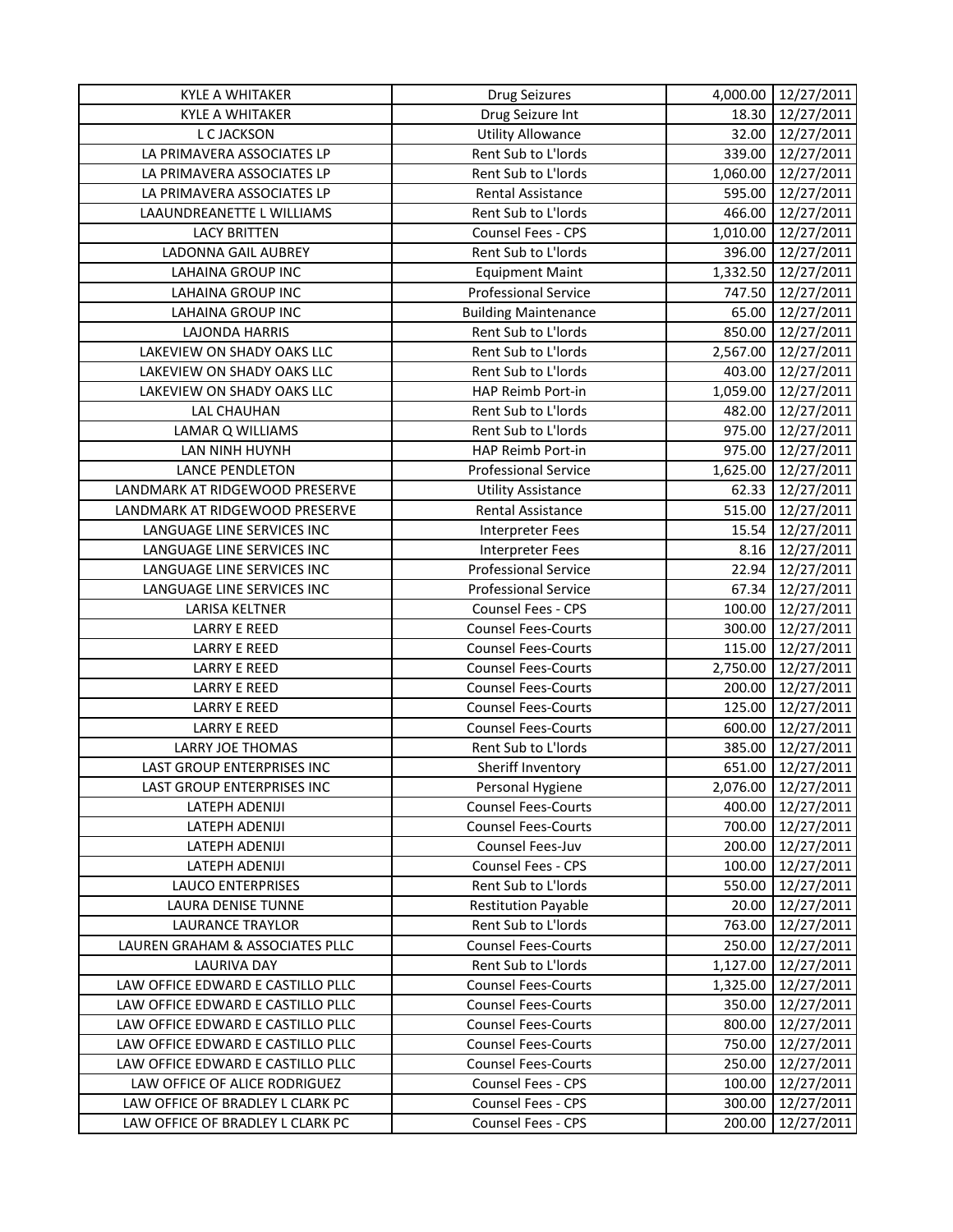| LAW OFFICE OF GANOZA & RODRIGUEZ    | <b>Counsel Fees-Courts</b>  |           | 500.00 12/27/2011        |
|-------------------------------------|-----------------------------|-----------|--------------------------|
| LAW OFFICE OF GANOZA & RODRIGUEZ    | <b>Counsel Fees-Courts</b>  | 675.00    | 12/27/2011               |
| LAW OFFICE OF GANOZA & RODRIGUEZ    | <b>Counsel Fees-Courts</b>  | 875.00    | 12/27/2011               |
| LAW OFFICE OF GARY L NICKELSON      | <b>Counsel Fees-Courts</b>  | 250.00    | 12/27/2011               |
| LAW OFFICE OF GARY L NICKELSON      | <b>Counsel Fees-Courts</b>  | 125.00    | 12/27/2011               |
| LAW OFFICE OF HARMONY M SCHUERMAN P | <b>Counsel Fees-Courts</b>  | 725.00    | 12/27/2011               |
| LAW OFFICE OF HARMONY M SCHUERMAN P | <b>Counsel Fees-Courts</b>  | 450.00    | 12/27/2011               |
| LAW OFFICE OF HARMONY M SCHUERMAN P | Counsel Fees-Juv            | 300.00    | 12/27/2011               |
| LAW OFFICE OF JO AN G ASHLEY        | Counsel Fees-Juv            | 262.50    | 12/27/2011               |
| LAW OFFICE OF KEE A ABLES PC        | Counsel Fees-Juv            | 250.00    | 12/27/2011               |
| LAW OFFICE OF KEE A ABLES PC        | Counsel Fees - CPS          | 5,616.50  | 12/27/2011               |
| LAW OFFICE OF LISA HAINES           | <b>Counsel Fees-Courts</b>  | 765.00    | 12/27/2011               |
| LAW OFFICE OF LISA HAINES           | <b>Counsel Fees-Courts</b>  | 1,275.00  | 12/27/2011               |
| LAW OFFICE OF LISA HAINES           | <b>Counsel Fees-Courts</b>  | 175.00    | 12/27/2011               |
| LAW OFFICE OF LISA HAINES           | <b>Counsel Fees-Courts</b>  | 1,050.00  | 12/27/2011               |
| LAW OFFICE OF LISA HAINES           | <b>Counsel Fees-Courts</b>  | 1,100.00  | 12/27/2011               |
| LAW OFFICE OF LORI A SPEARMAN PC    | <b>Counsel Fees-Courts</b>  | 700.00    | 12/27/2011               |
| LAW OFFICE OF T CHRISTOPHER LEWIS   | <b>Counsel Fees-Courts</b>  | 500.00    | 12/27/2011               |
| LAW OFFICES OF WILLIAM T FITZGERALD | <b>Counsel Fees-Courts</b>  | 100.00    | 12/27/2011               |
| <b>LAWANDA HURST</b>                | Rent Sub to L'Iords         | 869.00    | 12/27/2011               |
| <b>LAWRENCE BARRETT</b>             | Rent Sub to L'Iords         | 420.00    | 12/27/2011               |
| <b>LAWRENCE THOMAS</b>              | Clothing                    | 225.00    | 12/27/2011               |
| <b>LAWSON PRODUCTS INC</b>          | Parts and Supplies          | 324.44    | 12/27/2011               |
| LAWSON PRODUCTS INC                 | Field Equip&Supplies        | 224.70    | 12/27/2011               |
| LAWTON HOUSING AUTHORITY            | Port HAP Port-out           | 89.00     | 12/27/2011               |
| LAWTON HOUSING AUTHORITY            | Port Admin Fee Expen        | 42.87     | 12/27/2011               |
| LAZARUS LEASING INC                 | Rent Sub to L'Iords         | 1,921.00  | 12/27/2011               |
| LEAH PALOMERO PARRENO WILDE         | Rent Sub to L'Iords         | 401.00    | 12/27/2011               |
| LEARNING TREE INTERNATIONAL USA INC | Tuition C/room Train        | 33,450.00 | 12/27/2011               |
| LEE E WEST JR                       | Rent Sub to L'Iords         | 1,005.00  | 12/27/2011               |
| LEGG MASON REAL ESTATE CAPITAL II   | Rent Sub to L'Iords         | 5,068.00  | 12/27/2011               |
| <b>LEIGH MOURING</b>                | Rent Sub to L'Iords         | 320.00    | 12/27/2011               |
| Lemoine T Todd                      | Education                   | 212.82    | 12/27/2011               |
| LEMUEL MICHAEL GUYTON               | Drug Seizure-Unit           | 274.00    | 12/27/2011               |
| LEMUEL MICHAEL GUYTON               | Drug Seizure Int            | 0.35      | 12/27/2011               |
| LENA POPE HOME INC                  | Prepaid - Rent              | 21,185.25 | 12/27/2011               |
| LENA POPE HOME INC                  | <b>Counseling Services</b>  | 33,951.13 | 12/27/2011               |
| LENA POPE HOME INC                  | Psych Exam/Testimony        | 910.00    | 12/27/2011               |
| LENA POPE HOME INC                  | <b>Professional Service</b> |           | $(54,010.83)$ 12/27/2011 |
| LENA POPE HOME INC                  | <b>Professional Service</b> | 16,696.00 | 12/27/2011               |
| LENA POPE HOME INC                  | <b>Professional Service</b> | 43.16     | 12/27/2011               |
| LENA POPE HOME INC                  | <b>Professional Service</b> | 38,844.00 | 12/27/2011               |
| LENA POPE HOME INC                  | <b>Professional Service</b> | 54,010.83 | 12/27/2011               |
| LENA POPE HOME INC                  | <b>Subrecipient Service</b> | 2,875.00  | 12/27/2011               |
| LEON REED JR                        | <b>Counsel Fees-Courts</b>  | 700.00    | 12/27/2011               |
| LEON REED JR                        | <b>Counsel Fees-Courts</b>  | 100.00    | 12/27/2011               |
| LEONARD W MOORE III                 | Rent Sub to L'Iords         | 4,320.00  | 12/27/2011               |
| LEONARD W MOORE III                 | Rent Sub to L'Iords         | 645.00    | 12/27/2011               |
| LEONARDS FARM AND RANCH             | Grease and Oil              | 73.00     | 12/27/2011               |
| <b>LEROY YORK</b>                   | Rent Sub to L'Iords         | 4,488.00  | 12/27/2011               |
| LESA PAMPLIN                        | <b>Counsel Fees-Courts</b>  | 900.00    | 12/27/2011               |
| LESA PAMPLIN                        | <b>Counsel Fees-Courts</b>  | 1,500.00  | 12/27/2011               |
| <b>LESA PAMPLIN</b>                 | <b>Counsel Fees-Courts</b>  | 300.00    | 12/27/2011               |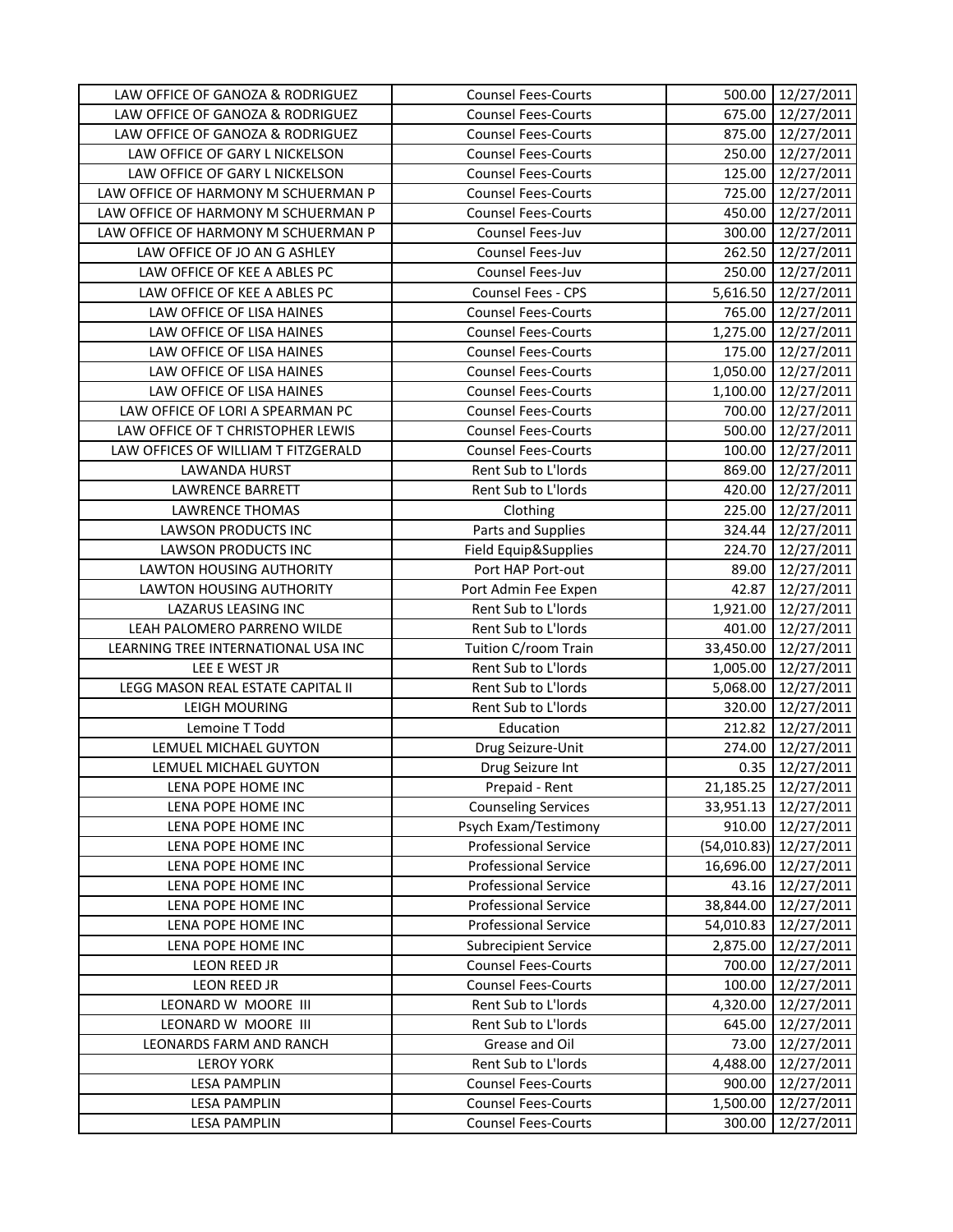| <b>LESA PAMPLIN</b>                 | <b>Drug Seizures</b>        | 2,000.00 | 12/27/2011 |
|-------------------------------------|-----------------------------|----------|------------|
| <b>LESA PAMPLIN</b>                 | Drug Seizure Int            | 1.03     | 12/27/2011 |
| <b>LESLIE J BURGOYNE</b>            | Counsel Fees - CPS          | 100.00   | 12/27/2011 |
| <b>LESLIE JOHNS</b>                 | <b>Counsel Fees-Courts</b>  | 950.00   | 12/27/2011 |
| <b>LESLIE JOHNS</b>                 | <b>Counsel Fees-Courts</b>  | 293.75   | 12/27/2011 |
| <b>LESLIE NORMAN</b>                | Rent Sub to L'Iords         | 533.00   | 12/27/2011 |
| <b>LESTER K REED</b>                | <b>Counsel Fees - CPS</b>   | 100.00   | 12/27/2011 |
| LEWELLYN MANAGEMENT LLC             | Rental Assistance           | 395.00   | 12/27/2011 |
| LEWELLYN MANAGEMENT LLC             | <b>Utility Assistance</b>   | 24.76    | 12/27/2011 |
| <b>LEX JOHNSTON</b>                 | <b>Counsel Fees-Courts</b>  | 2,850.00 | 12/27/2011 |
| <b>LEX JOHNSTON</b>                 | <b>Counsel Fees-Courts</b>  | 700.00   | 12/27/2011 |
| <b>LEX JOHNSTON</b>                 | <b>Counsel Fees-Courts</b>  | 700.00   | 12/27/2011 |
| LEXISNEXIS                          | <b>Professional Service</b> | 1,275.00 | 12/27/2011 |
| LEXISNEXIS                          | Subscriptions               | 27.00    | 12/27/2011 |
| LEXISNEXIS                          | Subscriptions               | 27.00    | 12/27/2011 |
| LEXISNEXIS                          | Subscriptions               | 27.00    | 12/27/2011 |
| LEXISNEXIS                          | Subscriptions               | 27.00    | 12/27/2011 |
| LEXISNEXIS                          | Subscriptions               | 27.00    | 12/27/2011 |
| LEXISNEXIS                          | Subscriptions               | 27.00    | 12/27/2011 |
| LEXISNEXIS                          | Law Books                   | 230.00   | 12/27/2011 |
| LEXISNEXIS                          | On-Line Service             | 452.00   | 12/27/2011 |
| LEXISNEXIS                          | <b>On-Line Service</b>      | 1,959.00 | 12/27/2011 |
| LEXISNEXIS                          | On-Line Service             | 27.00    | 12/27/2011 |
| LEXISNEXIS                          | <b>On-Line Service</b>      | 46.00    | 12/27/2011 |
| LEXISNEXIS RISK DATA MANAGEMENT INC | Cert Copies/Trans           | 448.05   | 12/27/2011 |
| LEXISNEXIS RISK DATA MANAGEMENT INC | Subscriptions               | 208.05   | 12/27/2011 |
| LIBBY BRADY REAL ESTATE INC         | Rent Sub to L'Iords         | 637.00   | 12/27/2011 |
| LILLIE HATCHETT                     | Rent Sub to L'Iords         | 1,113.00 | 12/27/2011 |
| LIMITLESS OFFICE PRODUCTS           | Supplies                    | 244.50   | 12/27/2011 |
| LINDSEY WALLECK                     | Clothing                    | 100.00   | 12/27/2011 |
| LINEBARGER GOGGAN BLAIR & SAMPSON   | JP Collection Fee           | 2,596.53 | 12/27/2011 |
| <b>LIONEL ROBINSON</b>              | Rent Sub to L'Iords         | 924.00   | 12/27/2011 |
| LISA C BELL                         | Rent Sub to L'Iords         | 710.00   | 12/27/2011 |
| LISA HOOBLER                        | <b>Counsel Fees-Courts</b>  | 300.00   | 12/27/2011 |
| LISA HOOBLER                        | <b>Counsel Fees-Courts</b>  | 810.00   | 12/27/2011 |
| <b>LISA HOOBLER</b>                 | <b>Counsel Fees-Courts</b>  | 750.00   | 12/27/2011 |
| LISA KOSLAN                         | Clothing                    | 90.74    | 12/27/2011 |
| <b>LISA KOSLAN</b>                  | Cash For Kids               | 40.00    | 12/27/2011 |
| <b>LISA L DAWSON</b>                | Rent Sub to L'Iords         | 658.00   | 12/27/2011 |
| <b>LISA MORTON</b>                  | Reporter's Records          | 296.00   | 12/27/2011 |
| LITHO SUPPLY AND SERVICE CO INC     | <b>Equipment Maint</b>      | 412.08   | 12/27/2011 |
| LLOYD GOSSELINK ROCHELLE & TOWNSEND | <b>Litigation Expense</b>   | 3,181.00 | 12/27/2011 |
| <b>LMW REALTY TRUST</b>             | Rent Sub to L'Iords         | 393.00   | 12/27/2011 |
| LMW REALTY TRUST                    | HAP Reimb Port-in           | 289.00   | 12/27/2011 |
| LOCK TIGHT SECURITY INC             | <b>Building Maintenance</b> | 143.25   | 12/27/2011 |
| LOCK TIGHT SECURITY INC             | <b>Building Maintenance</b> | 66.00    | 12/27/2011 |
| LOCK TIGHT SECURITY INC             | <b>Building Maintenance</b> | 42.50    | 12/27/2011 |
| LOCK TIGHT SECURITY INC             | <b>Building Maintenance</b> | 47.90    | 12/27/2011 |
| LOCK TIGHT SECURITY INC             | <b>Building Maintenance</b> | 243.95   | 12/27/2011 |
| LODGE PROPERTIES MANAGEMENT LLC     | Rent Sub to L'Iords         | 1,088.00 | 12/27/2011 |
| LOEMEDIETTA HAYES                   | Cash For Kids               | 90.00    | 12/27/2011 |
| LOI & ASSOCIATES PLLC               | <b>Counsel Fees-Courts</b>  | 300.00   | 12/27/2011 |
| LONG NGUYEN                         | Rent Sub to L'Iords         | 677.00   | 12/27/2011 |
|                                     |                             |          |            |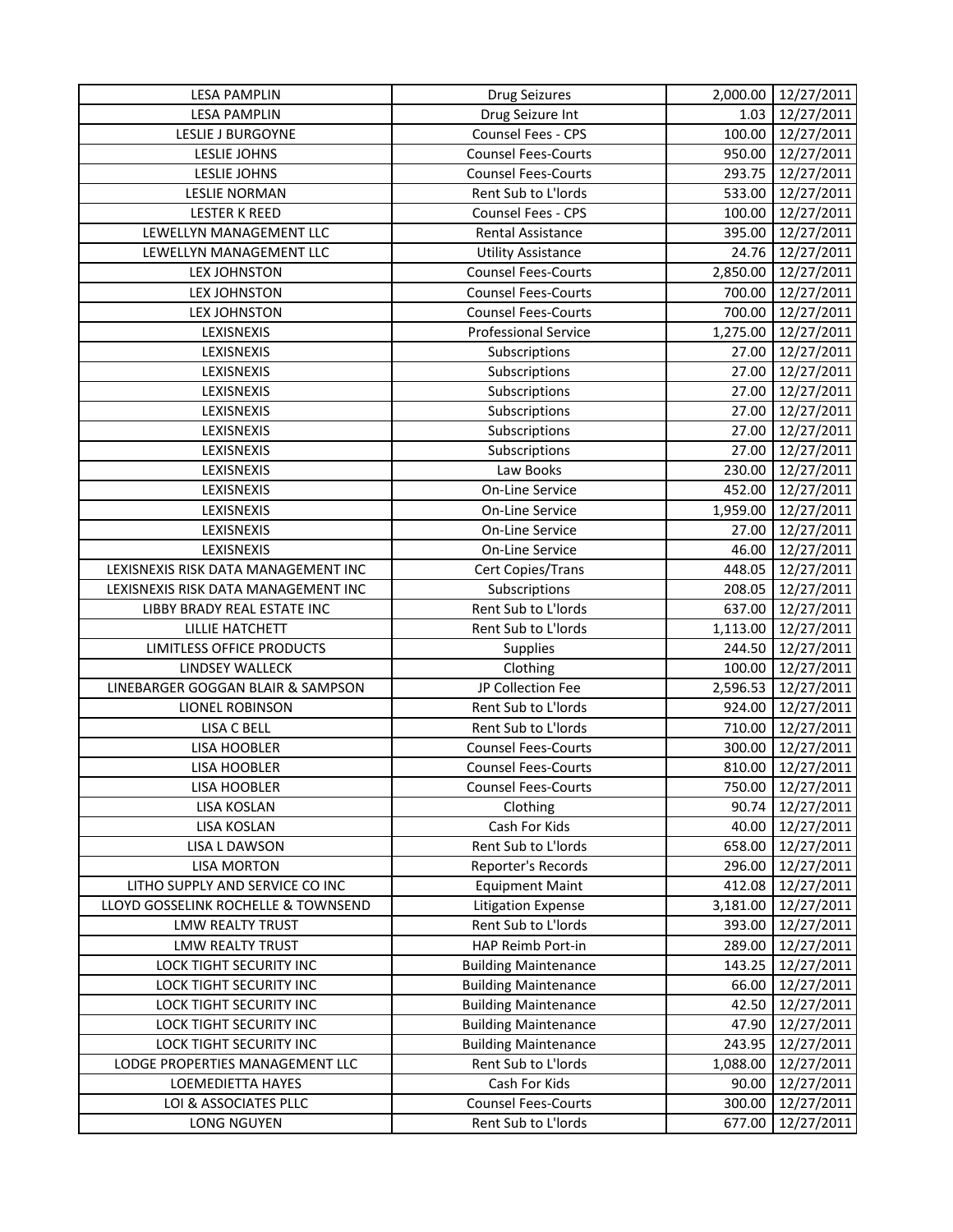| LOOMIS FARGO & COMPANY            | ArmoredCar Messenger       | 400.00                   | 12/27/2011 |
|-----------------------------------|----------------------------|--------------------------|------------|
| <b>LOOMIS FARGO &amp; COMPANY</b> | ArmoredCar Messenger       | 400.00                   | 12/27/2011 |
| LOOMIS FARGO & COMPANY            | ArmoredCar Messenger       | 400.00                   | 12/27/2011 |
| LOOMIS FARGO & COMPANY            | ArmoredCar Messenger       | 400.00                   | 12/27/2011 |
| LOOMIS FARGO & COMPANY            | ArmoredCar Messenger       | 400.00                   | 12/27/2011 |
| LOOMIS FARGO & COMPANY            | ArmoredCar Messenger       | 400.00                   | 12/27/2011 |
| LOOMIS FARGO & COMPANY            | ArmoredCar Messenger       | 400.00                   | 12/27/2011 |
| <b>LOOMIS FARGO &amp; COMPANY</b> | ArmoredCar Messenger       | 400.00                   | 12/27/2011 |
| LOOMIS FARGO & COMPANY            | ArmoredCar Messenger       | 400.00                   | 12/27/2011 |
| LOOMIS FARGO & COMPANY            | ArmoredCar Messenger       | 400.00                   | 12/27/2011 |
| LOOMIS FARGO & COMPANY            | ArmoredCar Messenger       | 400.00                   | 12/27/2011 |
| LOOMIS FARGO & COMPANY            | ArmoredCar Messenger       | 400.00                   | 12/27/2011 |
| <b>LOOMIS FARGO &amp; COMPANY</b> | ArmoredCar Messenger       | 400.00                   | 12/27/2011 |
| LOOMIS FARGO & COMPANY            | ArmoredCar Messenger       | 400.00                   | 12/27/2011 |
| LOOMIS FARGO & COMPANY            | ArmoredCar Messenger       | 400.00                   | 12/27/2011 |
| LOOMIS FARGO & COMPANY            | ArmoredCar Messenger       | 400.00                   | 12/27/2011 |
| LOOMIS FARGO & COMPANY            | ArmoredCar Messenger       | 400.00                   | 12/27/2011 |
| <b>LOOMIS FARGO &amp; COMPANY</b> | ArmoredCar Messenger       | 400.00                   | 12/27/2011 |
| LOOMIS FARGO & COMPANY            | ArmoredCar Messenger       | 400.00                   | 12/27/2011 |
| LOOMIS FARGO & COMPANY            | ArmoredCar Messenger       | 400.00                   | 12/27/2011 |
| LOOMIS FARGO & COMPANY            | ArmoredCar Messenger       | 400.00                   | 12/27/2011 |
| LOOMIS FARGO & COMPANY            | ArmoredCar Messenger       | 400.00                   | 12/27/2011 |
| LOOMIS FARGO & COMPANY            | ArmoredCar Messenger       | 400.00                   | 12/27/2011 |
| LOOMIS FARGO & COMPANY            | ArmoredCar Messenger       | 400.00                   | 12/27/2011 |
| LOOMIS FARGO & COMPANY            | ArmoredCar Messenger       | 400.00                   | 12/27/2011 |
| LOOMIS FARGO & COMPANY            | ArmoredCar Messenger       | 400.00                   | 12/27/2011 |
| LOOMIS FARGO & COMPANY            | ArmoredCar Messenger       | 400.00                   | 12/27/2011 |
| LOOMIS FARGO & COMPANY            | ArmoredCar Messenger       | 400.00                   | 12/27/2011 |
| LOOMIS FARGO & COMPANY            | ArmoredCar Messenger       | 400.00                   | 12/27/2011 |
| LOOMIS FARGO & COMPANY            | ArmoredCar Messenger       | 400.00                   | 12/27/2011 |
| LOOMIS FARGO & COMPANY            | ArmoredCar Messenger       | 400.00                   | 12/27/2011 |
| <b>LOOMIS FARGO &amp; COMPANY</b> | ArmoredCar Messenger       | 400.00                   | 12/27/2011 |
| <b>LOOMIS FARGO &amp; COMPANY</b> | ArmoredCar Messenger       | 400.00                   | 12/27/2011 |
| <b>LOOMIS FARGO &amp; COMPANY</b> | ArmoredCar Messenger       | 400.00                   | 12/27/2011 |
| LOOMIS FARGO & COMPANY            | ArmoredCar Messenger       | 80.00                    | 12/27/2011 |
| LOOMIS FARGO & COMPANY            | ArmoredCar Messenger       | 160.00                   | 12/27/2011 |
| LOOMIS FARGO & COMPANY            | ArmoredCar Messenger       | 400.00                   | 12/27/2011 |
| LOREN C GREEN PC                  | <b>Counsel Fees-Courts</b> | 950.00                   | 12/27/2011 |
| <b>LOREN C GREEN PC</b>           | <b>Counsel Fees-Courts</b> | 400.00                   | 12/27/2011 |
| LOREN C GREEN PC                  | <b>Counsel Fees-Courts</b> | 237.50                   | 12/27/2011 |
| <b>LORI DEANGELIS</b>             | <b>Counsel Fees-Courts</b> | 600.00                   | 12/27/2011 |
| <b>LORI DEANGELIS</b>             | <b>Counsel Fees-Courts</b> | 200.00                   | 12/27/2011 |
| <b>LORIE GRAHAM</b>               | Reporter's Records         | 292.00                   | 12/27/2011 |
| <b>LORINE FAYE DUFFEY</b>         | Rent Sub to L'Iords        | 588.00                   | 12/27/2011 |
| LOUIE F RUIZ                      | Rent Sub to L'Iords        | 8,646.00                 | 12/27/2011 |
| LOUIE F RUIZ                      | Rent Sub to L'Iords        | 2,545.00                 | 12/27/2011 |
| LOUIE F RUIZ                      | HAP Reimb Port-in          | 900.00                   | 12/27/2011 |
| LOUIE M HEERWAGEN JR              | Rent Sub to L'Iords        | 519.00                   | 12/27/2011 |
| LOWE'S                            | <b>Support Serv Supply</b> | $\overline{\phantom{0}}$ | 12/27/2011 |
| LOWE'S                            | Landscaping Expense        | 964.94                   | 12/27/2011 |
| LOWE'S                            | Parts and Supplies         | 299.37                   | 12/27/2011 |
| LOWE'S                            | Parts and Supplies         | 108.18                   | 12/27/2011 |
| LOWE'S                            | Field Equip&Supplies       | 19.96                    | 12/27/2011 |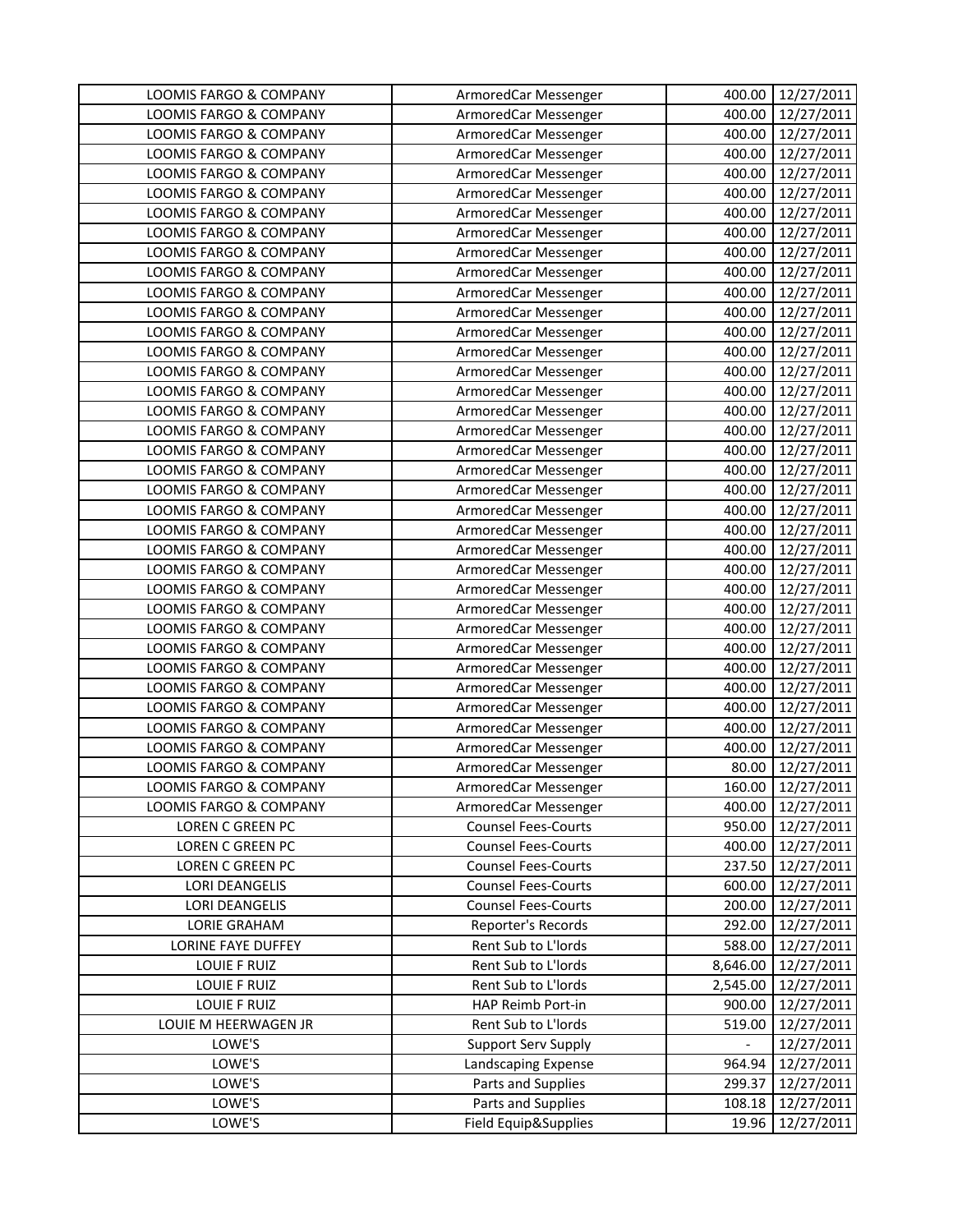| LOWE'S                                                         | <b>Building Maintenance</b> | 80.87              | 12/27/2011               |
|----------------------------------------------------------------|-----------------------------|--------------------|--------------------------|
| LOWE'S                                                         | Landscaping Expense         | 279.50             | 12/27/2011               |
| LPD REALTY LLC                                                 | Rent Sub to L'Iords         | 833.00             | 12/27/2011               |
| LRP KENSINGTON PARK LP                                         | Rent Sub to L'Iords         | 660.00             | 12/27/2011               |
| LUTHERAN SOCIAL SERV OF THE SOUTH I                            | <b>Residential Servc</b>    | 14,516.25          | 12/27/2011               |
| <b>LUVAN T TRAN</b>                                            | Rent Sub to L'Iords         | 950.00             | 12/27/2011               |
| <b>LYNDA S TARWATER</b>                                        | <b>Counsel Fees-Courts</b>  | 320.00             | 12/27/2011               |
| <b>LYNDA S TARWATER</b>                                        | <b>Counsel Fees-Courts</b>  | 1,200.00           | 12/27/2011               |
| <b>LYNDA S TARWATER</b>                                        | <b>Counsel Fees-Courts</b>  | 575.00             | 12/27/2011               |
| LYNDA S TARWATER                                               | <b>Counsel Fees-Courts</b>  | 225.00             | 12/27/2011               |
| LYNN SMITH CHEVROLET GEO INC                                   | Parts and Supplies          | 51.14              | 12/27/2011               |
| LYNNETTE WALLACE                                               | Rent Sub to L'Iords         | 625.00             | 12/27/2011               |
| M & A PROPERTIES                                               | <b>Rental Assistance</b>    | 734.00             | 12/27/2011               |
| M & A PROPERTIES                                               | <b>Utility Assistance</b>   | 68.40              | 12/27/2011               |
| M & S TECHNOLOGIES INC                                         | Software Maintenance        | 57,509.47          | 12/27/2011               |
| MAEDC-FAIR OAKS LLP                                            | Rent Sub to L'Iords         | 1,124.00           | 12/27/2011               |
| MAEDC-FAIR OAKS LLP                                            | HAP Reimb Port-in           | 624.00             | 12/27/2011               |
| M MONIQUE WALTERS                                              | <b>Counsel Fees-Courts</b>  | 200.00             | 12/27/2011               |
| M MONIQUE WALTERS                                              | Counsel Fees-Juv            | 200.00             | 12/27/2011               |
| M SUZANNE FROSSARD PC                                          | Counsel Fees - CPS          | 50.00              | 12/27/2011               |
| M TRENT LOFTIN                                                 | <b>Counsel Fees-Courts</b>  | 300.00             | 12/27/2011               |
| M TRENT LOFTIN                                                 | <b>Counsel Fees-Courts</b>  | 600.00             | 12/27/2011               |
| M TRENT LOFTIN                                                 | <b>Counsel Fees-Courts</b>  | 300.00             | 12/27/2011               |
| M TRENT LOFTIN                                                 | <b>Counsel Fees-Courts</b>  | 725.00             | 12/27/2011               |
| <b>MACK TIPPENS</b>                                            | Rent Sub to L'Iords         | 724.00             | 12/27/2011               |
| <b>MACKJ INC</b>                                               | Rent Sub to L'Iords         | 617.00             | 12/27/2011               |
| MADISON SUMMIT LTD                                             | Prepaid - Rent              | 5,515.00           | 12/27/2011               |
| MAE L HOOKS                                                    | Rent Sub to L'Iords         | 1,128.00           | 12/27/2011               |
| MAEDC HULEN BEND SENIOR COMMUNITY L                            | Rent Sub to L'Iords         | 6,060.00           | 12/27/2011               |
| MAEDC HULEN BEND SENIOR COMMUNITY L                            | Rent Sub to L'Iords         | 398.00             | 12/27/2011               |
| MAEDC HULEN BEND SENIOR COMMUNITY L                            | HAP Reimb Port-in           | 1,398.00           | 12/27/2011               |
| MAEDC PALM HOUSE LLC                                           | Rent Sub to L'Iords         | 402.00             | 12/27/2011               |
| MAGNOLIA PROJECTS, LTD                                         | Rent Sub to L'Iords         |                    | $(50.00)$ 12/27/2011     |
| MAGNOLIA PROJECTS, LTD                                         | Rent Sub to L'Iords         | 280.00             | 12/27/2011               |
| <b>MAHIN JAN KIANI</b>                                         | Rent Sub to L'Iords         | 1,035.00           | 12/27/2011               |
| <b>MAHIN JAN KIANI</b>                                         | Rent Sub to L'Iords         | 900.00             | 12/27/2011               |
| MAINSTREAM PROPERTIES INC                                      | Rent Sub to L'Iords         | 2,042.00           | 12/27/2011               |
| MAMIE BUSH JOHNSON                                             | <b>Counsel Fees-Courts</b>  | 200.00             | 12/27/2011               |
| MAMIE BUSH JOHNSON                                             | <b>Counsel Fees-Courts</b>  | 900.00             | 12/27/2011               |
| MAMIE BUSH JOHNSON                                             | <b>Counsel Fees-Courts</b>  | 300.00             | 12/27/2011               |
| MAMIE BUSH JOHNSON                                             | <b>Counsel Fees-Courts</b>  | 600.00             | 12/27/2011               |
| MAMIE BUSH JOHNSON                                             | <b>Counsel Fees-Courts</b>  | 100.00             | 12/27/2011               |
| MANAGED HEALTH NETWORK INC                                     | <b>Mental Health Claims</b> | 50,092.28          | 12/27/2011               |
| MANAGED HEALTH NETWORK INC                                     | <b>Mental Health Claims</b> | 3,718.00           | 12/27/2011               |
| MANAGED HEALTH NETWORK INC                                     | <b>Employee Assist Prog</b> | 1,044.42           | 12/27/2011               |
| MANAGED HEALTH NETWORK INC                                     | <b>Employee Assist Prog</b> | 13,372.20          | 12/27/2011               |
| MANAGED HEALTH NETWORK INC                                     | <b>Employee Assist Prog</b> | 953.80             | 12/27/2011               |
|                                                                | Rent Sub to L'Iords         |                    |                          |
| MANAGEMENT OF SURREY OAKS LLC<br>MANAGEMENT OF SURREY OAKS LLC | Rent Sub to L'Iords         | (264.00)           | 12/27/2011               |
| MANER FIRE EQUIPMENT, INC                                      | <b>Building Maintenance</b> | 1,162.00<br>498.75 | 12/27/2011<br>12/27/2011 |
| MANER FIRE EQUIPMENT, INC                                      | <b>Building Maintenance</b> | 2.05               | 12/27/2011               |
| MANER FIRE EQUIPMENT, INC                                      | <b>Building Maintenance</b> | 157.85             | 12/27/2011               |
|                                                                |                             |                    |                          |
| MANER FIRE EQUIPMENT, INC                                      | Kitchen Maintenance         | 248.45             | 12/27/2011               |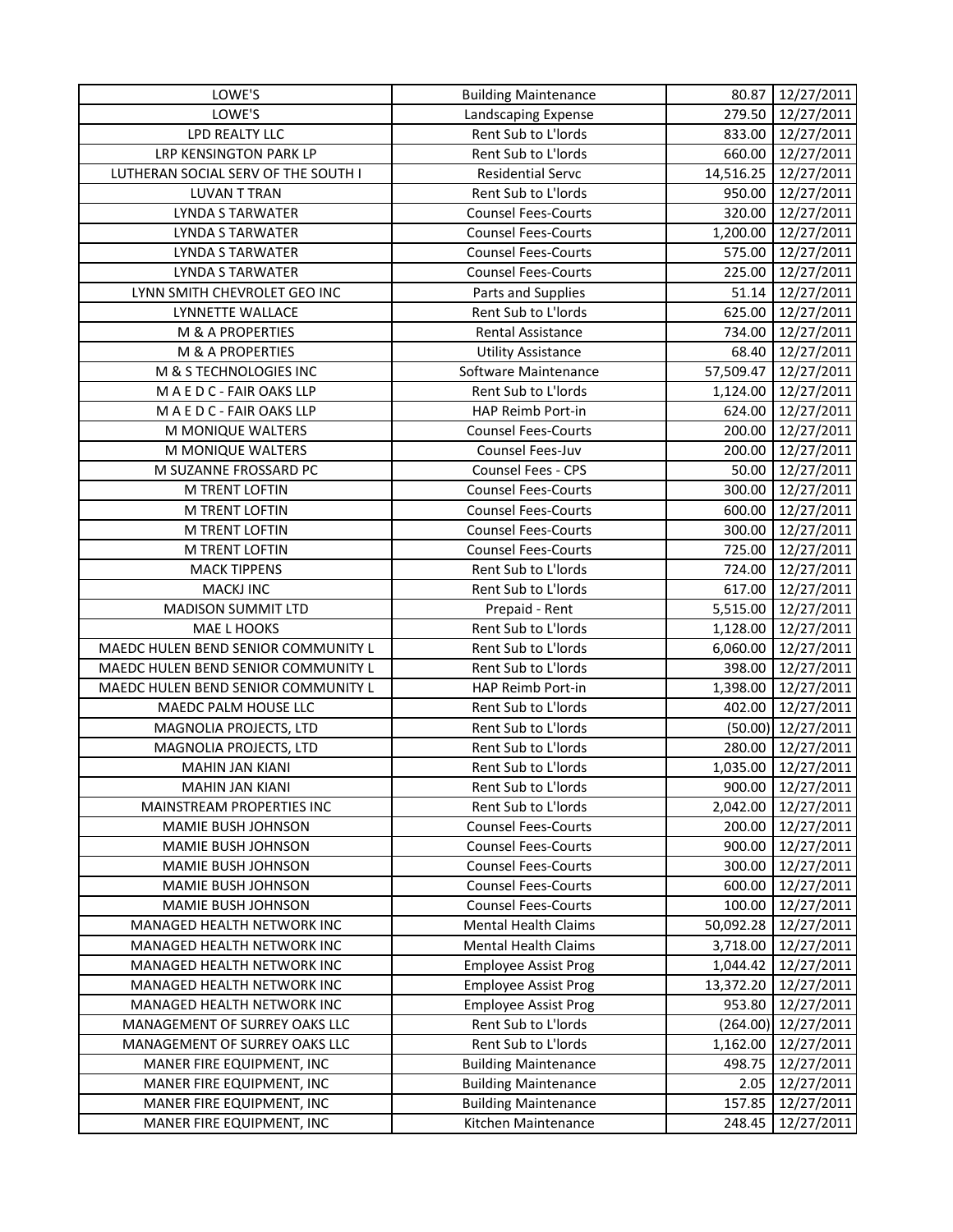| <b>MANOHAR RAJPUT</b>               | Rent Sub to L'Iords         | 217.00   | 12/27/2011 |
|-------------------------------------|-----------------------------|----------|------------|
| <b>MANSFIELD HISTORICAL SOCIETY</b> | <b>Meeting Expenses</b>     | 75.00    | 12/27/2011 |
| MANSFIELD POLICE DEPT.              | <b>West Sector</b>          | 4,209.15 | 12/27/2011 |
| MANSFIELD RETIREMENT LTD            | Rent Sub to L'Iords         | 227.00   | 12/27/2011 |
| <b>MANTEK</b>                       | Parts and Supplies          | 689.51   | 12/27/2011 |
| MANUEL DELGADO JR                   | Rent Sub to L'Iords         | 160.00   | 12/27/2011 |
| MANUEL MURILLO                      | Rent Sub to L'Iords         | 832.00   | 12/27/2011 |
| <b>MARC GAULT</b>                   | Counsel Fees - CPS          | 650.00   | 12/27/2011 |
| <b>MARC TAKACS</b>                  | Rent Sub to L'Iords         | 821.00   | 12/27/2011 |
| MARCELLA WILSON-CROPPER             | <b>Professional Service</b> | 195.00   | 12/27/2011 |
| MARCELLA WILSON-CROPPER             | <b>Professional Service</b> | 260.00   | 12/27/2011 |
| MARCELLA WILSON-CROPPER             | <b>Professional Service</b> | 520.00   | 12/27/2011 |
| MARCELLA WILSON-CROPPER             | <b>Professional Service</b> | 260.00   | 12/27/2011 |
| <b>MARCUSE AND SON</b>              | <b>Building Maintenance</b> | 206.50   | 12/27/2011 |
| MARGARET G ANDERSON                 | Rent Sub to L'Iords         | 850.00   | 12/27/2011 |
| MARIA RAMIREZ                       | Rent Sub to L'Iords         | 749.00   | 12/27/2011 |
| MARIA ROSARIO SAI MADIGAN           | Rent Sub to L'Iords         | 583.00   | 12/27/2011 |
| <b>MARIA SANCHEZ</b>                | Rent Sub to L'Iords         | 535.00   | 12/27/2011 |
| <b>MARIA SOLARIS</b>                | <b>Restitution Payable</b>  | 36.00    | 12/27/2011 |
| MARICOPA COUNTY SHERIFFS OFFCE      | <b>Court Costs</b>          | 400.00   | 12/27/2011 |
| MARIE PIGG REAL ESTATE              | Rent Sub to L'Iords         | 624.00   | 12/27/2011 |
| MARILYN L HALLER                    | <b>Professional Service</b> | 1,625.00 | 12/27/2011 |
| MARINE CREEK RESIDENTIAL LP         | Rent Sub to L'Iords         | 3,657.00 | 12/27/2011 |
| MARINE CREEK RESIDENTIAL LP         | Rent Sub to L'Iords         | 397.00   | 12/27/2011 |
| MARINE CREEK RESIDENTIAL LP         | HAP Reimb Port-in           | 477.00   | 12/27/2011 |
| <b>MARION BAUGH</b>                 | Rent Sub to L'Iords         | 903.00   | 12/27/2011 |
| <b>MARION J AIKEN</b>               | Rent Sub to L'Iords         | 884.00   | 12/27/2011 |
| <b>MARK A SMITH</b>                 | Rent Sub to L'Iords         | 963.00   | 12/27/2011 |
| <b>MARK ANTHONY RAYOS</b>           | Drug Seizures               | 298.00   | 12/27/2011 |
| <b>MARK ANTHONY RAYOS</b>           | Drug Seizure Int            | 5.09     | 12/27/2011 |
| <b>MARK CHILDRESS PC</b>            | <b>Counsel Fees-Courts</b>  | 700.00   | 12/27/2011 |
| <b>MARK D HIXSON</b>                | Rent Sub to L'Iords         | 1,268.00 | 12/27/2011 |
| MARK D SCOTT & ASSOCIATES PLLC      | <b>Counsel Fees-Courts</b>  | 300.00   | 12/27/2011 |
| MARK D SCOTT & ASSOCIATES PLLC      | <b>Counsel Fees-Courts</b>  | 415.00   | 12/27/2011 |
| MARK D SCOTT & ASSOCIATES PLLC      | <b>Counsel Fees-Courts</b>  | 400.00   | 12/27/2011 |
| MARK D SCOTT & ASSOCIATES PLLC      | <b>Counsel Fees-Courts</b>  | 450.00   | 12/27/2011 |
| MARK D SCOTT & ASSOCIATES PLLC      | <b>Counsel Fees-Courts</b>  | 330.00   | 12/27/2011 |
| MARK D SCOTT & ASSOCIATES PLLC      | <b>Counsel Fees-Courts</b>  | 800.00   | 12/27/2011 |
| MARK D SCOTT & ASSOCIATES PLLC      | <b>Counsel Fees-Courts</b>  | 150.00   | 12/27/2011 |
| MARK D SCOTT & ASSOCIATES PLLC      | <b>Counsel Fees-Courts</b>  | 900.00   | 12/27/2011 |
| MARK D SCOTT & ASSOCIATES PLLC      | <b>Counsel Fees-Courts</b>  | 400.00   | 12/27/2011 |
| MARK D SCOTT & ASSOCIATES PLLC      | <b>Counsel Fees-Courts</b>  | 300.00   | 12/27/2011 |
| <b>MARK D SHEARER</b>               | Rent Sub to L'Iords         | 1,734.00 | 12/27/2011 |
| MARK LEDESMA                        | Relative Assistance         | 900.00   | 12/27/2011 |
| <b>MARK MCGINNIS</b>                | Rent Sub to L'Iords         | 832.00   | 12/27/2011 |
| <b>MARK NEELEY</b>                  | <b>Professional Service</b> | 3,000.00 | 12/27/2011 |
| <b>MARK ROSTEET</b>                 | <b>Counsel Fees-Courts</b>  | 500.00   | 12/27/2011 |
| <b>MARK ROSTEET</b>                 | <b>Counsel Fees-Courts</b>  | 800.00   | 12/27/2011 |
| <b>MARK ROSTEET</b>                 | <b>Counsel Fees-Courts</b>  | 100.00   | 12/27/2011 |
| <b>MARK S THOMASSON</b>             | <b>Professional Service</b> | 2,711.13 | 12/27/2011 |
| <b>MARK SCOTT WILLIS</b>            | Rent Sub to L'Iords         | 734.00   | 12/27/2011 |
| <b>MARK'S PLUMBING PARTS</b>        | <b>Building Maintenance</b> | 3,191.60 | 12/27/2011 |
| MARTHA DE LA FUENTE                 | Hith Dept Immu Fees         | 5.00     | 12/27/2011 |
|                                     |                             |          |            |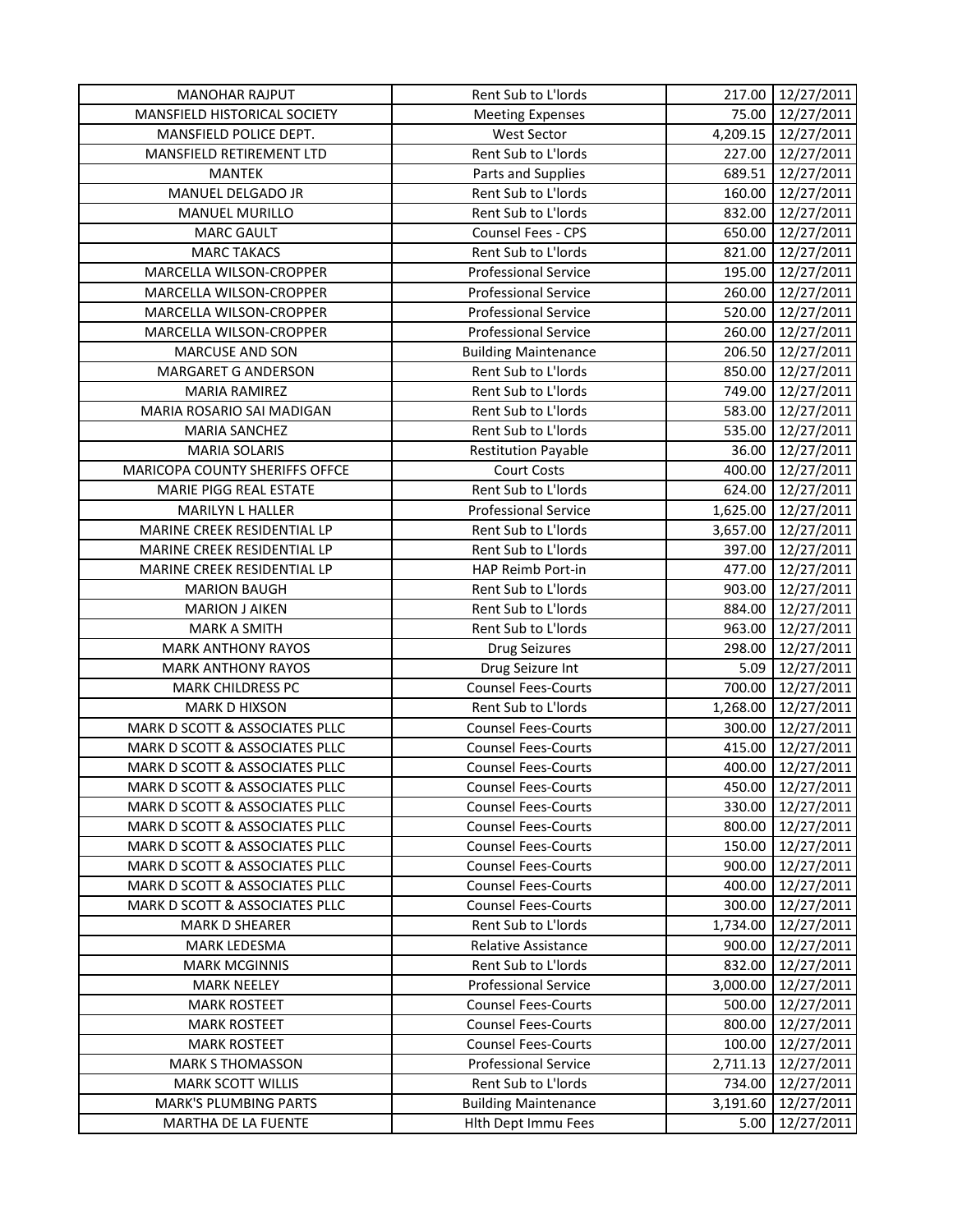| <b>MARTHA TRAN</b>                                                     | Rent Sub to L'Iords                                    | 864.00               | 12/27/2011               |
|------------------------------------------------------------------------|--------------------------------------------------------|----------------------|--------------------------|
| MARTIN EAGLE OIL COMPANY INC                                           | Gasoline Inventory                                     |                      | 33,624.96 12/27/2011     |
| MARTIN EAGLE OIL COMPANY INC                                           | Gasoline Inventory                                     |                      | 14,618.86 12/27/2011     |
| <b>MARTIN THOMAS UNREIN</b>                                            | <b>Professional Service</b>                            |                      | 2,925.18 12/27/2011      |
| MARTINEZ & BONE REALTY INC                                             | Rent Sub to L'Iords                                    | 651.00               | 12/27/2011               |
| MARY A CONNELL                                                         | Psych Exam/Testimony                                   | 2,925.00             | 12/27/2011               |
| <b>MARY B THORNTON</b>                                                 | <b>Counsel Fees-Courts</b>                             | 2,200.00             | 12/27/2011               |
| <b>MARY B THORNTON</b>                                                 | <b>Counsel Fees-Courts</b>                             | 450.00               | 12/27/2011               |
| MARY ELLEN ECKLUND                                                     | Rent Sub to L'Iords                                    | 427.00               | 12/27/2011               |
| MARY J YOUNG                                                           | <b>Counsel Fees-Courts</b>                             | 1,600.00             | 12/27/2011               |
| <b>MARY R THOMSEN</b>                                                  | Counsel Fees - CPS                                     | 200.00               | 12/27/2011               |
| <b>MARY R THOMSEN</b>                                                  | Cnsl Fees-Fam Drg Ct                                   | 100.00               | 12/27/2011               |
| MASSIE'S LOCKSMITH                                                     | <b>Building Maintenance</b>                            | 298.25               | 12/27/2011               |
| MATRIX ASSOCIATES                                                      | Rent Sub to L'Iords                                    | 751.00               | 12/27/2011               |
| MATTHEW BENDER & COMPANY INC                                           | Software Maintenance                                   | 650.00               | 12/27/2011               |
| MATTHEW BENDER & COMPANY INC                                           | Law Books                                              | 240.40               | 12/27/2011               |
| MATTHEW BENDER & COMPANY INC                                           | Law Books                                              |                      | 726.64 12/27/2011        |
| MATTHEW BENDER & COMPANY INC                                           | Law Books                                              | 31.09                | 12/27/2011               |
| MATTHEW BENDER & COMPANY INC                                           | Law Books                                              | 330.24               | 12/27/2011               |
| MATTHEW BENDER & COMPANY INC                                           | Law Books                                              | 68.59                | 12/27/2011               |
| MATTHEW BENDER & COMPANY INC                                           | Law Books                                              | 2,568.68             | 12/27/2011               |
| MATTHEW BENDER & COMPANY INC                                           | Law Books                                              | 6,702.00             | 12/27/2011               |
| Matthew D Weaver                                                       | Travel                                                 | 41.75                | 12/27/2011               |
| MATTHEW EASTWOOD                                                       | <b>Restitution Payable</b>                             | 30.00                | 12/27/2011               |
| <b>MAX BREWINGTON</b>                                                  | <b>Counsel Fees-Courts</b>                             | 200.00               | 12/27/2011               |
| MAXIM HEALTHCARE SERVICES INC                                          | <b>Professional Service</b>                            | 10,275.00            | 12/27/2011               |
| MCCLENDON CONSTRUCTION CO INC.                                         | Non-Track Const/Bldg                                   | 29,041.09            | 12/27/2011               |
| MCQUAY INTERNATIONAL                                                   | A/C Maint Contract                                     | 3,117.00             | 12/27/2011               |
| MCQUAY INTERNATIONAL                                                   | A/C Maint Contract                                     | 777.02               | 12/27/2011               |
| <b>MDRD LLC</b>                                                        | Rent Sub to L'Iords                                    | 452.00               | 12/27/2011               |
| <b>MDRD LLC</b>                                                        | Rent Sub to L'Iords                                    | 414.00               | 12/27/2011               |
| MEALS ON WHEELS OF TARRANT COUNTY                                      | Misc Payable                                           | 58,577.25            | 12/27/2011               |
| MEDINA & MEDINA INC                                                    | Central Garage Inv                                     | 160.00               | 12/27/2011               |
| MEDINA & MEDINA INC                                                    | Parts and Supplies                                     | 12.50                | 12/27/2011               |
| MEDLAN FUNERAL SERVICES INC                                            | <b>County Burials</b>                                  | 700.00               | 12/27/2011               |
| <b>MELISSA L HAMRICK</b>                                               | <b>Counsel Fees-Courts</b>                             | 50.00                | 12/27/2011               |
| <b>MELISSA L HAMRICK</b>                                               | <b>Counsel Fees-Courts</b>                             | 900.00               | 12/27/2011               |
| MELISSA LASTORINO                                                      | Cash For Kids                                          | 25.00                | 12/27/2011               |
| Melissa Y Patterson                                                    | <b>Meeting Expenses</b>                                | 56.97                | 12/27/2011               |
| <b>MELISSIA Y TALTON</b>                                               | Rent Sub to L'Iords                                    | 1,081.00             | 12/27/2011               |
| MELVILLE R ASHDOWN                                                     | Rent Sub to L'Iords                                    | 2,384.00             | 12/27/2011               |
| MELVILLE R ASHDOWN                                                     | Rent Sub to L'Iords                                    | 2,147.00             | 12/27/2011               |
| MEMBER'S BUILDING MAINTENANCE LTD                                      | <b>Custodian Services</b>                              | 5,415.58             | 12/27/2011               |
| MEMBER'S BUILDING MAINTENANCE LTD                                      | <b>Custodian Services</b>                              | 1,010.16             | 12/27/2011               |
| MEMBER'S BUILDING MAINTENANCE LTD                                      | <b>Custodian Services</b>                              | 505.08               | 12/27/2011               |
| MEMBER'S BUILDING MAINTENANCE LTD                                      | <b>Custodian Services</b>                              | 1,851.96             | 12/27/2011               |
| MEMBER'S BUILDING MAINTENANCE LTD                                      | <b>Custodian Services</b>                              |                      |                          |
|                                                                        |                                                        | 1,851.96             | 12/27/2011               |
| MEMBER'S BUILDING MAINTENANCE LTD<br>MEMBER'S BUILDING MAINTENANCE LTD | <b>Custodian Services</b>                              | 757.62               | 12/27/2011               |
| MEMBER'S BUILDING MAINTENANCE LTD                                      | <b>Custodian Services</b>                              | 505.08               | 12/27/2011               |
| MEMBER'S BUILDING MAINTENANCE LTD                                      | <b>Custodian Services</b><br><b>Custodian Services</b> | 617.32               | 12/27/2011<br>12/27/2011 |
| MEMBER'S BUILDING MAINTENANCE LTD                                      | <b>Custodian Services</b>                              | 1,234.64<br>1,234.64 | 12/27/2011               |
| MEMBER'S BUILDING MAINTENANCE LTD                                      |                                                        |                      |                          |
|                                                                        | <b>Custodian Services</b>                              | 2,160.62             | 12/27/2011               |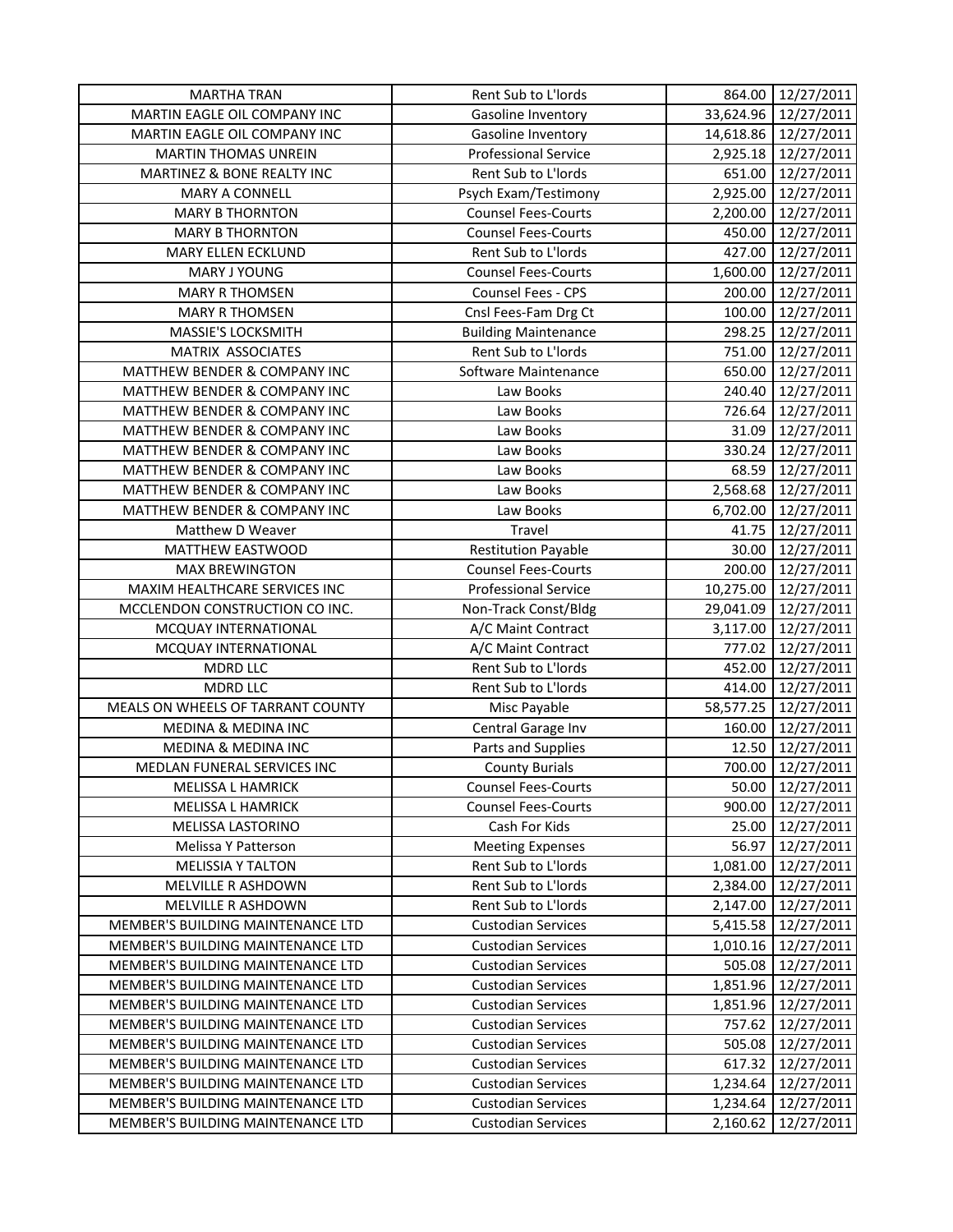| MEMBER'S BUILDING MAINTENANCE LTD | <b>Custodian Services</b>   |           | 631.35 12/27/2011    |
|-----------------------------------|-----------------------------|-----------|----------------------|
| MEMBER'S BUILDING MAINTENANCE LTD | <b>Custodian Services</b>   |           | 1,010.16 12/27/2011  |
| MEMBER'S BUILDING MAINTENANCE LTD | <b>Custodian Services</b>   |           | 56.12 12/27/2011     |
| MEMBER'S BUILDING MAINTENANCE LTD | <b>Custodian Services</b>   |           | 1,431.06 12/27/2011  |
| MEMBER'S BUILDING MAINTENANCE LTD | <b>Custodian Services</b>   | 757.62    | 12/27/2011           |
| MERCANTILE PARTNERS LP            | Prepaid - Rent              |           | 15,545.16 12/27/2011 |
| MERCANTILE PARTNERS LP            | Prepaid - Other             | 5,427.54  | 12/27/2011           |
| MERCANTILE PARTNERS LP            | Prepaid - Rent              | 4,216.67  | 12/27/2011           |
| MERCANTILE PARTNERS LP            | Prepaid - Other             | 1,472.46  | 12/27/2011           |
| MERCEDES MEDICAL INC              | <b>Medical Supplies</b>     | 395.25    | 12/27/2011           |
| MERCEDES MEDICAL INC              | <b>Medical Supplies</b>     | 790.55    | 12/27/2011           |
| MERCEDES MEDICAL INC              | <b>Medical Supplies</b>     | 263.52    | 12/27/2011           |
| MERLIN G HOLLOWAY                 | Rent Sub to L'Iords         | 687.00    | 12/27/2011           |
| <b>MERRY LAUREEN MOORE</b>        | <b>Court Costs</b>          | 1,500.00  | 12/27/2011           |
| MESSIAH LUTHERAN CHURCH           | Space Lease Rental          | 150.00    | 12/27/2011           |
| METROPCS WIRELESS INC             | Cert Copies/Trans           | 150.00    | 12/27/2011           |
| METROPLEX SERVICE WELDING         | <b>Building Maintenance</b> | 17.40     | 12/27/2011           |
| METROPLEX SERVICE WELDING         | Fuel                        | 170.38    | 12/27/2011           |
| METROPLEX SERVICE WELDING AND     | <b>Building Maintenance</b> | 307.00    | 12/27/2011           |
| MGT OF AMERICA INC                | <b>Professional Service</b> | 7,456.00  | 12/27/2011           |
| MHMR OF TARRANT COUNTY            | <b>Subrecipient Service</b> | 8,130.70  | 12/27/2011           |
| MHMR OF TARRANT COUNTY            | <b>Subrecipient Service</b> | 2,535.00  | 12/27/2011           |
| MHMR OF TARRANT COUNTY            | <b>Professional Service</b> | 2,166.66  | 12/27/2011           |
| MHMR OF TARRANT COUNTY            | <b>Professional Service</b> | 2,560.00  | 12/27/2011           |
| MHMR OF TARRANT COUNTY            | Spec Needs Off Proj         | 7,717.32  | 12/27/2011           |
| MHMR OF TARRANT COUNTY            | <b>Professional Service</b> | 2,000.00  | 12/27/2011           |
| MHMR OF TARRANT COUNTY            | <b>MHMR</b>                 | 4,312.02  | 12/27/2011           |
| MHMR OF TARRANT COUNTY            | Prepaid - Rent              | 4,247.48  | 12/27/2011           |
| MHMR OF TARRANT COUNTY            | <b>Professional Service</b> | 36,224.58 | 12/27/2011           |
| MICHAEL ANDREW MUNOZ              | <b>Counsel Fees-Courts</b>  | 400.00    | 12/27/2011           |
| MICHAEL BERGER                    | Counsel Fees-Juv            | 200.00    | 12/27/2011           |
| MICHAEL BERGER                    | Counsel Fees - CPS          | 1,765.00  | 12/27/2011           |
| MICHAEL D TOLAND                  | Rent Sub to L'Iords         | 439.00    | 12/27/2011           |
| MICHAEL DEEGAN                    | <b>Counsel Fees-Courts</b>  | 500.00    | 12/27/2011           |
| MICHAEL HAILEY                    | Rent Sub to L'Iords         | 950.00    | 12/27/2011           |
| MICHAEL KEVIN DAVIS               | <b>Tires and Tubes</b>      | 35.00     | 12/27/2011           |
| MICHAEL LOGAN WARE                | <b>Counsel Fees-Courts</b>  | 900.00    | 12/27/2011           |
| MICHAEL LOGAN WARE                | <b>Counsel Fees-Courts</b>  | 500.00    | 12/27/2011           |
| MICHAEL MOORE                     | Rent Sub to L'Iords         | 484.00    | 12/27/2011           |
| MICHAEL MOORE                     | Rent Sub to L'Iords         | 506.00    | 12/27/2011           |
| MICHAEL PAUL GARCIA               | <b>Counsel Fees-Courts</b>  | 100.00    | 12/27/2011           |
| MICHAEL R GARTNER                 | Rent Sub to L'Iords         | 360.00    | 12/27/2011           |
| MICHAEL SHAWN MATLOCK             | <b>Counsel Fees-Courts</b>  | 600.00    | 12/27/2011           |
| MICHAEL SHAWN MATLOCK             | <b>Counsel Fees-Courts</b>  | 450.00    | 12/27/2011           |
| MICHAEL SHAWN MATLOCK             | <b>Counsel Fees-Courts</b>  | 300.00    | 12/27/2011           |
| MICHAEL THOMPSON                  | Rent Sub to L'Iords         | 1,411.00  | 12/27/2011           |
| MICHAEL W MCCOWAN                 | Rent Sub to L'Iords         | 563.00    | 12/27/2011           |
| MICHELE M JOHNSON                 | Rent Sub to L'Iords         | 461.00    | 12/27/2011           |
| MICHELLE DO                       | Rent Sub to L'Iords         | 778.00    | 12/27/2011           |
| MICHELLE I EUGENE                 | Rent Sub to L'Iords         | 1,304.00  | 12/27/2011           |
| MICHELLE I EUGENE                 | HAP Reimb Port-in           | 537.00    | 12/27/2011           |
| MIDWEST MEDICAL SUPPLY CO, LLC    | <b>Medical Supplies</b>     | 129.24    | 12/27/2011           |
| MIDWEST MEDICAL SUPPLY CO, LLC    | <b>Medical Supplies</b>     | 78.80     | 12/27/2011           |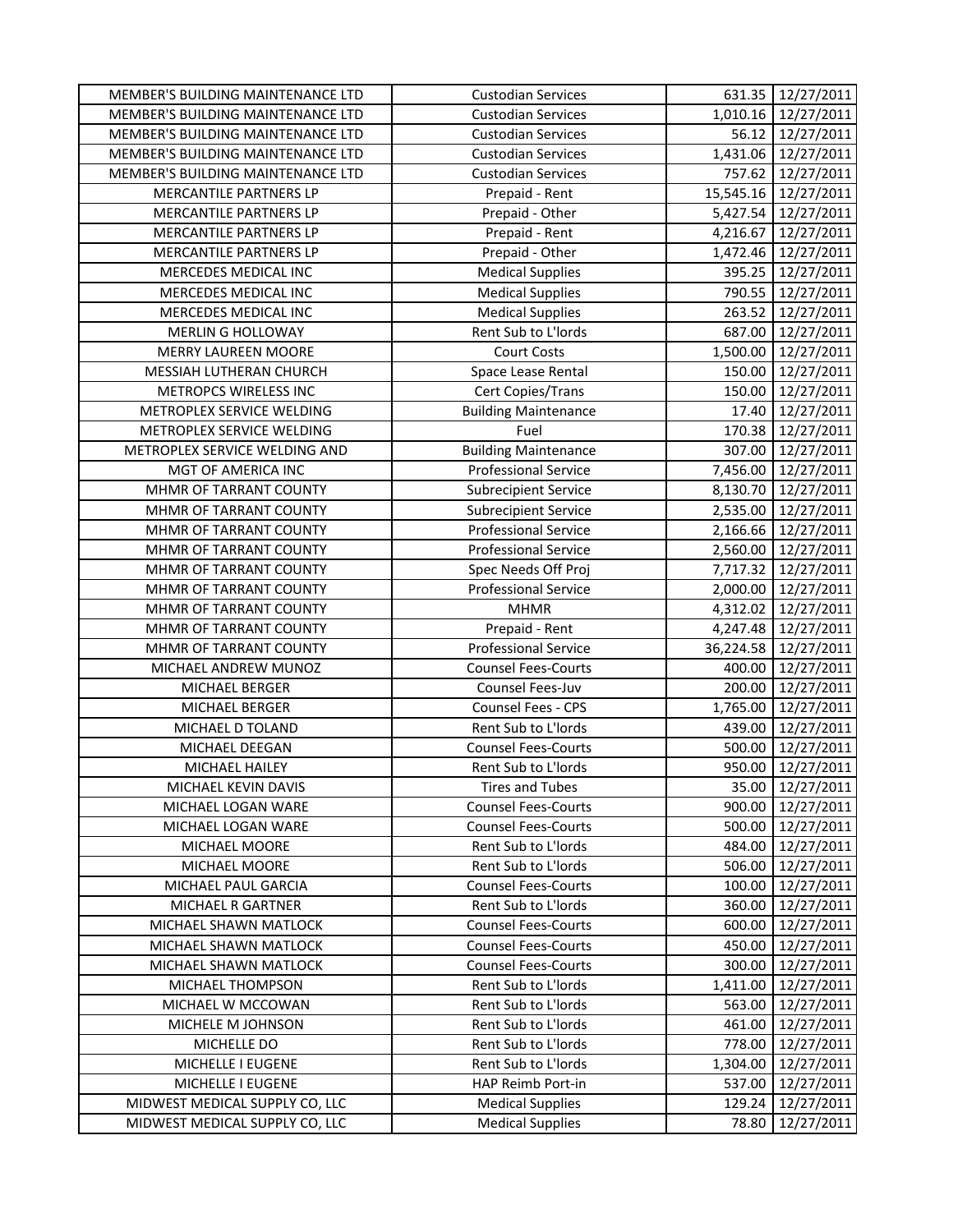| MIDWEST MEDICAL SUPPLY CO, LLC      | <b>Medical Supplies</b>    | 86.16    | 12/27/2011 |
|-------------------------------------|----------------------------|----------|------------|
| MIDWEST MEDICAL SUPPLY CO, LLC      | <b>Medical Supplies</b>    | 43.08    | 12/27/2011 |
| MIDWEST MEDICAL SUPPLY CO, LLC      | <b>Supplies</b>            | 75.00    | 12/27/2011 |
| MIDWEST MEDICAL SUPPLY CO, LLC      | Lab Supplies               | 75.00    | 12/27/2011 |
| MIGNEAULT FORT WORTH LP             | Rent Sub to L'Iords        | 595.00   | 12/27/2011 |
| MIKE CROXTON                        | Rent Sub to L'Iords        | 530.00   | 12/27/2011 |
| MILL VALLEY APARTMENTS LP           | Rental Assistance          | 415.00   | 12/27/2011 |
| MIMOSA LANE LLC                     | Prepaid - Rent             | 6,796.84 | 12/27/2011 |
| MINH HUONGTHI NGUYEN                | HAP Reimb Port-in          | 1,893.00 | 12/27/2011 |
| MINICK LAW PC                       | <b>Counsel Fees-Courts</b> | 1,010.00 | 12/27/2011 |
| MINNEAPOLIS HOUSING AUTHORITY       | Port HAP Port-out          | 1,214.00 | 12/27/2011 |
| MINNEAPOLIS HOUSING AUTHORITY       | Port Admin Fee Expen       | 42.87    | 12/27/2011 |
| MIPHI INVESTMENTS LLC               | Rent Sub to L'Iords        | 1,560.00 | 12/27/2011 |
| MOMENTUM MGMT GROUP LLC             | Rent Sub to L'Iords        | 665.00   | 12/27/2011 |
| MONICA CORREA                       | <b>Restitution Payable</b> | 50.00    | 12/27/2011 |
| <b>MONICA LEUCK</b>                 | Rent Sub to L'Iords        | 562.00   | 12/27/2011 |
| MOORE FUNERAL HOMES                 | <b>County Burials</b>      | 495.00   | 12/27/2011 |
| MOORE MEDICAL LLC                   | <b>Medical Supplies</b>    | 118.80   | 12/27/2011 |
| MOORE MEDICAL LLC                   | Lab Supplies               | 164.25   | 12/27/2011 |
| MORITZ CHEVROLET CHRYSLER           | Central Garage Inv         | 180.20   | 12/27/2011 |
| <b>MORRIS-BATES MORTUARY</b>        | <b>Other Payable</b>       | 1,400.00 | 12/27/2011 |
| MORRIS-BATES MORTUARY               | <b>County Burials</b>      | 700.00   | 12/27/2011 |
| MOUSER ELECTRONICS INC              | Supplies                   | 248.11   | 12/27/2011 |
| Mr Carnelius L Carey                | Transportation             | 14.52    | 12/27/2011 |
| Mr Christopher D Bell               | Transportation             | 50.67    | 12/27/2011 |
| Mr Cloyd R Polk                     | Education                  | 44.00    | 12/27/2011 |
| Mr G K Maenius                      | Travel                     | 879.66   | 12/27/2011 |
| Mr Jerry W Rucker                   | Education                  | 29.45    | 12/27/2011 |
| Mr John J Nicholson                 | Education                  | 140.00   | 12/27/2011 |
| Mr Michael D Mitchell               | Education                  | 55.00    | 12/27/2011 |
| Mr Renee Castoreno                  | Prepaid - Travel           | 32.00    | 12/27/2011 |
| Mr Riley N Shaw                     | Travel                     | 246.72   | 12/27/2011 |
| Mr Roy C Brooks                     | Travel                     | 168.00   | 12/27/2011 |
| Mr Sergio Deleon                    | Education                  | 305.50   | 12/27/2011 |
| Mr Shawn Sears                      | Education                  | 112.46   | 12/27/2011 |
| MRI COUNTRY BEND INVESTMENT FUND LP | Rent Sub to L'Iords        | 3,991.00 | 12/27/2011 |
| MRI COUNTRY BEND INVESTMENT FUND LP | Rent Sub to L'Iords        | 378.00   | 12/27/2011 |
| MRI RIVER GLEN INVESTMENT FUND LP   | Rent Sub to L'Iords        | 3,238.00 | 12/27/2011 |
| MRI RIVER GLEN INVESTMENT FUND LP   | Rent Sub to L'Iords        | 703.00   | 12/27/2011 |
| MRS BAIRD'S BAKERIES INC            | Food                       | 221.90   | 12/27/2011 |
| Ms Anita A Colbert                  | Travel                     | 86.40    | 12/27/2011 |
| Ms Debbie M Spoonts                 | Transportation             | 29.65    | 12/27/2011 |
| Ms Holly D Webb                     | Education                  | 140.00   | 12/27/2011 |
| Ms Julie Kay Hillhouse              | Education                  | 100.00   | 12/27/2011 |
| Ms Marian D Ross                    | Education                  | 20.00    | 12/27/2011 |
| Ms Mary Ann Rike                    | <b>Meeting Expenses</b>    | 42.95    | 12/27/2011 |
| Ms MaryLouise Garcia                | Education                  | 140.00   | 12/27/2011 |
| Ms Michelle L Payne                 | Travel                     | 100.00   | 12/27/2011 |
| Ms Michelle N Ortega                | Travel                     | 100.00   | 12/27/2011 |
| Ms Sherri D Pierce                  | Education                  | 156.25   | 12/27/2011 |
| Ms Susan E Black                    | Education                  | 100.00   | 12/27/2011 |
| Ms Terry J Lafon                    | Prepaid - Travel           | 48.00    | 12/27/2011 |
| Ms Tracey M Kapsidelis              | Education                  | 223.47   | 12/27/2011 |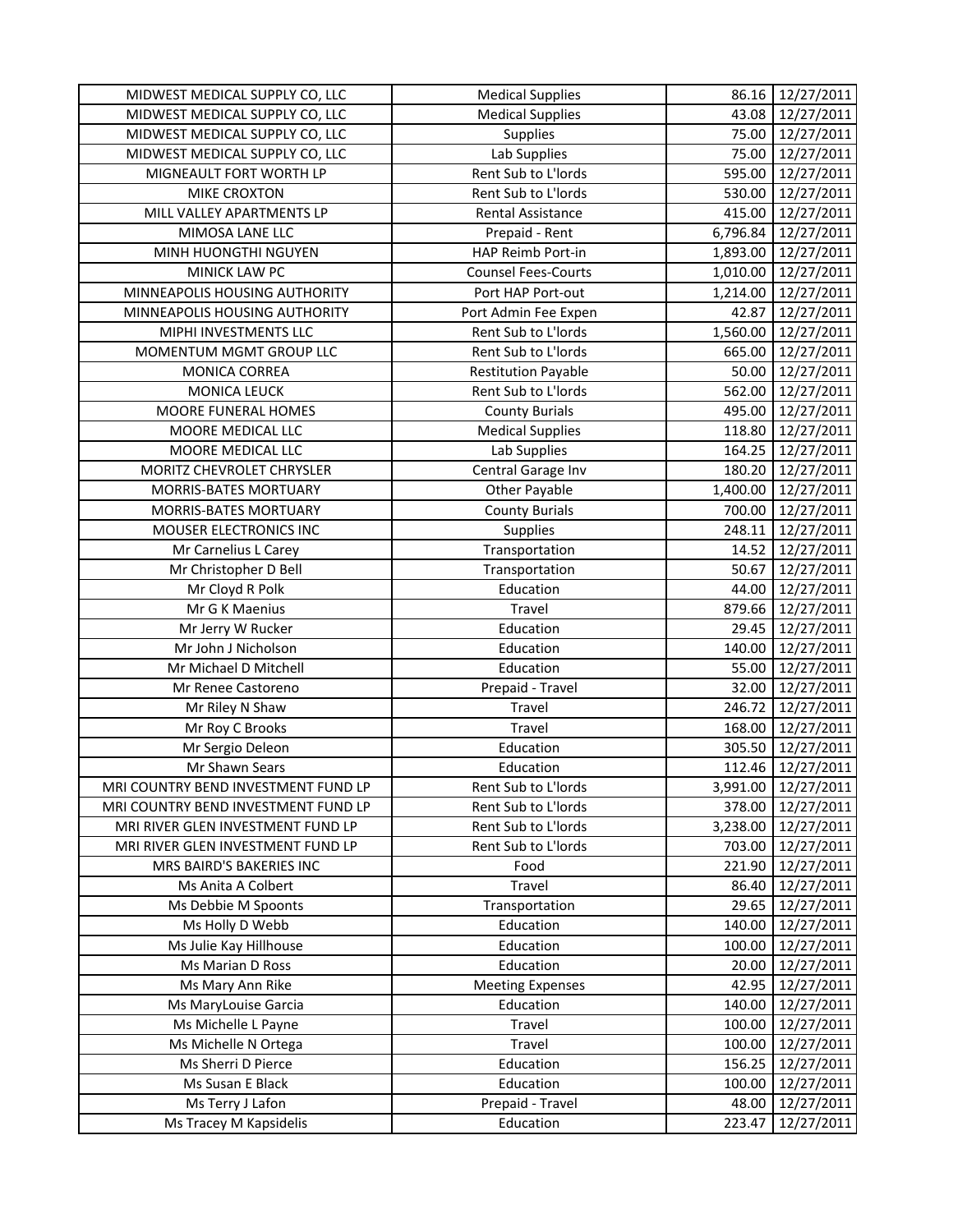| Parts and Supplies<br>MURCO WALL PRODUCTS INC<br>40.00<br>12/27/2011<br>Trust - Constable 5<br>MUTUAL SPRINKLERS INC<br>1,008.68<br>12/27/2011<br>Prepaid - Rent<br>12/27/2011<br>MVM SERVICES LLC<br>4,373.33<br><b>Utility Allowance</b><br><b>MXENERGY INC</b><br>178.00<br>12/27/2011<br>Rent Sub to L'Iords<br>665.00<br>12/27/2011<br>N T MIAN<br>NACO - NATIONAL ASSOC OF COUNTIES<br>Travel<br>465.00<br>12/27/2011<br>Rent Sub to L'Iords<br>12/27/2011<br>NADA J RUDDOCK<br>616.00<br><b>NAFA INC</b><br>Parts and Supplies<br>46.86<br>12/27/2011<br>Rent Sub to L'Iords<br>NAHEED S NASIR<br>1,400.00<br>12/27/2011<br><b>NAN BOWEN</b><br>Rent Sub to L'Iords<br>254.00<br>12/27/2011<br>175.50<br>12/27/2011<br><b>NANCY BREWER</b><br>Reporter's Records<br>Rent Sub to L'Iords<br><b>NANCY FUGATE</b><br>848.00<br>12/27/2011<br>200.00<br>12/27/2011<br><b>NANCY GORDON</b><br><b>Counsel Fees - CPS</b><br>12/27/2011<br>Rent Sub to L'Iords<br>875.00<br>NANCY J CLAUNCH<br><b>NANCY RUTH DEWEES</b><br>Counsel Fees - CPS<br>605.00<br>12/27/2011<br>Rent Sub to L'Iords<br>1,210.00<br>12/27/2011<br>NANKUMARI RAJPUT BHATTI<br>NAOYA ORIME<br>Rent Sub to L'Iords<br>685.00<br>12/27/2011<br>Supplies<br>2,094.50<br>12/27/2011<br><b>NARDIS INC</b><br>Rent Sub to L'Iords<br><b>NATHAN B POTEET</b><br>1,085.00<br>12/27/2011<br>HAP Reimb Port-in<br>977.00<br>12/27/2011<br><b>NATHAN J FRY</b><br>1,300.00<br>12/27/2011<br>NATHERRAL J WASHINGTON<br><b>Counsel Fees-Courts</b><br>12/27/2011<br>NATHERRAL J WASHINGTON<br><b>Counsel Fees-Courts</b><br>1,250.00<br>Books/Pamphlets<br>12/27/2011<br>NATIONAL AUTO DEALERS<br>8.00<br>350.00<br>12/27/2011<br>NATIONAL BAR ASSOCIATION INC<br>Dues<br>NATIONAL DATA SERVICES INC<br>Printing-Publication<br>7,087.93<br>12/27/2011<br>NATIONAL EMERGENCY NUMBER ASSOC<br>12/27/2011<br>Dues<br>130.00<br>NATIONAL EMERGENCY NUMBER ASSOC<br>85.00<br>12/27/2011<br>Dues<br>NATIONAL SHERIFF'S ASSOCIATION<br>65.00<br>12/27/2011<br>Dues<br><b>Counsel Fees-Courts</b><br>500.00<br>NAVID ALBAND<br>12/27/2011<br>500.00<br>12/27/2011<br>NAVID ALBAND<br><b>Counsel Fees-Courts</b><br>1,125.00<br>NAVID ALBAND<br><b>Counsel Fees-Courts</b><br>12/27/2011<br>NAVID ALBAND<br><b>Counsel Fees-Courts</b><br>137.50<br>12/27/2011<br>NAVID ALBAND<br><b>Counsel Fees-Courts</b><br>125.00<br>12/27/2011<br><b>Counsel Fees-Courts</b><br>1,350.00<br>12/27/2011<br><b>NAVID ALBAND</b><br>NCTCOG - NORTH CENTRAL TEXAS<br><b>Supplies</b><br>75.00<br>12/27/2011<br>NDC FT WORTH AFFORDABLE HOUSING I<br>530.00<br>12/27/2011<br><b>Rental Assistance</b><br>NEC BUSINESS NETWORK SOLUTIONS<br><b>Computer Maintenance</b><br>7,351.11<br>12/27/2011<br>NEC BUSINESS NETWORK SOLUTIONS<br>729.75<br>12/27/2011<br>Lab Equip Mainten<br><b>Professional Service</b><br>12/27/2011<br>NEC CORPORATION OF AMERICA<br>370.00<br>NEC CORPORATION OF AMERICA<br>Software Maintenance<br>48,141.45<br>12/27/2011<br>NEI DEVELOPMENT LLC<br>Rent Sub to L'Iords<br>750.00<br>12/27/2011<br>HAP Reimb Port-in<br>199.00<br>12/27/2011<br>NEIGHBORHOOD PARTNERS OF TX LP<br>NELON LAW GROUP PLLC<br><b>Counsel Fees-Courts</b><br>12/27/2011<br>312.50<br>NELON LAW GROUP PLLC<br><b>Counsel Fees-Courts</b><br>550.00<br>12/27/2011<br>NELON LAW GROUP PLLC<br><b>Counsel Fees-Courts</b><br>237.50<br>12/27/2011<br>NEOS CONSULTING GROUP LLC<br><b>Professional Service</b><br>10,091.25<br>12/27/2011<br>NEVILL BUSINESS MACHINES INC<br>12/27/2011<br><b>Equipment Maint</b><br>89.00<br>NEVILL BUSINESS MACHINES INC<br><b>Equipment Maint</b><br>1,134.00<br>12/27/2011 | Ms Traci T Wilson | Lab Supplies | 15.00 | 12/27/2011 |
|----------------------------------------------------------------------------------------------------------------------------------------------------------------------------------------------------------------------------------------------------------------------------------------------------------------------------------------------------------------------------------------------------------------------------------------------------------------------------------------------------------------------------------------------------------------------------------------------------------------------------------------------------------------------------------------------------------------------------------------------------------------------------------------------------------------------------------------------------------------------------------------------------------------------------------------------------------------------------------------------------------------------------------------------------------------------------------------------------------------------------------------------------------------------------------------------------------------------------------------------------------------------------------------------------------------------------------------------------------------------------------------------------------------------------------------------------------------------------------------------------------------------------------------------------------------------------------------------------------------------------------------------------------------------------------------------------------------------------------------------------------------------------------------------------------------------------------------------------------------------------------------------------------------------------------------------------------------------------------------------------------------------------------------------------------------------------------------------------------------------------------------------------------------------------------------------------------------------------------------------------------------------------------------------------------------------------------------------------------------------------------------------------------------------------------------------------------------------------------------------------------------------------------------------------------------------------------------------------------------------------------------------------------------------------------------------------------------------------------------------------------------------------------------------------------------------------------------------------------------------------------------------------------------------------------------------------------------------------------------------------------------------------------------------------------------------------------------------------------------------------------------------------------------------------------------------------------------------------------------------------------------------------------------------------------------------------------------------------------------------------------------------------------------------------------------------------------------------------------------------------------------------------------------------------------------------------------------------------------------------------------------------------|-------------------|--------------|-------|------------|
|                                                                                                                                                                                                                                                                                                                                                                                                                                                                                                                                                                                                                                                                                                                                                                                                                                                                                                                                                                                                                                                                                                                                                                                                                                                                                                                                                                                                                                                                                                                                                                                                                                                                                                                                                                                                                                                                                                                                                                                                                                                                                                                                                                                                                                                                                                                                                                                                                                                                                                                                                                                                                                                                                                                                                                                                                                                                                                                                                                                                                                                                                                                                                                                                                                                                                                                                                                                                                                                                                                                                                                                                                                                    |                   |              |       |            |
|                                                                                                                                                                                                                                                                                                                                                                                                                                                                                                                                                                                                                                                                                                                                                                                                                                                                                                                                                                                                                                                                                                                                                                                                                                                                                                                                                                                                                                                                                                                                                                                                                                                                                                                                                                                                                                                                                                                                                                                                                                                                                                                                                                                                                                                                                                                                                                                                                                                                                                                                                                                                                                                                                                                                                                                                                                                                                                                                                                                                                                                                                                                                                                                                                                                                                                                                                                                                                                                                                                                                                                                                                                                    |                   |              |       |            |
|                                                                                                                                                                                                                                                                                                                                                                                                                                                                                                                                                                                                                                                                                                                                                                                                                                                                                                                                                                                                                                                                                                                                                                                                                                                                                                                                                                                                                                                                                                                                                                                                                                                                                                                                                                                                                                                                                                                                                                                                                                                                                                                                                                                                                                                                                                                                                                                                                                                                                                                                                                                                                                                                                                                                                                                                                                                                                                                                                                                                                                                                                                                                                                                                                                                                                                                                                                                                                                                                                                                                                                                                                                                    |                   |              |       |            |
|                                                                                                                                                                                                                                                                                                                                                                                                                                                                                                                                                                                                                                                                                                                                                                                                                                                                                                                                                                                                                                                                                                                                                                                                                                                                                                                                                                                                                                                                                                                                                                                                                                                                                                                                                                                                                                                                                                                                                                                                                                                                                                                                                                                                                                                                                                                                                                                                                                                                                                                                                                                                                                                                                                                                                                                                                                                                                                                                                                                                                                                                                                                                                                                                                                                                                                                                                                                                                                                                                                                                                                                                                                                    |                   |              |       |            |
|                                                                                                                                                                                                                                                                                                                                                                                                                                                                                                                                                                                                                                                                                                                                                                                                                                                                                                                                                                                                                                                                                                                                                                                                                                                                                                                                                                                                                                                                                                                                                                                                                                                                                                                                                                                                                                                                                                                                                                                                                                                                                                                                                                                                                                                                                                                                                                                                                                                                                                                                                                                                                                                                                                                                                                                                                                                                                                                                                                                                                                                                                                                                                                                                                                                                                                                                                                                                                                                                                                                                                                                                                                                    |                   |              |       |            |
|                                                                                                                                                                                                                                                                                                                                                                                                                                                                                                                                                                                                                                                                                                                                                                                                                                                                                                                                                                                                                                                                                                                                                                                                                                                                                                                                                                                                                                                                                                                                                                                                                                                                                                                                                                                                                                                                                                                                                                                                                                                                                                                                                                                                                                                                                                                                                                                                                                                                                                                                                                                                                                                                                                                                                                                                                                                                                                                                                                                                                                                                                                                                                                                                                                                                                                                                                                                                                                                                                                                                                                                                                                                    |                   |              |       |            |
|                                                                                                                                                                                                                                                                                                                                                                                                                                                                                                                                                                                                                                                                                                                                                                                                                                                                                                                                                                                                                                                                                                                                                                                                                                                                                                                                                                                                                                                                                                                                                                                                                                                                                                                                                                                                                                                                                                                                                                                                                                                                                                                                                                                                                                                                                                                                                                                                                                                                                                                                                                                                                                                                                                                                                                                                                                                                                                                                                                                                                                                                                                                                                                                                                                                                                                                                                                                                                                                                                                                                                                                                                                                    |                   |              |       |            |
|                                                                                                                                                                                                                                                                                                                                                                                                                                                                                                                                                                                                                                                                                                                                                                                                                                                                                                                                                                                                                                                                                                                                                                                                                                                                                                                                                                                                                                                                                                                                                                                                                                                                                                                                                                                                                                                                                                                                                                                                                                                                                                                                                                                                                                                                                                                                                                                                                                                                                                                                                                                                                                                                                                                                                                                                                                                                                                                                                                                                                                                                                                                                                                                                                                                                                                                                                                                                                                                                                                                                                                                                                                                    |                   |              |       |            |
|                                                                                                                                                                                                                                                                                                                                                                                                                                                                                                                                                                                                                                                                                                                                                                                                                                                                                                                                                                                                                                                                                                                                                                                                                                                                                                                                                                                                                                                                                                                                                                                                                                                                                                                                                                                                                                                                                                                                                                                                                                                                                                                                                                                                                                                                                                                                                                                                                                                                                                                                                                                                                                                                                                                                                                                                                                                                                                                                                                                                                                                                                                                                                                                                                                                                                                                                                                                                                                                                                                                                                                                                                                                    |                   |              |       |            |
|                                                                                                                                                                                                                                                                                                                                                                                                                                                                                                                                                                                                                                                                                                                                                                                                                                                                                                                                                                                                                                                                                                                                                                                                                                                                                                                                                                                                                                                                                                                                                                                                                                                                                                                                                                                                                                                                                                                                                                                                                                                                                                                                                                                                                                                                                                                                                                                                                                                                                                                                                                                                                                                                                                                                                                                                                                                                                                                                                                                                                                                                                                                                                                                                                                                                                                                                                                                                                                                                                                                                                                                                                                                    |                   |              |       |            |
|                                                                                                                                                                                                                                                                                                                                                                                                                                                                                                                                                                                                                                                                                                                                                                                                                                                                                                                                                                                                                                                                                                                                                                                                                                                                                                                                                                                                                                                                                                                                                                                                                                                                                                                                                                                                                                                                                                                                                                                                                                                                                                                                                                                                                                                                                                                                                                                                                                                                                                                                                                                                                                                                                                                                                                                                                                                                                                                                                                                                                                                                                                                                                                                                                                                                                                                                                                                                                                                                                                                                                                                                                                                    |                   |              |       |            |
|                                                                                                                                                                                                                                                                                                                                                                                                                                                                                                                                                                                                                                                                                                                                                                                                                                                                                                                                                                                                                                                                                                                                                                                                                                                                                                                                                                                                                                                                                                                                                                                                                                                                                                                                                                                                                                                                                                                                                                                                                                                                                                                                                                                                                                                                                                                                                                                                                                                                                                                                                                                                                                                                                                                                                                                                                                                                                                                                                                                                                                                                                                                                                                                                                                                                                                                                                                                                                                                                                                                                                                                                                                                    |                   |              |       |            |
|                                                                                                                                                                                                                                                                                                                                                                                                                                                                                                                                                                                                                                                                                                                                                                                                                                                                                                                                                                                                                                                                                                                                                                                                                                                                                                                                                                                                                                                                                                                                                                                                                                                                                                                                                                                                                                                                                                                                                                                                                                                                                                                                                                                                                                                                                                                                                                                                                                                                                                                                                                                                                                                                                                                                                                                                                                                                                                                                                                                                                                                                                                                                                                                                                                                                                                                                                                                                                                                                                                                                                                                                                                                    |                   |              |       |            |
|                                                                                                                                                                                                                                                                                                                                                                                                                                                                                                                                                                                                                                                                                                                                                                                                                                                                                                                                                                                                                                                                                                                                                                                                                                                                                                                                                                                                                                                                                                                                                                                                                                                                                                                                                                                                                                                                                                                                                                                                                                                                                                                                                                                                                                                                                                                                                                                                                                                                                                                                                                                                                                                                                                                                                                                                                                                                                                                                                                                                                                                                                                                                                                                                                                                                                                                                                                                                                                                                                                                                                                                                                                                    |                   |              |       |            |
|                                                                                                                                                                                                                                                                                                                                                                                                                                                                                                                                                                                                                                                                                                                                                                                                                                                                                                                                                                                                                                                                                                                                                                                                                                                                                                                                                                                                                                                                                                                                                                                                                                                                                                                                                                                                                                                                                                                                                                                                                                                                                                                                                                                                                                                                                                                                                                                                                                                                                                                                                                                                                                                                                                                                                                                                                                                                                                                                                                                                                                                                                                                                                                                                                                                                                                                                                                                                                                                                                                                                                                                                                                                    |                   |              |       |            |
|                                                                                                                                                                                                                                                                                                                                                                                                                                                                                                                                                                                                                                                                                                                                                                                                                                                                                                                                                                                                                                                                                                                                                                                                                                                                                                                                                                                                                                                                                                                                                                                                                                                                                                                                                                                                                                                                                                                                                                                                                                                                                                                                                                                                                                                                                                                                                                                                                                                                                                                                                                                                                                                                                                                                                                                                                                                                                                                                                                                                                                                                                                                                                                                                                                                                                                                                                                                                                                                                                                                                                                                                                                                    |                   |              |       |            |
|                                                                                                                                                                                                                                                                                                                                                                                                                                                                                                                                                                                                                                                                                                                                                                                                                                                                                                                                                                                                                                                                                                                                                                                                                                                                                                                                                                                                                                                                                                                                                                                                                                                                                                                                                                                                                                                                                                                                                                                                                                                                                                                                                                                                                                                                                                                                                                                                                                                                                                                                                                                                                                                                                                                                                                                                                                                                                                                                                                                                                                                                                                                                                                                                                                                                                                                                                                                                                                                                                                                                                                                                                                                    |                   |              |       |            |
|                                                                                                                                                                                                                                                                                                                                                                                                                                                                                                                                                                                                                                                                                                                                                                                                                                                                                                                                                                                                                                                                                                                                                                                                                                                                                                                                                                                                                                                                                                                                                                                                                                                                                                                                                                                                                                                                                                                                                                                                                                                                                                                                                                                                                                                                                                                                                                                                                                                                                                                                                                                                                                                                                                                                                                                                                                                                                                                                                                                                                                                                                                                                                                                                                                                                                                                                                                                                                                                                                                                                                                                                                                                    |                   |              |       |            |
|                                                                                                                                                                                                                                                                                                                                                                                                                                                                                                                                                                                                                                                                                                                                                                                                                                                                                                                                                                                                                                                                                                                                                                                                                                                                                                                                                                                                                                                                                                                                                                                                                                                                                                                                                                                                                                                                                                                                                                                                                                                                                                                                                                                                                                                                                                                                                                                                                                                                                                                                                                                                                                                                                                                                                                                                                                                                                                                                                                                                                                                                                                                                                                                                                                                                                                                                                                                                                                                                                                                                                                                                                                                    |                   |              |       |            |
|                                                                                                                                                                                                                                                                                                                                                                                                                                                                                                                                                                                                                                                                                                                                                                                                                                                                                                                                                                                                                                                                                                                                                                                                                                                                                                                                                                                                                                                                                                                                                                                                                                                                                                                                                                                                                                                                                                                                                                                                                                                                                                                                                                                                                                                                                                                                                                                                                                                                                                                                                                                                                                                                                                                                                                                                                                                                                                                                                                                                                                                                                                                                                                                                                                                                                                                                                                                                                                                                                                                                                                                                                                                    |                   |              |       |            |
|                                                                                                                                                                                                                                                                                                                                                                                                                                                                                                                                                                                                                                                                                                                                                                                                                                                                                                                                                                                                                                                                                                                                                                                                                                                                                                                                                                                                                                                                                                                                                                                                                                                                                                                                                                                                                                                                                                                                                                                                                                                                                                                                                                                                                                                                                                                                                                                                                                                                                                                                                                                                                                                                                                                                                                                                                                                                                                                                                                                                                                                                                                                                                                                                                                                                                                                                                                                                                                                                                                                                                                                                                                                    |                   |              |       |            |
|                                                                                                                                                                                                                                                                                                                                                                                                                                                                                                                                                                                                                                                                                                                                                                                                                                                                                                                                                                                                                                                                                                                                                                                                                                                                                                                                                                                                                                                                                                                                                                                                                                                                                                                                                                                                                                                                                                                                                                                                                                                                                                                                                                                                                                                                                                                                                                                                                                                                                                                                                                                                                                                                                                                                                                                                                                                                                                                                                                                                                                                                                                                                                                                                                                                                                                                                                                                                                                                                                                                                                                                                                                                    |                   |              |       |            |
|                                                                                                                                                                                                                                                                                                                                                                                                                                                                                                                                                                                                                                                                                                                                                                                                                                                                                                                                                                                                                                                                                                                                                                                                                                                                                                                                                                                                                                                                                                                                                                                                                                                                                                                                                                                                                                                                                                                                                                                                                                                                                                                                                                                                                                                                                                                                                                                                                                                                                                                                                                                                                                                                                                                                                                                                                                                                                                                                                                                                                                                                                                                                                                                                                                                                                                                                                                                                                                                                                                                                                                                                                                                    |                   |              |       |            |
|                                                                                                                                                                                                                                                                                                                                                                                                                                                                                                                                                                                                                                                                                                                                                                                                                                                                                                                                                                                                                                                                                                                                                                                                                                                                                                                                                                                                                                                                                                                                                                                                                                                                                                                                                                                                                                                                                                                                                                                                                                                                                                                                                                                                                                                                                                                                                                                                                                                                                                                                                                                                                                                                                                                                                                                                                                                                                                                                                                                                                                                                                                                                                                                                                                                                                                                                                                                                                                                                                                                                                                                                                                                    |                   |              |       |            |
|                                                                                                                                                                                                                                                                                                                                                                                                                                                                                                                                                                                                                                                                                                                                                                                                                                                                                                                                                                                                                                                                                                                                                                                                                                                                                                                                                                                                                                                                                                                                                                                                                                                                                                                                                                                                                                                                                                                                                                                                                                                                                                                                                                                                                                                                                                                                                                                                                                                                                                                                                                                                                                                                                                                                                                                                                                                                                                                                                                                                                                                                                                                                                                                                                                                                                                                                                                                                                                                                                                                                                                                                                                                    |                   |              |       |            |
|                                                                                                                                                                                                                                                                                                                                                                                                                                                                                                                                                                                                                                                                                                                                                                                                                                                                                                                                                                                                                                                                                                                                                                                                                                                                                                                                                                                                                                                                                                                                                                                                                                                                                                                                                                                                                                                                                                                                                                                                                                                                                                                                                                                                                                                                                                                                                                                                                                                                                                                                                                                                                                                                                                                                                                                                                                                                                                                                                                                                                                                                                                                                                                                                                                                                                                                                                                                                                                                                                                                                                                                                                                                    |                   |              |       |            |
|                                                                                                                                                                                                                                                                                                                                                                                                                                                                                                                                                                                                                                                                                                                                                                                                                                                                                                                                                                                                                                                                                                                                                                                                                                                                                                                                                                                                                                                                                                                                                                                                                                                                                                                                                                                                                                                                                                                                                                                                                                                                                                                                                                                                                                                                                                                                                                                                                                                                                                                                                                                                                                                                                                                                                                                                                                                                                                                                                                                                                                                                                                                                                                                                                                                                                                                                                                                                                                                                                                                                                                                                                                                    |                   |              |       |            |
|                                                                                                                                                                                                                                                                                                                                                                                                                                                                                                                                                                                                                                                                                                                                                                                                                                                                                                                                                                                                                                                                                                                                                                                                                                                                                                                                                                                                                                                                                                                                                                                                                                                                                                                                                                                                                                                                                                                                                                                                                                                                                                                                                                                                                                                                                                                                                                                                                                                                                                                                                                                                                                                                                                                                                                                                                                                                                                                                                                                                                                                                                                                                                                                                                                                                                                                                                                                                                                                                                                                                                                                                                                                    |                   |              |       |            |
|                                                                                                                                                                                                                                                                                                                                                                                                                                                                                                                                                                                                                                                                                                                                                                                                                                                                                                                                                                                                                                                                                                                                                                                                                                                                                                                                                                                                                                                                                                                                                                                                                                                                                                                                                                                                                                                                                                                                                                                                                                                                                                                                                                                                                                                                                                                                                                                                                                                                                                                                                                                                                                                                                                                                                                                                                                                                                                                                                                                                                                                                                                                                                                                                                                                                                                                                                                                                                                                                                                                                                                                                                                                    |                   |              |       |            |
|                                                                                                                                                                                                                                                                                                                                                                                                                                                                                                                                                                                                                                                                                                                                                                                                                                                                                                                                                                                                                                                                                                                                                                                                                                                                                                                                                                                                                                                                                                                                                                                                                                                                                                                                                                                                                                                                                                                                                                                                                                                                                                                                                                                                                                                                                                                                                                                                                                                                                                                                                                                                                                                                                                                                                                                                                                                                                                                                                                                                                                                                                                                                                                                                                                                                                                                                                                                                                                                                                                                                                                                                                                                    |                   |              |       |            |
|                                                                                                                                                                                                                                                                                                                                                                                                                                                                                                                                                                                                                                                                                                                                                                                                                                                                                                                                                                                                                                                                                                                                                                                                                                                                                                                                                                                                                                                                                                                                                                                                                                                                                                                                                                                                                                                                                                                                                                                                                                                                                                                                                                                                                                                                                                                                                                                                                                                                                                                                                                                                                                                                                                                                                                                                                                                                                                                                                                                                                                                                                                                                                                                                                                                                                                                                                                                                                                                                                                                                                                                                                                                    |                   |              |       |            |
|                                                                                                                                                                                                                                                                                                                                                                                                                                                                                                                                                                                                                                                                                                                                                                                                                                                                                                                                                                                                                                                                                                                                                                                                                                                                                                                                                                                                                                                                                                                                                                                                                                                                                                                                                                                                                                                                                                                                                                                                                                                                                                                                                                                                                                                                                                                                                                                                                                                                                                                                                                                                                                                                                                                                                                                                                                                                                                                                                                                                                                                                                                                                                                                                                                                                                                                                                                                                                                                                                                                                                                                                                                                    |                   |              |       |            |
|                                                                                                                                                                                                                                                                                                                                                                                                                                                                                                                                                                                                                                                                                                                                                                                                                                                                                                                                                                                                                                                                                                                                                                                                                                                                                                                                                                                                                                                                                                                                                                                                                                                                                                                                                                                                                                                                                                                                                                                                                                                                                                                                                                                                                                                                                                                                                                                                                                                                                                                                                                                                                                                                                                                                                                                                                                                                                                                                                                                                                                                                                                                                                                                                                                                                                                                                                                                                                                                                                                                                                                                                                                                    |                   |              |       |            |
|                                                                                                                                                                                                                                                                                                                                                                                                                                                                                                                                                                                                                                                                                                                                                                                                                                                                                                                                                                                                                                                                                                                                                                                                                                                                                                                                                                                                                                                                                                                                                                                                                                                                                                                                                                                                                                                                                                                                                                                                                                                                                                                                                                                                                                                                                                                                                                                                                                                                                                                                                                                                                                                                                                                                                                                                                                                                                                                                                                                                                                                                                                                                                                                                                                                                                                                                                                                                                                                                                                                                                                                                                                                    |                   |              |       |            |
|                                                                                                                                                                                                                                                                                                                                                                                                                                                                                                                                                                                                                                                                                                                                                                                                                                                                                                                                                                                                                                                                                                                                                                                                                                                                                                                                                                                                                                                                                                                                                                                                                                                                                                                                                                                                                                                                                                                                                                                                                                                                                                                                                                                                                                                                                                                                                                                                                                                                                                                                                                                                                                                                                                                                                                                                                                                                                                                                                                                                                                                                                                                                                                                                                                                                                                                                                                                                                                                                                                                                                                                                                                                    |                   |              |       |            |
|                                                                                                                                                                                                                                                                                                                                                                                                                                                                                                                                                                                                                                                                                                                                                                                                                                                                                                                                                                                                                                                                                                                                                                                                                                                                                                                                                                                                                                                                                                                                                                                                                                                                                                                                                                                                                                                                                                                                                                                                                                                                                                                                                                                                                                                                                                                                                                                                                                                                                                                                                                                                                                                                                                                                                                                                                                                                                                                                                                                                                                                                                                                                                                                                                                                                                                                                                                                                                                                                                                                                                                                                                                                    |                   |              |       |            |
|                                                                                                                                                                                                                                                                                                                                                                                                                                                                                                                                                                                                                                                                                                                                                                                                                                                                                                                                                                                                                                                                                                                                                                                                                                                                                                                                                                                                                                                                                                                                                                                                                                                                                                                                                                                                                                                                                                                                                                                                                                                                                                                                                                                                                                                                                                                                                                                                                                                                                                                                                                                                                                                                                                                                                                                                                                                                                                                                                                                                                                                                                                                                                                                                                                                                                                                                                                                                                                                                                                                                                                                                                                                    |                   |              |       |            |
|                                                                                                                                                                                                                                                                                                                                                                                                                                                                                                                                                                                                                                                                                                                                                                                                                                                                                                                                                                                                                                                                                                                                                                                                                                                                                                                                                                                                                                                                                                                                                                                                                                                                                                                                                                                                                                                                                                                                                                                                                                                                                                                                                                                                                                                                                                                                                                                                                                                                                                                                                                                                                                                                                                                                                                                                                                                                                                                                                                                                                                                                                                                                                                                                                                                                                                                                                                                                                                                                                                                                                                                                                                                    |                   |              |       |            |
|                                                                                                                                                                                                                                                                                                                                                                                                                                                                                                                                                                                                                                                                                                                                                                                                                                                                                                                                                                                                                                                                                                                                                                                                                                                                                                                                                                                                                                                                                                                                                                                                                                                                                                                                                                                                                                                                                                                                                                                                                                                                                                                                                                                                                                                                                                                                                                                                                                                                                                                                                                                                                                                                                                                                                                                                                                                                                                                                                                                                                                                                                                                                                                                                                                                                                                                                                                                                                                                                                                                                                                                                                                                    |                   |              |       |            |
|                                                                                                                                                                                                                                                                                                                                                                                                                                                                                                                                                                                                                                                                                                                                                                                                                                                                                                                                                                                                                                                                                                                                                                                                                                                                                                                                                                                                                                                                                                                                                                                                                                                                                                                                                                                                                                                                                                                                                                                                                                                                                                                                                                                                                                                                                                                                                                                                                                                                                                                                                                                                                                                                                                                                                                                                                                                                                                                                                                                                                                                                                                                                                                                                                                                                                                                                                                                                                                                                                                                                                                                                                                                    |                   |              |       |            |
|                                                                                                                                                                                                                                                                                                                                                                                                                                                                                                                                                                                                                                                                                                                                                                                                                                                                                                                                                                                                                                                                                                                                                                                                                                                                                                                                                                                                                                                                                                                                                                                                                                                                                                                                                                                                                                                                                                                                                                                                                                                                                                                                                                                                                                                                                                                                                                                                                                                                                                                                                                                                                                                                                                                                                                                                                                                                                                                                                                                                                                                                                                                                                                                                                                                                                                                                                                                                                                                                                                                                                                                                                                                    |                   |              |       |            |
|                                                                                                                                                                                                                                                                                                                                                                                                                                                                                                                                                                                                                                                                                                                                                                                                                                                                                                                                                                                                                                                                                                                                                                                                                                                                                                                                                                                                                                                                                                                                                                                                                                                                                                                                                                                                                                                                                                                                                                                                                                                                                                                                                                                                                                                                                                                                                                                                                                                                                                                                                                                                                                                                                                                                                                                                                                                                                                                                                                                                                                                                                                                                                                                                                                                                                                                                                                                                                                                                                                                                                                                                                                                    |                   |              |       |            |
|                                                                                                                                                                                                                                                                                                                                                                                                                                                                                                                                                                                                                                                                                                                                                                                                                                                                                                                                                                                                                                                                                                                                                                                                                                                                                                                                                                                                                                                                                                                                                                                                                                                                                                                                                                                                                                                                                                                                                                                                                                                                                                                                                                                                                                                                                                                                                                                                                                                                                                                                                                                                                                                                                                                                                                                                                                                                                                                                                                                                                                                                                                                                                                                                                                                                                                                                                                                                                                                                                                                                                                                                                                                    |                   |              |       |            |
|                                                                                                                                                                                                                                                                                                                                                                                                                                                                                                                                                                                                                                                                                                                                                                                                                                                                                                                                                                                                                                                                                                                                                                                                                                                                                                                                                                                                                                                                                                                                                                                                                                                                                                                                                                                                                                                                                                                                                                                                                                                                                                                                                                                                                                                                                                                                                                                                                                                                                                                                                                                                                                                                                                                                                                                                                                                                                                                                                                                                                                                                                                                                                                                                                                                                                                                                                                                                                                                                                                                                                                                                                                                    |                   |              |       |            |
|                                                                                                                                                                                                                                                                                                                                                                                                                                                                                                                                                                                                                                                                                                                                                                                                                                                                                                                                                                                                                                                                                                                                                                                                                                                                                                                                                                                                                                                                                                                                                                                                                                                                                                                                                                                                                                                                                                                                                                                                                                                                                                                                                                                                                                                                                                                                                                                                                                                                                                                                                                                                                                                                                                                                                                                                                                                                                                                                                                                                                                                                                                                                                                                                                                                                                                                                                                                                                                                                                                                                                                                                                                                    |                   |              |       |            |
|                                                                                                                                                                                                                                                                                                                                                                                                                                                                                                                                                                                                                                                                                                                                                                                                                                                                                                                                                                                                                                                                                                                                                                                                                                                                                                                                                                                                                                                                                                                                                                                                                                                                                                                                                                                                                                                                                                                                                                                                                                                                                                                                                                                                                                                                                                                                                                                                                                                                                                                                                                                                                                                                                                                                                                                                                                                                                                                                                                                                                                                                                                                                                                                                                                                                                                                                                                                                                                                                                                                                                                                                                                                    |                   |              |       |            |
|                                                                                                                                                                                                                                                                                                                                                                                                                                                                                                                                                                                                                                                                                                                                                                                                                                                                                                                                                                                                                                                                                                                                                                                                                                                                                                                                                                                                                                                                                                                                                                                                                                                                                                                                                                                                                                                                                                                                                                                                                                                                                                                                                                                                                                                                                                                                                                                                                                                                                                                                                                                                                                                                                                                                                                                                                                                                                                                                                                                                                                                                                                                                                                                                                                                                                                                                                                                                                                                                                                                                                                                                                                                    |                   |              |       |            |
|                                                                                                                                                                                                                                                                                                                                                                                                                                                                                                                                                                                                                                                                                                                                                                                                                                                                                                                                                                                                                                                                                                                                                                                                                                                                                                                                                                                                                                                                                                                                                                                                                                                                                                                                                                                                                                                                                                                                                                                                                                                                                                                                                                                                                                                                                                                                                                                                                                                                                                                                                                                                                                                                                                                                                                                                                                                                                                                                                                                                                                                                                                                                                                                                                                                                                                                                                                                                                                                                                                                                                                                                                                                    |                   |              |       |            |
| NEVILL BUSINESS MACHINES INC<br><b>Equipment Maint</b><br>12/27/2011<br>2,254.00                                                                                                                                                                                                                                                                                                                                                                                                                                                                                                                                                                                                                                                                                                                                                                                                                                                                                                                                                                                                                                                                                                                                                                                                                                                                                                                                                                                                                                                                                                                                                                                                                                                                                                                                                                                                                                                                                                                                                                                                                                                                                                                                                                                                                                                                                                                                                                                                                                                                                                                                                                                                                                                                                                                                                                                                                                                                                                                                                                                                                                                                                                                                                                                                                                                                                                                                                                                                                                                                                                                                                                   |                   |              |       |            |
| NEVILL BUSINESS MACHINES INC<br><b>Equipment Maint</b><br>12/27/2011<br>889.00                                                                                                                                                                                                                                                                                                                                                                                                                                                                                                                                                                                                                                                                                                                                                                                                                                                                                                                                                                                                                                                                                                                                                                                                                                                                                                                                                                                                                                                                                                                                                                                                                                                                                                                                                                                                                                                                                                                                                                                                                                                                                                                                                                                                                                                                                                                                                                                                                                                                                                                                                                                                                                                                                                                                                                                                                                                                                                                                                                                                                                                                                                                                                                                                                                                                                                                                                                                                                                                                                                                                                                     |                   |              |       |            |
| 12/27/2011<br>NEVILL BUSINESS MACHINES INC<br><b>Equipment Maint</b><br>48.30                                                                                                                                                                                                                                                                                                                                                                                                                                                                                                                                                                                                                                                                                                                                                                                                                                                                                                                                                                                                                                                                                                                                                                                                                                                                                                                                                                                                                                                                                                                                                                                                                                                                                                                                                                                                                                                                                                                                                                                                                                                                                                                                                                                                                                                                                                                                                                                                                                                                                                                                                                                                                                                                                                                                                                                                                                                                                                                                                                                                                                                                                                                                                                                                                                                                                                                                                                                                                                                                                                                                                                      |                   |              |       |            |
| NEVILL BUSINESS MACHINES INC<br><b>Equipment Maint</b><br>17.50<br>12/27/2011                                                                                                                                                                                                                                                                                                                                                                                                                                                                                                                                                                                                                                                                                                                                                                                                                                                                                                                                                                                                                                                                                                                                                                                                                                                                                                                                                                                                                                                                                                                                                                                                                                                                                                                                                                                                                                                                                                                                                                                                                                                                                                                                                                                                                                                                                                                                                                                                                                                                                                                                                                                                                                                                                                                                                                                                                                                                                                                                                                                                                                                                                                                                                                                                                                                                                                                                                                                                                                                                                                                                                                      |                   |              |       |            |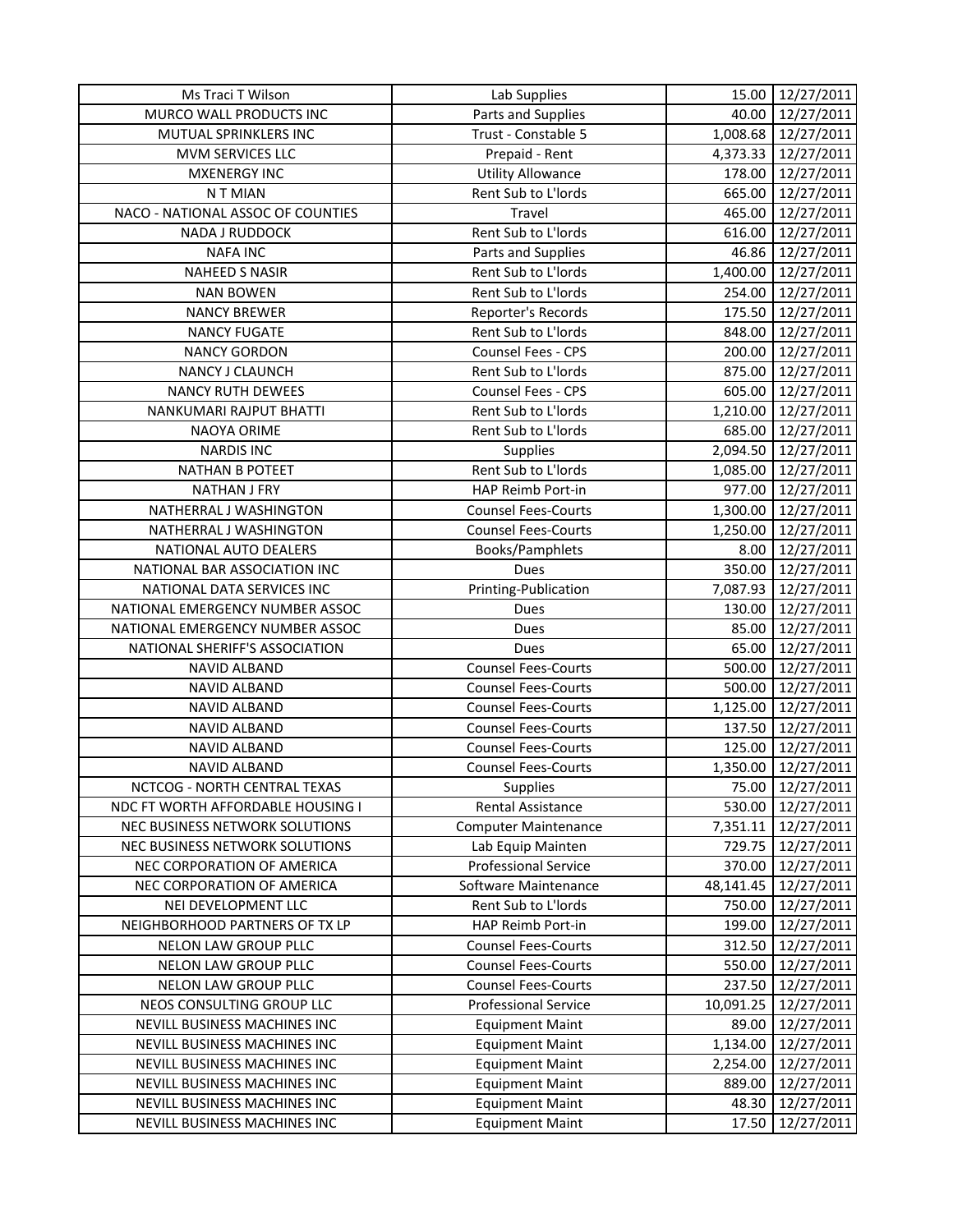| NEW BRAUNFELS GUADALUPE RIVER HOTEL | Education                   | 223.74    | 12/27/2011          |
|-------------------------------------|-----------------------------|-----------|---------------------|
| NEW HORIZONS RANCH & CENTER INC     | <b>Residential Servc</b>    | 14,101.50 | 12/27/2011          |
| NEWBORN & CHILDRENS MED SRVC        | <b>Medical Services</b>     | 2,640.00  | 12/27/2011          |
| NGOC BIGH NGUYEN                    | Rent Sub to L'Iords         | 900.00    | 12/27/2011          |
| NHUNG THI DINH                      | Rent Sub to L'Iords         | 911.00    | 12/27/2011          |
| NHUNG THI DINH                      | HAP Reimb Port-in           | 993.00    | 12/27/2011          |
| NICHOLSON-WATERMAN FAMILY TRUST     | Rent Sub to L'Iords         | 489.00    | 12/27/2011          |
| NICHOLSON-WATERMAN FAMILY TRUST     | HAP Reimb Port-in           | 1,350.00  | 12/27/2011          |
| NICULINA HODADEA                    | Rent Sub to L'Iords         | 929.00    | 12/27/2011          |
| <b>NICVIN LLC</b>                   | Rent Sub to L'Iords         | (750.00)  | 12/27/2011          |
| <b>NICVIN LLC</b>                   | Rent Sub to L'Iords         | 916.00    | 12/27/2011          |
| NIKKI L CHRIESMAN                   | Cnsl Fees-Fam Drg Ct        | 100.00    | 12/27/2011          |
| NIPPON CARBIDE INDUSTRIES INC       | Sign Shop Inventory         | 356.25    | 12/27/2011          |
| <b>NMS LABS</b>                     | <b>Professional Service</b> | 919.00    | 12/27/2011          |
| <b>NORA MORENO</b>                  | Relative Assistance         | 600.00    | 12/27/2011          |
| NORCHEM DRUG TESTING                | <b>Professional Service</b> | 800.00    | 12/27/2011          |
| NORITSU AMERICA CORPORATION         | <b>Equipment Maint</b>      | 425.50    | 12/27/2011          |
| <b>NORSTAR</b>                      | Rent Sub to L'Iords         | 17,069.00 | 12/27/2011          |
| <b>NORSTAR</b>                      | Rent Sub to L'Iords         | 1,301.00  | 12/27/2011          |
| <b>NORSTAR</b>                      | Rent Sub to L'Iords         | 444.00    | 12/27/2011          |
| <b>NORSTAR</b>                      | HAP Reimb Port-in           | 4,331.00  | 12/27/2011          |
| NORTH HILLS APTS LTD                | Rent Sub to L'Iords         | 2,039.00  | 12/27/2011          |
| NORTH RICHLAND HILLS POLICE         | <b>Drug Seizures</b>        | 1,486.75  | 12/27/2011          |
| NORTH RICHLAND HILLS POLICE         | Drug Seizure Int            | 1.22      | 12/27/2011          |
| NORTH RICHLAND HILLS POLICE         | <b>Drug Seizures</b>        | 298.00    | 12/27/2011          |
| NORTH RICHLAND HILLS POLICE         | Drug Seizure Int            | 5.09      | 12/27/2011          |
| NORTH RICHLAND HILLS POLICE         | <b>Drug Seizures</b>        | 141.00    | 12/27/2011          |
| NORTH RICHLAND HILLS POLICE         | Drug Seizure Int            | 0.66      | 12/27/2011          |
| NORTH RICHLAND HILLS POLICE         | <b>Drug Seizures</b>        | 270.00    | 12/27/2011          |
| NORTH RICHLAND HILLS POLICE         | Drug Seizure Int            | 1.02      | 12/27/2011          |
| NORTH RICHLAND HILLS POLICE         | <b>Drug Seizures</b>        | 100.00    | 12/27/2011          |
| NORTH RICHLAND HILLS POLICE         | Drug Seizure Int            | 0.37      | 12/27/2011          |
| NORTH RICHLAND HILLS POLICE         | Northeast Sector            |           | 6,240.26 12/27/2011 |
| NORTH TEXAS CRIME COMMISSION        | Dues                        | 125.00    | 12/27/2011          |
| NORTH TEXAS JUSTICE OF THE          | Education                   | 40.00     | 12/27/2011          |
| NORTH TEXAS JUSTICE OF THE          | Education                   | 40.00     | 12/27/2011          |
| NORTH TEXAS JUSTICES OF THE PEACE   | Dues                        | 25.00     | 12/27/2011          |
| NORTH TEXAS JUSTICES OF THE PEACE   | Dues                        | 25.00     | 12/27/2011          |
| NORTH TEXAS JUSTICES OF THE PEACE   | Dues                        | 25.00     | 12/27/2011          |
| NORTH TEXAS JUSTICES OF THE PEACE   | Dues                        | 25.00     | 12/27/2011          |
| NORTH TEXAS JUSTICES OF THE PEACE   | Dues                        | 25.00     | 12/27/2011          |
| NORTH TEXAS JUSTICES OF THE PEACE   | Dues                        | 25.00     | 12/27/2011          |
| NORTH TEXAS JUSTICES OF THE PEACE   | Dues                        | 25.00     | 12/27/2011          |
| NORTH TEXAS REO GROUP INC           | Rent Sub to L'Iords         | 1,720.00  | 12/27/2011          |
| NORTH TEXAS TOLLWAY AUTHORITY-NTTA  | Travel                      | 13.21     | 12/27/2011          |
| NORTH TEXAS TOLLWAY AUTHORITY-NTTA  | Travel                      | 5.12      | 12/27/2011          |
| NORTH TEXAS TOLLWAY AUTHORITY-NTTA  | Education                   | 8.64      | 12/27/2011          |
| NORTH TX ADDICTION COUNSELING INC   | O/P Group Counseling        | 3,341.25  | 12/27/2011          |
| NORTHCREST SHADYWOOD PARTNERS LP    | Rent Sub to L'Iords         | 1,063.00  | 12/27/2011          |
| NORTHCREST SHADYWOOD PARTNERS LP    | Rent Sub to L'Iords         | 450.00    | 12/27/2011          |
| NORTHCREST SHADYWOOD PARTNERS LP    | Rent Sub to L'Iords         | 1,865.00  | 12/27/2011          |
| NORTHCREST/SHADYWOOD PARTNERS LP    | Rent Sub to L'Iords         | 650.00    | 12/27/2011          |
| NORTHERN TOOL & EQUIPMENT CO INC    | <b>Small Tools</b>          | 119.98    | 12/27/2011          |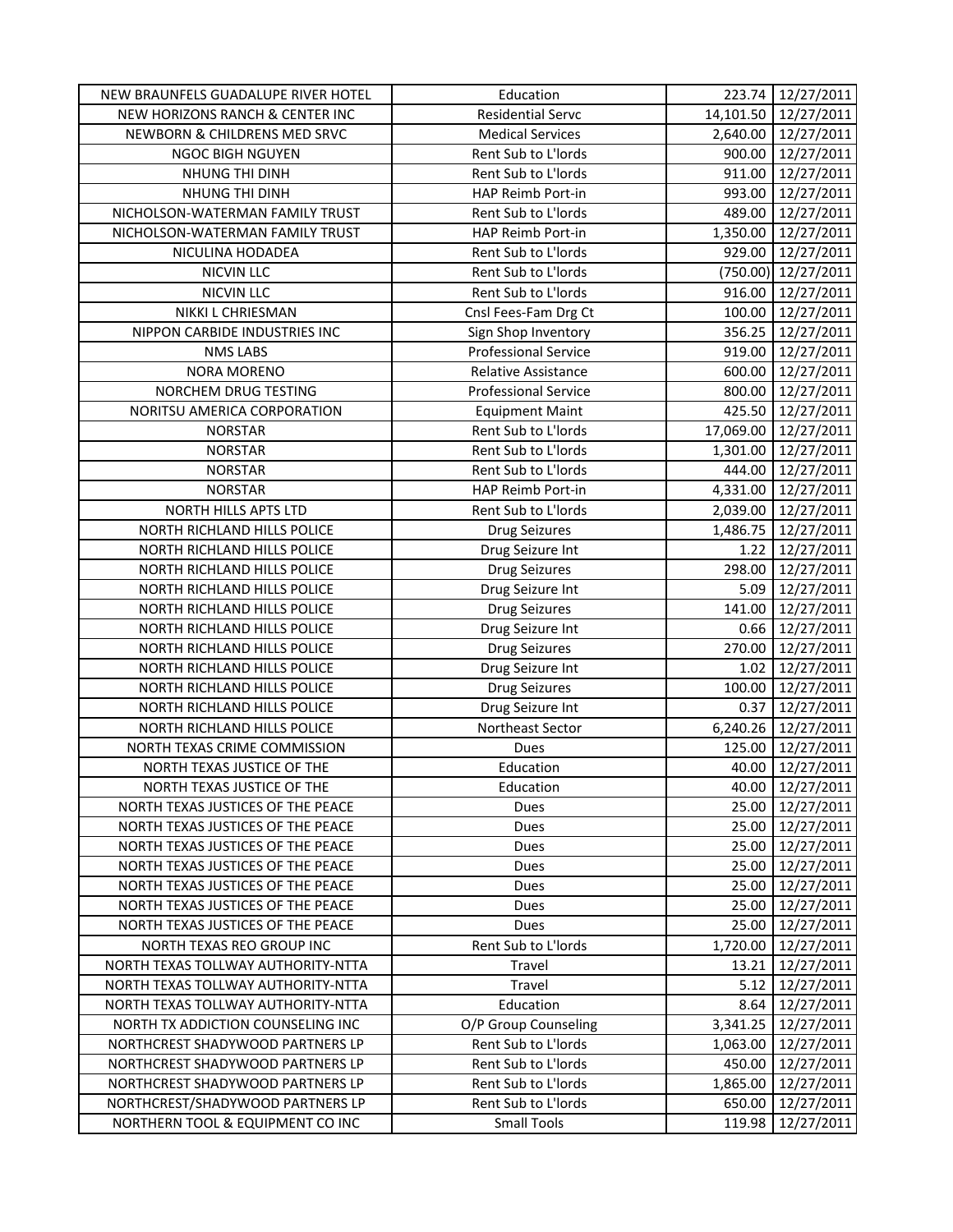| NORTHWEST COMMUNITIES PARTNERSHIP | Dues                        | 100.00   | 12/27/2011 |
|-----------------------------------|-----------------------------|----------|------------|
| NOTTING HILL PARTNERS LP          | Rent Sub to L'Iords         | 6,503.00 | 12/27/2011 |
| NOTTING HILL PARTNERS LP          | Rent Sub to L'Iords         | 1,001.00 | 12/27/2011 |
| NOTTING HILL PARTNERS LP          | <b>Utility Allowance</b>    | 200.00   | 12/27/2011 |
| NOVARAD CORP                      | Postage                     | 131.00   | 12/27/2011 |
| NOVARAD CORP                      | <b>Equipment Maint</b>      | 6,901.33 | 12/27/2011 |
| NOVARAD CORP                      | <b>Equipment Maint</b>      | 862.67   | 12/27/2011 |
| NPOT PARTNERS I LP                | Rent Sub to L'Iords         | 992.00   | 12/27/2011 |
| OAK FARMS DAIRY                   | Food                        | 651.48   | 12/27/2011 |
| OAK TIMBERS FORT WORTH SOUTH LP   | Rent Sub to L'Iords         | 631.00   | 12/27/2011 |
| OAK TIMBERS-FORT WORTH SOUTH LP   | Rent Sub to L'Iords         | 2,693.00 | 12/27/2011 |
| OAK TIMBERS-FORT WORTH SOUTH LP   | Rent Sub to L'Iords         | 1,488.00 | 12/27/2011 |
| OAK TIMBERS-FORT WORTH SOUTH LP   | HAP Reimb Port-in           | 1,097.00 | 12/27/2011 |
| OAK TIMBERS-NORTH GREENBRIAR LP   | Rent Sub to L'Iords         | 3,712.00 | 12/27/2011 |
| OAK TIMBERS-NORTH GREENBRIAR LP   | Rent Sub to L'Iords         | 829.00   | 12/27/2011 |
| OAK TIMBERS-NORTH GREENBRIAR LP   | HAP Reimb Port-in           | 1,357.00 | 12/27/2011 |
| OAK TIMBERS-WHITE SETTLEMENT      | Rent Sub to L'Iords         | 2,043.00 | 12/27/2011 |
| OAK TIMBERS-WHITE SETTLEMENT      | Rent Sub to L'Iords         | 1,729.00 | 12/27/2011 |
| OAK TIMBERS-WHITE SETTLEMENT      | HAP Reimb Port-in           | 526.00   | 12/27/2011 |
| OAK TIMBERS-WHITE SETTLEMENT II   | Rent Sub to L'Iords         | (266.00) | 12/27/2011 |
| OAK TIMBERS-WHITE SETTLEMENT II   | Rent Sub to L'Iords         | 2,126.00 | 12/27/2011 |
| OAK TIMBERS-WHITE SETTLEMENT II   | Rent Sub to L'Iords         | 877.00   | 12/27/2011 |
| OAK TIMBERS-WHITE SETTLEMENT II   | HAP Reimb Port-in           | 856.00   | 12/27/2011 |
| <b>OBADIAH BOLES</b>              | Rent Sub to L'Iords         | 1,707.00 | 12/27/2011 |
| OCCUPATIONAL HEALTH CENTERS SW    | <b>Employee Physicals</b>   | 1,649.50 | 12/27/2011 |
| <b>OCE-USA INC</b>                | <b>Equipment Maint</b>      | 2,057.79 | 12/27/2011 |
| <b>OCE-USA INC</b>                | <b>Equipment Maint</b>      | 780.84   | 12/27/2011 |
| OCHO VEGAS INC                    | Rent Sub to L'Iords         | 168.00   | 12/27/2011 |
| OCHO VEGAS INC                    | Rent Sub to L'Iords         | 410.00   | 12/27/2011 |
| O'CONNOR PLACE LP                 | Rent Sub to L'Iords         | 814.00   | 12/27/2011 |
| O'CONNOR PLACE LP                 | Rent Sub to L'Iords         | 352.00   | 12/27/2011 |
| O'CONNOR PLACE LP                 | Rent Sub to L'Iords         | 1,681.00 | 12/27/2011 |
| OFEAR MOORE                       | Rent Sub to L'Iords         | 632.00   | 12/27/2011 |
| OGBURNS TRUCK PARTS OF FT WORTH   | Parts and Supplies          | 37.16    | 12/27/2011 |
| OHC SPECTRUM ONE LLC              | Rent Sub to L'Iords         | 4,201.00 | 12/27/2011 |
| OHC SPECTRUM ONE LLC              | Rent Sub to L'Iords         | 1,014.00 | 12/27/2011 |
| OHC SPECTRUM ONE LLC              | HAP Reimb Port-in           | 2,120.00 | 12/27/2011 |
| OHC/COBBLESTONE LTD               | Rent Sub to L'Iords         | 6,811.00 | 12/27/2011 |
| OHC/COBBLESTONE LTD               | Rent Sub to L'Iords         | 2,012.00 | 12/27/2011 |
| OHC/COBBLESTONE LTD               | Rent Sub to L'Iords         | 509.00   | 12/27/2011 |
| OHC/COBBLESTONE LTD               | HAP Reimb Port-in           | 474.00   | 12/27/2011 |
| <b>OKEY AKPOM</b>                 | <b>Counsel Fees-Courts</b>  | 850.00   | 12/27/2011 |
| <b>OKEY AKPOM</b>                 | <b>Counsel Fees-Courts</b>  | 400.00   | 12/27/2011 |
| <b>OKEY AKPOM</b>                 | <b>Counsel Fees-Courts</b>  | 175.00   | 12/27/2011 |
| OKLAHOMA HOUSING FINANCE AGENCY   | Port HAP Port-out           | 921.00   | 12/27/2011 |
| OKLAHOMA HOUSING FINANCE AGENCY   | Port Admin Fee Expen        | 42.87    | 12/27/2011 |
| <b>OLAMETER CORPORATION</b>       | <b>Building Maintenance</b> | 296.75   | 12/27/2011 |
| OLIVE TREE REALTY SOLUTION LLC    | Rent Sub to L'Iords         | 497.00   | 12/27/2011 |
| OLMSTED COUNTY HOUSING AND        | Port HAP Port-out           | 773.00   | 12/27/2011 |
| OLMSTED COUNTY HOUSING AND        | Port Admin Fee Expen        | 42.87    | 12/27/2011 |
| OLMSTED-KIRK PAPER CO             | <b>Graphics Inventory</b>   | 371.40   | 12/27/2011 |
| OLUBUKOLA OBAYANJU                | <b>Counsel Fees-Courts</b>  | 500.00   | 12/27/2011 |
| OMNI SOUTHPARK HOTEL              | Travel                      | 372.60   | 12/27/2011 |
|                                   |                             |          |            |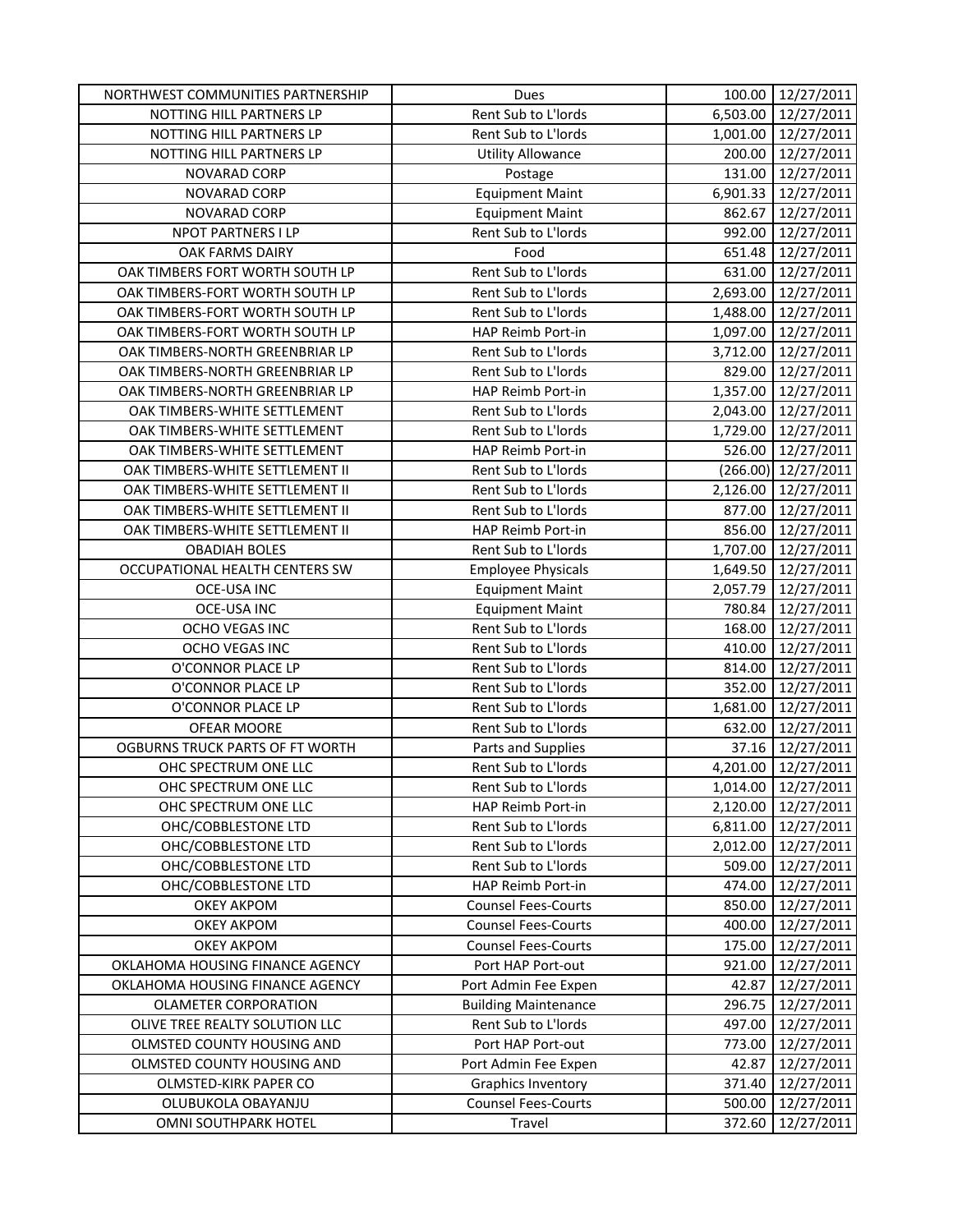| ONE AMELIA PARC LP                        | Rent Sub to L'Iords         | 4,496.00   | 12/27/2011 |
|-------------------------------------------|-----------------------------|------------|------------|
| ONE AMELIA PARC LP                        | HAP Reimb Port-in           | 837.00     | 12/27/2011 |
| ONE STOP BUS STOP INC                     | Capital Outlay - Veh        | 2,117.50   | 12/27/2011 |
| ONE VILLAGE CREEK LP                      | Rent Sub to L'Iords         | 17,867.00  | 12/27/2011 |
| ONE VILLAGE CREEK LP                      | Rent Sub to L'Iords         | 3,117.00   | 12/27/2011 |
| ONE VILLAGE CREEK LP                      | HAP Reimb Port-in           | 1,350.00   | 12/27/2011 |
| OPPORTUNITIES COUNSELING CENTER           | O/P Group Counseling        | 5,539.50   | 12/27/2011 |
| O'REILLY AUTO PARTS                       | Central Garage Inv          | 174.11     | 12/27/2011 |
| O'REILLY AUTO PARTS                       | Parts and Supplies          | 360.86     | 12/27/2011 |
| O'REILLY AUTO PARTS                       | Parts and Supplies          | 41.24      | 12/27/2011 |
| O'REILLY AUTO PARTS                       | Parts and Supplies          | 2,389.33   | 12/27/2011 |
| O'REILLY AUTO PARTS                       | Parts and Supplies          | 152.06     | 12/27/2011 |
| O'REILLY AUTO PARTS                       | Parts and Supplies          | 214.46     | 12/27/2011 |
| O'REILLY AUTO PARTS                       | Parts and Supplies          | 59.80      | 12/27/2011 |
| O'REILLY AUTO PARTS                       | Parts and Supplies          | 27.45      | 12/27/2011 |
| O'REILLY AUTO PARTS                       | <b>Building Maintenance</b> | 609.80     | 12/27/2011 |
| ORIENTAL TRADING CO INC                   | Volunteer Program           | 74.49      | 12/27/2011 |
| <b>OSCAR G SETTLE</b>                     | <b>Counsel Fees-Courts</b>  | 400.00     | 12/27/2011 |
| OSWALDO ZELAYA                            | Rent Sub to L'Iords         | 429.00     | 12/27/2011 |
| <b>OVERHEAD DOOR</b>                      | <b>Building Maintenance</b> | 1,000.00   | 12/27/2011 |
| <b>OVERTON FAMILY LIMITED PARTNERSHIP</b> | Rent Sub to L'Iords         | 1,665.00   | 12/27/2011 |
| <b>OVERTON SQUARE LP</b>                  | Rent Sub to L'Iords         | 5,877.00   | 12/27/2011 |
| <b>OVERTON SQUARE LP</b>                  | Rent Sub to L'Iords         | 717.00     | 12/27/2011 |
| <b>OVERTON SQUARE LP</b>                  | HAP Reimb Port-in           | 464.00     | 12/27/2011 |
| OWEN GROUP PROPERTY MANAGEMENT LLC        | Rent Sub to L'Iords         | 403.00     | 12/27/2011 |
| <b>OWENS &amp; OWENS</b>                  | Counsel Fees - CPS          | 1,742.50   | 12/27/2011 |
| <b>OWENS &amp; OWENS</b>                  | <b>Professional Service</b> | 700.00     | 12/27/2011 |
| OZARKA DRINKING WATER                     | Water                       | 125.36     | 12/27/2011 |
| OZARKA DRINKING WATER                     | Health Promo Pgrm           | 73.41      | 12/27/2011 |
| <b>OZARKA DRINKING WATER</b>              | Graphics Inventory          | 17.96      | 12/27/2011 |
| P MICHAEL SCHNEIDER LAW FIRM PC           | <b>Counsel Fees-Courts</b>  | 400.00     | 12/27/2011 |
| P MICHAEL SCHNEIDER LAW FIRM PC           | <b>Counsel Fees-Courts</b>  | 665.00     | 12/27/2011 |
| P MICHAEL SCHNEIDER LAW FIRM PC           | <b>Counsel Fees-Courts</b>  | 125.00     | 12/27/2011 |
| P MICHAEL SCHNEIDER LAW FIRM PC           | <b>Counsel Fees-Courts</b>  | 525.00     | 12/27/2011 |
| P MICHAEL SCHNEIDER LAW FIRM PC           | Counsel Fees - CPS          | 1,500.00   | 12/27/2011 |
| P.I.E. MANAGEMENT LLC                     | Contract Labor              | 6,427.35   | 12/27/2011 |
| P.I.E. MANAGEMENT LLC                     | Contract Labor              | 1,426.30   | 12/27/2011 |
| PACE REALTY                               | Rental Assistance           | 475.00     | 12/27/2011 |
| PACIFICARE OF TEXAS                       | <b>HMO Premiums</b>         | 259,632.19 | 12/27/2011 |
| PAMELA J TREST                            | Rent Sub to L'Iords         | 333.00     | 12/27/2011 |
| PAMELA POSEY                              | Education                   | 180.00     | 12/27/2011 |
| PAMELA S FERNANDEZ                        | <b>Counsel Fees-Courts</b>  | 212.50     | 12/27/2011 |
| PAMELA S FERNANDEZ                        | <b>Counsel Fees-Courts</b>  | 112.00     | 12/27/2011 |
| PARK PLAZA SHOPPING CENTER                | Prepaid - Rent              | 4,250.00   | 12/27/2011 |
| PARK VISTA TOWNHOMES L P                  | Rent Sub to L'Iords         | 18,717.00  | 12/27/2011 |
| PARKER ELECTRIC                           | <b>Building Maintenance</b> | 3,519.06   | 12/27/2011 |
| PARKER ELECTRIC                           | <b>Building Maintenance</b> | 1,099.98   | 12/27/2011 |
| PARKER ELECTRIC                           | <b>Building Maintenance</b> | 202.63     | 12/27/2011 |
| PARKSIDE APARTMENTS LLC                   | Rent Sub to L'Iords         | 4,469.00   | 12/27/2011 |
| PARKSIDE PROPERTIES LP                    | Rent Sub to L'Iords         | 428.00     | 12/27/2011 |
| PARKSIDE PROPERTIES LP                    | HAP Reimb Port-in           | 364.00     | 12/27/2011 |
| PARNELL E RYAN                            | Psych Exam/Testimony        | 500.00     | 12/27/2011 |
| PARODI PROPERTY LTD                       | Rent Sub to L'Iords         | 15,367.00  | 12/27/2011 |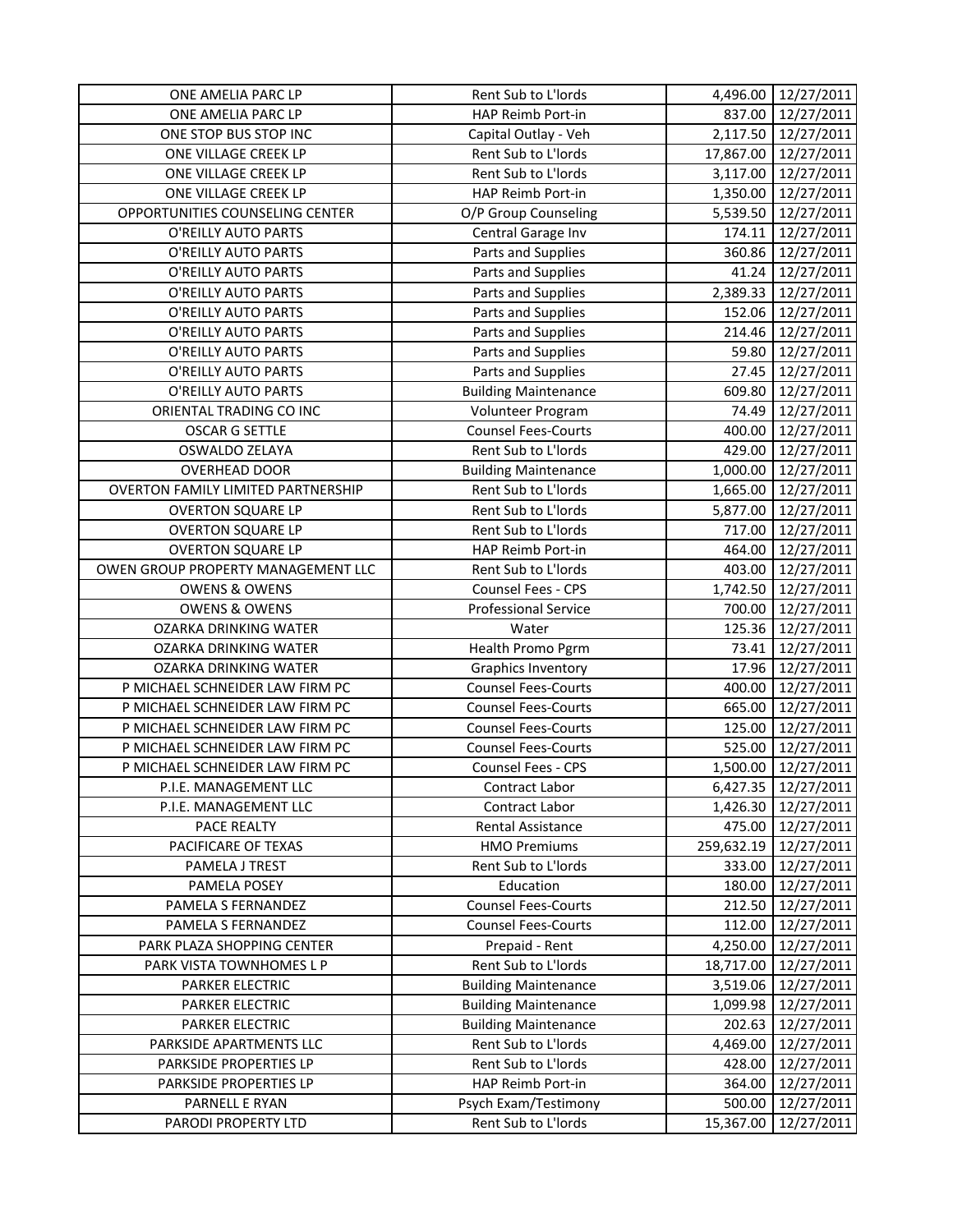| PARODI PROPERTY LTD                 | Rent Sub to L'Iords        |           | 2,966.00 12/27/2011 |
|-------------------------------------|----------------------------|-----------|---------------------|
| PARODI PROPERTY LTD                 | Rent Sub to L'Iords        | 575.00    | 12/27/2011          |
| PASADA PROPERTY INVESTMENTS LLC     | Rent Sub to L'Iords        | 1,121.00  | 12/27/2011          |
| PASCALE BARLATIER SURPRIS           | HAP Reimb Port-in          | 653.00    | 12/27/2011          |
| PATHMARK TRAFFIC PRODUCTS INC       | <b>Road Signs</b>          | 2,376.00  | 12/27/2011          |
| PATHWAY BUILDERS LP                 | Rent Sub to L'Iords        | 950.00    | 12/27/2011          |
| PATRICE MORROW                      | Cash For Kids              | 24.87     | 12/27/2011          |
| PATRICIA BACA                       | <b>Counsel Fees-Courts</b> | 900.00    | 12/27/2011          |
| PATRICIA BACA                       | <b>Counsel Fees - CPS</b>  | 300.00    | 12/27/2011          |
| PATRICIA CHRISTENSEN                | Liaison Expense            | 90.00     | 12/27/2011          |
| PATRICIA L SUMMERS                  | <b>Counsel Fees-Courts</b> | 400.00    | 12/27/2011          |
| PATRICIA L SUMMERS                  | Counsel Fees - CPS         | 275.00    | 12/27/2011          |
| PATRICIA MARGARET MCBRIDE           | <b>Counsel Fees-Courts</b> | 875.00    | 12/27/2011          |
| PATRICIA MARGARET MCBRIDE           | <b>Counsel Fees-Courts</b> | 200.00    | 12/27/2011          |
| PATRICIA R POOL                     | Rent Sub to L'Iords        | 695.00    | 12/27/2011          |
| <b>PATRICK CURRAN</b>               | <b>Counsel Fees-Courts</b> | 70.00     | 12/27/2011          |
| PATRICK CURRAN                      | <b>Counsel Fees-Courts</b> | 167.50    | 12/27/2011          |
| <b>PATRICK KEVLIN</b>               | Rent Sub to L'Iords        | 882.00    | 12/27/2011          |
| PATRICK R MCCARTY                   | <b>Counsel Fees-Courts</b> | 400.00    | 12/27/2011          |
| PATRICK R MCCARTY                   | <b>Counsel Fees-Courts</b> | 275.00    | 12/27/2011          |
| PATRICK S DOHONEY & ASSOCIATES PLLC | <b>Counsel Fees-Courts</b> | 500.00    | 12/27/2011          |
| PATRICK S DOHONEY & ASSOCIATES PLLC | <b>Counsel Fees-Courts</b> | 1,100.00  | 12/27/2011          |
| PATTI RICHARDS                      | Reporter's Records         | 2,458.00  | 12/27/2011          |
| PATTY TILLMAN                       | <b>Counsel Fees-Courts</b> | 400.00    | 12/27/2011          |
| PATTY TILLMAN                       | <b>Counsel Fees-Courts</b> | 645.00    | 12/27/2011          |
| PATTY TILLMAN                       | <b>Counsel Fees-Courts</b> | 1,840.00  | 12/27/2011          |
| PAUL B ROTHBAND JR                  | <b>Counsel Fees-Courts</b> | 600.00    | 12/27/2011          |
| PAUL CONNER                         | <b>Counsel Fees-Courts</b> | 6,000.00  | 12/27/2011          |
| PAUL CONNER                         | <b>Counsel Fees-Courts</b> | 2,000.00  | 12/27/2011          |
| PAUL CONNER                         | <b>Counsel Fees-Courts</b> | 470.00    | 12/27/2011          |
| PAUL E MAYS                         | Rent Sub to L'Iords        | 940.00    | 12/27/2011          |
| PAUL LEWALLEN                       | <b>Counsel Fees-Courts</b> | 225.00    | 12/27/2011          |
| PAUL LEWALLEN                       | <b>Counsel Fees-Courts</b> | 150.00    | 12/27/2011          |
| PAUL MCGINNIS                       | Prepaid - Rent             | 3,075.00  | 12/27/2011          |
| PAUL MURRAY                         | Rent Sub to L'Iords        | 518.00    | 12/27/2011          |
| PAUL OKELLO                         | Rent Sub to L'Iords        | 1,021.00  | 12/27/2011          |
| PAUL V PREVITE                      | <b>Counsel Fees-Courts</b> | 400.00    | 12/27/2011          |
| PAUL V PREVITE                      | <b>Counsel Fees-Courts</b> | 1,050.00  | 12/27/2011          |
| PAUL V PREVITE                      | <b>Counsel Fees-Courts</b> | 1,950.00  | 12/27/2011          |
| PAUL V PREVITE                      | <b>Counsel Fees-Courts</b> | 450.00    | 12/27/2011          |
| PAYFLEX SYSTEMS USA INC             | Employee - COBRA           | 3,022.50  | 12/27/2011          |
| PAYFLEX SYSTEMS USA INC             | <b>Medical Admn Fees</b>   | 618.00    | 12/27/2011          |
| PAYFLEX SYSTEMS USA INC             | <b>Medical Admn Fees</b>   | 3,127.50  | 12/27/2011          |
| PAYFLEX SYSTEMS USA INC             | Administration             | 10,395.80 | 12/27/2011          |
| PBG INVESTMENTS                     | Rent Sub to L'Iords        | 481.00    | 12/27/2011          |
| PC MALL GOV INC                     | <b>Computer Supplies</b>   | 71.72     | 12/27/2011          |
| PC MALL GOV INC                     | <b>Computer Supplies</b>   | 10.25     | 12/27/2011          |
| PC MALL GOV INC                     | <b>Computer Supplies</b>   | 71.73     | 12/27/2011          |
| PC MALL GOV INC                     | <b>Computer Supplies</b>   | 51.23     | 12/27/2011          |
| PDR DISTRIBUTION LLC                | Law Books                  | 519.60    | 12/27/2011          |
| PECAN BEND APARTMENTS LTD           | Rent Sub to L'Iords        | 480.00    | 12/27/2011          |
| PECAN BEND APARTMENTS LTD           | HAP Reimb Port-in          | 340.00    | 12/27/2011          |
| PEDRO CISNEROS                      | Counsel Fees-Juv           | 400.00    | 12/27/2011          |
|                                     |                            |           |                     |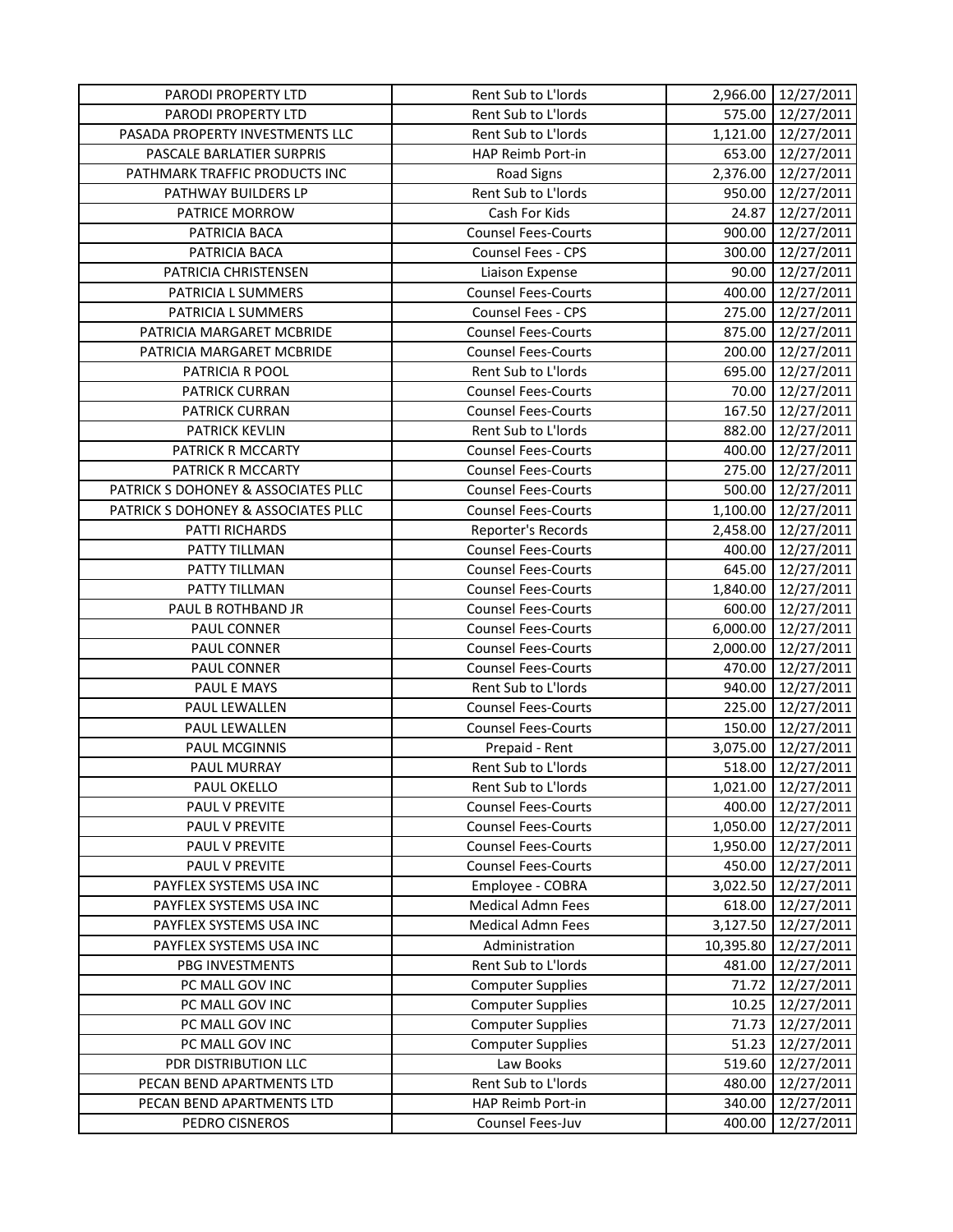| PEGASUS SCHOOL INC                  | <b>Residential Servc</b>    |           | 27,097.00 12/27/2011 |
|-------------------------------------|-----------------------------|-----------|----------------------|
| PENNSYLVANIA PLACE APARTMENTS LP    | Rent Sub to L'Iords         | 3,331.00  | 12/27/2011           |
| PENNSYLVANIA PLACE APARTMENTS LP    | Rent Sub to L'Iords         | 1,310.00  | 12/27/2011           |
| PENNSYLVANIA PLACE APARTMENTS LP    | HAP Reimb Port-in           | 588.00    | 12/27/2011           |
| PENNTEX INC                         | Parts and Supplies          | 547.50    | 12/27/2011           |
| PENSTAR POWER LLC                   | <b>Utility Allowance</b>    | 310.00    | 12/27/2011           |
| PENTHOUSE CONDOMINIUM HOA           | Prepaid - Rent              | 265.00    | 12/27/2011           |
| PERIAN L CHEATWOOD                  | Rent Sub to L'Iords         | 600.00    | 12/27/2011           |
| PERRY BRIGHAM                       | Rent Sub to L'Iords         | 767.00    | 12/27/2011           |
| PERSOHN/HAHN ASSOCIATES INC         | <b>Building Maintenance</b> | 1,400.00  | 12/27/2011           |
| PERSONAL ACQUISITION MGMT & SALES I | Rent Sub to L'Iords         | 2,103.00  | 12/27/2011           |
| PERSONAL ACQUISITION MGMT & SALES I | Rent Sub to L'Iords         | 550.00    | 12/27/2011           |
| PETER A VAN DALEN                   | Pest Control Service        | 10.00     | 12/27/2011           |
| PETER A VAN DALEN                   | <b>Building Maintenance</b> | 193.00    | 12/27/2011           |
| PETER J WEBB                        | HAP Reimb Port-in           | 366.00    | 12/27/2011           |
| PETER SZWEDA                        | Rent Sub to L'Iords         | 312.00    | 12/27/2011           |
| PHAM HOANG LONG                     | Rent Sub to L'Iords         | 1,393.00  | 12/27/2011           |
| PHAMATECH INC                       | Laboratory Costs            | 11,611.25 | 12/27/2011           |
| PHENOMENEX, INC.                    | Lab Supplies                | 817.36    | 12/27/2011           |
| PHILLIP BARRON                      | Rent Sub to L'Iords         | 603.00    | 12/27/2011           |
| PHILLIP FEVANG                      | Rent Sub to L'Iords         | 667.00    | 12/27/2011           |
| PHILLIP S BARKER                    | Travel                      | 181.20    | 12/27/2011           |
| PHILLIP TRINH                       | Rent Sub to L'Iords         | 3,532.00  | 12/27/2011           |
| PHILLIPS LAWN SPRINKLER CO          | Landscaping Expense         | 2,464.45  | 12/27/2011           |
| PHOENIX ASSOCIATES COUNSELING       | O/P Group Counseling        | 3,253.13  | 12/27/2011           |
| PHOENIX HOUSE OF TEXAS INC          | <b>Residential Servc</b>    | 7,880.25  | 12/27/2011           |
| PHOUNSAVATH LAGUNAS                 | <b>Restitution Payable</b>  | 33.33     | 12/27/2011           |
| PHUONG PHAM                         | Rent Sub to L'Iords         | 1,153.00  | 12/27/2011           |
| PHYLLIS GAINES                      | Rent Sub to L'Iords         | 742.00    | 12/27/2011           |
| PIA R. RODRIGUEZ                    | <b>Counsel Fees-Courts</b>  | 300.00    | 12/27/2011           |
| PIA R. RODRIGUEZ                    | <b>Counsel Fees-Courts</b>  | 300.00    | 12/27/2011           |
| PIA R. RODRIGUEZ                    | <b>Counsel Fees-Courts</b>  | 1,350.00  | 12/27/2011           |
| PIA R. RODRIGUEZ                    | <b>Counsel Fees-Courts</b>  | 300.00    | 12/27/2011           |
| PINNACLE CONSULTING MANAGEMENT      | <b>Professional Service</b> | 1,640.00  | 12/27/2011           |
| PITNEY BOWES GLOBAL FINANCIAL       | Office Equip Maint          | 1,131.00  | 12/27/2011           |
| PLANO HOUSING AUTHORITY             | Port HAP Port-out           | 1,150.00  | 12/27/2011           |
| PLANO HOUSING AUTHORITY             | Port Admin Fee Expen        | 128.61    | 12/27/2011           |
| PLANT INTERSCAPES                   | <b>Building Maintenance</b> | 205.50    | 12/27/2011           |
| PLANTATION WEST APARTMENTS          | Rent Sub to L'Iords         | 520.00    | 12/27/2011           |
| PLAQUE WORLD                        | Volunteer Program           | 94.95     | 12/27/2011           |
| PLATINUM PROPERTY MANAGEMENT        | Rent Sub to L'Iords         | 962.00    | 12/27/2011           |
| POLLOCK PAPER DISTRIBUTORS          | <b>Medical Supplies</b>     | 108.15    | 12/27/2011           |
| POLLOCK PAPER DISTRIBUTORS          | <b>Medical Supplies</b>     | 741.60    | 12/27/2011           |
| POLLOCK PAPER DISTRIBUTORS          | <b>Supplies</b>             | 14.85     | 12/27/2011           |
| POLLOCK PAPER DISTRIBUTORS          | <b>Supplies</b>             | 14.85     | 12/27/2011           |
| POLLOCK PAPER DISTRIBUTORS          | <b>Custodian Supplies</b>   | 92.70     | 12/27/2011           |
| POLLOCK PAPER DISTRIBUTORS          | <b>Custodian Supplies</b>   | 249.96    | 12/27/2011           |
| POLLOCK PAPER DISTRIBUTORS          | <b>Custodian Supplies</b>   | 618.00    | 12/27/2011           |
| POLLOCK PAPER DISTRIBUTORS          | <b>Custodian Supplies</b>   | 15.45     | 12/27/2011           |
| POLYGRAPH SCIENCE CENTER            | <b>Professional Service</b> | 1,332.00  | 12/27/2011           |
| PORT CITY MEDICAL                   | <b>Medical Supplies</b>     | 194.00    | 12/27/2011           |
| POST OAK EAST APARTMENTS LP         | Rent Sub to L'Iords         | (358.00)  | 12/27/2011           |
| POST OAK EAST APARTMENTS LP         | Rent Sub to L'Iords         | 19,363.00 | 12/27/2011           |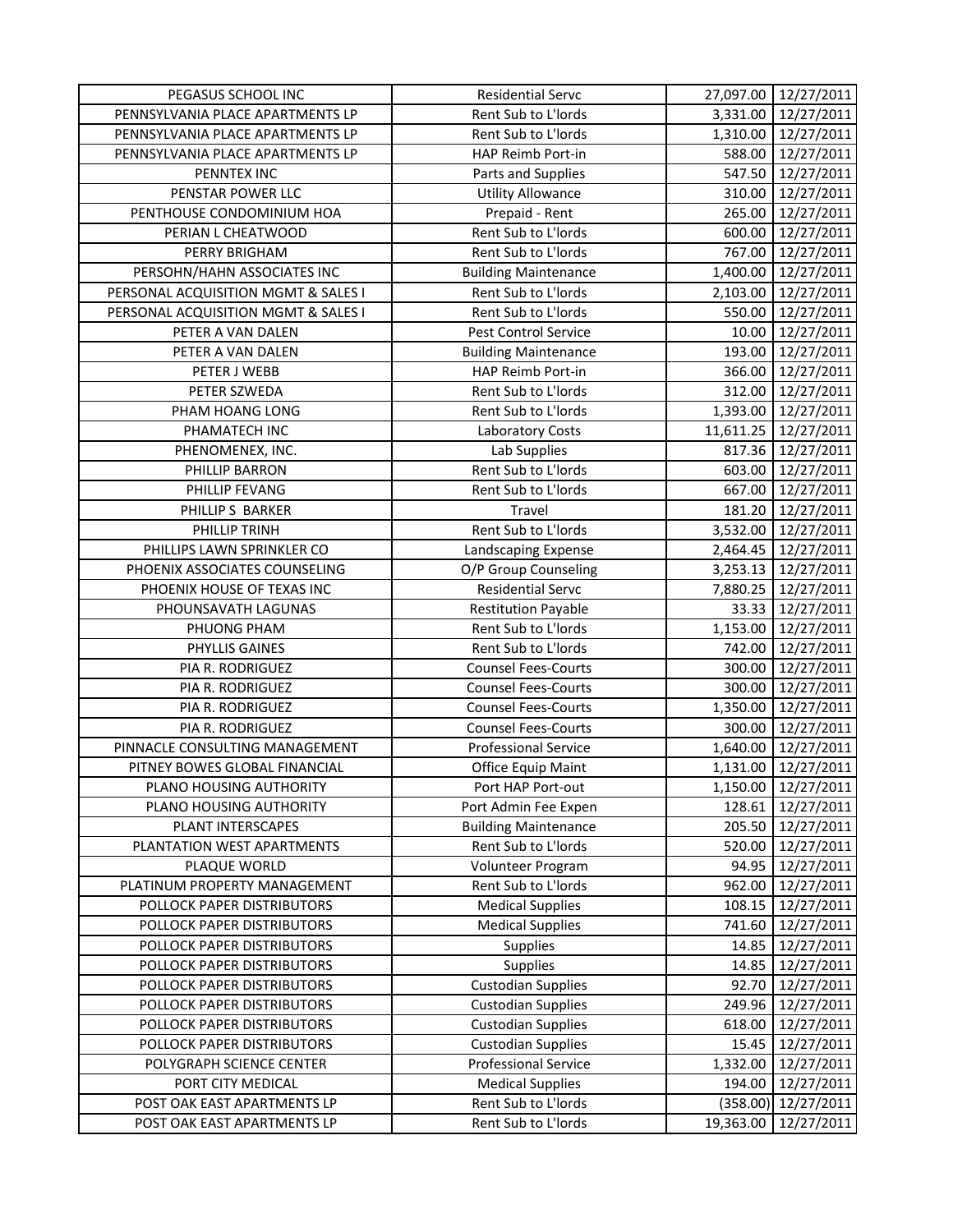| POST OAK EAST APARTMENTS LP         | Rent Sub to L'Iords         | 1,048.00 | 12/27/2011 |
|-------------------------------------|-----------------------------|----------|------------|
| POST OAK EAST APARTMENTS LP         | Rent Sub to L'Iords         | 2,853.00 | 12/27/2011 |
| POST OAK EAST APARTMENTS LP         | HAP Reimb Port-in           | 1,880.00 | 12/27/2011 |
| PRACTISING LAW INSTITUTE            | Law Books                   | 343.00   | 12/27/2011 |
| PRAETORIAN OPERATING INC            | Sheriff Inventory           | 720.50   | 12/27/2011 |
| PRAETORIAN OPERATING INC            | Sheriff Inventory           | 411.00   | 12/27/2011 |
| PRAETORIAN OPERATING INC            | <b>Custodian Supplies</b>   | 205.60   | 12/27/2011 |
| PRAETORIAN OPERATING INC            | <b>Custodian Supplies</b>   | 204.15   | 12/27/2011 |
| PRAETORIAN OPERATING INC            | <b>Custodian Supplies</b>   | 41.12    | 12/27/2011 |
| PRATTCO CRESENT OAKS LP             | HAP Reimb Port-in           | 250.00   | 12/27/2011 |
| PRESSTEK INC                        | <b>Graphics Inventory</b>   | 951.66   | 12/27/2011 |
| PRICE CAROL OAKS LP                 | Rent Sub to L'Iords         | 815.00   | 12/27/2011 |
| PRICE CAROL OAKS LP                 | Rent Sub to L'Iords         | 2,586.00 | 12/27/2011 |
| PRICE PROCTOR AND ASSOCIATES LLP    | Psych Exam/Testimony        | 3,875.00 | 12/27/2011 |
| PRODUCTS UNLIMITED INC              | Lab Supplies                | 108.00   | 12/27/2011 |
| PRODUCTS UNLIMITED INC              | Lab Supplies                | 318.00   | 12/27/2011 |
| PROGRESSIVE CONCEPTS INC            | <b>Computer Supplies</b>    | 167.92   | 12/27/2011 |
| PROJECT MANAGEMENT INSTITUTE        | Dues                        | 144.00   | 12/27/2011 |
| PRONTO COURIER SERVICE LLC          | <b>Professional Service</b> | 400.02   | 12/27/2011 |
| PROVIDENT FOUNDATION BK TEXAS LLC   | Rent Sub to L'Iords         | 1,524.00 | 12/27/2011 |
| PRUDENTIAL INSURANCE COMP OF AMERIC | L T Health Care             | 5,705.47 | 12/27/2011 |
| PSYCHOTHERAPY SERVICES & YOKEFELLOW | Psych Exam/Testimony        | 1,320.00 | 12/27/2011 |
| PTS OF AMERICA LLC                  | <b>Professional Service</b> | 8,945.40 | 12/27/2011 |
| PUNDIT JEE LP                       | Rent Sub to L'Iords         | 1,208.00 | 12/27/2011 |
| <b>QTC LANDSCAPING LLC</b>          | Landscaping Expense         | 8,500.00 | 12/27/2011 |
| <b>QUALITY TRAILER</b>              | Parts and Supplies          | 446.83   | 12/27/2011 |
| <b>QUANG CHIEU BUDDIST</b>          | Rent Sub to L'Iords         | 408.00   | 12/27/2011 |
| <b>QUANG N M HUYNH</b>              | Rent Sub to L'Iords         | 1,138.00 | 12/27/2011 |
| QUANTUM MECHANICAL SERVICES INC     | A/C Maint Contract          | 957.50   | 12/27/2011 |
| <b>QUAYSHETTA L WISE</b>            | HAP - Admin Equity          | 180.00   | 12/27/2011 |
| <b>QUEST DIAGNOSTICS INC</b>        | <b>Laboratory Costs</b>     | 36.00    | 12/27/2011 |
| <b>QUEST DIAGNOSTICS INC</b>        | <b>Laboratory Costs</b>     | 62.25    | 12/27/2011 |
| <b>QUEST DIAGNOSTICS INC</b>        | Laboratory Costs            | 36.00    | 12/27/2011 |
| QUICKSEARCH COM LLC                 | <b>Background Check</b>     | 1,326.00 | 12/27/2011 |
| <b>QUILL CORPORATION</b>            | Supplies                    | 40.00    | 12/27/2011 |
| <b>QUILL CORPORATION</b>            | <b>Supplies</b>             | 39.00    | 12/27/2011 |
| <b>QUILL CORPORATION</b>            | Supplies                    | 80.00    | 12/27/2011 |
| <b>QUILL CORPORATION</b>            | <b>Supplies</b>             | 78.00    | 12/27/2011 |
| <b>QUINN FLAGS</b>                  | Supplies                    | 40.00    | 12/27/2011 |
| <b>QUINN FLAGS</b>                  | <b>Building Maintenance</b> | 80.80    | 12/27/2011 |
| R B EVERETT AND COMPANY             | Parts and Supplies          | 29.93    | 12/27/2011 |
| R B EVERETT AND COMPANY             | Parts and Supplies          | 356.13   | 12/27/2011 |
| R D HOWARD LLC                      | <b>Building Maintenance</b> | 7,792.00 | 12/27/2011 |
| R MAUREEN TOLBERT                   | <b>Counsel Fees-Courts</b>  | 825.00   | 12/27/2011 |
| R MAUREEN TOLBERT                   | <b>Counsel Fees-Courts</b>  | 225.00   | 12/27/2011 |
| R MAUREEN TOLBERT                   | <b>Counsel Fees-Courts</b>  | 475.00   | 12/27/2011 |
| R MAUREEN TOLBERT                   | <b>Counsel Fees-Courts</b>  | 325.00   | 12/27/2011 |
| RACHEL SMITH                        | Clothing                    | 194.91   | 12/27/2011 |
| RACHEL SMITH                        | Cash For Kids               | 60.00    | 12/27/2011 |
| RADWAN BEKOWICH                     | Rent Sub to L'Iords         | 728.00   | 12/27/2011 |
| RAINA REALTY                        | Rent Sub to L'Iords         | 224.00   | 12/27/2011 |
| Ralph D. Swearingin Jr              | Travel                      | 234.90   | 12/27/2011 |
| <b>RAM P MALIK</b>                  | Rent Sub to L'Iords         | 668.00   | 12/27/2011 |
|                                     |                             |          |            |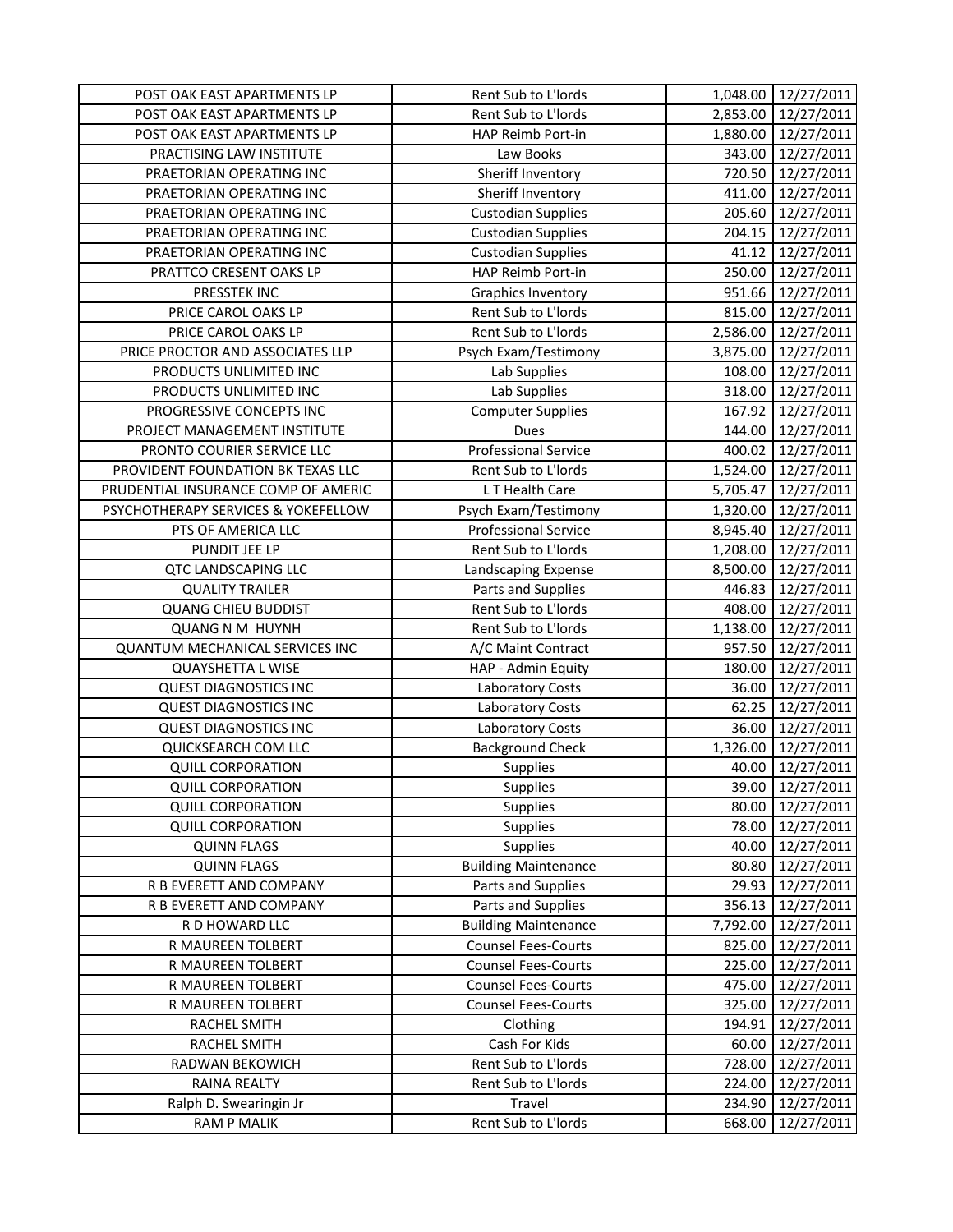| <b>RAMON D STRIPLING</b>            | Rent Sub to L'Iords         | 925.00    | 12/27/2011 |
|-------------------------------------|-----------------------------|-----------|------------|
| RAMU K MYSORE                       | Rent Sub to L'Iords         | 1,007.00  | 12/27/2011 |
| RAN SHNITZER                        | Rent Sub to L'Iords         | 900.00    | 12/27/2011 |
| RANDALL B MILLER                    | <b>Counsel Fees-Courts</b>  | 537.50    | 12/27/2011 |
| RANDALL B MILLER                    | <b>Counsel Fees-Courts</b>  | 650.00    | 12/27/2011 |
| RANDOL ASSET MANAGEMENT             | Prepaid - Rent              | 11,818.00 | 12/27/2011 |
| <b>RANDY JAMES</b>                  | <b>Restitution Payable</b>  | 443.15    | 12/27/2011 |
| <b>RANDY W BOWERS</b>               | <b>Counsel Fees-Courts</b>  | 400.00    | 12/27/2011 |
| <b>RANDY W BOWERS</b>               | <b>Counsel Fees-Courts</b>  | 1,950.00  | 12/27/2011 |
| <b>RANDY W BOWERS</b>               | <b>Counsel Fees-Courts</b>  | 850.00    | 12/27/2011 |
| <b>RANDY W BOWERS</b>               | <b>Counsel Fees-Courts</b>  | 1,100.00  | 12/27/2011 |
| <b>RANDY W BOWERS</b>               | Counsel Fees-Juv            | 100.00    | 12/27/2011 |
| RAUL CANEZ                          | Counsel Fees - CPS          | 100.00    | 12/27/2011 |
| RAUL NEVAREZ                        | <b>Counsel Fees-Courts</b>  | 800.00    | 12/27/2011 |
| RAUL NEVAREZ                        | Counsel Fees-Juv            | 100.00    | 12/27/2011 |
| <b>RAUL NEVAREZ</b>                 | <b>Counsel Fees - CPS</b>   | 100.00    | 12/27/2011 |
| <b>RAY ECKLUND</b>                  | Rent Sub to L'Iords         | 4,698.00  | 12/27/2011 |
| <b>RAY ECKLUND</b>                  | Rent Sub to L'Iords         | 645.00    | 12/27/2011 |
| RAY HALL JR                         | <b>Counsel Fees-Courts</b>  | 400.00    | 12/27/2011 |
| RAY HALL JR                         | <b>Counsel Fees-Courts</b>  | 225.00    | 12/27/2011 |
| RAY HALL JR                         | Counsel Fees - CPS          | 1,465.00  | 12/27/2011 |
| RAY HALL JR                         | Cnsl Fees-Fam Drg Ct        | 150.00    | 12/27/2011 |
| <b>RAY KENNEDY</b>                  | <b>Restitution Payable</b>  | 106.26    | 12/27/2011 |
| RAYA ROSALVA                        | Rent Sub to L'Iords         | 622.00    | 12/27/2011 |
| RAYMOND DANIEL PC                   | Counsel Fees - CPS          | 100.00    | 12/27/2011 |
| RD CORNELL LLC                      | Parts and Supplies          | 62.00     | 12/27/2011 |
| <b>REACH ENERGY LLC</b>             | <b>Utility Allowance</b>    | 38.00     | 12/27/2011 |
| READ'S AUTO COLLISION               | Vehicle Maintenance         | 2,339.64  | 12/27/2011 |
| REAL ESTATE BY PAT GRAY & ASSOC INC | Rent Sub to L'Iords         | 975.00    | 12/27/2011 |
| REAL PROPERTY MANAGEMENT            | Rent Sub to L'Iords         | 2,767.00  | 12/27/2011 |
| REAL SYNERGY INVESTMENTS INC        | Rent Sub to L'Iords         | 742.00    | 12/27/2011 |
| REBECCA KLINE                       | Cash For Kids               | 75.00     | 12/27/2011 |
| REBECCA WILLIAMS                    | Rent Sub to L'Iords         | 950.00    | 12/27/2011 |
| RECEPT PHARMACY LP                  | <b>Medical Supplies</b>     | 3,625.00  | 12/27/2011 |
| RECEPT PHARMACY LP                  | <b>Medical Supplies</b>     | 90.00     | 12/27/2011 |
| REDWOOD TOXICOLOGY                  | <b>Medical Supplies</b>     | 625.00    | 12/27/2011 |
| REGENCY IV APART & ART GENERAL PART | Rent Sub to L'Iords         | 1,645.00  | 12/27/2011 |
| REGENCY IV APART & ART GENERAL PART | Rent Sub to L'Iords         | 351.00    | 12/27/2011 |
| REGENCY IV APART & ART GENERAL PART | HAP Reimb Port-in           | 506.00    | 12/27/2011 |
| REGENCY PARK HILLSIDE LP            | Rent Sub to L'Iords         | 575.00    | 12/27/2011 |
| REGENCY RAINTREE LTD PARTNERSHIP    | Rent Sub to L'Iords         | 1,873.00  | 12/27/2011 |
| REGENCY RAINTREE LTD PARTNERSHIP    | Rent Sub to L'Iords         | 625.00    | 12/27/2011 |
| RELIABLE CRANE & HOIST SERVICE INC  | <b>Building Maintenance</b> | 165.00    | 12/27/2011 |
| RELIANT ENERGY RETAIL SERVICES INC  | <b>Utility Allowance</b>    | 8,159.00  | 12/27/2011 |
| RELIANT ENERGY RETAIL SERVICES INC  | <b>Utility Allowance</b>    | 41.00     | 12/27/2011 |
| RELIANT ENERGY RETAIL SERVICES INC  | <b>Utility Allowance</b>    | 456.00    | 12/27/2011 |
| RELIANT ENERGY RETAIL SERVICES INC  | HAP Reimb Port-in           | 414.00    | 12/27/2011 |
| RELIANT ENERGY SERVICES             | <b>Utility Assistance</b>   | 2,655.87  | 12/27/2011 |
| RELIANT ENERGY SERVICES             | <b>Utility Assistance</b>   | 820.32    | 12/27/2011 |
| <b>RENE FLORES</b>                  | Investigative               | 500.00    | 12/27/2011 |
| RENEE A SANCHEZ                     | Counsel Fees - CPS          | 100.00    | 12/27/2011 |
| REPUBLIC SERVICES OF TEXAS LTD      | <b>Disposal Service</b>     | 127.21    | 12/27/2011 |
| REPUBLIC SERVICES OF TEXAS LTD      | <b>Building Maintenance</b> | 61.62     | 12/27/2011 |
|                                     |                             |           |            |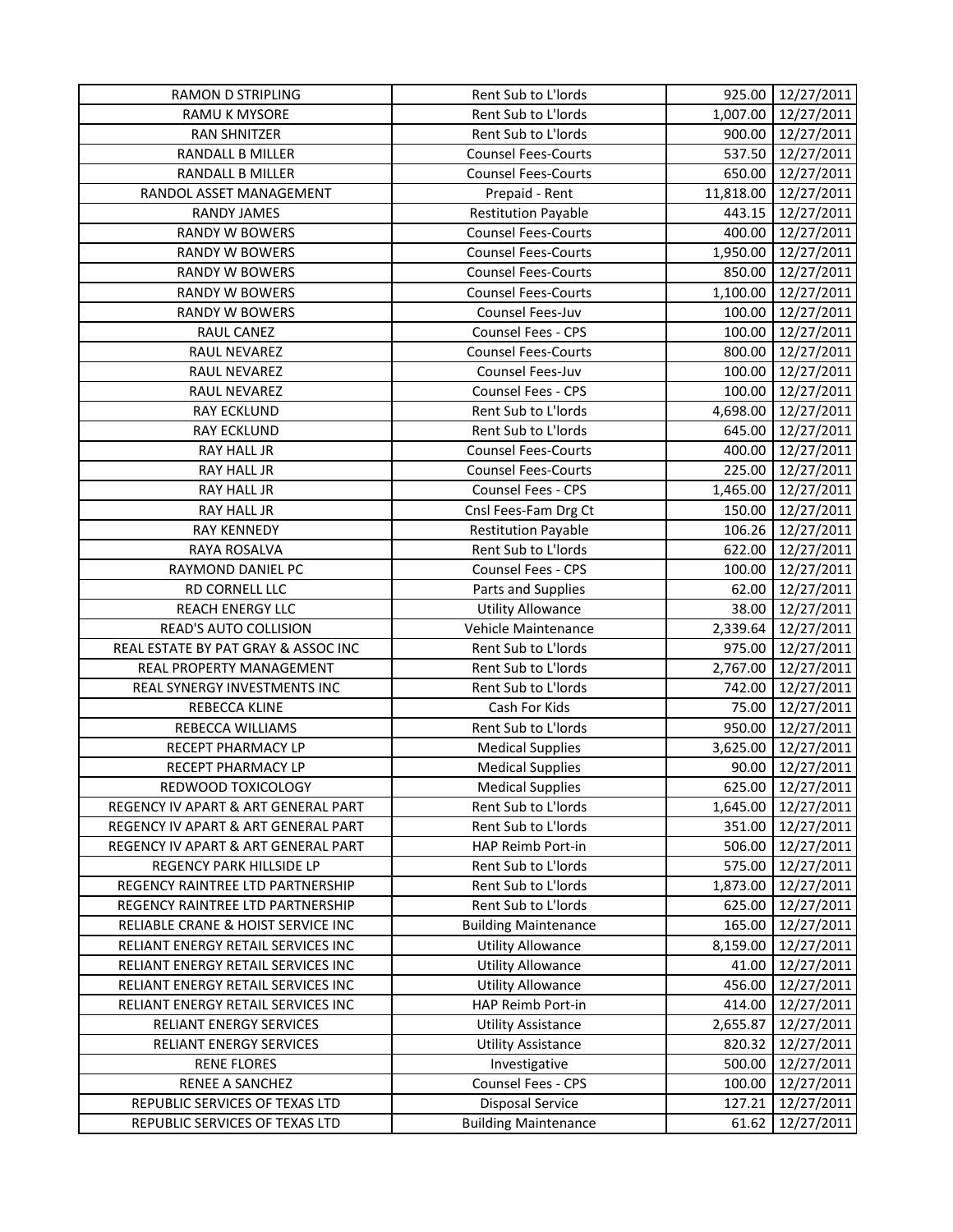| REPUBLIC SERVICES OF TEXAS LTD     | <b>Disposal Service</b>     | 100.28    | 12/27/2011 |
|------------------------------------|-----------------------------|-----------|------------|
| REPUBLIC SERVICES OF TEXAS LTD     | <b>Disposal Service</b>     | 170.58    | 12/27/2011 |
| <b>REXEL SUMMERS</b>               | <b>Building Maintenance</b> | 269.20    | 12/27/2011 |
| <b>REXEL SUMMERS</b>               | <b>Building Maintenance</b> | 130.15    | 12/27/2011 |
| <b>REXEL SUMMERS</b>               | <b>Building Maintenance</b> | 121.19    | 12/27/2011 |
| <b>REXEL SUMMERS</b>               | <b>Building Maintenance</b> | 420.07    | 12/27/2011 |
| <b>REXEL SUMMERS</b>               | <b>Building Maintenance</b> | 426.85    | 12/27/2011 |
| <b>REXEL SUMMERS</b>               | <b>Building Maintenance</b> | 80.95     | 12/27/2011 |
| RHEANNA COX                        | Clothing                    | 128.15    | 12/27/2011 |
| RICHARD A HENDERSON PC             | <b>Counsel Fees-Courts</b>  | 1,590.00  | 12/27/2011 |
| RICHARD A HENDERSON PC             | <b>Counsel Fees-Courts</b>  | 1,340.00  | 12/27/2011 |
| RICHARD A HENDERSON PC             | <b>Counsel Fees-Courts</b>  | 1,600.00  | 12/27/2011 |
| RICHARD A HENDERSON PC             | <b>Counsel Fees-Courts</b>  | 400.00    | 12/27/2011 |
| RICHARD ALLEY                      | <b>Counsel Fees-Courts</b>  | 300.00    | 12/27/2011 |
| RICHARD ALLEY                      | <b>Counsel Fees-Courts</b>  | 1,300.00  | 12/27/2011 |
| RICHARD E JOHNSON SR               | Rent Sub to L'Iords         | 1,330.00  | 12/27/2011 |
| RICHARD GLADSTONE                  | <b>Counsel Fees-Courts</b>  | 300.00    | 12/27/2011 |
| RICHARD GLADSTONE                  | Counsel Fees - CPS          | 100.00    | 12/27/2011 |
| RICHARD HOLLIS                     | Rent Sub to L'Iords         | 667.00    | 12/27/2011 |
| RICHARD KLINE                      | <b>Counsel Fees-Courts</b>  | 375.00    | 12/27/2011 |
| RICHARD KLINE                      | <b>Counsel Fees-Courts</b>  | 275.00    | 12/27/2011 |
| RICHARD LEE LUNG                   | Rental Assistance           | 700.00    | 12/27/2011 |
| RICHARD SCOTT WALKER               | <b>Counsel Fees-Courts</b>  | 5,570.00  | 12/27/2011 |
| RICHARD SCOTT WALKER               | <b>Counsel Fees-Courts</b>  | 600.00    | 12/27/2011 |
| RICHARD W DENNIS                   | Rent Sub to L'Iords         | 678.00    | 12/27/2011 |
| RICHLAND HILLS PARTNERS LTD        | Rent Sub to L'Iords         | 2,313.00  | 12/27/2011 |
| RICHLAND PLACE APARTMENTS PARTNERS | Rent Sub to L'Iords         | 364.00    | 12/27/2011 |
| <b>RICK T BRAME</b>                | Rent Sub to L'Iords         | 1,003.00  | 12/27/2011 |
| RICKY JACKSON                      | Rent Sub to L'Iords         | 321.00    | 12/27/2011 |
| <b>RICKY VANHUSS</b>               | Rent Sub to L'Iords         | 562.00    | 12/27/2011 |
| RICOH AMERICAS CORPORATION         | <b>Computer Maintenance</b> | 743.41    | 12/27/2011 |
| RICOH CORPORATION                  | <b>Equipment Rentals</b>    | 376.08    | 12/27/2011 |
| RICOH CORPORATION                  | <b>Equipment Rentals</b>    | 376.08    | 12/27/2011 |
| RIDGMAR SQUARE APARTMENTS          | Rent Sub to L'Iords         | 1,486.00  | 12/27/2011 |
| RITA C. SIMMONS                    | Rent Sub to L'Iords         | 259.00    | 12/27/2011 |
| RITA UZOWIHE LAW FIRM              | Counsel Fees-Juv            | 300.00    | 12/27/2011 |
| RITA UZOWIHE LAW FIRM              | Cnsl Fees-Fam Drg Ct        | 100.00    | 12/27/2011 |
| RITE OF PASSAGE                    | <b>Residential Servc</b>    | 8,295.00  | 12/27/2011 |
| RJ LEE GROUP, INC                  | <b>Professional Service</b> | 20.25     | 12/27/2011 |
| RJD ASSOCIATES LTD                 | Rent Sub to L'Iords         | 579.00    | 12/27/2011 |
|                                    | <b>Professional Service</b> | 96,961.75 | 12/27/2011 |
| RLP MECHANICAL CONTRACTORS         |                             |           |            |
| RND MEDICAL SUPPLIES INC           | <b>Medical Supplies</b>     | 742.50    | 12/27/2011 |
| RND MEDICAL SUPPLIES INC           | <b>Medical Supplies</b>     | 2,673.00  | 12/27/2011 |
| <b>ROBBY SMITH</b>                 | Rent Sub to L'Iords         | 482.00    | 12/27/2011 |
| ROBERT A WIDMAN                    | HAP Reimb Port-in           | 589.00    | 12/27/2011 |
| ROBERT C RIDDELL                   | <b>Counsel Fees-Courts</b>  | 375.00    | 12/27/2011 |
| <b>ROBERT GEORGE</b>               | Rent Sub to L'Iords         | 1,050.00  | 12/27/2011 |
| ROBERT HONEYSUCKER                 | Rent Sub to L'Iords         | 836.00    | 12/27/2011 |
| ROBERT L CROCHETT SR               | Rent Sub to L'Iords         | 211.00    | 12/27/2011 |
| ROBERT L EPPS SR                   | Rent Sub to L'Iords         | 950.00    | 12/27/2011 |
| ROBERT P D'ANGELO                  | Rent Sub to L'Iords         | 1,700.00  | 12/27/2011 |
| ROBERT R HERRERA                   | <b>Professional Service</b> | 1,712.80  | 12/27/2011 |
| ROBERT SEAN WEAR                   | Rent Sub to L'Iords         | 1,840.00  | 12/27/2011 |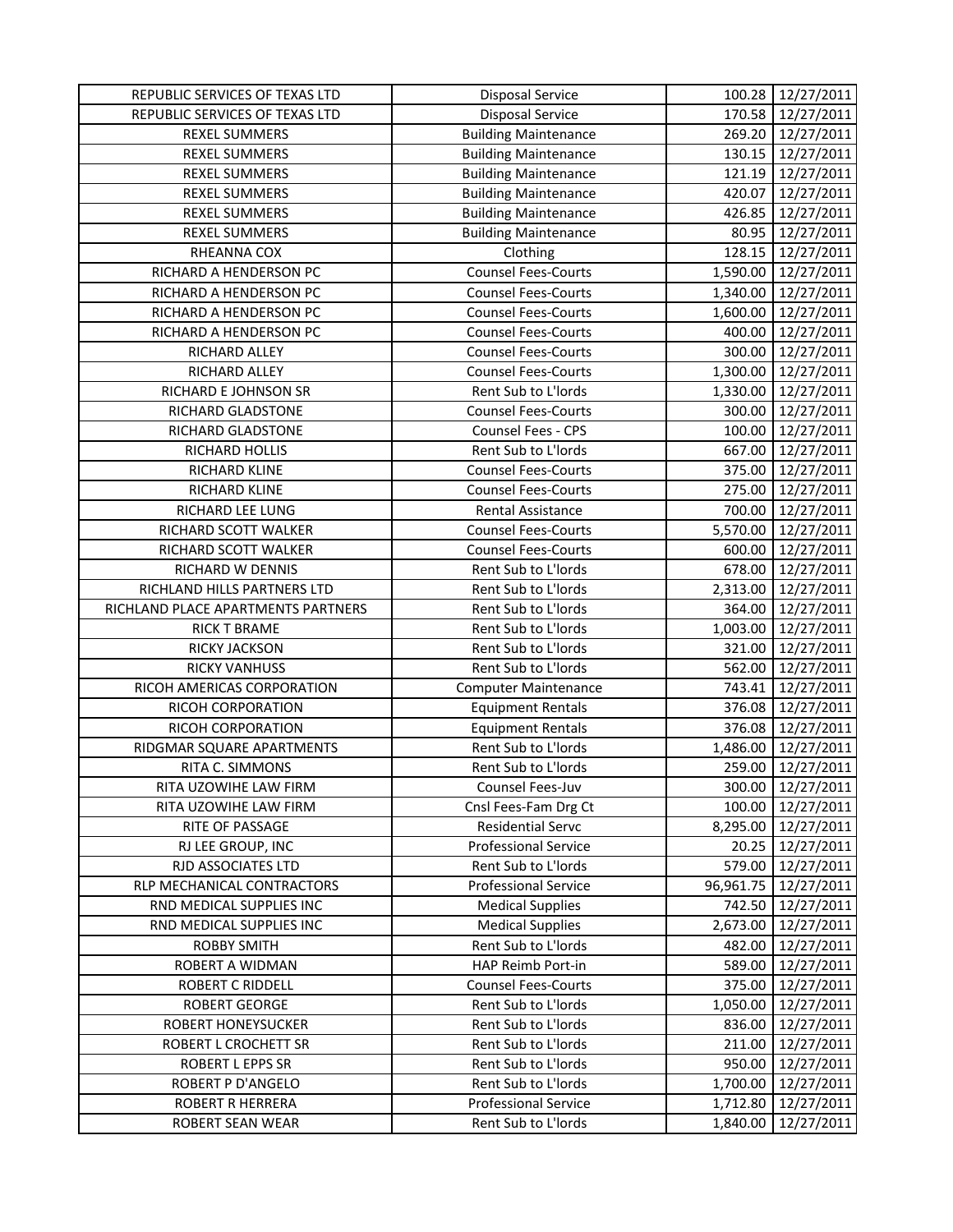| ROBERTA WALKER<br><b>Counsel Fees-Courts</b><br>237.50<br>12/27/2011<br><b>Counsel Fees-Courts</b><br>375.00<br>12/27/2011<br>ROBERTA WALKER<br>ROBERTA WALKER<br>Counsel Fees-Juv<br>37.50<br>12/27/2011<br>100.00<br>12/27/2011<br>ROBERTA WALKER<br><b>Counsel Fees - CPS</b><br>355.00<br>ROBERTS REALTY ADVISORS INC<br>Rent Sub to L'Iords<br>12/27/2011<br>ROBERTSON MUELLER HARPER<br>700.00<br>12/27/2011<br><b>County Burials</b><br>240.00<br>12/27/2011<br><b>ROBIN V GROUNDS</b><br><b>Counsel Fees-Courts</b><br><b>ROBIN V GROUNDS</b><br><b>Counsel Fees-Courts</b><br>320.00<br>12/27/2011<br><b>ROBIN V GROUNDS</b><br><b>Counsel Fees-Courts</b><br>845.00<br>12/27/2011<br><b>ROBINSON &amp; SMART PC</b><br>600.00<br><b>Counsel Fees-Courts</b><br>12/27/2011 |  |
|-------------------------------------------------------------------------------------------------------------------------------------------------------------------------------------------------------------------------------------------------------------------------------------------------------------------------------------------------------------------------------------------------------------------------------------------------------------------------------------------------------------------------------------------------------------------------------------------------------------------------------------------------------------------------------------------------------------------------------------------------------------------------------------|--|
|                                                                                                                                                                                                                                                                                                                                                                                                                                                                                                                                                                                                                                                                                                                                                                                     |  |
|                                                                                                                                                                                                                                                                                                                                                                                                                                                                                                                                                                                                                                                                                                                                                                                     |  |
|                                                                                                                                                                                                                                                                                                                                                                                                                                                                                                                                                                                                                                                                                                                                                                                     |  |
|                                                                                                                                                                                                                                                                                                                                                                                                                                                                                                                                                                                                                                                                                                                                                                                     |  |
|                                                                                                                                                                                                                                                                                                                                                                                                                                                                                                                                                                                                                                                                                                                                                                                     |  |
|                                                                                                                                                                                                                                                                                                                                                                                                                                                                                                                                                                                                                                                                                                                                                                                     |  |
|                                                                                                                                                                                                                                                                                                                                                                                                                                                                                                                                                                                                                                                                                                                                                                                     |  |
|                                                                                                                                                                                                                                                                                                                                                                                                                                                                                                                                                                                                                                                                                                                                                                                     |  |
|                                                                                                                                                                                                                                                                                                                                                                                                                                                                                                                                                                                                                                                                                                                                                                                     |  |
|                                                                                                                                                                                                                                                                                                                                                                                                                                                                                                                                                                                                                                                                                                                                                                                     |  |
| <b>ROBINSON &amp; SMART PC</b><br><b>Counsel Fees-Courts</b><br>1,500.00<br>12/27/2011                                                                                                                                                                                                                                                                                                                                                                                                                                                                                                                                                                                                                                                                                              |  |
| <b>ROBINSON &amp; SMART PC</b><br>12/27/2011<br><b>Counsel Fees-Courts</b><br>1,300.00                                                                                                                                                                                                                                                                                                                                                                                                                                                                                                                                                                                                                                                                                              |  |
| <b>ROBINSON &amp; SMART PC</b><br>12/27/2011<br><b>Counsel Fees-Courts</b><br>1,200.00                                                                                                                                                                                                                                                                                                                                                                                                                                                                                                                                                                                                                                                                                              |  |
| <b>ROBINSON &amp; SMART PC</b><br><b>Counsel Fees-Courts</b><br>450.00<br>12/27/2011                                                                                                                                                                                                                                                                                                                                                                                                                                                                                                                                                                                                                                                                                                |  |
| <b>ROBINSON &amp; SMART PC</b><br><b>Counsel Fees-Courts</b><br>350.00<br>12/27/2011                                                                                                                                                                                                                                                                                                                                                                                                                                                                                                                                                                                                                                                                                                |  |
| <b>ROBINSON &amp; SMART PC</b><br><b>Counsel Fees-Courts</b><br>650.00<br>12/27/2011                                                                                                                                                                                                                                                                                                                                                                                                                                                                                                                                                                                                                                                                                                |  |
| RODNEY COLLIER<br>Rent Sub to L'Iords<br>1,882.00<br>12/27/2011                                                                                                                                                                                                                                                                                                                                                                                                                                                                                                                                                                                                                                                                                                                     |  |
| Counsel Fees-Juv<br><b>RODNEY M PATTERSON</b><br>200.00<br>12/27/2011                                                                                                                                                                                                                                                                                                                                                                                                                                                                                                                                                                                                                                                                                                               |  |
| <b>RODNEY MCNEELY</b><br>Rent Sub to L'Iords<br>2,154.00<br>12/27/2011                                                                                                                                                                                                                                                                                                                                                                                                                                                                                                                                                                                                                                                                                                              |  |
| <b>RODNEY PRINCE</b><br>Rent Sub to L'Iords<br>699.00<br>12/27/2011                                                                                                                                                                                                                                                                                                                                                                                                                                                                                                                                                                                                                                                                                                                 |  |
| ROGERS & ROGERS INVESTMENTS<br>Rent Sub to L'Iords<br>282.00<br>12/27/2011                                                                                                                                                                                                                                                                                                                                                                                                                                                                                                                                                                                                                                                                                                          |  |
| Rent Sub to L'Iords<br>ROMULO L CASAQUITE<br>852.00<br>12/27/2011                                                                                                                                                                                                                                                                                                                                                                                                                                                                                                                                                                                                                                                                                                                   |  |
| Rent Sub to L'Iords<br>592.00<br>RONALD BRUCALE<br>12/27/2011                                                                                                                                                                                                                                                                                                                                                                                                                                                                                                                                                                                                                                                                                                                       |  |
| RONALD BRUCALE<br>Rent Sub to L'Iords<br>594.00<br>12/27/2011                                                                                                                                                                                                                                                                                                                                                                                                                                                                                                                                                                                                                                                                                                                       |  |
| RONALD COUCH<br><b>Counsel Fees-Courts</b><br>250.00<br>12/27/2011                                                                                                                                                                                                                                                                                                                                                                                                                                                                                                                                                                                                                                                                                                                  |  |
| RONALD COUCH<br><b>Counsel Fees-Courts</b><br>1,710.00<br>12/27/2011                                                                                                                                                                                                                                                                                                                                                                                                                                                                                                                                                                                                                                                                                                                |  |
| RONALD COUCH<br><b>Counsel Fees-Courts</b><br>450.00<br>12/27/2011                                                                                                                                                                                                                                                                                                                                                                                                                                                                                                                                                                                                                                                                                                                  |  |
| RONALD COUCH<br><b>Counsel Fees-Courts</b><br>675.00<br>12/27/2011                                                                                                                                                                                                                                                                                                                                                                                                                                                                                                                                                                                                                                                                                                                  |  |
| 790.00<br>RONALD J KOVACH PC<br><b>Counsel Fees-Courts</b><br>12/27/2011                                                                                                                                                                                                                                                                                                                                                                                                                                                                                                                                                                                                                                                                                                            |  |
| RONALD J KOVACH PC<br>Counsel Fees - CPS<br>100.00<br>12/27/2011                                                                                                                                                                                                                                                                                                                                                                                                                                                                                                                                                                                                                                                                                                                    |  |
| 82.75<br>RONALD WEST<br>12/27/2011<br>Clothing                                                                                                                                                                                                                                                                                                                                                                                                                                                                                                                                                                                                                                                                                                                                      |  |
| Cash For Kids<br>25.00<br>12/27/2011<br>RONALD WEST                                                                                                                                                                                                                                                                                                                                                                                                                                                                                                                                                                                                                                                                                                                                 |  |
| RONNIE D SMITH<br>Rent Sub to L'Iords<br>707.00<br>12/27/2011                                                                                                                                                                                                                                                                                                                                                                                                                                                                                                                                                                                                                                                                                                                       |  |
| RONNIE EUGENE THOMAS<br>Rent Sub to L'Iords<br>462.00<br>12/27/2011                                                                                                                                                                                                                                                                                                                                                                                                                                                                                                                                                                                                                                                                                                                 |  |
| ROSE ANNA SALINAS<br><b>Counsel Fees-Courts</b><br>200.00<br>12/27/2011                                                                                                                                                                                                                                                                                                                                                                                                                                                                                                                                                                                                                                                                                                             |  |
| 12/27/2011<br>ROSE ANNA SALINAS<br><b>Counsel Fees-Courts</b><br>500.00                                                                                                                                                                                                                                                                                                                                                                                                                                                                                                                                                                                                                                                                                                             |  |
| ROSE ANNA SALINAS<br><b>Counsel Fees-Courts</b><br>300.00<br>12/27/2011                                                                                                                                                                                                                                                                                                                                                                                                                                                                                                                                                                                                                                                                                                             |  |
| 750.00<br>12/27/2011<br>ROSE ANNA SALINAS<br><b>Counsel Fees-Courts</b>                                                                                                                                                                                                                                                                                                                                                                                                                                                                                                                                                                                                                                                                                                             |  |
| ROSE ANNA SALINAS<br><b>Counsel Fees-Courts</b><br>125.00<br>12/27/2011                                                                                                                                                                                                                                                                                                                                                                                                                                                                                                                                                                                                                                                                                                             |  |
| ROSE ANNA SALINAS<br><b>Counsel Fees-Courts</b><br>600.00<br>12/27/2011                                                                                                                                                                                                                                                                                                                                                                                                                                                                                                                                                                                                                                                                                                             |  |
| Counsel Fees-Juv<br>100.00<br>ROSE ANNA SALINAS<br>12/27/2011                                                                                                                                                                                                                                                                                                                                                                                                                                                                                                                                                                                                                                                                                                                       |  |
| ROSELIE BONES IJEOMA<br><b>HAP Reimb Port-in</b><br>321.00<br>12/27/2011                                                                                                                                                                                                                                                                                                                                                                                                                                                                                                                                                                                                                                                                                                            |  |
| ROSS LAND & REAL ESTATE SERVICES IN<br>Rent Sub to L'Iords<br>276.00<br>12/27/2011                                                                                                                                                                                                                                                                                                                                                                                                                                                                                                                                                                                                                                                                                                  |  |
| <b>ROXANNE SINDELAR</b><br>Clothing<br>100.00<br>12/27/2011                                                                                                                                                                                                                                                                                                                                                                                                                                                                                                                                                                                                                                                                                                                         |  |
| <b>Residential Servc</b><br>ROY MAAS YOUTH ALTERNATIVES INC<br>4,147.50<br>12/27/2011                                                                                                                                                                                                                                                                                                                                                                                                                                                                                                                                                                                                                                                                                               |  |
| <b>ROY S SHARP</b><br>655.00<br>HAP Reimb Port-in<br>12/27/2011                                                                                                                                                                                                                                                                                                                                                                                                                                                                                                                                                                                                                                                                                                                     |  |
| Rent Sub to L'Iords<br>ROY W FOSTER JR<br>1,095.00<br>12/27/2011                                                                                                                                                                                                                                                                                                                                                                                                                                                                                                                                                                                                                                                                                                                    |  |
| <b>ROYER &amp; SCHUTTS</b><br>Non-Track Equipment<br>106.25<br>12/27/2011                                                                                                                                                                                                                                                                                                                                                                                                                                                                                                                                                                                                                                                                                                           |  |
| RUBEN JAMES EDWARDS SR<br>Rent Sub to L'Iords<br>995.00<br>12/27/2011                                                                                                                                                                                                                                                                                                                                                                                                                                                                                                                                                                                                                                                                                                               |  |
| Rent Sub to L'Iords<br><b>RUBI S SWEANEY</b><br>689.00<br>12/27/2011                                                                                                                                                                                                                                                                                                                                                                                                                                                                                                                                                                                                                                                                                                                |  |
| RUCHAN INVESTMENTS INC<br>Rent Sub to L'Iords<br>12/27/2011<br>654.00                                                                                                                                                                                                                                                                                                                                                                                                                                                                                                                                                                                                                                                                                                               |  |
| RUCHI HOSPITALITY<br>12/27/2011<br>Travel<br>90.85                                                                                                                                                                                                                                                                                                                                                                                                                                                                                                                                                                                                                                                                                                                                  |  |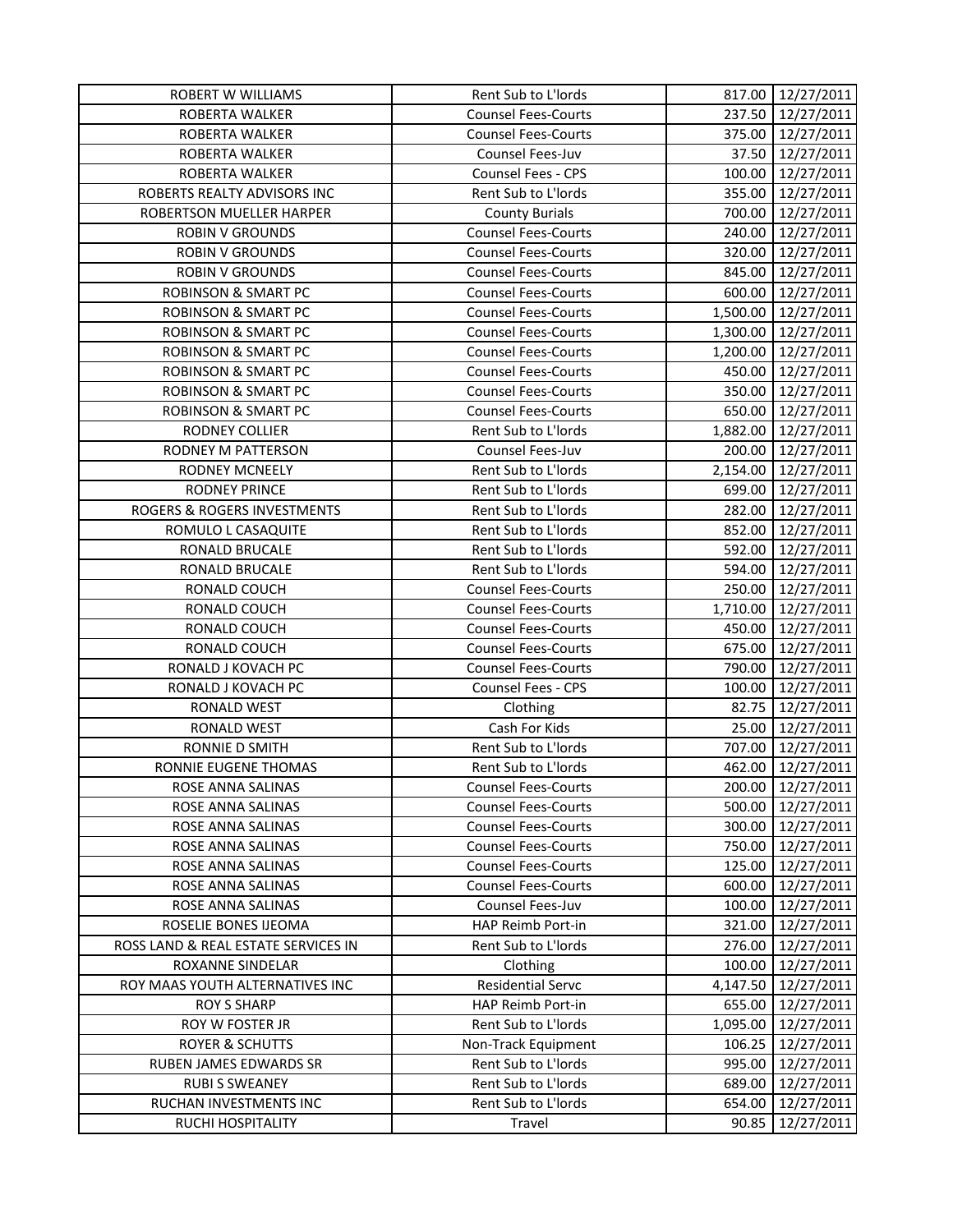| <b>RUDY VELOZ</b>                   | Rent Sub to L'Iords         | 913.00    | 12/27/2011            |
|-------------------------------------|-----------------------------|-----------|-----------------------|
| <b>RUFUS L JEWELL</b>               | HAP Reimb Port-in           | 467.00    | 12/27/2011            |
| RUPERT PUPKIN PROPERTIES ROSELLA LL | Rent Sub to L'Iords         | 389.00    | 12/27/2011            |
| Russell B. Casey                    | Travel                      | 256.05    | 12/27/2011            |
| RUSSELL FEED & SUPPLY               | <b>Estray Livestock</b>     | 476.40    | 12/27/2011            |
| RUSSELL FEED INC                    | Canine Expense              | 39.14     | 12/27/2011            |
| RUSSELL J GRIECO                    | Rent Sub to L'Iords         | 697.00    | 12/27/2011            |
| <b>RUTH ANN VOSS</b>                | Cash For Kids               | 25.00     | 12/27/2011            |
| RYAN W HARDY                        | <b>Counsel Fees-Courts</b>  | 200.00    | 12/27/2011            |
| RYAN W HARDY                        | <b>Counsel Fees-Courts</b>  | 100.00    | 12/27/2011            |
| RYAN W HARDY                        | Counsel Fees - CPS          | 100.00    | 12/27/2011            |
| S & S FAITH FUND LLC                | Rent Sub to L'Iords         | 730.00    | 12/27/2011            |
| <b>S A T TRUCKING INC</b>           | Rock and Gravel             | 11,063.49 | 12/27/2011            |
| SAFARILAND LLC                      | Lab Supplies                | 48.11     | 12/27/2011            |
| SAFESITE INC                        | Space Lease Rental          | 2,924.84  | 12/27/2011            |
| SAFETY KLEEN SYSTEMS INC            | Central Garage Inv          | 50.00     | 12/27/2011            |
| SAFETY KLEEN SYSTEMS INC            | Central Garage Inv          |           | (442.50) 12/27/2011   |
| SAFETY KLEEN SYSTEMS INC            | Parts and Supplies          |           | $(208.00)$ 12/27/2011 |
| SAFETY KLEEN SYSTEMS INC            | <b>Disposal Service</b>     | 41.45     | 12/27/2011            |
| SAFETY KLEEN SYSTEMS INC            | <b>Disposal Service</b>     |           | (227.50) 12/27/2011   |
| SAFETY KLEEN SYSTEMS INC            | <b>Disposal Service</b>     |           | $(105.00)$ 12/27/2011 |
| SAFETY KLEEN SYSTEMS INC            | Grease and Oil              |           | (192.00) 12/27/2011   |
| SAFETY KLEEN SYSTEMS INC            | Central Garage Inv          | 657.80    | 12/27/2011            |
| SAFETY KLEEN SYSTEMS INC            | Parts and Supplies          | 41.12     | 12/27/2011            |
| SAFETY KLEEN SYSTEMS INC            | <b>Disposal Service</b>     | 191.08    | 12/27/2011            |
| SAFETY KLEEN SYSTEMS INC            | <b>Disposal Service</b>     | 272.24    | 12/27/2011            |
| SAFETY KLEEN SYSTEMS INC            | Grease and Oil              | 86.12     | 12/27/2011            |
| SAF-T-GLOVE INC                     | Parts and Supplies          | 24.00     | 12/27/2011            |
| SAF-T-GLOVE INC                     | Parts and Supplies          | 352.12    | 12/27/2011            |
| SAF-T-GLOVE INC                     | Field Equip&Supplies        | 87.30     | 12/27/2011            |
| SAGE GROUP CONSULTING INC           | <b>Professional Service</b> | 26,910.00 | 12/27/2011            |
| SAGINAW CROSSING LLC                | Rent Sub to L'Iords         | 2,294.00  | 12/27/2011            |
| SAGINAW CROSSING LLC                | Rent Sub to L'Iords         | 477.00    | 12/27/2011            |
| SAGINAW CROSSING LLC                | Rent Sub to L'Iords         | 2,730.00  | 12/27/2011            |
| SAGINAW CROSSING LLC                | Rent Sub to L'Iords         | 900.00    | 12/27/2011            |
| SAGINAW CROSSING LLC                | Rental Assistance           | 2,250.00  | 12/27/2011            |
| SAINT LEGAL PLLC                    | <b>Counsel Fees-Courts</b>  | 375.00    | 12/27/2011            |
| SAINT LEGAL PLLC                    | Counsel Fees - CPS          | 785.00    | 12/27/2011            |
| SALDANA INC                         | <b>County Burials</b>       | 700.00    | 12/27/2011            |
| <b>SALVATION ARMY</b>               | <b>Subrecipient Service</b> | 25,854.00 | 12/27/2011            |
| SALVATORE LAMENTI                   | Rent Sub to L'Iords         | 491.00    | 12/27/2011            |
| <b>SAM BONIFIELD</b>                | <b>Counsel Fees-Courts</b>  | 300.00    | 12/27/2011            |
| <b>SAM BONIFIELD</b>                | <b>Counsel Fees-Courts</b>  | 100.00    | 12/27/2011            |
| SAM HOUSTON STATE UNIVERSITY        | Education                   | 235.00    | 12/27/2011            |
| SAMANTHA K HILL                     | <b>Counsel Fees-Courts</b>  | 400.00    | 12/27/2011            |
| SAMANTHA K HILL                     | <b>Counsel Fees-Courts</b>  | 5,500.00  | 12/27/2011            |
| SAMANTHA K HILL                     | <b>Counsel Fees-Courts</b>  | 750.00    | 12/27/2011            |
| SAMANTHA K HILL                     | <b>Litigation Expense</b>   | 10.00     | 12/27/2011            |
| SAMUEL E EMUZE                      | Rent Sub to L'Iords         | 497.00    | 12/27/2011            |
| SAMUEL M SANCHEZ                    | <b>Counsel Fees - CPS</b>   | 100.00    | 12/27/2011            |
| SAMUELS AVENUE LP                   | Rent Sub to L'Iords         | 4,639.00  | 12/27/2011            |
| SAMUELS AVENUE LP                   | Rent Sub to L'Iords         | 344.00    | 12/27/2011            |
| SANDOVAL & ASSOCIATES               | <b>Interpreter Fees</b>     | 1,527.50  | 12/27/2011            |
|                                     |                             |           |                       |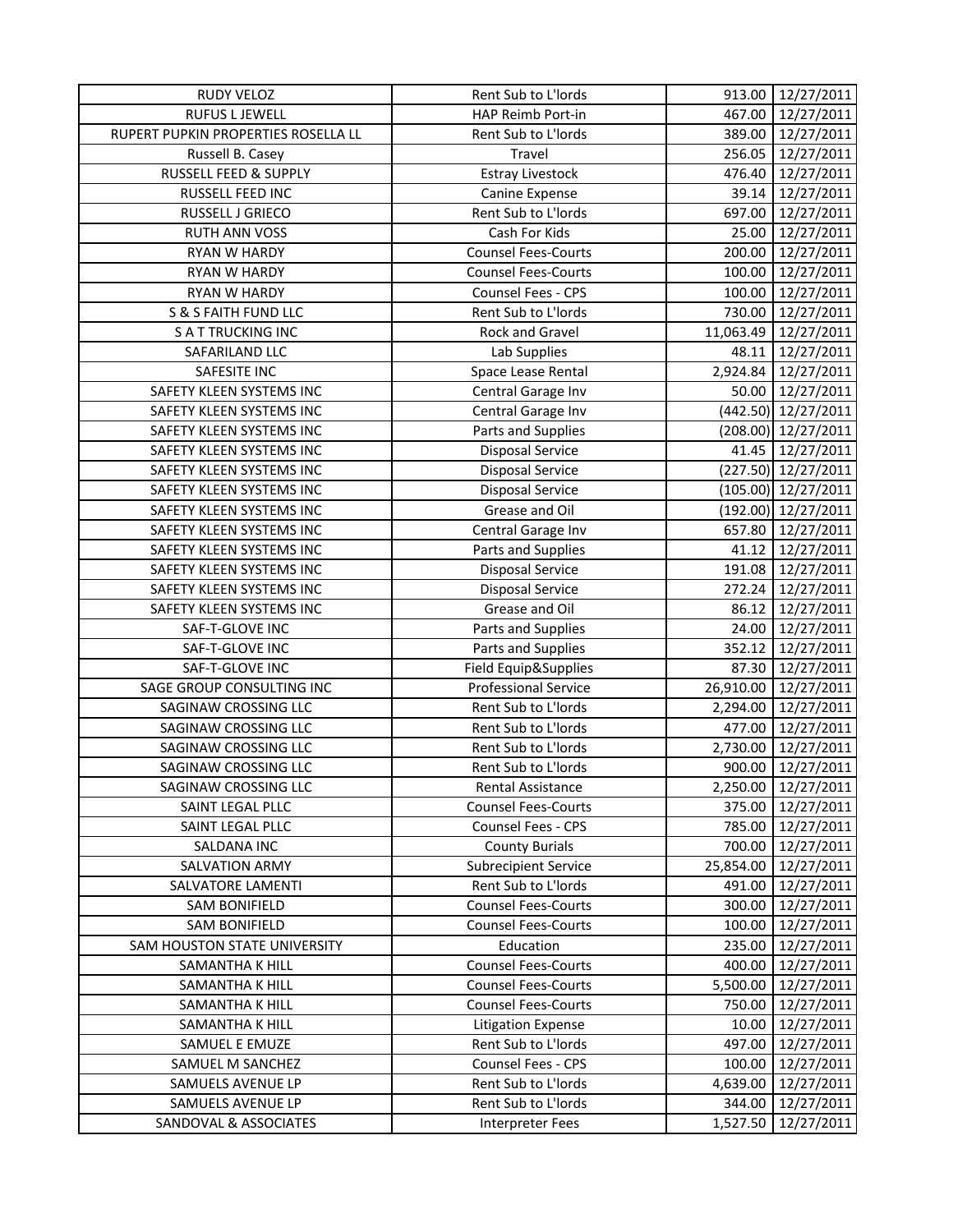| SANDRA GENE VILLELLI                | Rent Sub to L'Iords         |          | 575.00 12/27/2011 |
|-------------------------------------|-----------------------------|----------|-------------------|
| <b>SANDRA MITCHELL</b>              | Clothing                    |          | 335.62 12/27/2011 |
| SANDRA PETRUSAITIS                  | Rent Sub to L'Iords         |          | 527.00 12/27/2011 |
| <b>SANDRA ROSS</b>                  | Clothing                    | 225.00   | 12/27/2011        |
| <b>SANDRA ROSS</b>                  | Cash For Kids               | 40.00    | 12/27/2011        |
| <b>SANJAY KUMAR</b>                 | Rent Sub to L'Iords         | 1,435.00 | 12/27/2011        |
| SANOFI PASTEUR INC                  | <b>Medical Supplies</b>     | 4,095.92 | 12/27/2011        |
| SANOFI PASTEUR INC                  | <b>Medical Supplies</b>     | 8,077.90 | 12/27/2011        |
| SANOFI PASTEUR INC                  | <b>Medical Supplies</b>     | 1,232.70 | 12/27/2011        |
| SANOFI PASTEUR INC                  | <b>Medical Supplies</b>     | 7,347.62 | 12/27/2011        |
| SANTIAGO SALINAS                    | <b>Counsel Fees-Courts</b>  | 3,960.00 | 12/27/2011        |
| SANTIAGO SALINAS                    | <b>Counsel Fees-Courts</b>  | 200.00   | 12/27/2011        |
| SANTIAGO SALINAS                    | <b>Counsel Fees-Courts</b>  | 3,760.00 | 12/27/2011        |
| SANTIAGO SALINAS                    | <b>Counsel Fees-Courts</b>  | 1,025.00 | 12/27/2011        |
| SANTIAGO SALINAS                    | <b>Counsel Fees-Courts</b>  | 2,730.00 | 12/27/2011        |
| SANTIAGO SALINAS                    | <b>Counsel Fees-Courts</b>  | 505.00   | 12/27/2011        |
| SANZ FORT WORTH HOLDINGS LLC        | Rent Sub to L'Iords         | 625.00   | 12/27/2011        |
| SARAH BENEZE                        | Clothing                    | 93.38    | 12/27/2011        |
| SARATOGA MANAGEMENT GROUP LLC       | Rent Sub to L'Iords         | 5,113.00 | 12/27/2011        |
| SARATOGA MANAGEMENT GROUP LLC       | Rent Sub to L'Iords         | 1,114.00 | 12/27/2011        |
| <b>SAVANT S CHAUHAN</b>             | Rent Sub to L'Iords         | 1,528.00 | 12/27/2011        |
| SCHOLASTICA PHILIPPA AKEM           | Clothing                    | 225.00   | 12/27/2011        |
| SCHOLASTICA PHILIPPA AKEM           | Cash For Kids               | 87.87    | 12/27/2011        |
| <b>SCOTT C FACIANE</b>              | <b>Court Costs</b>          | 1,500.00 | 12/27/2011        |
| SEQUEL YOUTH AND FAMILY SERVICES    | <b>Residential Servc</b>    | 535.50   | 12/27/2011        |
| SEQUEL YOUTH AND FAMILY SERVICES    | <b>Residential Servc</b>    | 6,750.00 | 12/27/2011        |
| SHACOBY J WOMACK                    | Rent Sub to L'Iords         | 157.00   | 12/27/2011        |
| <b>SHADOW CREEK APARTMENTS</b>      | Rent Sub to L'Iords         | 2,539.00 | 12/27/2011        |
| <b>SHADOW CREEK APARTMENTS</b>      | Rent Sub to L'Iords         | 640.00   | 12/27/2011        |
| <b>SHALLOM HOLDINGS</b>             | Rent Sub to L'Iords         | 700.00   | 12/27/2011        |
| SHAMROCK CAMERON CREEK LLC          | Rental Assistance           | 499.00   | 12/27/2011        |
| SHARED VISIION RESIDENTIAL CARE INC | Clothing                    | 125.00   | 12/27/2011        |
| <b>SHARON PATTERSON</b>             | Rent Sub to L'Iords         | 661.00   | 12/27/2011        |
| <b>SHASTA LANE</b>                  | Clothing                    | 100.00   | 12/27/2011        |
| <b>SHASTA LANE</b>                  | Cash For Kids               | 25.00    | 12/27/2011        |
| <b>SHAWN M WORTHEY</b>              | Rent Sub to L'Iords         | 778.00   | 12/27/2011        |
| <b>SHAWN PASCHALL</b>               | <b>Counsel Fees-Courts</b>  | 600.00   | 12/27/2011        |
| SHAWN PASCHALL                      | <b>Counsel Fees-Courts</b>  | 2,100.00 | 12/27/2011        |
| <b>SHAWN PASCHALL</b>               | <b>Counsel Fees-Courts</b>  | 380.00   | 12/27/2011        |
| SHEE ROMERO                         | Clothing                    | 91.59    | 12/27/2011        |
| SHEE ROMERO                         | Cash For Kids               | 29.59    | 12/27/2011        |
| SHEILA RANDOLPH                     | <b>Counsel Fees-Courts</b>  | 137.50   | 12/27/2011        |
| SHEILA RANDOLPH                     | <b>Counsel Fees-Courts</b>  | 137.50   | 12/27/2011        |
| SHEILA RANDOLPH                     | <b>Counsel Fees-Courts</b>  | 125.00   | 12/27/2011        |
| SHENANDOAH TOWNHOMES LTD            | Rent Sub to L'Iords         | 5,298.00 | 12/27/2011        |
| SHENANDOAH TOWNHOMES LTD            | HAP Reimb Port-in           | 858.00   | 12/27/2011        |
| SHENANDOAH VILLAGE APTS LP          | Rent Sub to L'Iords         | 475.00   | 12/27/2011        |
| SHENANDOAH VILLAGE APTS LP          | HAP Reimb Port-in           | 833.00   | 12/27/2011        |
| SHERIFF'S ASSOC. OF TEXAS           | Dues                        | 25.00    | 12/27/2011        |
| SHERRIE AKPINAR                     | <b>Professional Service</b> | 1,881.00 | 12/27/2011        |
| <b>SHERRY JOHANNSEN</b>             | Clothing                    | 125.00   | 12/27/2011        |
| SHERWIN WILLIAMS CO                 | <b>Building Maintenance</b> | 39.92    | 12/27/2011        |
| SHERWIN WILLIAMS PAINT              | <b>Support Serv Supply</b>  | 321.29   | 12/27/2011        |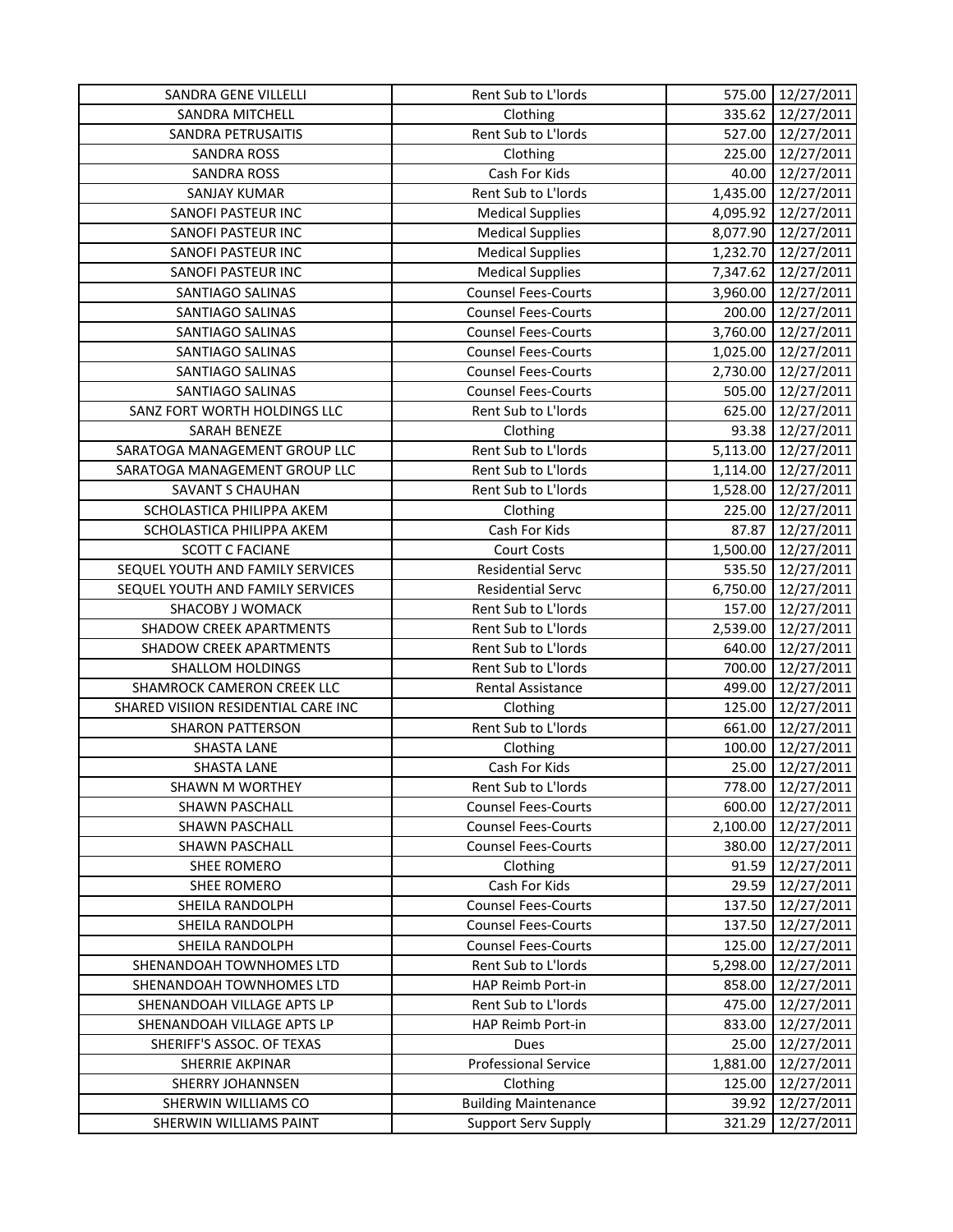| SHERWIN WILLIAMS PAINT              | <b>Building Maintenance</b> | 392.09    | 12/27/2011 |
|-------------------------------------|-----------------------------|-----------|------------|
| SHERWIN WILLIAMS PAINT              | <b>Building Maintenance</b> | 270.34    | 12/27/2011 |
| SHERWIN WILLIAMS PAINT              | <b>Building Maintenance</b> | 4,754.62  | 12/27/2011 |
| Sheryl O Eagleton                   | Travel                      | 243.26    | 12/27/2011 |
| <b>SHERYL WRIGHT</b>                | Rent Sub to L'Iords         | 750.00    | 12/27/2011 |
| SHEVIA LTD                          | Rent Sub to L'Iords         | 1,565.00  | 12/27/2011 |
| SHEVIA LTD                          | Rent Sub to L'Iords         | 6,135.00  | 12/27/2011 |
| SHEVIA LTD                          | Rent Sub to L'Iords         | 2,147.00  | 12/27/2011 |
| SHI GOVERNMENT SOLUTIONS            | <b>Computer Supplies</b>    | 143.00    | 12/27/2011 |
| SHI GOVERNMENT SOLUTIONS            | Software Maintenance        | 7,485.00  | 12/27/2011 |
| SHOPPA'S MATERIAL HANDLING LTD      | <b>Equipment Maint</b>      | 178.80    | 12/27/2011 |
| SID W SHAPIRO                       | Counsel Fees - CPS          | 250.00    | 12/27/2011 |
| SIERRA STRIPES OF TEXAS             | Central Garage Inv          | 110.00    | 12/27/2011 |
| SIGNATURE LEASING & MANAGEMENT INC  | Rent Sub to L'Iords         | 670.00    | 12/27/2011 |
| SILAS OTTONIEL ROSALES              | Rent Sub to L'Iords         | 339.00    | 12/27/2011 |
| SILVER CREEK PH II                  | Rent Sub to L'Iords         | 560.00    | 12/27/2011 |
| <b>SIMBA INDUSTRIES</b>             | <b>Building Maintenance</b> | 615.00    | 12/27/2011 |
| <b>SIMBA INDUSTRIES</b>             | <b>Building Maintenance</b> | 922.50    | 12/27/2011 |
| SIMBA INDUSTRIES                    | <b>Building Maintenance</b> | 922.50    | 12/27/2011 |
| SIMBA INDUSTRIES                    | <b>Building Maintenance</b> | 369.00    | 12/27/2011 |
| <b>SIMBA INDUSTRIES</b>             | <b>Building Maintenance</b> | 1,242.30  | 12/27/2011 |
| <b>SIMBA INDUSTRIES</b>             | <b>Building Maintenance</b> | 615.00    | 12/27/2011 |
| SIMBA INDUSTRIES                    | <b>Building Maintenance</b> | 615.00    | 12/27/2011 |
| SKIDRILL                            | Parts and Supplies          | 111.16    | 12/27/2011 |
| <b>SKY GROUP LLC</b>                | Rent Sub to L'Iords         | 484.00    | 12/27/2011 |
| SKYVUE MEMORIAL GARDENS             | <b>County Burials</b>       | 9,550.00  | 12/27/2011 |
| SMITH TEMPORARIES INC               | <b>Professional Service</b> | 10.00     | 12/27/2011 |
| SMITH TEMPORARIES INC               | Contract Labor              | 14,719.46 | 12/27/2011 |
| SMITH TEMPORARIES INC               | Contract Labor              | 23,192.81 | 12/27/2011 |
| SMITH TEMPORARIES INC               | <b>Elections- Contract</b>  | 162.10    | 12/27/2011 |
| <b>SMITH TEMPORARIES INC</b>        | <b>Contract Labor</b>       | 1,493.08  | 12/27/2011 |
| SMITH TEMPORARIES INC               | Contract Labor              | 547.77    | 12/27/2011 |
| <b>SOLOMON BRACKENS</b>             | Rent Sub to L'Iords         | 779.00    | 12/27/2011 |
| SON V NGUYEN                        | HAP Reimb Port-in           | 1,114.00  | 12/27/2011 |
| SOUTH HULEN LP                      | Rent Sub to L'Iords         | 12,686.00 | 12/27/2011 |
| SOUTH HULEN LP                      | Rent Sub to L'Iords         | 1,489.00  | 12/27/2011 |
| <b>SOUTH HULEN LP</b>               | HAP Reimb Port-in           | 666.00    | 12/27/2011 |
| SOUTHEASTERN EMERGENCY EQUIPMENT IN | Lab Supplies                | 269.18    | 12/27/2011 |
| SOUTHERN COMPUTER WAREHOUSE         | <b>Computer Maintenance</b> | 432.63    | 12/27/2011 |
| SOUTHERN TIRE MART LLC              | <b>Tires and Tubes</b>      | 98.00     | 12/27/2011 |
| SOUTHERN TIRE MART LLC              | <b>Tires and Tubes</b>      | 193.81    | 12/27/2011 |
| SOUTHFORK MMLP                      | Rent Sub to L'Iords         | 690.00    | 12/27/2011 |
| SOUTHLAKE EXECUTIVE FORUM           | Dues                        | 150.00    | 12/27/2011 |
| SOUTHWASTE DISPOSAL LLC             | Kitchen Maintenance         | 400.00    | 12/27/2011 |
| SOUTHWASTE DISPOSAL LLC             | Kitchen Maintenance         | 504.00    | 12/27/2011 |
| SOUTHWEST INTERNATIONAL TRUCKS INC  | Parts and Supplies          | 221.68    | 12/27/2011 |
| SPARK ENERGY LP                     | <b>Utility Allowance</b>    | 57.00     | 12/27/2011 |
| SPARK ENERGY LP                     | <b>Utility Assistance</b>   | 83.34     | 12/27/2011 |
| SPECIALIZED TRAINING SERVICES INC   | Travel                      | 45.00     | 12/27/2011 |
| SPI MANAGEMENT COMPANY              | Education                   | 181.70    | 12/27/2011 |
| SPRING OAK APARTMENTS               | Rent Sub to L'Iords         | 216.00    | 12/27/2011 |
| SPRING VALLEY LTD                   | Rent Sub to L'Iords         | 734.00    | 12/27/2011 |
| SPRINT NEXTEL                       | Radio Serv-Contract         | 181.28    | 12/27/2011 |
|                                     |                             |           |            |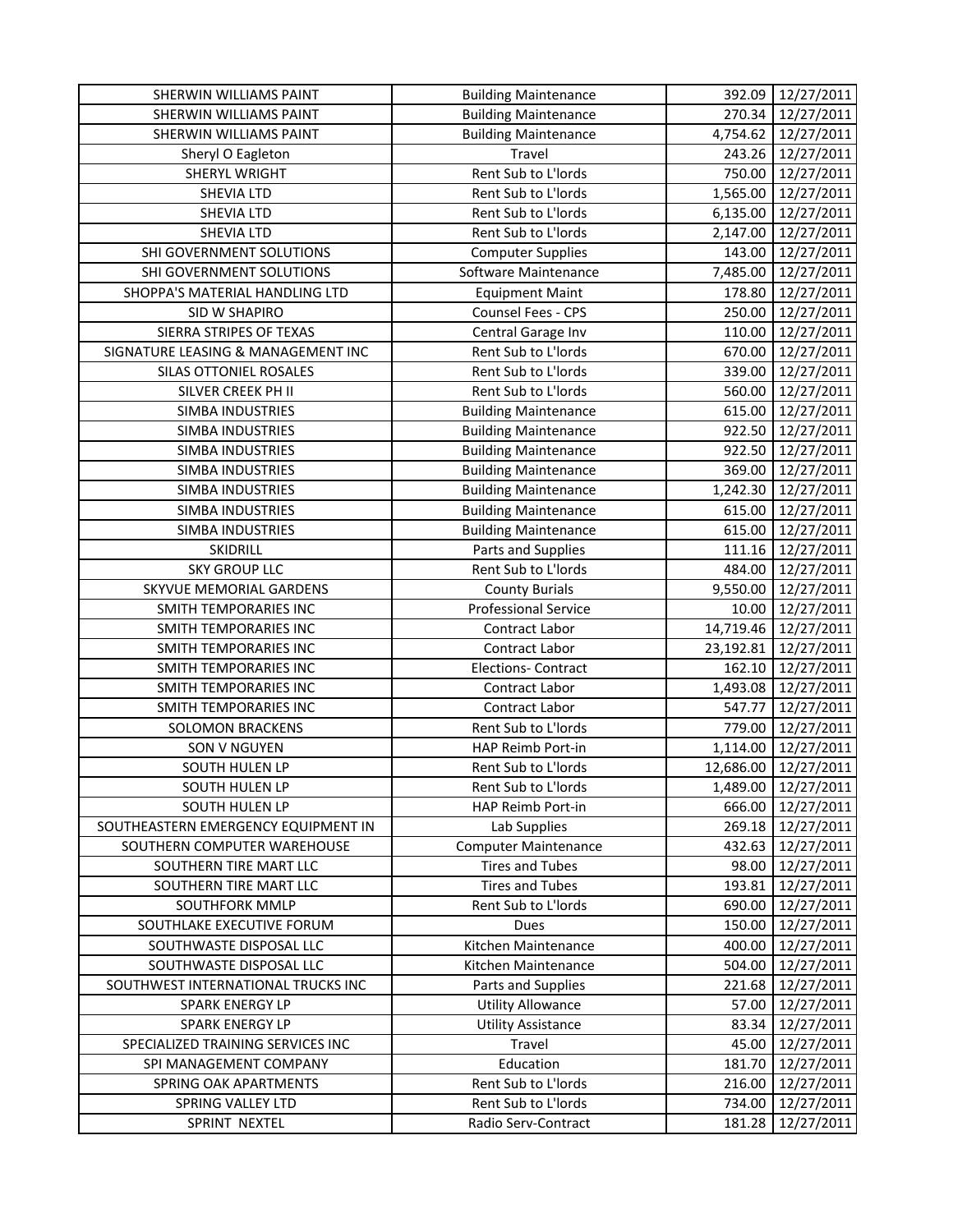| ST BERNARD PARISH GOVERNMENT | Port HAP Port-out         | 444.00                   | 12/27/2011           |
|------------------------------|---------------------------|--------------------------|----------------------|
| ST BERNARD PARISH GOVERNMENT | Port Admin Fee Expen      | 42.87                    | 12/27/2011           |
| ST FRANCIS VILLAGE, INC      | Rent Sub to L'Iords       | 369.00                   | 12/27/2011           |
| ST FRANCIS VILLAGE, INC      | Rent Sub to L'Iords       | 305.00                   | 12/27/2011           |
| ST FRANCIS VILLAGE, INC      | Rent Sub to L'Iords       | 629.00                   | 12/27/2011           |
| ST FRANCIS VILLAGE, INC      | HAP Reimb Port-in         | 508.00                   | 12/27/2011           |
| STABILE/WINN INC             | Non-Track Const/Bldg      | 76,711.50                | 12/27/2011           |
| <b>STAPLES ADVANTAGE</b>     | Supplies                  | 54.20                    | 12/27/2011           |
| STAPLES ADVANTAGE            | Supplies                  | 53.12                    | 12/27/2011           |
| STAPLES ADVANTAGE            | <b>Supplies</b>           | 1,939.41                 | 12/27/2011           |
| <b>STAPLES ADVANTAGE</b>     | <b>Supplies</b>           | 1,131.61                 | 12/27/2011           |
| STAPLES ADVANTAGE            | <b>Supplies</b>           | 92.06                    | 12/27/2011           |
| STAPLES ADVANTAGE            | <b>Supplies</b>           | 79.20                    | 12/27/2011           |
| STAPLES ADVANTAGE            | <b>Supplies</b>           | 289.11                   | 12/27/2011           |
| STAPLES ADVANTAGE            | <b>Supplies</b>           |                          | $(35.88)$ 12/27/2011 |
| STAPLES ADVANTAGE            | Supplies                  | 103.08                   | 12/27/2011           |
| STAPLES ADVANTAGE            | Supplies                  | 71.20                    | 12/27/2011           |
| STAPLES ADVANTAGE            | Supplies                  |                          | 12/27/2011           |
| STAPLES ADVANTAGE            | Sheriff Inventory         | 726.66                   | 12/27/2011           |
| <b>STAPLES ADVANTAGE</b>     | Sheriff Inventory         | 35.96                    | 12/27/2011           |
| STAPLES ADVANTAGE            | <b>Graphics Inventory</b> | 113.40                   | 12/27/2011           |
| STAPLES ADVANTAGE            | <b>Graphics Inventory</b> | 679.78                   | 12/27/2011           |
| <b>STAPLES ADVANTAGE</b>     | <b>Supplies</b>           | 8.94                     | 12/27/2011           |
| STAPLES ADVANTAGE            | Supplies                  | 65.83                    | 12/27/2011           |
| STAPLES ADVANTAGE            | Supplies                  | 261.88                   | 12/27/2011           |
| STAPLES ADVANTAGE            | <b>Supplies</b>           | 24.89                    | 12/27/2011           |
| STAPLES ADVANTAGE            | <b>Supplies</b>           | 1,628.77                 | 12/27/2011           |
| STAPLES ADVANTAGE            | <b>Supplies</b>           | 43.75                    | 12/27/2011           |
| STAPLES ADVANTAGE            | Supplies                  | 183.84                   | 12/27/2011           |
| STAPLES ADVANTAGE            | <b>Supplies</b>           | 120.48                   | 12/27/2011           |
| STAPLES ADVANTAGE            | <b>Supplies</b>           | 206.45                   | 12/27/2011           |
| STAPLES ADVANTAGE            | Supplies                  | 183.79                   | 12/27/2011           |
| <b>STAPLES ADVANTAGE</b>     | Supplies                  | 22.15                    | 12/27/2011           |
| STAPLES ADVANTAGE            | Supplies                  | 125.14                   | 12/27/2011           |
| STAPLES ADVANTAGE            | Supplies                  | 64.79                    | 12/27/2011           |
| STAPLES ADVANTAGE            | <b>Supplies</b>           | 26.64                    | 12/27/2011           |
| STAPLES ADVANTAGE            | <b>Supplies</b>           | 30.55                    | 12/27/2011           |
| STAPLES ADVANTAGE            | <b>Supplies</b>           | 218.86                   | 12/27/2011           |
| STAPLES ADVANTAGE            | Supplies                  | $\overline{\phantom{0}}$ | 12/27/2011           |
| STAPLES ADVANTAGE            | <b>Supplies</b>           | 26.28                    | 12/27/2011           |
| STAPLES ADVANTAGE            | Supplies                  | 132.30                   | 12/27/2011           |
| <b>STAPLES ADVANTAGE</b>     | Supplies                  | 440.90                   | 12/27/2011           |
| STAPLES ADVANTAGE            | <b>Supplies</b>           | 35.49                    | 12/27/2011           |
| STAPLES ADVANTAGE            | <b>Supplies</b>           | (4.28)                   | 12/27/2011           |
| STAPLES ADVANTAGE            | <b>Supplies</b>           | 1.65                     | 12/27/2011           |
| STAPLES ADVANTAGE            | <b>Supplies</b>           | 48.36                    | 12/27/2011           |
| STAPLES ADVANTAGE            | <b>Supplies</b>           | 43.92                    | 12/27/2011           |
| STAPLES ADVANTAGE            | <b>Supplies</b>           | 82.08                    | 12/27/2011           |
| STAPLES ADVANTAGE            | Supplies                  | 44.50                    | 12/27/2011           |
| STAPLES ADVANTAGE            | Supplies                  | 70.85                    | 12/27/2011           |
| STAPLES ADVANTAGE            | <b>Supplies</b>           | 107.30                   | 12/27/2011           |
| STAPLES ADVANTAGE            | <b>Supplies</b>           | 364.50                   | 12/27/2011           |
| STAPLES ADVANTAGE            | <b>Supplies</b>           | 124.44                   | 12/27/2011           |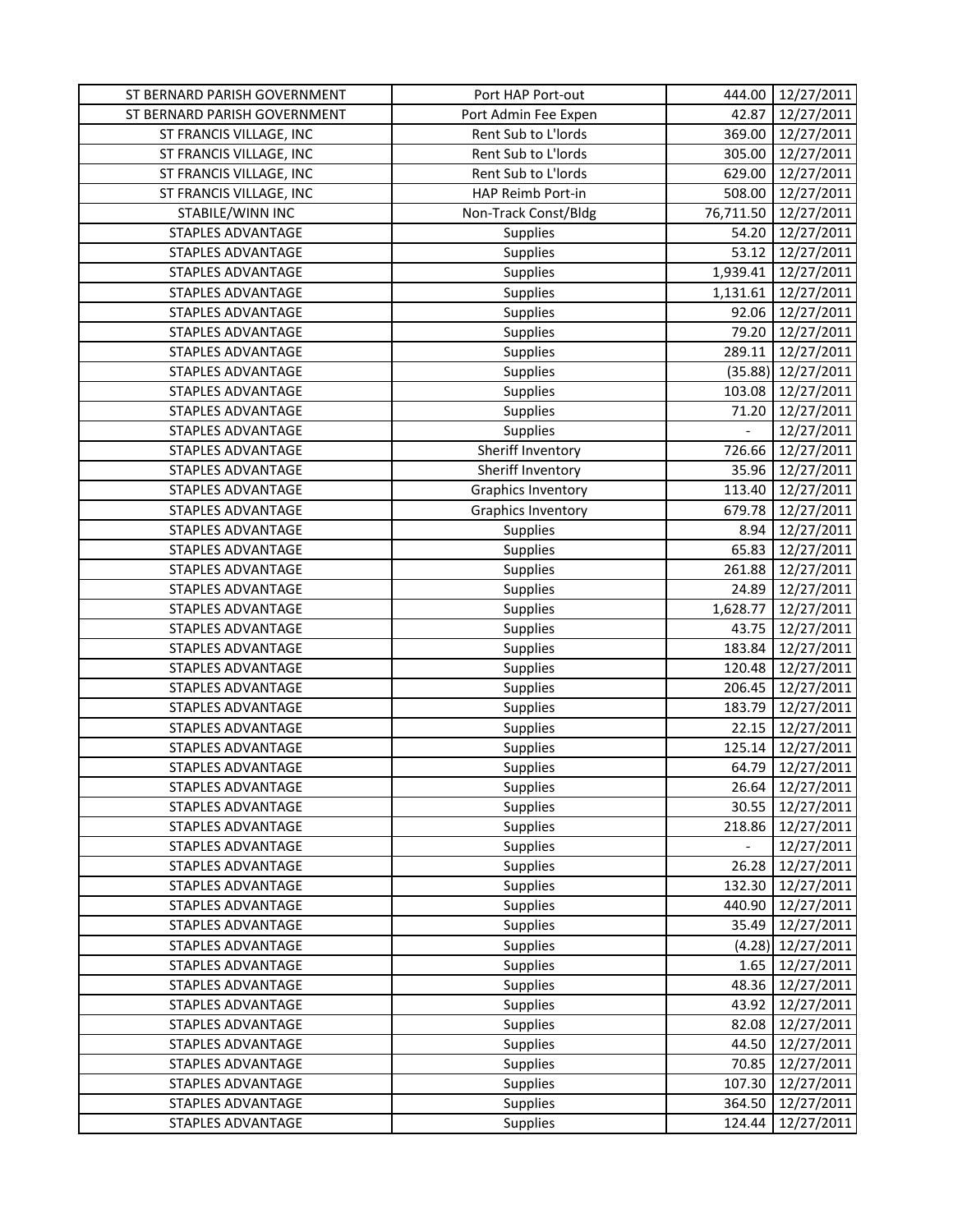| STAPLES ADVANTAGE              | Supplies                    | 40.40                    | 12/27/2011 |
|--------------------------------|-----------------------------|--------------------------|------------|
| STAPLES ADVANTAGE              | Supplies                    | 69.98                    | 12/27/2011 |
| STAPLES ADVANTAGE              | Supplies                    | 117.56                   | 12/27/2011 |
| STAPLES ADVANTAGE              | Supplies                    | 4.66                     | 12/27/2011 |
| STAPLES ADVANTAGE              | Supplies                    | 174.42                   | 12/27/2011 |
| STAPLES ADVANTAGE              | Supplies                    | 0.90                     | 12/27/2011 |
| STAPLES ADVANTAGE              | Supplies                    | 12.81                    | 12/27/2011 |
| STAPLES ADVANTAGE              | <b>Supplies</b>             | 3.40                     | 12/27/2011 |
| <b>STAPLES ADVANTAGE</b>       | Supplies                    | 37.94                    | 12/27/2011 |
| STAPLES ADVANTAGE              | <b>Supplies</b>             | 50.12                    | 12/27/2011 |
| STAPLES ADVANTAGE              | Supplies                    | 59.92                    | 12/27/2011 |
| STAPLES ADVANTAGE              | Supplies                    | 49.31                    | 12/27/2011 |
| STAPLES ADVANTAGE              | Supplies                    | 414.01                   | 12/27/2011 |
| STAPLES ADVANTAGE              | Supplies                    | 33.75                    | 12/27/2011 |
| STAPLES ADVANTAGE              | <b>Supplies</b>             | 48.31                    | 12/27/2011 |
| <b>STAPLES ADVANTAGE</b>       | <b>Supplies</b>             | 46.21                    | 12/27/2011 |
| STAPLES ADVANTAGE              | Supplies                    | 63.99                    | 12/27/2011 |
| <b>STAPLES ADVANTAGE</b>       | Supplies                    | 69.36                    | 12/27/2011 |
| STAPLES ADVANTAGE              | <b>Supplies</b>             | 79.15                    | 12/27/2011 |
| STAPLES ADVANTAGE              | Supplies                    | 391.85                   | 12/27/2011 |
| STAPLES ADVANTAGE              |                             | 87.64                    |            |
| <b>STAPLES ADVANTAGE</b>       | Supplies                    |                          | 12/27/2011 |
|                                | Supplies                    | 49.83                    | 12/27/2011 |
| STAPLES ADVANTAGE              | Supplies                    | 176.59                   | 12/27/2011 |
| STAPLES ADVANTAGE              | <b>Supplies</b>             | 12.65                    | 12/27/2011 |
| STAPLES ADVANTAGE              | Supplies                    | 138.90                   | 12/27/2011 |
| STAPLES ADVANTAGE              | Supplies                    | 37.45                    | 12/27/2011 |
| STAPLES ADVANTAGE              | Supplies                    | 31.05                    | 12/27/2011 |
| STAPLES ADVANTAGE              | Supplies                    | 7.68<br>74.25            | 12/27/2011 |
| STAPLES ADVANTAGE              | Supplies                    |                          | 12/27/2011 |
| STAPLES ADVANTAGE              | Supplies                    | 92.73                    | 12/27/2011 |
| STAPLES ADVANTAGE              | Supplies                    | 166.38                   | 12/27/2011 |
| STAPLES ADVANTAGE              | <b>Supplies</b>             | 458.88                   | 12/27/2011 |
| STAPLES ADVANTAGE              | <b>Supplies</b>             | 28.84                    | 12/27/2011 |
| STAPLES ADVANTAGE              | Supplies                    | 20.96                    | 12/27/2011 |
| STAPLES ADVANTAGE              | Non-Track Equipment         | 280.80                   | 12/27/2011 |
| STAPLES ADVANTAGE              | <b>Supplies</b>             | 51.34                    | 12/27/2011 |
| STAPLES ADVANTAGE              | <b>Supplies</b>             | 168.50                   | 12/27/2011 |
| STAPLES ADVANTAGE              | <b>Supplies</b>             | 24.10                    | 12/27/2011 |
| STAPLES ADVANTAGE              | <b>Supplies</b>             | 143.32                   | 12/27/2011 |
| STAPLES ADVANTAGE              | Supplies                    | 57.99                    | 12/27/2011 |
| STAPLES ADVANTAGE              | Supplies                    | 51.03                    | 12/27/2011 |
| STAPLES ADVANTAGE              | Non-Track Equipment         | 536.40                   | 12/27/2011 |
| STAPLES ADVANTAGE              | <b>Supplies</b>             | 55.86                    | 12/27/2011 |
| STAPLES ADVANTAGE              | <b>Supplies</b>             | 128.88                   | 12/27/2011 |
| STAPLES ADVANTAGE              | <b>Supplies</b>             | 538.73                   | 12/27/2011 |
| STAPLES ADVANTAGE              | <b>Supplies</b>             | $\overline{\phantom{a}}$ | 12/27/2011 |
| STAR ELECTRICITY LLC           | <b>Utility Allowance</b>    | 35.00                    | 12/27/2011 |
| <b>STARBUCK &amp; WISE INC</b> | Rent Sub to L'Iords         | 3,331.00                 | 12/27/2011 |
| STATE INDUSTRIAL PRODUCTS CORP | <b>Building Maintenance</b> | 397.37                   | 12/27/2011 |
| STATE INDUSTRIAL PRODUCTS CORP | <b>Building Maintenance</b> | 1,380.10                 | 12/27/2011 |
| STATE INDUSTRIAL PRODUCTS CORP | Landscaping Expense         | 170.82                   | 12/27/2011 |
| <b>STATON &amp; TAYLOR PC</b>  | <b>Counsel Fees-Courts</b>  | 900.00                   | 12/27/2011 |
| <b>STATON &amp; TAYLOR PC</b>  | <b>Counsel Fees-Courts</b>  | 800.00                   | 12/27/2011 |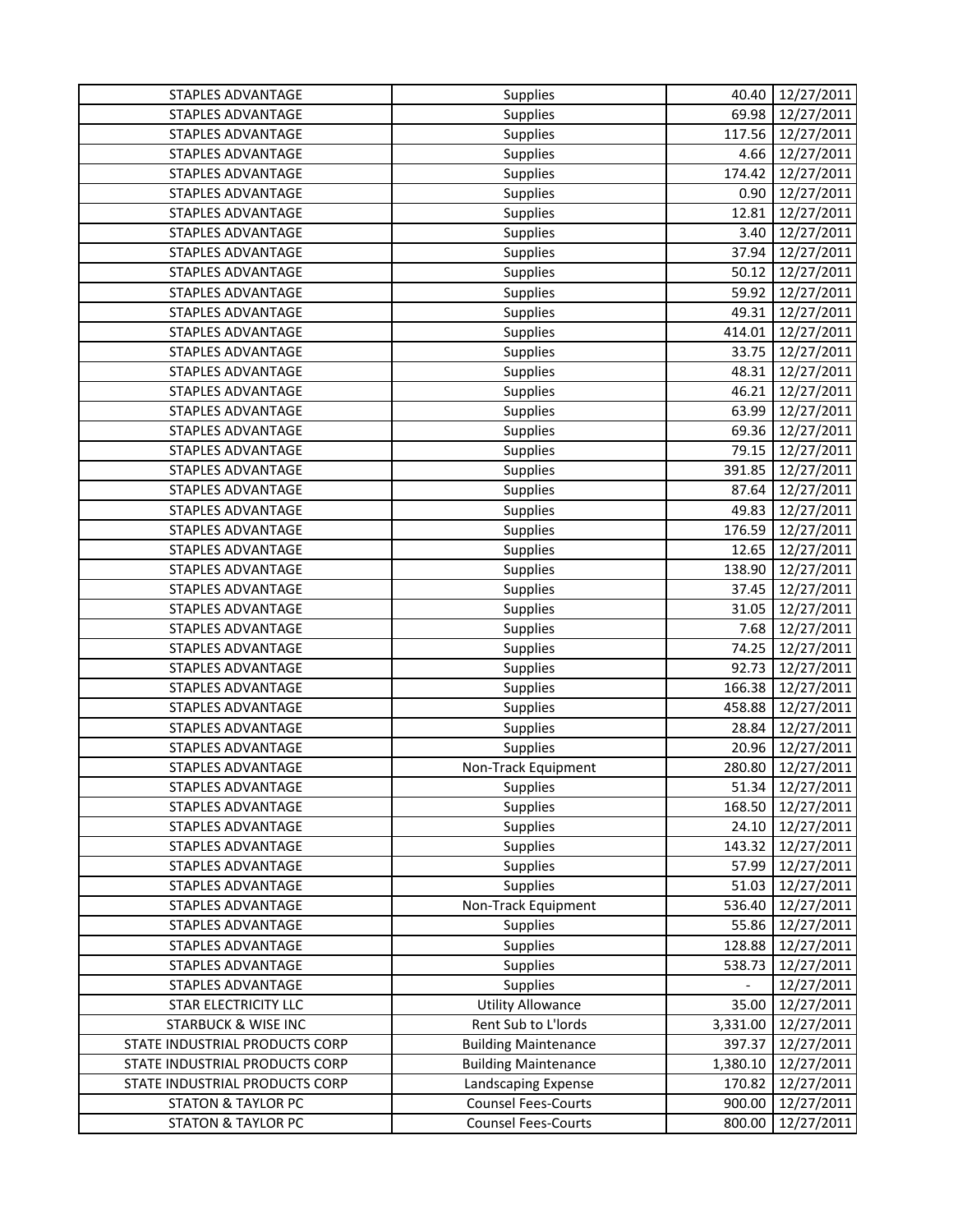| <b>STATON &amp; TAYLOR PC</b>        | <b>Drug Seizures</b>        | 500.00     | 12/27/2011           |
|--------------------------------------|-----------------------------|------------|----------------------|
| <b>STATON &amp; TAYLOR PC</b>        | Drug Seizure Int            | 2.25       | 12/27/2011           |
| STELLA NWANKWO                       | Rent Sub to L'Iords         | 850.00     | 12/27/2011           |
| STEPHAN R BLACK                      | Rent Sub to L'Iords         | 524.00     | 12/27/2011           |
| STEPHANI R JOHNSON                   | Counsel Fees - CPS          | 100.00     | 12/27/2011           |
| STEPHANIE GONZALEZ                   | <b>Counsel Fees-Courts</b>  | 750.00     | 12/27/2011           |
| STEPHANIE GONZALEZ                   | <b>Counsel Fees-Probate</b> | 400.00     | 12/27/2011           |
| STEPHANIE PATTEN                     | <b>Counsel Fees-Courts</b>  | 325.00     | 12/27/2011           |
| STEPHANIE PATTEN                     | <b>Counsel Fees-Courts</b>  | 550.00     | 12/27/2011           |
| STEPHEN D HANDY PLLC                 | <b>Counsel Fees-Courts</b>  | 200.00     | 12/27/2011           |
| STEPHEN D HANDY PLLC                 | <b>Counsel Fees-Courts</b>  | 1,370.00   | 12/27/2011           |
| STEPHEN M BURLINGAME                 | Rent Sub to L'Iords         | 181.00     | 12/27/2011           |
| STEPHEN N WOOD                       | Rent Sub to L'Iords         | 811.00     | 12/27/2011           |
| <b>STEVE GORDON &amp; ASSOCIATES</b> | <b>Counsel Fees-Courts</b>  | 3,165.00   | 12/27/2011           |
| <b>STEVE HAMPTON</b>                 | Rent Sub to L'Iords         | 432.00     | 12/27/2011           |
| <b>STEVE JOSEPH</b>                  | Rent Sub to L'Iords         | 1,904.00   | 12/27/2011           |
| <b>STEVE JOSEPH</b>                  | HAP Reimb Port-in           |            | $(65.00)$ 12/27/2011 |
| Steven G Trujillo                    | Travel                      | 100.00     | 12/27/2011           |
| STEVEN ROBERT FROMM                  | Rent Sub to L'Iords         | 886.00     | 12/27/2011           |
| STILETTO SPY&COMPANY INVESTIGATIONS  | Investigative               | 1,500.00   | 12/27/2011           |
| STILETTO SPY&COMPANY INVESTIGATIONS  | Investigative               | 165.00     | 12/27/2011           |
| <b>STRATEGIC IMAGE INC</b>           | <b>Professional Service</b> | 2,000.00   | 12/27/2011           |
| <b>STREAM ENERGY</b>                 | <b>Utility Assistance</b>   | 79.00      | 12/27/2011           |
| <b>STREAM ENERGY</b>                 | <b>Utility Allowance</b>    | 3,023.00   | 12/27/2011           |
| <b>STREAM ENERGY</b>                 | Utility Allowance           | 155.00     | 12/27/2011           |
| <b>STREAM ENERGY</b>                 | HAP Reimb Port-in           | 198.00     | 12/27/2011           |
| <b>STREAM ENERGY</b>                 | <b>Utility Assistance</b>   | 510.87     | 12/27/2011           |
| <b>STREET CAPITAL RENTALS I</b>      | Rent Sub to L'Iords         | 530.00     | 12/27/2011           |
| STREET CAPITAL RENTALS II LLC        | Rent Sub to L'Iords         | (662.00)   | 12/27/2011           |
| STREET CAPITAL RENTALS II LLC        | Rent Sub to L'Iords         | 7,394.00   | 12/27/2011           |
| STUART HOSE AND PIPE CO INC          | Parts and Supplies          | 45.63      | 12/27/2011           |
| <b>SUE S BROWNING</b>                | <b>Counsel Fees-Courts</b>  | 1,050.00   | 12/27/2011           |
| <b>SUMAN BHAT CHERRY</b>             | Rent Sub to L'Iords         | 1,114.00   | 12/27/2011           |
| <b>SUNDOWN RANCH INC</b>             | <b>Residential Servc</b>    | 6,636.00   | 12/27/2011           |
| <b>SUNGARD PUBLIC SECTOR</b>         | Dues                        | 195.00     | 12/27/2011           |
| SUNGARD PUBLIC SECTOR INC            | Software Maintenance        | 280,649.80 | 12/27/2011           |
| SUNSET POINTE HOUSING PARTNERSHIP    | Rent Sub to L'Iords         | (1,873.00) | 12/27/2011           |
| SUNSET POINTE HOUSING PARTNERSHIP    | Rent Sub to L'Iords         | 7,236.00   | 12/27/2011           |
| SUNSET POINTE HOUSING PARTNERSHIP    | Rent Sub to L'Iords         | 470.00     | 12/27/2011           |
| SUVINI SAGARIKA WICKRAMARATNE        | Rent Sub to L'Iords         | 990.00     | 12/27/2011           |
| <b>SUZANNE BENINATE</b>              | Rent Sub to L'Iords         | 965.00     | 12/27/2011           |
| SWEET TALKING LLC                    | Prepaid - Rent              | 4,052.00   | 12/27/2011           |
| SYCAMORE CENTER VILLAS               | Rent Sub to L'Iords         | 9,732.00   | 12/27/2011           |
| SYCAMORE CENTER VILLAS               | Rent Sub to L'Iords         | 1,976.00   | 12/27/2011           |
| SYCAMORE POINTE TOWNHOMES            | Rent Sub to L'Iords         | 2,173.00   | 12/27/2011           |
| SYCAMORE POINTE TOWNHOMES            | Rent Sub to L'Iords         | 693.00     | 12/27/2011           |
| SYCAMORE TRACE INVESTORS LP          | Rent Sub to L'Iords         | 825.00     | 12/27/2011           |
| SYCAMORE TRACE INVESTORS LP          | Rent Sub to L'Iords         | 525.00     | 12/27/2011           |
| SYED AJAZ ANWAR                      | Rent Sub to L'Iords         | 823.00     | 12/27/2011           |
| TU ELECTRIC                          | <b>Utility Allowance</b>    | 7,662.00   | 12/27/2011           |
| T U ELECTRIC                         | <b>Utility Allowance</b>    | 2.00       | 12/27/2011           |
| T U ELECTRIC                         | <b>Utility Allowance</b>    | 1,805.00   | 12/27/2011           |
| T U ELECTRIC                         | HAP Reimb Port-in           | 695.00     | 12/27/2011           |
|                                      |                             |            |                      |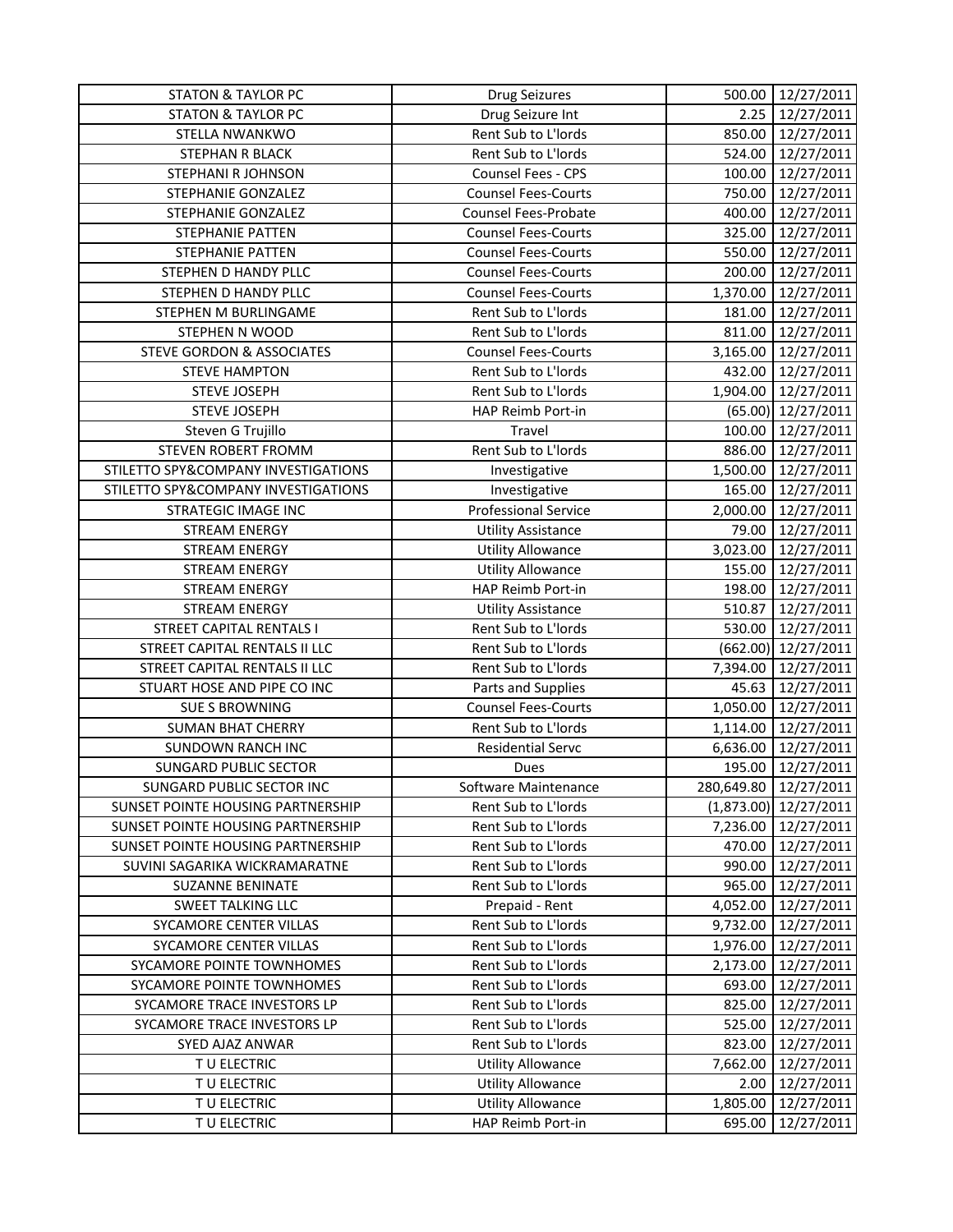| TAAO-NORTHWEST CENTRAL CHAPTR      | Dues                        | 10.00      | 12/27/2011        |
|------------------------------------|-----------------------------|------------|-------------------|
| TAAO-NORTHWEST CENTRAL CHAPTR      | Dues                        | 10.00      | 12/27/2011        |
| TAAO-NORTHWEST CENTRAL CHAPTR      | Dues                        | 10.00      | 12/27/2011        |
| TAAO-NORTHWEST CENTRAL CHAPTR      | Dues                        | 10.00      | 12/27/2011        |
| TAAO-NORTHWEST CENTRAL CHAPTR      | Dues                        | 10.00      | 12/27/2011        |
| TAAO-NORTHWEST CENTRAL CHAPTR      | Dues                        | 10.00      | 12/27/2011        |
| TAAO-NORTHWEST CENTRAL CHAPTR      | Dues                        | 10.00      | 12/27/2011        |
| TAAO-NORTHWEST CENTRAL CHAPTR      | Dues                        | 10.00      | 12/27/2011        |
| TAAO-NORTHWEST CENTRAL CHAPTR      | Dues                        | 10.00      | 12/27/2011        |
| TAAO-NORTHWEST CENTRAL CHAPTR      | Dues                        | 10.00      | 12/27/2011        |
| TACA - TEXAS ASSOCIATION OF COUNTY | Education                   | 150.00     | 12/27/2011        |
| TACA - TEXAS ASSOCIATION OF COUNTY | Education                   | 150.00     | 12/27/2011        |
| TAE E MARKGRAF                     | Rent Sub to L'Iords         | 2,242.00   | 12/27/2011        |
| <b>TAHIRA MITHANI</b>              | Rent Sub to L'Iords         | 725.00     | 12/27/2011        |
| Tammi S Williams                   | Travel                      | 100.00     | 12/27/2011        |
| TANIA JACKSON WILLIAMS             | Rent Sub to L'Iords         | 1,024.00   | 12/27/2011        |
| <b>TARA ENERGY LLC</b>             | <b>Utility Allowance</b>    | 16.00      | 12/27/2011        |
| TARA ENERGY LLC                    | <b>Utility Allowance</b>    | 77.00      | 12/27/2011        |
| <b>TARGET BANK</b>                 | Supplies                    | 25.32      | 12/27/2011        |
| <b>TARGET BANK</b>                 | Supplies                    | 169.06     | 12/27/2011        |
| <b>TARGET BANK</b>                 | Clothing                    | 143.12     | 12/27/2011        |
| <b>TARGET BANK</b>                 | Clothing                    |            | 184.25 12/27/2011 |
| <b>TARGET BANK</b>                 | Clothing                    | 139.56     | 12/27/2011        |
| <b>TARGET BANK</b>                 | Clothing                    | 181.84     | 12/27/2011        |
| <b>TARGET BANK</b>                 | Clothing                    | 176.17     | 12/27/2011        |
| <b>TARGET BANK</b>                 | <b>Meeting Expenses</b>     | 23.11      | 12/27/2011        |
| <b>TARGET BANK</b>                 | <b>Promotional Expenses</b> | 177.11     | 12/27/2011        |
| <b>TARGET BANK</b>                 | Recreation                  | 1,005.08   | 12/27/2011        |
| <b>TARGET BANK</b>                 | Recreation                  | 998.27     | 12/27/2011        |
| <b>TARGET BANK</b>                 | Recreation                  | 993.91     | 12/27/2011        |
| TARRANT COUNTRY VILLA ASSOC        | Rent Sub to L'Iords         | 612.00     | 12/27/2011        |
| <b>TARRANT COUNTY</b>              | <b>Professional Service</b> | 885.00     | 12/27/2011        |
| TARRANT COUNTY COLLEGE-NW          | Education                   | 160.00     | 12/27/2011        |
| TARRANT COUNTY DISTRICT ATTORNEY   | <b>Counsel Fees-Courts</b>  | 400.00     | 12/27/2011        |
| TARRANT COUNTY HOSPITAL DISTRICT   | <b>Subrecipient Service</b> | 25,927.93  | 12/27/2011        |
| TARRANT COUNTY HOSPITAL DISTRICT   | <b>Subrecipient Service</b> | 1,989.09   | 12/27/2011        |
| TARRANT COUNTY HOSPITAL DISTRICT   | <b>Subrecipient Service</b> | 4,046.84   | 12/27/2011        |
| TARRANT COUNTY HOSPITAL DISTRICT   | <b>Subrecipient Service</b> | 158,009.16 | 12/27/2011        |
| TARRANT COUNTY HOSPITAL DISTRICT   | <b>Subrecipient Service</b> | 16,126.45  | 12/27/2011        |
| TARRANT COUNTY HOSPITAL DISTRICT   | Prepaid - Rent              | 3,093.00   | 12/27/2011        |
| TARRANT COUNTY HOSPITAL DISTRICT   | Trust - JP 8                | 6.54       | 12/27/2011        |
| TARRANT COUNTY HOSPITAL DISTRICT   | <b>SAE Sexual Assault</b>   | 600.00     | 12/27/2011        |
| TARRANT COUNTY HOSPITAL DISTRICT   | <b>SAE Sexual Assault</b>   | 550.00     | 12/27/2011        |
| TARRANT COUNTY HOSPITAL DISTRICT   | <b>SAE Sexual Assault</b>   | 600.00     | 12/27/2011        |
| TARRANT COUNTY HOUSING PARTNERSHIP | Rent Sub to L'Iords         | 1,635.00   | 12/27/2011        |
| TARRANT COUNTY HOUSING PARTNERSHIP | HAP Reimb Port-in           | 691.00     | 12/27/2011        |
| TARRANT COUNTY HOUSING PARTNERSHIP | <b>Subrecipient Service</b> | 429.03     | 12/27/2011        |
| TARRANT COUNTY NARCOTICS UNIT      | <b>Confidential Funds</b>   | 468.30     | 12/27/2011        |
| TARRANT COUNTY SAMARITAN           | <b>Subrecipient Service</b> | 5,342.72   | 12/27/2011        |
| TARRANT COUNTY SAMARITAN           | <b>Subrecipient Service</b> | 12,329.79  | 12/27/2011        |
| TARRANT COUNTY SAMARITAN           | <b>Subrecipient Service</b> | 15,819.96  | 12/27/2011        |
| <b>TARRANT COUNTY SHERIFF</b>      | Travel                      | 1,073.32   | 12/27/2011        |
| <b>TARRANT PARTNERS LP</b>         | Rent Sub to L'Iords         | (750.00)   | 12/27/2011        |
|                                    |                             |            |                   |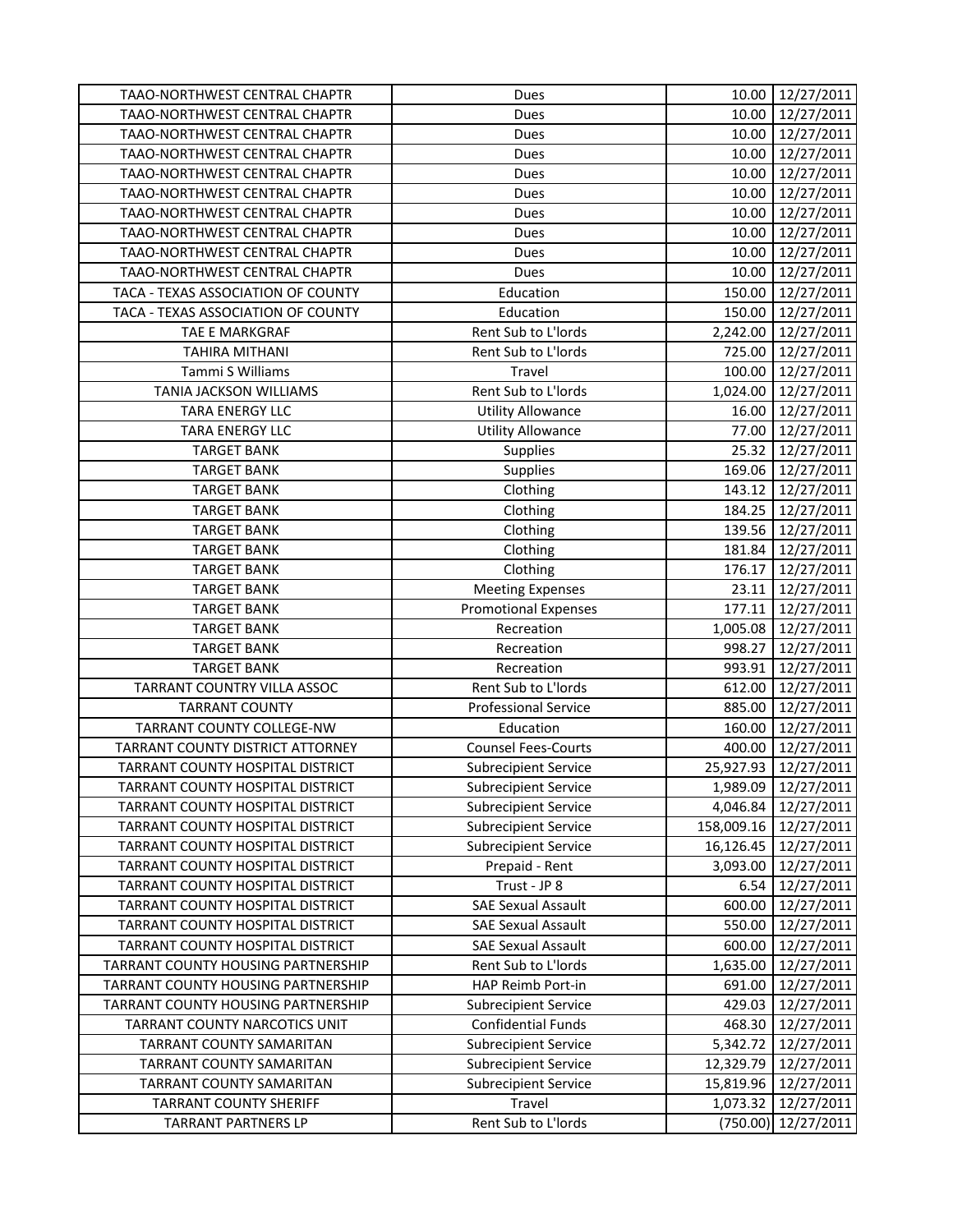| <b>TARRANT PARTNERS LP</b>        | Rent Sub to L'Iords         |          | 18,440.00 12/27/2011 |
|-----------------------------------|-----------------------------|----------|----------------------|
| <b>TARRANT PARTNERS LP</b>        | Rent Sub to L'Iords         | 374.00   | 12/27/2011           |
| <b>TARRANT PARTNERS LP</b>        | Rent Sub to L'Iords         | 572.00   | 12/27/2011           |
| <b>TARRANT PARTNERS LP</b>        | HAP Reimb Port-in           | 1,602.00 | 12/27/2011           |
| TARRANT PROPERTIES, INC           | Rent Sub to L'Iords         | 566.00   | 12/27/2011           |
| <b>TATIANA MEJIA</b>              | <b>Court Visitor</b>        | 326.00   | 12/27/2011           |
| <b>TAVEEWAN GURKIN</b>            | Rent Sub to L'Iords         | 298.00   | 12/27/2011           |
| TCJIUG - TEXAS CRIMINAL JUSTICE   | Dues                        | 35.00    | 12/27/2011           |
| TD INDUSTRIES INC                 | <b>Building Maintenance</b> | 464.50   | 12/27/2011           |
| <b>TEAGUE LUMBER</b>              | <b>Building Maintenance</b> | 120.00   | 12/27/2011           |
| <b>TEAGUE LUMBER</b>              | Non-Track Const/Bldg        | 139.02   | 12/27/2011           |
| <b>TEAGUE LUMBER</b>              | <b>Building Maintenance</b> | 906.60   | 12/27/2011           |
| <b>TEAGUE LUMBER</b>              | <b>Building Maintenance</b> | 217.74   | 12/27/2011           |
| TEAGUE NALL & PERKINS INC         | <b>Professional Service</b> |          | 261.36 12/27/2011    |
| TEAGUE NALL & PERKINS INC         | <b>Professional Service</b> |          | 19,951.19 12/27/2011 |
| TECH PLAN INC                     | A/C Maint Contract          | 1,868.00 | 12/27/2011           |
| TELETOUCH COMMUNICATIONS INC      | Pager / Blackberry          |          | 90.03 12/27/2011     |
| TELETOUCH COMMUNICATIONS INC      | Telephone - Mobile          | 223.83   | 12/27/2011           |
| TELETOUCH COMMUNICATIONS INC      | Telephone - Mobile          | 530.66   | 12/27/2011           |
| TELETOUCH COMMUNICATIONS INC      | Telephone - Mobile          | 110.00   | 12/27/2011           |
| TELETOUCH COMMUNICATIONS INC      | Telephone - Mobile          | 741.12   | 12/27/2011           |
| TELETOUCH COMMUNICATIONS INC      | Telephone - Mobile          | 780.56   | 12/27/2011           |
| TELLER LAW FIRM PC                | Counsel Fees - CPS          | 100.00   | 12/27/2011           |
| <b>TEMPY THOMAS</b>               | Clothing                    | 125.00   | 12/27/2011           |
| TERESA A LAWSON                   | Rent Sub to L'Iords         | 622.00   | 12/27/2011           |
| <b>TERESEA ADCOCK</b>             | <b>Professional Service</b> | 170.28   | 12/27/2011           |
| <b>TERESEA ADCOCK</b>             | Reporter's Records          | 896.00   | 12/27/2011           |
| <b>TERI TURNER</b>                | Clothing                    | 250.00   | 12/27/2011           |
| <b>TERI TURNER</b>                | Cash For Kids               | 100.00   | 12/27/2011           |
| TERRA MANOR REAL ESTATE INC       | Rent Sub to L'Iords         | 290.00   | 12/27/2011           |
| <b>TERRY BARLOW</b>               | <b>Counsel Fees-Courts</b>  | 650.00   | 12/27/2011           |
| <b>TERRY BARLOW</b>               | <b>Counsel Fees-Courts</b>  | 750.00   | 12/27/2011           |
| <b>TERRY BARLOW</b>               | <b>Counsel Fees-Courts</b>  | 350.00   | 12/27/2011           |
| <b>TERRY BARLOW</b>               | <b>Counsel Fees-Courts</b>  | 137.50   | 12/27/2011           |
| <b>TERRY BARLOW</b>               | <b>Counsel Fees-Courts</b>  | 137.50   | 12/27/2011           |
| <b>TERRY BARLOW</b>               | <b>Counsel Fees-Courts</b>  | 175.00   | 12/27/2011           |
| <b>TERRY BRADSHAW</b>             | Reporter's Records          | 114.40   | 12/27/2011           |
| <b>TERRY GIBBONS</b>              | Rent Sub to L'Iords         | 6,513.00 | 12/27/2011           |
| <b>TERRY GIBBONS</b>              | Rent Sub to L'Iords         | 1,090.00 | 12/27/2011           |
| <b>TERRY GIBBONS</b>              | HAP Reimb Port-in           | 411.00   | 12/27/2011           |
| TEXAS AGRILIFE EXTENSION SERVICE  | Education                   | 170.00   | 12/27/2011           |
| TEXAS AGRILIFE EXTENSION SERVICE  | Travel                      | 170.00   | 12/27/2011           |
| TEXAS AGRILIFE EXTENSION SERVICE  | Education                   | 170.00   | 12/27/2011           |
| TEXAS AGRILIFE EXTENSION SERVICE  | Education                   | 170.00   | 12/27/2011           |
| TEXAS AGRILIFE EXTENSION SERVICE  | Education                   | 170.00   | 12/27/2011           |
| TEXAS ASSOC OF ASSESSING OFFICERS | Dues                        | 240.00   | 12/27/2011           |
| TEXAS ASSOC OF ASSESSING OFFICERS | Dues                        | 400.00   | 12/27/2011           |
| TEXAS ASSOCIATION LOCAL WIC       | Education                   | 420.00   | 12/27/2011           |
| TEXAS ASSOCIATION LOCAL WIC       | Education                   | 60.00    | 12/27/2011           |
| TEXAS ASSOCIATION LOCAL WIC       | Education                   | 60.00    | 12/27/2011           |
| TEXAS FIRE PROTECTION SPECL'ST    | <b>Building Maintenance</b> | 600.00   | 12/27/2011           |
| TEXAS FIRE PROTECTION SPECL'ST    | <b>Building Maintenance</b> | 900.00   | 12/27/2011           |
| TEXAS FIRE PROTECTION SPECL'ST    | <b>Building Maintenance</b> | 170.00   | 12/27/2011           |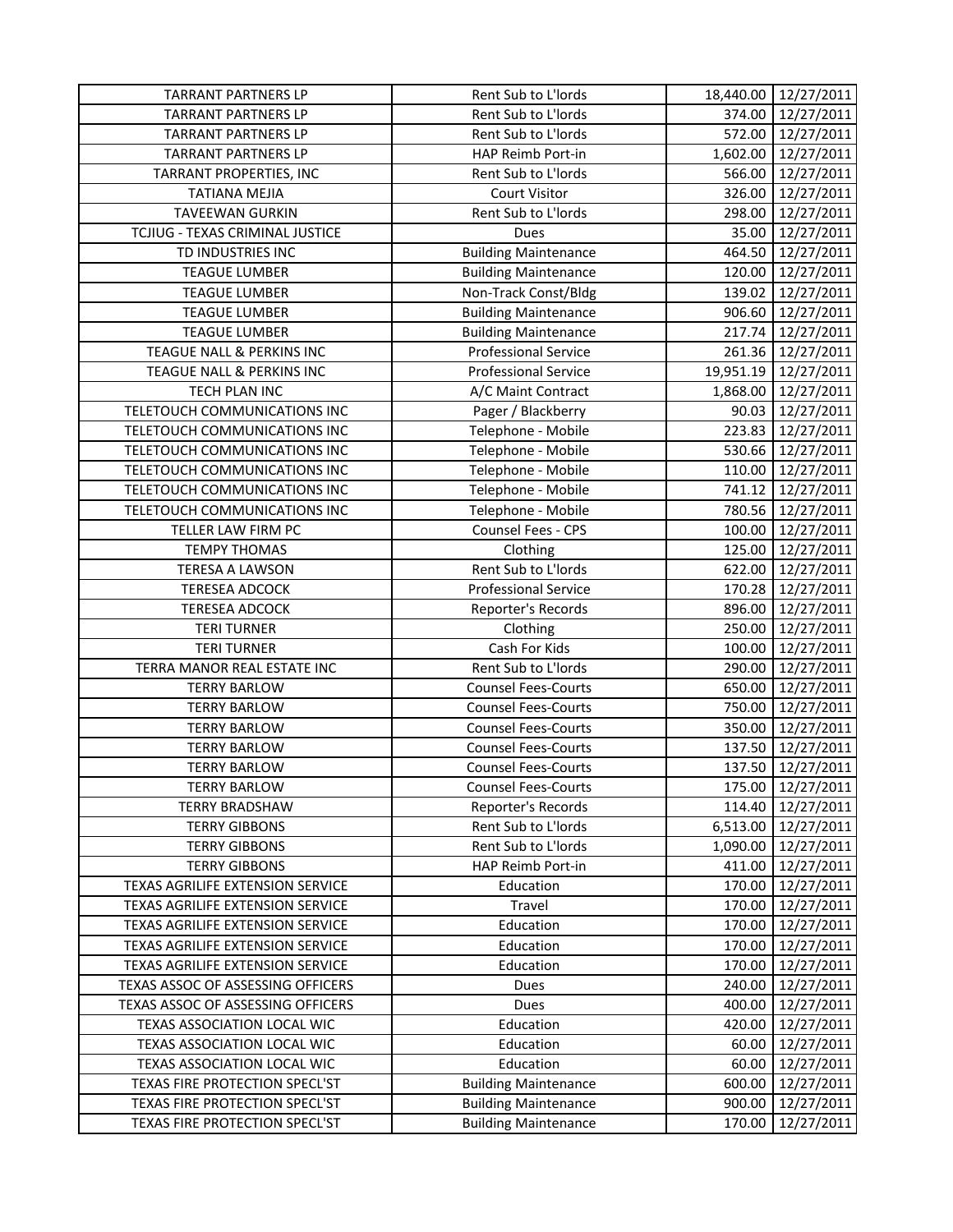| TEXAS FIRE PROTECTION SPECL'ST      | <b>Building Maintenance</b> | 425.00    | 12/27/2011 |
|-------------------------------------|-----------------------------|-----------|------------|
| <b>TEXAS HI-PORT PROPERTIES LTD</b> | Rent Sub to L'Iords         | 2,114.00  | 12/27/2011 |
| TEXAS HI-PORT PROPERTIES LTD        | Rent Sub to L'Iords         | 433.00    | 12/27/2011 |
| TEXAS HI-PORT PROPERTIES LTD        | Rent Sub to L'Iords         | 1,969.00  | 12/27/2011 |
| TEXAS INSURANCE GROUP INC           | Casualty Insurance          | 512.80    | 12/27/2011 |
| TEXAS JUSTICE COURT JUDGES          | Education                   | 25.00     | 12/27/2011 |
| TEXAS JUVENILE JUSTICE DEPARTMENT   | Fed Grant Revenue           | 4,516.05  | 12/27/2011 |
| <b>TEXAS LEGISLATIVE SERVICE</b>    | TX Legislative Serv         | 381.88    | 12/27/2011 |
| TEXAS LONGEVITY HOUSING, INC        | Rent Sub to L'Iords         | 4,756.00  | 12/27/2011 |
| TEXAS LONGEVITY HOUSING, INC        | Rent Sub to L'Iords         | 742.00    | 12/27/2011 |
| <b>TEXAS POWER LP</b>               | <b>Utility Allowance</b>    | 290.00    | 12/27/2011 |
| <b>TEXAS POWER LP</b>               | <b>Utility Allowance</b>    | 98.00     | 12/27/2011 |
| <b>TEXAS POWER LP</b>               | HAP Reimb Port-in           | 46.00     | 12/27/2011 |
| <b>TEXAS REAL ESTATE</b>            | Rent Sub to L'Iords         | 528.00    | 12/27/2011 |
| TEXAS WORKFORCE COMMISSION          | <b>Professional Service</b> | 10.00     | 12/27/2011 |
| TEXCAN VENTURES II LTD              | Rent Sub to L'Iords         | 1,961.00  | 12/27/2011 |
| <b>TEXCAN VENTURES II LTD</b>       | <b>Utility Allowance</b>    | 12.00     | 12/27/2011 |
| <b>TEXCAN VENTURES II LTD</b>       | Rent Sub to L'Iords         | 2,906.00  | 12/27/2011 |
| <b>TEXCAN VENTURES II LTD</b>       | Rent Sub to L'Iords         | 136.00    | 12/27/2011 |
| <b>TEXCAN VENTURES III</b>          | Rent Sub to L'Iords         | 4,396.00  | 12/27/2011 |
| <b>TEXCAN VENTURES III</b>          | Rent Sub to L'Iords         | 501.00    | 12/27/2011 |
| <b>TEXCAN VENTURES III</b>          | HAP Reimb Port-in           | 625.00    | 12/27/2011 |
| <b>THANH LE</b>                     | Rent Sub to L'Iords         | 416.00    | 12/27/2011 |
| <b>THANH LE</b>                     | HAP Reimb Port-in           | 610.00    | 12/27/2011 |
| THANKSGIVING REALTY INC             | Rent Sub to L'Iords         | 1,793.00  | 12/27/2011 |
| THE BILL BLACKWOOD LAW ENFORCEMENT  | Education                   | 75.00     | 12/27/2011 |
| THE CARROLL LAW FIRM PC             | <b>Counsel Fees - CPS</b>   | 100.00    | 12/27/2011 |
| THE CENTER FOR SUCCESS & INDEPENDEN | <b>Residential Servc</b>    | 19,769.75 | 12/27/2011 |
| THE CITY OF GRAND PRAIRIE           | <b>County Projects</b>      | 68,300.00 | 12/27/2011 |
| THE DECKER LAW FIRM PC              | Counsel Fees - CPS          | 600.00    | 12/27/2011 |
| THE DECKER LAW FIRM PC              | <b>Counsel Fees - CPS</b>   | 500.00    | 12/27/2011 |
| THE FORTIS COMPANY LLC              | Rent Sub to L'Iords         | 2,985.00  | 12/27/2011 |
| THE GLEN MILLS SCHOOL               | <b>Residential Servc</b>    | 8,027.10  | 12/27/2011 |
| THE HAMPTON LAW FIRM PLLC           | <b>Counsel Fees-Courts</b>  | 300.00    | 12/27/2011 |
| THE HAMPTON LAW FIRM PLLC           | <b>Counsel Fees-Courts</b>  | 400.00    | 12/27/2011 |
| THE HAMPTON LAW FIRM PLLC           | <b>Counsel Fees-Courts</b>  | 400.00    | 12/27/2011 |
| THE HAMPTON LAW FIRM PLLC           | <b>Counsel Fees-Courts</b>  | 1,800.00  | 12/27/2011 |
| THE HAMPTON LAW FIRM PLLC           | <b>Counsel Fees-Courts</b>  | 137.50    | 12/27/2011 |
| THE HARTFORD                        | Casualty Insurance          | 7,087.00  | 12/27/2011 |
| THE HILLS APTS                      | Rental Assistance           | 455.00    | 12/27/2011 |
| THE HILLS APTS                      | <b>Utility Assistance</b>   | 51.99     | 12/27/2011 |
| THE HOUSING AUTHORITY OF MARICOPA   | Port HAP Port-out           | 792.00    | 12/27/2011 |
| THE HOUSING AUTHORITY OF MARICOPA   | Port Admin Fee Expen        | 42.87     | 12/27/2011 |
| THE HUSTON FIRM PC                  | <b>Counsel Fees-Courts</b>  | 4,400.00  | 12/27/2011 |
| THE HUSTON FIRM PC                  | <b>Counsel Fees-Courts</b>  | 500.00    | 12/27/2011 |
| THE HUSTON FIRM PC                  | Cnsl Fees-Juv Det&Tr        | 3,650.00  | 12/27/2011 |
| THE LAKES OF WILLIAMSBERG           | Rent Sub to L'Iords         | 17,807.00 | 12/27/2011 |
| THE LAKES OF WILLIAMSBERG           | Rent Sub to L'Iords         | 1,105.00  | 12/27/2011 |
| THE LAKES OF WILLIAMSBERG           | Rent Sub to L'Iords         | 1,151.00  | 12/27/2011 |
| THE LAKES OF WILLIAMSBERG           | HAP Reimb Port-in           | 821.00    | 12/27/2011 |
| THE LAW FIRM OF DAVID C JONES       | <b>Counsel Fees-Courts</b>  | 800.00    | 12/27/2011 |
| THE LAW OFFICE OF ANGELA DOSKOCIL   | <b>Counsel Fees - CPS</b>   | 100.00    | 12/27/2011 |
| THE LAW OFFICES OF MICHAEL POOL PLL | <b>Counsel Fees-Courts</b>  | 275.00    | 12/27/2011 |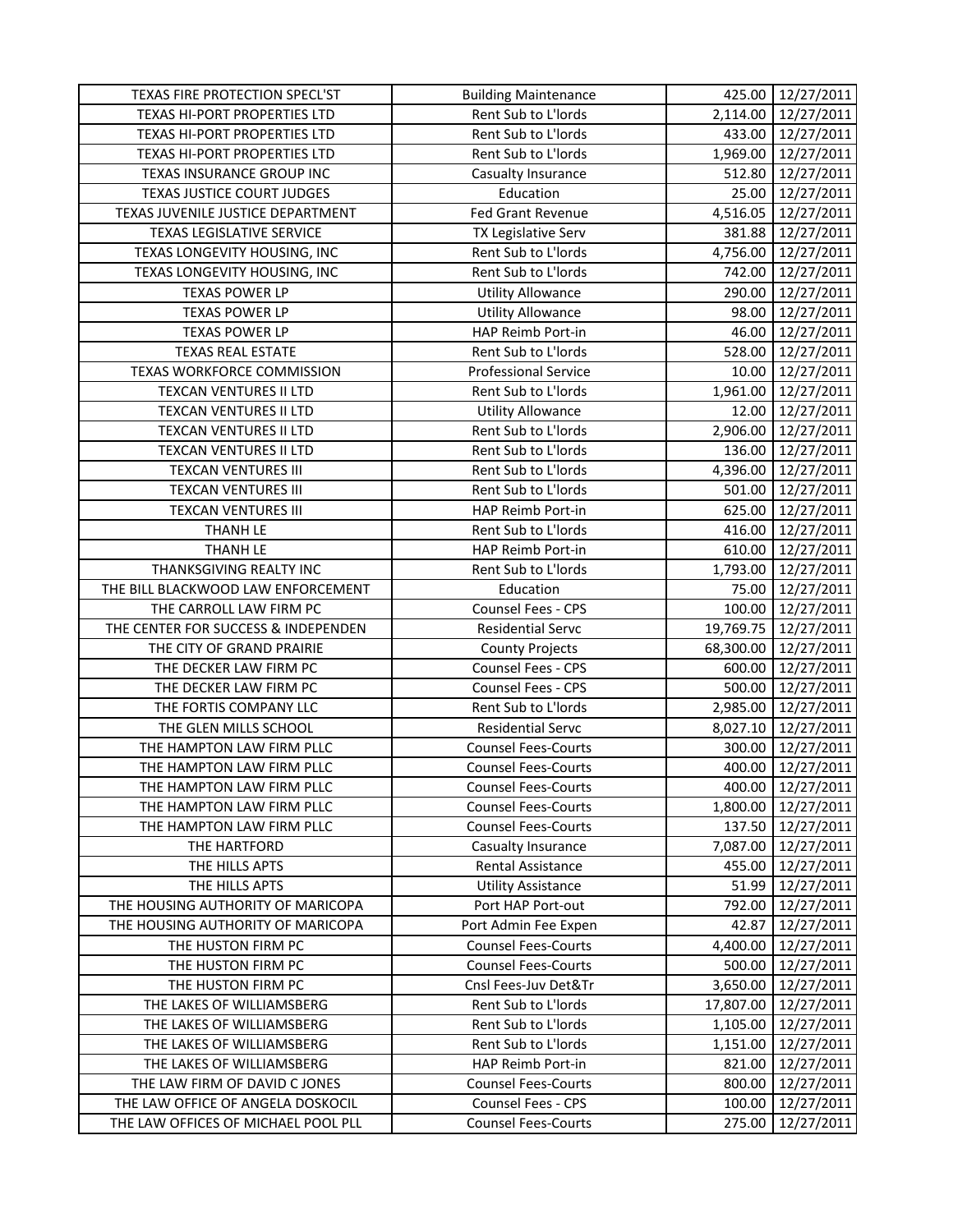| THE LAW OFFICES OF MICHAEL POOL PLL       | <b>Counsel Fees-Courts</b>  | 725.00          | 12/27/2011               |
|-------------------------------------------|-----------------------------|-----------------|--------------------------|
| THE LAW OFFICES OF MICHAEL POOL PLL       | <b>Counsel Fees-Courts</b>  | 800.00          | 12/27/2011               |
| THE LAW OFFICES OF WADE L GRIFFIN J       | <b>Counsel Fees-Courts</b>  | 200.00          | 12/27/2011               |
| THE M A DAVIDSON FAMILY LIMITED           | Rent Sub to L'Iords         | 885.00          | 12/27/2011               |
| THE MULHOLLAND CO                         | Supplies                    | 9.00            | 12/27/2011               |
| THE MULHOLLAND CO                         | <b>Supplies</b>             | 6.75            | 12/27/2011               |
| THE MULHOLLAND CO                         | Supplies                    | 6.00            | 12/27/2011               |
| THE MULHOLLAND CO                         | Supplies                    | 20.00           | 12/27/2011               |
| THE MULHOLLAND CO                         | Supplies                    | 12.00           | 12/27/2011               |
| THE MULHOLLAND CO                         | Supplies                    | 5.75            | 12/27/2011               |
| THE S R DAVIDSON FAMILY LIMITED           | Rent Sub to L'Iords         | 7,999.00        | 12/27/2011               |
| THE S R DAVIDSON FAMILY LIMITED           | Rent Sub to L'Iords         | 914.00          | 12/27/2011               |
| THE SCOTT R DAVIDSON INTEREST INC         | Rent Sub to L'Iords         | 4,291.00        | 12/27/2011               |
| THE SPOKEN WORD LLC                       | <b>Interpreter Fees</b>     | 120.00          | 12/27/2011               |
| THE SPOKEN WORD LLC                       | <b>Interpreter Fees</b>     | 120.00          | 12/27/2011               |
| THE SPOKEN WORD LLC                       | <b>Interpreter Fees</b>     | 300.00          | 12/27/2011               |
| THE SPOKEN WORD LLC                       | <b>Interpreter Fees</b>     | 100.00          | 12/27/2011               |
| THE SPOKEN WORD LLC                       | Interpreter Fees            | 300.00          | 12/27/2011               |
| THE SPOKEN WORD LLC                       | <b>Interpreter Fees</b>     | 420.00          | 12/27/2011               |
| THE SPOKEN WORD LLC                       | <b>Interpreter Fees</b>     | 240.00          | 12/27/2011               |
| THE SPOKEN WORD LLC                       | <b>Interpreter Fees</b>     | 360.00          | 12/27/2011               |
| THE STANDARD COMPANIES                    | Parts and Supplies          | 280.00          | 12/27/2011               |
| THE TEXAS OAKS APT                        | Rent Sub to L'Iords         | 7,302.00        | 12/27/2011               |
| THE TEXAS OAKS APT                        | <b>Utility Allowance</b>    | 214.00          | 12/27/2011               |
| THE TEXAS OAKS APT                        | HAP Reimb Port-in           | 515.00          | 12/27/2011               |
| THE VERDUN GROUP LP                       | Rent Sub to L'Iords         | 553.00          | 12/27/2011               |
| THE WASHINGTON FIRM PC                    | <b>Counsel Fees-Courts</b>  | 100.00          | 12/27/2011               |
| THELMA J MCCOY                            | Clothing                    | 125.00          | 12/27/2011               |
| THEODORE YARIYEP LOT                      | Rent Sub to L'Iords         | 867.00          | 12/27/2011               |
| THEODORE YARIYEP LOT                      | HAP Reimb Port-in           | 762.00          | 12/27/2011               |
| THOMAS BENJAMIN JR                        | Rent Sub to L'Iords         | 379.00          | 12/27/2011               |
| THOMAS J COBB                             | HAP Reimb Port-in           | 422.00          | 12/27/2011               |
| THOMAS JOHNSON                            | Rent Sub to L'Iords         | 526.00          | 12/27/2011               |
| THOMAS M HOLBROOK                         | Rent Sub to L'Iords         | 730.00          | 12/27/2011               |
| THOMAS W BALLANTYNE                       | Rent Sub to L'Iords         | 1,293.00        | 12/27/2011               |
| <b>THOMPSONS HARVESON &amp; COLE</b>      | <b>County Burials</b>       | 495.00          | 12/27/2011               |
| THOMSON REUTERS (TAX& ACCTG) INC          | Law Books                   | 218.00          | 12/27/2011               |
| THORLAUG DANIELSDOTTIR                    | Rent Sub to L'Iords         | 715.00          | 12/27/2011               |
| THOS S BYRNE LTD                          | <b>Professional Service</b> | 349,654.15      | 12/27/2011               |
| TIC EXPRESS LLC                           | <b>Supplies</b>             | 261.76          | 12/27/2011               |
| TIC EXPRESS LLC                           | Supplies                    | 474.09          | 12/27/2011               |
| TIC EXPRESS LLC                           | Supplies                    | 81.00           | 12/27/2011               |
| TIC EXPRESS LLC                           | <b>Supplies</b>             | 225.00          | 12/27/2011               |
| TIC EXPRESS LLC                           | <b>Supplies</b>             | 236.50          | 12/27/2011               |
| TIC EXPRESS LLC                           | <b>Supplies</b>             | 48.00           | 12/27/2011               |
|                                           |                             |                 |                          |
| TIC EXPRESS LLC<br><b>TIFFANY MINNICK</b> | Supplies<br>Clothing        | 63.00<br>200.00 | 12/27/2011               |
| TIMBER CHASE APARTMENTS LLC               | Rent Sub to L'Iords         | 2,112.00        | 12/27/2011<br>12/27/2011 |
| TIMOTHY J AYRES                           | Rent Sub to L'Iords         | 524.00          | 12/27/2011               |
| TIMOTHY J LEDOUX                          | Rent Sub to L'Iords         | 691.00          | 12/27/2011               |
| TINA D ROBINSON                           | Rent Sub to L'Iords         | 607.00          | 12/27/2011               |
| TINA M PRICE                              | <b>Counsel Fees-Courts</b>  | 125.00          | 12/27/2011               |
| TLG LEGACY APARTMENTS LLC                 | Rent Sub to L'Iords         | 4,468.00        | 12/27/2011               |
|                                           |                             |                 |                          |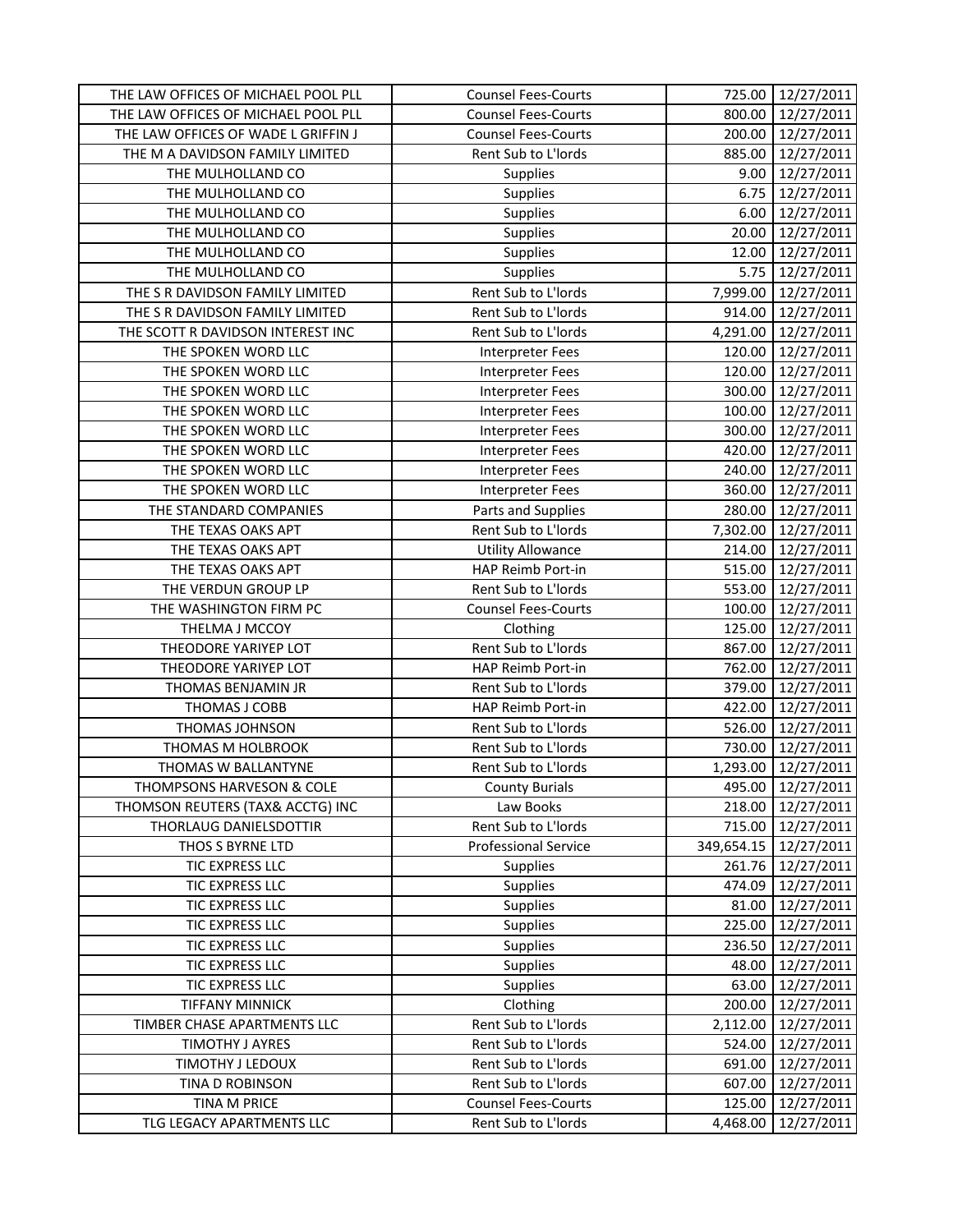| TOM MINH LE<br>Rent Sub to L'Iords<br>550.00<br>12/27/2011<br>639.00<br>TOM TILTON<br>Rent Sub to L'Iords<br>12/27/2011<br>TOM WHITE<br>Rent Sub to L'Iords<br>844.00<br>12/27/2011<br><b>TOM WITTROCK</b><br>Rent Sub to L'Iords<br>9,125.00<br>12/27/2011<br>Rent Sub to L'Iords<br>TOM WITTROCK<br>745.00<br>12/27/2011<br>Rent Sub to L'Iords<br>12/27/2011<br><b>TOM WITTROCK</b><br>582.00<br>HAP Reimb Port-in<br>12/27/2011<br><b>TOM WITTROCK</b><br>900.00<br><b>TOMMY CLOPTON</b><br>Liaison Expense<br>90.00<br>12/27/2011<br>Rent Sub to L'Iords<br>TONY P HOLMES<br>1,422.00<br>12/27/2011<br><b>TONY TRUONG</b><br>Rent Sub to L'Iords<br>487.00<br>12/27/2011<br>TOP NOTCH PROPERTY MANAGEMENT<br>Rent Sub to L'Iords<br>1,478.00<br>12/27/2011<br>600.00<br>12/27/2011<br><b>TORSHEA JOHNSON</b><br>Relative Assistance<br>12/27/2011<br><b>TOSHIBA BUSINESS SOLUTIONS</b><br>7,400.00<br>Capital Outlay-Furni<br>TOTAL ACCESS GROUP INC<br>Supplies<br>890.00<br>12/27/2011<br>TOWN CENTER MALL LP<br>Prepaid - Rent<br>3,106.76<br>12/27/2011<br>TOWN CENTER MALL LP<br>Prepaid - Rent<br>4,114.91<br>12/27/2011<br>Prepaid - Rent<br>TOWN NORTH ASSOCIATION LTD.<br>12/27/2011<br>1,878.80<br>TOWN NORTH ASSOCIATION LTD.<br>Prepaid - Rent<br>4,831.20<br>12/27/2011<br>TRACI D WILKINSON PC<br>Counsel Fees - CPS<br>12/27/2011<br>1,615.00<br><b>TRACIE KENAN</b><br><b>Counsel Fees-Courts</b><br>350.00<br>12/27/2011<br>137.50<br>12/27/2011<br><b>TRACIE KENAN</b><br><b>Counsel Fees-Courts</b><br><b>TRACIE KENAN</b><br><b>Counsel Fees-Courts</b><br>150.00<br>12/27/2011<br>12/27/2011<br><b>TRAVIS YOUNG</b><br><b>Counsel Fees-Courts</b><br>2,250.00<br><b>TRAVIS YOUNG</b><br><b>Counsel Fees-Courts</b><br>200.00<br>12/27/2011<br><b>TRAVIS YOUNG</b><br><b>Counsel Fees-Courts</b><br>12/27/2011<br>1,100.00<br><b>TRAVIS YOUNG</b><br><b>Counsel Fees-Courts</b><br>12/27/2011<br>200.00<br><b>TRAVIS YOUNG</b><br><b>Counsel Fees-Courts</b><br>200.00<br>12/27/2011<br>TRI COUNTY ELECTRIC CO-OP<br>234.00<br>12/27/2011<br><b>Utility Allowance</b><br>TRI COUNTY ELECTRIC CO-OP<br>29.00<br>12/27/2011<br><b>Utility Allowance</b><br>TRI COUNTY ELECTRIC CO-OP<br>1,166.02<br>12/27/2011<br><b>Utility Assistance</b><br>Rent Sub to L'Iords<br>2,298.00<br>TRINITY QUALITY HOUSING LP<br>12/27/2011<br>Rent Sub to L'Iords<br>TRINITY QUALITY HOUSING LP<br>570.00<br>12/27/2011<br>TRIPLENET PRICING LLC<br>12/27/2011<br>Supplies<br>TRIPLENET PRICING LLC<br>Supplies<br>247.00<br>12/27/2011<br>TRIPLENET PRICING LLC<br><b>Supplies</b><br>190.95<br>12/27/2011<br><b>Supplies</b><br>1,527.60<br>12/27/2011<br>TRIPLENET PRICING LLC<br>TRIPLENET PRICING LLC<br><b>Computer Supplies</b><br>805.35<br>12/27/2011<br><b>Computer Supplies</b><br>12/27/2011<br>TRIPLENET PRICING LLC<br>254.60<br>TRIPLENET PRICING LLC<br><b>Computer Supplies</b><br>304.38<br>12/27/2011<br><b>Supplies</b><br>106.10<br>TRIPLENET PRICING LLC<br>12/27/2011<br><b>Supplies</b><br>TRIPLENET PRICING LLC<br>254.40<br>12/27/2011<br><b>Supplies</b><br>TRIPLENET PRICING LLC<br>324.85<br>12/27/2011<br>Rent Sub to L'Iords<br><b>TROY BETHLEY</b><br>556.00<br>12/27/2011<br>Rent Sub to L'Iords<br>TROY EUGENE THOMAS<br>850.00<br>12/27/2011<br>Landscaping Expense<br>345.00<br>TRUGREEN CHEMLAWN<br>12/27/2011<br>12/27/2011<br>TRUGREEN CHEMLAWN<br>Landscaping Expense<br>169.00<br>TRUGREEN CHEMLAWN<br>Landscaping Expense<br>12/27/2011<br>47.00<br>261.00<br>12/27/2011<br>TRUGREEN CHEMLAWN<br>Landscaping Expense<br>TRUGREEN LANDCARE LLC<br>Landscaping Expense<br>652.00<br>12/27/2011<br>Rent Sub to L'Iords<br><b>TRUONG DAO</b><br>785.00<br>12/27/2011<br>Rent Sub to L'Iords<br>TRW ENTERPRISES II INC<br>955.00<br>12/27/2011<br>TU ELECTRIC<br><b>Utility Assistance</b><br>12/27/2011<br>60.00 | TLG LEGACY APARTMENTS LLC | Rent Sub to L'Iords | 494.00 | 12/27/2011 |
|---------------------------------------------------------------------------------------------------------------------------------------------------------------------------------------------------------------------------------------------------------------------------------------------------------------------------------------------------------------------------------------------------------------------------------------------------------------------------------------------------------------------------------------------------------------------------------------------------------------------------------------------------------------------------------------------------------------------------------------------------------------------------------------------------------------------------------------------------------------------------------------------------------------------------------------------------------------------------------------------------------------------------------------------------------------------------------------------------------------------------------------------------------------------------------------------------------------------------------------------------------------------------------------------------------------------------------------------------------------------------------------------------------------------------------------------------------------------------------------------------------------------------------------------------------------------------------------------------------------------------------------------------------------------------------------------------------------------------------------------------------------------------------------------------------------------------------------------------------------------------------------------------------------------------------------------------------------------------------------------------------------------------------------------------------------------------------------------------------------------------------------------------------------------------------------------------------------------------------------------------------------------------------------------------------------------------------------------------------------------------------------------------------------------------------------------------------------------------------------------------------------------------------------------------------------------------------------------------------------------------------------------------------------------------------------------------------------------------------------------------------------------------------------------------------------------------------------------------------------------------------------------------------------------------------------------------------------------------------------------------------------------------------------------------------------------------------------------------------------------------------------------------------------------------------------------------------------------------------------------------------------------------------------------------------------------------------------------------------------------------------------------------------------------------------------------------------------------------------------------------------------------------------------------------------------------------------------------------------------------------------------------------------------------------------------------------------------------------------------------------------------------------------------------------------------------------------------------------------------|---------------------------|---------------------|--------|------------|
|                                                                                                                                                                                                                                                                                                                                                                                                                                                                                                                                                                                                                                                                                                                                                                                                                                                                                                                                                                                                                                                                                                                                                                                                                                                                                                                                                                                                                                                                                                                                                                                                                                                                                                                                                                                                                                                                                                                                                                                                                                                                                                                                                                                                                                                                                                                                                                                                                                                                                                                                                                                                                                                                                                                                                                                                                                                                                                                                                                                                                                                                                                                                                                                                                                                                                                                                                                                                                                                                                                                                                                                                                                                                                                                                                                                                                                                               |                           |                     |        |            |
|                                                                                                                                                                                                                                                                                                                                                                                                                                                                                                                                                                                                                                                                                                                                                                                                                                                                                                                                                                                                                                                                                                                                                                                                                                                                                                                                                                                                                                                                                                                                                                                                                                                                                                                                                                                                                                                                                                                                                                                                                                                                                                                                                                                                                                                                                                                                                                                                                                                                                                                                                                                                                                                                                                                                                                                                                                                                                                                                                                                                                                                                                                                                                                                                                                                                                                                                                                                                                                                                                                                                                                                                                                                                                                                                                                                                                                                               |                           |                     |        |            |
|                                                                                                                                                                                                                                                                                                                                                                                                                                                                                                                                                                                                                                                                                                                                                                                                                                                                                                                                                                                                                                                                                                                                                                                                                                                                                                                                                                                                                                                                                                                                                                                                                                                                                                                                                                                                                                                                                                                                                                                                                                                                                                                                                                                                                                                                                                                                                                                                                                                                                                                                                                                                                                                                                                                                                                                                                                                                                                                                                                                                                                                                                                                                                                                                                                                                                                                                                                                                                                                                                                                                                                                                                                                                                                                                                                                                                                                               |                           |                     |        |            |
|                                                                                                                                                                                                                                                                                                                                                                                                                                                                                                                                                                                                                                                                                                                                                                                                                                                                                                                                                                                                                                                                                                                                                                                                                                                                                                                                                                                                                                                                                                                                                                                                                                                                                                                                                                                                                                                                                                                                                                                                                                                                                                                                                                                                                                                                                                                                                                                                                                                                                                                                                                                                                                                                                                                                                                                                                                                                                                                                                                                                                                                                                                                                                                                                                                                                                                                                                                                                                                                                                                                                                                                                                                                                                                                                                                                                                                                               |                           |                     |        |            |
|                                                                                                                                                                                                                                                                                                                                                                                                                                                                                                                                                                                                                                                                                                                                                                                                                                                                                                                                                                                                                                                                                                                                                                                                                                                                                                                                                                                                                                                                                                                                                                                                                                                                                                                                                                                                                                                                                                                                                                                                                                                                                                                                                                                                                                                                                                                                                                                                                                                                                                                                                                                                                                                                                                                                                                                                                                                                                                                                                                                                                                                                                                                                                                                                                                                                                                                                                                                                                                                                                                                                                                                                                                                                                                                                                                                                                                                               |                           |                     |        |            |
|                                                                                                                                                                                                                                                                                                                                                                                                                                                                                                                                                                                                                                                                                                                                                                                                                                                                                                                                                                                                                                                                                                                                                                                                                                                                                                                                                                                                                                                                                                                                                                                                                                                                                                                                                                                                                                                                                                                                                                                                                                                                                                                                                                                                                                                                                                                                                                                                                                                                                                                                                                                                                                                                                                                                                                                                                                                                                                                                                                                                                                                                                                                                                                                                                                                                                                                                                                                                                                                                                                                                                                                                                                                                                                                                                                                                                                                               |                           |                     |        |            |
|                                                                                                                                                                                                                                                                                                                                                                                                                                                                                                                                                                                                                                                                                                                                                                                                                                                                                                                                                                                                                                                                                                                                                                                                                                                                                                                                                                                                                                                                                                                                                                                                                                                                                                                                                                                                                                                                                                                                                                                                                                                                                                                                                                                                                                                                                                                                                                                                                                                                                                                                                                                                                                                                                                                                                                                                                                                                                                                                                                                                                                                                                                                                                                                                                                                                                                                                                                                                                                                                                                                                                                                                                                                                                                                                                                                                                                                               |                           |                     |        |            |
|                                                                                                                                                                                                                                                                                                                                                                                                                                                                                                                                                                                                                                                                                                                                                                                                                                                                                                                                                                                                                                                                                                                                                                                                                                                                                                                                                                                                                                                                                                                                                                                                                                                                                                                                                                                                                                                                                                                                                                                                                                                                                                                                                                                                                                                                                                                                                                                                                                                                                                                                                                                                                                                                                                                                                                                                                                                                                                                                                                                                                                                                                                                                                                                                                                                                                                                                                                                                                                                                                                                                                                                                                                                                                                                                                                                                                                                               |                           |                     |        |            |
|                                                                                                                                                                                                                                                                                                                                                                                                                                                                                                                                                                                                                                                                                                                                                                                                                                                                                                                                                                                                                                                                                                                                                                                                                                                                                                                                                                                                                                                                                                                                                                                                                                                                                                                                                                                                                                                                                                                                                                                                                                                                                                                                                                                                                                                                                                                                                                                                                                                                                                                                                                                                                                                                                                                                                                                                                                                                                                                                                                                                                                                                                                                                                                                                                                                                                                                                                                                                                                                                                                                                                                                                                                                                                                                                                                                                                                                               |                           |                     |        |            |
|                                                                                                                                                                                                                                                                                                                                                                                                                                                                                                                                                                                                                                                                                                                                                                                                                                                                                                                                                                                                                                                                                                                                                                                                                                                                                                                                                                                                                                                                                                                                                                                                                                                                                                                                                                                                                                                                                                                                                                                                                                                                                                                                                                                                                                                                                                                                                                                                                                                                                                                                                                                                                                                                                                                                                                                                                                                                                                                                                                                                                                                                                                                                                                                                                                                                                                                                                                                                                                                                                                                                                                                                                                                                                                                                                                                                                                                               |                           |                     |        |            |
|                                                                                                                                                                                                                                                                                                                                                                                                                                                                                                                                                                                                                                                                                                                                                                                                                                                                                                                                                                                                                                                                                                                                                                                                                                                                                                                                                                                                                                                                                                                                                                                                                                                                                                                                                                                                                                                                                                                                                                                                                                                                                                                                                                                                                                                                                                                                                                                                                                                                                                                                                                                                                                                                                                                                                                                                                                                                                                                                                                                                                                                                                                                                                                                                                                                                                                                                                                                                                                                                                                                                                                                                                                                                                                                                                                                                                                                               |                           |                     |        |            |
|                                                                                                                                                                                                                                                                                                                                                                                                                                                                                                                                                                                                                                                                                                                                                                                                                                                                                                                                                                                                                                                                                                                                                                                                                                                                                                                                                                                                                                                                                                                                                                                                                                                                                                                                                                                                                                                                                                                                                                                                                                                                                                                                                                                                                                                                                                                                                                                                                                                                                                                                                                                                                                                                                                                                                                                                                                                                                                                                                                                                                                                                                                                                                                                                                                                                                                                                                                                                                                                                                                                                                                                                                                                                                                                                                                                                                                                               |                           |                     |        |            |
|                                                                                                                                                                                                                                                                                                                                                                                                                                                                                                                                                                                                                                                                                                                                                                                                                                                                                                                                                                                                                                                                                                                                                                                                                                                                                                                                                                                                                                                                                                                                                                                                                                                                                                                                                                                                                                                                                                                                                                                                                                                                                                                                                                                                                                                                                                                                                                                                                                                                                                                                                                                                                                                                                                                                                                                                                                                                                                                                                                                                                                                                                                                                                                                                                                                                                                                                                                                                                                                                                                                                                                                                                                                                                                                                                                                                                                                               |                           |                     |        |            |
|                                                                                                                                                                                                                                                                                                                                                                                                                                                                                                                                                                                                                                                                                                                                                                                                                                                                                                                                                                                                                                                                                                                                                                                                                                                                                                                                                                                                                                                                                                                                                                                                                                                                                                                                                                                                                                                                                                                                                                                                                                                                                                                                                                                                                                                                                                                                                                                                                                                                                                                                                                                                                                                                                                                                                                                                                                                                                                                                                                                                                                                                                                                                                                                                                                                                                                                                                                                                                                                                                                                                                                                                                                                                                                                                                                                                                                                               |                           |                     |        |            |
|                                                                                                                                                                                                                                                                                                                                                                                                                                                                                                                                                                                                                                                                                                                                                                                                                                                                                                                                                                                                                                                                                                                                                                                                                                                                                                                                                                                                                                                                                                                                                                                                                                                                                                                                                                                                                                                                                                                                                                                                                                                                                                                                                                                                                                                                                                                                                                                                                                                                                                                                                                                                                                                                                                                                                                                                                                                                                                                                                                                                                                                                                                                                                                                                                                                                                                                                                                                                                                                                                                                                                                                                                                                                                                                                                                                                                                                               |                           |                     |        |            |
|                                                                                                                                                                                                                                                                                                                                                                                                                                                                                                                                                                                                                                                                                                                                                                                                                                                                                                                                                                                                                                                                                                                                                                                                                                                                                                                                                                                                                                                                                                                                                                                                                                                                                                                                                                                                                                                                                                                                                                                                                                                                                                                                                                                                                                                                                                                                                                                                                                                                                                                                                                                                                                                                                                                                                                                                                                                                                                                                                                                                                                                                                                                                                                                                                                                                                                                                                                                                                                                                                                                                                                                                                                                                                                                                                                                                                                                               |                           |                     |        |            |
|                                                                                                                                                                                                                                                                                                                                                                                                                                                                                                                                                                                                                                                                                                                                                                                                                                                                                                                                                                                                                                                                                                                                                                                                                                                                                                                                                                                                                                                                                                                                                                                                                                                                                                                                                                                                                                                                                                                                                                                                                                                                                                                                                                                                                                                                                                                                                                                                                                                                                                                                                                                                                                                                                                                                                                                                                                                                                                                                                                                                                                                                                                                                                                                                                                                                                                                                                                                                                                                                                                                                                                                                                                                                                                                                                                                                                                                               |                           |                     |        |            |
|                                                                                                                                                                                                                                                                                                                                                                                                                                                                                                                                                                                                                                                                                                                                                                                                                                                                                                                                                                                                                                                                                                                                                                                                                                                                                                                                                                                                                                                                                                                                                                                                                                                                                                                                                                                                                                                                                                                                                                                                                                                                                                                                                                                                                                                                                                                                                                                                                                                                                                                                                                                                                                                                                                                                                                                                                                                                                                                                                                                                                                                                                                                                                                                                                                                                                                                                                                                                                                                                                                                                                                                                                                                                                                                                                                                                                                                               |                           |                     |        |            |
|                                                                                                                                                                                                                                                                                                                                                                                                                                                                                                                                                                                                                                                                                                                                                                                                                                                                                                                                                                                                                                                                                                                                                                                                                                                                                                                                                                                                                                                                                                                                                                                                                                                                                                                                                                                                                                                                                                                                                                                                                                                                                                                                                                                                                                                                                                                                                                                                                                                                                                                                                                                                                                                                                                                                                                                                                                                                                                                                                                                                                                                                                                                                                                                                                                                                                                                                                                                                                                                                                                                                                                                                                                                                                                                                                                                                                                                               |                           |                     |        |            |
|                                                                                                                                                                                                                                                                                                                                                                                                                                                                                                                                                                                                                                                                                                                                                                                                                                                                                                                                                                                                                                                                                                                                                                                                                                                                                                                                                                                                                                                                                                                                                                                                                                                                                                                                                                                                                                                                                                                                                                                                                                                                                                                                                                                                                                                                                                                                                                                                                                                                                                                                                                                                                                                                                                                                                                                                                                                                                                                                                                                                                                                                                                                                                                                                                                                                                                                                                                                                                                                                                                                                                                                                                                                                                                                                                                                                                                                               |                           |                     |        |            |
|                                                                                                                                                                                                                                                                                                                                                                                                                                                                                                                                                                                                                                                                                                                                                                                                                                                                                                                                                                                                                                                                                                                                                                                                                                                                                                                                                                                                                                                                                                                                                                                                                                                                                                                                                                                                                                                                                                                                                                                                                                                                                                                                                                                                                                                                                                                                                                                                                                                                                                                                                                                                                                                                                                                                                                                                                                                                                                                                                                                                                                                                                                                                                                                                                                                                                                                                                                                                                                                                                                                                                                                                                                                                                                                                                                                                                                                               |                           |                     |        |            |
|                                                                                                                                                                                                                                                                                                                                                                                                                                                                                                                                                                                                                                                                                                                                                                                                                                                                                                                                                                                                                                                                                                                                                                                                                                                                                                                                                                                                                                                                                                                                                                                                                                                                                                                                                                                                                                                                                                                                                                                                                                                                                                                                                                                                                                                                                                                                                                                                                                                                                                                                                                                                                                                                                                                                                                                                                                                                                                                                                                                                                                                                                                                                                                                                                                                                                                                                                                                                                                                                                                                                                                                                                                                                                                                                                                                                                                                               |                           |                     |        |            |
|                                                                                                                                                                                                                                                                                                                                                                                                                                                                                                                                                                                                                                                                                                                                                                                                                                                                                                                                                                                                                                                                                                                                                                                                                                                                                                                                                                                                                                                                                                                                                                                                                                                                                                                                                                                                                                                                                                                                                                                                                                                                                                                                                                                                                                                                                                                                                                                                                                                                                                                                                                                                                                                                                                                                                                                                                                                                                                                                                                                                                                                                                                                                                                                                                                                                                                                                                                                                                                                                                                                                                                                                                                                                                                                                                                                                                                                               |                           |                     |        |            |
|                                                                                                                                                                                                                                                                                                                                                                                                                                                                                                                                                                                                                                                                                                                                                                                                                                                                                                                                                                                                                                                                                                                                                                                                                                                                                                                                                                                                                                                                                                                                                                                                                                                                                                                                                                                                                                                                                                                                                                                                                                                                                                                                                                                                                                                                                                                                                                                                                                                                                                                                                                                                                                                                                                                                                                                                                                                                                                                                                                                                                                                                                                                                                                                                                                                                                                                                                                                                                                                                                                                                                                                                                                                                                                                                                                                                                                                               |                           |                     |        |            |
|                                                                                                                                                                                                                                                                                                                                                                                                                                                                                                                                                                                                                                                                                                                                                                                                                                                                                                                                                                                                                                                                                                                                                                                                                                                                                                                                                                                                                                                                                                                                                                                                                                                                                                                                                                                                                                                                                                                                                                                                                                                                                                                                                                                                                                                                                                                                                                                                                                                                                                                                                                                                                                                                                                                                                                                                                                                                                                                                                                                                                                                                                                                                                                                                                                                                                                                                                                                                                                                                                                                                                                                                                                                                                                                                                                                                                                                               |                           |                     |        |            |
|                                                                                                                                                                                                                                                                                                                                                                                                                                                                                                                                                                                                                                                                                                                                                                                                                                                                                                                                                                                                                                                                                                                                                                                                                                                                                                                                                                                                                                                                                                                                                                                                                                                                                                                                                                                                                                                                                                                                                                                                                                                                                                                                                                                                                                                                                                                                                                                                                                                                                                                                                                                                                                                                                                                                                                                                                                                                                                                                                                                                                                                                                                                                                                                                                                                                                                                                                                                                                                                                                                                                                                                                                                                                                                                                                                                                                                                               |                           |                     |        |            |
|                                                                                                                                                                                                                                                                                                                                                                                                                                                                                                                                                                                                                                                                                                                                                                                                                                                                                                                                                                                                                                                                                                                                                                                                                                                                                                                                                                                                                                                                                                                                                                                                                                                                                                                                                                                                                                                                                                                                                                                                                                                                                                                                                                                                                                                                                                                                                                                                                                                                                                                                                                                                                                                                                                                                                                                                                                                                                                                                                                                                                                                                                                                                                                                                                                                                                                                                                                                                                                                                                                                                                                                                                                                                                                                                                                                                                                                               |                           |                     |        |            |
|                                                                                                                                                                                                                                                                                                                                                                                                                                                                                                                                                                                                                                                                                                                                                                                                                                                                                                                                                                                                                                                                                                                                                                                                                                                                                                                                                                                                                                                                                                                                                                                                                                                                                                                                                                                                                                                                                                                                                                                                                                                                                                                                                                                                                                                                                                                                                                                                                                                                                                                                                                                                                                                                                                                                                                                                                                                                                                                                                                                                                                                                                                                                                                                                                                                                                                                                                                                                                                                                                                                                                                                                                                                                                                                                                                                                                                                               |                           |                     |        |            |
|                                                                                                                                                                                                                                                                                                                                                                                                                                                                                                                                                                                                                                                                                                                                                                                                                                                                                                                                                                                                                                                                                                                                                                                                                                                                                                                                                                                                                                                                                                                                                                                                                                                                                                                                                                                                                                                                                                                                                                                                                                                                                                                                                                                                                                                                                                                                                                                                                                                                                                                                                                                                                                                                                                                                                                                                                                                                                                                                                                                                                                                                                                                                                                                                                                                                                                                                                                                                                                                                                                                                                                                                                                                                                                                                                                                                                                                               |                           |                     |        |            |
|                                                                                                                                                                                                                                                                                                                                                                                                                                                                                                                                                                                                                                                                                                                                                                                                                                                                                                                                                                                                                                                                                                                                                                                                                                                                                                                                                                                                                                                                                                                                                                                                                                                                                                                                                                                                                                                                                                                                                                                                                                                                                                                                                                                                                                                                                                                                                                                                                                                                                                                                                                                                                                                                                                                                                                                                                                                                                                                                                                                                                                                                                                                                                                                                                                                                                                                                                                                                                                                                                                                                                                                                                                                                                                                                                                                                                                                               |                           |                     |        |            |
|                                                                                                                                                                                                                                                                                                                                                                                                                                                                                                                                                                                                                                                                                                                                                                                                                                                                                                                                                                                                                                                                                                                                                                                                                                                                                                                                                                                                                                                                                                                                                                                                                                                                                                                                                                                                                                                                                                                                                                                                                                                                                                                                                                                                                                                                                                                                                                                                                                                                                                                                                                                                                                                                                                                                                                                                                                                                                                                                                                                                                                                                                                                                                                                                                                                                                                                                                                                                                                                                                                                                                                                                                                                                                                                                                                                                                                                               |                           |                     |        |            |
|                                                                                                                                                                                                                                                                                                                                                                                                                                                                                                                                                                                                                                                                                                                                                                                                                                                                                                                                                                                                                                                                                                                                                                                                                                                                                                                                                                                                                                                                                                                                                                                                                                                                                                                                                                                                                                                                                                                                                                                                                                                                                                                                                                                                                                                                                                                                                                                                                                                                                                                                                                                                                                                                                                                                                                                                                                                                                                                                                                                                                                                                                                                                                                                                                                                                                                                                                                                                                                                                                                                                                                                                                                                                                                                                                                                                                                                               |                           |                     |        |            |
|                                                                                                                                                                                                                                                                                                                                                                                                                                                                                                                                                                                                                                                                                                                                                                                                                                                                                                                                                                                                                                                                                                                                                                                                                                                                                                                                                                                                                                                                                                                                                                                                                                                                                                                                                                                                                                                                                                                                                                                                                                                                                                                                                                                                                                                                                                                                                                                                                                                                                                                                                                                                                                                                                                                                                                                                                                                                                                                                                                                                                                                                                                                                                                                                                                                                                                                                                                                                                                                                                                                                                                                                                                                                                                                                                                                                                                                               |                           |                     |        |            |
|                                                                                                                                                                                                                                                                                                                                                                                                                                                                                                                                                                                                                                                                                                                                                                                                                                                                                                                                                                                                                                                                                                                                                                                                                                                                                                                                                                                                                                                                                                                                                                                                                                                                                                                                                                                                                                                                                                                                                                                                                                                                                                                                                                                                                                                                                                                                                                                                                                                                                                                                                                                                                                                                                                                                                                                                                                                                                                                                                                                                                                                                                                                                                                                                                                                                                                                                                                                                                                                                                                                                                                                                                                                                                                                                                                                                                                                               |                           |                     |        |            |
|                                                                                                                                                                                                                                                                                                                                                                                                                                                                                                                                                                                                                                                                                                                                                                                                                                                                                                                                                                                                                                                                                                                                                                                                                                                                                                                                                                                                                                                                                                                                                                                                                                                                                                                                                                                                                                                                                                                                                                                                                                                                                                                                                                                                                                                                                                                                                                                                                                                                                                                                                                                                                                                                                                                                                                                                                                                                                                                                                                                                                                                                                                                                                                                                                                                                                                                                                                                                                                                                                                                                                                                                                                                                                                                                                                                                                                                               |                           |                     |        |            |
|                                                                                                                                                                                                                                                                                                                                                                                                                                                                                                                                                                                                                                                                                                                                                                                                                                                                                                                                                                                                                                                                                                                                                                                                                                                                                                                                                                                                                                                                                                                                                                                                                                                                                                                                                                                                                                                                                                                                                                                                                                                                                                                                                                                                                                                                                                                                                                                                                                                                                                                                                                                                                                                                                                                                                                                                                                                                                                                                                                                                                                                                                                                                                                                                                                                                                                                                                                                                                                                                                                                                                                                                                                                                                                                                                                                                                                                               |                           |                     |        |            |
|                                                                                                                                                                                                                                                                                                                                                                                                                                                                                                                                                                                                                                                                                                                                                                                                                                                                                                                                                                                                                                                                                                                                                                                                                                                                                                                                                                                                                                                                                                                                                                                                                                                                                                                                                                                                                                                                                                                                                                                                                                                                                                                                                                                                                                                                                                                                                                                                                                                                                                                                                                                                                                                                                                                                                                                                                                                                                                                                                                                                                                                                                                                                                                                                                                                                                                                                                                                                                                                                                                                                                                                                                                                                                                                                                                                                                                                               |                           |                     |        |            |
|                                                                                                                                                                                                                                                                                                                                                                                                                                                                                                                                                                                                                                                                                                                                                                                                                                                                                                                                                                                                                                                                                                                                                                                                                                                                                                                                                                                                                                                                                                                                                                                                                                                                                                                                                                                                                                                                                                                                                                                                                                                                                                                                                                                                                                                                                                                                                                                                                                                                                                                                                                                                                                                                                                                                                                                                                                                                                                                                                                                                                                                                                                                                                                                                                                                                                                                                                                                                                                                                                                                                                                                                                                                                                                                                                                                                                                                               |                           |                     |        |            |
|                                                                                                                                                                                                                                                                                                                                                                                                                                                                                                                                                                                                                                                                                                                                                                                                                                                                                                                                                                                                                                                                                                                                                                                                                                                                                                                                                                                                                                                                                                                                                                                                                                                                                                                                                                                                                                                                                                                                                                                                                                                                                                                                                                                                                                                                                                                                                                                                                                                                                                                                                                                                                                                                                                                                                                                                                                                                                                                                                                                                                                                                                                                                                                                                                                                                                                                                                                                                                                                                                                                                                                                                                                                                                                                                                                                                                                                               |                           |                     |        |            |
|                                                                                                                                                                                                                                                                                                                                                                                                                                                                                                                                                                                                                                                                                                                                                                                                                                                                                                                                                                                                                                                                                                                                                                                                                                                                                                                                                                                                                                                                                                                                                                                                                                                                                                                                                                                                                                                                                                                                                                                                                                                                                                                                                                                                                                                                                                                                                                                                                                                                                                                                                                                                                                                                                                                                                                                                                                                                                                                                                                                                                                                                                                                                                                                                                                                                                                                                                                                                                                                                                                                                                                                                                                                                                                                                                                                                                                                               |                           |                     |        |            |
|                                                                                                                                                                                                                                                                                                                                                                                                                                                                                                                                                                                                                                                                                                                                                                                                                                                                                                                                                                                                                                                                                                                                                                                                                                                                                                                                                                                                                                                                                                                                                                                                                                                                                                                                                                                                                                                                                                                                                                                                                                                                                                                                                                                                                                                                                                                                                                                                                                                                                                                                                                                                                                                                                                                                                                                                                                                                                                                                                                                                                                                                                                                                                                                                                                                                                                                                                                                                                                                                                                                                                                                                                                                                                                                                                                                                                                                               |                           |                     |        |            |
|                                                                                                                                                                                                                                                                                                                                                                                                                                                                                                                                                                                                                                                                                                                                                                                                                                                                                                                                                                                                                                                                                                                                                                                                                                                                                                                                                                                                                                                                                                                                                                                                                                                                                                                                                                                                                                                                                                                                                                                                                                                                                                                                                                                                                                                                                                                                                                                                                                                                                                                                                                                                                                                                                                                                                                                                                                                                                                                                                                                                                                                                                                                                                                                                                                                                                                                                                                                                                                                                                                                                                                                                                                                                                                                                                                                                                                                               |                           |                     |        |            |
|                                                                                                                                                                                                                                                                                                                                                                                                                                                                                                                                                                                                                                                                                                                                                                                                                                                                                                                                                                                                                                                                                                                                                                                                                                                                                                                                                                                                                                                                                                                                                                                                                                                                                                                                                                                                                                                                                                                                                                                                                                                                                                                                                                                                                                                                                                                                                                                                                                                                                                                                                                                                                                                                                                                                                                                                                                                                                                                                                                                                                                                                                                                                                                                                                                                                                                                                                                                                                                                                                                                                                                                                                                                                                                                                                                                                                                                               |                           |                     |        |            |
|                                                                                                                                                                                                                                                                                                                                                                                                                                                                                                                                                                                                                                                                                                                                                                                                                                                                                                                                                                                                                                                                                                                                                                                                                                                                                                                                                                                                                                                                                                                                                                                                                                                                                                                                                                                                                                                                                                                                                                                                                                                                                                                                                                                                                                                                                                                                                                                                                                                                                                                                                                                                                                                                                                                                                                                                                                                                                                                                                                                                                                                                                                                                                                                                                                                                                                                                                                                                                                                                                                                                                                                                                                                                                                                                                                                                                                                               |                           |                     |        |            |
|                                                                                                                                                                                                                                                                                                                                                                                                                                                                                                                                                                                                                                                                                                                                                                                                                                                                                                                                                                                                                                                                                                                                                                                                                                                                                                                                                                                                                                                                                                                                                                                                                                                                                                                                                                                                                                                                                                                                                                                                                                                                                                                                                                                                                                                                                                                                                                                                                                                                                                                                                                                                                                                                                                                                                                                                                                                                                                                                                                                                                                                                                                                                                                                                                                                                                                                                                                                                                                                                                                                                                                                                                                                                                                                                                                                                                                                               |                           |                     |        |            |
|                                                                                                                                                                                                                                                                                                                                                                                                                                                                                                                                                                                                                                                                                                                                                                                                                                                                                                                                                                                                                                                                                                                                                                                                                                                                                                                                                                                                                                                                                                                                                                                                                                                                                                                                                                                                                                                                                                                                                                                                                                                                                                                                                                                                                                                                                                                                                                                                                                                                                                                                                                                                                                                                                                                                                                                                                                                                                                                                                                                                                                                                                                                                                                                                                                                                                                                                                                                                                                                                                                                                                                                                                                                                                                                                                                                                                                                               |                           |                     |        |            |
|                                                                                                                                                                                                                                                                                                                                                                                                                                                                                                                                                                                                                                                                                                                                                                                                                                                                                                                                                                                                                                                                                                                                                                                                                                                                                                                                                                                                                                                                                                                                                                                                                                                                                                                                                                                                                                                                                                                                                                                                                                                                                                                                                                                                                                                                                                                                                                                                                                                                                                                                                                                                                                                                                                                                                                                                                                                                                                                                                                                                                                                                                                                                                                                                                                                                                                                                                                                                                                                                                                                                                                                                                                                                                                                                                                                                                                                               |                           |                     |        |            |
|                                                                                                                                                                                                                                                                                                                                                                                                                                                                                                                                                                                                                                                                                                                                                                                                                                                                                                                                                                                                                                                                                                                                                                                                                                                                                                                                                                                                                                                                                                                                                                                                                                                                                                                                                                                                                                                                                                                                                                                                                                                                                                                                                                                                                                                                                                                                                                                                                                                                                                                                                                                                                                                                                                                                                                                                                                                                                                                                                                                                                                                                                                                                                                                                                                                                                                                                                                                                                                                                                                                                                                                                                                                                                                                                                                                                                                                               |                           |                     |        |            |
|                                                                                                                                                                                                                                                                                                                                                                                                                                                                                                                                                                                                                                                                                                                                                                                                                                                                                                                                                                                                                                                                                                                                                                                                                                                                                                                                                                                                                                                                                                                                                                                                                                                                                                                                                                                                                                                                                                                                                                                                                                                                                                                                                                                                                                                                                                                                                                                                                                                                                                                                                                                                                                                                                                                                                                                                                                                                                                                                                                                                                                                                                                                                                                                                                                                                                                                                                                                                                                                                                                                                                                                                                                                                                                                                                                                                                                                               |                           |                     |        |            |
|                                                                                                                                                                                                                                                                                                                                                                                                                                                                                                                                                                                                                                                                                                                                                                                                                                                                                                                                                                                                                                                                                                                                                                                                                                                                                                                                                                                                                                                                                                                                                                                                                                                                                                                                                                                                                                                                                                                                                                                                                                                                                                                                                                                                                                                                                                                                                                                                                                                                                                                                                                                                                                                                                                                                                                                                                                                                                                                                                                                                                                                                                                                                                                                                                                                                                                                                                                                                                                                                                                                                                                                                                                                                                                                                                                                                                                                               |                           |                     |        |            |
|                                                                                                                                                                                                                                                                                                                                                                                                                                                                                                                                                                                                                                                                                                                                                                                                                                                                                                                                                                                                                                                                                                                                                                                                                                                                                                                                                                                                                                                                                                                                                                                                                                                                                                                                                                                                                                                                                                                                                                                                                                                                                                                                                                                                                                                                                                                                                                                                                                                                                                                                                                                                                                                                                                                                                                                                                                                                                                                                                                                                                                                                                                                                                                                                                                                                                                                                                                                                                                                                                                                                                                                                                                                                                                                                                                                                                                                               |                           |                     |        |            |
|                                                                                                                                                                                                                                                                                                                                                                                                                                                                                                                                                                                                                                                                                                                                                                                                                                                                                                                                                                                                                                                                                                                                                                                                                                                                                                                                                                                                                                                                                                                                                                                                                                                                                                                                                                                                                                                                                                                                                                                                                                                                                                                                                                                                                                                                                                                                                                                                                                                                                                                                                                                                                                                                                                                                                                                                                                                                                                                                                                                                                                                                                                                                                                                                                                                                                                                                                                                                                                                                                                                                                                                                                                                                                                                                                                                                                                                               |                           |                     |        |            |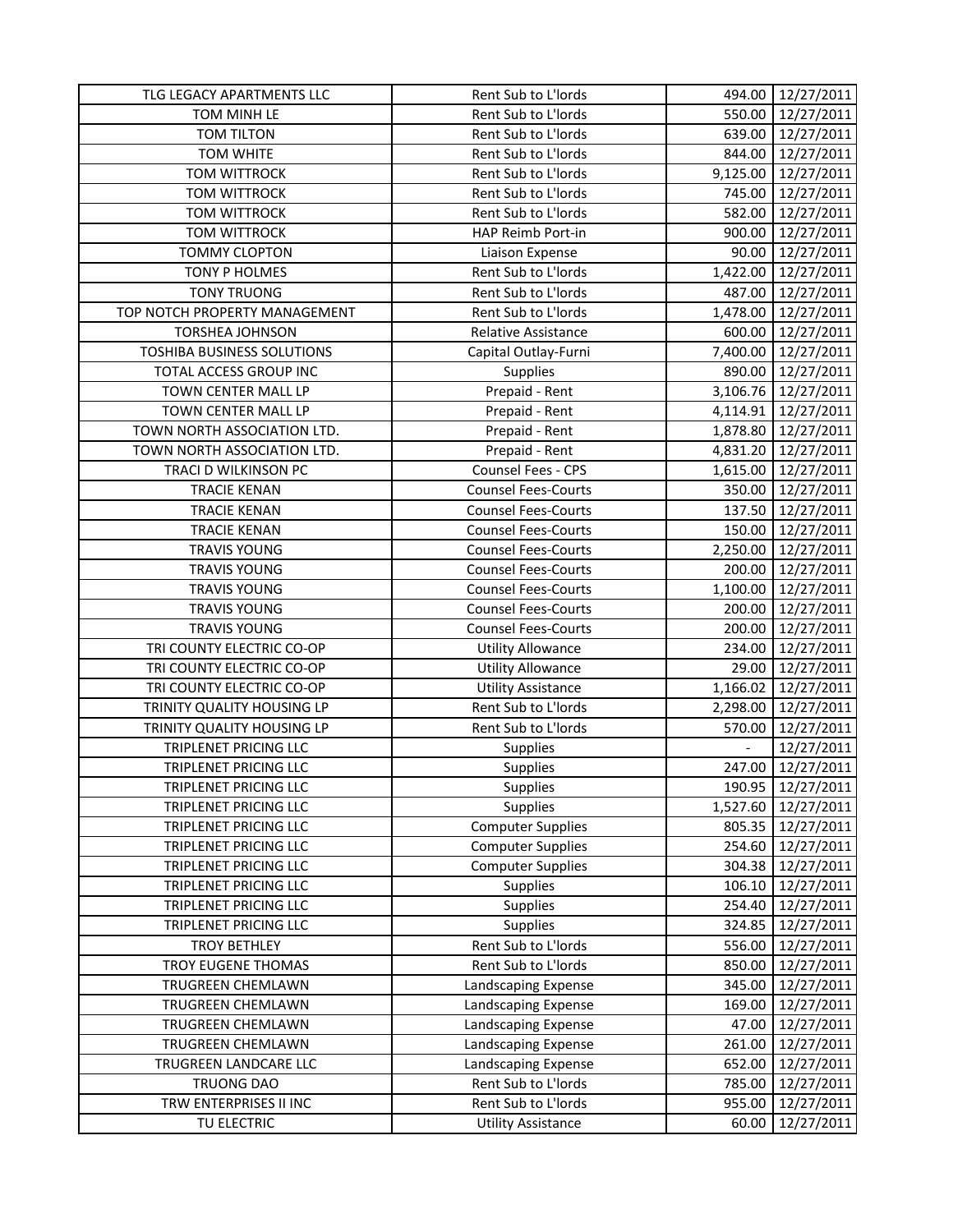| <b>TUAN Q TRAN</b>                  | Rent Sub to L'Iords         | 877.00    | 12/27/2011            |
|-------------------------------------|-----------------------------|-----------|-----------------------|
| T-UNIVERSAL CORP                    | Rent Sub to L'Iords         | 1,882.00  | 12/27/2011            |
| TX DEPT OF FAMILY & PROTECTIVE SRVS | <b>TX Depart Reg Servc</b>  |           | 412,077.92 12/27/2011 |
| TXI OPERATIONS, LP (NT)             | Cement and Concrete         |           | 7,464.60 12/27/2011   |
| TXU ELECTRIC COMPANY                | <b>Utility Assistance</b>   | 1,275.21  | 12/27/2011            |
| TXU ELECTRIC COMPANY                | <b>Utility Assistance</b>   | 374.51    | 12/27/2011            |
| TXU ELECTRIC COMPANY                | <b>Utility Assistance</b>   | 900.00    | 12/27/2011            |
| TXU ELECTRIC COMPANY                | Utility Assistance          | 415.60    | 12/27/2011            |
| <b>TXU ENERGY</b>                   | Electricity                 | 186.64    | 12/27/2011            |
| <b>TXU ENERGY</b>                   | Electricity                 | 129.16    | 12/27/2011            |
| <b>U S POSTMASTER</b>               | Postage                     | 1,636.00  | 12/27/2011            |
| UNION GOSPEL MISSION                | Rental Assistance           | 1,270.50  | 12/27/2011            |
| UNITED DENTAL CARE OF TEXAS INC     | <b>DMO Premiums</b>         | 40,881.27 | 12/27/2011            |
| UNITED DENTAL CARE OF TEXAS INC     | <b>DMO Premiums</b>         | 4,828.41  | 12/27/2011            |
| UNITED MORTGAGE TRUST               | Rent Sub to L'Iords         | 977.00    | 12/27/2011            |
| UNITED PROCUREMENT                  | <b>Building Maintenance</b> |           | 531.28 12/27/2011     |
| UNITED PROCUREMENT                  | <b>Building Maintenance</b> | 2,656.40  | 12/27/2011            |
| UNIVERSAL RECYCLING TECHNOLOGIES    | <b>Building Maintenance</b> | 119.65    | 12/27/2011            |
| UNIVERSE TECHNICAL TRANSLATION INC  | <b>Professional Service</b> | 135.26    | 12/27/2011            |
| UNIVERSE TECHNICAL TRANSLATION INC  | <b>Professional Service</b> | 790.64    | 12/27/2011            |
| UNIVERSE TECHNICAL TRANSLATION INC  | <b>Professional Service</b> | 194.83    | 12/27/2011            |
| UNIVERSE TECHNICAL TRANSLATION INC  | <b>Professional Service</b> | 81.59     | 12/27/2011            |
| UNTHSC-UNIVERSITY OF NORTH TX HEALT | Misc Payable                | 5.00      | 12/27/2011            |
| UPS/UNITED PARCEL SERVICE           | Postage                     | 154.64    | 12/27/2011            |
| UPS/UNITED PARCEL SERVICE           | Postage                     | 46.68     | 12/27/2011            |
| UPS/UNITED PARCEL SERVICE           | Postage                     | 39.07     | 12/27/2011            |
| UPS/UNITED PARCEL SERVICE           | Postage                     | 18.40     | 12/27/2011            |
| US DOSIMETRY TECHNOLOGY INC         | Lab Equip Mainten           | 27.18     | 12/27/2011            |
| US POSTAL SERVICE                   | Postage                     | 3,000.00  | 12/27/2011            |
| UVALDO GOMEZ                        | Rental Assistance           | 550.00    | 12/27/2011            |
| V A DAVIS                           | Rent Sub to L'Iords         | 2,338.00  | 12/27/2011            |
| V A DAVIS                           | HAP Reimb Port-in           | 1,145.00  | 12/27/2011            |
| <b>VALERIE ALLEN</b>                | Reporter's Records          | 928.00    | 12/27/2011            |
| <b>VALERIE DEMORE</b>               | Clothing                    | 100.00    | 12/27/2011            |
| <b>VALERIE DEMORE</b>               | Cash For Kids               | 30.00     | 12/27/2011            |
| <b>VALLEY CREEK APARTMENTS</b>      | Rent Sub to L'Iords         | 3,513.00  | 12/27/2011            |
| <b>VALLEY CREEK APARTMENTS</b>      | Rent Sub to L'Iords         | 683.00    | 12/27/2011            |
| <b>VALLEY OAKS APARTMENTS</b>       | Rent Sub to L'Iords         | 1,106.00  | 12/27/2011            |
| VAN T NGUYEN                        | Rent Sub to L'Iords         | 1,349.00  | 12/27/2011            |
| <b>VANDERBILT APARTMENTS LLP</b>    | Rent Sub to L'Iords         | 4,242.00  | 12/27/2011            |
| VANESSA M JORDAN                    | <b>Counsel Fees-Courts</b>  | 200.00    | 12/27/2011            |
| VANN/ELLI                           | ROW/Rd Maint Materls        | 2,250.00  | 12/27/2011            |
| <b>VENDING NUT COMPANY</b>          | Food                        | 311.00    | 12/27/2011            |
| VENKATESWARA RAO B ADDEPALLI        | Rent Sub to L'Iords         | 342.00    | 12/27/2011            |
| VENTREX ENVIRONMENTAL SERVICES      | <b>Disposal Service</b>     | 930.51    | 12/27/2011            |
| <b>VERIZON SOUTHWEST</b>            | Telephone-Basic             | 159.46    | 12/27/2011            |
| <b>VERIZON SOUTHWEST</b>            | Telephone-Basic             | 57.02     | 12/27/2011            |
| <b>VERMEER TEXAS LOUISIANA</b>      | Parts and Supplies          | 269.75    | 12/27/2011            |
| <b>VERNON CROSSETT</b>              | <b>Restitution Payable</b>  | 300.00    | 12/27/2011            |
| <b>VERNON RUDD</b>                  | Prepaid - Rent              | 2,775.00  | 12/27/2011            |
| <b>VERNONA E CARTER</b>             | Rent Sub to L'Iords         | 141.00    | 12/27/2011            |
| VETERINARY CENTERS OF AMERICA LP    | Canine Expense              | 92.39     | 12/27/2011            |
| <b>VIC A AKERS</b>                  | Rent Sub to L'Iords         | 1,456.00  | 12/27/2011            |
|                                     |                             |           |                       |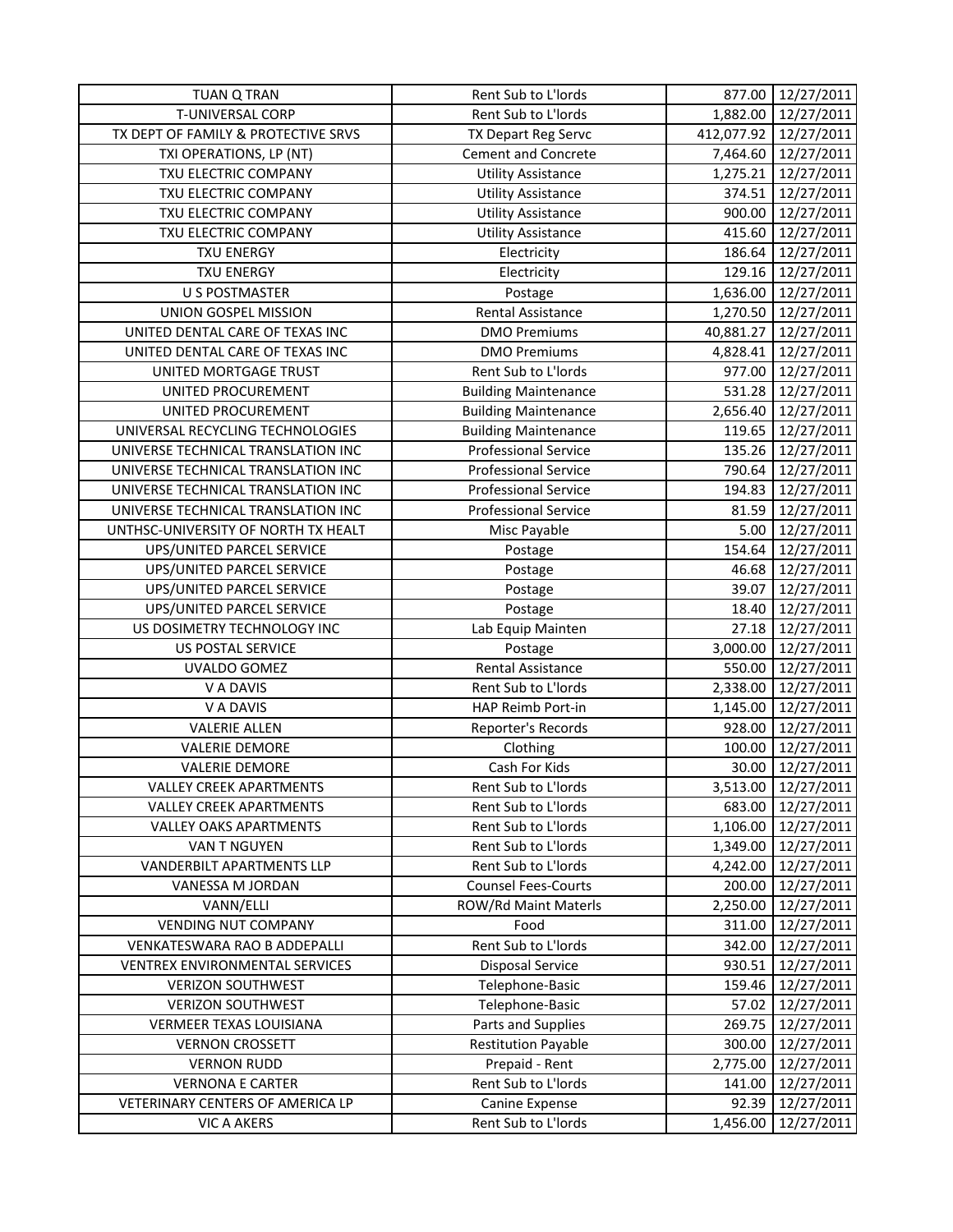| <b>Counsel Fees-Courts</b><br>180.00<br>12/27/2011<br><b>VICKI E WILEY</b><br><b>VICKI E WILEY</b><br><b>Counsel Fees-Courts</b><br>160.00<br>12/27/2011<br><b>VICKI E WILEY</b><br>Counsel Fees-Juv<br>12/27/2011<br>100.00<br><b>VICKI E WILEY</b><br>Counsel Fees - CPS<br>250.00<br>12/27/2011<br>Rent Sub to L'Iords<br><b>VICTOR DAY</b><br>583.00<br>12/27/2011<br><b>VICTORIA SMITH</b><br>12/27/2011<br><b>Relative Assistance</b><br>600.00<br>12/27/2011<br>VIENSONG MINO PHANYANOOVONG<br><b>Restitution Payable</b><br>12.50<br>Rent Sub to L'Iords<br><b>VIJAY K CHAWLA</b><br>26,175.00<br>12/27/2011<br>Rent Sub to L'Iords<br><b>VIJAY K CHAWLA</b><br>12/27/2011<br>954.00<br><b>VIJAY K CHAWLA</b><br>Rent Sub to L'Iords<br>983.00<br>12/27/2011<br><b>VILLAGE CREEK TOWNHOMES</b><br>Rent Sub to L'Iords<br>12/27/2011<br>(439.00)<br><b>VILLAGE CREEK TOWNHOMES</b><br>Rent Sub to L'Iords<br>12/27/2011<br>1,012.00<br>VILLAS OF EASTWOOD TERRACE LLC<br>Rent Sub to L'Iords<br>3,728.00<br>12/27/2011<br>Rent Sub to L'Iords<br>VILLAS OF MARINE CREEK LTD PARTNER<br>$(63.00)$ 12/27/2011<br>Rent Sub to L'Iords<br>VILLAS OF MARINE CREEK LTD PARTNER<br>317.00<br>12/27/2011<br>VILLAS OF MARINE CREEK LTD PARTNER<br>Rent Sub to L'Iords<br>313.00<br>12/27/2011<br><b>Professional Service</b><br>1,714.80<br>12/27/2011<br><b>VINCENT NGUYEN</b><br><b>VINH HUYNH</b><br>Rent Sub to L'Iords<br>1,397.00<br>12/27/2011<br><b>VIRGINIA A WORTHINGTON</b><br><b>Professional Service</b><br>12/27/2011<br>1,601.89<br><b>Counsel Fees-Courts</b><br>100.00<br><b>VIRGINIA CARTER</b><br>12/27/2011<br>425.00<br>12/27/2011<br><b>VIRGINIA CARTER</b><br><b>Counsel Fees-Courts</b><br><b>VIRGINIA CARTER</b><br><b>Counsel Fees-Courts</b><br>100.00<br>12/27/2011<br><b>VIRGINIA CARTER</b><br>Counsel Fees-Juv<br>750.00<br>12/27/2011<br><b>VND LTD</b><br>Rental Assistance<br>536.00<br>12/27/2011<br><b>VND LTD</b><br>45.99<br>12/27/2011<br><b>Utility Assistance</b><br>VORTEX COLORADO INC<br><b>Building Maintenance</b><br>910.00<br>12/27/2011<br>VULCAN ALUMINUM VULCAN SIGNS<br>181.35<br>12/27/2011<br>Sign Shop Inventory<br>W & M ENVIRONMENTAL GROUP INC<br>747.50<br>12/27/2011<br>Capital Outlay Land<br>12/27/2011<br>W A POWERS<br><b>Equipment Maint</b><br>10.80<br>W A POWERS<br>68.60<br>12/27/2011<br><b>Equipment Maint</b><br>W R STARKEY MORTGAGE LLP<br>Rent Sub to L'Iords<br>862.00<br>12/27/2011<br>W W CANNON INC<br>Non-Track Equipment<br>651.63<br>12/27/2011<br>Rent Sub to L'Iords<br>935.00<br>WAFAA ALI<br>12/27/2011<br>Rent Sub to L'Iords<br>2,908.00<br>12/27/2011<br>WAK - FS LP<br>WAK - FS LP<br>Rent Sub to L'Iords<br>629.00<br>12/27/2011<br>12/27/2011<br>WALMART NEIGHBORHOOD MARKET #3594<br>Food/Hygiene Assist<br>19.96<br>500.00<br>WALT A CLEVELAND<br><b>Counsel Fees-Courts</b><br>12/27/2011<br>WALT A CLEVELAND<br><b>Counsel Fees - CPS</b><br>100.00<br>12/27/2011<br>Travel<br>160.75<br>12/27/2011<br>Walter S West<br><b>Travel</b><br>12/27/2011<br>Walter S West<br>60.00<br><b>WANDA WHITE</b><br>Cash For Kids<br>30.00<br>12/27/2011<br><b>Tires and Tubes</b><br>WARES GIANT TIRE SERVICE LLC<br>204.00<br>12/27/2011<br>WARREN HOUSE FORT WORTH LP<br>Rent Sub to L'Iords<br>505.00<br>12/27/2011<br><b>WARREN ST JOHN</b><br><b>Counsel Fees-Courts</b><br>600.00<br>12/27/2011<br><b>Counsel Fees-Courts</b><br><b>WARREN ST JOHN</b><br>9,625.00<br>12/27/2011<br><b>Counsel Fees-Courts</b><br>1,150.00<br>12/27/2011<br><b>WARREN ST JOHN</b><br><b>Counsel Fees-Courts</b><br>12/27/2011<br><b>WARREN ST JOHN</b><br>1,150.00<br><b>WARREN ST JOHN</b><br><b>Counsel Fees-Courts</b><br>200.00<br>12/27/2011<br><b>WARREN ST JOHN</b><br><b>Counsel Fees-Courts</b><br>250.00<br>12/27/2011<br><b>Counsel Fees-Courts</b><br><b>WARREN ST JOHN</b><br>125.00<br>12/27/2011<br>Cnsl Fees-Crim Appls<br>3,400.00<br>12/27/2011<br><b>WARREN ST JOHN</b><br><b>WARREN ST JOHN</b><br>Crim Appeal-OthrCost<br>12/27/2011<br>32.54 | VICKERY RESIDENTIAL PROPERTIES LP | Rent Sub to L'Iords | 28.00 | 12/27/2011 |
|---------------------------------------------------------------------------------------------------------------------------------------------------------------------------------------------------------------------------------------------------------------------------------------------------------------------------------------------------------------------------------------------------------------------------------------------------------------------------------------------------------------------------------------------------------------------------------------------------------------------------------------------------------------------------------------------------------------------------------------------------------------------------------------------------------------------------------------------------------------------------------------------------------------------------------------------------------------------------------------------------------------------------------------------------------------------------------------------------------------------------------------------------------------------------------------------------------------------------------------------------------------------------------------------------------------------------------------------------------------------------------------------------------------------------------------------------------------------------------------------------------------------------------------------------------------------------------------------------------------------------------------------------------------------------------------------------------------------------------------------------------------------------------------------------------------------------------------------------------------------------------------------------------------------------------------------------------------------------------------------------------------------------------------------------------------------------------------------------------------------------------------------------------------------------------------------------------------------------------------------------------------------------------------------------------------------------------------------------------------------------------------------------------------------------------------------------------------------------------------------------------------------------------------------------------------------------------------------------------------------------------------------------------------------------------------------------------------------------------------------------------------------------------------------------------------------------------------------------------------------------------------------------------------------------------------------------------------------------------------------------------------------------------------------------------------------------------------------------------------------------------------------------------------------------------------------------------------------------------------------------------------------------------------------------------------------------------------------------------------------------------------------------------------------------------------------------------------------------------------------------------------------------------------------------------------------------------------------------------------------------------------------------------------------------------------------------------------------------------------------------------------------------------------------------------------------------------------------------------------------------------------------------------------------------------------------------------------------------------------------------------------------------------------------|-----------------------------------|---------------------|-------|------------|
|                                                                                                                                                                                                                                                                                                                                                                                                                                                                                                                                                                                                                                                                                                                                                                                                                                                                                                                                                                                                                                                                                                                                                                                                                                                                                                                                                                                                                                                                                                                                                                                                                                                                                                                                                                                                                                                                                                                                                                                                                                                                                                                                                                                                                                                                                                                                                                                                                                                                                                                                                                                                                                                                                                                                                                                                                                                                                                                                                                                                                                                                                                                                                                                                                                                                                                                                                                                                                                                                                                                                                                                                                                                                                                                                                                                                                                                                                                                                                                                                                                             |                                   |                     |       |            |
|                                                                                                                                                                                                                                                                                                                                                                                                                                                                                                                                                                                                                                                                                                                                                                                                                                                                                                                                                                                                                                                                                                                                                                                                                                                                                                                                                                                                                                                                                                                                                                                                                                                                                                                                                                                                                                                                                                                                                                                                                                                                                                                                                                                                                                                                                                                                                                                                                                                                                                                                                                                                                                                                                                                                                                                                                                                                                                                                                                                                                                                                                                                                                                                                                                                                                                                                                                                                                                                                                                                                                                                                                                                                                                                                                                                                                                                                                                                                                                                                                                             |                                   |                     |       |            |
|                                                                                                                                                                                                                                                                                                                                                                                                                                                                                                                                                                                                                                                                                                                                                                                                                                                                                                                                                                                                                                                                                                                                                                                                                                                                                                                                                                                                                                                                                                                                                                                                                                                                                                                                                                                                                                                                                                                                                                                                                                                                                                                                                                                                                                                                                                                                                                                                                                                                                                                                                                                                                                                                                                                                                                                                                                                                                                                                                                                                                                                                                                                                                                                                                                                                                                                                                                                                                                                                                                                                                                                                                                                                                                                                                                                                                                                                                                                                                                                                                                             |                                   |                     |       |            |
|                                                                                                                                                                                                                                                                                                                                                                                                                                                                                                                                                                                                                                                                                                                                                                                                                                                                                                                                                                                                                                                                                                                                                                                                                                                                                                                                                                                                                                                                                                                                                                                                                                                                                                                                                                                                                                                                                                                                                                                                                                                                                                                                                                                                                                                                                                                                                                                                                                                                                                                                                                                                                                                                                                                                                                                                                                                                                                                                                                                                                                                                                                                                                                                                                                                                                                                                                                                                                                                                                                                                                                                                                                                                                                                                                                                                                                                                                                                                                                                                                                             |                                   |                     |       |            |
|                                                                                                                                                                                                                                                                                                                                                                                                                                                                                                                                                                                                                                                                                                                                                                                                                                                                                                                                                                                                                                                                                                                                                                                                                                                                                                                                                                                                                                                                                                                                                                                                                                                                                                                                                                                                                                                                                                                                                                                                                                                                                                                                                                                                                                                                                                                                                                                                                                                                                                                                                                                                                                                                                                                                                                                                                                                                                                                                                                                                                                                                                                                                                                                                                                                                                                                                                                                                                                                                                                                                                                                                                                                                                                                                                                                                                                                                                                                                                                                                                                             |                                   |                     |       |            |
|                                                                                                                                                                                                                                                                                                                                                                                                                                                                                                                                                                                                                                                                                                                                                                                                                                                                                                                                                                                                                                                                                                                                                                                                                                                                                                                                                                                                                                                                                                                                                                                                                                                                                                                                                                                                                                                                                                                                                                                                                                                                                                                                                                                                                                                                                                                                                                                                                                                                                                                                                                                                                                                                                                                                                                                                                                                                                                                                                                                                                                                                                                                                                                                                                                                                                                                                                                                                                                                                                                                                                                                                                                                                                                                                                                                                                                                                                                                                                                                                                                             |                                   |                     |       |            |
|                                                                                                                                                                                                                                                                                                                                                                                                                                                                                                                                                                                                                                                                                                                                                                                                                                                                                                                                                                                                                                                                                                                                                                                                                                                                                                                                                                                                                                                                                                                                                                                                                                                                                                                                                                                                                                                                                                                                                                                                                                                                                                                                                                                                                                                                                                                                                                                                                                                                                                                                                                                                                                                                                                                                                                                                                                                                                                                                                                                                                                                                                                                                                                                                                                                                                                                                                                                                                                                                                                                                                                                                                                                                                                                                                                                                                                                                                                                                                                                                                                             |                                   |                     |       |            |
|                                                                                                                                                                                                                                                                                                                                                                                                                                                                                                                                                                                                                                                                                                                                                                                                                                                                                                                                                                                                                                                                                                                                                                                                                                                                                                                                                                                                                                                                                                                                                                                                                                                                                                                                                                                                                                                                                                                                                                                                                                                                                                                                                                                                                                                                                                                                                                                                                                                                                                                                                                                                                                                                                                                                                                                                                                                                                                                                                                                                                                                                                                                                                                                                                                                                                                                                                                                                                                                                                                                                                                                                                                                                                                                                                                                                                                                                                                                                                                                                                                             |                                   |                     |       |            |
|                                                                                                                                                                                                                                                                                                                                                                                                                                                                                                                                                                                                                                                                                                                                                                                                                                                                                                                                                                                                                                                                                                                                                                                                                                                                                                                                                                                                                                                                                                                                                                                                                                                                                                                                                                                                                                                                                                                                                                                                                                                                                                                                                                                                                                                                                                                                                                                                                                                                                                                                                                                                                                                                                                                                                                                                                                                                                                                                                                                                                                                                                                                                                                                                                                                                                                                                                                                                                                                                                                                                                                                                                                                                                                                                                                                                                                                                                                                                                                                                                                             |                                   |                     |       |            |
|                                                                                                                                                                                                                                                                                                                                                                                                                                                                                                                                                                                                                                                                                                                                                                                                                                                                                                                                                                                                                                                                                                                                                                                                                                                                                                                                                                                                                                                                                                                                                                                                                                                                                                                                                                                                                                                                                                                                                                                                                                                                                                                                                                                                                                                                                                                                                                                                                                                                                                                                                                                                                                                                                                                                                                                                                                                                                                                                                                                                                                                                                                                                                                                                                                                                                                                                                                                                                                                                                                                                                                                                                                                                                                                                                                                                                                                                                                                                                                                                                                             |                                   |                     |       |            |
|                                                                                                                                                                                                                                                                                                                                                                                                                                                                                                                                                                                                                                                                                                                                                                                                                                                                                                                                                                                                                                                                                                                                                                                                                                                                                                                                                                                                                                                                                                                                                                                                                                                                                                                                                                                                                                                                                                                                                                                                                                                                                                                                                                                                                                                                                                                                                                                                                                                                                                                                                                                                                                                                                                                                                                                                                                                                                                                                                                                                                                                                                                                                                                                                                                                                                                                                                                                                                                                                                                                                                                                                                                                                                                                                                                                                                                                                                                                                                                                                                                             |                                   |                     |       |            |
|                                                                                                                                                                                                                                                                                                                                                                                                                                                                                                                                                                                                                                                                                                                                                                                                                                                                                                                                                                                                                                                                                                                                                                                                                                                                                                                                                                                                                                                                                                                                                                                                                                                                                                                                                                                                                                                                                                                                                                                                                                                                                                                                                                                                                                                                                                                                                                                                                                                                                                                                                                                                                                                                                                                                                                                                                                                                                                                                                                                                                                                                                                                                                                                                                                                                                                                                                                                                                                                                                                                                                                                                                                                                                                                                                                                                                                                                                                                                                                                                                                             |                                   |                     |       |            |
|                                                                                                                                                                                                                                                                                                                                                                                                                                                                                                                                                                                                                                                                                                                                                                                                                                                                                                                                                                                                                                                                                                                                                                                                                                                                                                                                                                                                                                                                                                                                                                                                                                                                                                                                                                                                                                                                                                                                                                                                                                                                                                                                                                                                                                                                                                                                                                                                                                                                                                                                                                                                                                                                                                                                                                                                                                                                                                                                                                                                                                                                                                                                                                                                                                                                                                                                                                                                                                                                                                                                                                                                                                                                                                                                                                                                                                                                                                                                                                                                                                             |                                   |                     |       |            |
|                                                                                                                                                                                                                                                                                                                                                                                                                                                                                                                                                                                                                                                                                                                                                                                                                                                                                                                                                                                                                                                                                                                                                                                                                                                                                                                                                                                                                                                                                                                                                                                                                                                                                                                                                                                                                                                                                                                                                                                                                                                                                                                                                                                                                                                                                                                                                                                                                                                                                                                                                                                                                                                                                                                                                                                                                                                                                                                                                                                                                                                                                                                                                                                                                                                                                                                                                                                                                                                                                                                                                                                                                                                                                                                                                                                                                                                                                                                                                                                                                                             |                                   |                     |       |            |
|                                                                                                                                                                                                                                                                                                                                                                                                                                                                                                                                                                                                                                                                                                                                                                                                                                                                                                                                                                                                                                                                                                                                                                                                                                                                                                                                                                                                                                                                                                                                                                                                                                                                                                                                                                                                                                                                                                                                                                                                                                                                                                                                                                                                                                                                                                                                                                                                                                                                                                                                                                                                                                                                                                                                                                                                                                                                                                                                                                                                                                                                                                                                                                                                                                                                                                                                                                                                                                                                                                                                                                                                                                                                                                                                                                                                                                                                                                                                                                                                                                             |                                   |                     |       |            |
|                                                                                                                                                                                                                                                                                                                                                                                                                                                                                                                                                                                                                                                                                                                                                                                                                                                                                                                                                                                                                                                                                                                                                                                                                                                                                                                                                                                                                                                                                                                                                                                                                                                                                                                                                                                                                                                                                                                                                                                                                                                                                                                                                                                                                                                                                                                                                                                                                                                                                                                                                                                                                                                                                                                                                                                                                                                                                                                                                                                                                                                                                                                                                                                                                                                                                                                                                                                                                                                                                                                                                                                                                                                                                                                                                                                                                                                                                                                                                                                                                                             |                                   |                     |       |            |
|                                                                                                                                                                                                                                                                                                                                                                                                                                                                                                                                                                                                                                                                                                                                                                                                                                                                                                                                                                                                                                                                                                                                                                                                                                                                                                                                                                                                                                                                                                                                                                                                                                                                                                                                                                                                                                                                                                                                                                                                                                                                                                                                                                                                                                                                                                                                                                                                                                                                                                                                                                                                                                                                                                                                                                                                                                                                                                                                                                                                                                                                                                                                                                                                                                                                                                                                                                                                                                                                                                                                                                                                                                                                                                                                                                                                                                                                                                                                                                                                                                             |                                   |                     |       |            |
|                                                                                                                                                                                                                                                                                                                                                                                                                                                                                                                                                                                                                                                                                                                                                                                                                                                                                                                                                                                                                                                                                                                                                                                                                                                                                                                                                                                                                                                                                                                                                                                                                                                                                                                                                                                                                                                                                                                                                                                                                                                                                                                                                                                                                                                                                                                                                                                                                                                                                                                                                                                                                                                                                                                                                                                                                                                                                                                                                                                                                                                                                                                                                                                                                                                                                                                                                                                                                                                                                                                                                                                                                                                                                                                                                                                                                                                                                                                                                                                                                                             |                                   |                     |       |            |
|                                                                                                                                                                                                                                                                                                                                                                                                                                                                                                                                                                                                                                                                                                                                                                                                                                                                                                                                                                                                                                                                                                                                                                                                                                                                                                                                                                                                                                                                                                                                                                                                                                                                                                                                                                                                                                                                                                                                                                                                                                                                                                                                                                                                                                                                                                                                                                                                                                                                                                                                                                                                                                                                                                                                                                                                                                                                                                                                                                                                                                                                                                                                                                                                                                                                                                                                                                                                                                                                                                                                                                                                                                                                                                                                                                                                                                                                                                                                                                                                                                             |                                   |                     |       |            |
|                                                                                                                                                                                                                                                                                                                                                                                                                                                                                                                                                                                                                                                                                                                                                                                                                                                                                                                                                                                                                                                                                                                                                                                                                                                                                                                                                                                                                                                                                                                                                                                                                                                                                                                                                                                                                                                                                                                                                                                                                                                                                                                                                                                                                                                                                                                                                                                                                                                                                                                                                                                                                                                                                                                                                                                                                                                                                                                                                                                                                                                                                                                                                                                                                                                                                                                                                                                                                                                                                                                                                                                                                                                                                                                                                                                                                                                                                                                                                                                                                                             |                                   |                     |       |            |
|                                                                                                                                                                                                                                                                                                                                                                                                                                                                                                                                                                                                                                                                                                                                                                                                                                                                                                                                                                                                                                                                                                                                                                                                                                                                                                                                                                                                                                                                                                                                                                                                                                                                                                                                                                                                                                                                                                                                                                                                                                                                                                                                                                                                                                                                                                                                                                                                                                                                                                                                                                                                                                                                                                                                                                                                                                                                                                                                                                                                                                                                                                                                                                                                                                                                                                                                                                                                                                                                                                                                                                                                                                                                                                                                                                                                                                                                                                                                                                                                                                             |                                   |                     |       |            |
|                                                                                                                                                                                                                                                                                                                                                                                                                                                                                                                                                                                                                                                                                                                                                                                                                                                                                                                                                                                                                                                                                                                                                                                                                                                                                                                                                                                                                                                                                                                                                                                                                                                                                                                                                                                                                                                                                                                                                                                                                                                                                                                                                                                                                                                                                                                                                                                                                                                                                                                                                                                                                                                                                                                                                                                                                                                                                                                                                                                                                                                                                                                                                                                                                                                                                                                                                                                                                                                                                                                                                                                                                                                                                                                                                                                                                                                                                                                                                                                                                                             |                                   |                     |       |            |
|                                                                                                                                                                                                                                                                                                                                                                                                                                                                                                                                                                                                                                                                                                                                                                                                                                                                                                                                                                                                                                                                                                                                                                                                                                                                                                                                                                                                                                                                                                                                                                                                                                                                                                                                                                                                                                                                                                                                                                                                                                                                                                                                                                                                                                                                                                                                                                                                                                                                                                                                                                                                                                                                                                                                                                                                                                                                                                                                                                                                                                                                                                                                                                                                                                                                                                                                                                                                                                                                                                                                                                                                                                                                                                                                                                                                                                                                                                                                                                                                                                             |                                   |                     |       |            |
|                                                                                                                                                                                                                                                                                                                                                                                                                                                                                                                                                                                                                                                                                                                                                                                                                                                                                                                                                                                                                                                                                                                                                                                                                                                                                                                                                                                                                                                                                                                                                                                                                                                                                                                                                                                                                                                                                                                                                                                                                                                                                                                                                                                                                                                                                                                                                                                                                                                                                                                                                                                                                                                                                                                                                                                                                                                                                                                                                                                                                                                                                                                                                                                                                                                                                                                                                                                                                                                                                                                                                                                                                                                                                                                                                                                                                                                                                                                                                                                                                                             |                                   |                     |       |            |
|                                                                                                                                                                                                                                                                                                                                                                                                                                                                                                                                                                                                                                                                                                                                                                                                                                                                                                                                                                                                                                                                                                                                                                                                                                                                                                                                                                                                                                                                                                                                                                                                                                                                                                                                                                                                                                                                                                                                                                                                                                                                                                                                                                                                                                                                                                                                                                                                                                                                                                                                                                                                                                                                                                                                                                                                                                                                                                                                                                                                                                                                                                                                                                                                                                                                                                                                                                                                                                                                                                                                                                                                                                                                                                                                                                                                                                                                                                                                                                                                                                             |                                   |                     |       |            |
|                                                                                                                                                                                                                                                                                                                                                                                                                                                                                                                                                                                                                                                                                                                                                                                                                                                                                                                                                                                                                                                                                                                                                                                                                                                                                                                                                                                                                                                                                                                                                                                                                                                                                                                                                                                                                                                                                                                                                                                                                                                                                                                                                                                                                                                                                                                                                                                                                                                                                                                                                                                                                                                                                                                                                                                                                                                                                                                                                                                                                                                                                                                                                                                                                                                                                                                                                                                                                                                                                                                                                                                                                                                                                                                                                                                                                                                                                                                                                                                                                                             |                                   |                     |       |            |
|                                                                                                                                                                                                                                                                                                                                                                                                                                                                                                                                                                                                                                                                                                                                                                                                                                                                                                                                                                                                                                                                                                                                                                                                                                                                                                                                                                                                                                                                                                                                                                                                                                                                                                                                                                                                                                                                                                                                                                                                                                                                                                                                                                                                                                                                                                                                                                                                                                                                                                                                                                                                                                                                                                                                                                                                                                                                                                                                                                                                                                                                                                                                                                                                                                                                                                                                                                                                                                                                                                                                                                                                                                                                                                                                                                                                                                                                                                                                                                                                                                             |                                   |                     |       |            |
|                                                                                                                                                                                                                                                                                                                                                                                                                                                                                                                                                                                                                                                                                                                                                                                                                                                                                                                                                                                                                                                                                                                                                                                                                                                                                                                                                                                                                                                                                                                                                                                                                                                                                                                                                                                                                                                                                                                                                                                                                                                                                                                                                                                                                                                                                                                                                                                                                                                                                                                                                                                                                                                                                                                                                                                                                                                                                                                                                                                                                                                                                                                                                                                                                                                                                                                                                                                                                                                                                                                                                                                                                                                                                                                                                                                                                                                                                                                                                                                                                                             |                                   |                     |       |            |
|                                                                                                                                                                                                                                                                                                                                                                                                                                                                                                                                                                                                                                                                                                                                                                                                                                                                                                                                                                                                                                                                                                                                                                                                                                                                                                                                                                                                                                                                                                                                                                                                                                                                                                                                                                                                                                                                                                                                                                                                                                                                                                                                                                                                                                                                                                                                                                                                                                                                                                                                                                                                                                                                                                                                                                                                                                                                                                                                                                                                                                                                                                                                                                                                                                                                                                                                                                                                                                                                                                                                                                                                                                                                                                                                                                                                                                                                                                                                                                                                                                             |                                   |                     |       |            |
|                                                                                                                                                                                                                                                                                                                                                                                                                                                                                                                                                                                                                                                                                                                                                                                                                                                                                                                                                                                                                                                                                                                                                                                                                                                                                                                                                                                                                                                                                                                                                                                                                                                                                                                                                                                                                                                                                                                                                                                                                                                                                                                                                                                                                                                                                                                                                                                                                                                                                                                                                                                                                                                                                                                                                                                                                                                                                                                                                                                                                                                                                                                                                                                                                                                                                                                                                                                                                                                                                                                                                                                                                                                                                                                                                                                                                                                                                                                                                                                                                                             |                                   |                     |       |            |
|                                                                                                                                                                                                                                                                                                                                                                                                                                                                                                                                                                                                                                                                                                                                                                                                                                                                                                                                                                                                                                                                                                                                                                                                                                                                                                                                                                                                                                                                                                                                                                                                                                                                                                                                                                                                                                                                                                                                                                                                                                                                                                                                                                                                                                                                                                                                                                                                                                                                                                                                                                                                                                                                                                                                                                                                                                                                                                                                                                                                                                                                                                                                                                                                                                                                                                                                                                                                                                                                                                                                                                                                                                                                                                                                                                                                                                                                                                                                                                                                                                             |                                   |                     |       |            |
|                                                                                                                                                                                                                                                                                                                                                                                                                                                                                                                                                                                                                                                                                                                                                                                                                                                                                                                                                                                                                                                                                                                                                                                                                                                                                                                                                                                                                                                                                                                                                                                                                                                                                                                                                                                                                                                                                                                                                                                                                                                                                                                                                                                                                                                                                                                                                                                                                                                                                                                                                                                                                                                                                                                                                                                                                                                                                                                                                                                                                                                                                                                                                                                                                                                                                                                                                                                                                                                                                                                                                                                                                                                                                                                                                                                                                                                                                                                                                                                                                                             |                                   |                     |       |            |
|                                                                                                                                                                                                                                                                                                                                                                                                                                                                                                                                                                                                                                                                                                                                                                                                                                                                                                                                                                                                                                                                                                                                                                                                                                                                                                                                                                                                                                                                                                                                                                                                                                                                                                                                                                                                                                                                                                                                                                                                                                                                                                                                                                                                                                                                                                                                                                                                                                                                                                                                                                                                                                                                                                                                                                                                                                                                                                                                                                                                                                                                                                                                                                                                                                                                                                                                                                                                                                                                                                                                                                                                                                                                                                                                                                                                                                                                                                                                                                                                                                             |                                   |                     |       |            |
|                                                                                                                                                                                                                                                                                                                                                                                                                                                                                                                                                                                                                                                                                                                                                                                                                                                                                                                                                                                                                                                                                                                                                                                                                                                                                                                                                                                                                                                                                                                                                                                                                                                                                                                                                                                                                                                                                                                                                                                                                                                                                                                                                                                                                                                                                                                                                                                                                                                                                                                                                                                                                                                                                                                                                                                                                                                                                                                                                                                                                                                                                                                                                                                                                                                                                                                                                                                                                                                                                                                                                                                                                                                                                                                                                                                                                                                                                                                                                                                                                                             |                                   |                     |       |            |
|                                                                                                                                                                                                                                                                                                                                                                                                                                                                                                                                                                                                                                                                                                                                                                                                                                                                                                                                                                                                                                                                                                                                                                                                                                                                                                                                                                                                                                                                                                                                                                                                                                                                                                                                                                                                                                                                                                                                                                                                                                                                                                                                                                                                                                                                                                                                                                                                                                                                                                                                                                                                                                                                                                                                                                                                                                                                                                                                                                                                                                                                                                                                                                                                                                                                                                                                                                                                                                                                                                                                                                                                                                                                                                                                                                                                                                                                                                                                                                                                                                             |                                   |                     |       |            |
|                                                                                                                                                                                                                                                                                                                                                                                                                                                                                                                                                                                                                                                                                                                                                                                                                                                                                                                                                                                                                                                                                                                                                                                                                                                                                                                                                                                                                                                                                                                                                                                                                                                                                                                                                                                                                                                                                                                                                                                                                                                                                                                                                                                                                                                                                                                                                                                                                                                                                                                                                                                                                                                                                                                                                                                                                                                                                                                                                                                                                                                                                                                                                                                                                                                                                                                                                                                                                                                                                                                                                                                                                                                                                                                                                                                                                                                                                                                                                                                                                                             |                                   |                     |       |            |
|                                                                                                                                                                                                                                                                                                                                                                                                                                                                                                                                                                                                                                                                                                                                                                                                                                                                                                                                                                                                                                                                                                                                                                                                                                                                                                                                                                                                                                                                                                                                                                                                                                                                                                                                                                                                                                                                                                                                                                                                                                                                                                                                                                                                                                                                                                                                                                                                                                                                                                                                                                                                                                                                                                                                                                                                                                                                                                                                                                                                                                                                                                                                                                                                                                                                                                                                                                                                                                                                                                                                                                                                                                                                                                                                                                                                                                                                                                                                                                                                                                             |                                   |                     |       |            |
|                                                                                                                                                                                                                                                                                                                                                                                                                                                                                                                                                                                                                                                                                                                                                                                                                                                                                                                                                                                                                                                                                                                                                                                                                                                                                                                                                                                                                                                                                                                                                                                                                                                                                                                                                                                                                                                                                                                                                                                                                                                                                                                                                                                                                                                                                                                                                                                                                                                                                                                                                                                                                                                                                                                                                                                                                                                                                                                                                                                                                                                                                                                                                                                                                                                                                                                                                                                                                                                                                                                                                                                                                                                                                                                                                                                                                                                                                                                                                                                                                                             |                                   |                     |       |            |
|                                                                                                                                                                                                                                                                                                                                                                                                                                                                                                                                                                                                                                                                                                                                                                                                                                                                                                                                                                                                                                                                                                                                                                                                                                                                                                                                                                                                                                                                                                                                                                                                                                                                                                                                                                                                                                                                                                                                                                                                                                                                                                                                                                                                                                                                                                                                                                                                                                                                                                                                                                                                                                                                                                                                                                                                                                                                                                                                                                                                                                                                                                                                                                                                                                                                                                                                                                                                                                                                                                                                                                                                                                                                                                                                                                                                                                                                                                                                                                                                                                             |                                   |                     |       |            |
|                                                                                                                                                                                                                                                                                                                                                                                                                                                                                                                                                                                                                                                                                                                                                                                                                                                                                                                                                                                                                                                                                                                                                                                                                                                                                                                                                                                                                                                                                                                                                                                                                                                                                                                                                                                                                                                                                                                                                                                                                                                                                                                                                                                                                                                                                                                                                                                                                                                                                                                                                                                                                                                                                                                                                                                                                                                                                                                                                                                                                                                                                                                                                                                                                                                                                                                                                                                                                                                                                                                                                                                                                                                                                                                                                                                                                                                                                                                                                                                                                                             |                                   |                     |       |            |
|                                                                                                                                                                                                                                                                                                                                                                                                                                                                                                                                                                                                                                                                                                                                                                                                                                                                                                                                                                                                                                                                                                                                                                                                                                                                                                                                                                                                                                                                                                                                                                                                                                                                                                                                                                                                                                                                                                                                                                                                                                                                                                                                                                                                                                                                                                                                                                                                                                                                                                                                                                                                                                                                                                                                                                                                                                                                                                                                                                                                                                                                                                                                                                                                                                                                                                                                                                                                                                                                                                                                                                                                                                                                                                                                                                                                                                                                                                                                                                                                                                             |                                   |                     |       |            |
|                                                                                                                                                                                                                                                                                                                                                                                                                                                                                                                                                                                                                                                                                                                                                                                                                                                                                                                                                                                                                                                                                                                                                                                                                                                                                                                                                                                                                                                                                                                                                                                                                                                                                                                                                                                                                                                                                                                                                                                                                                                                                                                                                                                                                                                                                                                                                                                                                                                                                                                                                                                                                                                                                                                                                                                                                                                                                                                                                                                                                                                                                                                                                                                                                                                                                                                                                                                                                                                                                                                                                                                                                                                                                                                                                                                                                                                                                                                                                                                                                                             |                                   |                     |       |            |
|                                                                                                                                                                                                                                                                                                                                                                                                                                                                                                                                                                                                                                                                                                                                                                                                                                                                                                                                                                                                                                                                                                                                                                                                                                                                                                                                                                                                                                                                                                                                                                                                                                                                                                                                                                                                                                                                                                                                                                                                                                                                                                                                                                                                                                                                                                                                                                                                                                                                                                                                                                                                                                                                                                                                                                                                                                                                                                                                                                                                                                                                                                                                                                                                                                                                                                                                                                                                                                                                                                                                                                                                                                                                                                                                                                                                                                                                                                                                                                                                                                             |                                   |                     |       |            |
|                                                                                                                                                                                                                                                                                                                                                                                                                                                                                                                                                                                                                                                                                                                                                                                                                                                                                                                                                                                                                                                                                                                                                                                                                                                                                                                                                                                                                                                                                                                                                                                                                                                                                                                                                                                                                                                                                                                                                                                                                                                                                                                                                                                                                                                                                                                                                                                                                                                                                                                                                                                                                                                                                                                                                                                                                                                                                                                                                                                                                                                                                                                                                                                                                                                                                                                                                                                                                                                                                                                                                                                                                                                                                                                                                                                                                                                                                                                                                                                                                                             |                                   |                     |       |            |
|                                                                                                                                                                                                                                                                                                                                                                                                                                                                                                                                                                                                                                                                                                                                                                                                                                                                                                                                                                                                                                                                                                                                                                                                                                                                                                                                                                                                                                                                                                                                                                                                                                                                                                                                                                                                                                                                                                                                                                                                                                                                                                                                                                                                                                                                                                                                                                                                                                                                                                                                                                                                                                                                                                                                                                                                                                                                                                                                                                                                                                                                                                                                                                                                                                                                                                                                                                                                                                                                                                                                                                                                                                                                                                                                                                                                                                                                                                                                                                                                                                             |                                   |                     |       |            |
|                                                                                                                                                                                                                                                                                                                                                                                                                                                                                                                                                                                                                                                                                                                                                                                                                                                                                                                                                                                                                                                                                                                                                                                                                                                                                                                                                                                                                                                                                                                                                                                                                                                                                                                                                                                                                                                                                                                                                                                                                                                                                                                                                                                                                                                                                                                                                                                                                                                                                                                                                                                                                                                                                                                                                                                                                                                                                                                                                                                                                                                                                                                                                                                                                                                                                                                                                                                                                                                                                                                                                                                                                                                                                                                                                                                                                                                                                                                                                                                                                                             |                                   |                     |       |            |
|                                                                                                                                                                                                                                                                                                                                                                                                                                                                                                                                                                                                                                                                                                                                                                                                                                                                                                                                                                                                                                                                                                                                                                                                                                                                                                                                                                                                                                                                                                                                                                                                                                                                                                                                                                                                                                                                                                                                                                                                                                                                                                                                                                                                                                                                                                                                                                                                                                                                                                                                                                                                                                                                                                                                                                                                                                                                                                                                                                                                                                                                                                                                                                                                                                                                                                                                                                                                                                                                                                                                                                                                                                                                                                                                                                                                                                                                                                                                                                                                                                             |                                   |                     |       |            |
|                                                                                                                                                                                                                                                                                                                                                                                                                                                                                                                                                                                                                                                                                                                                                                                                                                                                                                                                                                                                                                                                                                                                                                                                                                                                                                                                                                                                                                                                                                                                                                                                                                                                                                                                                                                                                                                                                                                                                                                                                                                                                                                                                                                                                                                                                                                                                                                                                                                                                                                                                                                                                                                                                                                                                                                                                                                                                                                                                                                                                                                                                                                                                                                                                                                                                                                                                                                                                                                                                                                                                                                                                                                                                                                                                                                                                                                                                                                                                                                                                                             |                                   |                     |       |            |
|                                                                                                                                                                                                                                                                                                                                                                                                                                                                                                                                                                                                                                                                                                                                                                                                                                                                                                                                                                                                                                                                                                                                                                                                                                                                                                                                                                                                                                                                                                                                                                                                                                                                                                                                                                                                                                                                                                                                                                                                                                                                                                                                                                                                                                                                                                                                                                                                                                                                                                                                                                                                                                                                                                                                                                                                                                                                                                                                                                                                                                                                                                                                                                                                                                                                                                                                                                                                                                                                                                                                                                                                                                                                                                                                                                                                                                                                                                                                                                                                                                             |                                   |                     |       |            |
|                                                                                                                                                                                                                                                                                                                                                                                                                                                                                                                                                                                                                                                                                                                                                                                                                                                                                                                                                                                                                                                                                                                                                                                                                                                                                                                                                                                                                                                                                                                                                                                                                                                                                                                                                                                                                                                                                                                                                                                                                                                                                                                                                                                                                                                                                                                                                                                                                                                                                                                                                                                                                                                                                                                                                                                                                                                                                                                                                                                                                                                                                                                                                                                                                                                                                                                                                                                                                                                                                                                                                                                                                                                                                                                                                                                                                                                                                                                                                                                                                                             |                                   |                     |       |            |
|                                                                                                                                                                                                                                                                                                                                                                                                                                                                                                                                                                                                                                                                                                                                                                                                                                                                                                                                                                                                                                                                                                                                                                                                                                                                                                                                                                                                                                                                                                                                                                                                                                                                                                                                                                                                                                                                                                                                                                                                                                                                                                                                                                                                                                                                                                                                                                                                                                                                                                                                                                                                                                                                                                                                                                                                                                                                                                                                                                                                                                                                                                                                                                                                                                                                                                                                                                                                                                                                                                                                                                                                                                                                                                                                                                                                                                                                                                                                                                                                                                             |                                   |                     |       |            |
|                                                                                                                                                                                                                                                                                                                                                                                                                                                                                                                                                                                                                                                                                                                                                                                                                                                                                                                                                                                                                                                                                                                                                                                                                                                                                                                                                                                                                                                                                                                                                                                                                                                                                                                                                                                                                                                                                                                                                                                                                                                                                                                                                                                                                                                                                                                                                                                                                                                                                                                                                                                                                                                                                                                                                                                                                                                                                                                                                                                                                                                                                                                                                                                                                                                                                                                                                                                                                                                                                                                                                                                                                                                                                                                                                                                                                                                                                                                                                                                                                                             |                                   |                     |       |            |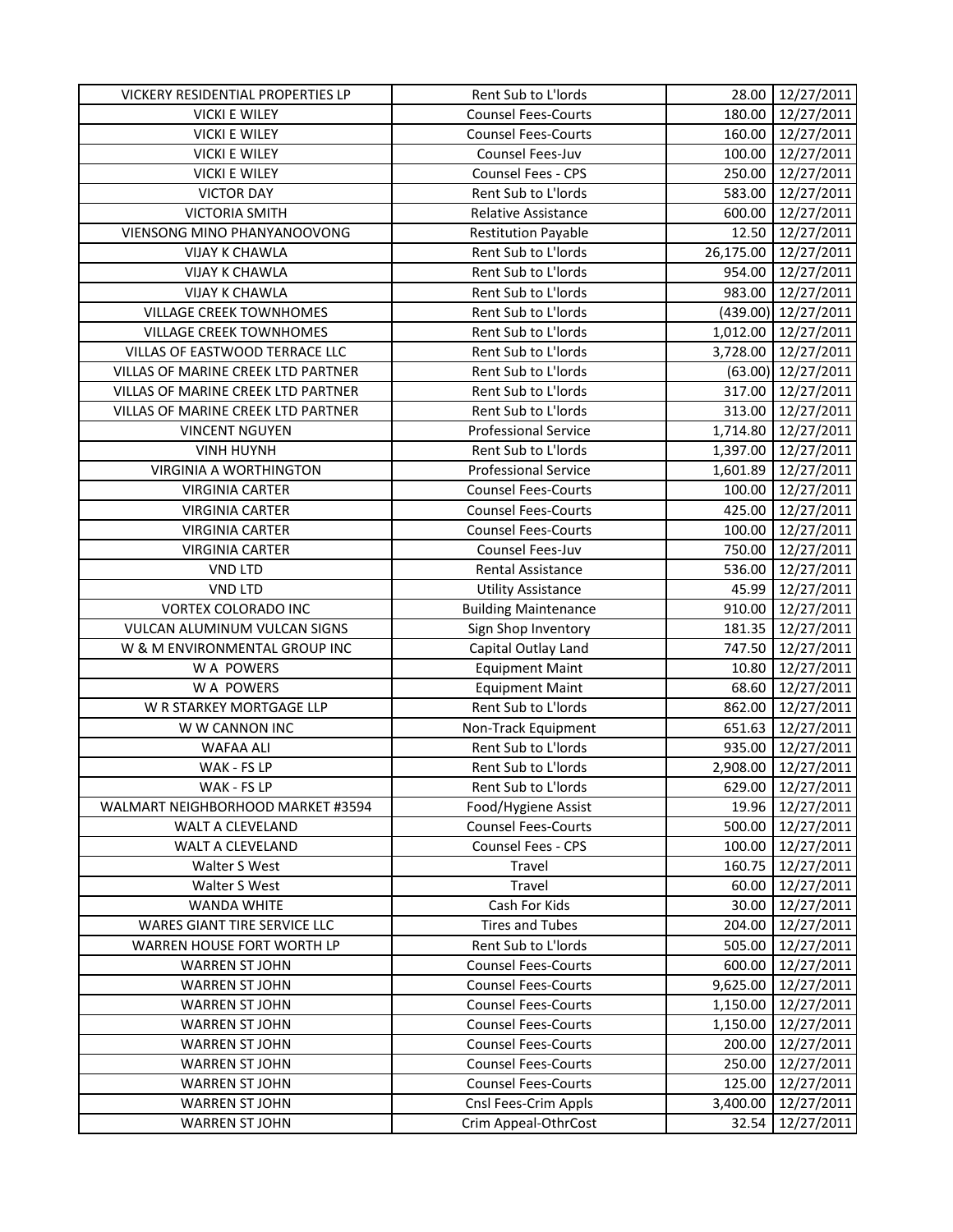| <b>WARREN ST JOHN</b>               | <b>Drug Seizures</b>        |           | 1,500.00 12/27/2011 |
|-------------------------------------|-----------------------------|-----------|---------------------|
| <b>WARREN ST JOHN</b>               | Drug Seizure Int            | 13.90     | 12/27/2011          |
| <b>WARREN WINSLOW WILSON</b>        | Rent Sub to L'Iords         | 1,000.00  | 12/27/2011          |
| WARREN-WARRICK APARTMENTS LLC       | Rent Sub to L'Iords         | 575.00    | 12/27/2011          |
| WASHINGTON STATE DEPT OF HEALTH     | Cert Copies/Trans           | 28.00     | 12/27/2011          |
| WATAUGA POLICE DEPARTMENT           | Northeast Sector            | 6,240.26  | 12/27/2011          |
| WDOP SUB 1 LP                       | Rent Sub to L'Iords         | 1,382.00  | 12/27/2011          |
| WDOP SUB II LP                      | Rent Sub to L'Iords         | 4,300.00  | 12/27/2011          |
| WDOP SUB II LP                      | Rent Sub to L'Iords         | 745.00    | 12/27/2011          |
| WDOP SUB II LP                      | Rent Sub to L'Iords         | 2,920.00  | 12/27/2011          |
| WEATHERFORD HOUSING AUTHORITY       | Port HAP Port-out           | 1,141.00  | 12/27/2011          |
| WEATHERFORD HOUSING AUTHORITY       | Port Admin Fee Expen        | 171.48    | 12/27/2011          |
| <b>WEBER SCIENTIFIC</b>             | Lab Supplies                | 23.63     | 12/27/2011          |
| WEDNESDAY'S CHILD BENEFIT CORP      | Education                   | 425.00    | 12/27/2011          |
| <b>WEILUN WANG</b>                  | Rent Sub to L'Iords         | 445.00    | 12/27/2011          |
| <b>WELLINGTON ALLEN</b>             | Rent Sub to L'Iords         | 77.00     | 12/27/2011          |
| WELLS FARGO HOME MORTGAGE           | Rent Sub to L'Iords         | 471.00    | 12/27/2011          |
| WELLS FRAMING CONTRACTORS INC       | Rent Sub to L'Iords         | 1,686.00  | 12/27/2011          |
| <b>WENDY BOHANON</b>                | Rent Sub to L'Iords         | 319.00    | 12/27/2011          |
| <b>WEST GROUP</b>                   | <b>Professional Service</b> | 1,122.11  | 12/27/2011          |
| <b>WEST GROUP</b>                   | Law Books                   | 34,130.78 | 12/27/2011          |
| <b>WEST GROUP</b>                   | <b>On-Line Service</b>      | 8,468.00  | 12/27/2011          |
| <b>WEST GROUP</b>                   | On-Line Service             | 5,866.84  | 12/27/2011          |
| <b>WEST GROUP</b>                   | On-Line Service             | 260.00    | 12/27/2011          |
| WESTDALE ASSET MANAGEMENT           | Rent Sub to L'Iords         | 279.00    | 12/27/2011          |
| WESTDALE ASSET MANAGEMENT           | Rental Assistance           | 555.00    | 12/27/2011          |
| WESTERN HILLS AFFORDABLE HOUSING LP | Rent Sub to L'Iords         | 3,384.00  | 12/27/2011          |
| WESTERN HILLS AFFORDABLE HOUSING LP | Rent Sub to L'Iords         | 867.00    | 12/27/2011          |
| <b>WESTERN RIM PROPERTIES</b>       | Rent Sub to L'Iords         | 2,232.00  | 12/27/2011          |
| <b>WESTERN RIM PROPERTIES</b>       | Rent Sub to L'Iords         | 518.00    | 12/27/2011          |
| <b>WESTERN RIM PROPERTIES</b>       | HAP Reimb Port-in           | 433.00    | 12/27/2011          |
| WESTERN-BRW PAPER CO INC            | Supplies                    | 53.60     | 12/27/2011          |
| <b>WESTERN-BRW PAPER CO INC</b>     | Supplies                    | 197.50    | 12/27/2011          |
| WESTERN-BRW PAPER CO INC            | Supplies                    | 197.50    | 12/27/2011          |
| WESTERN-BRW PAPER CO INC            | <b>Graphics Inventory</b>   | 842.00    | 12/27/2011          |
| WESTERN-BRW PAPER CO INC            | <b>Supplies</b>             | 134.00    | 12/27/2011          |
| WESTERN-BRW PAPER CO INC            | <b>Supplies</b>             | 134.00    | 12/27/2011          |
| WESTERN-BRW PAPER CO INC            | <b>Supplies</b>             | 268.00    | 12/27/2011          |
| WESTERN-BRW PAPER CO INC            | Supplies                    | 197.25    | 12/27/2011          |
| WESTERN-BRW PAPER CO INC            | Supplies                    | 67.00     | 12/27/2011          |
| WESTERN-BRW PAPER CO INC            | Supplies                    | 67.00     | 12/27/2011          |
| <b>WESTERN-BRW PAPER CO INC</b>     | Supplies                    | 469.00    | 12/27/2011          |
| WESTERN-BRW PAPER CO INC            | Supplies                    | 469.00    | 12/27/2011          |
| WESTERN-BRW PAPER CO INC            | <b>Supplies</b>             | 134.00    | 12/27/2011          |
| WESTERN-BRW PAPER CO INC            | <b>Supplies</b>             | 134.00    | 12/27/2011          |
| WESTERN-BRW PAPER CO INC            | <b>Supplies</b>             | 395.00    | 12/27/2011          |
| WESTERN-BRW PAPER CO INC            | <b>Supplies</b>             | 1,018.40  | 12/27/2011          |
| WESTOVER HILLS POLICE DEPARTMENT    | Misc Payable                | 5.00      | 12/27/2011          |
| <b>WHIGHAM FLP</b>                  | Rent Sub to L'Iords         | 878.00    | 12/27/2011          |
| <b>WHITAKER ELECTRONICS</b>         | <b>Building Maintenance</b> | 1,400.00  | 12/27/2011          |
| WHITE SETTLEMENT POLICE DEPT        | <b>West Sector</b>          | 1,084.13  | 12/27/2011          |
| <b>WHITNEY ILLIES</b>               | Rent Sub to L'Iords         | 847.00    | 12/27/2011          |
| WHW TRANSPORT INC                   | <b>Wrecker Service</b>      | 216.00    | 12/27/2011          |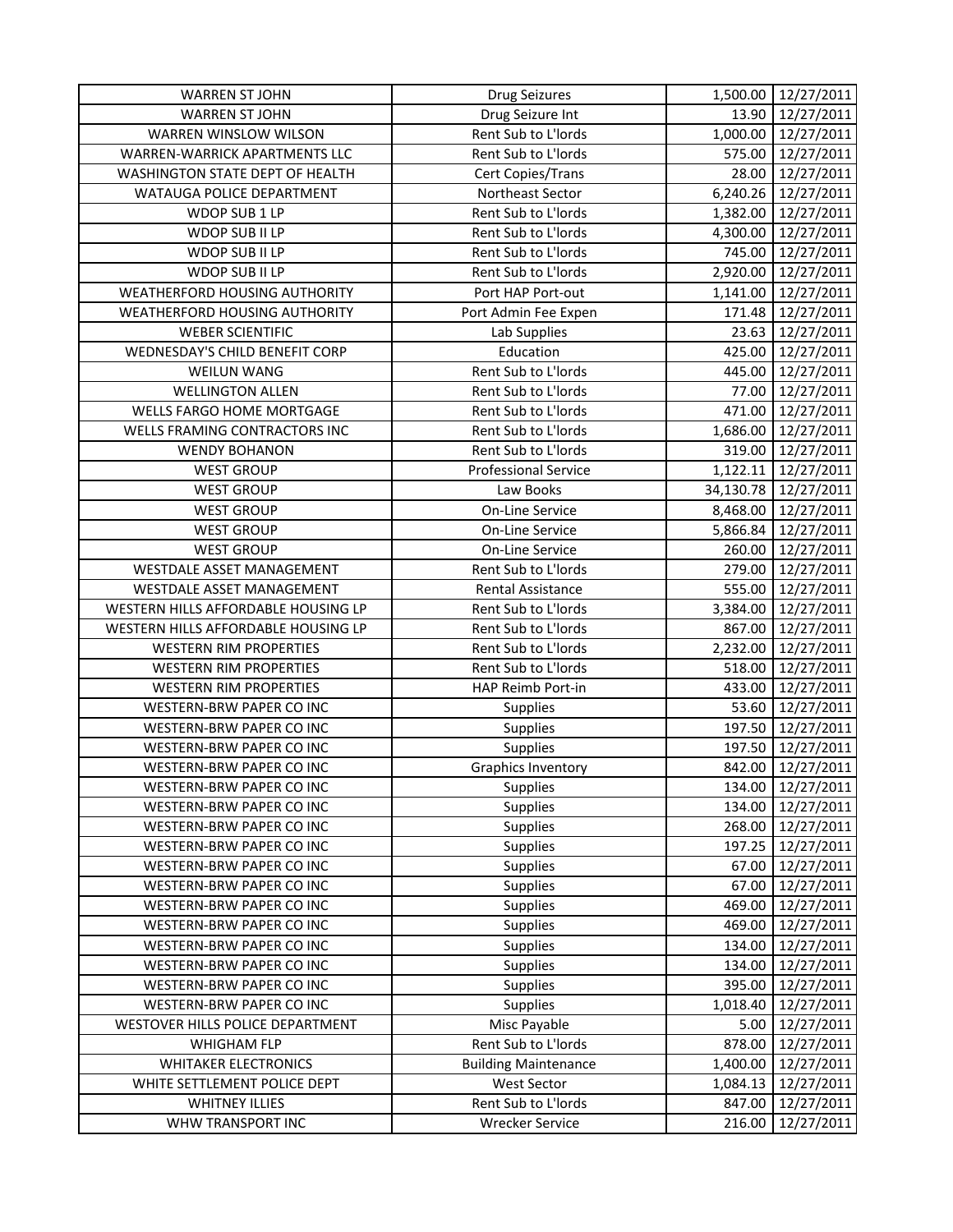| WILC/MDR PTNSHIP & WILC/MVL AS TIC  | Rent Sub to L'Iords         | 880.00    | 12/27/2011 |
|-------------------------------------|-----------------------------|-----------|------------|
| WILDWOOD BRANCH TOWNHOMES LP        | Rent Sub to L'Iords         | 1,070.00  | 12/27/2011 |
| WILDWOOD BRANCH TOWNHOMES LP        | Rental Assistance           | 550.00    | 12/27/2011 |
| WILDWOOD BRANCH TOWNHOMES LP        | <b>Utility Assistance</b>   | 18.48     | 12/27/2011 |
| <b>WILLANDA GRIMES</b>              | Rent Sub to L'Iords         | 554.00    | 12/27/2011 |
| WILLARD ELDON WILLIAMS SR           | Rent Sub to L'Iords         | 719.00    | 12/27/2011 |
| WILLBANKS METALS INC                | Parts and Supplies          | 420.70    | 12/27/2011 |
| WILLIAM ALLEN SHEARER               | Rent Sub to L'Iords         | 631.00    | 12/27/2011 |
| WILLIAM BRIAN GOZA                  | <b>Counsel Fees-Courts</b>  | 1,925.00  | 12/27/2011 |
| WILLIAM BRIAN GOZA                  | <b>Counsel Fees-Courts</b>  | 475.00    | 12/27/2011 |
| WILLIAM BURK ROSENTHAL              | Rent Sub to L'Iords         | 474.00    | 12/27/2011 |
| William F Stephens                  | Travel                      | 25.10     | 12/27/2011 |
| WILLIAM H BILL RAY PC               | <b>Counsel Fees-Courts</b>  | 1,800.00  | 12/27/2011 |
| WILLIAM H BILL RAY PC               | <b>Counsel Fees-Courts</b>  | 3,900.00  | 12/27/2011 |
| WILLIAM H BILL RAY PC               | <b>Counsel Fees-Courts</b>  | 50.00     | 12/27/2011 |
| WILLIAM H BILL RAY PC               | Cnsl Fees-Cap Murder        | 20,000.00 | 12/27/2011 |
| WILLIAM H MCDOWELL                  | Rent Sub to L'Iords         | 1,457.00  | 12/27/2011 |
| <b>WILLIAM H NORRIS</b>             | Rent Sub to L'Iords         | 448.00    | 12/27/2011 |
| WILLIAM MICHAEL HARBER JR           | <b>Counsel Fees-Courts</b>  | 400.00    | 12/27/2011 |
| WILLIAM MICHAEL HARBER JR           | <b>Counsel Fees-Courts</b>  | 100.00    | 12/27/2011 |
| WILLIAM MICHAEL HARBER JR           | <b>Counsel Fees-Courts</b>  | 500.00    | 12/27/2011 |
| WILLIAM MICHAEL HARBER JR           | <b>Counsel Fees-Courts</b>  | 100.00    | 12/27/2011 |
| <b>WILLIAM P BURCH</b>              | Rent Sub to L'Iords         | 2,181.00  | 12/27/2011 |
| <b>WILLIAM RUCKER</b>               | Rent Sub to L'Iords         | 1,650.00  | 12/27/2011 |
| <b>WILLIAM S HARRIS</b>             | Cnsl Fees-Cap Murder        | 3,925.00  | 12/27/2011 |
| <b>WILLIAM SHELTON</b>              | Reporter's Records          | 152.00    | 12/27/2011 |
| <b>WILLIAM THOMAS</b>               | Rent Sub to L'Iords         | 800.00    | 12/27/2011 |
| WILLIAMS FUNERAL CHAPEL             | <b>County Burials</b>       | 350.00    | 12/27/2011 |
| <b>WILLIE F LESTER</b>              | Rent Sub to L'Iords         | 832.00    | 12/27/2011 |
| WILLYE WILLIAMS ESTATE              | Rent Sub to L'Iords         | 1,028.00  | 12/27/2011 |
| WINDTREE APARTMENTS                 | Rental Assistance           | 460.00    | 12/27/2011 |
| <b>WINIFRED HANEY</b>               | HAP Reimb Port-in           | 314.00    | 12/27/2011 |
| WM BARRY NORMAN                     | Psych Exam/Testimony        | 1,690.00  | 12/27/2011 |
| WM BARRY NORMAN                     | Psych Exam/Testimony        | 500.00    | 12/27/2011 |
| WM BARRY NORMAN                     | Psych Exam/Testimony        | 400.00    | 12/27/2011 |
| WM BARRY NORMAN                     | Psych Exam/Testimony        | 400.00    | 12/27/2011 |
| WM BARRY NORMAN                     | Psych Exam/Testimony        | 800.00    | 12/27/2011 |
| WM BARRY NORMAN                     | Psych Exam/Testimony        | 400.00    | 12/27/2011 |
| WM BARRY NORMAN                     | Psych Exam/Testimony        | 400.00    | 12/27/2011 |
| WOLTERS KLUWER LAW & BUSINESS       | Law Books                   | 821.00    | 12/27/2011 |
| WOOD & ASSOCIATES POLYGRAPH SERVICE | <b>Professional Service</b> | 400.00    | 12/27/2011 |
| WOODARD BUILDING SUPPLY             | <b>Building Maintenance</b> | 30.00     | 12/27/2011 |
| WOODHILL FSM, LLP                   | Rental Assistance           | 340.00    | 12/27/2011 |
| WOODMONT APARTMENTS LP              | Rent Sub to L'Iords         | 13,137.00 | 12/27/2011 |
| WOODMONT APARTMENTS LP              | Rent Sub to L'Iords         | 489.00    | 12/27/2011 |
| WOODMONT APARTMENTS LP              | HAP Reimb Port-in           | 1,456.00  | 12/27/2011 |
| WOODWARD YOUTH CORPORATION          | <b>Residential Servc</b>    | 12,442.50 | 12/27/2011 |
| WOODWAY ON THE GREEN APTS INC       | Rent Sub to L'Iords         | 1,152.00  | 12/27/2011 |
| WOOF BROTHERS LLC                   | HAP Reimb Port-in           | 856.00    | 12/27/2011 |
| WORK 'N LEISURE PRODUCTS            | <b>Supplies</b>             | 59.21     | 12/27/2011 |
| <b>WORTHINGTON POINT LP</b>         | Rent Sub to L'Iords         | 6,941.00  | 12/27/2011 |
| <b>WORTHINGTON POINT LP</b>         | Rent Sub to L'Iords         | 1,008.00  | 12/27/2011 |
| <b>WORTHINGTON POINT LP</b>         | Rent Sub to L'Iords         | 602.00    | 12/27/2011 |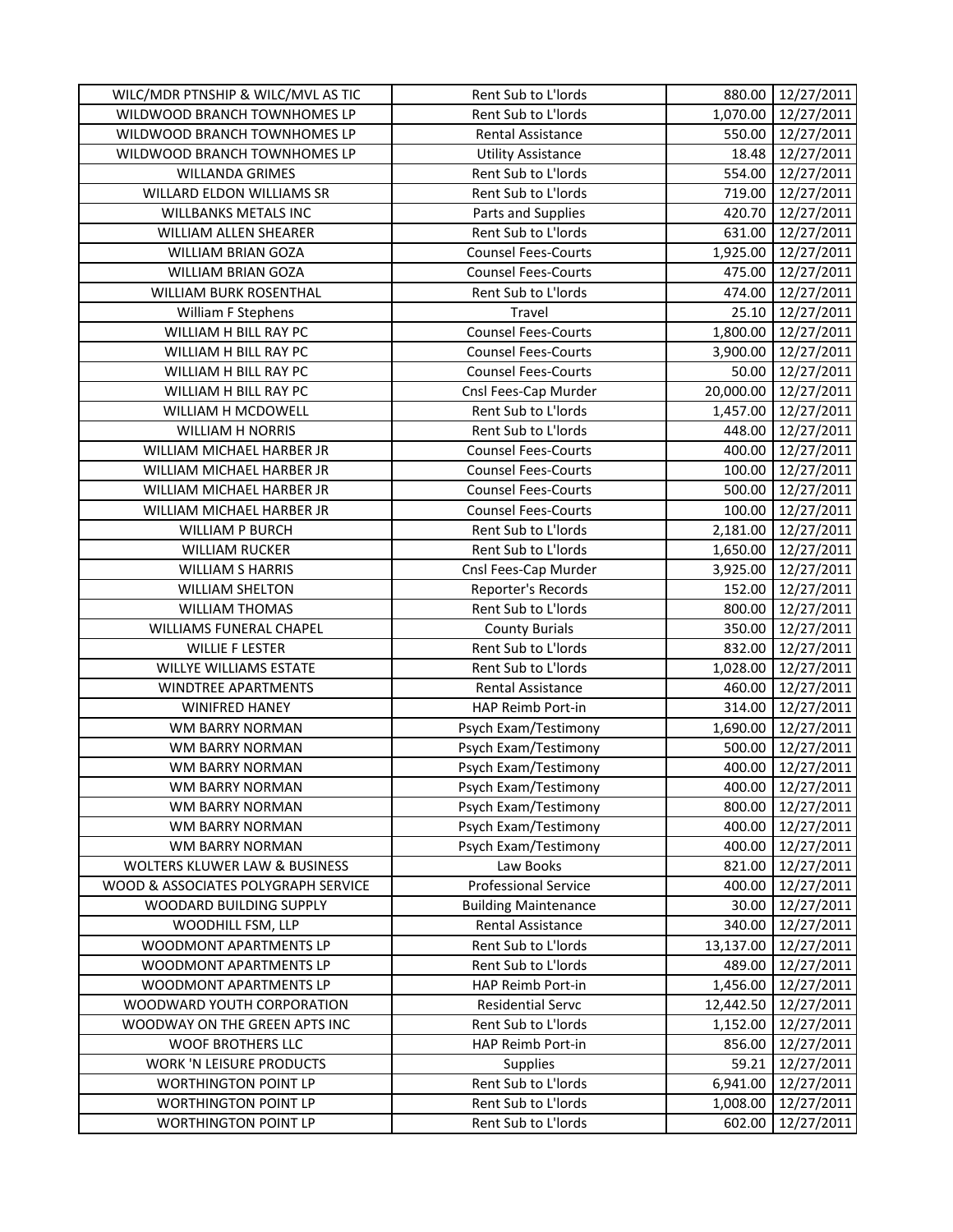| <b>WORTHINGTON POINT LP</b>       | HAP Reimb Port-in                                 | 3,575.00           | 12/27/2011        |
|-----------------------------------|---------------------------------------------------|--------------------|-------------------|
| WRBD LP                           | Rent Sub to L'Iords                               | 7,436.00           | 12/27/2011        |
| <b>WRBD LP</b>                    | Rent Sub to L'Iords                               | 1,539.00           | 12/27/2011        |
| WRBD LP                           | HAP Reimb Port-in                                 | 909.00             | 12/27/2011        |
| <b>WRBD LP</b>                    | Rent Sub to L'Iords                               | 1,021.00           | 12/27/2011        |
| WS NRB INCORPORATED 80            | Rent Sub to L'Iords                               | 1,121.00           | 12/27/2011        |
| WW SALEM PARK LP                  | Rent Sub to L'Iords                               | 688.00             | 12/27/2011        |
| <b>XEROX CORPORATION SERVICE</b>  | <b>Equipment Maint</b>                            | 69.36              | 12/27/2011        |
| Y LETICIA SANCHEZ VIGIL           | <b>Counsel Fees-Courts</b>                        | 1,005.00           | 12/27/2011        |
| Y LETICIA SANCHEZ VIGIL           | <b>Counsel Fees-Courts</b>                        | 320.00             | 12/27/2011        |
| YAHOO                             | Cert Copies/Trans                                 | 143.70             | 12/27/2011        |
| YMCA OF ARLINGTON                 | Space Lease Rental                                | 200.00             | 12/27/2011        |
| YMCA OF METROPOLITAN FORT WORTH   | <b>Subrecipient Service</b>                       | 569.29             | 12/27/2011        |
| YMCA OF METROPOLITAN FORT WORTH   | Space Lease Rental                                | 218.75             | 12/27/2011        |
| YOLANDA D WOODARD                 | HAP Reimb Port-in                                 | 1,014.00           | 12/27/2011        |
| YOLANDA SMITH                     | Rent Sub to L'Iords                               | 925.00             | 12/27/2011        |
| YOUNG ENERGY LLC                  | <b>Utility Allowance</b>                          | 374.00             | 12/27/2011        |
| YOUNG ENERGY LLC                  | <b>Utility Allowance</b>                          | 1,160.00           | 12/27/2011        |
| YOUNG WOMENS CHRISTIAN ASSOC      | <b>Subrecipient Service</b>                       | 10,103.24          | 12/27/2011        |
| YOUNG WOMENS CHRISTIAN ASSOC      | <b>Subrecipient Service</b>                       | 7,645.03           | 12/27/2011        |
| YOUTH ADVOCATE PROGRAMS INC       | <b>Professional Service</b>                       | 3,462.88           | 12/27/2011        |
| YOUTH ADVOCATE PROGRAMS INC       | <b>Professional Service</b>                       | 58,179.04          | 12/27/2011        |
| YOUTH CENTER OF THE HIGH PLAINS   | <b>InterCounty Svcs Juv</b>                       | 7,650.00           | 12/27/2011        |
| YUEN LING LI                      | Rent Sub to L'Iords                               | 821.00             | 12/27/2011        |
| YVONNE ELAINE ROSS                | Rent Sub to L'Iords                               | 738.00             | 12/27/2011        |
| ZEP MFG                           | Kitchen Supplies                                  | 2,702.22           | 12/27/2011        |
|                                   |                                                   | 851.67             | 12/27/2011        |
| <b>ZEP MFG</b>                    | <b>Laundry Services</b>                           |                    |                   |
|                                   |                                                   |                    |                   |
|                                   | <b>COMMISSIONERS' REPORT OF CLAIMS - Addendum</b> |                    |                   |
|                                   | FOR THE WEEK ENDING - December 27, 2011           |                    |                   |
|                                   |                                                   |                    |                   |
| <b>Vendor Name</b>                | <b>Item Description</b>                           | <b>Paid Amount</b> | <b>Check Date</b> |
| 4M Youth Services Inc             | <b>Medical Supplies</b>                           | 139.00             | 12/27/2011        |
| Alice Whitten                     | 5006 Chapter 13 Levy                              | 180.00             | 12/27/2011        |
| Alice Whitten                     | 5006 Chapter 13 Levy                              | 3,503.06           | 12/27/2011        |
| American Society of Crime         | Education                                         | 2,085.00           | 12/27/2011        |
| Arkansas Office Of Child          | Child Support                                     | 201.23             | 12/27/2011        |
| <b>Automated Collection Serv</b>  | 5002 Student Loan Levy                            | 1.13               | 12/27/2011        |
| <b>Automated Collection Serv</b>  | 5002 Student Loan Levy                            | 230.09             | 12/27/2011        |
| <b>B &amp; L Silicones</b>        | <b>Supplies</b>                                   | 612.95             | 12/27/2011        |
| CLEAT                             | <b>Union Dues</b>                                 | 45.00              | 12/27/2011        |
| California Sdu                    | Child Support                                     | 119.07             | 12/27/2011        |
| Center for Therapeutic Change Ltd | <b>Counseling Services</b>                        | 1,075.00           | 12/27/2011        |
| Center for Therapeutic Change Ltd | Psych Exam/Testimony                              | 2,200.00           | 12/27/2011        |
| Chapter 13 Trustee                | 5006 Chapter 13 Levy                              | 534.25             | 12/27/2011        |
| City of Arlington                 | <b>County Projects</b>                            | 1,364,750.00       | 12/27/2011        |
| City of Arlington                 | <b>County Projects</b>                            | 334.00             | 12/27/2011        |
| City of Arlington                 | <b>County Projects</b>                            | 4,694.00           | 12/27/2011        |
| City of Arlington                 | <b>County Projects</b>                            | 30,172.00          | 12/27/2011        |
| Dawn J Dickerson                  | Education                                         | 78.00              | 12/27/2011        |
| Delta Dental Insurance Co         | <b>Dental Claims</b>                              | 20,428.17          | 12/27/2011        |
| Delta Dental Insurance Co         | <b>Dental Claims</b>                              | 2,702.00           | 12/27/2011        |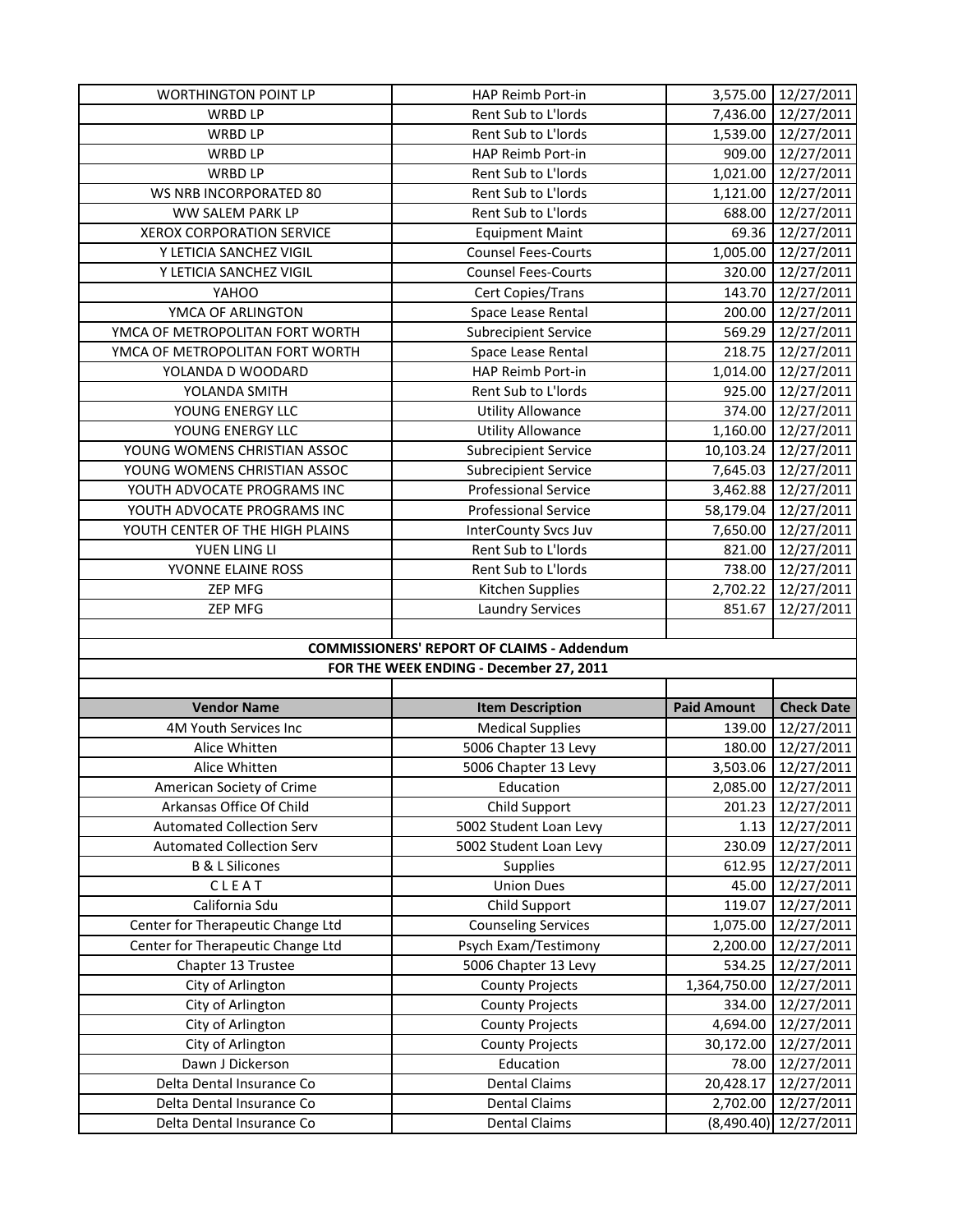| Delta Dental Insurance Co                  | <b>Dental Claims</b>        |              | $(91.90)$ 12/27/2011     |
|--------------------------------------------|-----------------------------|--------------|--------------------------|
| Delta Dental Insurance Co                  | <b>Dental Claims</b>        | 25,000.00    | 12/27/2011               |
| Delta Dental Insurance Co                  | <b>Dental Claims</b>        | 5,000.00     | 12/27/2011               |
| Delta Management Associat                  | 5002 Student Loan Levy      | 128.03       | 12/27/2011               |
| Directv Inc                                | Data Transmiss Line         | 90.99        | 12/27/2011               |
| <b>Equipment Depot-Fort Worth</b>          | Vehicle Maintenance         | 383.59       | 12/27/2011               |
| <b>Express-Scripts</b>                     | Drug Claims-AC & CO         | 189,175.88   | 12/27/2011               |
| Express-Scripts                            | Drug Claims-RT              | 24,567.51    | 12/27/2011               |
| Fedex                                      | Postage                     | 374.44       | 12/27/2011               |
| Fedex                                      | Postage                     | 34.14        | 12/27/2011               |
| Fedex                                      | Postage                     | 17.18        | 12/27/2011               |
| Fedex                                      | Postage                     | 39.51        | 12/27/2011               |
| <b>Five Star Correctional Services Inc</b> | Food Contr/Prisoners        | 74,707.23    | 12/27/2011               |
| Five Star Correctional Services Inc        | Food Contr/Employees        | 2,749.54     | 12/27/2011               |
| Florida, State of, Disbur                  | Child Support               | 64.38        | 12/27/2011               |
| <b>Food Express USA</b>                    | Shrff Commissary Inv        | 216.00       | 12/27/2011               |
| Fort Worth Transportation Authority        | Transportation              | 25.00        | 12/27/2011               |
| Frank W Neal & Assoc inc                   | Professional Services       | 1,650.00     | 12/27/2011               |
| Fraternal Order of Police                  | <b>Union Dues</b>           | 50.00        | 12/27/2011               |
| <b>GC Services LP</b>                      | 5002 Student Loan Levy      | 241.15       | 12/27/2011               |
| Healthsmart                                | Medical Claims - AC & CO    | (550.31)     | 12/27/2011               |
| Healthsmart                                | Medical Claims - AC & CO    | (180.00)     | 12/27/2011               |
| Healthsmart                                | Medical Claims - AC & CO    | 750.00       | 12/27/2011               |
| Healthsmart                                | Medical Claims - AC & CO    | 250.00       | 12/27/2011               |
| HUD, US Dept of                            | HUD 5007 Garnishment        | 75.00        | 12/27/2011               |
| <b>Internal Revenue Service</b>            | 5001 Tax Levy               | (345.21)     | 12/27/2011               |
| <b>Internal Revenue Service</b>            | 5001 Tax Levy               | 2,650.11     | 12/27/2011               |
| <b>IRS FICA EE</b>                         | FICA-Employee               | (11, 644.71) | 12/27/2011               |
| <b>IRS FICA EE</b>                         | FICA-Employee               | 327,408.43   | 12/27/2011               |
| <b>IRS FICA ER</b>                         | FICA-Employer               | (17, 190.98) | 12/27/2011               |
| <b>IRS FICA ER</b>                         | FICA-Employer               | 483,317.43   | 12/27/2011               |
| <b>IRS FIT</b>                             | FIT Withholding             |              | $(16,927.33)$ 12/27/2011 |
| <b>IRS FIT</b>                             | FIT Withholding             | 951,159.78   | 12/27/2011               |
| IRS MED EE                                 | Medicare-Employee           | (1,891.13)   | 12/27/2011               |
| IRS MED EE                                 | Medicare-Employee           | 120,116.40   | 12/27/2011               |
| IRS MED ER                                 | Medicare-Employer           |              | $(1,891.13)$ 12/27/2011  |
| IRS MED ER                                 | Medicare-Employer           | 120,116.40   | 12/27/2011               |
| JPMorgan Chase Bank NA                     | <b>Supplies</b>             | 98.91        | 12/27/2011               |
| JPMorgan Chase Bank NA                     | Cert Copies/Trans           | 4.07         | 12/27/2011               |
| JPMorgan Chase Bank NA                     | Advertis/Leg Notice         | 395.00       | 12/27/2011               |
| JPMorgan Chase Bank NA                     | Education                   | 209.00       | 12/27/2011               |
| JPMorgan Chase Bank NA                     | Travel                      | 470.47       | 12/27/2011               |
| JPMorgan Chase Bank NA                     | Parts and Supplies          | 978.77       | 12/27/2011               |
| JPMorgan Chase Bank NA                     | <b>Building Maintenance</b> | 66.05        | 12/27/2011               |
| Kim & Andrews, Attorneys at Law LLP        | <b>Counsel Fees-Courts</b>  | 400.00       | 12/27/2011               |
| Kim & Andrews, Attorneys at Law LLP        | <b>Counsel Fees-Courts</b>  | 1,500.00     | 12/27/2011               |
| Kim & Andrews, Attorneys at Law LLP        | <b>Counsel Fees-Courts</b>  | 500.00       | 12/27/2011               |
| Kim & Andrews, Attorneys at Law LLP        | <b>Counsel Fees-Courts</b>  | 237.50       | 12/27/2011               |
| Kim & Andrews, Attorneys at Law LLP        | <b>Counsel Fees-Courts</b>  | 450.00       | 12/27/2011               |
| Leticia Martinez & Jeffrey L Cureton       | <b>Medical Claims</b>       | 60,000.00    | 12/27/2011               |
| Lincoln Financial Group                    | Deferred Comp               | (332.50)     | 12/27/2011               |
| Lincoln Financial Group                    | Deferred Comp               | 12,751.97    | 12/27/2011               |
| Louisiana Department of S                  | Child Support               | 79.46        | 12/27/2011               |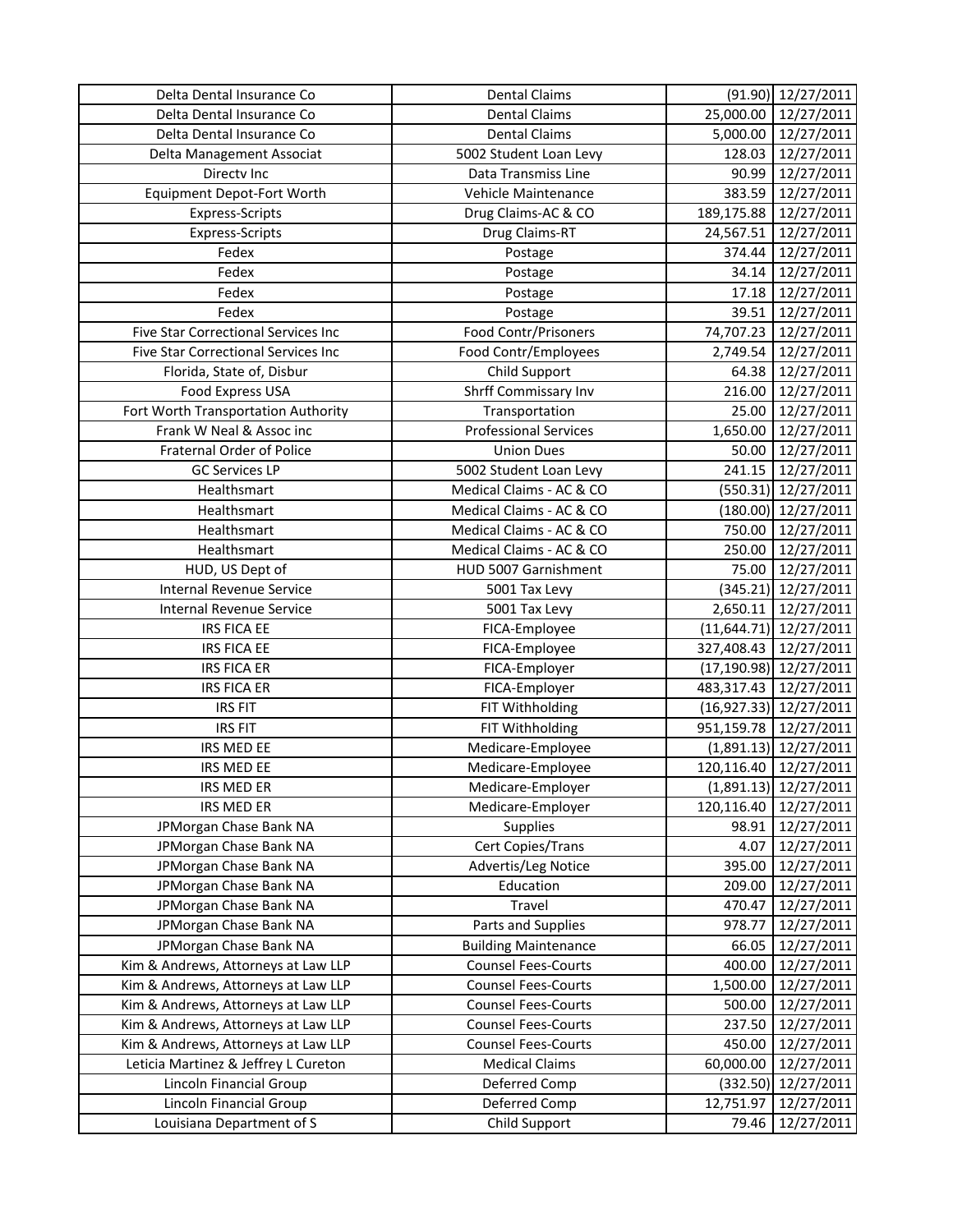| Metropolitan Life                  | Metlife                           | (98.25)      | 12/27/2011              |
|------------------------------------|-----------------------------------|--------------|-------------------------|
| Michigan State Disburseme          | Child Support                     | 201.61       | 12/27/2011              |
| Missouri Family Support P          | Child Support                     | 228.92       | 12/27/2011              |
| Nationwide Retirement Sol          | Deferred Comp                     |              | $(1,714.79)$ 12/27/2011 |
| Nationwide Retirement Sol          | Deferred Comp                     | 87,783.39    | 12/27/2011              |
| NCO Financial Systems Inc          | 5002 Student Loan Levy            | 14.25        | 12/27/2011              |
| <b>NCO Financial Systems Inc</b>   | 5002 Student Loan Levy            | 663.36       | 12/27/2011              |
| New Jersey Support Paymen          | Child Support                     | 222.00       | 12/27/2011              |
| North Dakota Sdu                   | Child Support                     | 281.54       | 12/27/2011              |
| Oklahoma Guaranteed Stude          | 5002 Student Loan Levy            | (1.14)       | 12/27/2011              |
| Oklahoma Guaranteed Stude          | 5002 Student Loan Levy            | 220.62       | 12/27/2011              |
| Paul V Previte                     | <b>Counsel Fees-Courts</b>        | 1,050.00     | 12/27/2011              |
| Paulette Williams                  | Williams 5007 Garnishment         | 303.54       | 12/27/2011              |
| PayFlex                            | Dependent Care                    | 5,139.23     | 12/27/2011              |
| PayFlex                            | Medical                           | 98,864.09    | 12/27/2011              |
| Pennsylvania-HEAA                  | 5002 Student Loan Levy            | 501.10       | 12/27/2011              |
| Pioneer Credit Recovery I          | 5002 Student Loan Levy            | 17.92        | 12/27/2011              |
| Pioneer Credit Recovery I          | 5002 Student Loan Levy            | 144.01       | 12/27/2011              |
| Police & Firefighters Ins          | <b>Union Dues</b>                 | (0.13)       | 12/27/2011              |
| Sequel Youth and Family Services   | <b>Residential Servc</b>          | 535.50       | 12/27/2011              |
| <b>Shell Fleet Management</b>      | Fuel                              | 24.00        | 12/27/2011              |
| <b>Shell Fleet Management</b>      | Fuel                              | 37.22        | 12/27/2011              |
| <b>Shell Fleet Management</b>      | Fuel                              | 156.69       | 12/27/2011              |
| Shell Fleet Management             | Fuel                              | 312.24       | 12/27/2011              |
| <b>Shell Fleet Management</b>      | Education                         | 49.03        | 12/27/2011              |
| Shell Fleet Management             | Fuel                              | 102.64       | 12/27/2011              |
| <b>Shell Fleet Management</b>      | Education                         | 50.63        | 12/27/2011              |
| Shell Fleet Management             | Education                         | 34.76        | 12/27/2011              |
| Shell Fleet Management             | Education                         | 39.99        | 12/27/2011              |
| Shell Fleet Management             | Travel                            | 167.69       | 12/27/2011              |
| <b>Shell Fleet Management</b>      | Travel                            | 271.91       | 12/27/2011              |
| Shell Fleet Management             | Fuel                              | 73.20        | 12/27/2011              |
| Smith Temporaries Inc              | Contract Labor                    | 639.65       | 12/27/2011              |
| Social Security Admin Lev          | SSA 5007 Garnishment              | 25.00        | 12/27/2011              |
| Tarrant Co. P/R Acct               | <b>Payroll Transfers</b>          | (15, 747.49) | 12/27/2011              |
| Tarrant Co. P/R Acct               | <b>Payroll Transfers</b>          | 5,990,409.69 | 12/27/2011              |
| <b>Tarrant County Child Supp</b>   | Child Support                     | 144.92       | 12/27/2011              |
| <b>Tarrant County Deputy She</b>   | <b>Union Dues</b>                 | 2.50         | 12/27/2011              |
| <b>TCDRS</b>                       | Retirement Employer-November 2011 | 2,110,241.42 | 12/27/2011              |
| <b>TCDRS</b>                       | Retirement Employee-November 2011 | 1,199,981.35 | 12/27/2011              |
| Tennesse Child Support Re          | Child Support                     | 212.30       | 12/27/2011              |
| <b>Terry Barlow</b>                | <b>Counsel Fees-Courts</b>        | 450.00       | 12/27/2011              |
| <b>Texas Child Support Disbu</b>   | Child Support                     | 232.54       | 12/27/2011              |
| Texas Child Support Disbu          | Child Support                     | 40,556.51    | 12/27/2011              |
| <b>Texas Guaranteed Student</b>    | 5002 Student Loan Levy            | 0.59         | 12/27/2011              |
| <b>Texas Guaranteed Student</b>    | 5002 Student Loan Levy            | 1,903.89     | 12/27/2011              |
| The Bank of New York Trust Company | <b>Agent Coupon Fees</b>          | 1,100.00     | 12/27/2011              |
| Tim Truman                         | 5006 Chapter 13 Levy              | (188.77)     | 12/27/2011              |
| Tim Truman                         | 5006 Chapter 13 Levy              | 4,323.25     | 12/27/2011              |
| Tom Powers Chapter 13 Tru          | 5006 Chapter 13 Levy              | 2,837.97     | 12/27/2011              |
| Tri Star Legacy Inc                | Miscellaneous                     | 179.50       | 12/27/2011              |
| United HealthCare                  | Medical Claims - AC & CO          | 1,208,792.45 | 12/27/2011              |
| United HealthCare                  | Medical Claims - RT               | 144,929.17   | 12/27/2011              |